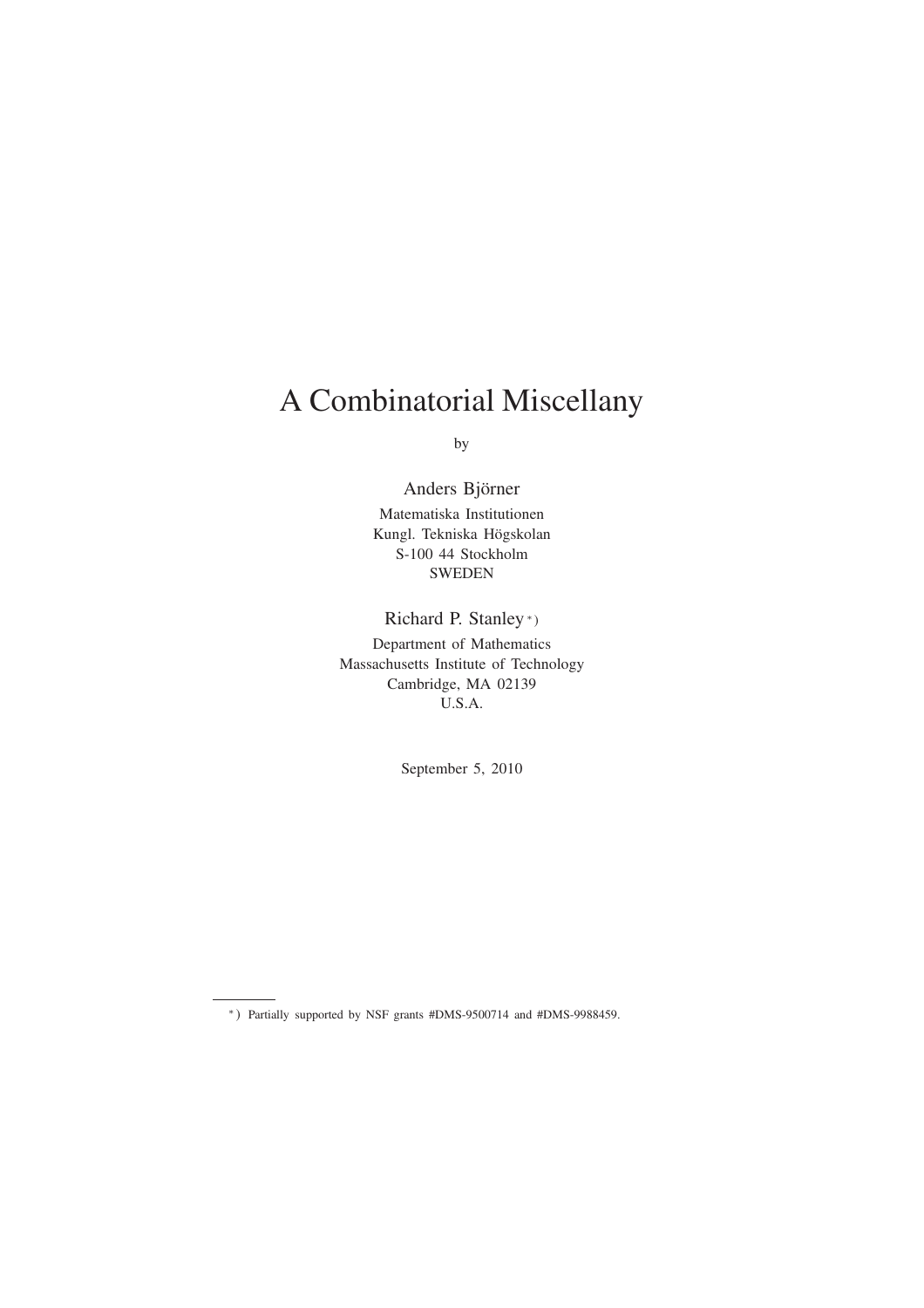This is page ii Printer: Opaque this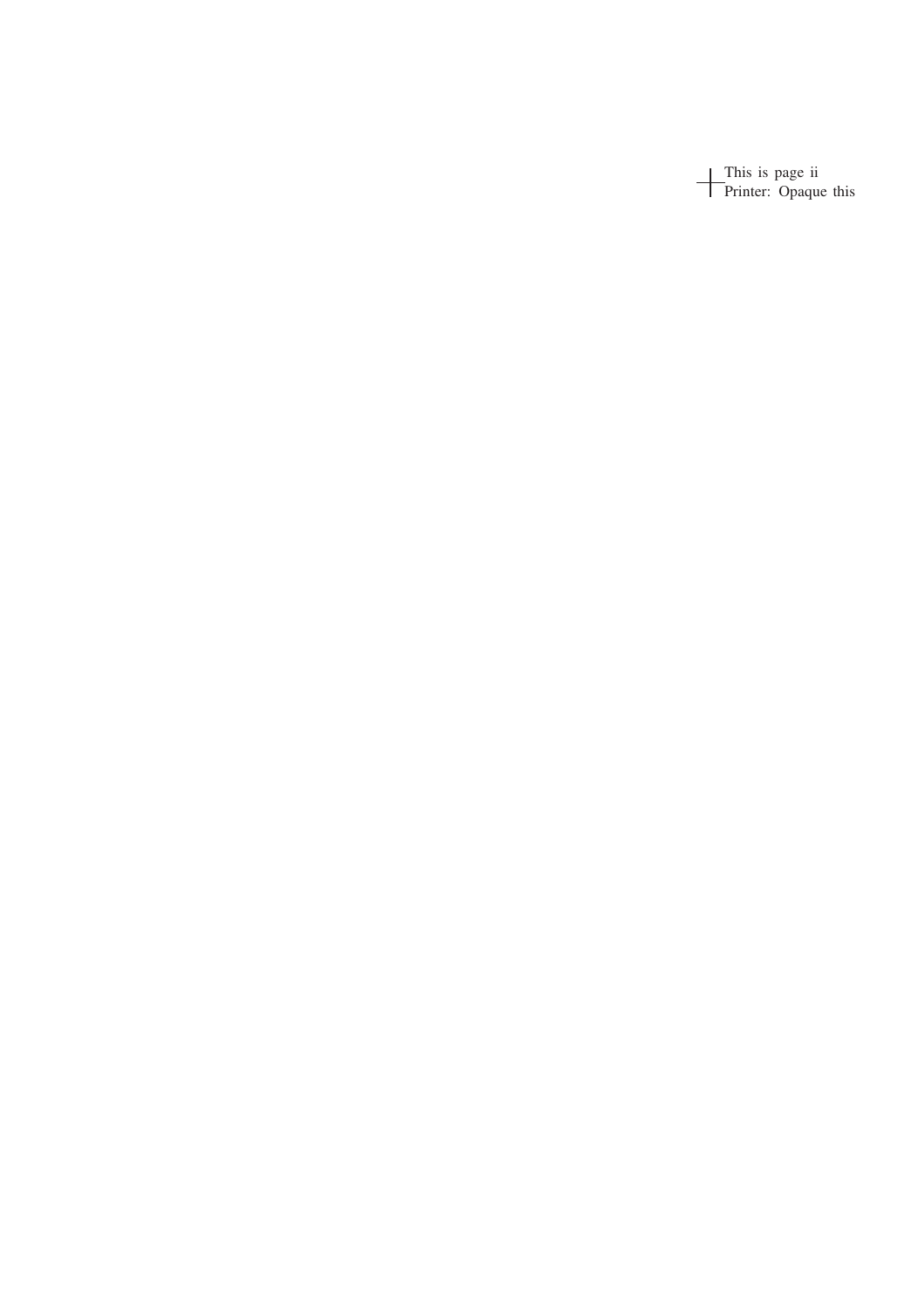This is page iii Printer: Opaque this

# Contents

| <b>Introduction</b>  |                                        | 1   |
|----------------------|----------------------------------------|-----|
| Chapter 1            | <b>Bijective proofs</b>                | 5   |
| Chapter 2            | <b>Partitions</b>                      | 15  |
| Chapter 3            | <b>Plane</b> partitions                | 25  |
| Chapter 4            | <b>Standard Young tableaux</b>         | 35  |
| Chapter 5            | Connections with representation theory | 41  |
| Chapter 6            | Increasing and decreasing subsequences | 45  |
| Chapter 7            | <b>Reduced decompositions</b>          | 59  |
| Chapter 8            | <b>Tilings</b>                         | 67  |
| Chapter 9            | Tilings and plane partitions           | 79  |
| Chapter 10           | The Möbius function and set partitions | 83  |
| Chapter 11           | <b>Arrangements and regions</b>        | 91  |
| Chapter 12           | Face numbers of polytopes              | 109 |
| Chapter 13           | <b>Connections with topology</b>       | 119 |
| Chapter 14           | <b>Extremal combinatorics</b>          | 127 |
| Chapter 15           | Complexity of sorting and distinctness | 137 |
| Chapter 16           | Complexity of graph properties         | 143 |
| Chapter 17           | <b>Notes</b>                           | 151 |
| <i>Bibliography</i>  |                                        | 155 |
| Cited mathematicians |                                        | 159 |
| <i>Index</i>         |                                        |     |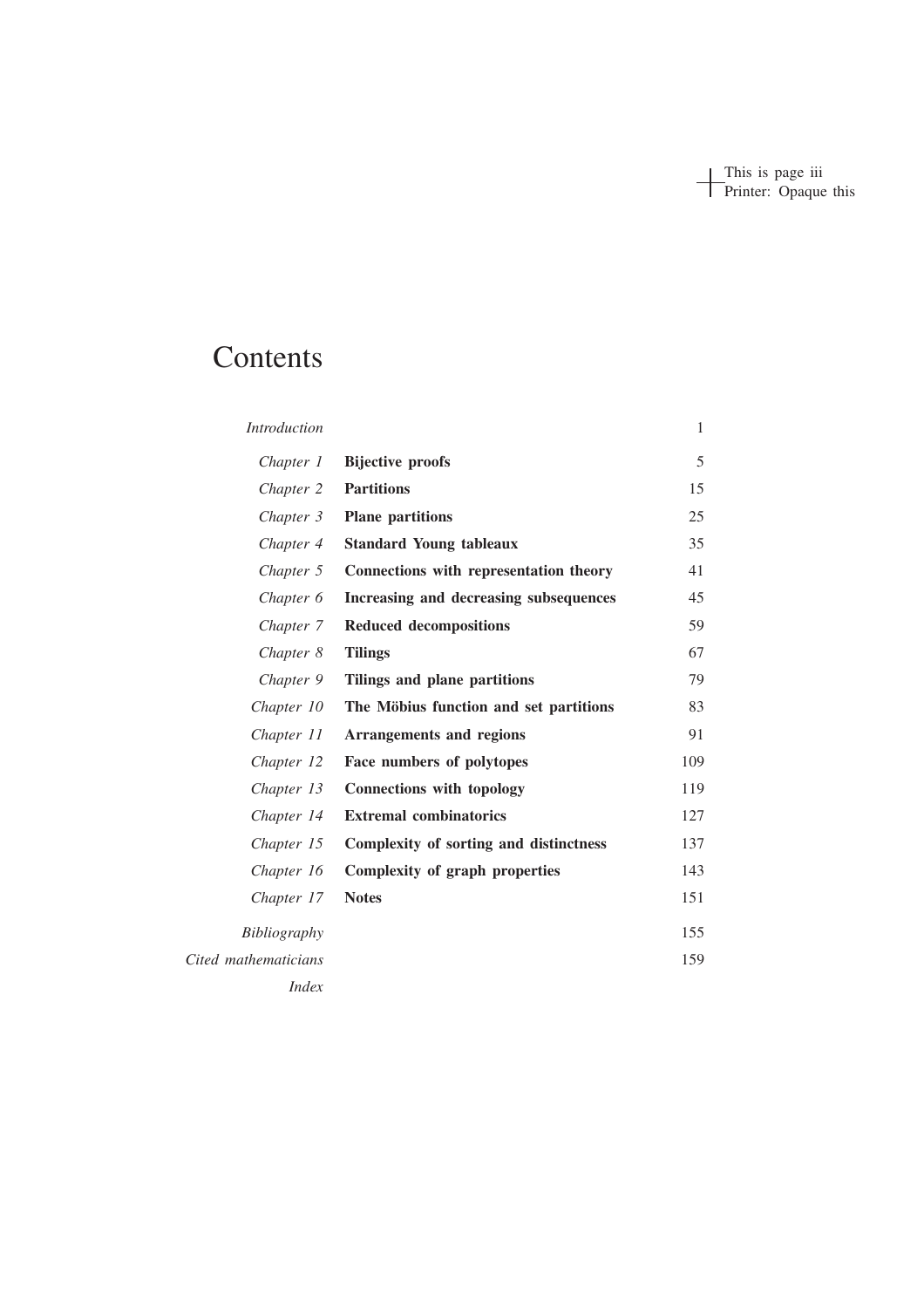This is page iv Printer: Opaque this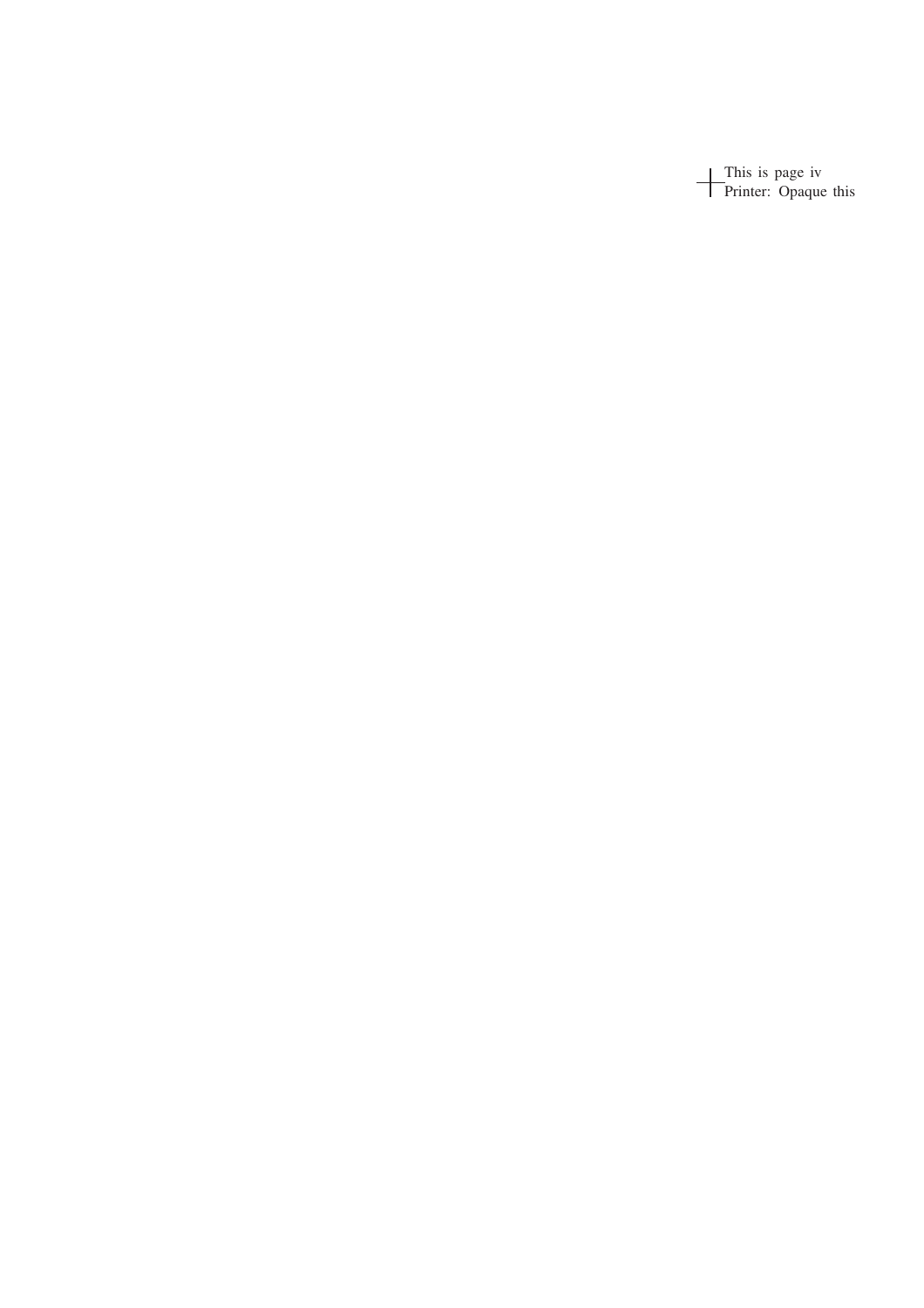This is page 1 Printer: Opaque this

# Introduction

A recent newcomer to the center stage of modern mathematics is the area called *combinatorics*. Although combinatorial mathematics has been pursued since time immemorial, and at a reasonable scientific level at least since Leonhard Euler (1707–1783), the subject has come into its own only in the last few decades. The reasons for the spectacular growth of combinatorics come both from within mathematics itself and from the outside.

Beginning with the outside influences, it can be said that the recent development of combinatorics is somewhat of a cinderella story. It used to be looked down on by "mainstream" mathematicians as being somehow less respectable than other areas, in spite of many services rendered to both pure and applied mathematics. Then along came the prince of computer science with its many mathematical problems and needs — and it was combinatorics that best fitted the glass slipper held out.

The developments within mathematics that have contributed to the current strong standing of combinatorics are more difficult to pinpoint. One is that, after an era where the fashion in mathematics was to seek generality and abstraction, there is now much appreciation of and emphasis on the concrete and "hard" problems. Another is that it has been gradually more and more realized that combinatorics has all sorts of deep connections with the mainstream areas of mathematics, such as (to name the most important ones) algebra, geometry,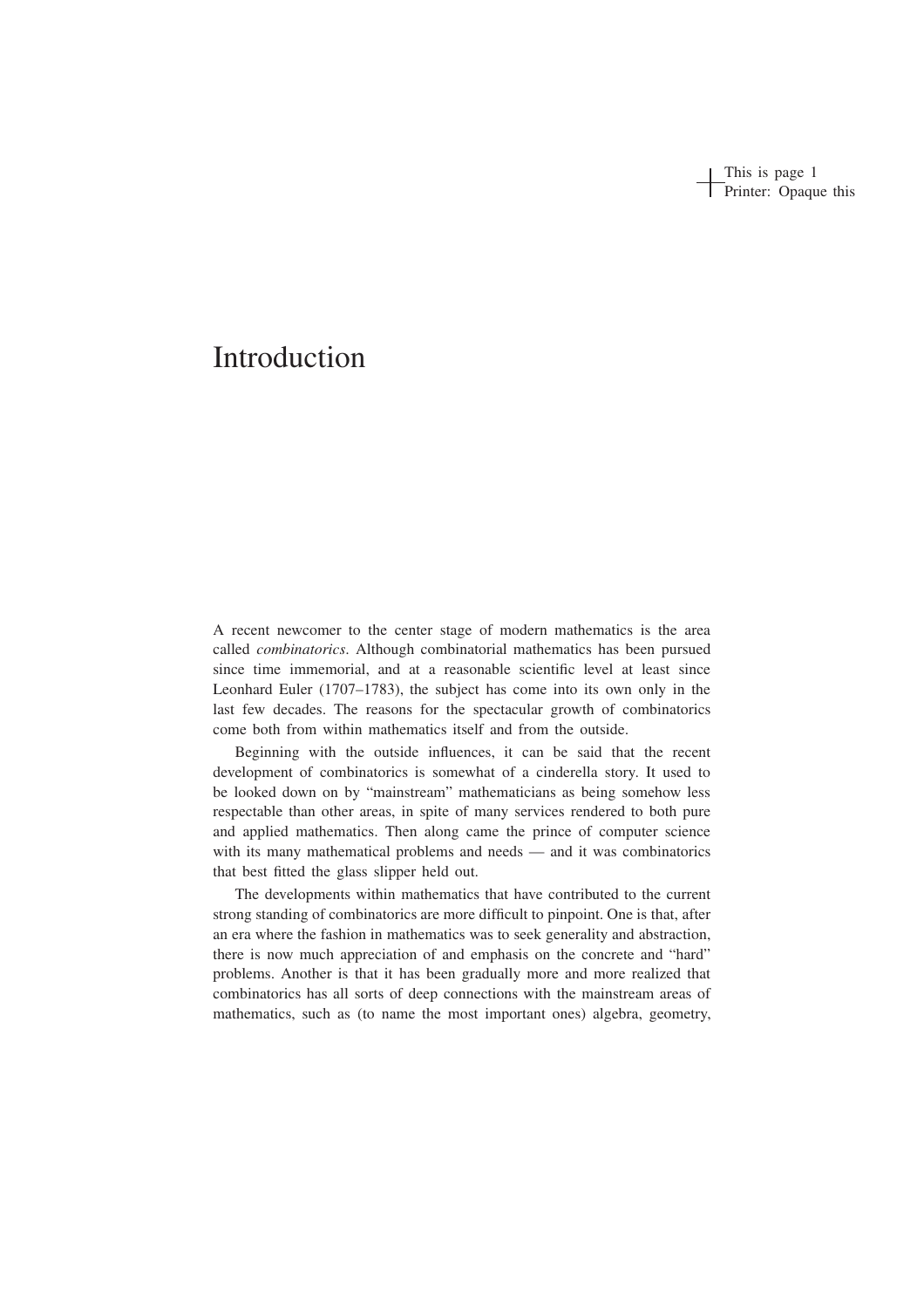## 2 Introduction

probability and topology.

Our aim with this monograph is to give the reader some answers to the questions "What is combinatorics, and what is it good for ?" We will do that not by attempting any kind of general survey, but by describing a few selected problems and results in some detail. We want to bring you some examples of problems from "pure" combinatorics, some examples illustrating its interactions with other parts of mathematics, and a few glimpses of its use for computer science. Fortunately, the problems and results of combinatorics are usually quite easy to state and explain, even to the layman with a solid knowledge of high school mathematics. Its accessibility is one of its many appealing aspects. For instance, most popular mathematical puzzles and games, such as Rubik's cube and jigsaw puzzles, are essentially problems in combinatorics.

To achieve our stated purpose it has been necessary to concentrate on a few topics, leaving many of the specialities within combinatorics without mention. The choice will naturally reflect our own interests. The discussion in the Notes section points to some more general accounts that can help remedy this shortcoming.

With some simplification, combinatorics can be said to be the mathematics of the finite. One of the most basic properties of a finite collection of objects is its number of elements. For instance, take words formed from the letters *a*, *b*, and *c*, using each letter exactly once. There are six such words :

#### *abc*, *acb*, *bac*, *bca*, *cab*, *cba*.

Now, say that we have *n* distinct letters. How many words can be formed ? The answer is  $n \cdot (n-1) \cdot (n-2) \cdot \cdot \cdot 3 \cdot 2 \cdot 1$ , because the first letter can be chosen in *n* ways, then the second one in  $n-1$  ways (since the letter already chosen as the first letter is no longer available), the third one in  $n-2$  ways, and so on. Furthermore, the total number must be the product of the number of individual choices.

The number of words that can be formed with *n* letters is an example of an *enumerative* problem. Enumeration is one of the most basic and important aspects of combinatorics. In many branches of mathematics and its applications you need to know the number of ways of doing something.

One of the classical problems of enumerative combinatorics is to count *partitions* of various kinds, meaning the number of ways to break an object into smaller objects of the same kind. Various kinds of partitions — of numbers, of sets, and of geometric objects — are considered. In fact, the idea of partition can be said to be a leading theme in this book.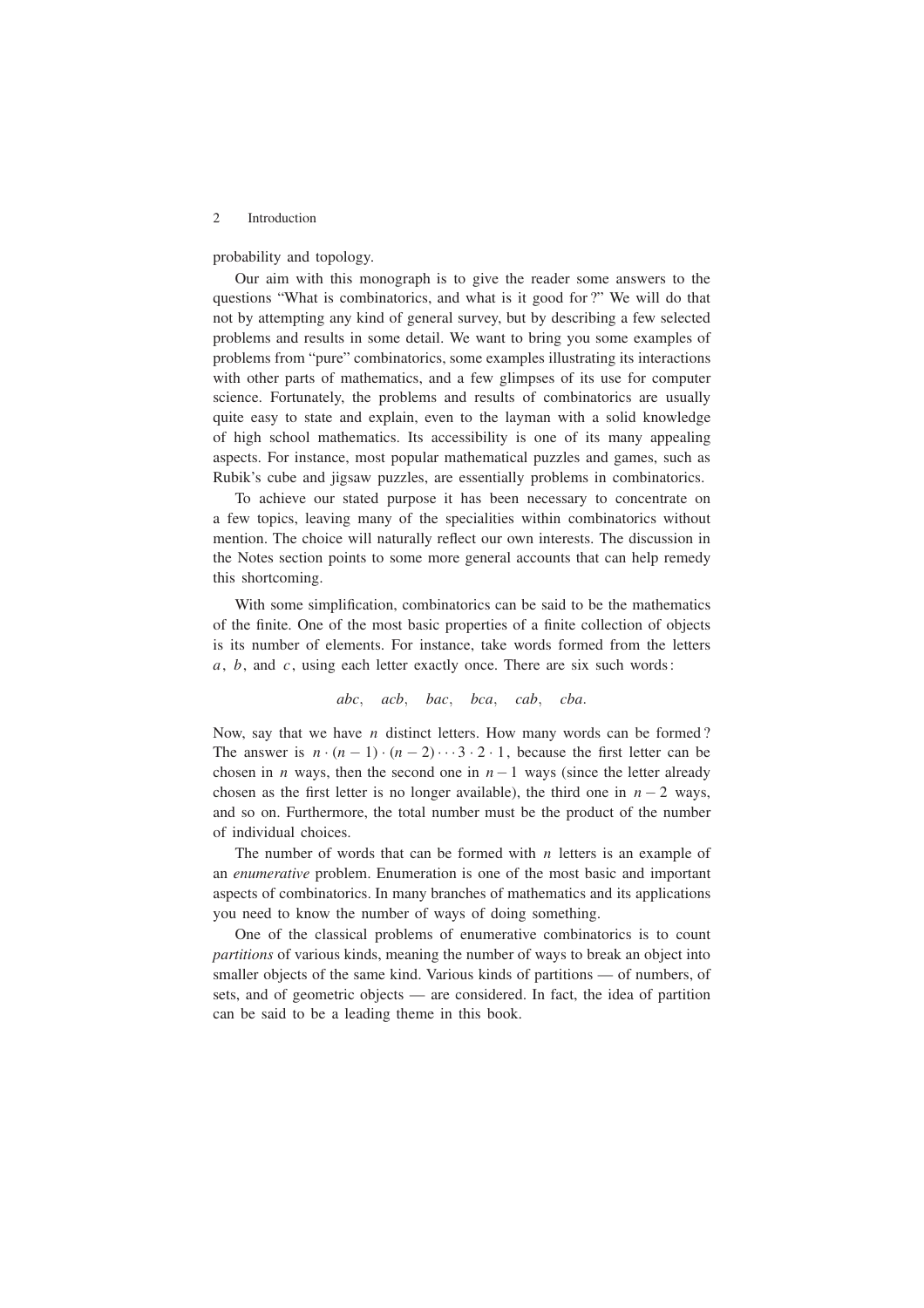The study of partition enumeration was begun by Euler and is very active to this day. We will exposit some parts of this theory. All along the way there are interesting connections with algebra, but these are unfortunately too sophisticated to go into details here. We will, however, give a few hints of this connection, especially in Chapter 5. We also illustrate (in Chapter 15) the relevance of partitions to applied problems.

Another, more recent, topic within enumeration is to count the number of *tilings*. These are partitions of a geometric region into smaller regions of some specified kinds. We will give some glimpses of recent progress in this area. The mathematical roots are in this case mainly from statistical mechanics.

In Chapter 12 we present some progress made in the combinatorial study of convex polytopes. In three dimensions these are the decorative solid bodies with flat polygon sides (such as pyramids, cubes and geodesic domes) that have charmed and intrigued mathematicians and laymen alike since antiquity. In higher dimensions they can be perceived only via mathematical tools, but they are just as beautiful and fascinating. Of this huge subject we discuss the question of laws governing the numbers of faces of various dimensions on the boundary of a polytope.

Combinatorics is used in many ways in computer science, for instance for the construction and analysis of various algorithms. (Remark : *algorithms* are the logically structured systems of commands that instruct computers how to perform prescribed tasks.) Of this young but already huge and rapidly growing area we will give here but the smallest glimpse, namely a couple of examples from complexity theory. This is the part of theoretical computer science that concerns itself with questions about computer calculations of the type "How hard is it ?", "How much time will it take ?" Proving that you cannot do better than what presently known methods allow is often the hardest part, and the part where the most mathematics is needed. Our examples are of this kind.

To illustrate the surprising connections that exist between combinatorics and seemingly unrelated parts of mathematics we have chosen the links with topology. This is an area which on first acquaintance seems far removed from combinatorics, having to do with very general infinite spaces. Nevertheless, the tools of algebraic topology have proven to be of use for solving some problems from combinatorics and theoretical computer science. Again, the theme of enumeration in its various forms pervades some of this border territory.

Understanding this book should for the most part require no more than some basic knowledge of mathematical notation and concepts involving sets, functions, etc., such as taught in a course on precalculus. Some parts should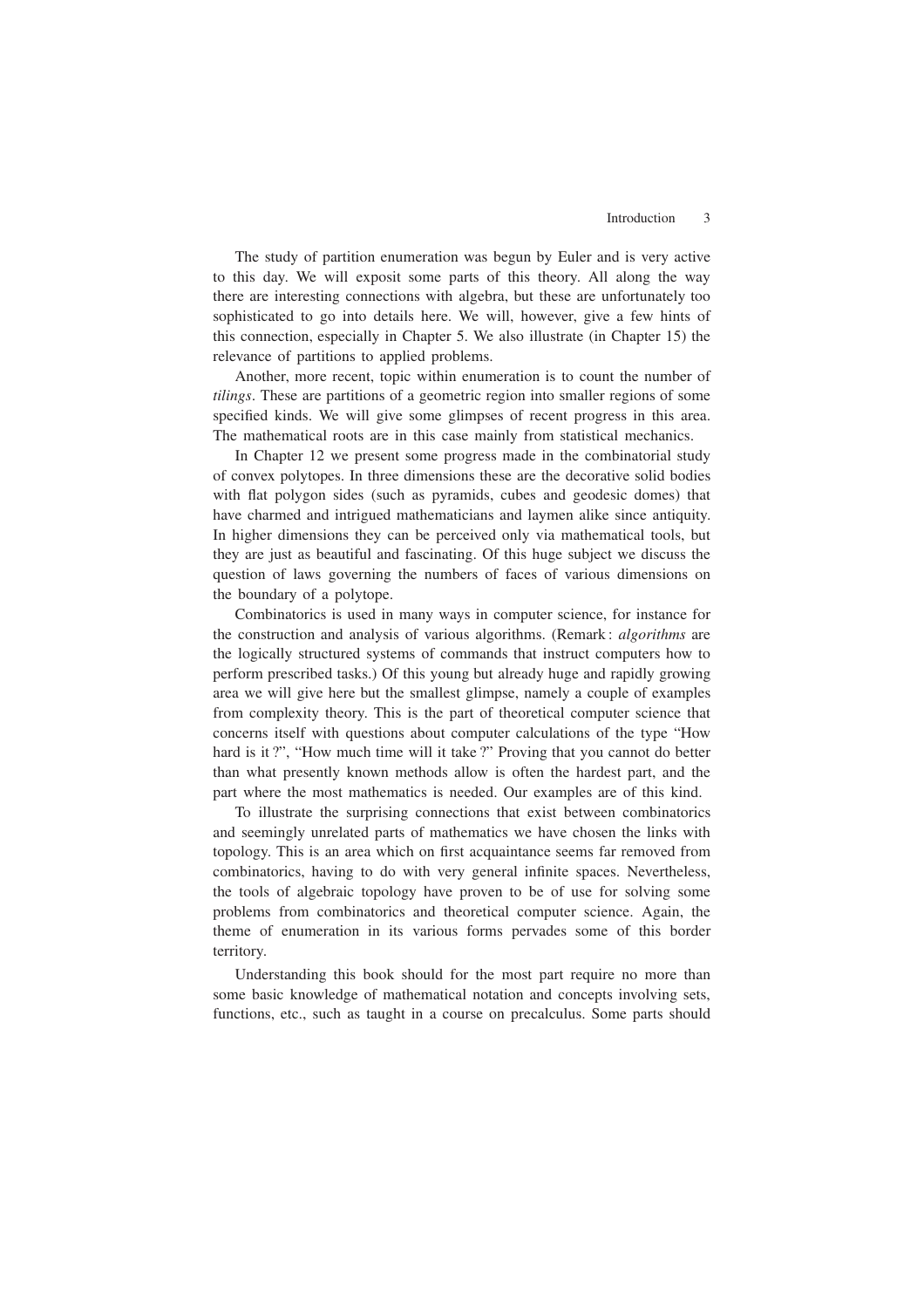# 4 Introduction

be accessible to readers with even less background knowledge while others are more demanding, at least in some of the details. Generally speaking, we start out at a very elementary level and assume more and more mathematical background as we go along. We hope that this way the book is informative for laymen as well as for students and colleagues from other parts of mathematics.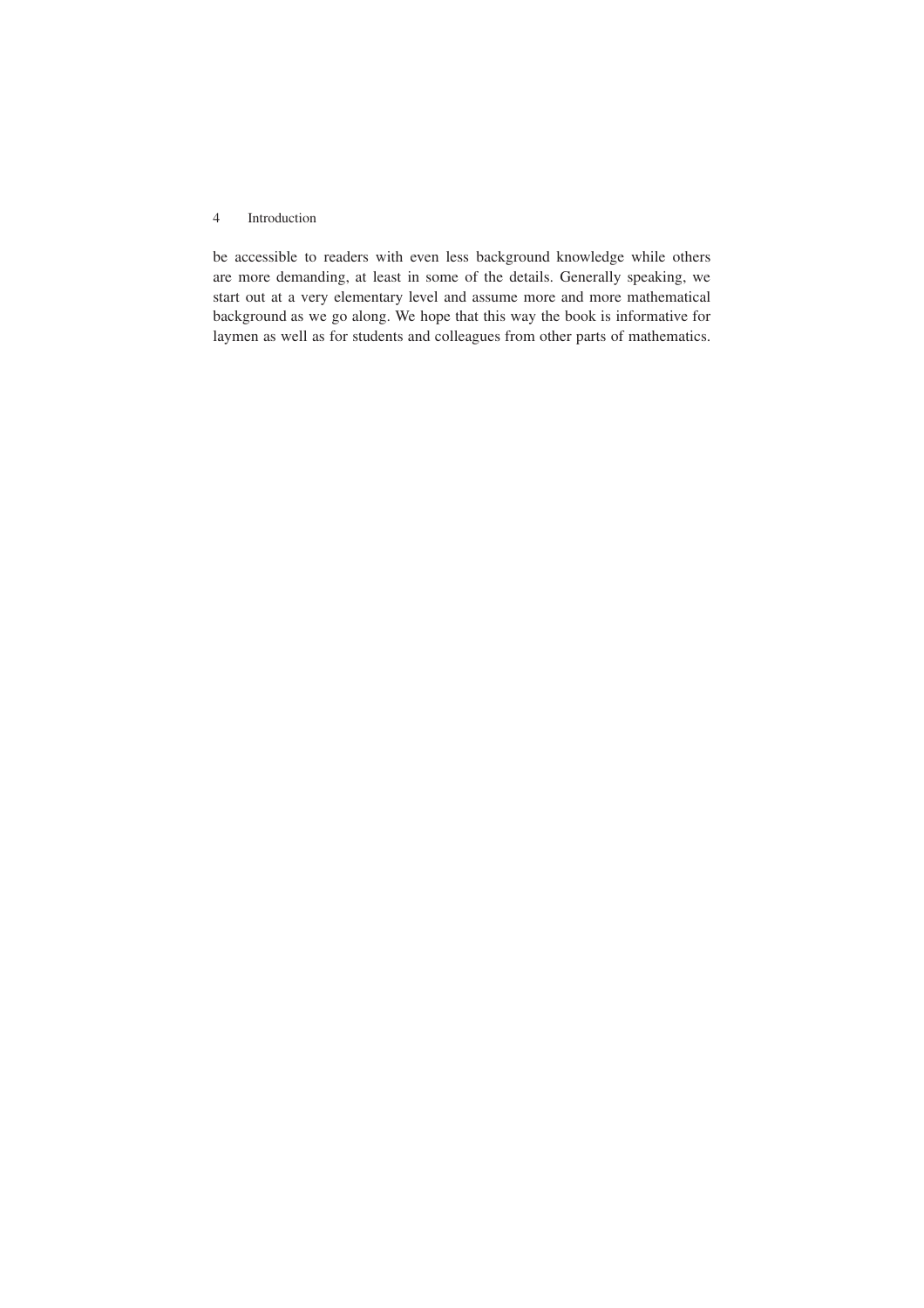This is page 5 Printer: Opaque this

# 1 Bijective proofs

We mentioned in the introduction that enumeration is a basic aspect of combinatorics. The fundamental problem of enumeration is determining the number #*S* of elements of a finite set *S*. Usually there will be infinitely many finite sets, say  $S_1, S_2, \ldots$ , and we want to determine the number of elements of all the sets  $S_n$ . There is no precise definition of what is meant by a "determination" of the number of elements of the  $S_n$ 's. Generally speaking, an adequate determination should involve a method for computing each #*S<sup>n</sup>* that involves considerably less effort than a "brute force" listing of the elements of  $S_n$ . For instance, an explicit formula such as  $\#S_n = 2^n$  is certainly a nice determination. Another way to determine the  $#S_n$ 's is to give a simple *generating function* for these numbers. This method is illustrated in Chapters 2 and 3.

#### **BIJECTIONS**

Perhaps the nicest way to determine #*S* is to find another set *T* whose number #*T* of elements is known, and then to give a one-to-one correspondence or *bijection*  $\varphi$ :  $S \to T$ . This means that  $\varphi$  is a function from *S* to *T* such that (1) if  $\varphi(a) = \varphi(b)$  then  $a = b$ , and (2) for each  $t \in T$  there is some  $a \in S$  for which  $\varphi(a) = t$ . It then follows that  $\varphi$  has an *inverse*  $\varphi^{-1} : T \to S$ , given by  $\varphi^{-1}(t) = a$  if  $\varphi(a) = t$ , which is also a bijection. Since the bijection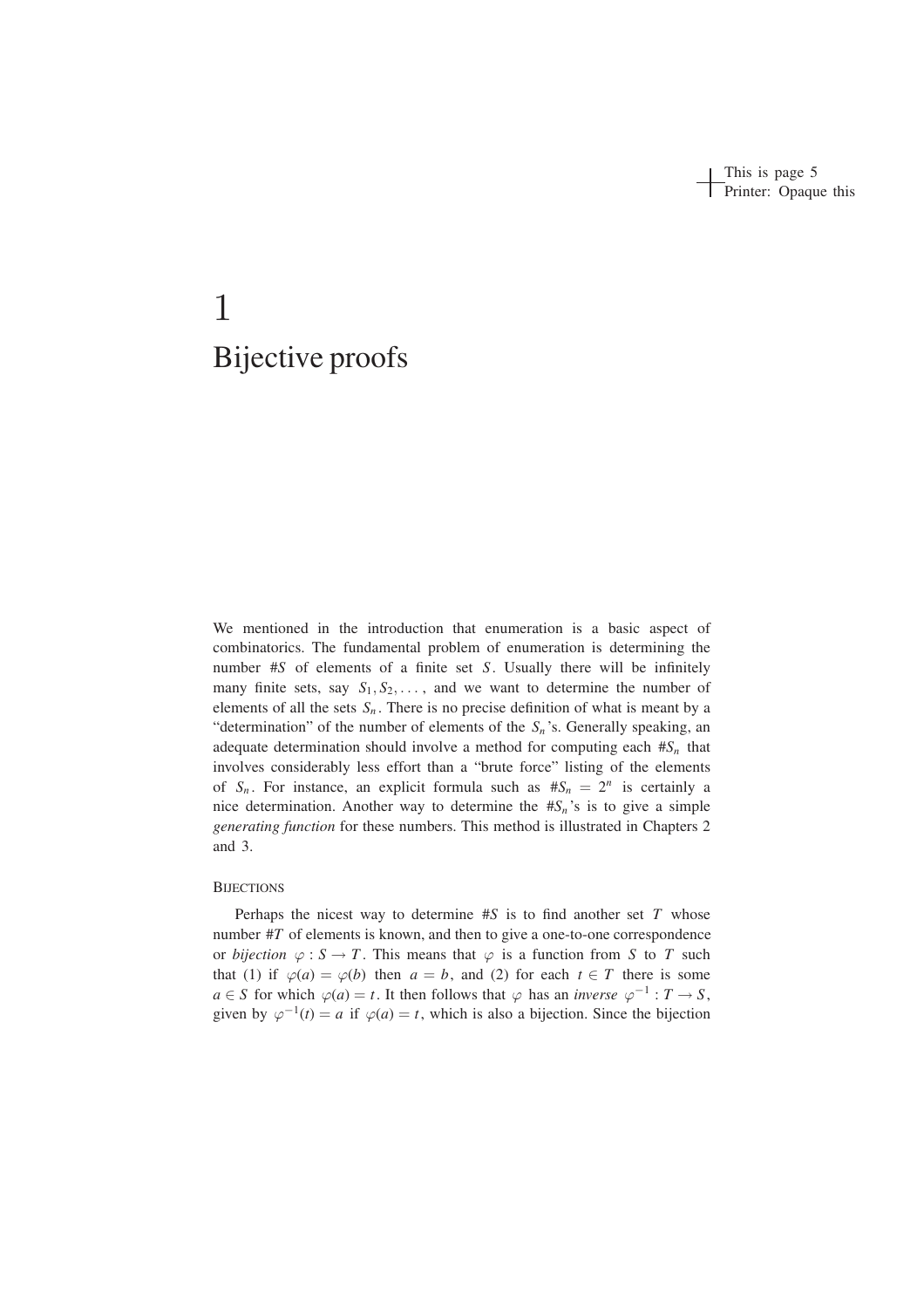## 6 1. Bijective proofs

 $\varphi$  "pairs up" the elements of *S* with those of *T*, it follows that  $\#S = \#T$ . This method of determining #*S* is known as a *bijective proof*. All information we know about *T* has been "transferred" to *S*, so in principle we understand #*S* as well as we do #*T* .

In subsequent chapters we will be giving some rather intricate bijective proofs. In many cases we will just define the bijection  $\varphi : S \to T$  and omit the actual proof, which could be quite difficult, that  $\varphi$  is indeed a bijection. In the remainder of this chapter we will give a few relatively simple examples of bijective proofs as preparation for the more complex bijections yet to come.

The basis for all bijective proofs is the combinatorial or set-theoretic significance of addition and multiplication. If *S* and *T* disjoint finite sets, then

$$
#(S \cup T) = #S + #T.
$$

The *cartesian product* of *S* and *T* is given by

$$
S \times T = \{(s,t) : s \in S, t \in T\},\
$$

the set of all ordered pairs whose first coordinate lies in *S* and second coordinate in *T* . By the definition of multiplication as repeated addition it follows that

$$
\#(S \times T) = (\#S)(\#T).
$$

This reasoning extends to a cartesian product of any finite number of finite sets :

(1.1) 
$$
S_1 \times S_2 \times \cdots \times S_k = \{(s_1, s_2, \ldots, s_k) : s_i \in S_i\}
$$

$$
\#(S_1 \times S_2 \times \cdots \times S_k) = (\#S_1)(\#S_2) \cdots (\#S_k).
$$

**SUBSETS** 

Now let us consider a fundamental problem of elementary enumeration, viz., determining the number  $f(n)$  of subsets of an *n*-element set, say  $\{1, 2, ..., n\}$ . If we were not particularly inspired, we could argue as follows. Let *S* be a subset of  $\{1, 2, \ldots, n\}$ , where  $n \geq 1$ . If  $n \in S$ , then there are  $f(n-1)$ possibilities for the remaining elements of *S* (since they can form any subset of  $\{1, 2, \ldots, n-1\}$ ). Similarly if  $n \notin S$  there are  $f(n-1)$  possibilities for the rest of *S*. Hence

(1.2) 
$$
f(n) = 2f(n-1), \quad n \ge 1.
$$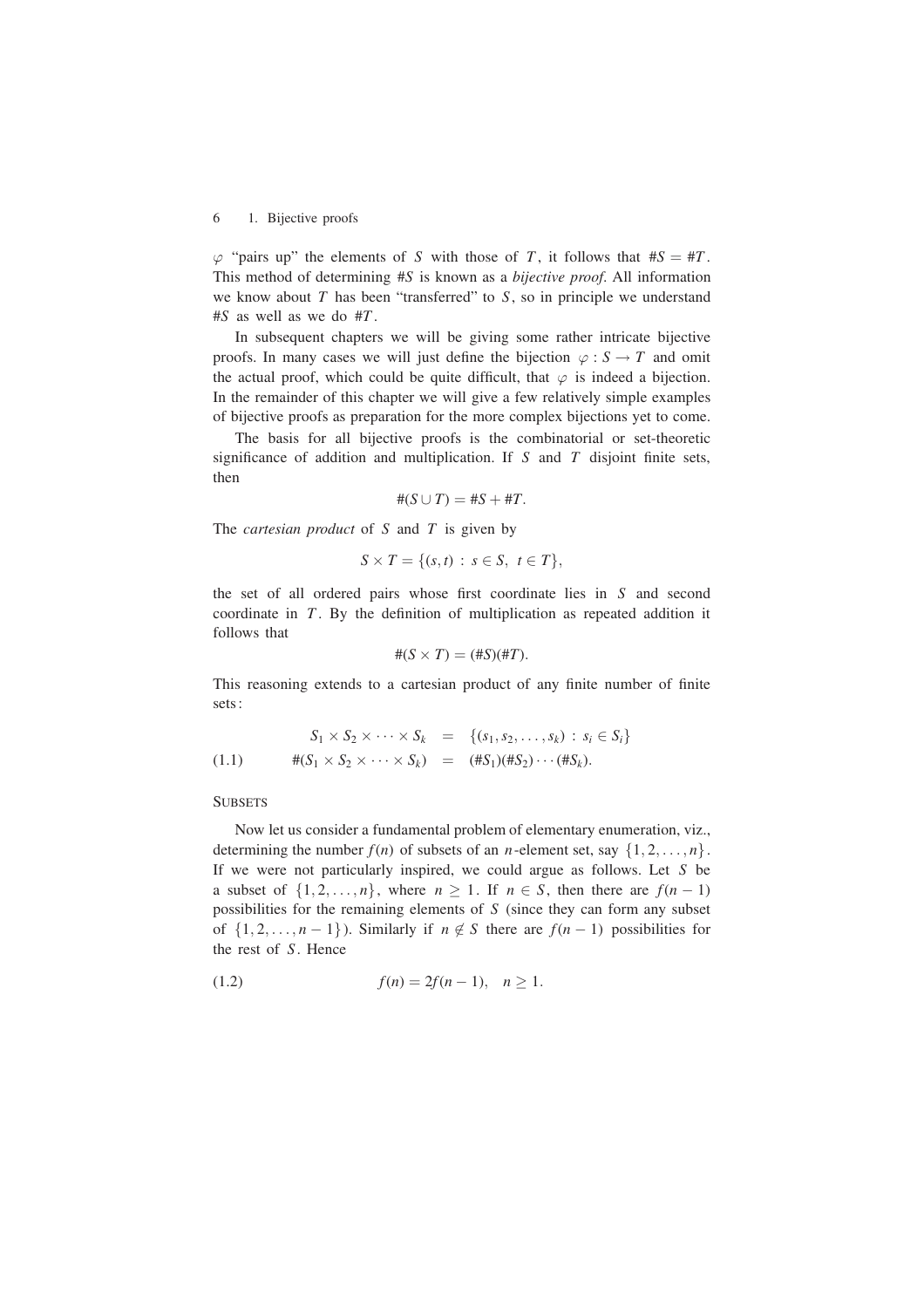#### 1. Bijective proofs 7

This is a *recurrence* for  $f(n)$ . We also have the *initial condition*  $f(0) = 1$ , since the 0-element set  $\emptyset$  (the empty set) has one subset, namely, itself. It is clear that the recurrence (1.2), together with the initial condition  $f(0) = 1$ , has a unique solution; we first obtain  $f(1) = 2 \cdot f(0) = 2 \cdot 1 = 2$ , then  $f(2) = 2 \cdot f(1) = 2 \cdot 2 = 4$ , etc. Moreover, the recurrence (1.2) is so simple that it is easy to obtain "by inspection" a formula for the solution:  $f(n) = 2<sup>n</sup>$ . Even if this answer was only guessed to be correct, it is a simple matter to check that it satisfies  $f(0) = 1$  and the recurrence (1.2). This technique of finding and solving recurrences is very common in enumerative combinatorics, and many sophisticated techniques have been developed for solving recurrences.

Since the number of subsets of  $\{1, 2, ..., n\}$  turned out to be  $f(n) = 2^n =$  $2 \times 2 \times \cdots \times 2$  (*n* times), we can ask if there is a more direct way to see it. In other words, is there a simple bijective proof that  $f(n) = 2<sup>n</sup>$ ? Here the problem is so simple that the bijection is quite transparent. Let  $S_n$  denote the set of all subsets of  $\{1, 2, \ldots, n\}$ . For instance,

$$
\mathcal{S}_3 = \{ \emptyset, 1, 2, 3, 12, 13, 23, 123 \},\
$$

where we abbreviate a subset such as  $\{1,3\}$  by 13. Similarly let

 $\mathcal{T}_n = \{ (a_1, a_2, \ldots, a_n) : a_i = 0 \text{ or } 1 \},$ 

the set of all binary *n*-tuples. For instance,

$$
\mathcal{T}_3 = \{000, 100, 010, 001, 110, 101, 011, 111\}.
$$

Define a function  $\varphi : \mathcal{S}_n \to \mathcal{T}_n$  as follows: if *S* is a subset of  $\{1, 2, ..., n\}$ then set  $\varphi(S) = (a_1, a_2, \dots, a_n)$ , where

$$
a_i = \left\{ \begin{array}{ll} 1, & i \in S \\ 0, & i \notin S. \end{array} \right.
$$

For instance, if  $n = 8$  then

$$
\varphi(\{2,3,6\}) = (0,1,1,0,0,1,0,0).
$$

It should be clear that  $\varphi$  is a bijection. In other words, for every sequence  $\alpha = (a_1, a_2, \dots, a_n) \in \mathcal{T}_n$ , there is a unique  $S \in \mathcal{S}_n$  such that  $\varphi(S) = \alpha$ . In fact, we simply define  $i \in S$  if  $a_i = 1$  and  $i \notin S$  if  $a_i = 0$ . Since  $\# \mathcal{T}_n = 2^n$ by equation (1.1), we conclude that  $\#\mathcal{S}_n = 2^n$ .

#### **COMPOSITIONS**

Let us consider some less obvious bijective proofs. A *composition* of an integer  $n \geq 1$  is a way of writing *n* as an ordered sum of positive integers,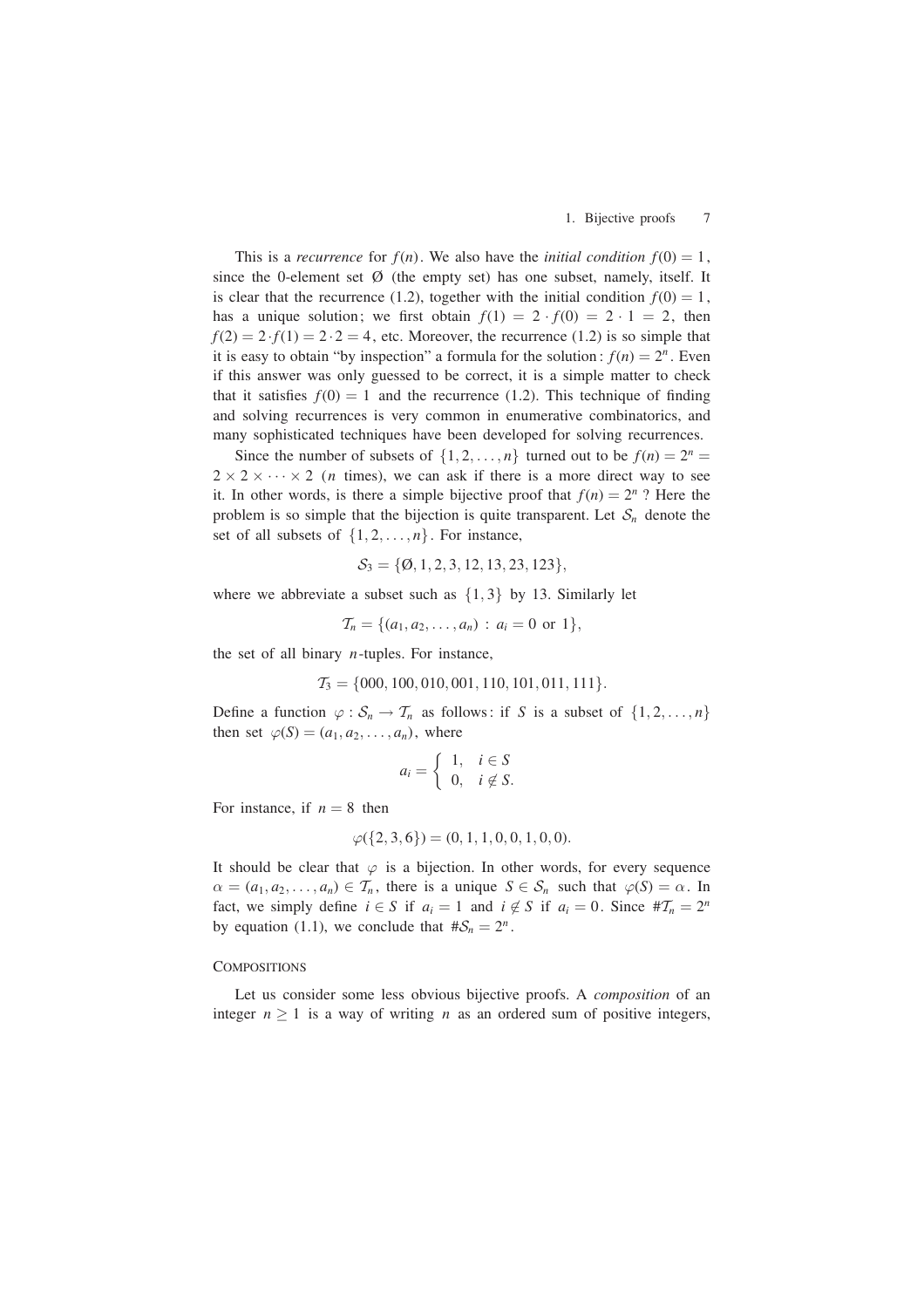## 8 1. Bijective proofs

i.e.,  $n = a_1 + a_2 + \cdots + a_k$ , where each  $a_i$  is a positive integer. (We allow  $k = 1$ , i.e., a sum with the single term *n*.) The terminology "ordered sum" means we take into account the order of the summands. Thus  $2 + 1$  is a different composition from  $1 + 2$ . For instance, there are eight compositions of 4, namely,

$$
1+1+1+1
$$
,  $2+1+1$ ,  $1+2+1$ ,  $1+1+2$ ,  $1+3$ ,  $3+1$ ,  $2+2$ , 4.

Let  $c(n)$  denote the number of compositions of  $n$ . A little computation reveals that  $c(1) = 1$ ,  $c(2) = 2$ ,  $c(3) = 4$ ,  $c(4) = 8$ ,  $c(5) = 16$ , and  $c(6) = 32$ , suggesting that  $c(n) = 2^{n-1}$ . Once this result is guessed, there are numerous ways to prove it. For instance, the number of compositions  $\alpha$  of *n* whose first part is 1 is just  $c(n-1)$  (simply remove the first part from  $\alpha$  to obtain a composition of  $n - 1$ ), while the number of compositions  $\beta$  of *n* whose first part is greater than 1 is also  $c(n - 1)$  (simply subtract 1 from the first part of  $\beta$  to obtain a composition of  $n - 1$ ). We thus obtain the recurrence  $c(n) = 2c(n-1)$ , which together with the initial condition  $c(1) = 1$  yields  $c(n) = 2^{n-1}.$ 

Since we already know that  $2^{n-1}$  is the number of subsets of an  $(n-1)$ element set, we can ask whether there is a bijection between the subsets of an  $(n-1)$ -element set and the compositions of *n*. In fact, there is a very elegant such bijection. Consider *n* dots on a horizontal line. There are  $n - 1$  spaces between the dots, shown in the illustration below as vertical lines (where  $n = 8$ ).

|  |  |  |  |  |  | $\bullet$ $\Big\vert \bullet \Big\vert \bullet \Big\vert \bullet \Big\vert \bullet \Big\vert \bullet \Big\vert \bullet \Big\vert \bullet \Big\vert \bullet \Big\vert \bullet$ |  |
|--|--|--|--|--|--|-------------------------------------------------------------------------------------------------------------------------------------------------------------------------------|--|
|--|--|--|--|--|--|-------------------------------------------------------------------------------------------------------------------------------------------------------------------------------|--|

We can choose a subset *S* of these  $n-1$  lines in  $2^{n-1}$  ways. When we retain only the lines in *S*, these lines divide the *n* dots into "compartments."

Reading the number of dots in each compartment from left-to-right yields a composition of *n*. For the example above, we obtain the composition  $2+1+1+3+1$  of 8. It should be clear that this argument is bijective, that is, any composition of *n* corresponds to a unique way of choosing a subset of the spaces between the dots. (If the composition is  $a_1 + a_2 + \cdots + a_k$ , then choose the space after the first  $a_1$  dots, then after the next  $a_2$  dots, etc.) Note how simple and elegant is this method of representing compositions. It makes their enumeration transparent and shows that compositions are just thinly disguised versions of sets.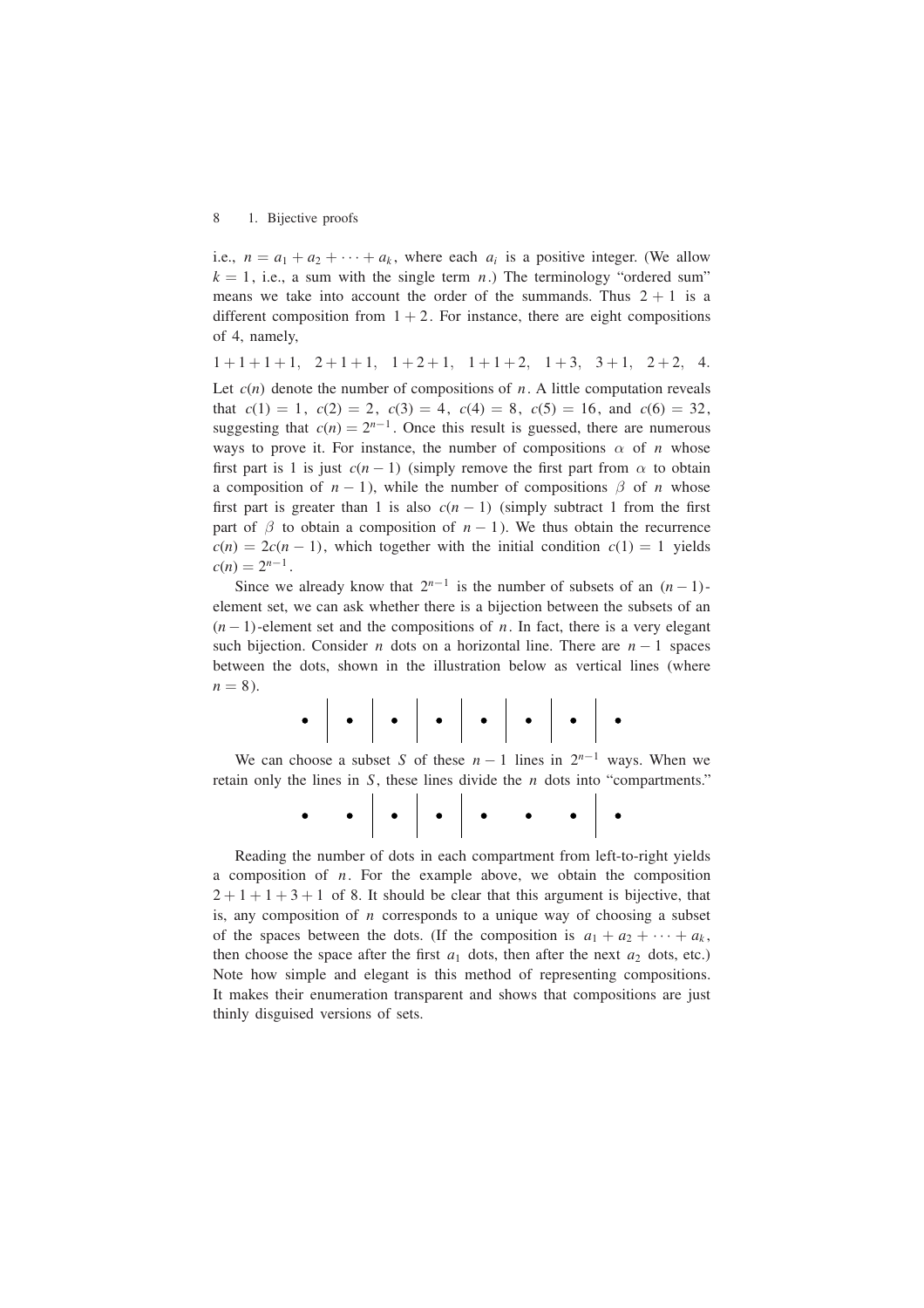#### 1. Bijective proofs 9

We next consider a variation of the previous argument which is not quite so transparent. Let  $g(n)$  be the total number of parts that occur in all the compositions of *n*. For instance,  $g(3) = 8$ ; the relevant compositions, with their number of parts shown in parentheses, are  $1 + 1 + 1$  (3),  $2 + 1$  (2),  $1+2$  (2), and 3 (1). A first attempt to find a formula for  $q(n)$  by a bijective argument might be to first choose a composition  $\alpha$  of *n*, represented by dots and vertical lines as above, and then choose a compartment (which corresponds to one of the parts of  $\alpha$ ). The total number of such choices is  $g(n)$ . The problem with this approach is that the number of choices for which compartment to choose depends on the choice of  $\alpha$ . The trick, in a sense, is to choose the compartment first and then the composition  $\alpha$ ! Namely, first draw one double line between two of the dots or at the left of all the dots. Then choose a subset of the remaining spaces between the dots, represented by vertical lines.

The compartments formed by the double line and the single lines define a composition  $\alpha$  as before. Moreover, the compartment immediately to the right of the double line corresponds to one of the parts of  $\alpha$ . Thus the total number of choices is  $g(n)$ . In the example above  $\alpha$  is given by  $2 + 1 + 1 + 3 + 1$ , and we have chosen the third out of the five terms of  $\alpha$ .

We don't quite have complete independence of the number of choices of single vertical lines from the choice of the double line, but there are only two different cases. If the double line is chosen at the beginning (in one way), then there are  $2^{n-1}$  choices for the single lines. If the double line lies between two dots (in  $(n - 1)$  ways) then there are  $2^{n-2}$  choices for the single lines. Hence

$$
g(n) = 2^{n-1} + (n-1)2^{n-2} = (n+1)2^{n-2}.
$$

As in our previous examples the bijective proof, once it is understood, makes the final answer almost obvious.

#### SUBSETS WITH REPETITION ALLOWED

We will give two further examples of simple bijective proofs. Most readers are probably familiar with the *binomial coefficients*  $\binom{n}{k}$ . If  $k, n$  are nonnegative integers then  $\binom{n}{k}$  has a standard combinatorial interpretation: it is the number of *k*-element subsets of an *n*-element set. For instance  $\binom{4}{2} = 6$ , since the subsets of {1, 2, 3, 4} are (abbreviating {*a*, *b*} as *ab*) 12, 13, 23, 14, 24, 34.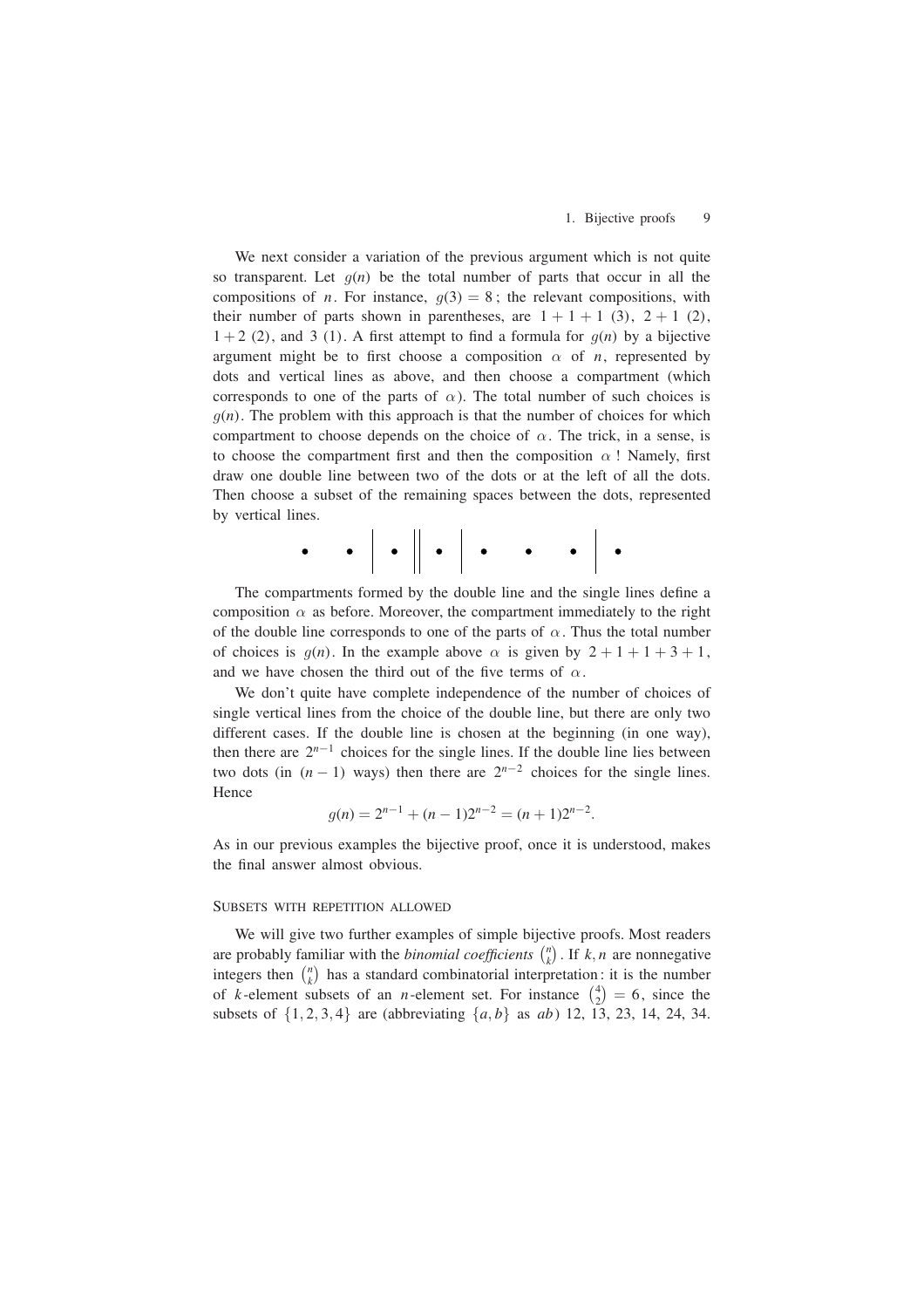## 10 1. Bijective proofs

There is also a simple formula for  $\binom{n}{k}$ , namely,

$$
\binom{n}{k} = \begin{cases} \frac{n!}{k!(n-k)!}, & \text{if } 0 \le k \le n \\ 0, & \text{if } 0 \le n < k, \end{cases}
$$

where  $n!$  (read " $n$  factorial") is short for  $1 \cdot 2 \cdot \cdots \cdot n$ . However, this formula will not be relevant to us here.

Now define  $\binom{n}{k}$  to be the number of ways to choose *k* elements from an *n*-element set, disregarding order, if repetitions are allowed. For instance,  $\binom{3}{2}$  = 6, since the choices of two elements from  $\{1, 2, 3\}$ , allowing repetitions, are 11, 22, 33, 12, 13, 23. Similarly  $\binom{2}{3}$  = 4, the choices being 111, 112, 122, 222.

There is a nice trick, part of the standard repertoire of enumerative combinatorics, to reduce the problem of subsets with repetition to those without repetition. Suppose that the *n*-element set is  $\{1, 2, \ldots, n\}$ . Choose *k* elements with repetition allowed, and arrange these elements in increasing order :

$$
(1.3) \t 1 \le a_1 \le a_2 \le \cdots \le a_k \le n.
$$

Let  $b_i = a_i + i - 1$ . The effect of adding  $i - 1$  to  $a_i$  is to "stretch out" the sequence  $a_1, \ldots, a_k$  so that the elements become distinct. Since  $a_1$  is kept the same and  $a_k$  is increased by  $k - 1$ , the inequalities  $1 \le a_1$  and  $a_k \le n$ become  $1 \leq b_1$  and  $b_k \leq n + k - 1$ . Hence we obtain

$$
(1.4) \t 1 \le b_1 < b_2 < \cdots < b_k \le n + k - 1,
$$

so  $b_1, b_2, \ldots, b_k$  form a *k*-element *subset* of  $\{1, 2, \ldots, n + k - 1\}$  (no repetitions). We can easily reverse this process. Given a *k* -element subset of  $\{1, 2, \ldots, n+k-1\}$ , write its elements in increasing order as in equation (1.4). Define  $a_i = b_i - i + 1$ . Then the  $a_i$ 's satisfy equation (1.3). Hence the correspondence between *k*-element subsets  $\{a_1, \ldots, a_k\}$  of  $\{1, 2, \ldots, n\}$  with repetition allowed and ordinary *k*-element subsets  $\{b_1, \ldots, b_k\}$  (no repetition) of  $\{1, 2, \ldots, n + k - 1\}$  is a bijection. There follows

$$
\binom{n}{k} = \binom{n+k-1}{k}.
$$

We have therefore solved the problem of counting subsets with repetition by establishing a simple bijection between such subsets and those without repetition.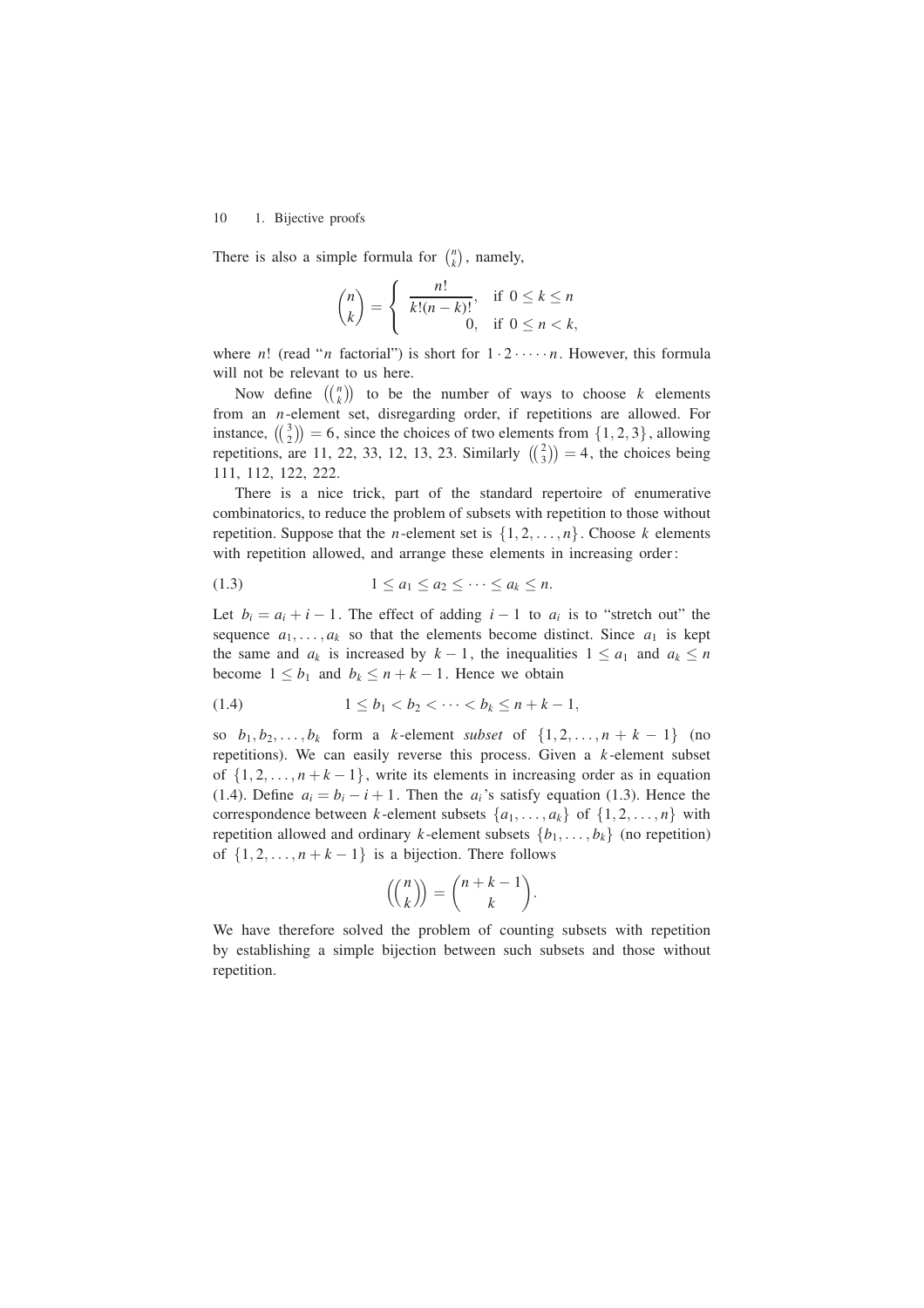There is another elegant bijective proof that  $\binom{n}{k} = \binom{n+k-1}{k}$ , based on the "dots and slots" method we used to prove that there are  $2^{n-1}$  compositions of *n*. In our previous use of dots and slots, we first placed the dots and then the vertical bars between them to define the slots. For our present purposes we instead place the dots and bars *together*. More specifically, suppose we have *k* dots and *n* − 1 bars. We write them one after another in *any* order. For instance, suppose we have six dots and seven bars. One way of arranging them is as follows :

$$
\vert \cdot \cdot \vert \vert \cdot \cdot \cdot \vert \cdot \vert \vert \vert
$$

The  $n-1$  bars form *n* compartments (slots), including the compartments before the first bar and after the last. For definiteness, label these compartments  $1, 2, \ldots, n$  from left to right:

| 1. |  | 5 <sup>5</sup> | 6 7 |  |
|----|--|----------------|-----|--|

Each of these compartments has some number (which may be 0) of dots in it. For the example above, compartment 2 has two dots, compartment 4 has three dots, and compartment 5 has one dot. All the other compartments have no dots. This placement thus corresponds to choosing 2 twice, 4 three times, and 5 once from the set  $\{1, 2, 3, 4, 5, 6, 7, 8\}$ . Any choice of *k* elements from  $1, \ldots, n$  with repetition allowed can be depicted in this way as an ordering of *k* dots and  $n-1$  bars. Hence the number  $\binom{n}{k}$  of such choices is equal to the number of ways to order  $k$  dots and  $n-1$  bars. We have an ordering  $a_1, a_2, \ldots, a_{n+k-1}$  of  $n+k-1$  objects in all, of which *k* of them are dots. In other words, choose *k* of the  $a_i$ 's to be dots, and the remaining  $n-1$  to be bars. Hence the number of possible orderings is the number of ways to choose *k* objects from  $n + k - 1$ , which is just the binomial coefficient  $\binom{n+k-1}{k}$ . We have therefore given a second bijective proof that  $\binom{n}{k} = \binom{n+k-1}{k}$ .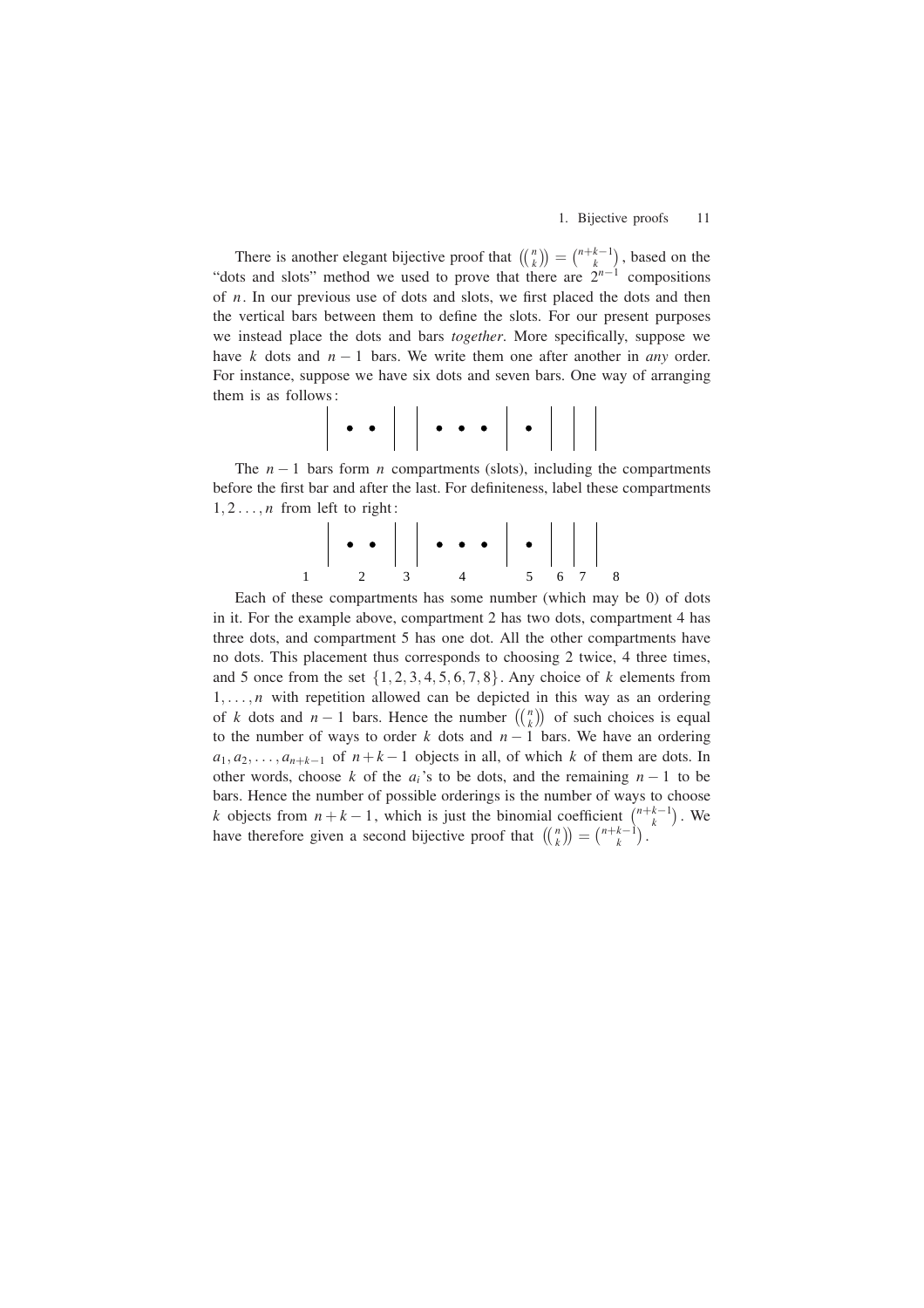#### 12 1. Bijective proofs

### LABELED TREES

Combinatorics abounds with bijective proofs, many of which are beautiful and instructive. Some are also quite surprising. Let us present one of the classics.

By a *tree* we understand a collection of *n* objects, called *nodes*, and *n*−1 unordered pairs of nodes, called *edges*, such that the edges connect the nodes. A picture shows the idea; see Figure 1.



For instance, we can think of the nodes as towns and the edges as fiber cable links connecting certain pairs of towns, in such a way that the resulting network connects all towns with as few links as possible.

A *labeled tree* is a tree with names attached to the nodes, distinct names for distinct nodes. If the tree has *n* nodes we can take as a standard set of labels the integers  $1, 2, \ldots, n$ . Figure 2 shows a labeled tree on eight nodes.



Two labeled trees are considered to be distinct if for some pair of numbers *i* and *j* the corresponding nodes are connected by an edge in one tree and not in the other. We now ask,

*how many distinct labeled trees are there on n nodes ?*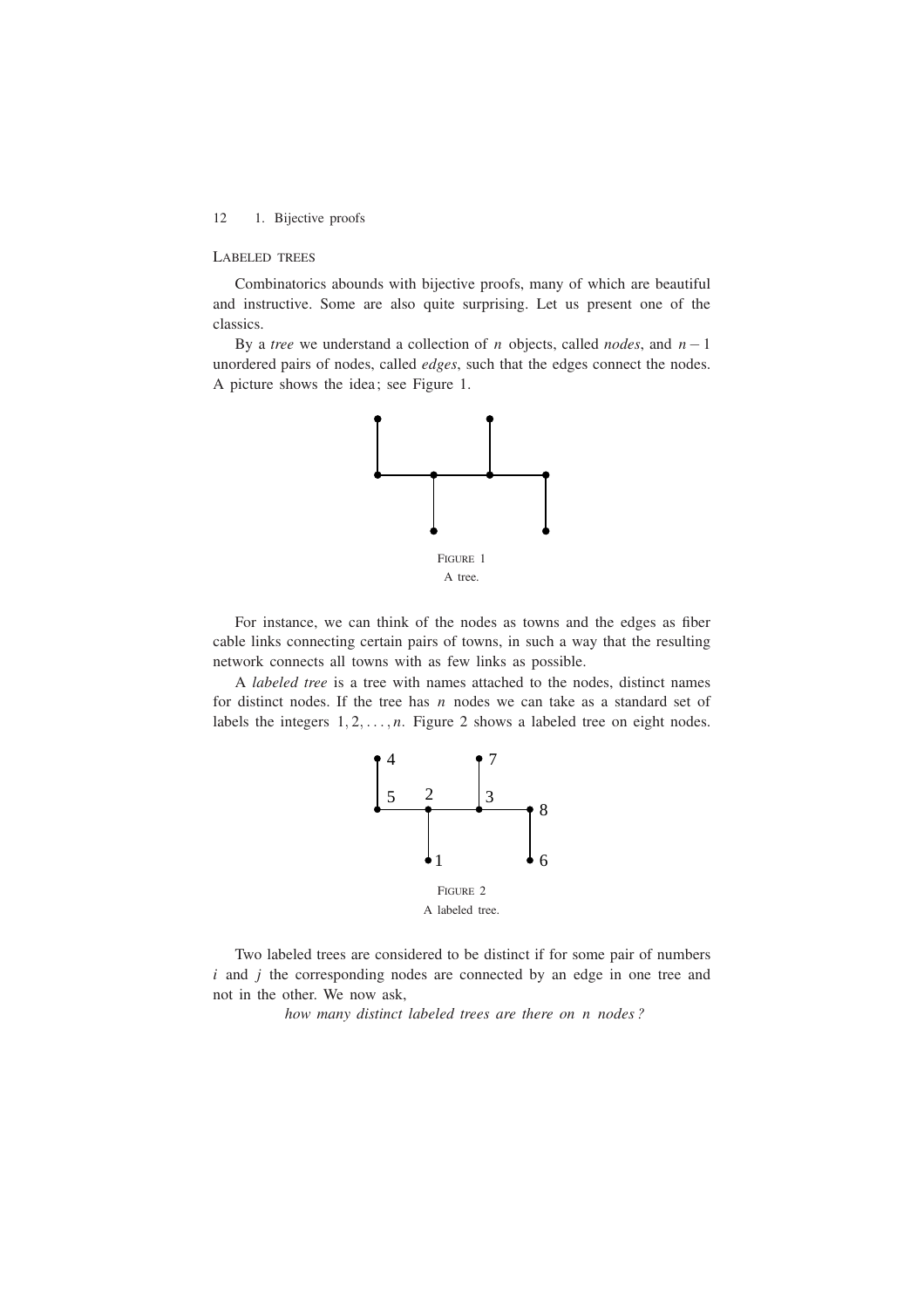The answer was found by the British mathematician James Joseph Sylvester in 1857, though he did not publish a proof. The first proof was given by the German mathematician Carl Wilhelm Borchardt in 1860. The result is often attributed to the British mathematician Arthur Cayley and is sometimes called *Cayley's theorem*. Cayley was the first mathematician to systematically investigate trees, which he did while studying the structure of chemical molecules.

# **Cayley's Theorem.** The number of labeled trees on n nodes is  $n^{n-2}$ .

The theorem reveals an instance of what is called "combinatorial explosion". This refers to the stunning growth of the number of possibilities in many seemingly simple combinatorial situations. For instance, the theorem tells us that there are 100 million ways to minimally connect 10 cities by fiber cables, in the manner described above.

A bijective proof of Cayley's theorem was given in 1918 by Ernst Paul Heinz Prüfer . This proof sets up a bijection between the set of labeled trees on *n* nodes and the set of strings  $(a_1, \ldots, a_{n-2})$  where each of the entries  $a_i$ is one of the numbers  $1, 2, \ldots, n$ . The number of such strings is by equation (1.1) equal to  $n^{n-2}$ .

Here is a description of the bijection. Let *T* be a labeled tree. Find the leaf (node with only one neighbor) with the lowest label. Write down the label of its neighbor, and then delete that leaf. Then just repeat this simple step until a string of length  $n-2$  is obtained.

For instance, letting *T* be the tree in Figure 2, the "smallest" leaf is the one labeled by 1. Hence we record the label of its neighbor, namely, 2, and delete that leaf. The following labeled tree then remains :



The smallest leaf is now the one labeled by 4, so we record 5 and delete. We then have: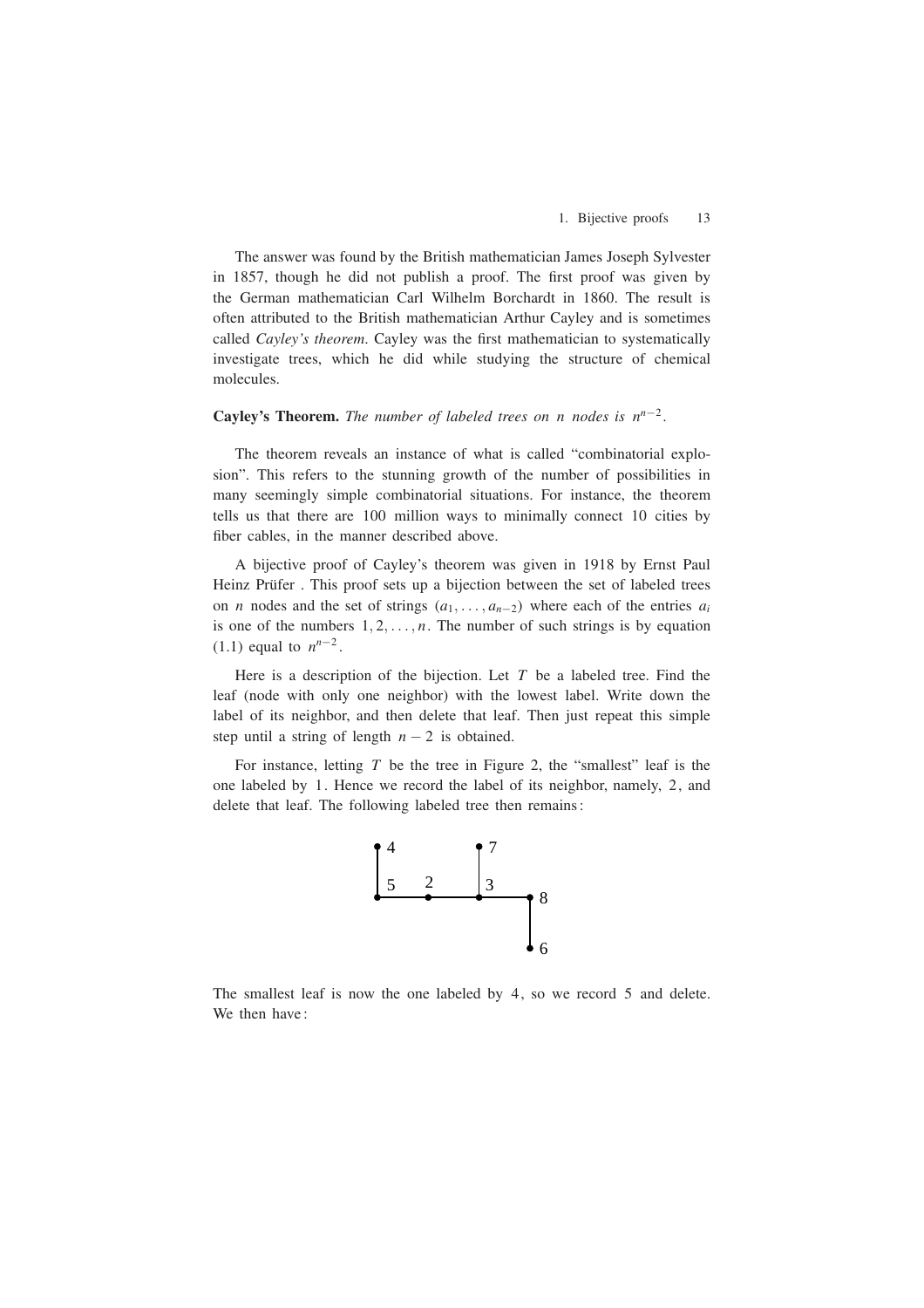14 1. Bijective proofs

—————————-



Here the smallest leaf is the one labeled by 5, so we record 2 and delete. And so on, .... After 6 steps we have recorded the string  $(2, 5, 2, 3, 8, 3)$ , and we are done.

That the string  $(2, 5, 2, 3, 8, 3)$  represents the tree of Figure 2 under Prüfer's bijection means that only knowing this string we can fully reconstruct the labeled tree. We leave to the reader to figure out how to construct the tree corresponding to a string in general. As a hint, note that the smallest missing label from the string  $(2, 5, 2, 3, 8, 3)$ , namely 1, is the label of the first leaf removed. Hence 1 and 2 are connected by an edge. This is the first step in reconstructing the tree.

We hope that the examples of this chapter have given the reader an idea of what is meant by a bijective proof and why such proofs are enlightening. In subsequent chapters we will encounter some much more complicated bijections.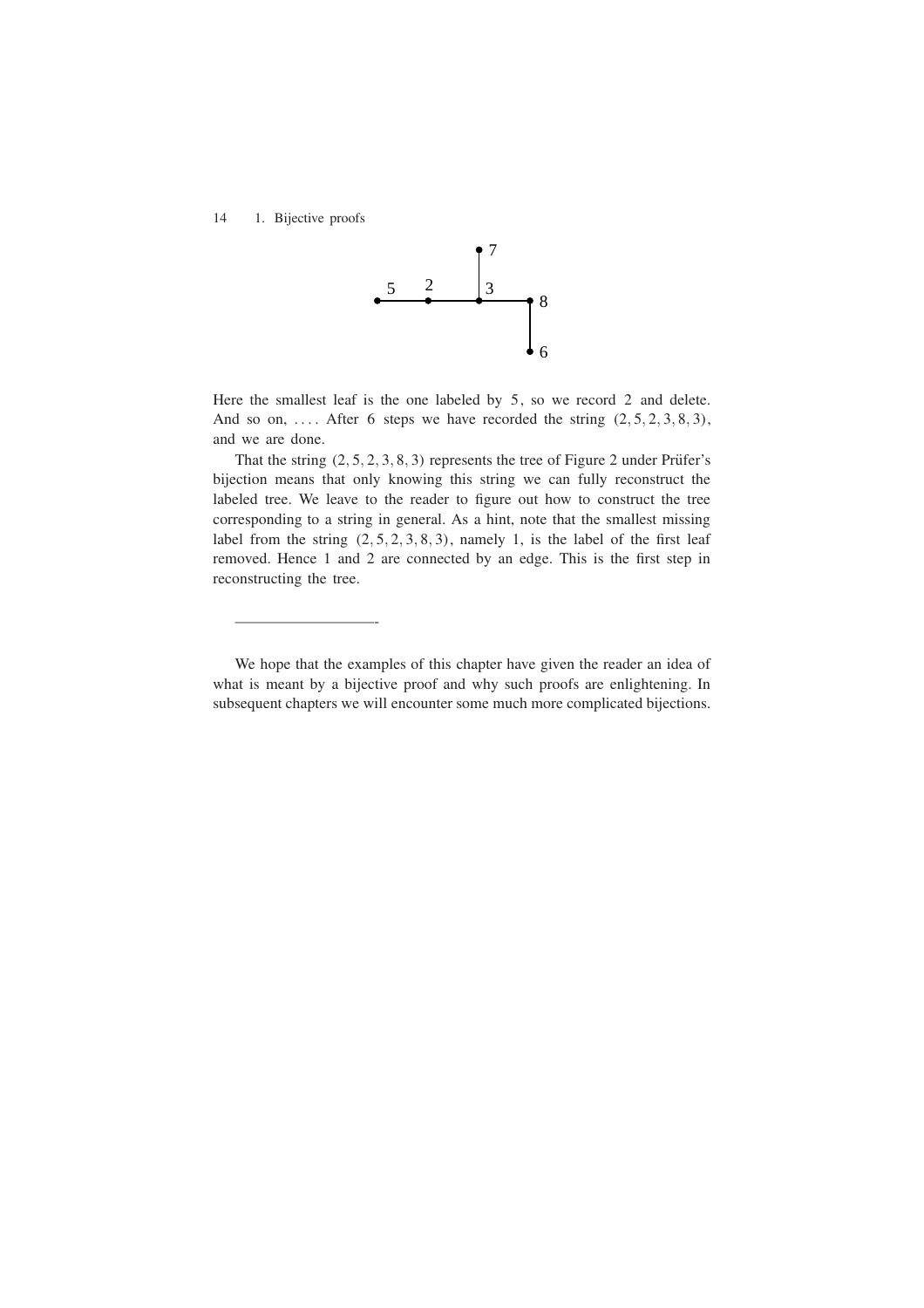This is page 15 Printer: Opaque this

# 2 Partitions

A fundamental concept in combinatorics is that of a partition. In general, a partition of an object is a way of breaking it up into smaller objects. We will be concerned here with partitions of *positive integers* (positive whole numbers). Later on we will encounter also other kinds of partitions. The subject of partitions has a long history going back to Gottfried Wilhelm von Leibniz (1646–1716) and Euler, and has been found to have unexpected connections with a number of other subjects.

# NUMBER PARTITIONS

A *partition* of a positive integer *n* is a way of writing *n* as a sum of positive integers, ignoring the order of the summands. For instance,  $3+4+2+1+1+4$ represents a partition of 15, and  $4+4+3+2+1+1$  represents the same partition. We allow a partition to have only one part (summand), so that 5 is a partition of 5. There are in fact seven partitions of 5, given by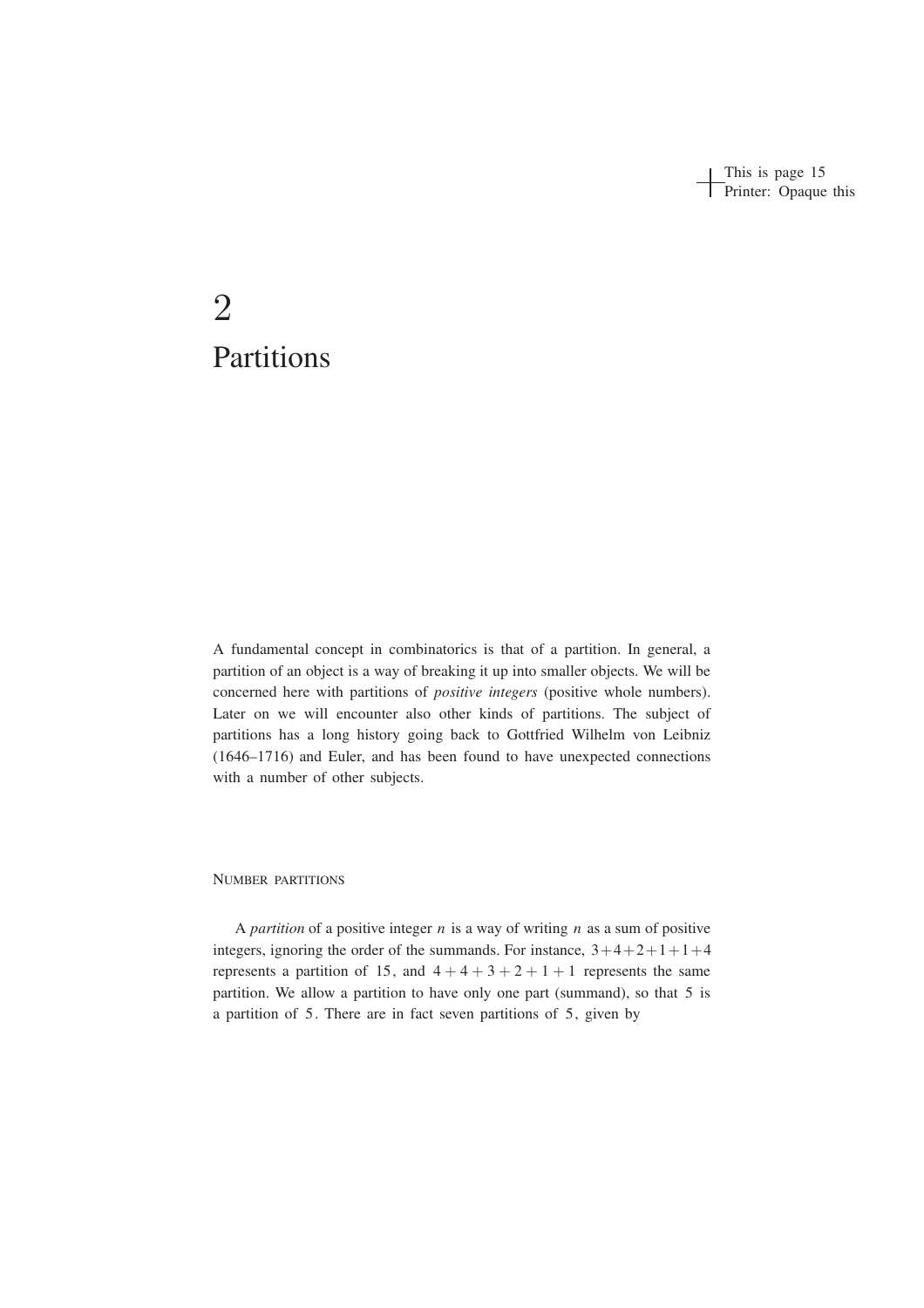16 2. Partitions

5  $4 + 1$  $3 + 2$  $3 + 1 + 1$  $2 + 2 + 1$  $2 + 1 + 1 + 1$  $1 + 1 + 1 + 1 + 1$ .

Contrast the definition of a partition with that of a composition (as defined in Chapter 1), where the order of the summands does matter.

We denote the number of partitions of *n* by  $p(n)$ , so for instance  $p(5) = 7$ . By convention we set  $p(0) = 1$ , and similarly for related partition functions discussed below. The problem of evaluating  $p(n)$  has a long history. There is no simple formula in general for  $p(n)$ , but there are remarkable and quite sophisticated methods to compute  $p(n)$  for "reasonable" values of *n*. For instance, as long ago as 1938 Derrick Henry Lehmer computed *p*(14, 031) (a number with 127 decimal digits !), and nowadays a computer would have no trouble computing  $p(10^{15})$ , a number with 35,228,031 decimal digits. In general, a good approximation to the number of decimal digits of  $p(n)$  is given by

# $1.1140086280105007831\cdots\sqrt{n}$ .

For  $n = 10^{15}$  this approximation is (to the nearest integer) 35,228,046. For those familiar with the natural logarithm  $log(x)$ , let us remark that the constant 1.114008  $\cdots$  appearing above is equal to  $\pi\sqrt{2/3}/\log(10)$ , a consequence of a famous "asymptotic formula" for  $p(n)$  due to Godfrey Harold Hardy and Srinivasa Aiyangar Ramanujan in 1918. This formula gives not just a good approximation to the number of decimal digits of  $p(n)$ , but in fact a good approximation to  $p(n)$  itself.

#### GENERATING FUNCTIONS

It is also possible to codify all the numbers  $p(n)$  into a single object known as a *generating function*. A generating function (in the variable  $x$ ) is an expression of the form

$$
F(x) = a_0 + a_1x + a_2x^2 + a_3x^3 + \cdots,
$$

where the coefficients  $a_0, a_1, \ldots$  are numbers. (We call  $a_n$  the *coefficient* of  $x^n$ , and call  $a_0$  the *constant term*. The notation  $x^0$  next to  $a_0$  is suppressed.) The generating function  $F(x)$  differs from a polynomial in x in that it can have infinitely many terms. We regard *x* as a formal symbol, and do not think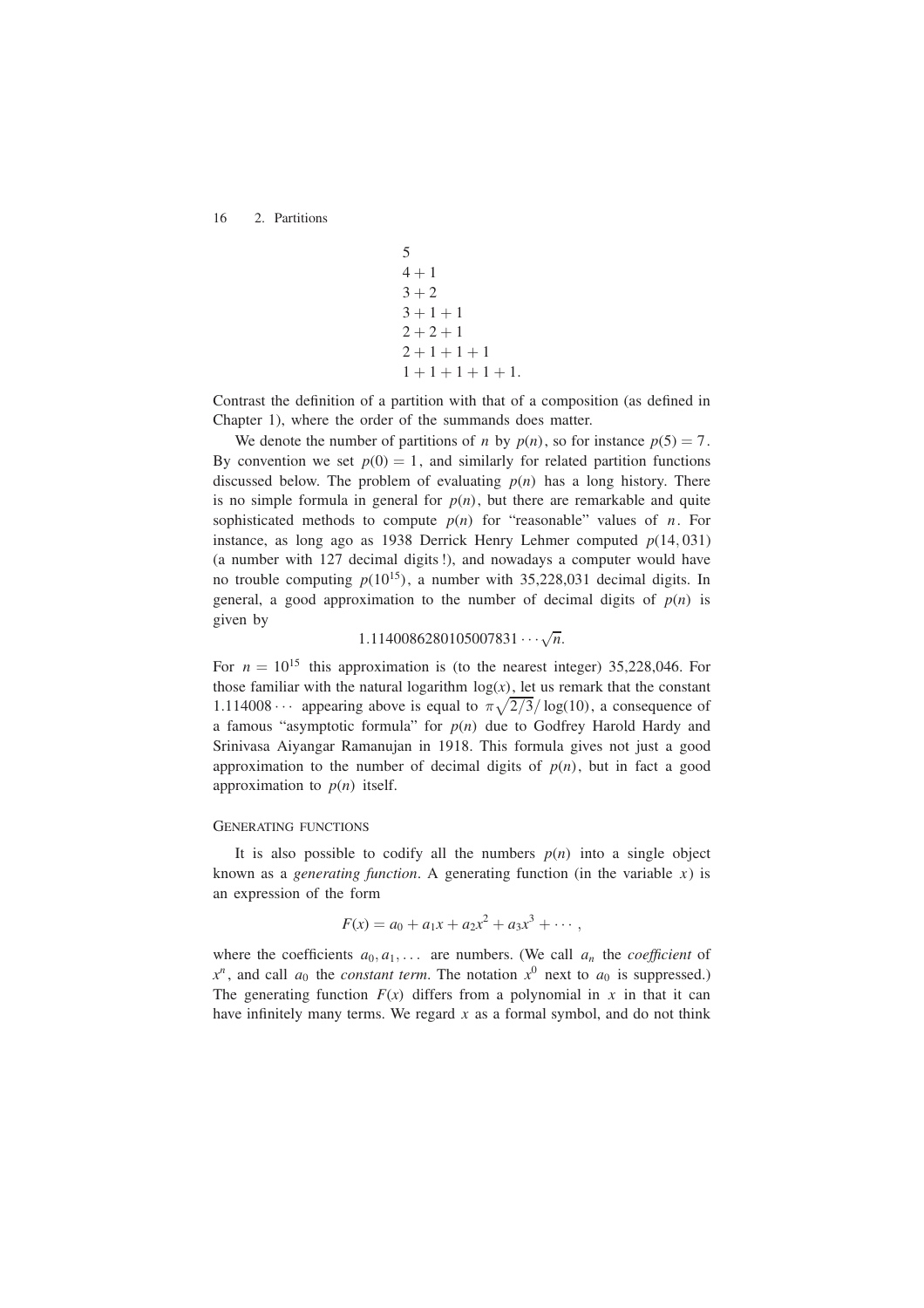of it as standing for some unknown quantity. Thus the generating function  $F(x)$  is just a way to represent the sequence  $a_0, a_1, \ldots$ .

It is natural to ask what advantage is gained in representing a sequence in such a way. The answer is that generating functions can be manipulated in various ways that often are useful for combinatorial problems. For instance, letting  $G(x) = b_0 + b_1x + b_2x^2 + \cdots$ , we can add  $F(x)$  and  $G(x)$  by the rule

$$
F(x) + G(x) = (a_0 + b_0) + (a_1 + b_1)x + (a_2 + b_2)x^2 + \cdots
$$

In other words, we simply add the coefficients, just as we would expect from the ordinary rules of algebra. Similarly we can form the product  $F(x)G(x)$  using the ordinary rules of algebra, in particular the law of exponents  $x^i x^j = x^{i+j}$ . To perform this multiplication, we pick a term  $a_i x^i$  from  $F(x)$  and a term  $b_j x^j$  from  $G(x)$  and multiply them to get  $a_i b_j x^{i+j}$ . We then add together all such terms. For instance, the term in the product involving  $x<sup>4</sup>$  will be

$$
a_0 \cdot b_4 x^4 + a_1 x \cdot b_3 x^3 + a_2 x^2 \cdot b_2 x^2 + a_3 x^3 \cdot b_1 x + a_4 x^4 \cdot b_0
$$
  
=  $(a_0 b_4 + a_1 b_3 + a_2 b_2 + a_3 b_1 + a_4 b_0) x^4$ .

In general, the coefficient of  $x^n$  in  $F(x)G(x)$  will be

$$
a_0b_n + a_1b_{n-1} + a_2b_{n-2} + \cdots + a_{n-1}b_1 + a_nb_0.
$$

Consider for instance the product of  $F(x) = 1 + x + x^2 + x^3 + \cdots$  with  $G(x) = 1 - x$ . The constant term is just  $a_0b_0 = 1 \cdot 1 = 1$ . If  $n > 1$  then the coefficient of  $x^n$  is  $a_n b_0 + a_{n-1} b_1 = 1 - 1 = 0$  (since  $b_i = 0$  for  $i > 1$ , so we have only two nonzero terms). Hence

$$
(1 + x + x2 + x3 + \cdots)(1 - x) = 1.
$$

For this reason we write

$$
\frac{1}{1-x} = 1 + x + x^2 + x^3 + \cdots
$$

Some readers will recognize this formula as the sum of an infinite geometric series, though here the formula is "formal," that is, *x* is regarded as just a symbol and there is no question of convergence. Similarly, for any  $k \geq 1$  we get

(2.1) 
$$
\frac{1}{1-x^k} = 1 + x^k + x^{2k} + x^{3k} + \cdots
$$

Now let  $P(x)$  denote the (infinite) product

$$
P(x) = \frac{1}{1-x} \cdot \frac{1}{1-x^2} \cdot \frac{1}{1-x^3} \cdots
$$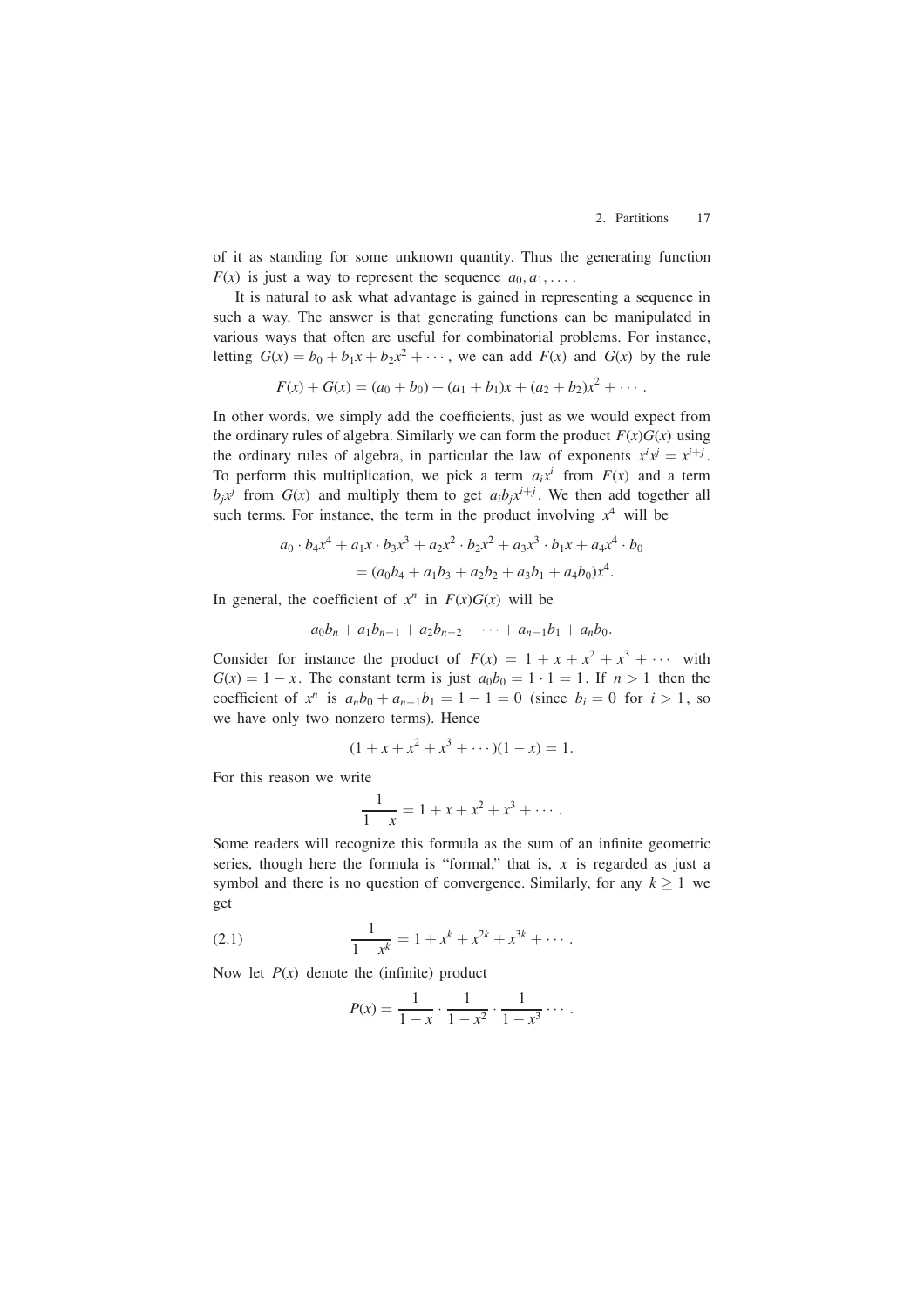# 18 2. Partitions

We may also write this product as

(2.2) 
$$
P(x) = \frac{1}{(1-x)(1-x^2)(1-x^3)\cdots}.
$$

Can any sense be made of this product ? According to our previous discussion, we can rewrite the right-hand side of equation (2.2) as

$$
P(x) = (1 + x + x2 + \cdots)(1 + x2 + x4 + \cdots)(1 + x3 + x6 + \cdots) \cdots
$$

To expand this product as a sum of individual terms, we must pick a term  $x^{m_1}$ from the first factor, a term  $x^{2m_2}$  from the second, a term  $x^{3m_3}$  from the third, etc., multiply together all these terms, and then add all such products together. In order not to obtain an infinite (and therefore meaningless) exponent of  $x$ , it is necessary to stipulate that when we pick the terms  $x^{m_1}, x^{2m_2}, x^{3m_3}, \ldots$ only finitely many of these terms are not equal to 1. (Equivalently, only finitely many of the  $m_i$  are not equal to 0.) We then obtain a single term  $x^{m_1+2m_2+3m_3+\cdots}$ , where the exponent  $m_1 + 2m_2 + 3m_3 + \cdots$  is finite. The coefficient of  $x^n$  in  $P(x)$  will then be the number of ways to write *n* in the form  $m_1 + 2m_2 + 3m_3 + \cdots$  for nonnegative integers  $m_1, m_2, m_3, \ldots$ . But writing *n* in this form is the same as writing *n* as a sum of  $m_1$  1's,  $m_2$  2's,  $m_3$  3's, etc. Such a way of writing *n* is just a partition of *n*. For instance, the partition  $5 + 5 + 5 + 4 + 2 + 2 + 2 + 2 + 1 + 1 + 1$  of 30 corresponds to choosing  $m_1 = 3, m_2 = 4, m_4 = 1, m_5 = 3$ , and all other  $m_i = 0$ . It follows that the coefficient of  $x^n$  in  $P(x)$  is just  $p(n)$ , the number of partitions of *n*, so we obtain the famous formula of Euler

(2.3) 
$$
p(0) + p(1)x + p(2)x^{2} + \cdots = \frac{1}{(1-x)(1-x^{2})(1-x^{3})\cdots}.
$$

#### ODD PARTS AND DISTINCT PARTS

Although equation (2.3) is very elegant, one may ask whether it is of any use. Can it be used to obtain interesting information about the numbers  $p(n)$ ? To answer that, let us show how simple manipulation of generating functions (due to Euler) gives a surprising connection between two types of partitions. Let *r*(*n*) be the number of partitions of *n* into *odd* parts. For instance,  $r(7) = 5$ , the relevant partitions being

 $7 = 5 + 1 + 1 = 3 + 3 + 1 = 3 + 1 + 1 + 1 + 1 = 1 + 1 + 1 + 1 + 1 + 1.$ 

Let

$$
R(x) = r(0) + r(1)x + r(2)x^{2} + r(3)x^{3} + \cdots
$$

Exactly as equation (2.3) was obtained we get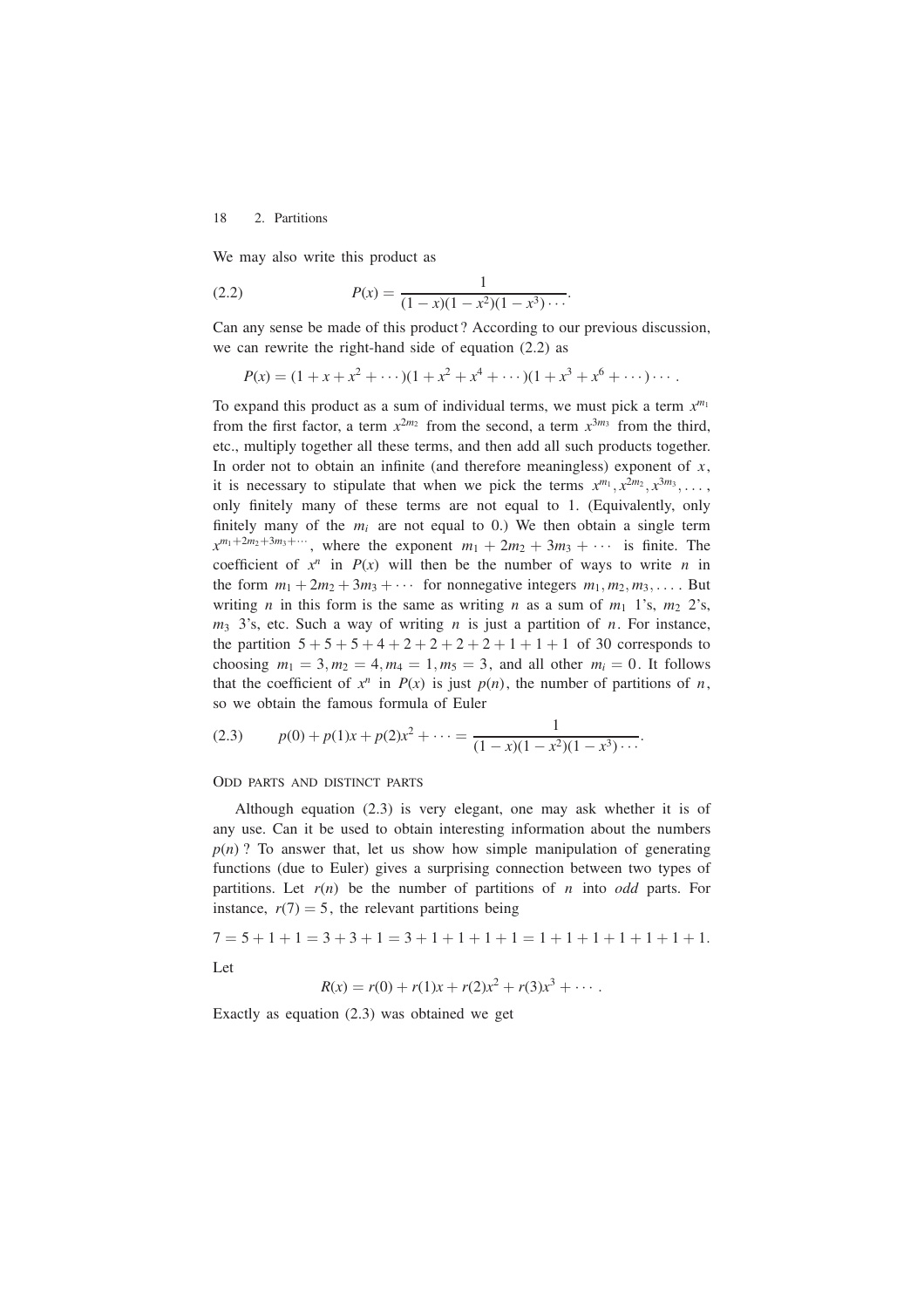2. Partitions 19

(2.4) 
$$
R(x) = \frac{1}{(1-x)(1-x^3)(1-x^5)(1-x^7)\cdots}.
$$

Similarly, let  $q(n)$  be the number of partitions of *n* into *distinct* parts, that is, no integer can occur more than once as a part. For instance,  $q(7) = 5$ , the relevant partitions being

$$
7 = 6 + 1 = 5 + 2 = 4 + 3 = 4 + 2 + 1.
$$

Note that  $r(7) = q(7)$ . In order to explain this "coincidence," let

$$
Q(x) = q(0) + q(1)x + q(2)x^{2} + q(3)x^{3} + \cdots
$$

The reader who understands the derivation of equation (2.3) will have no trouble seeing that

(2.5) 
$$
Q(x) = (1+x)(1+x^2)(1+x^3)\cdots
$$

Now we come to the ingenious trick of Euler. Note that by ordinary "high school algebra," we have

$$
1 + x^n = \frac{1 - x^{2n}}{1 - x^n}.
$$

Thus from equation (2.5) we obtain

$$
Q(x) = \frac{1 - x^2}{1 - x} \cdot \frac{1 - x^4}{1 - x^2} \cdot \frac{1 - x^6}{1 - x^3} \cdot \frac{1 - x^8}{1 - x^4} \cdots
$$
  
(2.6)  

$$
= \frac{(1 - x^2)(1 - x^4)(1 - x^6)(1 - x^8) \cdots}{(1 - x)(1 - x^2)(1 - x^3)(1 - x^4) \cdots}.
$$

When we cancel the factors  $1 - x^{2i}$  from both the numerator and denominator, we are left with

$$
Q(x) = \frac{1}{(1-x)(1-x^3)(1-x^5)\cdots},
$$

which is just the product formula (2.4) for  $R(x)$ . This means that  $Q(x) = R(x)$ . Thus the coefficients of  $Q(x)$  and  $R(x)$  are the same, so we have proved that  $q(n) = r(n)$  for all *n*. In other words, we have the following result.

Theorem (Euler). *For every n the number of partitions of n into distinct parts equals the number of partitions of n into odd parts*.

The above argument shows the usefulness of working with generating functions. Many similar generating function techniques have been developed that make generating functions into a fundamental tool of enumerative combinatorics.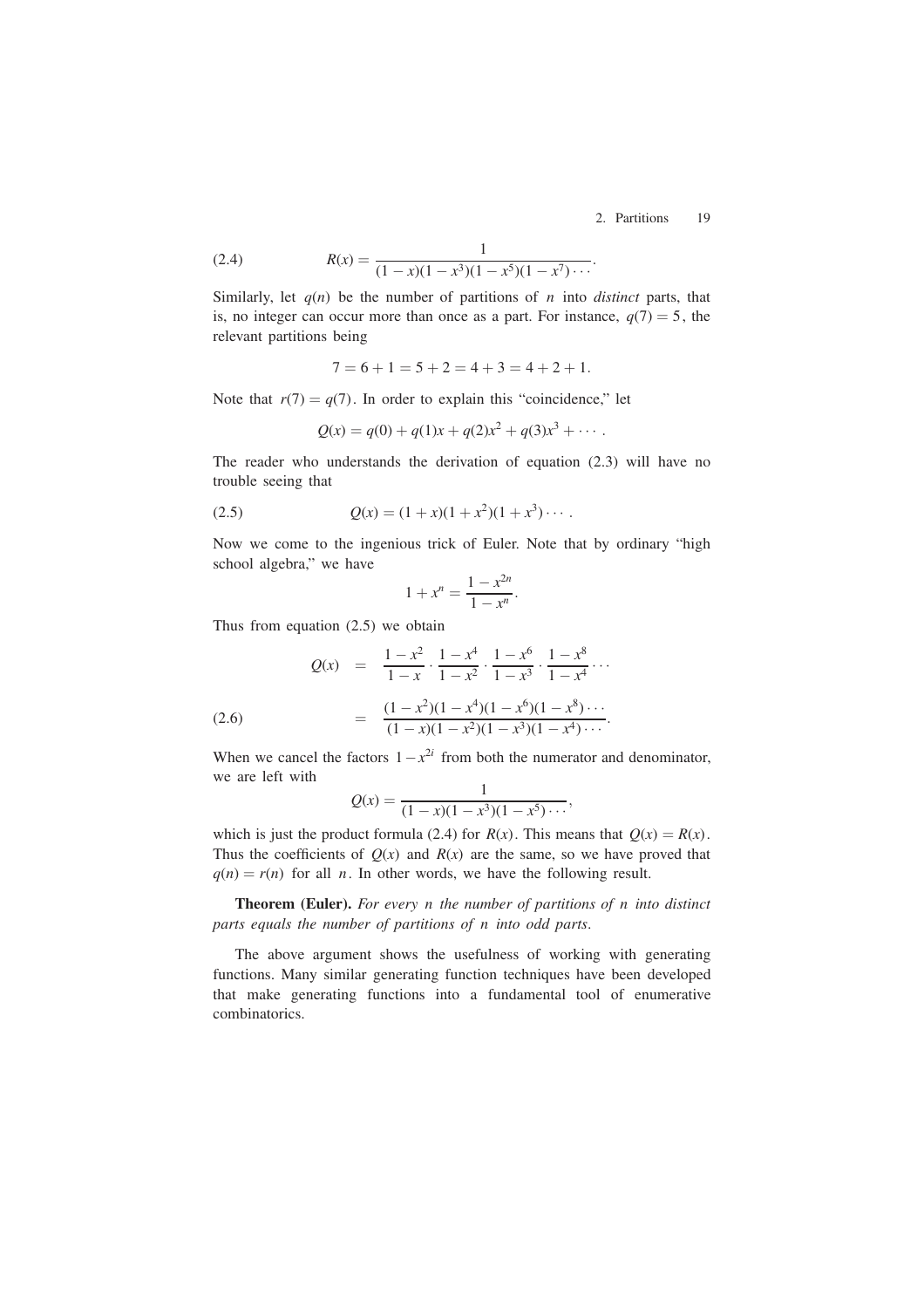## 20 2. Partitions

Once we obtain a formula such as  $q(n) = r(n)$  by an indirect means like generating functions, it is natural to ask whether there might be a simpler proof. For the problem at hand, we would like to correspond to each partition of *n* into distinct parts a partition of *n* into odd parts, such that every partition of *n* into odd parts is associated with exactly one partition of *n* into distinct parts, and conversely every partition of *n* into distinct parts is associated with exactly one partition of *n* into odd parts. In other words, we want a *bijective proof* of the formula  $q(n) = r(n)$ . Several such proofs are known; we give the perhaps simplest of these, due to James Whitbread Lee Glaisher. It is based on the fact that every positive integer *n* can be uniquely written as a sum of distinct powers of two — this is simply the binary expansion of *n*. For instance,  $10000 = 2^{13} + 2^{10} + 2^9 + 2^8 + 2^4$ . Suppose we are given a partition into odd parts, such as

$$
202 = 19 + 19 + 19 + 11 + 11 + 11 + 11 + 9 + 7 + 7 + 7 + 5
$$

$$
+5+5+5+5+5+5+5+5+5+5+5+5+1+1+1+1+1+1+1.
$$

We can rewrite this partition as

$$
3 \cdot 19 + 4 \cdot 11 + 1 \cdot 9 + 3 \cdot 7 + 13 \cdot 5 + 6 \cdot 1,
$$

where each part is multiplied by the number of times it appears. This is just the expression  $m_1 + 2m_2 + 3m_3 + \cdots$  for a partition discussed above. Now write each of the numbers  $m_i$  as a sum of distinct powers of 2. For the above example, we get

$$
202 = (2 + 1) \cdot 19 + 4 \cdot 11 + 1 \cdot 9 + (2 + 1) \cdot 7 + (8 + 4 + 1) \cdot 5 + (4 + 2) \cdot 1.
$$

Expand each product into a sum (by the distributivity of multiplication over addition) :

$$
(2.7) \qquad 202 = (38 + 19) + 44 + 9 + (14 + 7) + (40 + 20 + 5) + (4 + 2).
$$

We have produced a partition of the same number *n* with distinct parts. That the parts are distinct is a consequence of the fact that every integer *n* can be uniquely written as the product of an odd number and a power of 2 (keep on dividing *n* by 2 until an odd number remains). Moreover, the whole procedure can be reversed. That is, given a partition into distinct parts such as

$$
202 = 44 + 40 + 38 + 20 + 19 + 14 + 9 + 7 + 5 + 4 + 2,
$$

group the terms together according to their largest odd divisor. For instance, 40, 20, and 5 have the largest odd divisor 5, so we group them together. We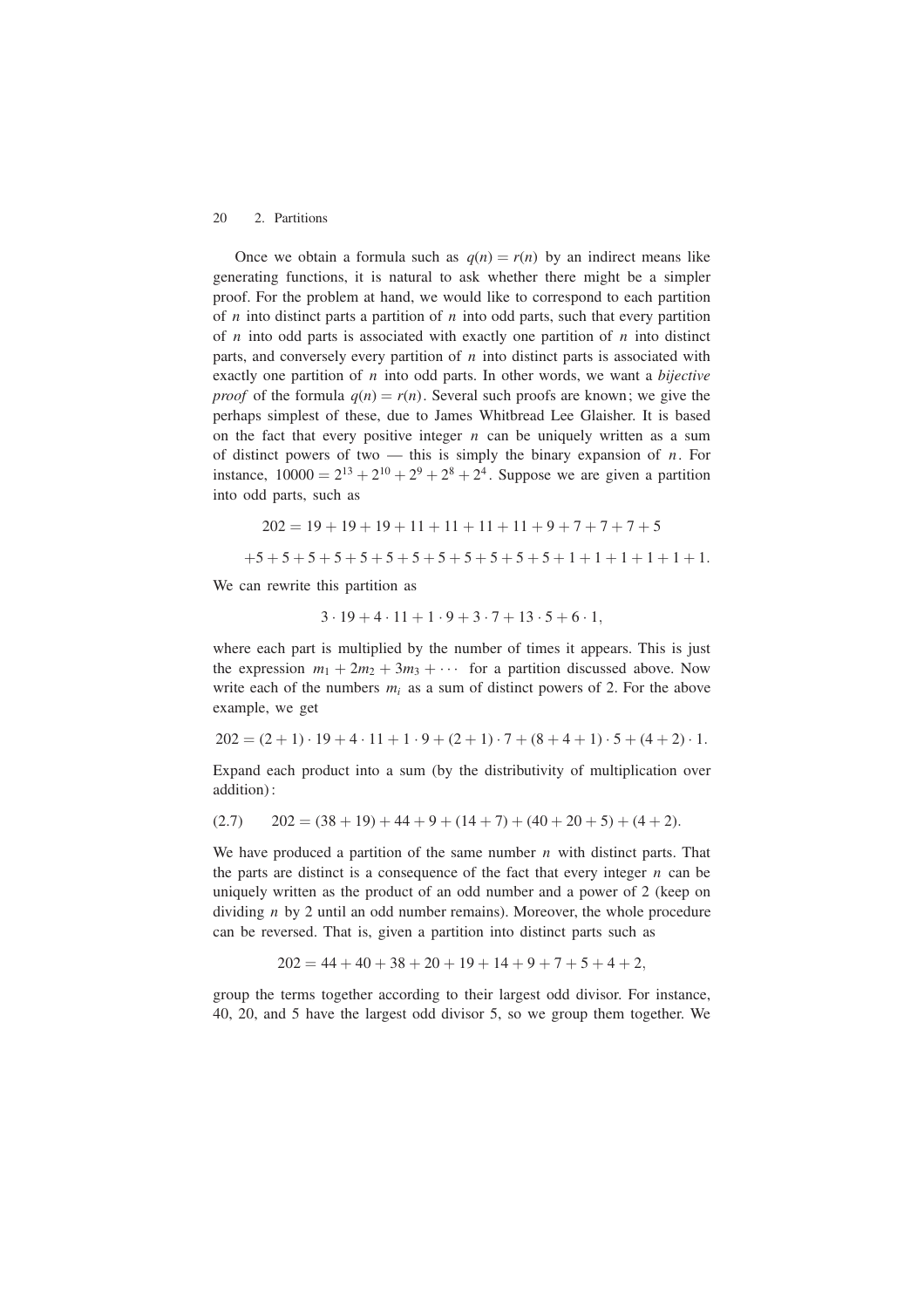thus recover the grouping (2.7). We can now factor the largest odd divisor *d* out of each group, and what remains is the number of times *d* appears as a part. Thus we have recovered the original partition. This reasoning shows that we have indeed produced a bijection between partitions of *n* into odd parts and partitions of *n* into distinct parts. It provides a "natural" explanation of the fact that  $q(n) = r(n)$ , unlike the generating function proof which depended on a miraculous trick.

#### ROGERS-RAMANUJAN AND BEYOND

The subject of partitions is replete with results similar to Euler's, in which two sets of partitions turn out to have the same number of elements. The most famous of these results is called the *Rogers-Ramanujan identities*, after Leonard James Rogers and Ramanujan, who in 1894 and 1913 proved these identities in the form of an identity between generating functions. It was Percy Alexander MacMahon who interpreted them combinatorially as follows.

First Rogers-Ramanujan Identity. *Let f*(*n*) *be the number of partitions of n whose parts differ by at least 2. For instance, f*(13) = 10*, the relevant partitions being*

$$
13 = 12 + 1 = 11 + 2 = 10 + 3 = 9 + 4 = 8 + 5 = 9 + 3 + 1
$$

$$
= 8 + 4 + 1 = 7 + 5 + 1 = 7 + 4 + 2.
$$

*Similarly, let* g(*n*) *be the number of partitions of n whose parts are of the form*  $5k + 1$  *or*  $5k + 4$  *(i.e., leave a remainder of 1 or 4 upon division by 5). For instance,* g(13) = 10 *:*

```
11 + 1 + 1 = 9 + 4 = 9 + 1 + 1 + 1 + 1 = 6 + 6 + 1 = 6 + 4 + 1 + 1 + 1= 6+1+1+1+1+1+1+1 = 4+4+4+1 = 4+4+1+1+1+1+1= 4+1+1+1+1+1+1+1+1+1 = 1+1+1+1+1+1+1+1+1+1+1+1+1.
```
*Then*  $f(n) = g(n)$  *for every n.* 

Second Rogers-Ramanujan Identity. *Let u*(*n*) *be the number of partitions of n whose parts differ by at least 2 and such that 1 is not a part. For instance,*  $u(13) = 6$ *, the relevant partitions being* 

$$
13 = 11 + 2 = 10 + 3 = 9 + 4 = 8 + 5 = 7 + 4 + 2.
$$

*Similarly, let* v(*n*) *be the number of partitions of n whose parts are of the form*  $5k + 2$  *or*  $5k + 3$  *(i.e., leave a remainder of 2 or 3 upon division by 5). For instance,* v(13) = 6 *:*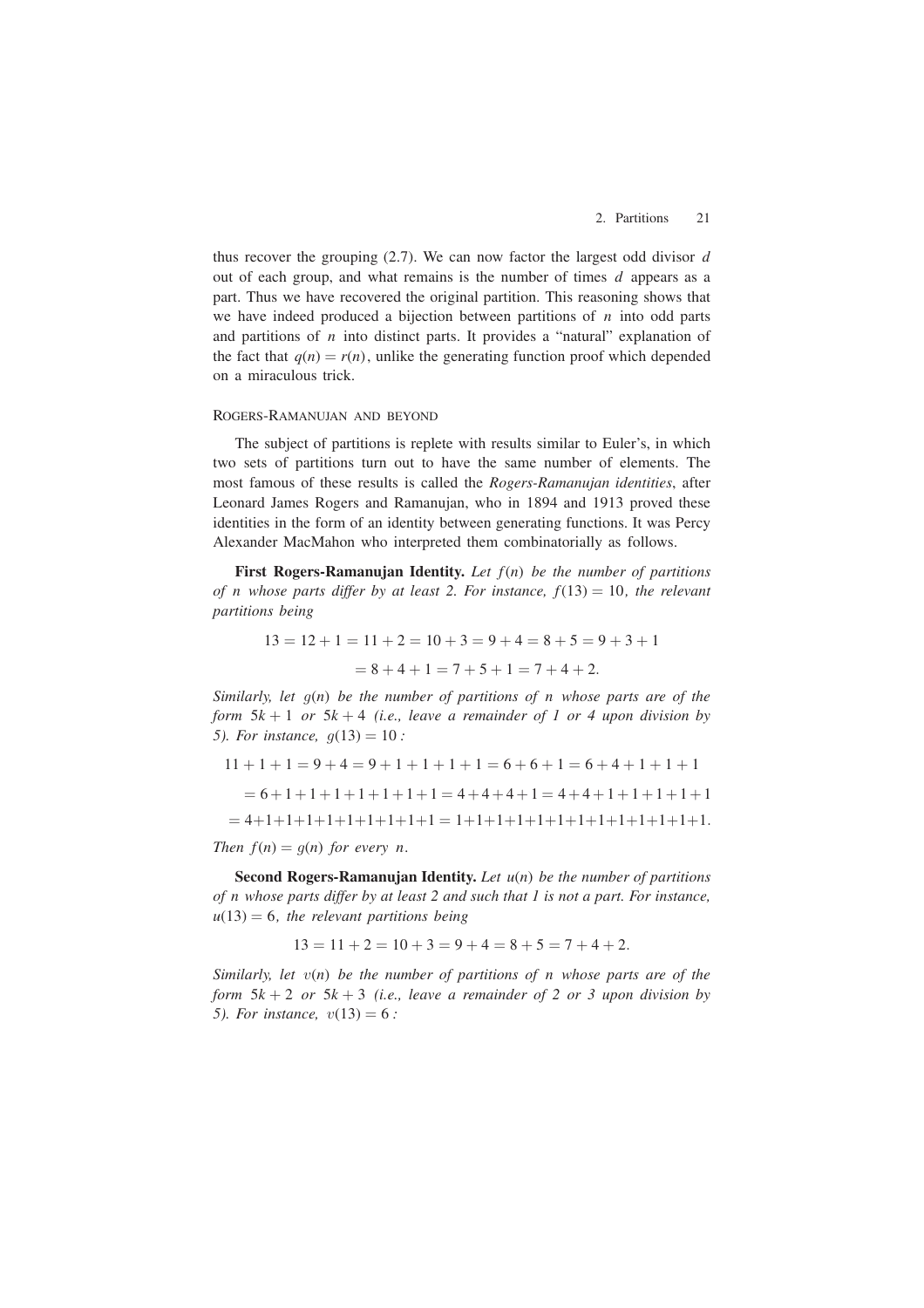# 22 2. Partitions

 $13 = 8+3+2 = 7+3+3 = 7+2+2+2 = 3+3+3+2+2 = 3+2+2+2+2+2$ .

#### *Then*  $u(n) = v(n)$  *for every n.*

The Rogers-Ramanujan identities have been given many proofs, but none of them is really easy. The important role played by the number 5 seems particularly mysterious. The first bijective proof of the Rogers-Ramanujan identities was given by Issai Schur in 1917. An interesting later bijective proof is due in 1980 to Adriano Mario Garsia and Stephen Carl Milne, as a special case of a general scheme for finding bijective proofs of partition identities. However, both these proofs are rather complicated and involve cancellation arguments. It would be greatly desirable to find a simpler, more direct bijective proof, though a 2004 paper by Igor Pak shows that a certain type of simple proof does not exist.

The Rogers-Ramanujan identities and related identities are not just number-theoretic curiosities. They have arisen completely independently in several seemingly unrelated areas. To give just one example, a famous open problem in statistical mechanics, known as the *hard hexagon model*, was solved in 1980 by Rodney James Baxter using the Rogers-Ramanujan identities.

The subject of partition identities has received so much attention since Euler that one would not expect a whole new class of relatively simple identities to have remain undiscovered until recently. However, just such a class of identities was found by Mireille Bousquet-Melou and Kimmo Eriksson ´ beginning in 1996. We will state one of the simplest of their identities to give the reader the striking flavor of their results.

The *Lucas numbers*  $L_n$  are defined by the conditions  $L_1 = 1$ ,  $L_2 = 3$ , and  $L_{n+1} = L_n + L_{n-1}$  for  $n \ge 2$ . Thus  $L_3 = 4$ ,  $L_4 = 7$ ,  $L_5 = 11$ ,  $L_6 = 18$ ,  $L_7 = 29$ , etc. Those familiar with Fibonacci numbers will see that the Lucas numbers satisfy the same recurrence as Fibonacci numbers, but with the initial conditions  $L_1 = 1$  and  $L_2 = 3$ , rather that  $F_1 = F_2 = 1$  for Fibonacci numbers. Let  $f(n)$  be the number of partitions of *n* all of whose parts are Lucas numbers  $L_{2n+1}$  of odd index. For instance, we have  $f(12) = 5$ , corresponding to the partitions

```
1 + 1 + 1 + 1 + 1 + 1 + 1 + 1 + 1 + 1 + 1 + 14+1+1+1+1+1+1+1+14 + 4 + 1 + 1 + 1 + 14 + 4 + 411 + 1
```
.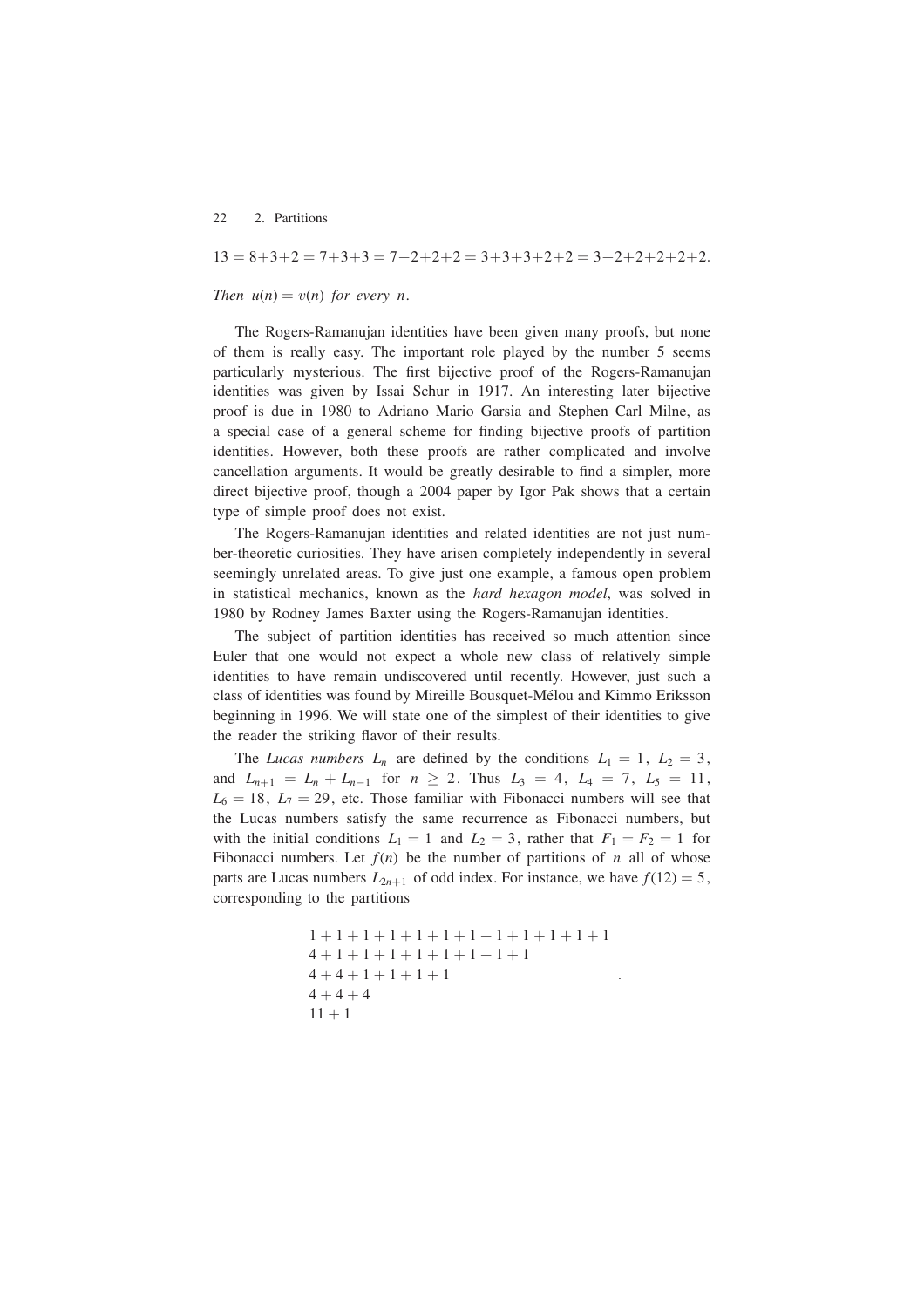2. Partitions 23

Let  $g(n)$  be the number of partitions of *n* into parts  $a_1 \le a_2 \le \cdots \le a_k$ such that  $a_i/a_{i-1} > \frac{1}{2}(3+\sqrt{5}) = 2.618 \cdots$  for all *i*. For instance,  $g(12) = 5$ , corresponding to the partitions

12,  $11 + 1$ ,  $10 + 2$ ,  $9 + 3$ , and  $8 + 3 + 1$ .

Note that the number  $\frac{1}{2}(3+\sqrt{5})$  used to define  $g(n)$  is the square of the "golden" ratio"  $\frac{1}{2}(1+\sqrt{5})$ . The surprising result of Bousquet-Mélou and Eriksson is that  $f(n) = g(n)$  for all *n*.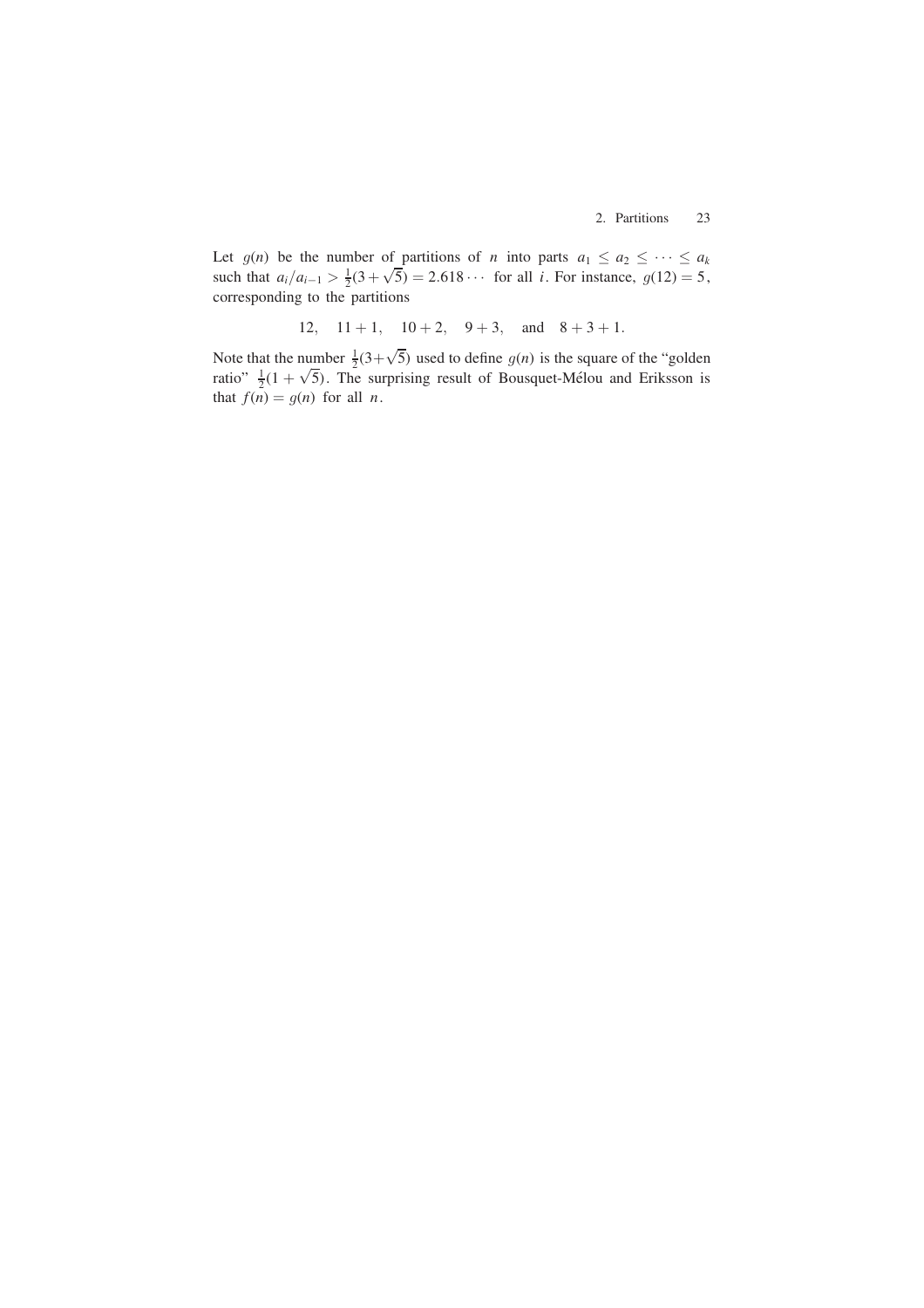This is page 24 Printer: Opaque this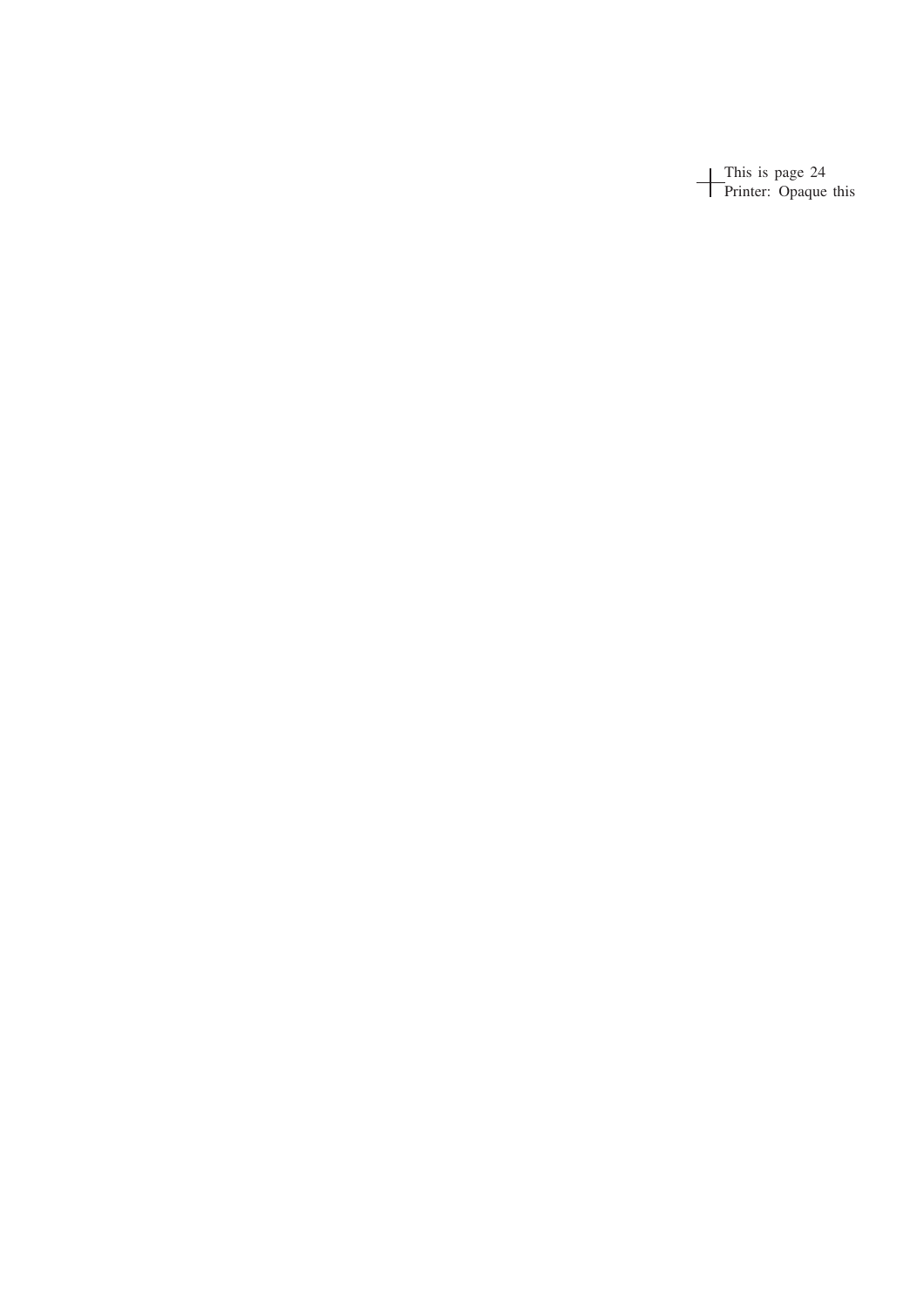This is page 25 Printer: Opaque this

# 3 Plane partitions

A partition such as  $8 + 6 + 6 + 5 + 2 + 2 + 2 + 2 + 1 + 1$  may be regarded simply as a linear array of positive integers,

## 8 6 6 5 2 2 2 2 1 1

whose entries are *weakly decreasing*, i.e., each entry is greater than or equal to the one on its right. Viewed in this way, one can ask if there are interesting "multidimensional" generalizations of partitions, in which the parts don't lie on just a line, but rather on some higher dimensional object. The simplest generalization occurs when the parts lie in a plane.

#### COUNTING PLANE PARTITIONS

Rather than having the parts weakly decreasing in a single line, we now want the parts to be weakly decreasing in every row and column. More precisely, let  $\lambda$  be a partition with its parts  $\lambda_1, \lambda_2, \ldots, \lambda_\ell$  written in weakly decreasing order, so  $\lambda_1 \geq \lambda_2 \geq \cdots \geq \lambda_\ell > 0$ . We define a *plane partition*  $\pi$ of *shape* λ to be a left-justified array of positive integers (called the *parts* of  $\pi$ ) such that (1) there are  $\lambda_i$  parts in the *i*th row, and (2) every row (read left-to-right) and column (read top-to-bottom) is weakly decreasing. An example of a plane partition is given in Figure 3.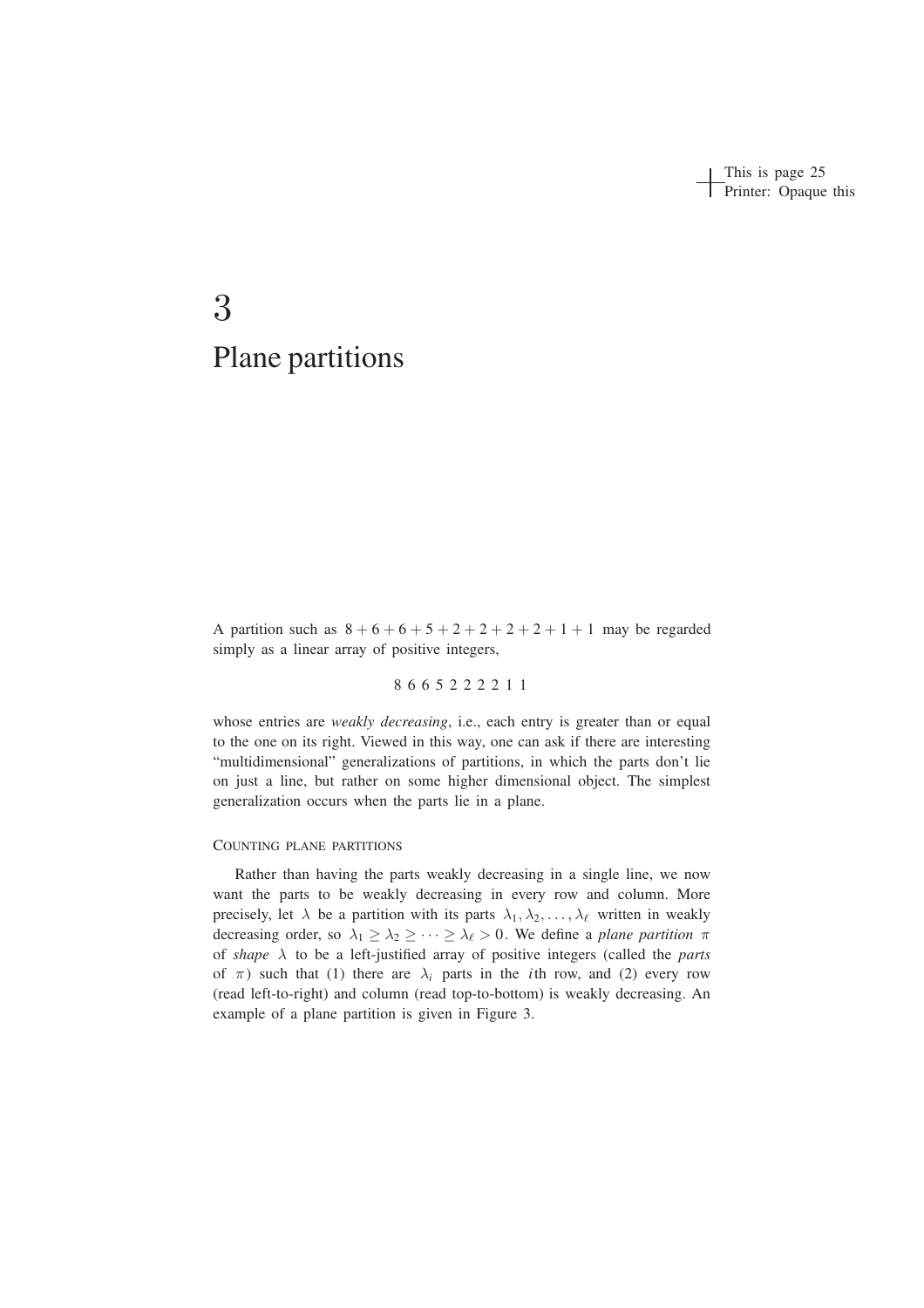26 3. Plane partitions

7 4 4 4 2 2 1 1 1 1 7 4 4 2 2 1 1 1 1 6 3 2 2 2 1 1 1 1 4 2 2 1 1 1 2 2 1 1 1 2 1 1 1 1 1 1 1 1 1 1 1



We say that  $\pi$  is a plane partition of *n* if *n* is the sum of the parts of  $\pi$ . Thus the plane partition of Figure 3 is a plane partition of 100, of shape (10, 9, 9, 6, 5, 5, 5, 2). It is clear what is meant by the *number of rows* and *number of columns* of  $\pi$ . For the example in Figure 3, the number of rows is 8 and the number of columns is 10. The plane partitions of integers up to 3 (including the empty set  $\emptyset$ , which is regarded as a plane partition of 0) are given by

$$
\begin{array}{ccccccccc}\n\emptyset & 1 & 2 & 11 & 1 & 3 & 21 & 111 & 11 & 2 & 1\\
& & & & & 1 & & 1 & 1 & 1\\
& & & & & & 1 & & 1 & 1\n\end{array}
$$

Thus, for instance, there are six plane partitions of 3.

In 1912 MacMahon began a study of the theory of plane partitions. MacMahon was a mathematician well ahead of his time. He worked in virtual isolation on a variety of topics within enumerative combinatorics that did not become fashionable until many years later. A highlight of MacMahon's work was a simple generating function for the number of plane partitions of *n*. More precisely, let  $pp(n)$  denotes the number of plane partitions of *n*, so that  $pp(0) = 1$ ,  $pp(1) = 1$ ,  $pp(2) = 3$ ,  $pp(3) = 6$ ,  $pp(4) = 13$ , etc.

### MacMahon's Theorem.

(3.1) 
$$
pp(0) + pp(1)x + pp(2)x^{2} + pp(3)x^{3} + \cdots
$$

$$
= \frac{1}{(1-x)(1-x^{2})^{2}(1-x^{3})^{3}(1-x^{4})^{4}\cdots}.
$$

Unlike Euler's formula (2.3) for the generating function for the number  $p(n)$  of ordinary partitions of *n*, MacMahon's remarkable formula is by no means easy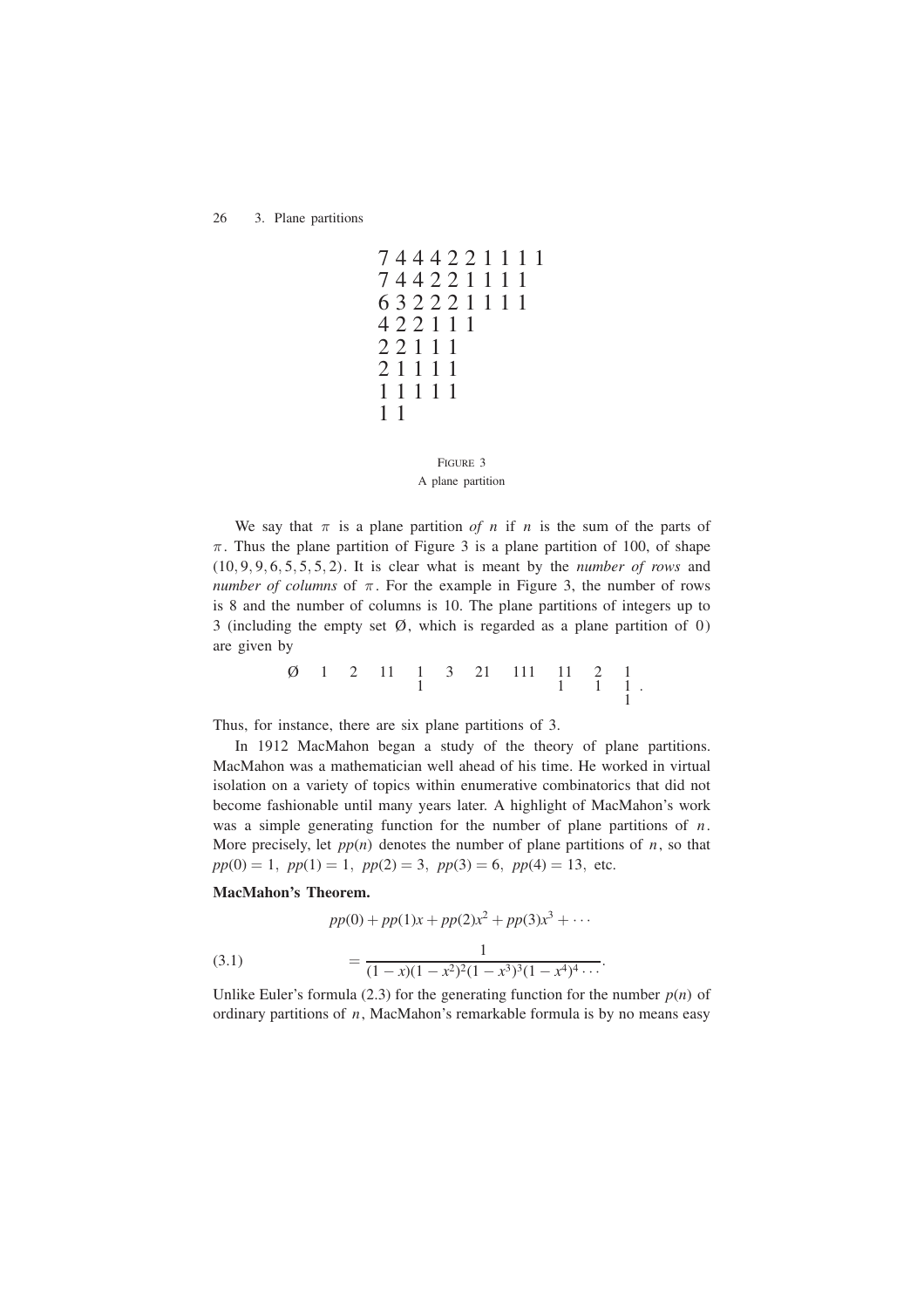to prove. MacMahon's proof was an intricate induction argument involving manipulations of determinants. Only much later was a bijective proof found by Edward Anton Bender and Donald Ervin Knuth. Their proof was based on the *RSK algorithm*, a central result in enumerative combinatorics and its connections with the branch of mathematics known as *representation theory*. This correspondence was first stated by Gilbert de Beauregard Robinson in a rather vague form in 1938 (with some assistance from Dudley Ernest Littlewood), and later more explicitly by Craige Eugene Schensted in 1961. Schensted's motivation for looking at this correspondence is discussed in Chapter 6. The version of the RSK algorithm used here is due to Knuth. Hence the letters RSK stand for Robinson, Schensted, and Knuth.

#### THE RSK ALGORITHM AND THE BENDER-KNUTH PROOF

We now give a brief account of the proof of Bender and Knuth. Using equation  $(2.1)$ , the product on the right-hand side of  $(3.1)$  may be written

$$
\frac{1}{(1-x)(1-x^2)^2(1-x^3)^3(1-x^4)^4\cdots} = (1+x+x^2+\cdots)(1+x^2+x^4+\cdots)
$$

$$
(3.2) \qquad (1+x^2+x^4+\cdots)(1+x^3+x^6+\cdots)(1+x^3+x^6+\cdots)(1+x^3+x^6+\cdots)\cdots.
$$

In general, there will be *k* factors of the form  $1 + x^k + x^{2k} + x^{3k} + \cdots$ . We must pick a term out of each factor (with only finitely many terms not equal to 1) and multiply them together to get a term  $x^n$  of the product. A bijective proof of (3.1) therefore consists of associating a plane partition of *n* with each choice of terms from the factors  $1 + x^k + x^{2k} + \cdots$ , such that the product of these terms is  $x^n$ .

Our first step is to encode a choice of terms from each factor by an array of numbers called a *two-line array*. A typical two-line array *A* looks like

$$
(3.3) \qquad \qquad A = \begin{array}{c} 3 & 3 & 3 & 2 & 2 & 2 & 2 & 1 & 1 & 1 & 1 \\ 3 & 1 & 1 & 2 & 2 & 2 & 1 & 1 & 4 & 4 & 3 & 3 \end{array}.
$$

The first line is a (finite) weakly decreasing sequence of positive integers. The second line consists of a positive integer below each entry in the first line, such that the integers in the second line appearing below equal integers in the first line are in weakly decreasing order. For instance, for the twoline array *A* above, the integers appearing below the 2's of the first line are 2 2 2 1 1 (in that order). Such a two-line array encodes a choice of terms from the factors of the product (3.2) as follows. Let  $a_{ij}$  be the number of columns  $\frac{i}{j}$  of *A*. For instance (always referring to the two-line array (3.3)),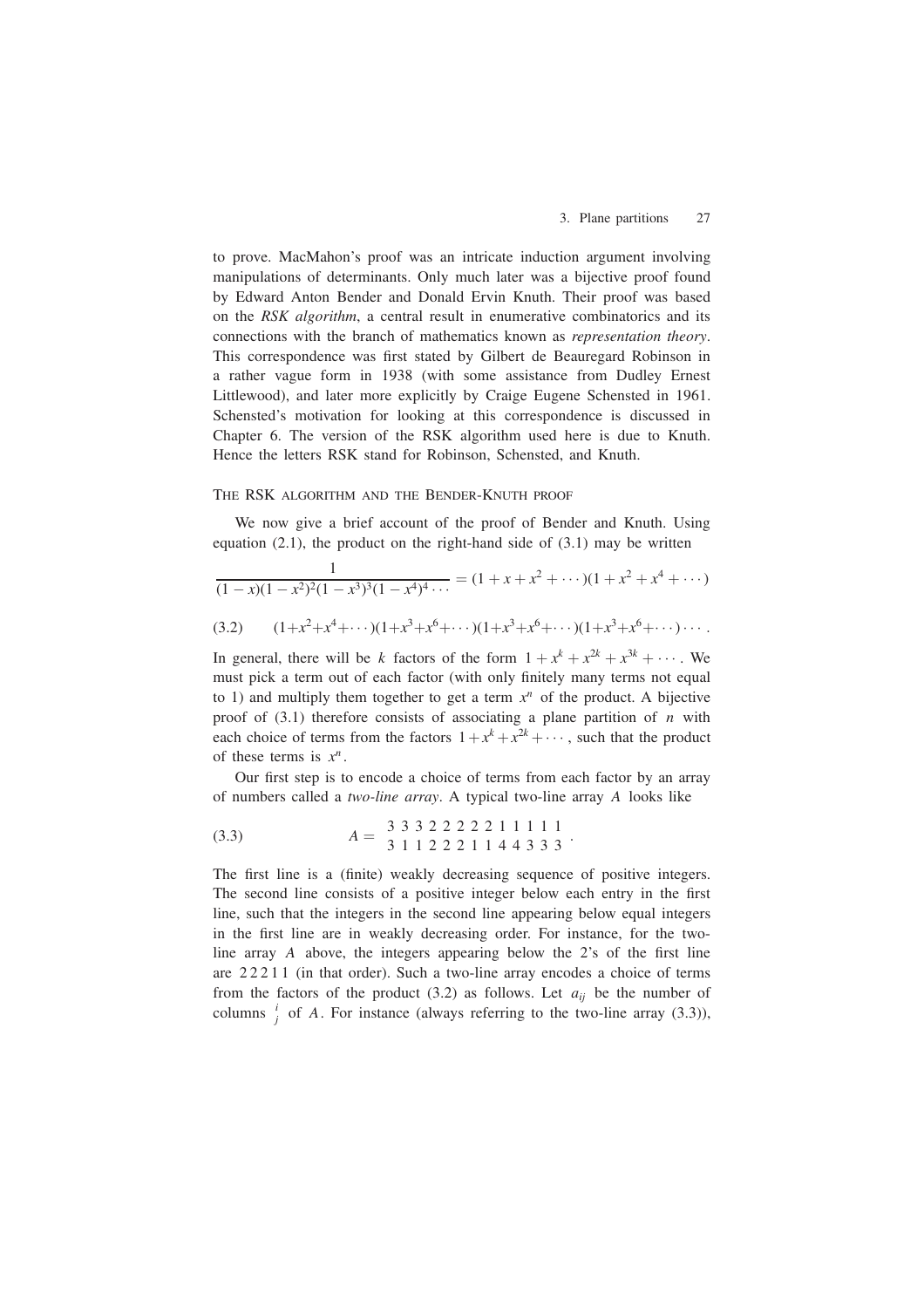## 28 3. Plane partitions

 $a_{33} = 1$ ,  $a_{31} = 2$ ,  $a_{13} = 3$ ,  $a_{23} = 0$ . Given  $a_{ij}$ , let  $k = i + j - 1$ . Then choose the term  $x^{a_{ij} \cdot k}$  from the *i*th factor of (3.2) of the form  $1 + x^{k} + x^{2k} + \cdots$ For instance, since  $a_{33} = 1$  we have  $k = 5$  and choose the term  $x^{1.5} = x^5$ from the third factor of the form  $1 + x^5 + x^{10} + \cdots$ . Since  $a_{31} = 2$  we have  $k = 3$  and choose the term  $x^{2 \cdot 3} = x^6$  from the third factor of the form  $1 + x<sup>3</sup> + x<sup>6</sup> + \cdots$ , etc. In this way we obtain a one-to-one correspondence between a choice of terms from each factor of the product (3.2) (with only finitely terms not equal to 1) and two-line arrays *A*.

We now describe the part of the Bender-Knuth bijection which is the RSK algorithm. We will insert the numbers in each line of the two-line array *A* into a successively evolving plane partition, yielding in fact a pair of plane partitions. These plane partitions will have the special property of being *column-strict*, that is, the (nonzero) entries are *strictly* decreasing in each column. Thus after we have inserted the first *i* numbers of the first and second lines of *A*, we will have a pair  $P_i$  and  $Q_i$  of column-strict plane partitions. We insert the numbers of the second line of  $A$  successively into  $P_i$ from left-to-right by the following rule. Assuming that we have inserted the first *i* − 1 numbers, yielding  $P_{i-1}$  and  $Q_{i-1}$ , we insert the *i*th number *a* of the second row of *A* into  $P_{i-1}$ , by putting it as far to the right as possible in the first row of  $P_{i-1}$  so that this row remains weakly decreasing. In doing so, it may displace (or *bump*) another number *b* already in the first row. Then insert *b* into the second row according to the same rule, that is, as far to the right as possible so that the second row remains weakly decreasing. Then *b* may bump a number *c* into the third row, etc. Continue this "bumping procedure" until finally a number is inserted at the end of the row, thereby not bumping another number. This yields the column-strict plane partition  $P_i$ . (It takes a little work, which we omit, to show that  $P_i$  is indeed column-strict.) Now insert the *i*th number of the first row of *A* (that is, the number directly above the *a* in *A* that we have just inserted into  $P_{i-1}$  to form  $P_i$ )) into  $Q_{i-1}$ to form  $Q_i$ , by placing it so that  $P_i$  and  $Q_i$  have the same *shape*, that is, the same number of elements in each row. If *A* has *m* columns, then the process stops after obtaining  $P_m$  and  $Q_m$ , which we denote simply as  $P$  and  $Q$ .

Example. Figure 4 illustrates the bumping procedure with the two-line array *A* of equation (3.3). The numbers that have bumped other numbers or occupy a new position are shown in boldface. For instance, to obtain  $P_{10}$  from  $P_9$  we insert 4 into the first row of  $P_9$ . The 4 is inserted into the second column and bumps the 2 into the second row. The 2 is also inserted into the second column and bumps the 1 into the third row. The 1 is placed at the end of the third row. To obtain  $Q_{10}$  from  $Q_9$  we must place 1 so that  $P_{10}$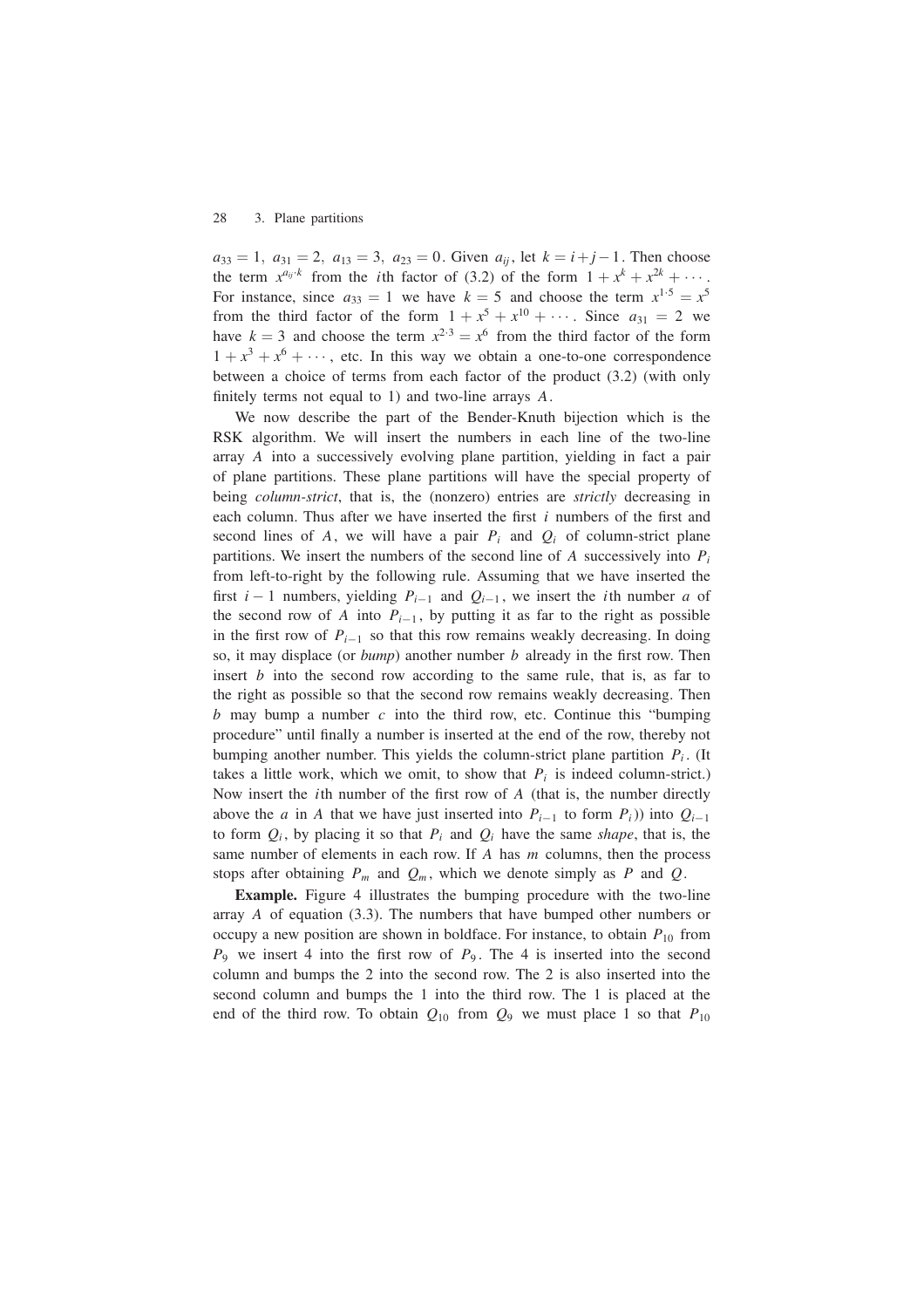.

and *Q*<sup>10</sup> have the same shape. Hence 1 is placed at the end of the third row. From the bottom entry  $(i = 13)$  of Figure 4 we obtain:

$$
(3.4) \qquad P = \begin{array}{c} 443331 \\ 32221 \\ 11 \end{array}, \qquad Q = \begin{array}{c} 333222 \\ 22111 \\ 11 \end{array}
$$

The final step of the Bender-Knuth bijection is to merge the two columnstrict plane partitions *P* and *Q* into a single plane partition  $\pi$ . We do this by merging column-by-column, that is, the *k* th columns of *P* and *Q* are merged to form the *k*th column of  $\pi$ . Let us first merge the first columns of *P* and *Q* in equation (3.4). The following diagram illustrates the merging procedure :



The number of dots in each row on or to the right of the main diagonal (which runs southeast from the upper left-hand corner) is equal to 4, 3, 1, the entries of the first column of *P*. Similarly, the number of dots in each column on or below the main diagonal is equal to 3, 2, 1, the entries of the first column of *Q*. The total number of dots in each row is 4, 4, 3, and we let these numbers be the entries of the first column of  $\pi$ . In the same way, the second column of  $\pi$  has entries 4, 3, 3, as shown by the following diagram :



When this merging procedure is carried out to all the columns of *P* and *Q*, we obtain the plane partition

(3.5) 
$$
\pi = \begin{array}{c} 443331 \\ 433321 \\ 331 \end{array}.
$$

This gives the desired bijection that proves MacMahon's formula (3.1). Of course there are many details to be proved in order to verify that this procedure has all the necessary properties. The key point is that every step is *reversible*.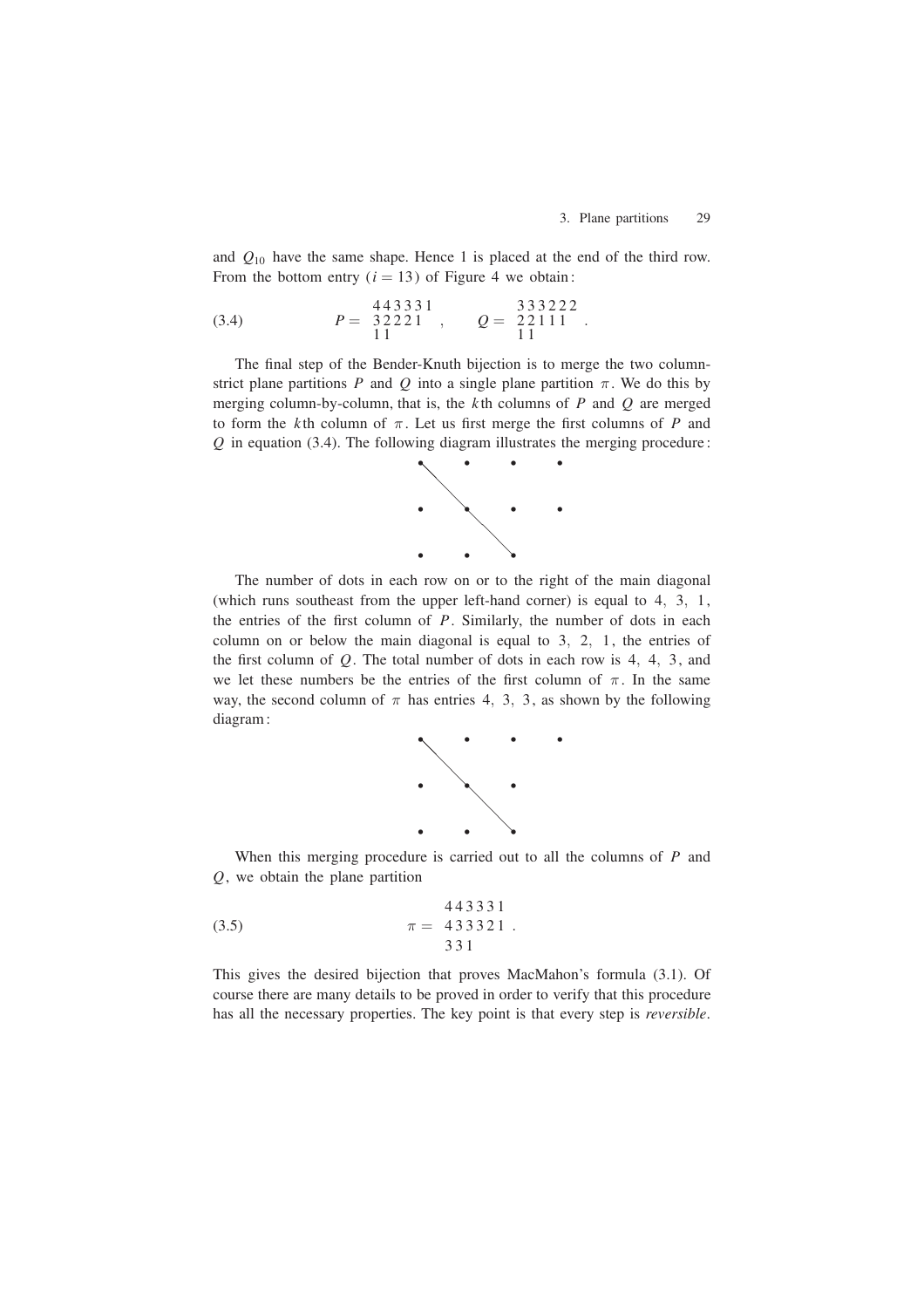30 3. Plane partitions

| i                       | $P_i$                                                                | $\varrho_{\scriptscriptstyle i}$               |
|-------------------------|----------------------------------------------------------------------|------------------------------------------------|
| 1                       | 3                                                                    | 3                                              |
| $\overline{\mathbf{c}}$ | 31                                                                   | 33                                             |
| $\overline{3}$          | 3 1 1                                                                | 333                                            |
| $\overline{4}$          | $\begin{array}{c} 3 2 1 \\ 1 \end{array}$                            | $\begin{array}{c} 333 \\ 2 \end{array}$        |
| 5                       | $\begin{array}{c} 322 \\ 11 \end{array}$                             | $\begin{array}{c} 333 \\ 22 \end{array}$       |
| 6                       | 3222<br>11                                                           | 3332<br>22                                     |
| 7                       | 32221<br>11                                                          | 33322<br>22                                    |
| 8                       | 322211<br>11                                                         | 333222<br>22                                   |
| 9                       | 42221<br>-1<br>31<br>1                                               | 333222<br>22<br>1                              |
| 10                      | 442211<br>32<br>11                                                   | 333222<br>22<br>11                             |
| 11                      | 443211<br>$\begin{smallmatrix} 3 & 2 & 2 \\ 1 & 1 \end{smallmatrix}$ | 333222<br>221<br>11                            |
| 12                      | 443311<br>3222<br>11                                                 | 333222<br>2211<br>$\mathbf{1}$<br>$\mathbf{1}$ |
| 13                      | 443331<br>32221<br>$\mathbf{1}$<br>1                                 | 333222<br>22111<br>1<br>1                      |

FIGURE 4 The RSK algorithm applied to the two-line array  $A = \begin{array}{c} 3 & 3 & 3 & 2 & 2 & 2 & 2 & 1 & 1 & 1 & 1 \\ 3 & 1 & 1 & 2 & 2 & 2 & 1 & 1 & 4 & 4 & 3 & 3 \\ 3 & 1 & 1 & 2 & 2 & 2 & 1 & 1 & 4 & 4 & 3 & 3 \end{array}$ 3 1 1 2 2 2 1 1 4 4 3 3 3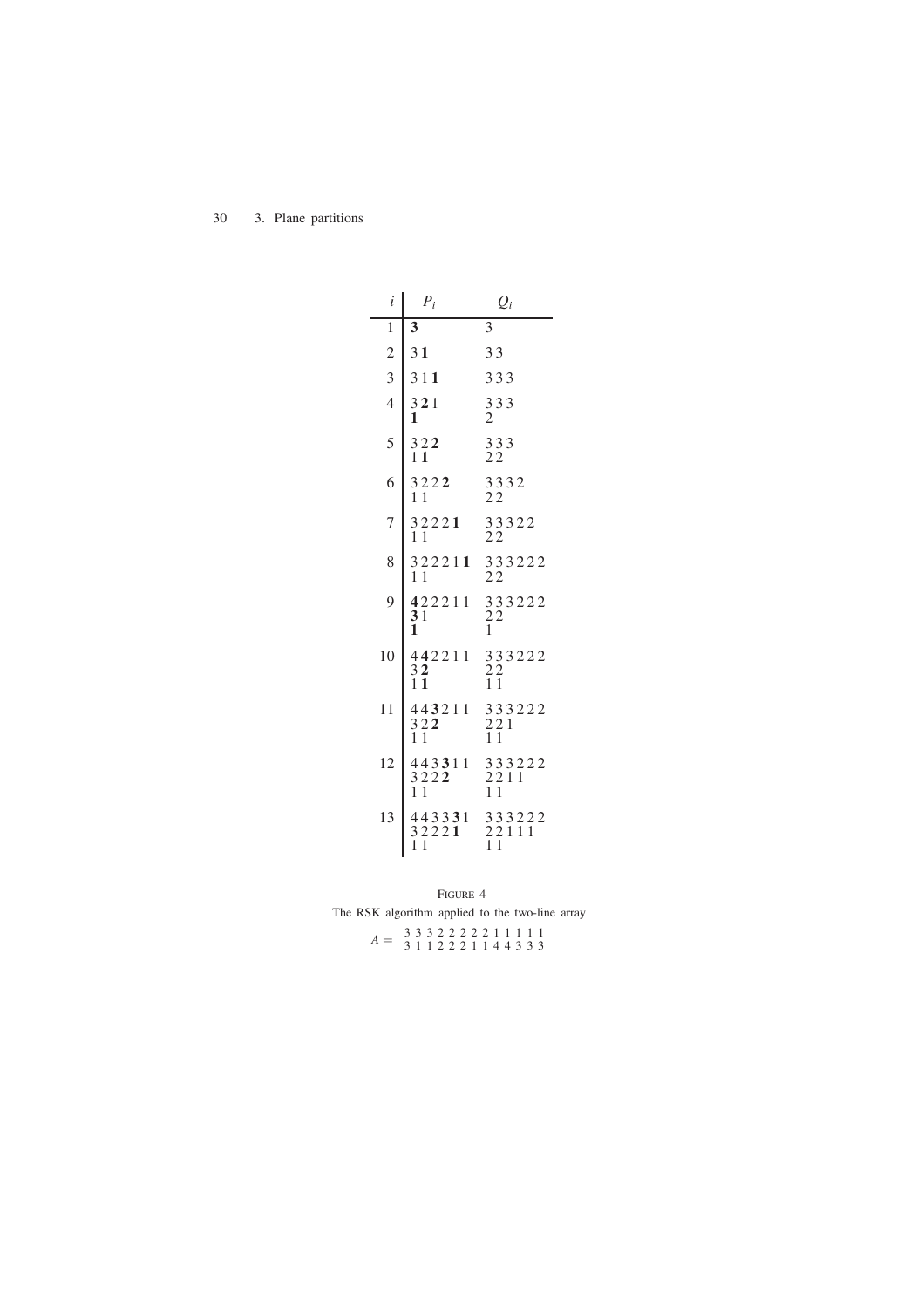.

The basis for this observation is that equal entries of *Q* are inserted left-toright. Thus for instance in equation (3.4), the last entry to be inserted into *Q* is the rightmost 1, in column 5. A good way to convince yourself of the accuracy of the entire procedure is to take the plane partition  $\pi$  of equation (3.5) and try to reconstruct the original choice of terms from the product  $1/(1-x)(1-x^2)^2 \cdots$ 

#### EXTENDING MACMAHON'S THEOREM

By analyzing more carefully the above bijective proof, it is possible to extend the formula (3.1) of MacMahon. Write [*i*] as short for  $1 - x^i$ . Without going into any of the details, let us simply state that if  $pp_{rs}(n)$  denotes the number of plane partitions of *n* with at most *r* rows and at most *s* columns, where say  $r \leq s$ , then

$$
1 + pp_{rs}(1)x + pp_{rs}(2)x^2 + \cdots =
$$

(3.6)  $\frac{1}{[1][2]^2[3]^3 \cdots [r]^r[r+1]^r \cdots [s]^r[s+1]^{r-1}[s+2]^{r-2} \cdots [r+s-1]}$ .

For instance, when  $r = 3$  and  $s = 5$  the right-hand side of equation (3.6) becomes

$$
\frac{1}{(1-x)(1-x^2)^2(1-x^3)^3(1-x^4)^3(1-x^5)^3(1-x^6)^2(1-x^7)}
$$
  
= 1+x+3x<sup>2</sup>+6x<sup>3</sup>+12x<sup>4</sup>+21x<sup>5</sup>+39x<sup>6</sup>+64x<sup>7</sup>+109x<sup>8</sup>+175x<sup>9</sup>+280x<sup>10</sup>+...  
For example, the fact that the coefficient of x<sup>4</sup> is 12 means that there are 12

plane partitions of 4 with at most 3 rows and at most 5 columns. These plane partitions are given by

$$
4 \quad 31 \quad 22 \quad 211 \quad 1111 \quad 3 \quad 2 \quad 21 \quad 11 \quad 111 \quad 2 \quad 11
$$

By more sophisticated arguments (not a direct bijective proof) one can extend equation (3.6) even further, as follows. Let  $pp_{ref}(n)$  denote the number of plane partitions of *n* with at most *r* rows, at most *s* columns, and with largest part at most *t*. Then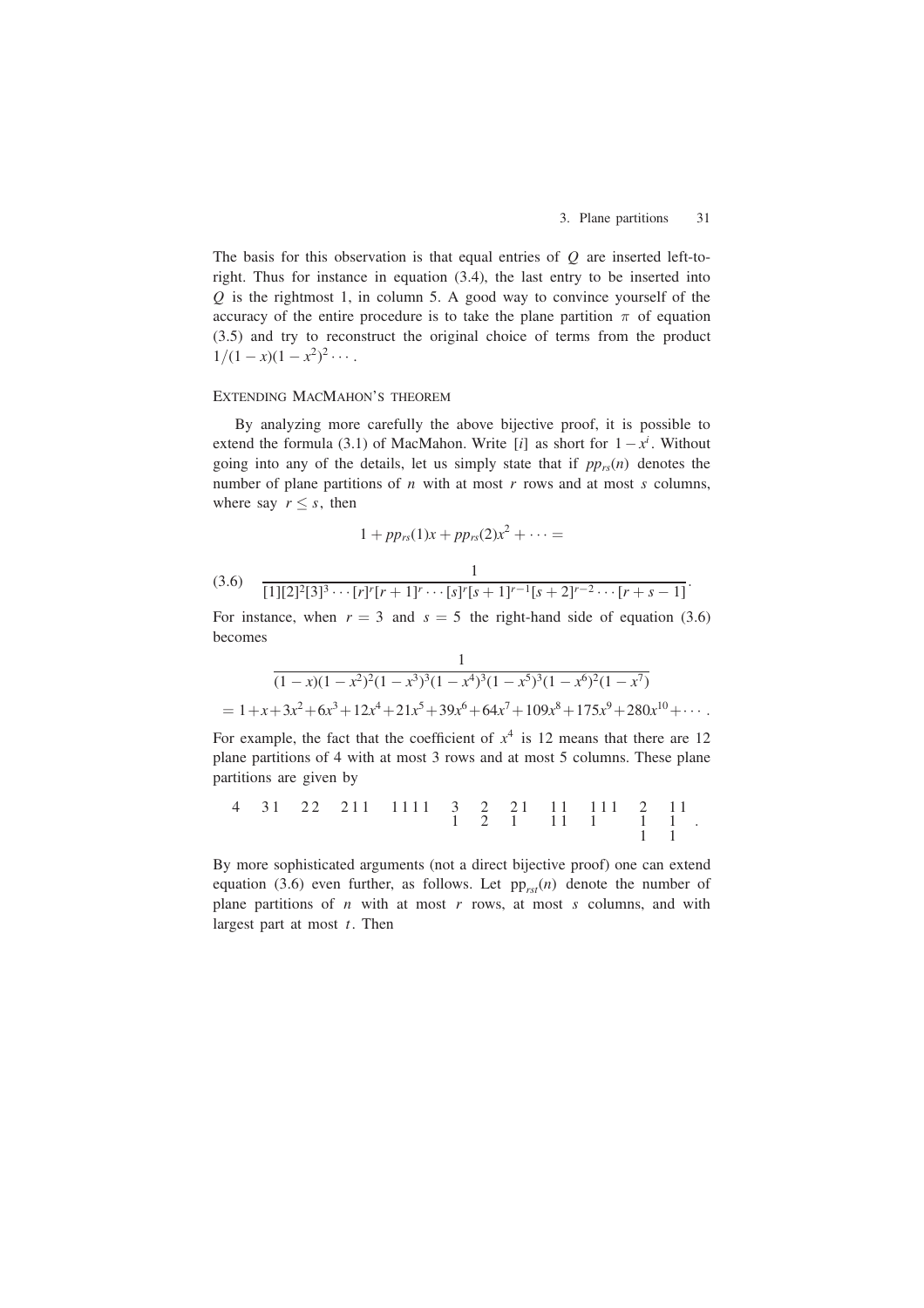32 3. Plane partitions

$$
1 + pp_{rst}(1)x + pp_{rst}(2)x^{2} + \cdots =
$$
\n
$$
\frac{[1+t][2+t]^{2}[3+t]^{3} \cdots [r+t]^{r}[r+1+t]^{r} \cdots [s+t]^{r}}{[1][2]^{2}[3]^{3} \cdots [r]^{r}[r+1]^{r} \cdots [s]^{r}}
$$
\n
$$
\times \frac{[s+1+t]^{r-1}[s+2+t]^{r-2} \cdots [r+s-1+t]}{[s+1]^{r-1}[s+2]^{r-2} \cdots [r+s-1]}.
$$
\n(3.7)

As a concrete example of equation (3.7), suppose that  $r = 2$ ,  $s = 3$ , and  $t = 2$ . The right-hand side of (3.7) becomes

$$
\frac{(1-x^3)(1-x^4)^2(1-x^5)^2(1-x^6)}{(1-x)(1-x^2)^2(1-x^3)^2(1-x^4)}
$$
  
= 1 + x + 3x<sup>2</sup> + 4x<sup>3</sup> + 6x<sup>4</sup> + 6x<sup>5</sup> + 8x<sup>6</sup> + 6x<sup>7</sup> + 6x<sup>8</sup> + 4x<sup>9</sup> + 3x<sup>10</sup> + x<sup>11</sup> + x<sup>12</sup>.

Note that the right-hand sides of equations (3.6) and (3.7) have the same denominator. The numerator of (3.7) is obtained by replacing each denominator factor  $[i]$  with  $[i + i]$ . Equation (3.7) was also first proved by MacMahon and is the culmination of his work on plane partitions. It is closely related to some facts in *representation theory*, a subject that at first sight seems to have no connection with plane partitions. (See Chapter 5.) MacMahon's results have many other variations which give simple product formulas for enumerating various classes of plane partitions. It seems natural to try to extend these results to even higher dimensions. Thus a three-dimensional analogue of plane partitions would be *solid partitions*. All attempts (beginning in fact with MacMahon) to find nice formulas for general classes of solid partitions have resulted in failure. It seems that plane partitions are fundamentally different in behavior than their higher dimensional cousins.

The RSK algorithm has a number of remarkable properties that were not needed for the derivation of MacMahon's formula (3.1). The most striking of these properties is the following. Consider a two-line array *A* such as (3.3) which is the input to the RSK algorithm. Now interchange the two rows, and sort the columns so that the first row is weakly decreasing, and the part of the second row below a fixed number in the first row is also weakly decreasing. Call this new two-line array the *transposed array A*′ . Thus the number of columns of *A* equal to  $\frac{i}{j}$  is the same as the number of columns of *A'* equal to  $i$ . For the two-line array *A* of equation (3.3) we have

$$
A' = \begin{array}{c} 4 & 4 & 3 & 3 & 3 & 3 & 2 & 2 & 2 & 1 & 1 & 1 & 1 \\ 1 & 1 & 3 & 1 & 1 & 1 & 2 & 2 & 2 & 3 & 3 & 2 & 2 \end{array}
$$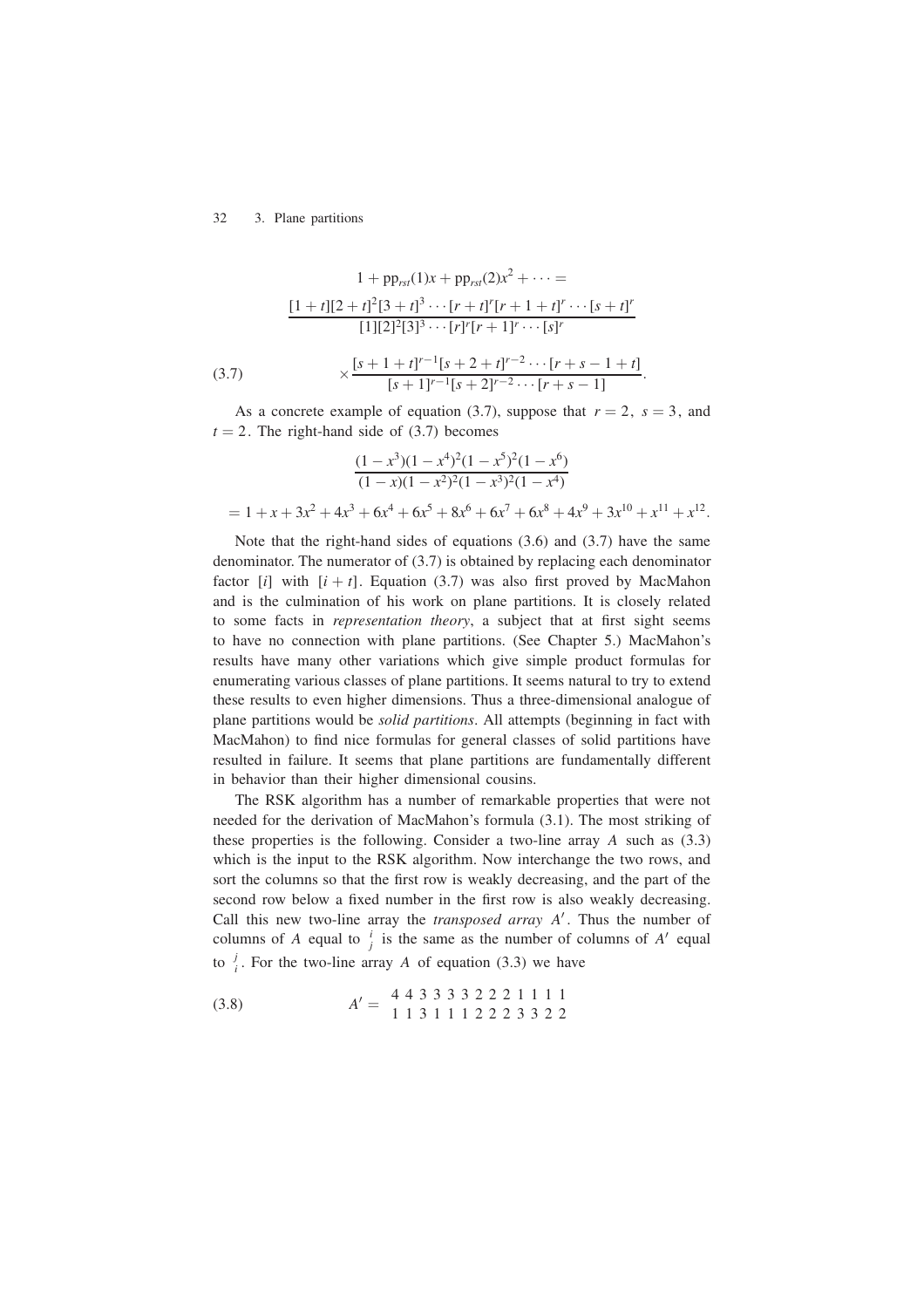Thus the RSK algorithm can be applied to  $A'$ . If  $(P, Q)$  is the pair of columnstrict plane partitions obtained by applying the RSK algorithm to *A*, then applying this algorithm to  $A'$  produces the pair  $(Q, P)$ , that is, the roles of  $P$ and *Q* are reversed ! Keeping in mind the totally different combinatorial rules for forming *P* and *Q*, it seems almost miraculous when trying a particular example such as (3.3) and (3.8) that we obtain such a simple result. We can use this "symmetry property" of the RSK algorithm to enumerate further classes of plane partitions. In particular, a plane partition is called *symmetric* if it remains the same when reflected about the main diagonal running from the upper left-hand corner in the southeast direction. An example of a symmetric plane partition is given by

5 3 3 2 1 1 1 3 3 3 2 1 3 3 2 1 1 2 2 1 1 1 1 1 1

Let  $s(n)$  denote the number of symmetric plane partitions of  $n$ . For instance,  $s(5) = 4$ , as shown by

$$
\begin{array}{cccc}5 & 31 & 21 & 111 \\ & 1 & 11 & 1 \\ & & 1 & 1\end{array}.
$$

Without going into any details, let us just say that the symmetry property of the RSK algorithm just described yields a bijective proof, similar to the proof we have given of MacMahon's formula (3.1), of the generating function

$$
s(0) + s(1)x + s(2)x^{2} + \cdots = \frac{1}{D(x)},
$$

where

$$
D(x) = (1 - x)(1 - x3)(1 - x4)(1 - x5)(1 - x6)(1 - x7)(1 - x8)2
$$
  

$$
(1 - x9)(1 - x10)2(1 - x11)(1 - x12)3... .
$$

The exponent of  $1 - x^{2k-1}$  in *D*(*x*) is 1, and the exponent of  $1 - x^{2k}$  is  $\lfloor k/2 \rfloor$ , the greatest integer less than or equal to *k*/2.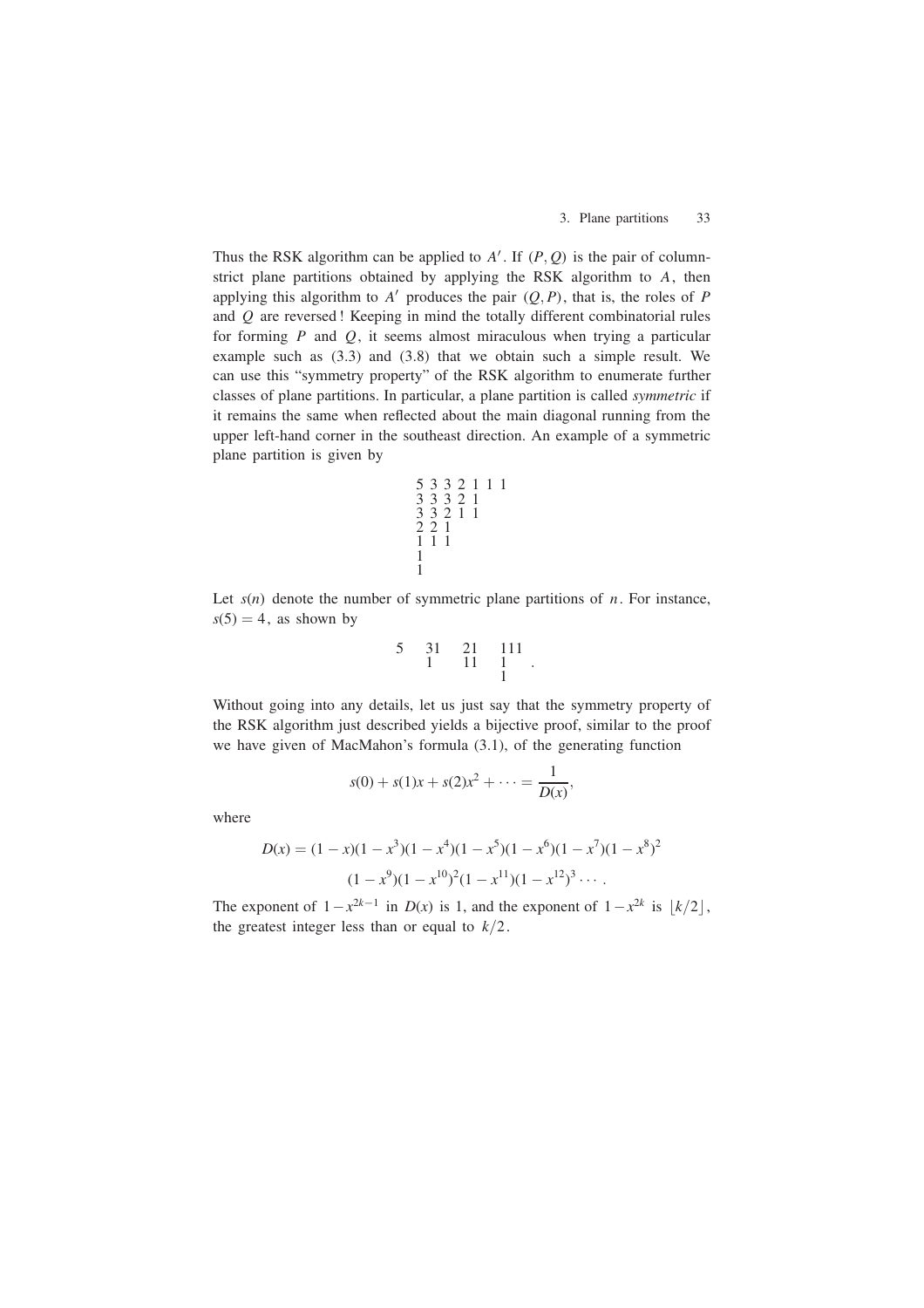This is page 34 Printer: Opaque this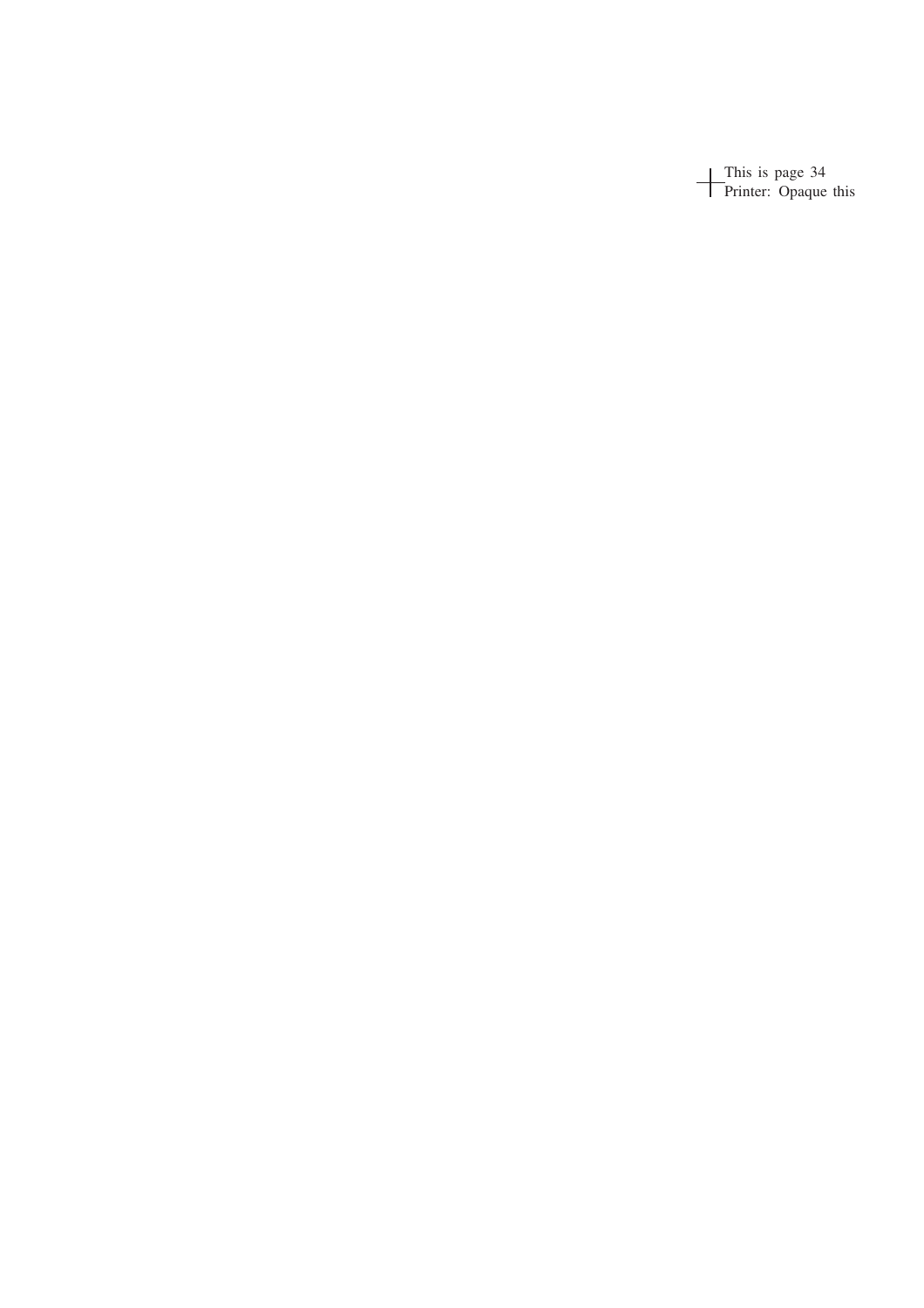This is page 35 Printer: Opaque this

## 4 Standard Young tableaux

There is a special class of objects closely related to plane partitions that are of considerable interest. Let  $\lambda$  be an ordinary partition of *n* with parts  $\lambda_1 \geq \lambda_2 \geq \cdots \geq \lambda_{\ell}$ . A *standard Young tableau* (SYT) of shape  $\lambda$  is a leftjustified array of positive integers, with  $\lambda_i$  integers in the *i*th row, satisfying the following two conditions: (1) The entries consist of the integers  $1, 2, ..., n$ , each occurring exactly once, and (2) the entries in each row and column are increasing. An example of an SYT of shape  $(4, 3, 2)$  is given by

$$
\begin{array}{c}\n 1 \ 3 \ 4 \ 6 \\
 \hline\n 2 \ 7 \ 8 \\
 \hline\n 5 \ 9\n \end{array}
$$

There are exactly ten SYT of size four (that is, with four entries), given by

1 2 3 4 1 2 3 1 2 4 1 3 4 1 2 1 3 1 2 1 3 1 4 1 4 3 2 34 24 3 2 2 2 4 4 3 3 4 .

THE BALLOT PROBLEM AND THE HOOK LENGTH FORMULA

Standard Young tableaux have a number of interpretations which make them of great importance in a variety of algebraic, combinatorial, and probabilistic problems. Here we will only mention a classical problem called the *ballot*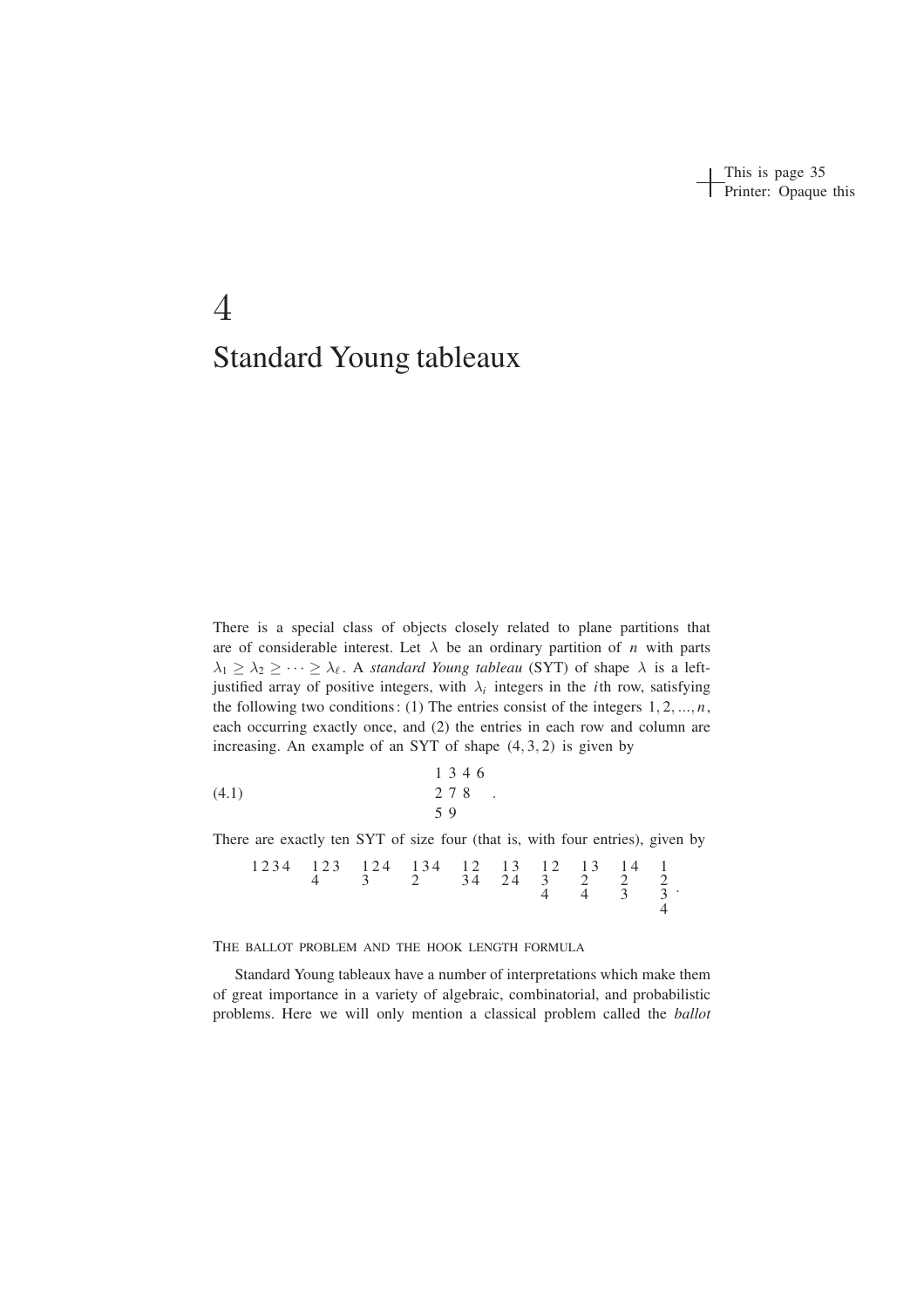#### 36 4. Standard Young tableaux

*problem*, which has numerous applications in probability theory. Given a partition  $\lambda = (\lambda_1, \dots, \lambda_\ell)$  as above with  $\lambda_1 + \dots + \lambda_\ell = n$ , we suppose that an election is being held among  $\ell$  candidates  $A_1, \ldots, A_\ell$ . At the end of the election candidate  $A_i$  receives  $\lambda_i$  votes. The voters vote in succession one at a time. We record the votes of the voters as a sequence  $a_1, a_2, \ldots, a_n$ , where  $a_j = i$  if the *j*th voter votes for  $A_i$ . The sequence  $a_1, a_2, \ldots, a_n$  is called a *ballot sequence* (of shape  $\lambda$ ) if at no time during the voting does any candidate *A<sub>i</sub>* trail another candidate  $A_j$  with  $j > i$ . Thus the candidates maintain their relative order (allowing ties) throughout the election. For instance, the sequence  $1, 2, 1, 3, 1, 3, 4, 2$  is not a ballot sequence, since at the end  $A_2$  and  $A_3$  receive the same number of votes, but after six votes  $A_2$  trails  $A_3$ . On the other hand, the sequence  $1, 2, 1, 3, 1, 2, 4, 3$  is a ballot sequence. Despite the difference in their descriptions, a ballot sequence is nothing more than a disguised version of an SYT. Namely, if *T* is an SYT, then define  $a_i = i$  if *j* appears in the *i*th row of *T*. A little thought should convince the reader that the sequence  $a_1, a_2, \ldots, a_n$  is then a ballot sequence, and that all ballot sequences come in this way from SYT's. For instance, the SYT of equation (4.1) corresponds to the ballot sequence  $1, 2, 1, 1, 3, 1, 2, 2, 3$ . We are simply recording in which rows the numbers  $1, 2, \ldots, 9$  appear.

It is natural (at least for a practitioner of combinatorics) to ask how many SYT there are of a given shape  $\lambda$ . This number is denoted  $f^{\lambda}$ . For instance, there are nine SYT of shape  $(4, 2)$ , which we write as  $f^{4,2} = 9$ . These nine SYT are given by

|  |  |  |  | 1234 1235 1236 1245 1246 1256 1345 1346 1356 |
|--|--|--|--|----------------------------------------------|
|  |  |  |  | 56 46 45 36 35 34 26 25 24                   |

A formula for  $f^{\lambda}$  (defined in terms of ballot sequences) was given by MacMahon in 1900. A simplified version was given by James Sutherland Frame, Robinson (mentioned earlier in connection with the RSK algorithm), and Robert McDowell Thrall in 1954, and is known as the Frame-Robinson-Thrall *hook length formula*. To state this formula, we define a *Young diagram* of shape  $\lambda$  as a left-justified array of squares with  $\lambda_i$  squares in the *i*th row. For instance, a Young diagram of shape  $(5, 5, 2)$  looks like

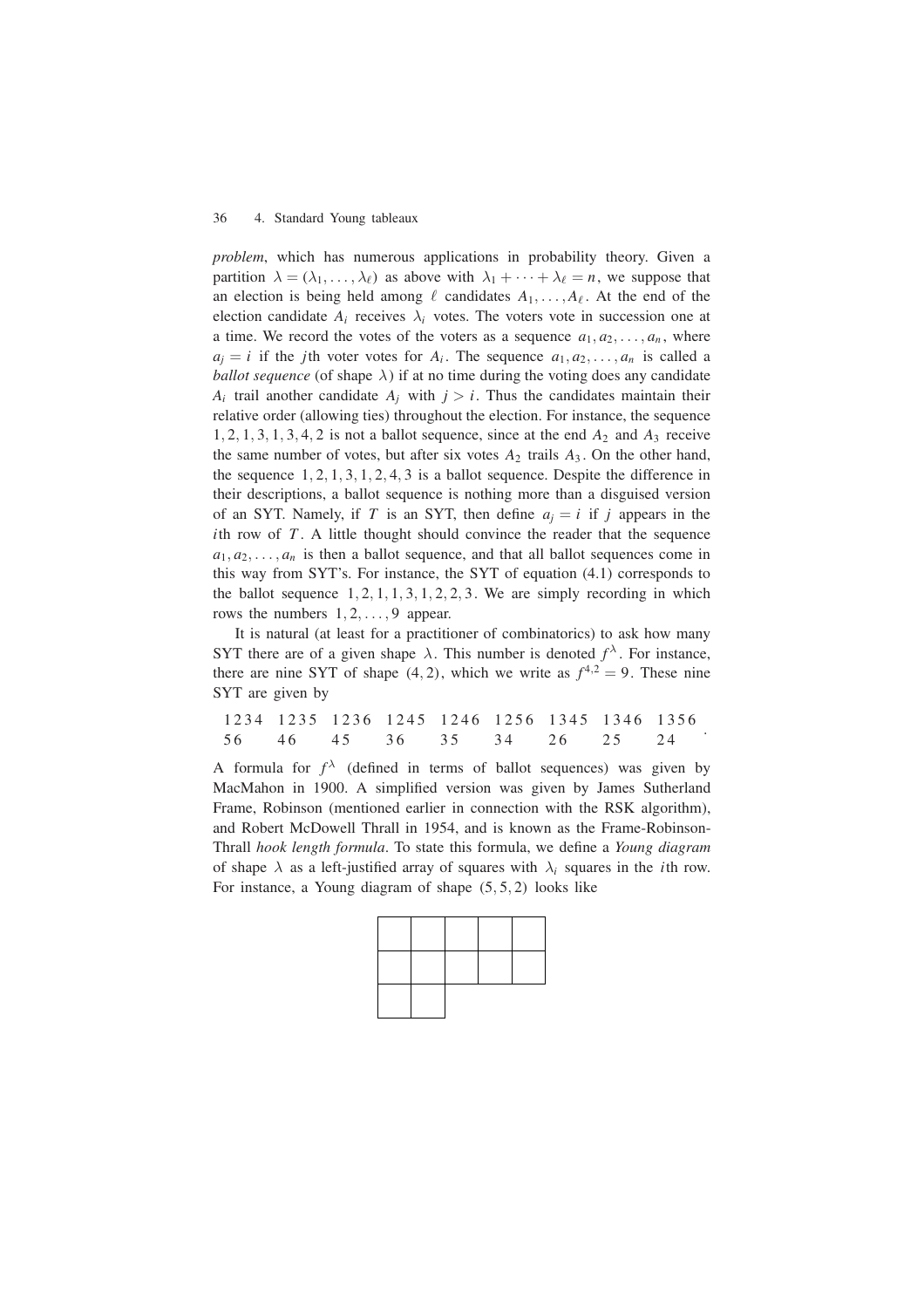An SYT of shape  $\lambda$  can then be regarded as an insertion of the numbers  $1, 2, \ldots, n$  (each appearing once) into the squares of a Young diagram of shape  $\lambda$  such that every row and column is increasing. If *s* is a square of a Young diagram, then define the *hook length* of *s* to be the number of squares to the right of *s* and in the same row, or below *s* and in the same column, counting *s* itself once. In the following figure, we have inserted inside each square of the Young diagram of shape  $(5, 5, 2)$  its hook length.

|              | 6 | 4 | 3 | $\mathbf{2}$ |
|--------------|---|---|---|--------------|
| 6            | 5 | 3 |   |              |
| $\mathcal Z$ |   |   |   |              |

The *hook product*  $H_{\lambda}$  of a partition  $\lambda$  is the product of the hook lengths of its Young diagram. Thus for instance from the above figure we see that

$$
H_{5,5,2} = 7 \cdot 6 \cdot 4 \cdot 3 \cdot 2 \cdot 6 \cdot 5 \cdot 3 \cdot 2 \cdot 1 \cdot 2 \cdot 1 = 362,880.
$$

The Frame-Robinson-Thrall formula can now be stated. Here  $\lambda$  is a partition of *n* and  $n! = 1 \cdot 2 \cdots n$ .

 $\frac{m}{H_{\lambda}}$ .

#### Hook length Formula.

 $(4.2)$  *f*  $\lambda = \frac{n!}{n!}$ 

For instance,

$$
f^{5,5,2} = \frac{12!}{362,880} = 1320.
$$

It is remarkable that such a simple formula for  $f^{\lambda}$  exists, and no really simple proof is known. The proof of Frame-Robinson-Thrall amounts to simplifying MacMahon's formula for  $f^{\lambda}$ , which MacMahon obtained by solving difference equations (the discrete analogue of differential equations). Other proofs were subsequently given, including several bijective proofs, the nicest due to the coworkers Jean-Christophe Novelli, Igor Pak and Alexander V. Stoyanovskii.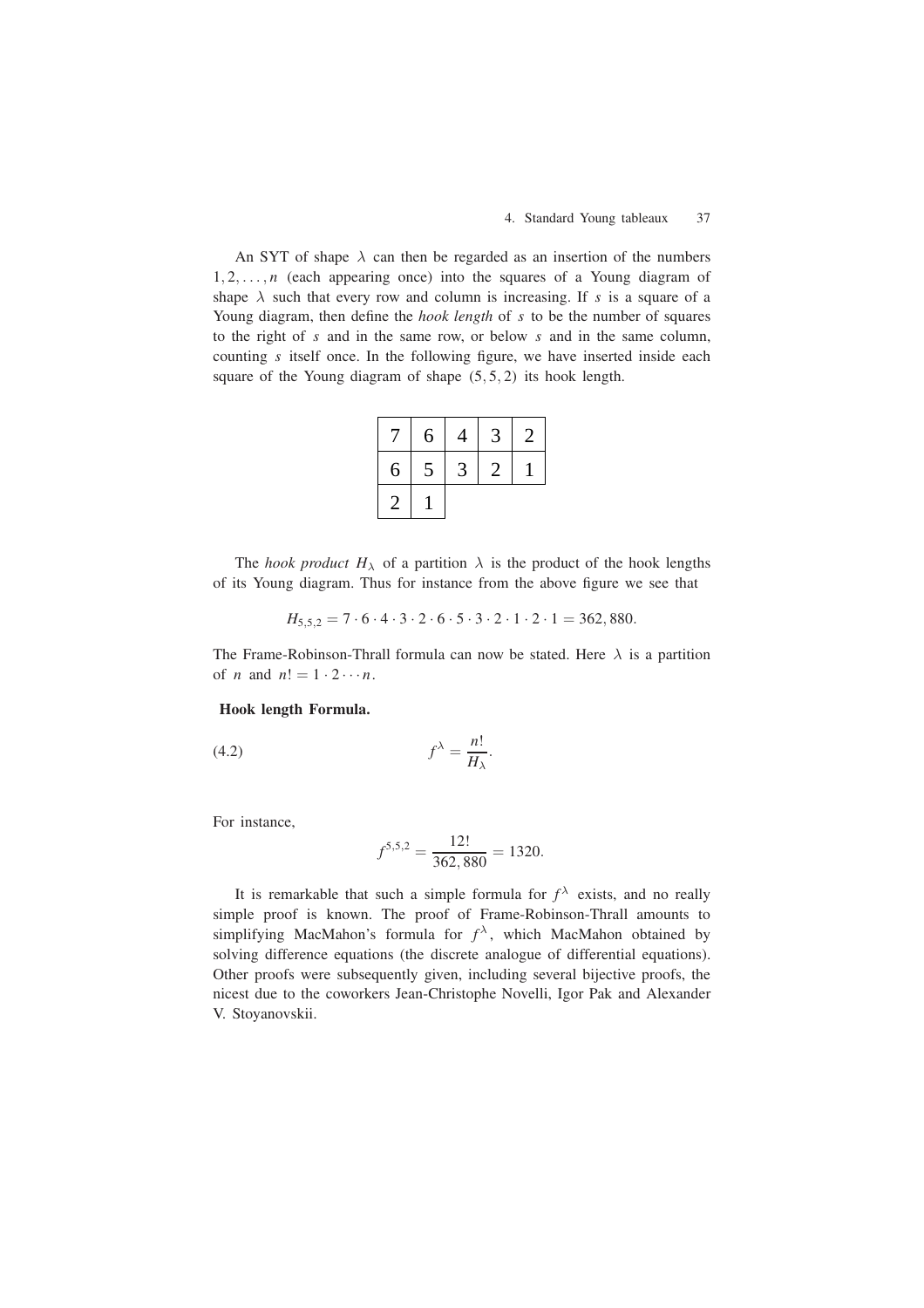### 38 4. Standard Young tableaux

### PERMUTATIONS AND STANDARD YOUNG TABLEAUX

In addition to their usefulness in combinatorics, SYT also play a significant role in a certain kind of symmetry, such as the symmetry between identical particles in quantum mechanics. This important theory (known in mathematics as "the representation theory of the symmetric group") was developed primarily by Alfred Young, who was a clergyman by profession and a fellow of Clare College, Cambridge, a Canon of Chelmsford, and Rector of Birdbrook, Essex (1910–1940). Roughly speaking, this theory describes the possible "symmetry states" of *n* objects. See Chapter 5 for more details.

A *permutation* of the numbers  $1, 2, \ldots, n$  is simply a rearrangement, that is, a way of listing these numbers in some order. For instance, 5, 2, 7, 6, 1, 4, 3 (also written as just 5276143 when no confusion can arise) is a permutation of  $1, 2, 3, 4, 5, 6, 7$ . The number of permutations of  $1, 2, ..., n$  is  $n! =$  $n(n-1)\cdots 2\cdot 1$ . This fact was motivated in the Introduction, where we spoke about words with *n* distinct letters, which are easily seen to be equivalent to permutations.

It is an immediate consequence of the theory of symmetry mentioned above that the number of ordered pairs of SYT of the same shape and with *n* squares is equal to *n*!, i.e. the number of permutations of *n* objects. For instance, when  $n = 3$  we get the six pairs

$$
\begin{pmatrix}\n123 & 123 \\
2 & 3\n\end{pmatrix}\n\begin{pmatrix}\n12 & 12 \\
3 & 3\n\end{pmatrix}\n\begin{pmatrix}\n12 & 13 \\
3 & 2\n\end{pmatrix}
$$
\n
$$
\begin{pmatrix}\n13 & 12 \\
2 & 3\n\end{pmatrix}\n\begin{pmatrix}\n13 & 13 \\
2 & 2\n\end{pmatrix}\n\begin{pmatrix}\n1 & 1 \\
2 & 2 \\
3 & 3\n\end{pmatrix}.
$$

The fact that the number of pairs of SYT of the same shape and with *n* squares is *n*! can also be expressed by the formula

$$
\sum_{\lambda \vdash n} (f^{\lambda})^2 = n!,
$$

where  $\lambda \vdash n$  denotes that  $\lambda$  is a partition of *n*. A combinatorialist will immediately ask whether there is a bijective proof of this formula. In other words, given a permutation w of the numbers  $1, 2, \ldots, n$ , can we associate with w a pair  $(P, Q)$  of SYT of the same shape and with *n* squares, such that every such pair occurs exactly once ? In fact we have already seen the solution to this problem — it is just a special case of the RSK algorithm ! There is only one minor technicality that needs to be explained before we apply the RSK algorithm. Namely, the column-strict plane partitions we were dealing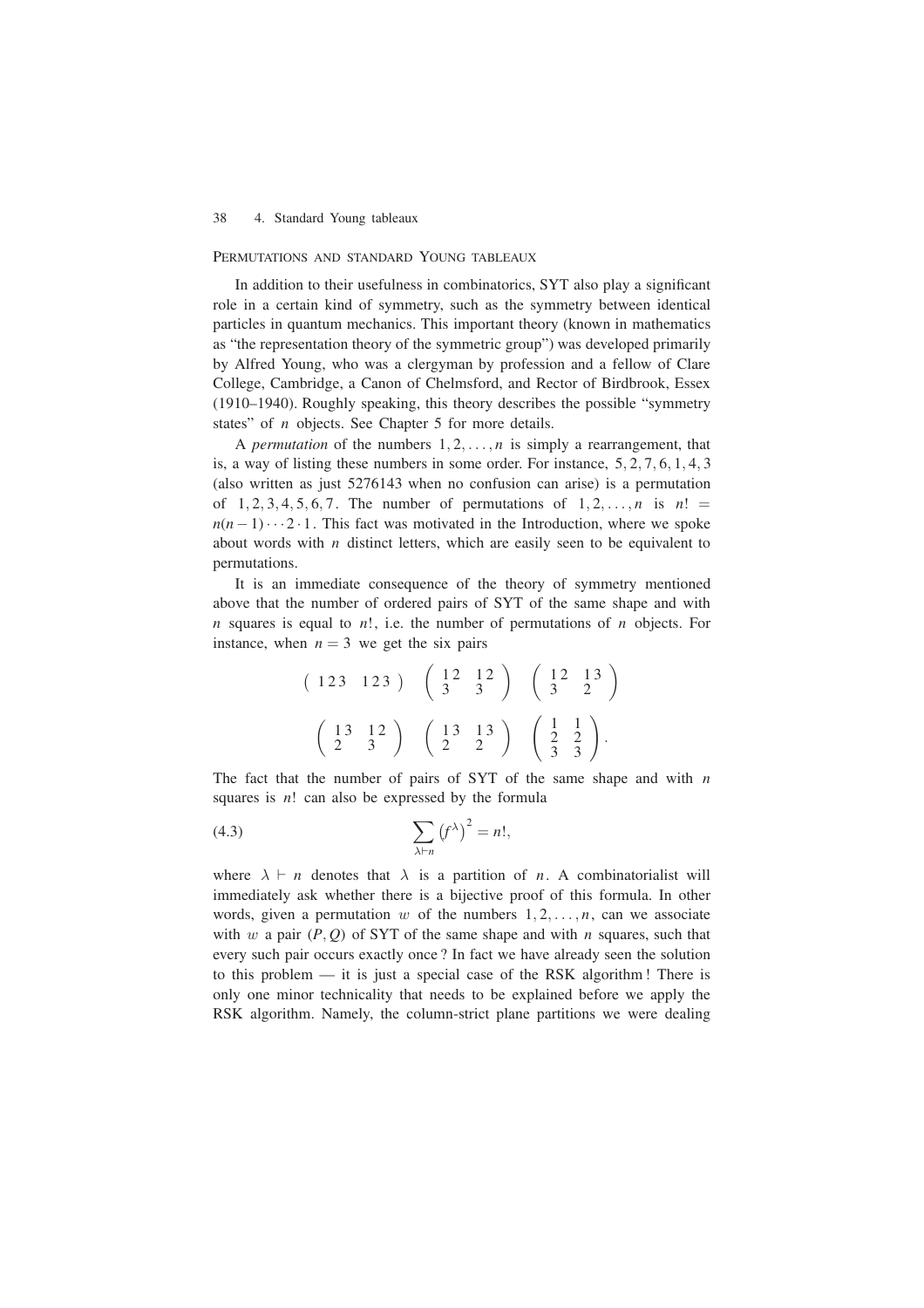| 134                 | 976 |
|---------------------|-----|
| 268                 | 842 |
| 59                  | 51  |
| $\overline{\gamma}$ | 3   |

FIGURE 5 An SYT and its corresponding reverse SYT

with before have every row and column *decreasing*, while SYT have every row and column *increasing*. However, given a plane partition whose entries are the integers  $1, 2, \ldots, n$ , each appearing once (so it will automatically be column-strict), we need only replace *i* by  $n + 1 - i$  to obtain an SYT of the same shape. We will call a plane partition whose (nonzero) parts are the integers 1, 2, . . . , *n*, each appearing once, a *reverse SYT*. An example of an SYT and the corresponding reverse SYT obtained by replacing *i* with  $n+1-i$ is shown in Figure 5.

So consider now a permutation such as  $5, 2, 6, 1, 4, 7, 3$ . Write this as the second line of a two-line array whose first line is  $n, n-1, \ldots, 1$ . Here we get the two-line array

$$
A = \begin{array}{c c c c c c c c c c c c c c} 7 & 6 & 5 & 4 & 3 & 2 & 1 \\ 5 & 2 & 6 & 1 & 4 & 7 & 3 \end{array}.
$$

When we apply the RSK algorithm to this two-line array, we will obtain a pair of column-strict plane partitions of the same shape whose parts are  $1, 2, \ldots, n$ , each appearing once. Namely, we get

| 743 | 764           |  |
|-----|---------------|--|
| 621 | 531           |  |
| 5   | $\mathcal{L}$ |  |

If we replace *i* by  $8-i$ , we get the following pair of SYT of the same shape  $(3, 3, 1)$ :

$$
\begin{array}{cc}\n145 & 124 \\
267 & 357 \\
3 & 6\n\end{array}
$$

.

The process is reversible; that is, beginning with a pair  $(P, Q)$  of SYT of the same shape, we can reconstruct the permutation that produced it, as a special case of the reversibility of the RSK algorithm discussed in the previous section. Therefore the number of pairs of SYT of the same shape and with *n* entries is equal to the number of permutations  $a_1, \ldots, a_n$  of  $1, 2, \ldots, n$ , yielding the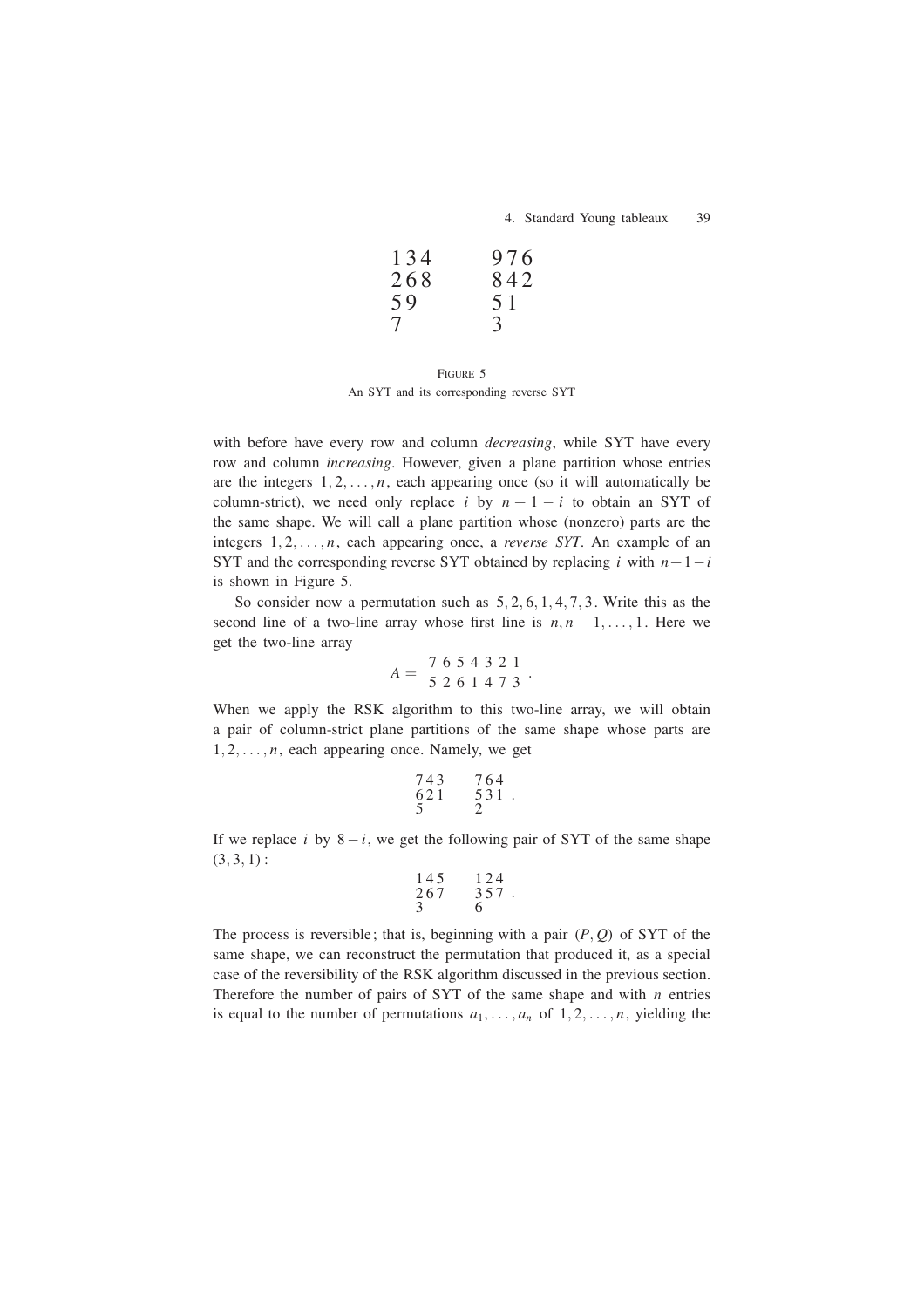## 40 4. Standard Young tableaux

formula (4.3). This remarkable connection between permutations and tableaux is the foundation for an elaborate theory of permutation enumeration. In Chapter 6 we give a taste of this theory.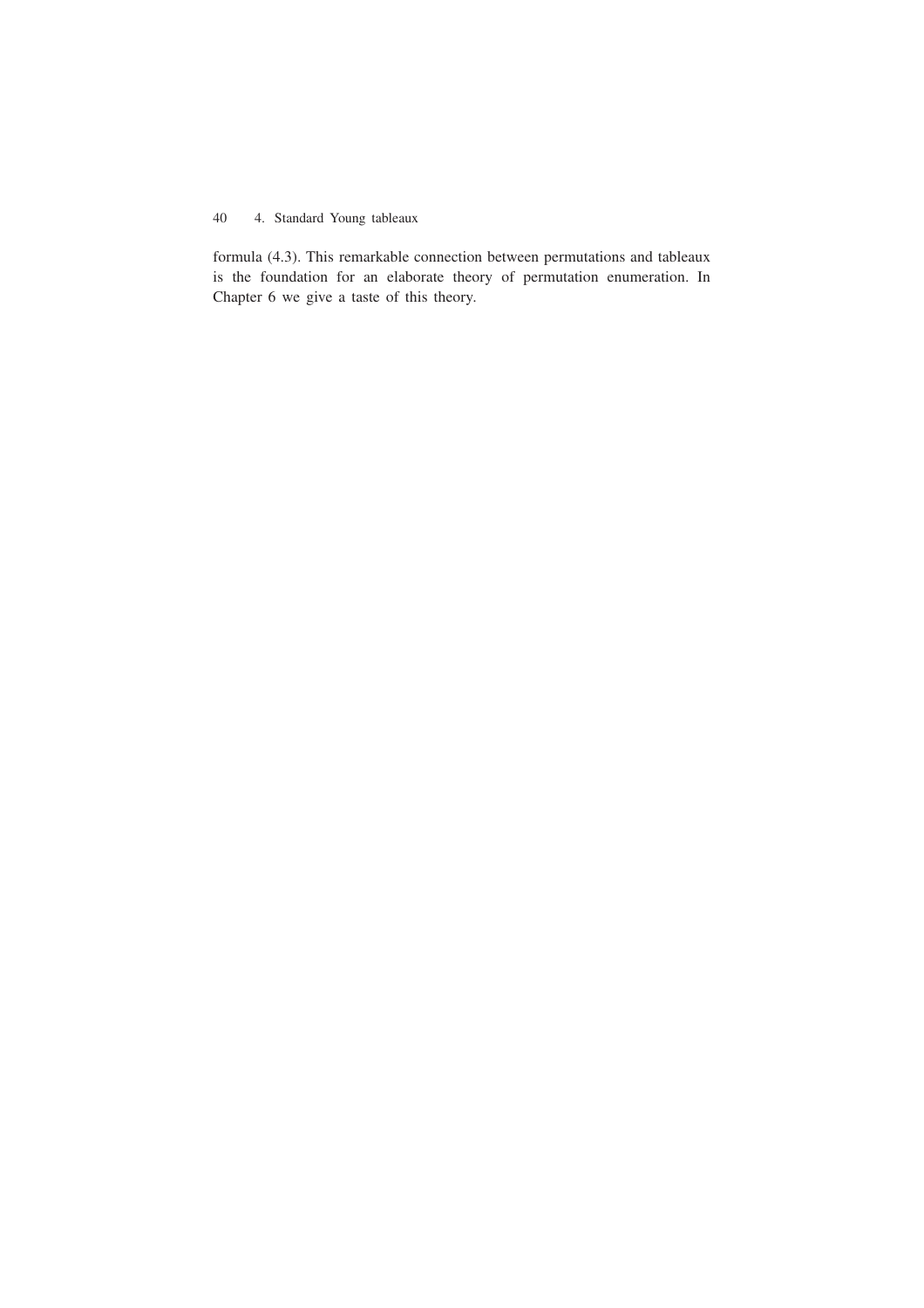This is page 41 Printer: Opaque this

# 5 Connections with representation theory

In this chapter, which is independent from the rest of this book, we assume familiarity with the fundamentals of representation theory.

First we consider the group  $G = GL(n, \mathbb{C})$  of all invertible linear transformations on an *n*-dimensional complex vector space *V*. We will identify *G* with the group of  $n \times n$  invertible complex matrices. A *polynomial representation* of *G* of degree *N* is a homomorphism  $\varphi$  :  $G \to GL(N, \mathbb{C})$ , such that for  $A \in G$ , the entries of the matrix  $\varphi(A)$  are polynomials (independent of the choice of *A*) in the entries of *A*. For instance, one can check directly that the map  $\varphi : GL(2, \mathbb{C}) \to GL(3, \mathbb{C})$  defined by

(5.1) 
$$
\varphi \left[ \begin{array}{cc} a & b \\ c & d \end{array} \right] = \left[ \begin{array}{cc} a^2 & 2ab & b^2 \\ ac & ad + bc & bd \\ c^2 & 2cd & d^2 \end{array} \right]
$$

preserves multiplication (and the identity element), and hence is a polynomial representation of  $GL(2, \mathbb{C})$  of degree 3.

Let  $\varphi$  : GL(*n*, **C**)  $\rightarrow$  GL(*N*, **C**) be a polynomial representation. If the eigenvalues of *A* are  $x_1, \ldots, x_n$ , then the eigenvalues of  $\varphi(A)$  are *monomials* in the  $x_i$ 's. For instance, in equation (5.1) one can check that if  $x_1$  and  $x_2$ are the eigenvalues of *A*, then the eigenvalues of  $\varphi(A)$  are  $x_1^2$ ,  $x_1x_2$ , and  $x_2^2$ . The *trace* of  $\varphi(A)$  (the sum of the eigenvalues) is therefore a polynomial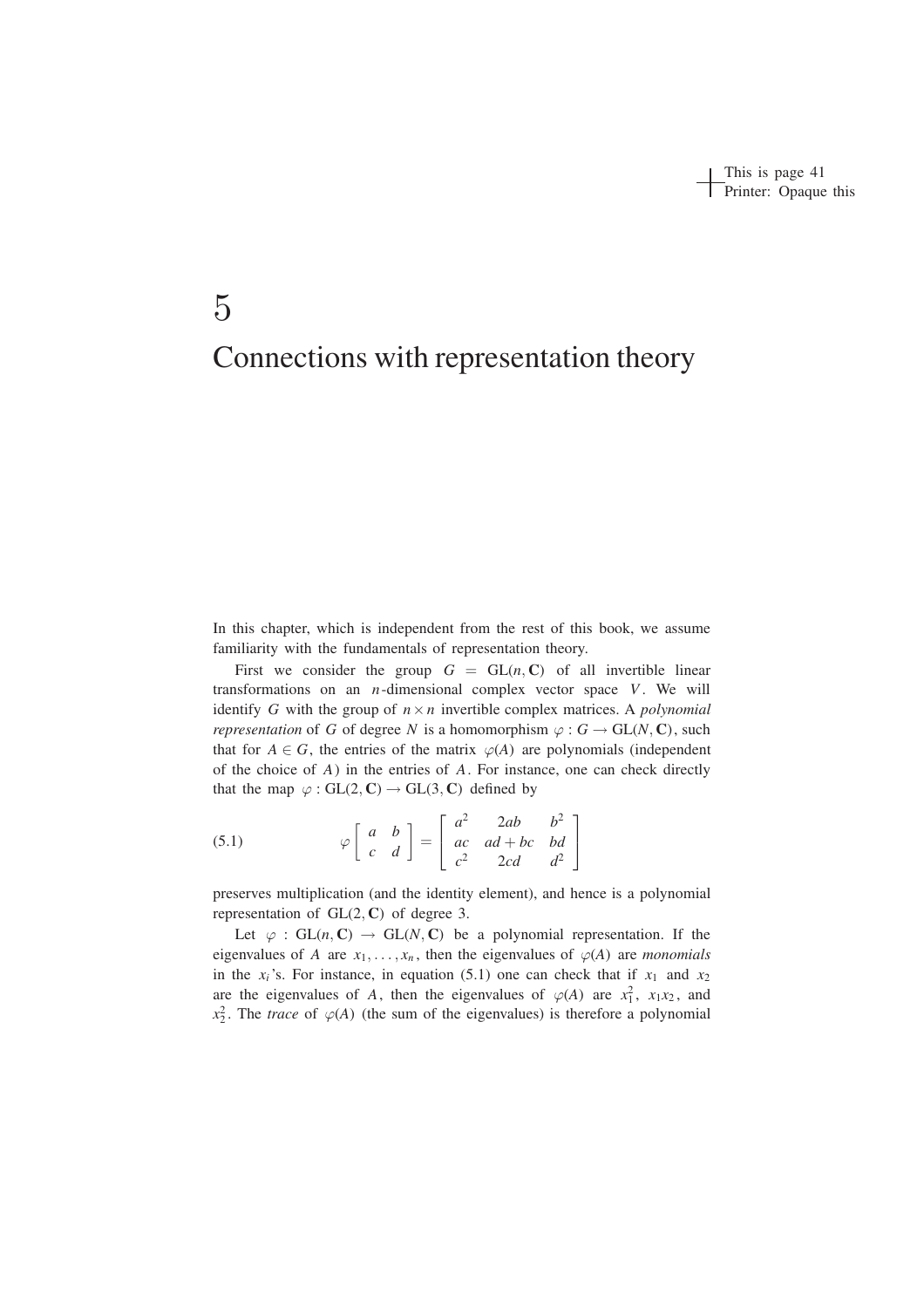## 42 5. Connections with representation theory

in the  $x_i$ 's which is a sum of  $N$  monomials. This polynomial is called the *character* of  $\varphi$ , denoted char $(\varphi)$ . For  $\varphi$  as in (5.1), we have

$$
char(\varphi) = x_1^2 + x_1x_2 + x_2^2.
$$

Some of the basic facts concerning the characters of  $GL(n, \mathbb{C})$  are the following :

- Every polynomial representation (assumed finite-dimensional) of the group  $GL(n, \mathbb{C})$  is completely reducible, i.e., a direct sum of irreducible polynomial representations. The multiset of these irreducible constituents is unique up to equivalence, that is, up to the choice of basis used to represent the linear transformations  $\varphi(A)$ ,  $A \in G$ , as matrices.
- The characters of irreducible representations are homogeneous symmetric functions in the variables  $x_1, \ldots, x_n$ , and only depend on the representation up to equivalence.
- The characters of inequivalent irreducible representations are linearly independent over C.

The effect of these properties is that once we determine the character of a polynomial representation  $\varphi$  of GL(*n*, **C**), then there is a unique way to write this character as a sum of irreducible characters. The representation  $\varphi$  is determined up to equivalence by the multiplicity of each irreducible character in char $(\varphi)$ . Hence we are left with the basic question of describing the irreducible characters of  $GL(n, \mathbb{C})$ . The main result is the following.

Fundamental theorem on the polynomial characters of GL(*n*, C). *The irreducible polynomial characters of* GL(*n*, C) *are in one-to-one correspondence with the partitions*  $\lambda = (\lambda_1, \dots, \lambda_n)$  *with at most n parts. The irreducible character*  $s_{\lambda} = s_{\lambda}(x_1, \ldots, x_n)$  *corresponding to*  $\lambda$  *is given by* 

$$
s_{\lambda}(x_1,\ldots,x_n)=\sum_{T}x^T,
$$

*where T ranges over all column-strict plane partitions (as defined in Chapter 3) of shape*  $\lambda$  *and largest part at most n, and where*  $x^T$  *denotes the monomial*

$$
x^T = x_1^{\text{number of 1's in }T} x_2^{\text{number of 2's in }T} \cdots
$$

For instance, let  $n = 2$  and let  $\lambda = (2, 0)$  be the partition with just one part equal to two (and no other parts). The column-strict plane partitions of shape (2, 0) with largest part at most 2 are just 11, 21, and 22. Hence (abbreviating *s*(2,0) as *s*<sup>2</sup> ),

$$
s_2(x_1, x_2) = x_1^2 + x_1 x_2 + x_2^2.
$$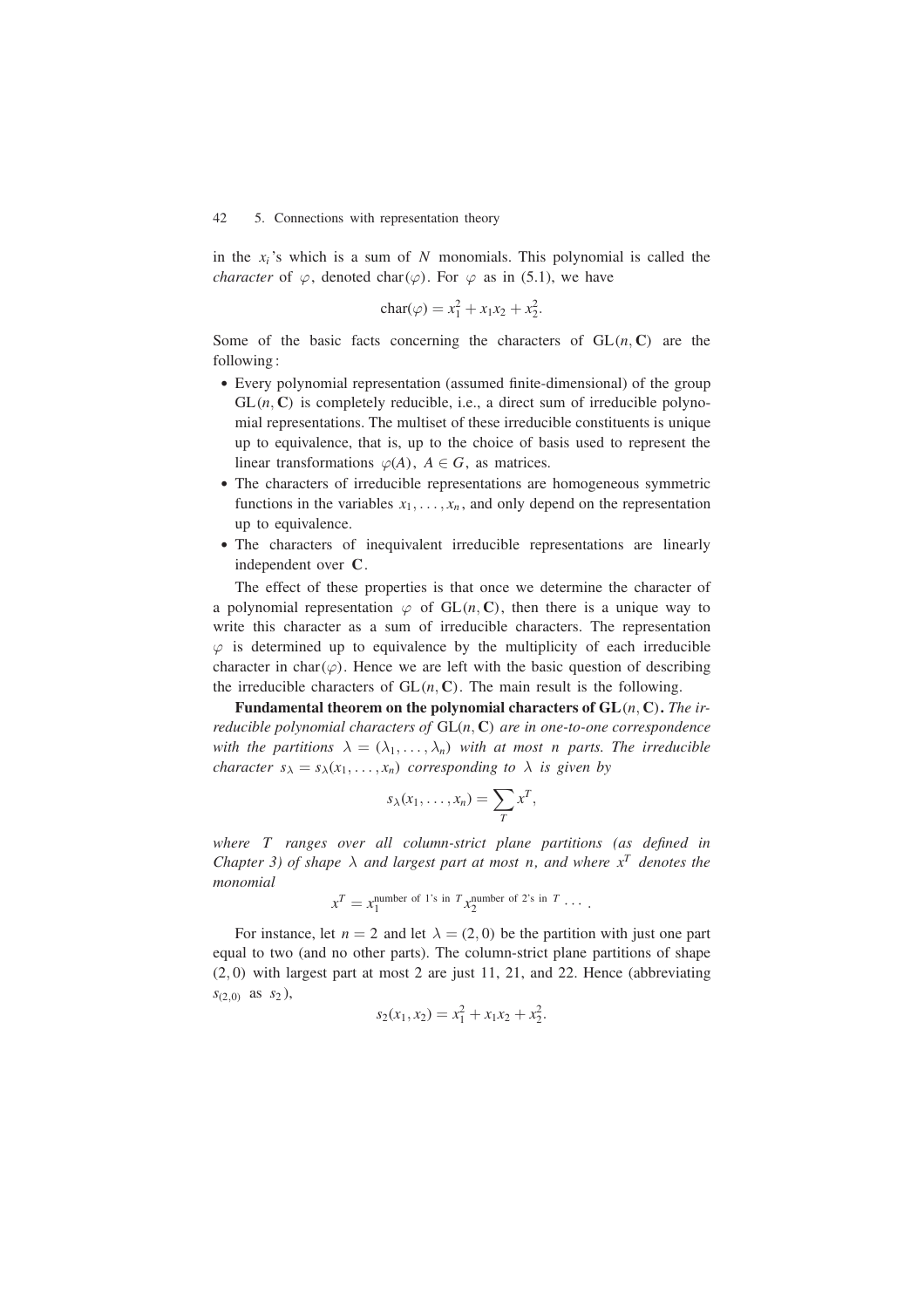This is just the character of the representation defined by equation (5.1). Hence this representation is one of the irreducible polynomial representations of  $GL(2, \mathbb{C})$ .

As another example, suppose that  $n = 3$  and  $\lambda = (2, 1, 0)$ . The corresponding column-strict plane partitions are

$$
\begin{array}{ccccccccc}2\,1 & 2\,2 & 3\,1 & 3\,1 & 3\,2 & 3\,2 & 3\,3 & 3\,3 \\1 & 1 & 1 & 2 & 1 & 2 & 1 & 2 \end{array}.
$$

Hence

$$
s_{\lambda}(x_1, x_2, x_3) = x_1^2 x_2 + x_1 x_2^2 + x_1^2 x_3 + 2x_1 x_2 x_3 + x_2^2 x_3 + x_1 x_3^2 + x_2 x_3^2.
$$

The fact that we have eight column-strict plane partitions in this case is closely related to the famous "Eightfold Way" of particle physics. (The corresponding representation of  $GL(3, \mathbb{C})$ , when restricted to  $SL(3, \mathbb{C})$ , is just the adjoint representation of  $SL(3, \mathbb{C})$ .)

The symmetric functions  $s_{\lambda}(x_1, \ldots, x_n)$  are known as *Schur functions* (in the variables  $x_1, \ldots, x_n$  and play an important role in many aspects of representation theory, the theory of symmetric functions, and enumerative combinatorics. In particular, they are closely related to the irreducible representations of a certain *finite* group, namely, the symmetric group  $\mathfrak{S}_k$  of all permutations of the set  $\{1, 2, \ldots, k\}$ . This relationship is best understood by a "duality" between  $GL(n, \mathbb{C})$  and  $\mathfrak{S}_k$  discovered by Issai Schur.

Recall that we are regarding  $GL(n, \mathbb{C})$  as acting on an *n*-dimensional vector space *V*. Thus  $GL(n, \mathbb{C})$  also acts on the *k*th tensor power  $V^{\otimes k}$  of *V*. On the other hand, the group  $\mathfrak{S}_k$  acts on  $V^{\otimes k}$  by permuting tensor coordinates. Schur's famous "double centralizer" theorem asserts that the actions of  $GL(n, \mathbb{C})$  and  $\mathfrak{S}_k$  centralize each other, i.e., every endomorphism of  $V^{\otimes k}$  commuting with the action of  $GL(n, \mathbb{C})$  is a linear combination of the actions of the elements of  $\mathfrak{S}_k$ , and *vice versa*. From this one can show that the action of the group  $\mathfrak{S}_k \times \text{GL}(n, \mathbb{C})$  on  $V^{\otimes k}$  breaks up into irreducible constituents in the form

(5.2) 
$$
V^{\otimes k} = \coprod_{\lambda} \left( M^{\lambda} \otimes F_{\lambda} \right),
$$

where (a)  $\coprod$  denotes a direct sum of vector spaces, (b)  $\lambda$  ranges over all partitions of *k* into at most *n* parts, (c)  $F_{\lambda}$  is the irreducible GL(*n*, **C**)-module corresponding to  $\lambda$ , and  $M^{\lambda}$  is an irreducible  $\mathfrak{S}_k$ -module. Thus when  $k \leq n$ ,  $\lambda$  ranges over *all* partitions of *k*. The *p*(*k*) irreducible  $\mathfrak{S}_k$ -modules  $M^{\lambda}$  are pairwise nonisomorphic and account for all the irreducible  $\mathfrak{S}_k$ -modules. Hence the irreducible  $\mathfrak{S}_k$ -modules are naturally indexed by partitions of *k*. Using the RSK algorithm (or otherwise), it is easy to prove the identity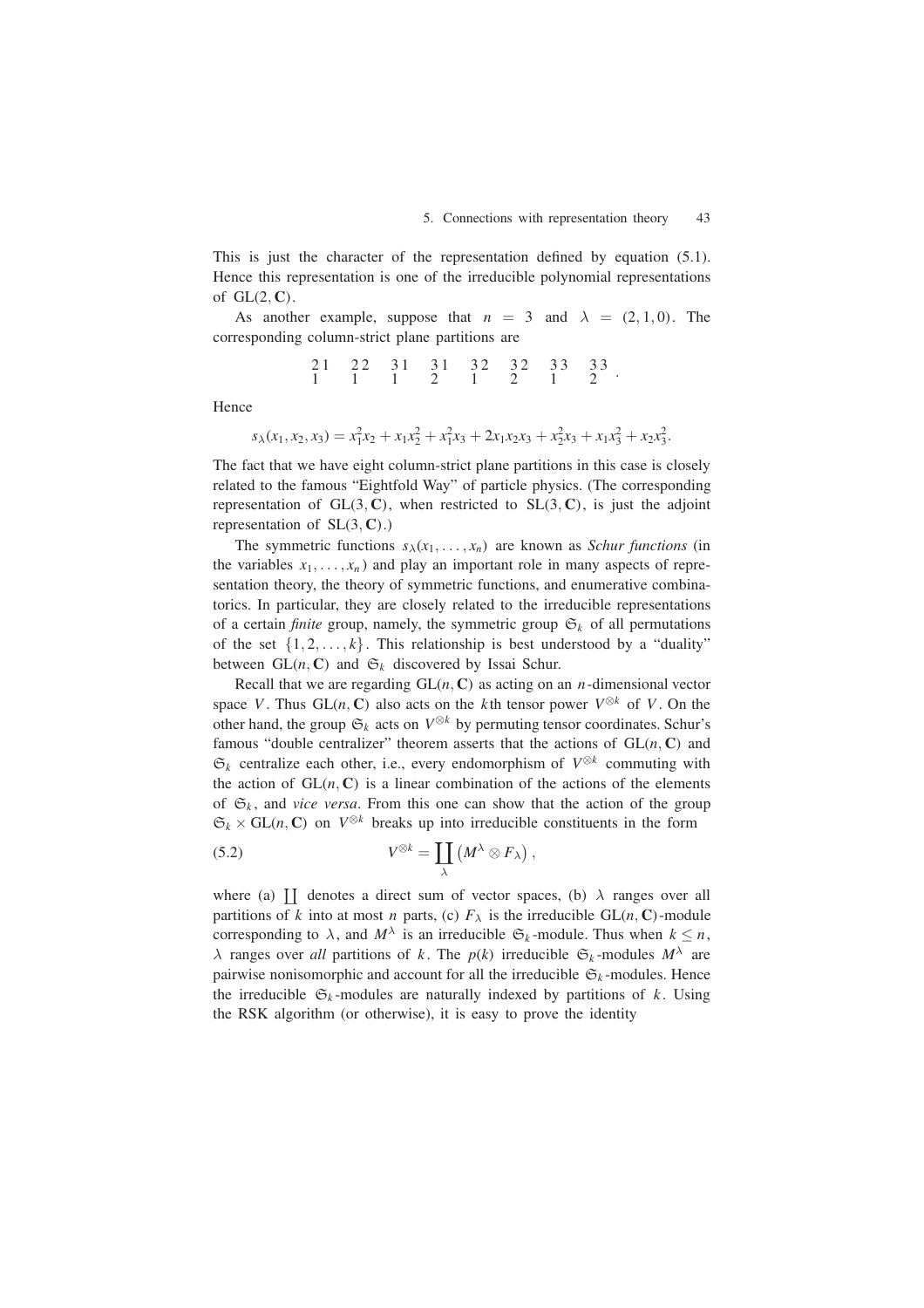44 5. Connections with representation theory

$$
(x_1 + x_2 + \cdots + x_n)^k = \sum_{\lambda} f^{\lambda} s_{\lambda} (x_1, \ldots, x_n),
$$

where  $\lambda$  ranges over all partitions of  $k$  and  $f^{\lambda}$  denotes as usual the number of SYT of shape  $\lambda$ . Taking the GL(*n*, C) character of equation (5.2), the left-hand side becomes  $(x_1 + \cdots + x_n)^k$ , while the right-hand side becomes  $\sum_{\lambda}$ (dim *M*<sup> $\lambda$ </sup>)*s*<sub> $\lambda$ </sub>(*x*<sub>1</sub>, . . . . *, x<sub>n</sub>*). Since the Schur functions are linearly independent, it follows that dim  $M^{\lambda} = f^{\lambda}$ . Thus the  $f^{\lambda}$ 's for  $\lambda$  a partition of *k* are the degrees of the irreducible representations of  $\mathfrak{S}_k$ . Since the sum of the squares of the degrees of the irreducible representations of a finite group *G* is equal to the order (number of elements) of *G*, we obtain equation (4.3) (with *n* replaced by  $k$ ).

We have given only the briefest glimpse of the connections between tableau combinatorics and representation theory, but we hope that it gives the reader with sufficient mathematical background some of the flavor of this subject.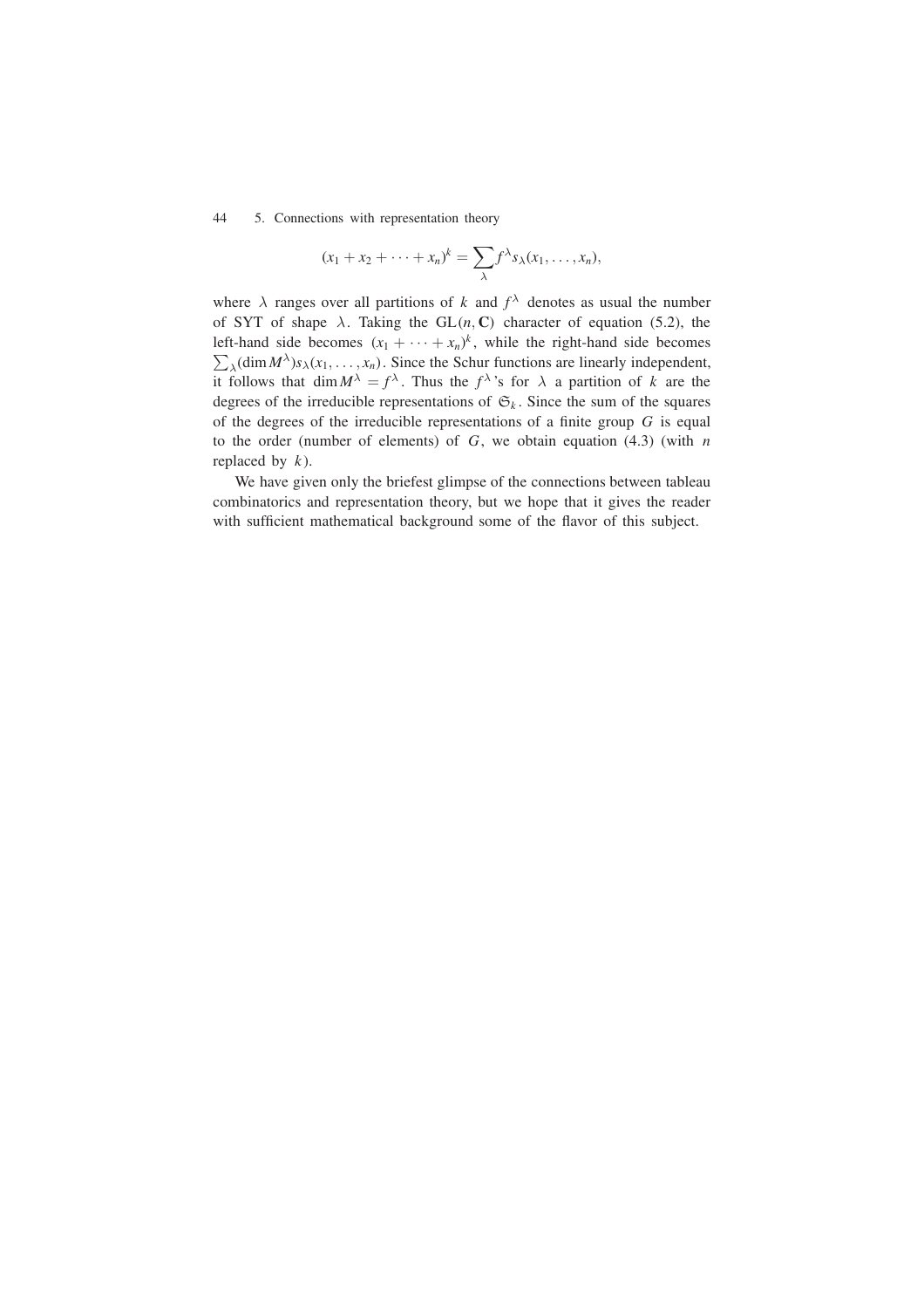This is page 45 Printer: Opaque this

# 6 Increasing and decreasing subsequences

In this chapter we discuss an unexpected connection between the RSK algorithm and the enumeration of a certain class of permutations. This connection was discovered by Schensted and was his reason for inventing his famous correspondence. If  $w = a_1 a_2 \cdots a_n$  is a permutation of  $1, 2, \ldots, n$ , then a *subsequence* v of length  $k$  of  $w$  is a sequence of  $k$  distinct terms of w appearing in the order in which they appear in  $w$ . In symbols, we have  $v = a_{i_1} a_{i_2} \cdots a_{i_k}$ , where  $i_1 < i_2 < \cdots < i_k$ . For instance, some subsequences of the permutation 6251743 are 2573, 174, 6, and 6251743. A subsequence  $b_1b_2\cdots b_k$  of w is said to be *increasing* if  $b_1 < b_2 < \cdots < b_k$ , and *decreasing* if  $b_1 > b_2 > \cdots > b_k$ . For instance, some increasing subsequences of 6251743 are 67, 257, and 3, while some decreasing subsequences are 6543, 654, 743, 61, and 3.

#### LONGEST MONOTONE SUBSEQUENCES

We will be interestested in the length of the *longest* increasing and decreasing subsequences of a permutation  $w$ . Denote by  $is(w)$  the length of the longest increasing subsequence of  $w$ , and by  $ds(w)$  the length of the longest decreasing subsequence. By careful inspection one sees for instance that is(6251743) = 3 and ds(6251743) = 4. It is intuitively plausible that there should be some kind of tradeoff between the values is(w) and  $ds(w)$ .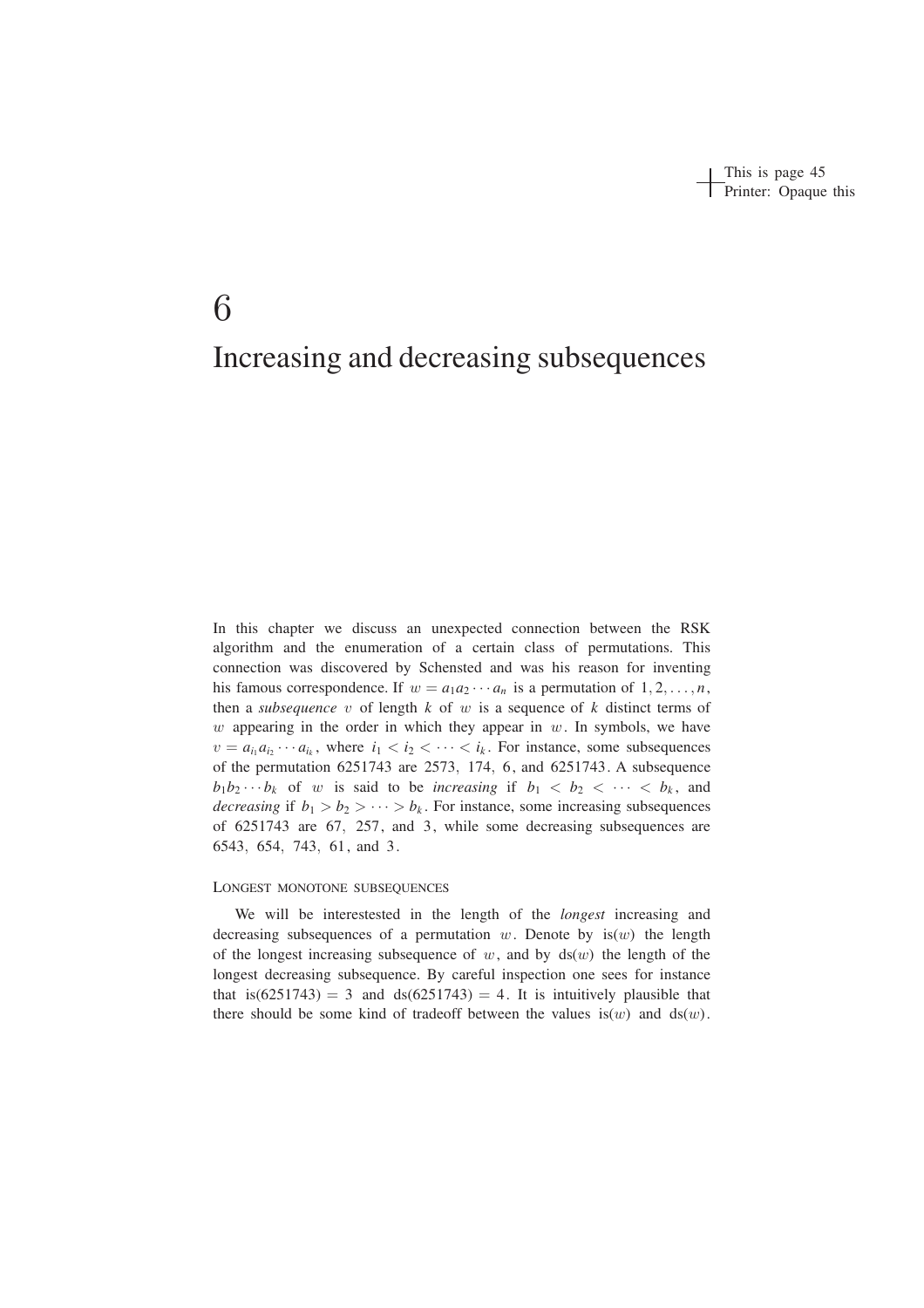### 46 6. Increasing and decreasing subsequences

If is(w) is small, say equal to k, then any subsequence of w of length  $k+1$ must contain a pair of decreasing elements, so there are "lots" of pairs of decreasing elements. Hence we would expect  $ds(w)$  to be large. An extreme case occurs when is(w) = 1. Then there is only one choice for w, namely,  $n, n-1, \ldots, 1$ , and we have  $ds(w) = n$ .

How can we quantify the feeling that that  $is(w)$  and  $ds(w)$  cannot both be small ? A famous result of Pál Erdős and George Szekeres, obtained in 1935, gives an answer to this question and was one of the first results in the currently very active area of *extremal combinatorics*. For more about extremal combinatorics, see Chapter 14.

Erdős-Szekeres Theorem. Let w be a permutation of 1,2, ..., *n, and let p* and *q* be positive integers for which  $n > pq$ . Then either  $is(w) > p$  or  $ds(w) > q$ . Moreover, this is best possible in the sense that if  $n = pq$  then *we can find at least one permutation* w *such that*  $is(w) = p$  *and*  $ds(w) = q$ .

An equivalent way to formulate the Erdős-Szekeres theorem is by the inequality

(6.1) is(w) · ds(w) ≥ *n*,

showing clearly that is(w) and  $ds(w)$  cannot both be small. For instance, both can not be less than  $\sqrt{n}$ , the square root of *n*.

After Erdős and Szekeres proved their theorem, an extremely elegant proof was given in 1959 by Abraham Seidenberg based on a ubiquitous mathematical tool known as the *pigeonhole principle*. This principle states that if  $m + 1$ pigeons fly into *m* pigeonholes, then at least one pigeonhole contains more than one pigeon. As trivial as the pigeonhole principle may sound, it has numerous nontrivial applications. The hard part in applying the pigeonhole principle is deciding what are the pigeons and what are the pigeonholes.

We can now describe Seidenberg's proof of the Erdős-Szekeres theorem. Given a permutation  $w = a_1 a_2 \cdots a_n$  of  $1, 2, \ldots, n$ , we define numbers  $r_1, r_2$ ,  $\ldots$ ,  $r_n$  and  $s_1, s_2, \ldots, s_n$  as follows. Let  $r_i$  be the length of the longest increasing subsequence of  $w$  that ends at  $a_i$ , and similarly let  $s_i$  be the length of the longest decreasing subsequence of w that ends at *a<sup>i</sup>* . For instance, if  $w = 6251743$  as above then  $s_4 = 3$  since the longest decreasing subsequences ending at  $a_4 = 1$  are 621 and 651, of length three. More generally, we have for  $w = 6251743$  that  $(r_1, \ldots, r_7) = (1, 1, 2, 1, 3, 2, 2)$  and  $(s_1, \ldots, s_7) = (1, 2, 2, 3, 1, 3, 4).$ 

**Key fact.** The *n* pairs  $(r_1, s_1)$ ,  $(r_2, s_2)$ , ...,  $(r_n, s_n)$  are all distinct.

To see why this fact is true, suppose *i* and *j* are numbers such that  $i < j$ and  $a_i < a_j$ . Then we can append  $a_j$  to the end of the longest increasing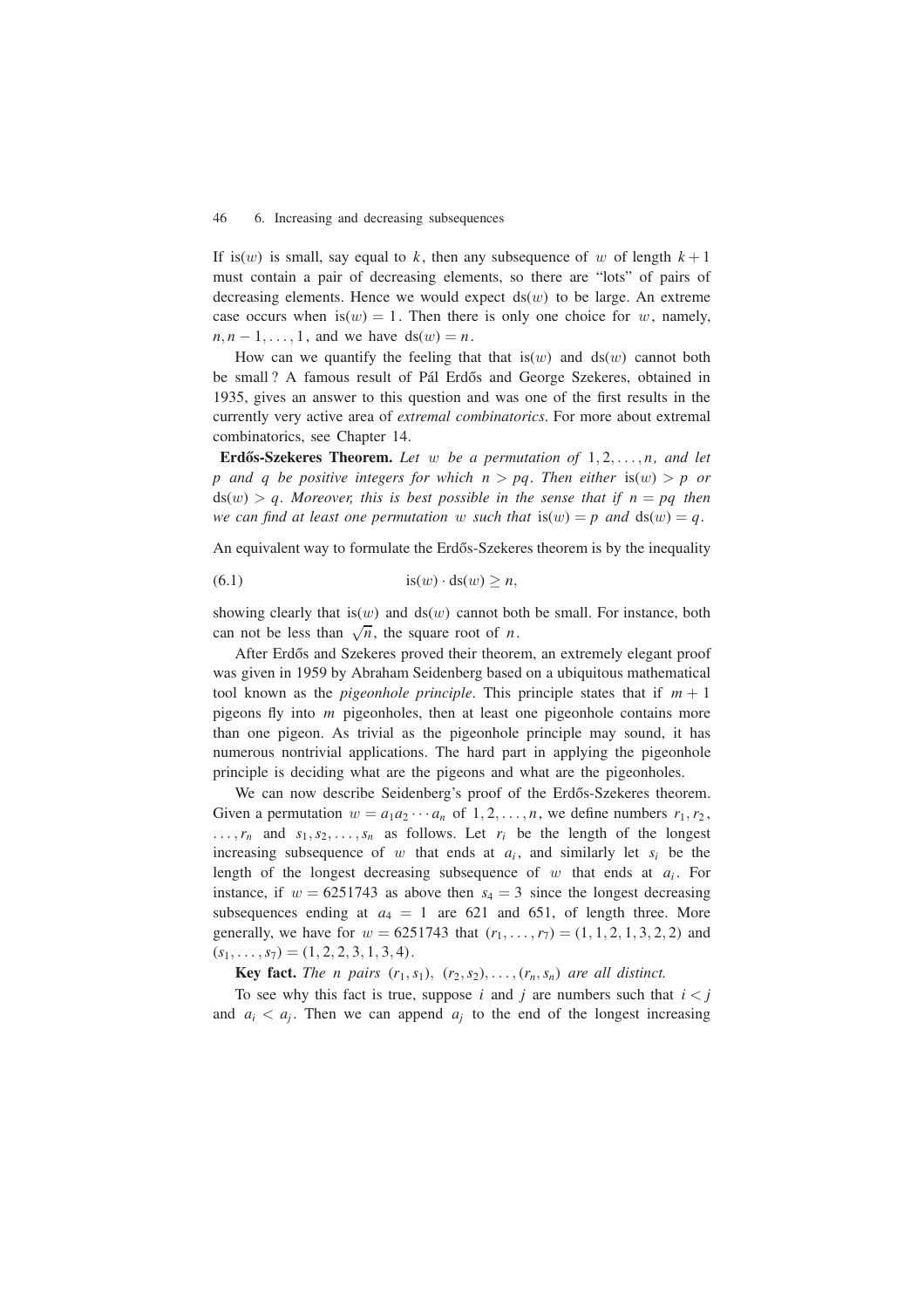subsequence of  $w$  ending at  $a_i$  to get an increasing subsequence of greater length that ends at  $a_j$ . Hence  $r_j > r_i$ . Similarly, if  $i < j$  and  $a_i > a_j$ , then we get  $s_j > s_i$ . Therefore we cannot have both  $r_i = r_j$  *and*  $s_i = s_j$ , which proves the key fact.

Now suppose  $n > pq$  as in the statement of the Erdős-Szekeres theorem. We therefore have *n* distinct pairs  $(r_1, s_1)$ ,  $(r_2, s_2)$ , ...,  $(r_n, s_n)$  of positive integers. If every  $r_i$  were at most  $p$  and every  $s_i$  were at most  $q$ , then there are only  $pq$  possible pairs  $(r_i, s_i)$  (since there are at most  $p$  choices for  $r_i$ and at most  $q$  choices for  $s_i$ ). Hence two of these pairs would have to be equal. (This is where the pigeonhole principle comes in  $-$  we are putting the "pigeon" *i* into the "pigeonhole"  $(r_i, s_i)$  for  $1 \le i \le n$ . Thus there are *n* pigeons, where  $n > pq$ , and at most  $pq$  pigeonholes.) But if two pairs are equal, then we contradict the key fact above. It follows that for some *i* either  $r_i > p$  or  $s_i > q$ . If  $r_i > p$  then there is an increasing subsequence of w of length at least  $p + 1$  ending at  $a_i$ , so is(w) > p. Similarly, if  $s_i > q$ then  $ds(w) > q$ , completing the proof of the main part of the Erdős-Szekeres theorem.

It remains to show that the result is best possible, as explained above. In other words, given  $p$  and  $q$ , we need to exhibit at least one permutation  $w$ of 1, 2, ..., pq such that is(w) = p and  $ds(w) = q$ . It is easy to check that the following choice of  $w$  works:

 $w = (q - 1)p + 1$ ,  $(q - 1)p + 2$ , ...,  $qp$ ,  $(q - 2)p + 1$ ,  $(q - 2)p + 2$ , ...,  $(q - 1)p$ ,<br>(6.2) ...,  $2p + 1$ ,  $2p + 2$ , ...,  $3p$ ,  $p + 1$ ,  $p + 2$ , ...,  $2p$ , 1, 2, ..., p.  $(6, 2p+1, 2p+2, \ldots, 3p, p+1, p+2, \ldots, 2p, 1, 2, \ldots, p).$ 

For instance, when  $p = 4$  and  $q = 3$  we have

$$
w = 9, 10, 11, 12, 5, 6, 7, 8, 1, 2, 3, 4.
$$

This completes the proof of the Erdős-Szekeres theorem.

#### MONOTONE SUBSEQUENCES AND THE RSK ALGORITHM

Though the Erdős-Szekeres theorem is very elegant, we can ask for even more information about increasing and decreasing subsequences. For instance, rather than exhibiting a single permutation w of  $1, 2, \ldots, pq$  satisfying  $is(w) = p$  and  $ds(w) = q$ , we can ask how many such permutations there are. This much harder question can be answered by using an unexpected connection between increasing and decreasing subsequences on the one hand, and the RSK algorithm on the other.

There are two fundamental properties of the RSK algorithm that are needed for our purposes. Suppose we apply the RSK algorithm to a permutation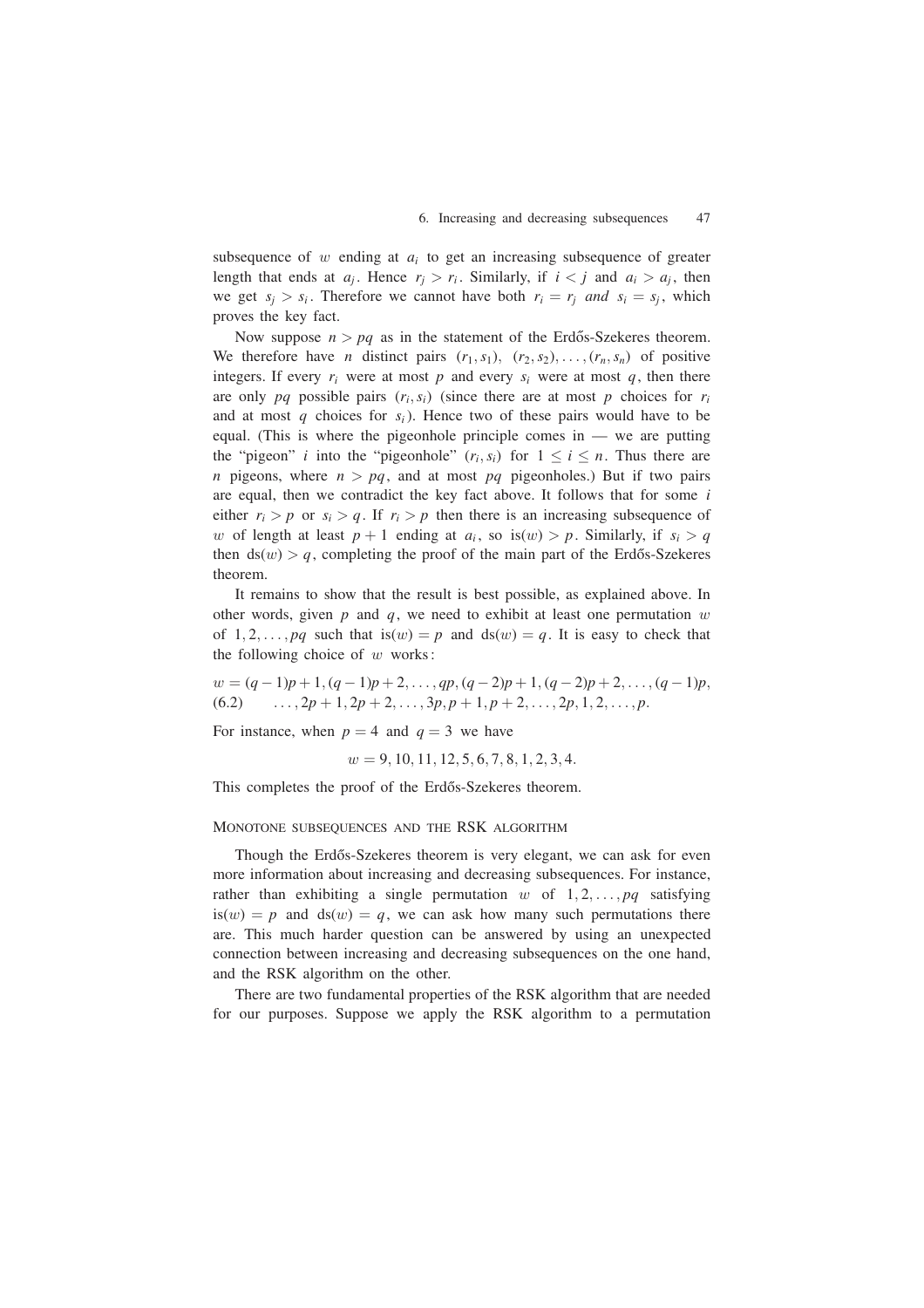### 48 6. Increasing and decreasing subsequences

 $w = a_1 a_2 \cdots a_n$  of 1, 2, ..., *n*, getting two reverse SYT *P* and *Q* whose parts are  $1, 2, \ldots, n$ . The first property we need of the RSK algorithm is a simple description of the first row of *P*.

**Property 1.** *Suppose that the first row of P is*  $b_1b_2 \cdots b_k$ *. Then*  $b_i$  *is the last (rightmost) term in* w *such that the longest decreasing subsequence of* w *ending at that term has length i.*

For instance, suppose  $w = 843716925$ . Then

$$
P = \begin{array}{c} 9765 \\ 832 \\ 41 \end{array}.
$$

The first row of *P* is 9765. Consider the third element of this row, which is 6. Then 6 is the rightmost term of  $w$  for which the longest decreasing subsequence of  $w$  ending at that term has length three. Indeed, 876 is a decreasing subsequence of length three ending at 6, and there is none longer. The terms to the right of 6 are 9, 2, and 5. The longest decreasing subsequences ending at these terms have length 1, 4, and 4, respectively, so 6 is indeed the rightmost term for which the longest decreasing subsequence ending at that term has length three.

See the appendix to this chapter for a proof by induction of Property 1.

The second property we need of the RSK algorithm was first proved by Schensted. To describe this property we require the following definition. If  $\lambda$  is a partition, then the *conjugate* partition  $\lambda'$  of  $\lambda$  is the partition whose Young diagram is obtained by interchanging the rows and columns of the Young diagram of  $\lambda$ . In other words, if  $\lambda = (\lambda_1, \lambda_2, \dots)$ , then the *column* lengths of the Young diagram of  $\lambda'$  are  $\lambda_1, \lambda_2, \ldots$ . For instance, if  $\lambda = (5, 3, 3, 2)$ then  $\lambda' = (4, 4, 3, 1, 1)$ , as illustrated in Figure 6.

Property 2. Suppose that when the RSK algorithm is applied to a permutation  $w = a_1 a_2 \cdots a_n$ , we obtain the pair  $(P, Q)$  of reverse SYT. Let  $\overline{w} = a_n a_{n-1} \cdots a_1$ , the *reverse* permutation of w. Suppose that when the RSK algorithm is applied to  $\overline{w}$ , we obtain the pair  $(\overline{P}, \overline{Q})$  of reverse SYT. Then the shape of  $\overline{P}$  (or  $\overline{Q}$ ) is conjugate to the shape of *P* (or *Q*).

Actually, an even stronger result than Property 2 is true, though we don't need it for our purposes. The reverse SYT  $\overline{P}$  is actually the *transpose* of *P*, obtained by interchanging the rows and columns of *P*. (The connection between *Q* and  $\overline{Q}$  is more subtle and has led to much interesting work.) The proof of Property 2 is too complicated for inclusion here, though it is entirely elementary.

We now have all the ingredients to state the main result (due to Schensted) on longest increasing and decreasing subsequences. If we apply the RSK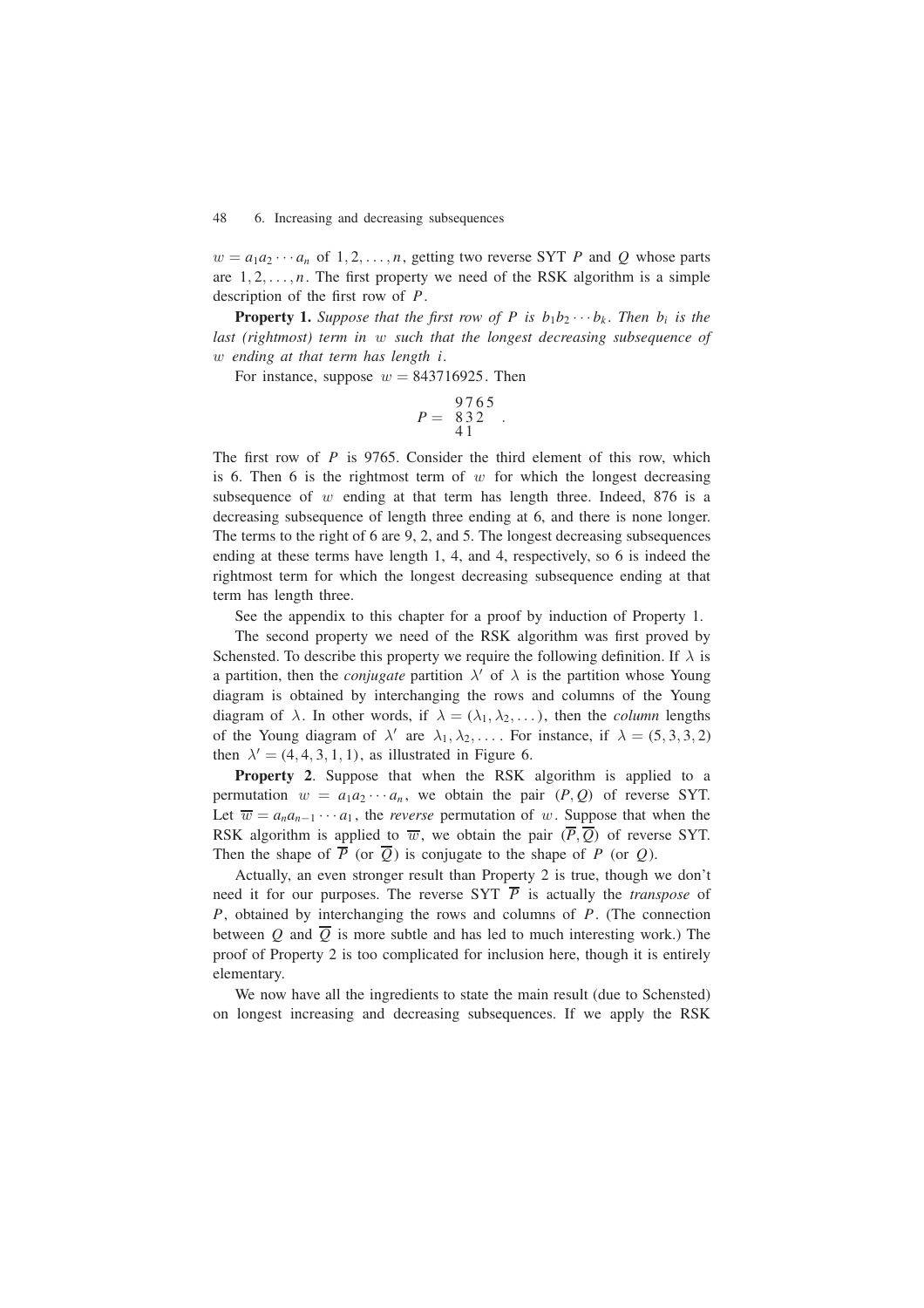

FIGURE 6 The Young diagram of a partition and its conjugate

algorithm to the permutation w and get a pair  $(P, Q)$  of reverse SYT of shape  $\lambda = (\lambda_1, \lambda_2, \dots)$ , then Property 1 tells us that

 $ds(w) = \lambda_1$ .

In words, the length of the longest decreasing subsequence of  $w$  is equal to the largest part of  $\lambda$  (the length of the first row of *P*). Now apply the RSK algorithm to the reverse permutation  $\overline{w}$ , obtaining the pair  $(\overline{P}, \overline{Q})$  of reverse SYT. When we reverse a permutation, increasing subsequences are changed to decreasing subsequences and *vice versa*. In particular,  $ds(\overline{w}) = is(w)$ . By Property 1,  $ds(\overline{w})$  is just the length of the first row of  $\overline{P}$ . By Property 2, the length of the first row of  $\overline{P}$  is just the length of the first *column* of *P*. Thus is(w) =  $\ell(\lambda)$ , the number of parts of  $\lambda$ .

We have shown that for a permutation w with  $is(w) = p$  and  $ds(w) = q$ , the shape  $\lambda$  of the corresponding reverse SYT *P* (and *Q*) satisfies  $\ell(\lambda) = p$ and  $\lambda_1 = q$ . Hence the number  $A_n(p,q)$  of permutations w of  $1, 2, ..., n$ with  $is(w) = p$  and  $ds(w) = q$  is equal to the number of pairs  $(P, Q)$  of reverse SYT of the same shape  $\lambda$ , where  $\lambda$  is a partition of *n* with  $\ell(\lambda) = p$ and  $\lambda_1 = q$ . How many such pairs are there? Given the partition  $\lambda$ , the number of choices for *P* is just  $f^{\lambda}$ , the number of SYT of shape  $\lambda$ . (Recall that the number of SYT of shape  $\lambda$  and the number of reverse SYT of shape  $\lambda$  is the same, since we can replace *i* by  $n + 1 - i$ .) Similarly there are  $f^{\lambda}$ choices for *Q*, so there are  $(f^{\lambda})^2$  choices for  $(P, Q)$ . Hence we obtain our main result on increasing and decreasing subsequences :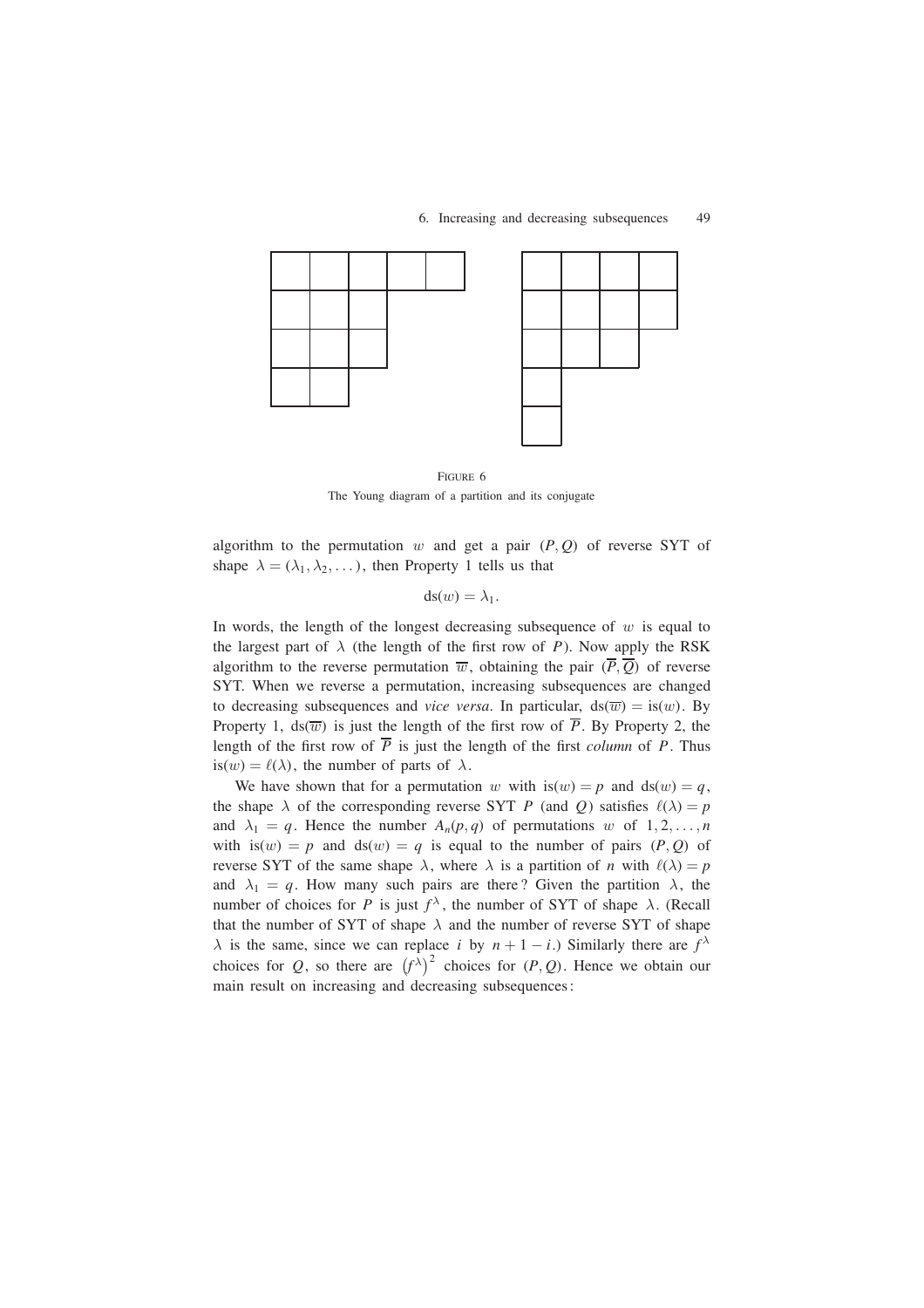### 50 6. Increasing and decreasing subsequences

**Schensted's Theorem.** *The number*  $A_n(p,q)$  *of permutations* w *of*  $1, 2, ..., n$ *satisfying*  $is(w) = p$  *and*  $ds(w) = q$  *is equal to the sum of all*  $(f^{\lambda})^2$ *, where*  $\lambda$  *is a partition of n satisfying*  $\ell(\lambda) = p$  *and*  $\lambda_1 = q$ .

Let us see how the Erdős-Szekeres theorem follows immediately from Schensted's theorem. If a partition  $\lambda$  of *n* satisfies  $\ell(\lambda) = p$  and  $\lambda_1 = q$ , then

$$
n = \lambda_1 + \lambda_2 + \dots + \lambda_p
$$
  
\n
$$
\leq q + q + \dots + q \quad (p \text{ terms in all})
$$
  
\n
$$
= pq.
$$

Hence if  $n > pq$ , then either  $\ell(\lambda) \geq p+1$  or  $\lambda_1 \geq q+1$ . If we apply the RSK algorithm to a permutation w of  $1, 2, \ldots, n$  then we get a pair of reverse SYT of some shape  $\lambda$ , where  $\lambda$  is a partition of *n*. We have just shown that  $\ell(\lambda) \geq p+1$  or  $\lambda_1 \geq q+1$ , so by Schensted's theorem either is(w)  $\geq p+1$ or  $ds(w) > q + 1$ .

We can evaluate each  $f^{\lambda}$  appearing in Schensted's theorem by the hooklength formula. Hence the theorem is most interesting when there are few partitions  $\lambda$  satisfying  $\ell(\lambda) = p$  and  $\lambda_1 = q$ . The most interesting case occurs when  $n = pq$ . The fact that there is at least *one* permutation satisfying is(w) = *p* and ds(w) = *q* (when  $n = pq$ ) shows that the Erdős-Szekeres theorem is best possible (see equation  $(6.2)$ ). Now we are asking for a much stronger result — how many such permutations are there ? By Schensted's theorem, we first need to find all partitions  $\lambda$  of *n* such that  $\ell(\lambda) = p$  and  $\lambda_1 = q$ . Clearly there is only one such partition, namely, the partition with *p* parts all equal to *q*. Hence for this partition  $\lambda$  we have  $A_n(p,q) = (f^{\lambda})^2$ . We may assume for definiteness that  $p \le q$  (since  $A_n(p,q) = A_n(q,p)$ ). In that case the hook-lengths of  $\lambda$  are given by 1 (once), 2 (twice), 3 (three times), . . . , *<sup>p</sup>* (*<sup>p</sup>* times), *<sup>p</sup>* <sup>+</sup> 1 (*<sup>p</sup>* times), . . . , *<sup>q</sup>* (*<sup>p</sup>* times), *<sup>q</sup>* <sup>+</sup> 1 (*<sup>p</sup>* <sup>−</sup> 1 times), *q* + 2 (*p* − 2 times), ..., *p* + *q* − 1 (once). We finally obtain the remarkable formula (for  $n = pq$ )

$$
A_n(p,q) = \left[\frac{(pq)!}{1!2^2\cdots p^p(p+1)^p\cdots q^p(q+1)^{p-1}(q+2)^{p-2}\cdots (p+q-1)^1}\right]^2
$$

.

For instance, when  $p = 4$  and  $q = 6$  we easily compute that

$$
A_{24}(4,6) = \left[\frac{24!}{1^1 2^2 3^3 4^4 5^4 6^4 7^3 8^2 9^1}\right]^2
$$
  
= 19,664,397,929,878,416.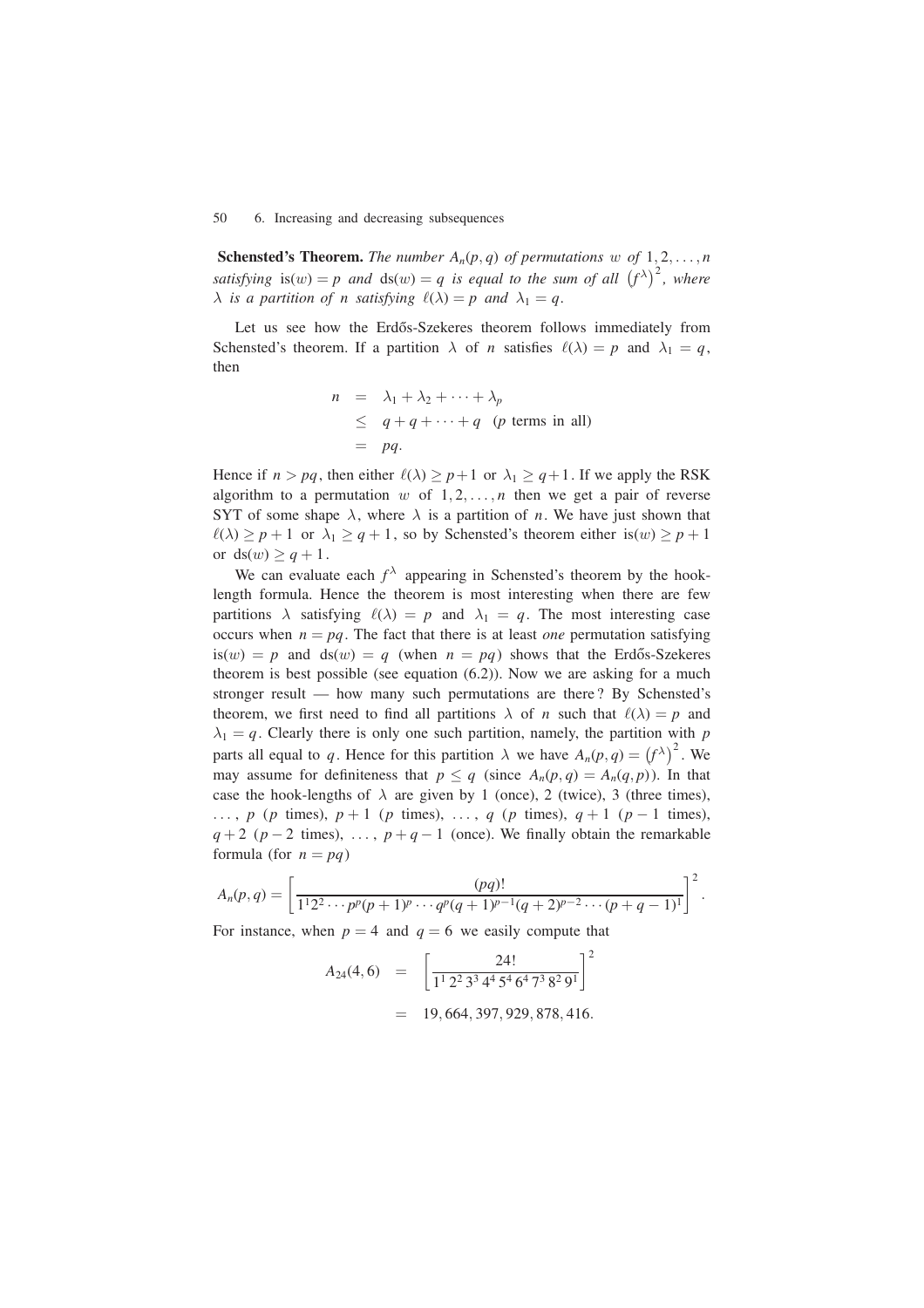This large number is still only a small fraction .00000003169 of the total number of permutations of  $1, 2, \ldots, 24$ .

#### TYPICAL SHAPE OF PERMUTATIONS

Much more can be said about increasing and decreasing subsequences. In particular, rather than asking how many permutations  $w$  have a specified property (such as satisfying  $is(w) = p$  and  $ds(w) = q$ ), we can ask what is the *typical* behavior of a permutation with respect to a specified property. The study of typical behavior is a wide-ranging mathematical subject with many important applications. For instance, the whole insurance industry is based on the typical behavior of various phenomena such as heart attacks, floods, etc. We will consider here the question of the typical (or average) value of the length of the longest increasing subsequence of a permutation w of  $1, 2, \ldots, n$ . This question actually has applications to such topics as airplane boarding and retrieving of information on a computer.

For instance, as a very crude model of airplane boarding, suppose that a plane has seats  $1, 2, \ldots, n$  from front to back. The passengers board in the order  $w = a_1 a_2 \cdots a_n$  (a permutation of  $1, 2, \ldots, n$ ). During the first unit of time, each passenger goes to his seat and sits down if possible, and otherwise waits behind other passengers. For instance, if the boarding order is 253614, then 2 and 1 go to their seats and sit down, while 536 wait behind 2 and 4 waits behind 1. The process repeats itself for the waiting passengers. Thus for the example 253614, during the second unit of time 5 and 3 go to their seats and sit down, while 64 waits behind 3. Continue until all passengers are seated. It is easy to see that the amount of time to seat all passengers is  $is(w)$ , the length of the longest increasing subsequence of w. Eitan Bachmat and his collaborators have developed a much more sophisticated and realistic model, but the theory of increasing subsequences continues to play a central role in its analysis.

Let  $E(n)$  denote the average value of is  $(w)$  for w a permutation of 1, 2, ..., *n*. In other words, we obtain  $E(n)$  by summing is (w) over all permutations w of  $1, 2, \ldots, n$  and then dividing by  $n!$ , the total number of such permutations. For instance, when  $n = 3$  we obtain the following table.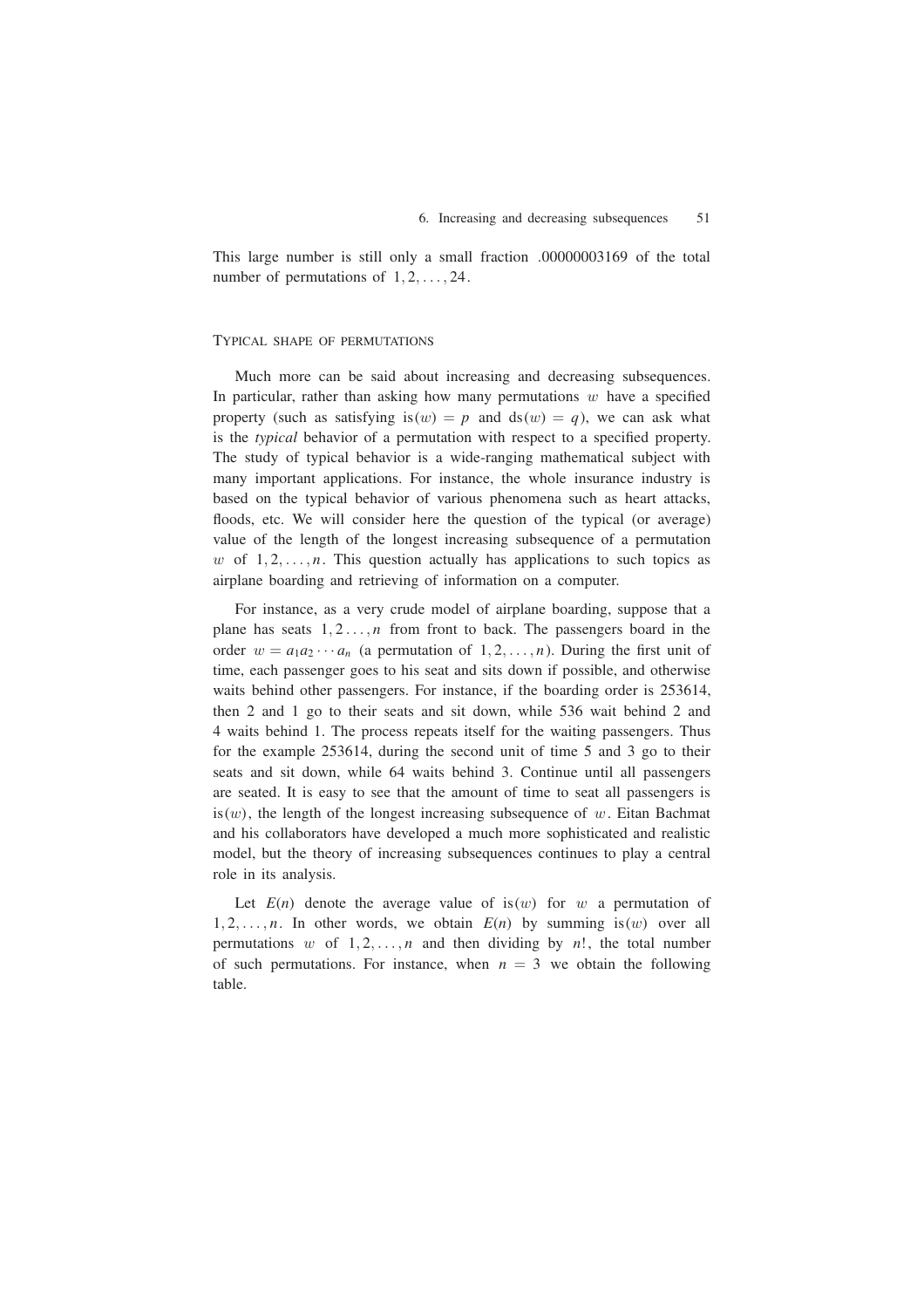52 6. Increasing and decreasing subsequences

| $\overline{w}$ | is(w)          |
|----------------|----------------|
| 123            | 3              |
| 132            | 2              |
| 213            | $\mathfrak{D}$ |
| 231            | $\mathfrak{D}$ |
| 312            | 2              |
| 321            |                |

Hence

$$
E(3) = \frac{1}{6}(3 + 2 + 2 + 2 + 2 + 1) = 2.
$$

How large do we expect  $E(n)$  to be in general ? A simple argument based on the Erdős-Szekeres theorem in the form given by equation  $(6.1)$  shows that *E*(*n*) cannot be too small. Namely, given a permutation  $w = a_1 a_2 \cdots a_n$  of 1, 2, ..., *n*, let w<sup>*r*</sup> denote its reverse  $a_n \cdots a_2 a_1$  as was done earlier in this chapter. Since reversing a permutation converts an increasing subsequence to a decreasing one and vice versa, we have

$$
is(w^r) = ds(w).
$$

Hence

$$
is(w) + is(wr) = is(w) + ds(w).
$$

Now for any two real numbers  $x, y \geq 0$ , a fundamental inquality known as the *arithmetic-geometric mean inequality* asserts that

$$
\frac{x+y}{2} \ge \sqrt{xy}.
$$

This inequality follows from  $(x - y)^2 \ge 0$  (the square of any real number is nonnegative) by expanding out the left-hand side to get  $x^2 - 2xy + y^2 \ge 0$ , adding 4*xy* to both sides and dividing by 4 to get

$$
\frac{x^2 + 2xy + y^2}{4} \ge xy,
$$

and then taking the square root of both sides. Since  $x^2 + 2xy + y^2 = (x + y)^2$ , we obtain (6.3). Letting  $x = is(w)$  and  $y = is(w^r) = ds(w)$ , we obtain

$$
\frac{\operatorname{is}(w) + \operatorname{is}(w^r)}{2} \ge \sqrt{\operatorname{is}(w)\operatorname{ds}(w)}.
$$

By equation (6.1) there follows

(6.4) 
$$
\frac{\operatorname{is}(w) + \operatorname{is}(w^r)}{2} \ge \sqrt{n}.
$$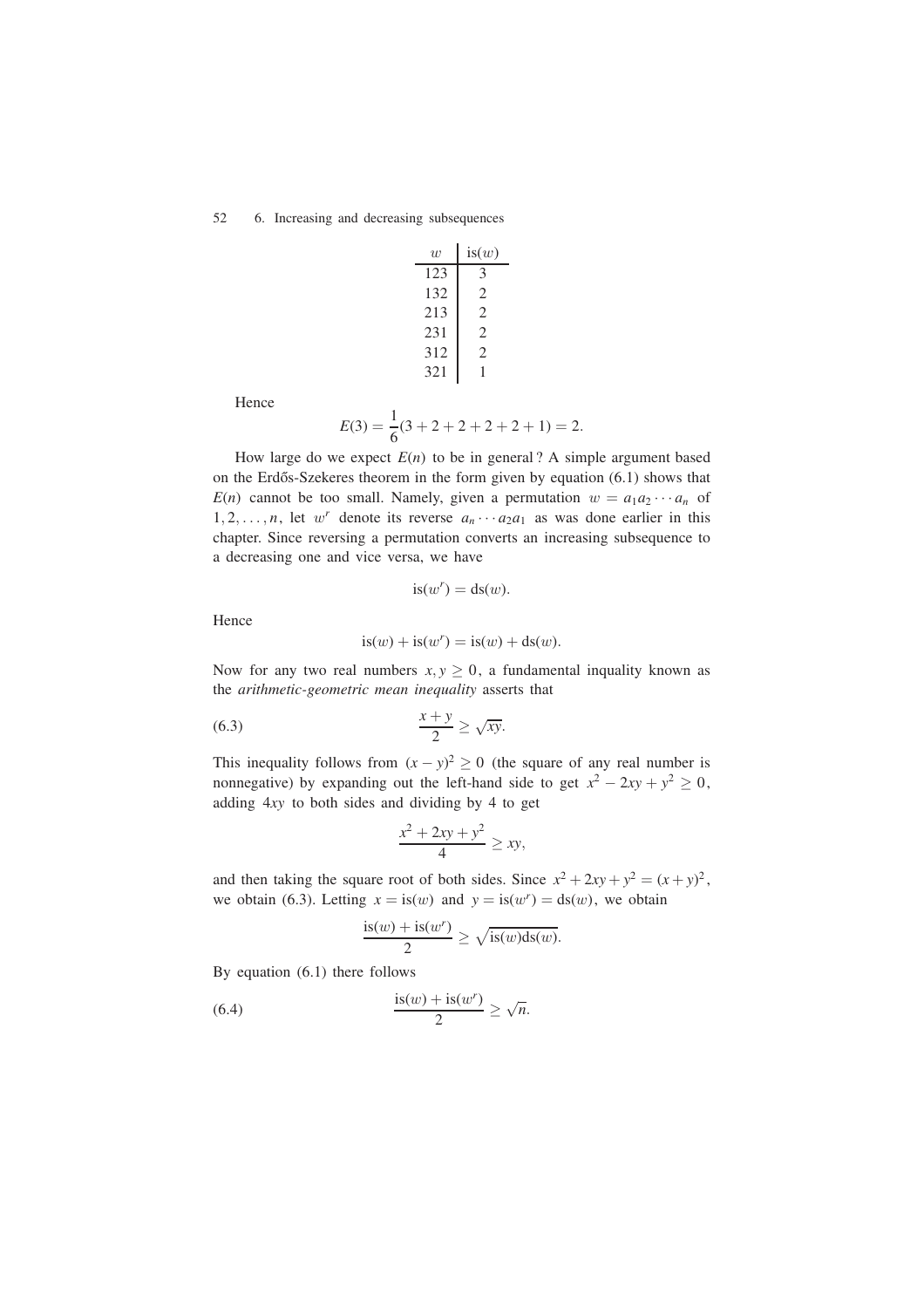When  $n > 1$  we can divide all *n*! permutations of  $1, 2, \ldots, n$  into  $n!/2$  pairs w and w<sup>r</sup>. For instance, when  $n = 3$  we have the three pairs  $\{123, 321\}$ ,  $\{132, 231\}$ , and  $\{213, 312\}$ . Equation (6.4) asserts that the average length of the longest increasing subsequence of the two permutations within each pair is at least  $\sqrt{n}$ . Hence the average of is(w) for *all* permutations w of  $1, 2, \ldots, n$  is also at least  $\sqrt{n}$ . We have therefore shown that

$$
(6.5) \t\t\t E(n) \ge \sqrt{n}.
$$

The question now arises as to how close  $\sqrt{n}$  is to the actual value of  $E(n)$ . By a more sophisticated but still elementary argument, John Michael Hammersley established the upper bound

$$
(6.6) \t\t\t E(n) \le e\sqrt{n},
$$

where  $e = 2.718 \cdots$  denotes the base of the natural logarithm. Equations (6.5) and (6.6) show that  $E(n)$  is "about"  $\sqrt{n}$ , but can we do better ? Is there some constant *c* such that  $E(n)$  is close to  $c\sqrt{n}$  in the sense that the ratio  $E(n)/c\sqrt{n}$ gets closer and closer to 1 as *n* becomes larger and larger ? In the language of calculus, we want  $\lim_{n\to\infty} E(n)/c\sqrt{n} = 1$ . Equation (6.5) shows that if *c* exists, then it satisfies  $c \ge 1$ , while equation (6.6) shows that  $c \le e$ . The value of *c* was finally obtained independently in 1977 by Sergey Kerov and Anatoly Moiseevich Vershik, on the one hand, and Ben Logan and Lawrence Shepp on the other. Kerov and Vershik found an ingenious argument based on the RSK algorithm that  $c \leq 2$ , while Kerov-Vershik and Logan-Shepp showed that  $c \ge 2$ . It follows that  $c = 2$ , so  $2\sqrt{n}$  is a good approximation of  $E(n)$ .

The argument that  $c \geq 2$  is quite sophisticated, and we will mention here only one interesting aspect of it. Recall that if we apply the RSK algorithm to a permutation w of  $1, 2, \ldots, n$ , obtaining a pair  $(P, O)$  of SYT of some shape  $\lambda$ , then is (w) is equal to  $\lambda_1$ , the first (or largest) part of  $\lambda$ . We call  $\lambda$  the *shape* of the permutation  $w$ . Because of this connection between increasing subsequences and RSK, it turns out that we can get information about  $E(n)$ by determining what the shape  $\lambda$  "typically" looks like. It is not unreasonable to expect that we can make precise the idea of a "typical" shape  $\lambda$  obtained via the RSK algorithm, and that for this typical shape the largest part  $\lambda_1$  will be near  $E(n)$ .

In order to talk about typical shapes of permutations of  $1, 2, \ldots, n$  for varying values of *n*, we should scale the shapes so they have the same total size, i.e., the same total area of their boxes. If  $\lambda$  is partition of *n*, then the Young diagram of  $\lambda$  has *n* boxes. If we take the side length of each box to be  $1/\sqrt{n}$ , then each box has area  $1/n$ . Thus the total area of the boxes is 1.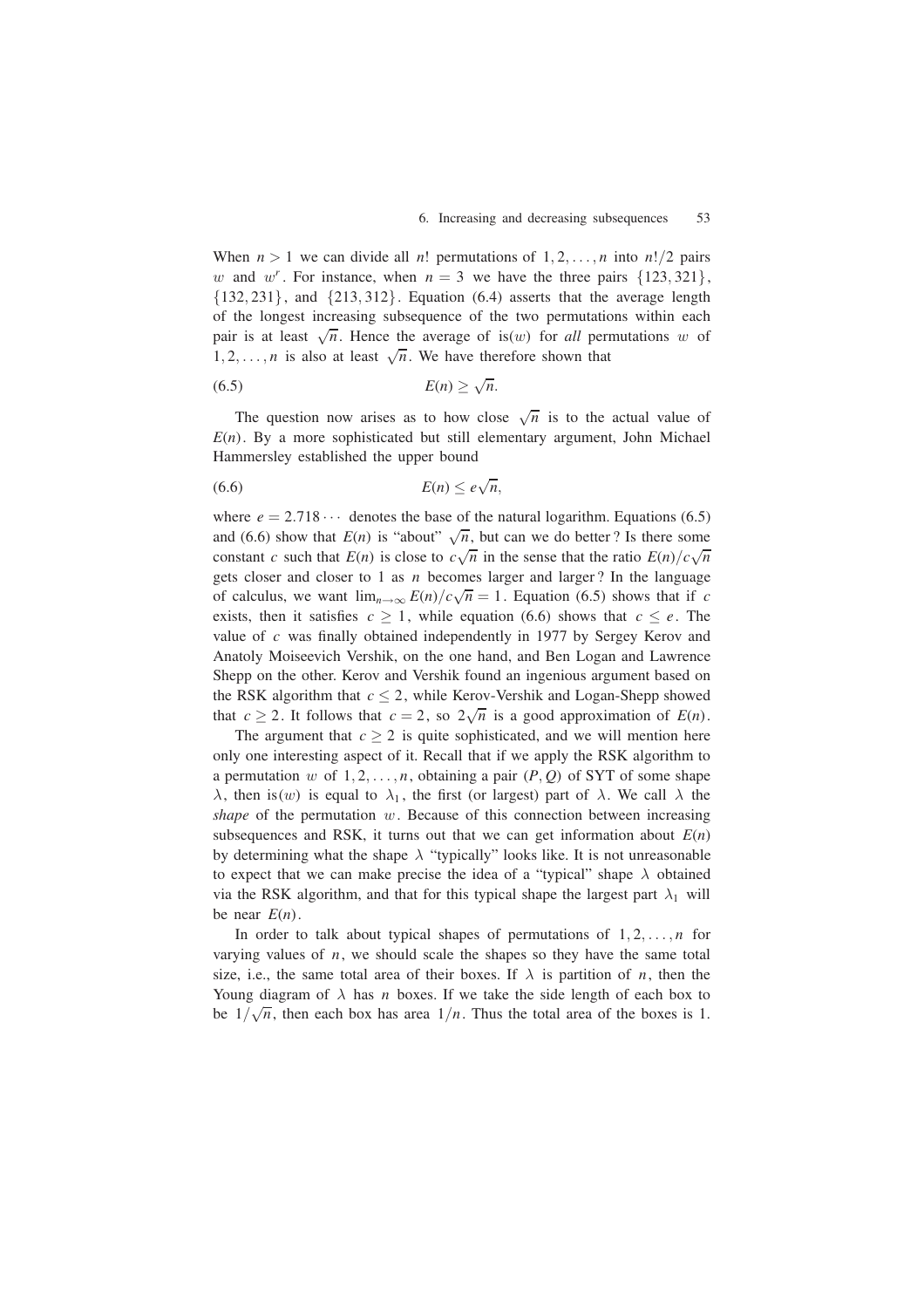#### 54 6. Increasing and decreasing subsequences



FIGURE 7 A large Young diagram

Figure 7 shows the outline of a Young diagram of a partition of  $n = 154$ , where we regard each box as having side length  $1/\sqrt{154} = 0.08058 \cdots$ . The boundary of this Young diagram is approximately a curve indicated by a dashed line.

We can ask what is this curve (if it exists) for the *typical* shape of a permutation of  $1, 2, \ldots, n$  when *n* is very large. The result of Vershik-Kerov and Logan-Shepp is that indeed such a curve  $\Psi$  exists and can be described explicitly. In other words, if a permutation w of  $1, 2, \ldots, n$  is picked at random for *n* large, then almost certainly (in a sense that can be made precise) the outer boundary of the shape of  $w$  will be very close (again in a sense that can be made precise) to a certain curve  $\Psi$ . Thus almost all permutations of  $1, 2, \ldots, n$  have approximately the same shape, a very surprising result! The curve  $\Psi$  is shown in Figure 8 (rotated 90 $^{\circ}$  counterclockwise).

The curve  $\Psi$  turns out to be a new curve never previously encountered by mathematicians. The length of the line segment from the point marked 0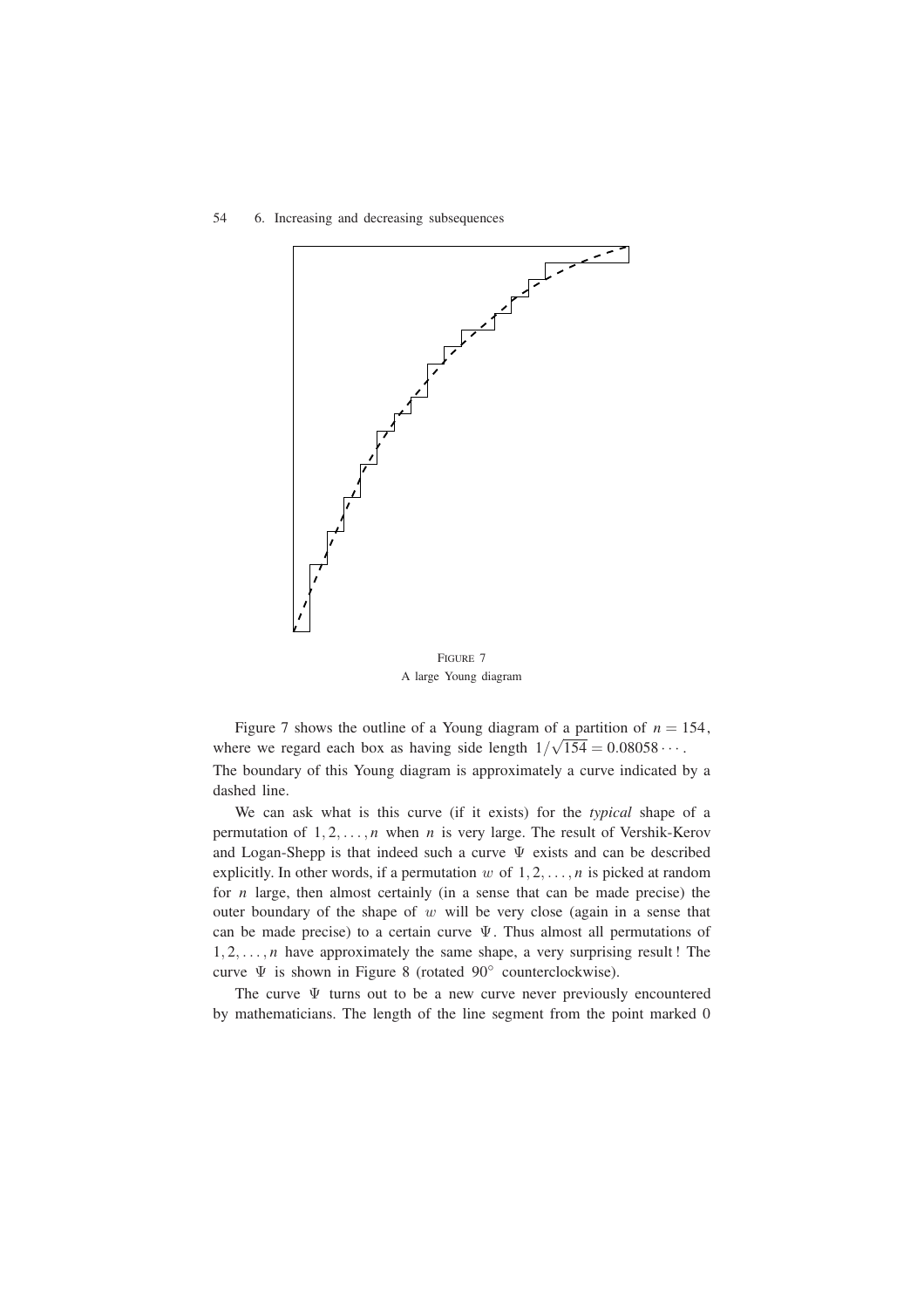

to the intersection of the curve with the vertical line from 0 turns out to be 2. This corresponds to the length of the largest part of  $\lambda$ , where we have scaled each box side to have length  $1/\sqrt{n}$ . Hence there are typically  $2\sqrt{n}$  boxes in the first row of the Young diagram of  $\lambda$ . This means that is (w) is typically about  $2\sqrt{n}$ , suggesting that the average  $E(n)$  of is (w) is also close to  $2\sqrt{n}$ . Vershik-Kerov and Logan-Shepp made this argument completely rigorous, and thereby proved that indeed  $c = 2$ .

NOTE. For readers with sufficient mathematical background, we can precisely describe the curve  $\Psi$ . Namely,  $\Psi$  is given parametrically by the equations

$$
x = y + 2 \cos \theta
$$
  

$$
y = \frac{2}{\pi} (\sin \theta - \theta \cos \theta),
$$

where  $0 \le \theta \le \pi$ .

Although the result of Vershik-Kerov and Logan-Shepp was a big breakthrough in the theory of increasing subsequences, more exciting developments were yet to come. The number  $E(n)$  merely gives the average value of is  $(w)$ for w a permutation of  $1, 2, \ldots, n$ . We can get greedy and hope to obtain even more information about is  $(w)$ . How are the values of is  $(w)$  distributed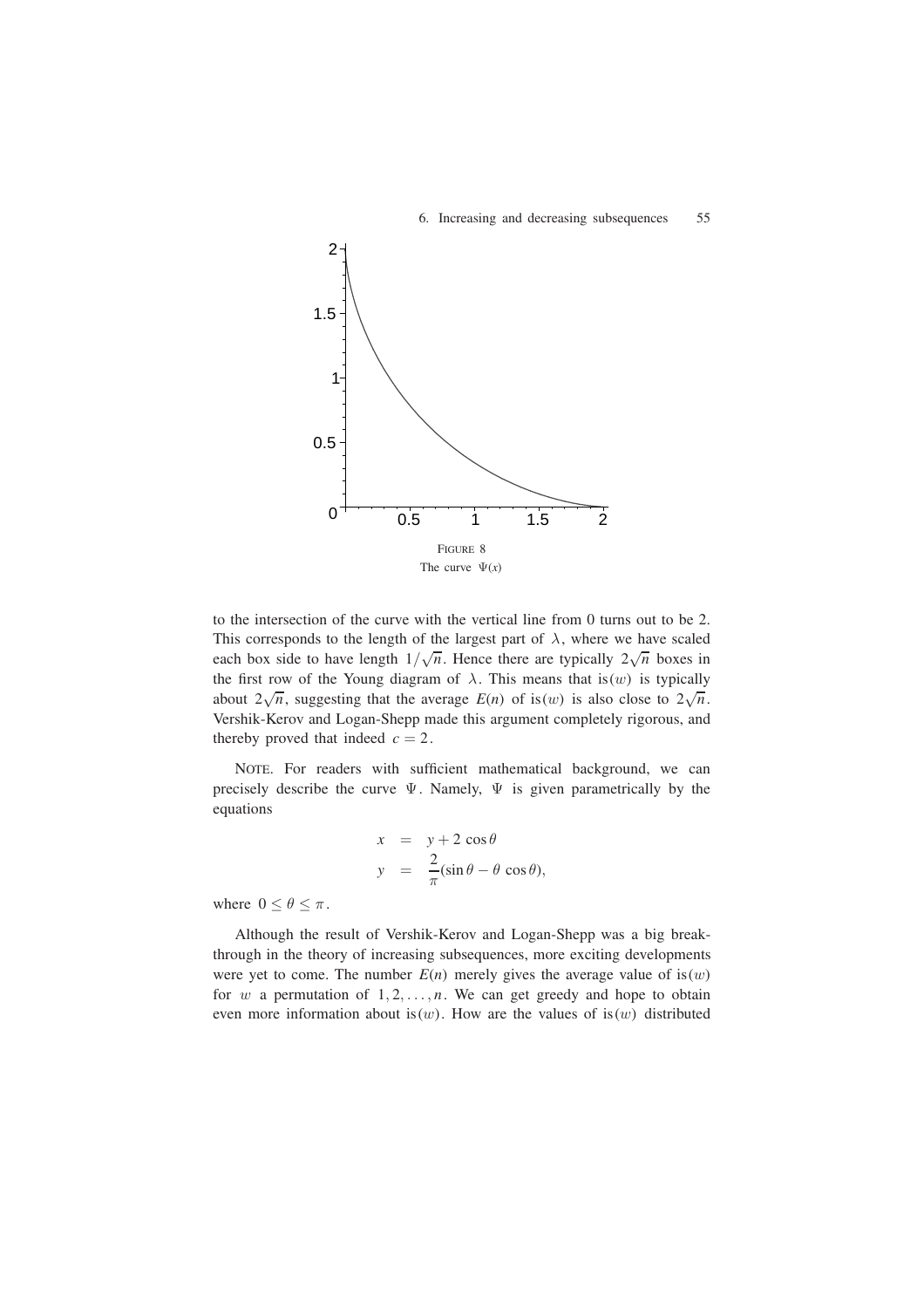### 56 6. Increasing and decreasing subsequences

about the average value ? A definitive answer to this question was given in a seminal paper by Jinho Baik, Percy Deift, and Kurt Johansson in 1999. Their result is too sophisticated to state here, but we can explain an interesting consequence. Namely, what can be said about the error in approximating  $E(n)$ by  $2\sqrt{n}$ ? The answer is that a good approximation to the error  $E(n) - 2\sqrt{n}$  is  $\beta n^{1/6}$ , where  $\beta$  is a certain constant given numerically as  $-1.7711 \cdots$ . Thus the error term is on the order of  $n^{1/6}$  (the sixth root of *n*). More precisely, in the language of calculus we have

$$
\lim_{n \to \infty} \frac{E(n) - 2\sqrt{n}}{n^{1/6}} = \beta.
$$

As *n* gets larger and larger, the ratio  $(E(n) - 2\sqrt{n})/n^{1/6}$  gets closer and closer to  $\beta$ .

For the benefit of readers familiar with calculus, we will give the definition of the constant  $\beta$ . The subtlety of this definition is an indication of the depth of the result of Baik, Deift, and Johansson. Let  $u(x)$  denote the unique solution to the nonlinear second order equation

$$
u''(x) = 2u(x)^3 + xu(x),
$$

subject to the condition

$$
u(x) \sim -Ai(x), \text{ as } x \to \infty.
$$

Here  $Ai(x)$  denotes the Airy function, a well-known "higher transcendental" function". Define for all real numbers *t* the function (known as the *Tracy-Widom distribution*)

$$
F(t) = \exp\left(-\int_t^\infty (x-t)u(x)^2 dx\right)
$$

.

Then

$$
\beta = \int_{-\infty}^{\infty} t \, dF(t).
$$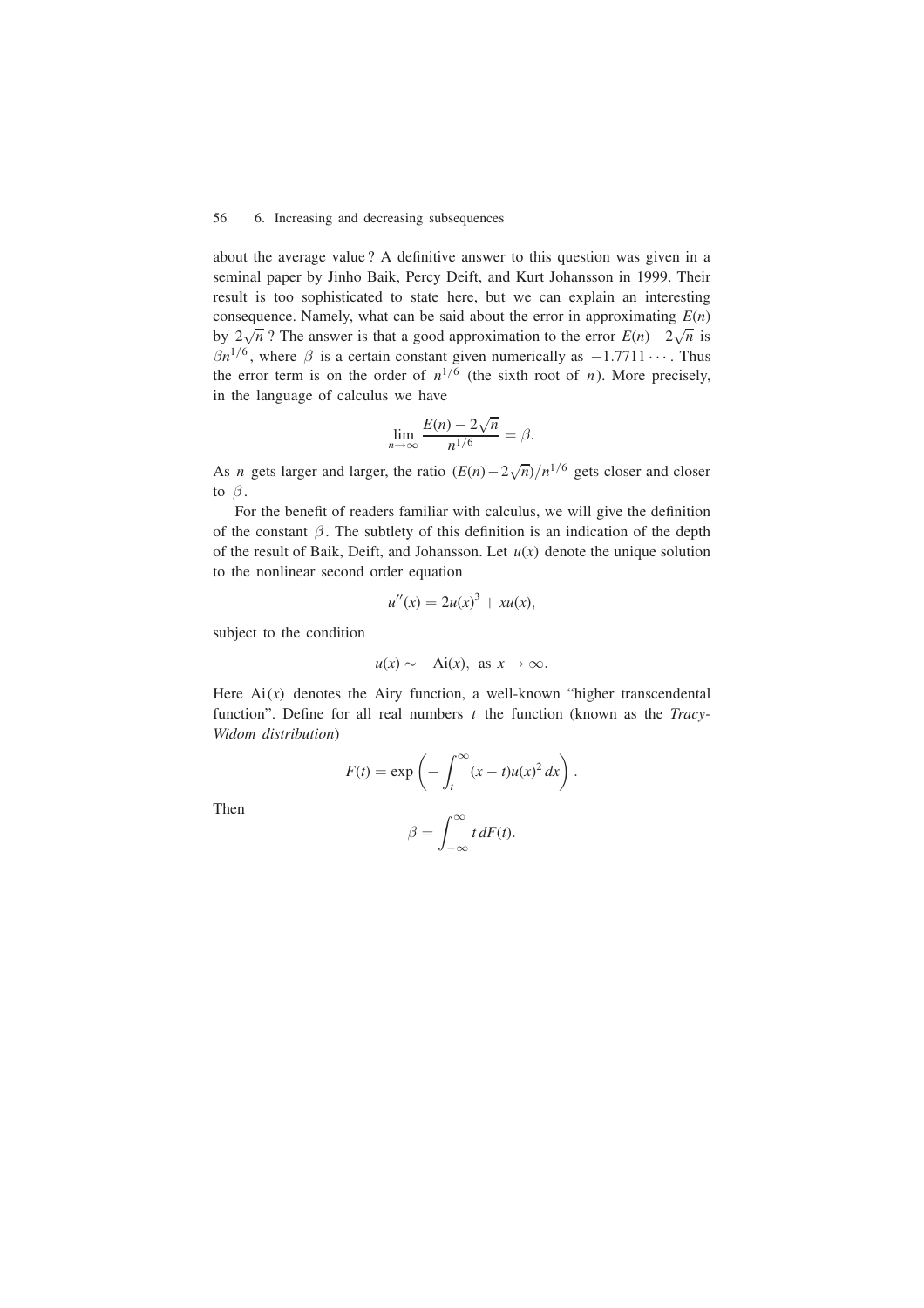## **APPENDIX**

*Proof of Property 1.* Recall that  $w = a_1 a_2 \cdots a_n$ . We prove by induction on *j* that after the RSK algorithm has been applied to  $a_1 a_2 \cdots a_j$ , yielding a pair  $(P_j, Q_j)$  of column-strict plane partitions, then the *i*th entry in the first row of  $P_j$  is the rightmost term of the sequence  $a_1 a_2 \cdots a_j$  such that the longest decreasing subsequence ending at that term has length *i*. Once this is proved, then set  $j = n$  to obtain Property 1.

The assertion is clearly true for  $j = 1$ . Assume it true for *j*. Suppose that the first row of  $P_j$  is  $c_1c_2 \cdots c_r$ . By the induction hypothesis,  $c_i$  is the rightmost term of the sequence  $a_1a_2 \cdots a_j$  such that the longest decreasing subsequence ending at that term has length *i*. We now insert  $a_{i+1}$  into the first row of  $P_i$  according to the rules of the RSK algorithm. It will bump the leftmost element  $c_i$  of this row which is less than  $a_{i+1}$ . (If there is no element of the first row of  $P_j$  which is less than  $a_{i+1}$ , then  $a_{i+1}$  is inserted at the end of the row. We then set  $i = r + 1$ , so that  $a_{i+1}$  is in all cases the *i*th element of the first row of  $P_{i+1}$ .) We need to show that the longest decreasing subsequence of the sequence  $a_1 a_2 \cdots a_{i+1}$  ending at  $a_{i+1}$  has length *i*, since clearly  $a_{i+1}$  will be the *rightmost* element of  $a_1 a_2 \cdots a_{i+1}$  with this property (since it is the rightmost element of the entire sequence).

If  $i = 1$ , then  $a_{i+1}$  is the largest element of the sequence  $a_1 a_2 \cdots a_{i+1}$ , so the longest decreasing subsequence ending at  $a_{j+1}$  has length one, as desired. If  $i > 1$ , then there is a decreasing subsequence of  $a_1 a_2 \cdots a_j$  of length  $i - 1$ ending at  $c_{i-1}$ . Adjoining  $a_{i+1}$  to the end of this subsequence produces a decreasing subsequence of length  $i$  ending at  $a_{i+1}$ . It remains to show that there cannot be a longer decreasing subsequence ending at  $a_{i+1}$ . If there were, then there would be some term  $a_s$  in w to the left of  $a_{j+1}$  and larger than  $a_{i+1}$  such that the longest decreasing subsequence ending at  $a_s$  has length *i*. Thus when  $a_s$  is inserted into  $P_{s-1}$  during the RSK algorithm, it becomes the *i*th element of the first row. It can only be bumped by terms *larger* than  $a_s$ . In particular, when  $a_{j+1}$  is inserted into the first row, the *i*th element is larger than  $a_s$ , which is larger than  $a_{j+1}$ . This contradicts the definition of the bumping procedure and completes the proof.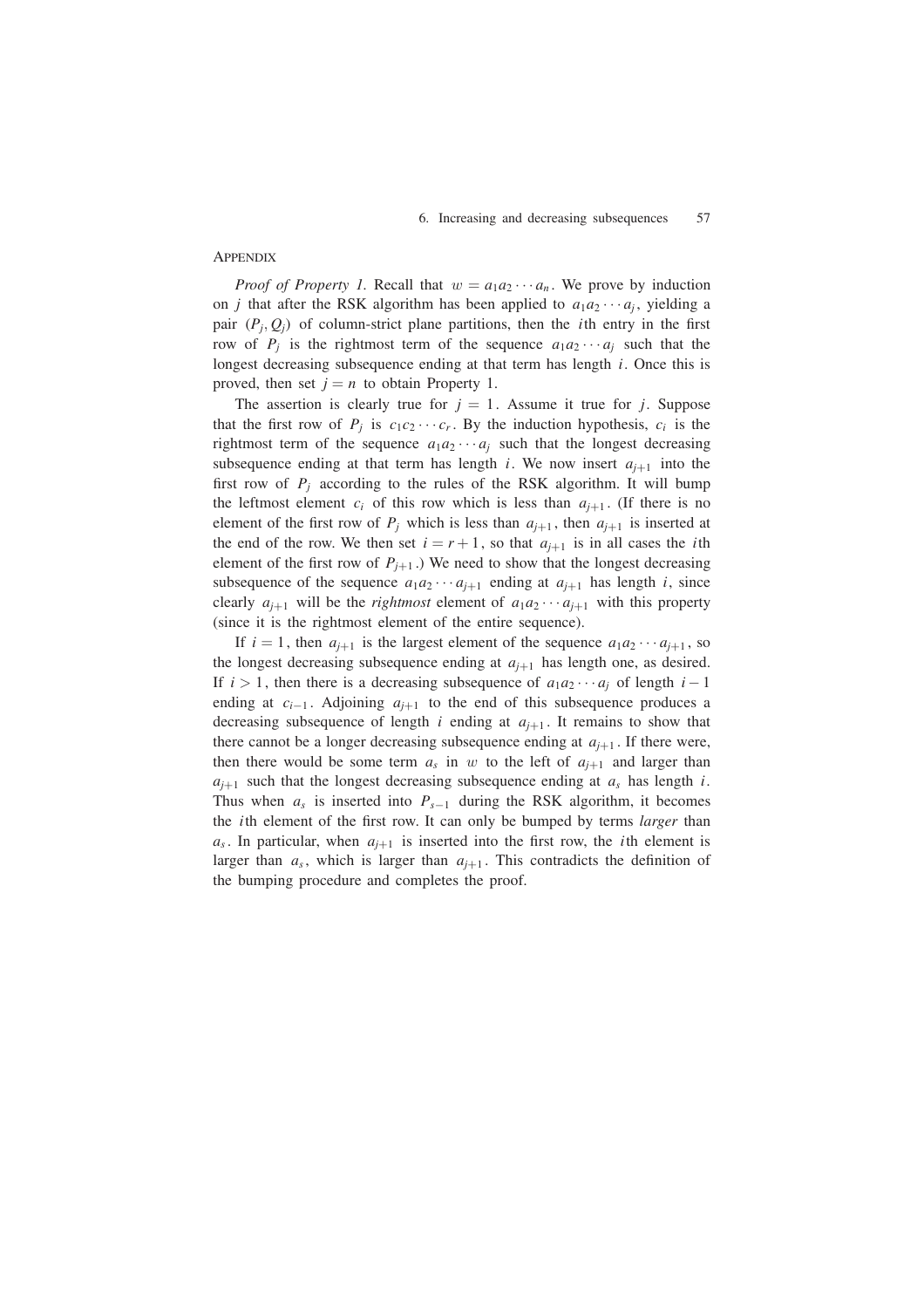This is page 58 Printer: Opaque this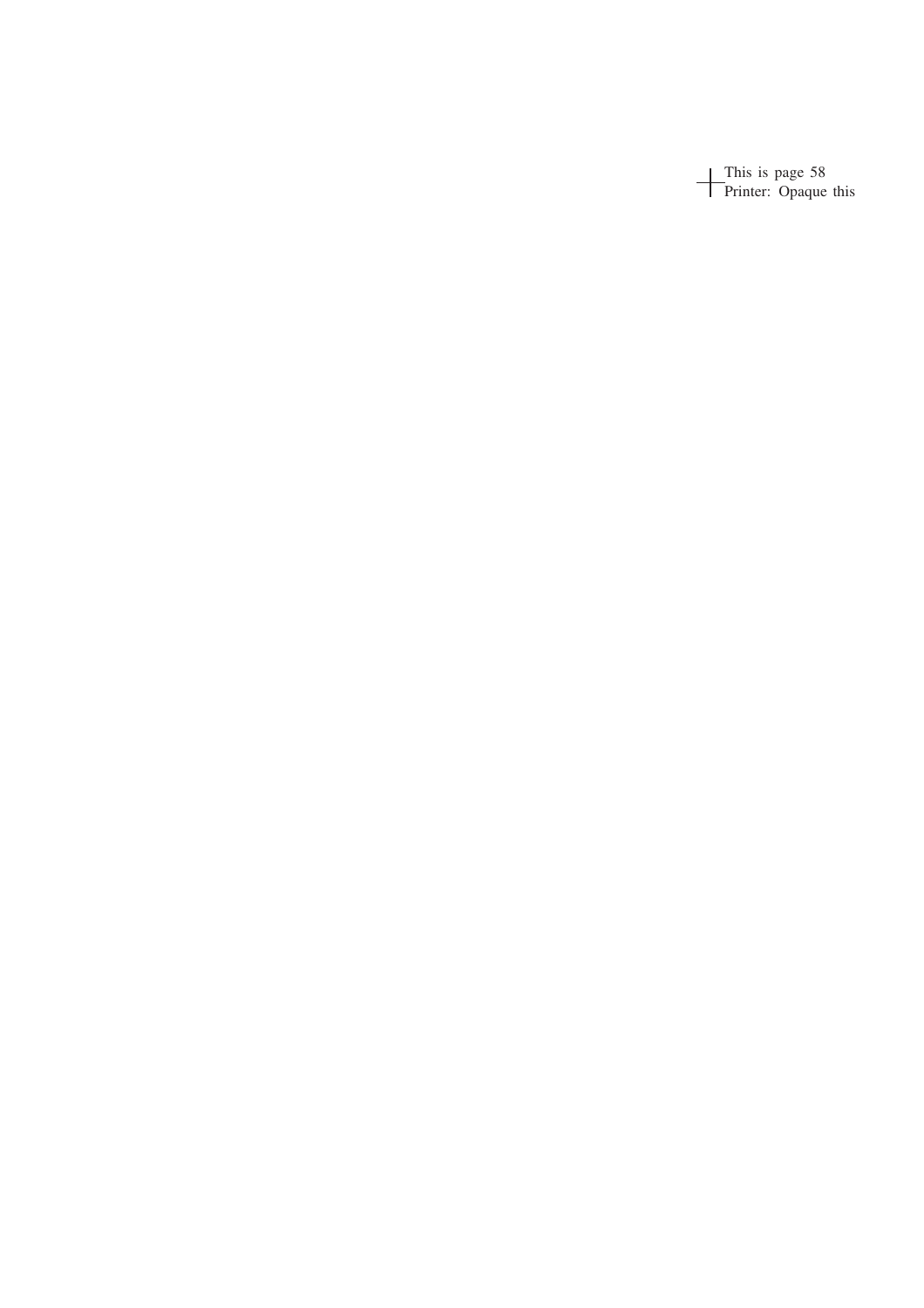This is page 59 Printer: Opaque this

## 7 Reduced decompositions

In this chapter we explore a remarkable and unexpected connection between standard Young tableaux and the building up of a permutation by interchanging (transposing) two adjacent entries.

## REDUCED DECOMPOSITIONS

We begin with the *identity permutation*  $1, 2, \ldots, n$ . We wish to construct from it a given permutation as quickly as possible by interchanging adjacent elements. By "as quickly as possible," we mean in as few interchanges (called *adjacent transpositions*) as possible. This will be the case if we always transpose two elements *a*, *b* appearing in ascending order. For instance, one way to get the permutation 41352 from 12345 with a minimum number of adjacent transpositions is as follows, where we have marked in boldface the pair of elements to be interchanged :

(7.1)  $12345 \rightarrow 13245 \rightarrow 13425 \rightarrow 14325 \rightarrow 41325 \rightarrow 41352$ .

Such sequences of interchanges are used in some of the *sorting algorithms* studied in computer science (see Chapter 15), although there it is natural to consider the reverse process whereby a list of numbers such as 41352 is step-by-step converted to the "sorted" list 12345. Note that the five steps in the sequence (7.1) are the minimum possible, since in the final permutation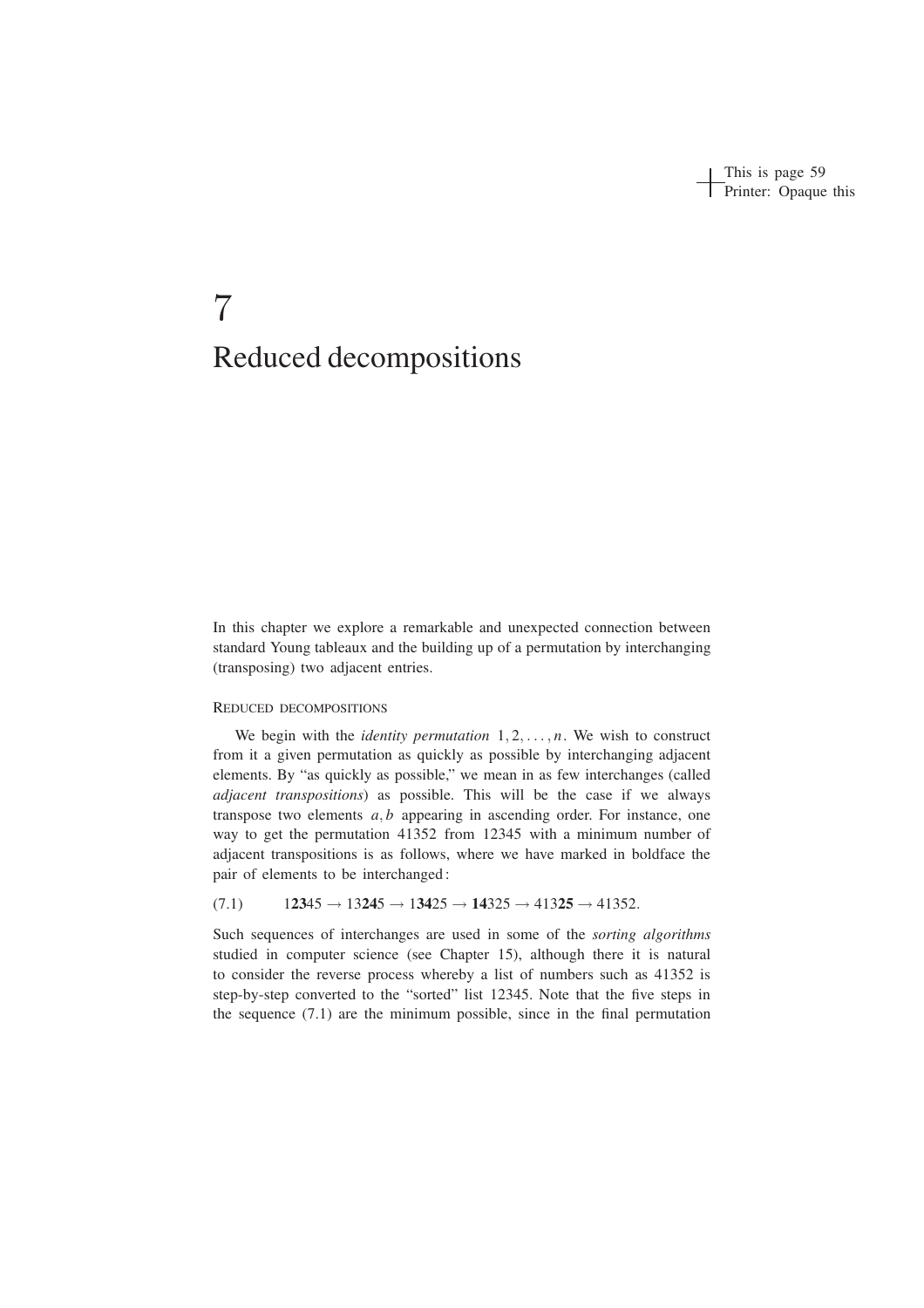## 60 7. Reduced decompositions

41352 there are five pairs  $(i, j)$  out of order, i.e., *i* appears to the left of *j* and  $i > j$  (namely,  $(4, 1), (4, 3), (4, 2), (3, 2), (5, 2)$ ), and each adjacent transposition can make at most one pair which was in order go out of order. It would be inefficient to transpose a pair  $(a, b)$  that is in order in the final permutation, since we would only have to change it back later. A pair of elements of a permutation  $w$  that is out of order is called an *inversion* of w. The number of inversions of w is denoted inv(w) and is an important invariant of a permutation, in a sense measuring how "mixed up" the permutation is. For instance,  $inv(41352) = 5$ , the inversions being the five pairs  $(4, 1), (4, 3), (4, 2), (3, 2), (5, 2)$ .

A sequence of adjacent transpositions that converts the identity permutation to a permutation w in the smallest possible number of steps (namely,  $inv(w)$ ) steps) is called a *reduced decomposition* of w. Equation (7.1) shows one reduced decomposition of the permutation  $w = 41352$ , but there are many others. We can therefore ask for the number of reduced decompositions of w. We denote this number by  $r(w)$ . The reader can check that every permutation of the numbers 1, 2, 3 has only one reduced decomposition, except that  $r(321) = 2$ . The two reduced decompositions of 321 are  $123 \rightarrow 213 \rightarrow 231 \rightarrow 321$  and  $123 \rightarrow 132 \rightarrow 312 \rightarrow 321$ .

The remarkable connection between  $r(w)$  and SYT's is the following. For each permutation w, one can associate a *small* collection *Y*(w) of Young diagrams (with repetitions allowed) whose number of squares is inv(w), such that  $r(w)$  is the sum of the number of SYT whose shapes belong to  $Y(w)$ . We are unable to explain here the exact rule for computing  $Y(w)$ , but we will discuss the most interesting special case. We also will not explain exactly what is meant by a "small" collection, but in general its number of elements will be much smaller than  $r(w)$  itself.

**Example.** Here are a few examples of the collection  $Y(w)$ .

(a) If  $w = 41352$  (the example considered in equation (7.1)), then  $Y(w)$ consists of the single diagram



of shape (3, 1, 1). Since there are six SYT of this shape (computed from the hook-length formula (4.2) or by direct enumeration), it follows that there are six reduced decompositions of 41352. These reduced decompositions are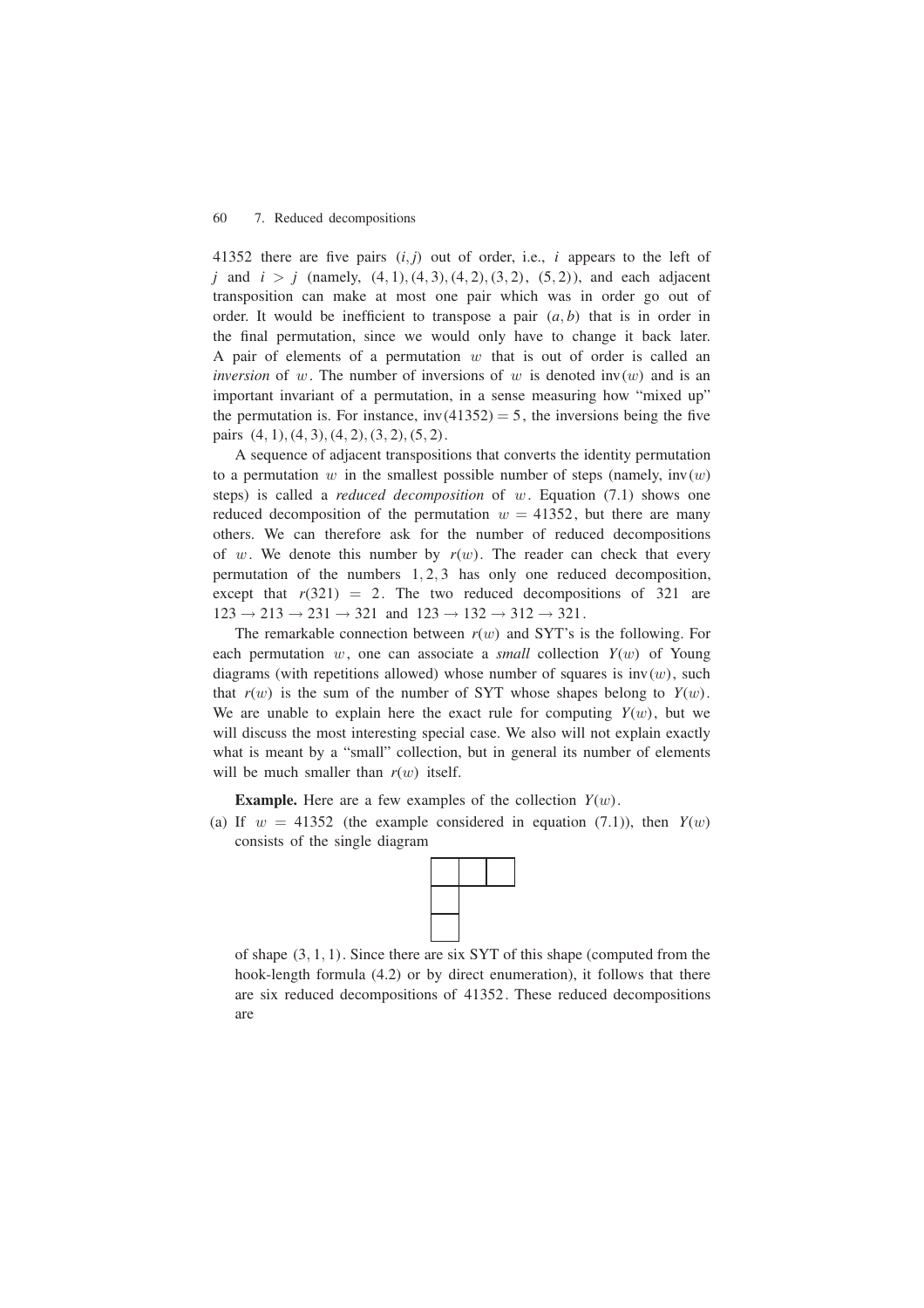7. Reduced decompositions 61

| $12345 \rightarrow 12435 \rightarrow 14235 \rightarrow 41235 \rightarrow 41325 \rightarrow 41352$   |  |  |  |
|-----------------------------------------------------------------------------------------------------|--|--|--|
| $12345 \rightarrow 12435 \rightarrow 14235 \rightarrow 14325 \rightarrow 41325 \rightarrow 41352$   |  |  |  |
| $12345 \rightarrow 12435 \rightarrow 14235 \rightarrow 14325 \rightarrow 14352 \rightarrow 41352$   |  |  |  |
| $12345 \rightarrow 13245 \rightarrow 13425 \rightarrow 14325 \rightarrow 14352 \rightarrow 41352$   |  |  |  |
| $12345 \rightarrow 13245 \rightarrow 13425 \rightarrow 14325 \rightarrow 41325 \rightarrow 41352$   |  |  |  |
| $12345 \rightarrow 13245 \rightarrow 13425 \rightarrow 14325 \rightarrow 14352 \rightarrow 41352$ . |  |  |  |
|                                                                                                     |  |  |  |

.

(b) If  $w = 654321$  then again  $Y(w)$  is given by a single diagram, this time



Hence

$$
r(w) = f^{(5,4,3,2,1)}
$$
  
= 
$$
\frac{15!}{1^5 \cdot 3^4 \cdot 5^3 \cdot 7^2 \cdot 9}
$$
  
= 292,864.

(c) If  $w = 321654$ , then  $Y(w)$  consists of the diagrams whose shapes are (writing for instance 42 as short for (4, 2) ) 42, 411, 33, 321, 321, 3111, 222, 2211. Note that the shape 321 appears twice. We get

$$
r(w) = f^{42} + f^{411} + f^{33} + 2f^{321} + f^{3111} + f^{222} + f^{2211}
$$
  
= 9 + 10 + 5 + 2 \cdot 16 + 10 + 5 + 9  
= 80.

Clearly the formula for  $r(w)$  will be the simplest when  $Y(w)$  consists of a single partition  $\lambda$ , for then we have  $r(w) = f^{\lambda}$ , given explicitly by (4.2). A simple though surprising characterization of all permutations for which  $Y(w)$ consists of a single partition is given by the next result. Such permutations are called *vexillary* after the Latin word *vexillum* for "flag," because of a relationship between vexillary permutations and certain polynomials known as *flag Schur functions*.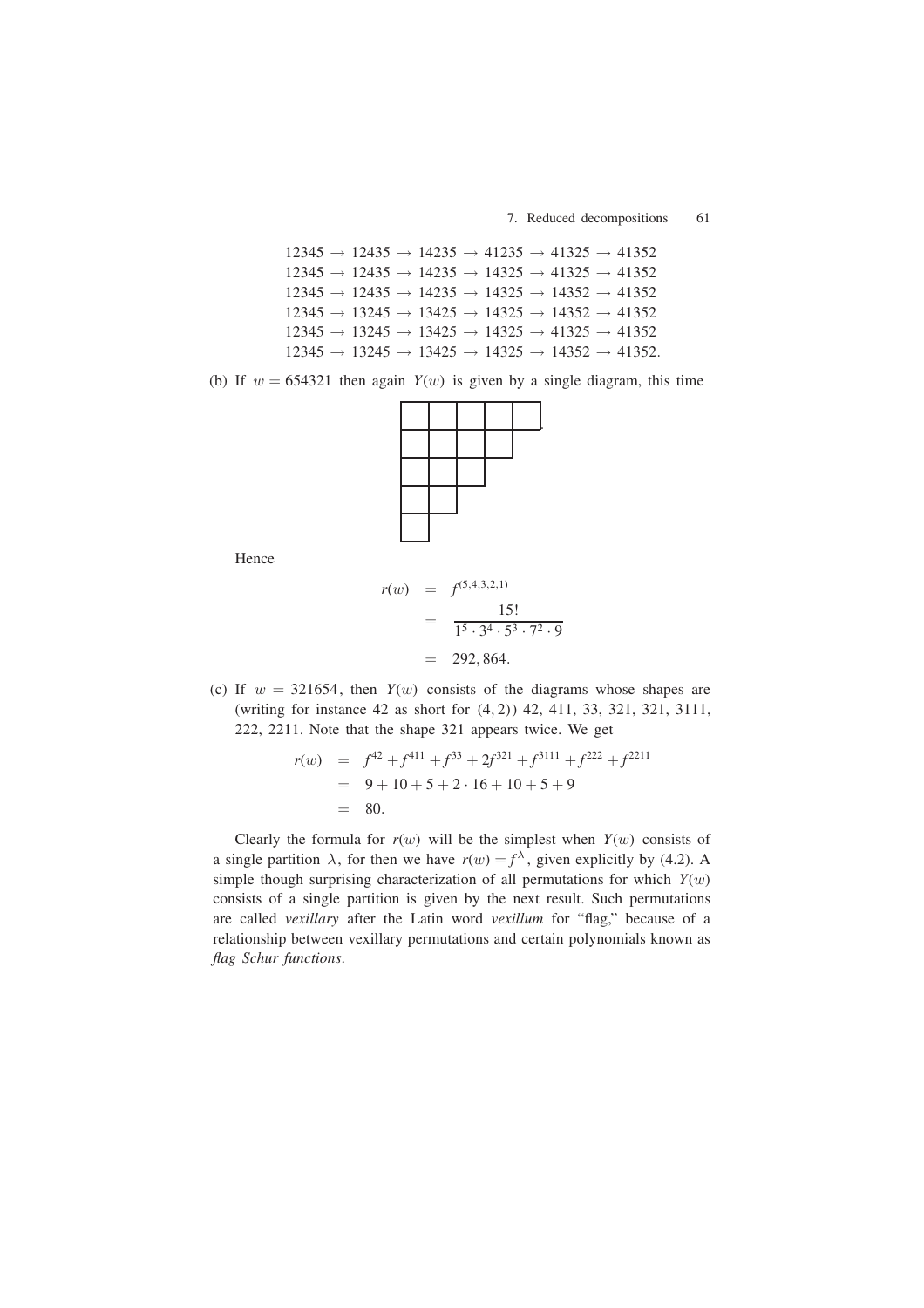### 62 7. Reduced decompositions

**Vexillary theorem.** Let  $w = w_1w_2 \cdots w_n$  be a permutation of  $1, 2, \ldots, n$ . *Then Y(w) consists of a single partition*  $\lambda$  *if and only if there do not exist*  $a < b < c < d$  such that  $w_b < w_a < w_d < w_c$ . Moreover, if  $\alpha_i$  is the number *of j's in a vexillary permutation* w *for which*  $i < j$  *and*  $w_i > w_j$ *, then the parts of*  $\lambda$  *are just the nonzero*  $\alpha_i$ *'s.* 

As an illustration of the above theorem, let  $w = 526314$ . One sees by inspection that  $w$  satisfies the conditions of the theorem. We have  $(\alpha_1, \ldots, \alpha_6) = (4, 1, 3, 1, 0, 0)$ . Hence  $\lambda = (4, 3, 1, 1)$  and  $r(w) = f^{(4,3,1,1)}$ 216.

It is immediate from the above result that all the permutations of  $1, \ldots, n$ for  $n \leq 3$  are vexillary, and that there is just one nonvexillary permutation of 1, 2, 3, 4, namely, 2143. It has been computed that if  $v(n)$  denotes the number of vexillary permutations of  $1, 2, ..., n$  then  $v(5) = 103$  (out of 120) permutations of 1, 2, 3, 4, 5 in all),  $v(6) = 513$  (out of 720),  $v(7) = 2761$  (out of 5040), and  $v(8) = 15767$  (out of 40320). Simple methods for computing and approximating  $v(n)$  have been given by Julian West and Amitai Regev, and an explicit formula for  $v(n)$  was found by Ira Gessel. In particular, a good approximation to  $v(n)$  (for *n* large) is given by

$$
v(n) \sim \frac{3^{9/2}9^n}{16\pi n^4} = 2.791102533\cdots \frac{9^n}{n^4}.
$$

REDUCED DECOMPOSITIONS AND SYT OF STAIRCASE SHAPE

There is one class of vexillary permutations of particular interest. These are the permutations  $w_0 = n, n-1, \ldots, 1$ , for which  $\lambda = (n-1, n-2, \ldots, 1)$ . There is an elegant bijection between the SYT of shape  $(n-1, n-2, \ldots, 1)$ and the reduced decompositions of  $w_0$ , due to Paul Henry Edelman and Curtis Greene. Begin with an SYT of shape  $(n-1, n-2, \ldots, 1)$  and write the number *i* at the end of the *i*th row, with *n* written at the bottom of the first column. We will call the numbers outside the diagram *exit numbers*. An example is given by :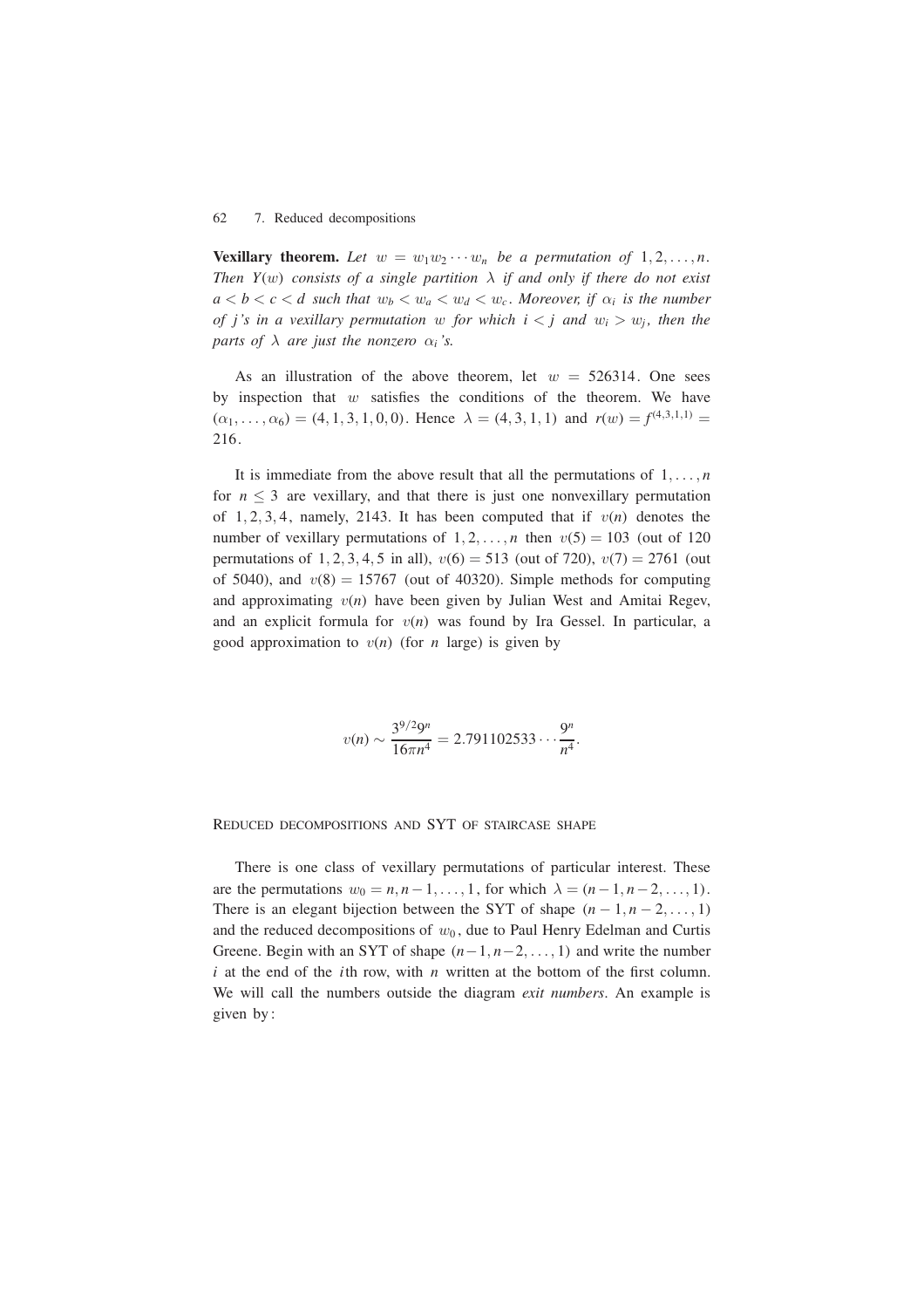| $\mathbf{1}$ | $\mathfrak{Z}$ | $\overline{4}$ | 6          | $\mathbf{1}$ |  |
|--------------|----------------|----------------|------------|--------------|--|
| $\sqrt{2}$   | 8              | 10             | $\sqrt{2}$ |              |  |
| 5            | 9              | 3              |            |              |  |
| 7            | 4              |                |            |              |  |
| 5            |                |                |            |              |  |

Now take the largest number in the SYT (in this case 10) and let it "exit" the diagram to the southeast (between the 2 and 3). Whenever a number exits the diagram, transpose the two exit numbers that it goes between. Hence we now have :

| 1          | 3 |            | 6              | 1 |
|------------|---|------------|----------------|---|
| $\sqrt{2}$ | 8 |            | $\overline{3}$ |   |
| 5          | 9 | $\sqrt{2}$ |                |   |
|            | 4 |            |                |   |
| 5          |   |            |                |   |

In the hole left by the 10, move the largest of the numbers directly to the left or above the hole. Here we move the 8 into the hole, creating a new hole. Continue to move the largest number directly to the left or above a hole into the hole, until such moves are no longer possible. Thus after exiting the 10, we move the 8, 3, and 1 successively into holes, yielding :

7. Reduced decompositions 63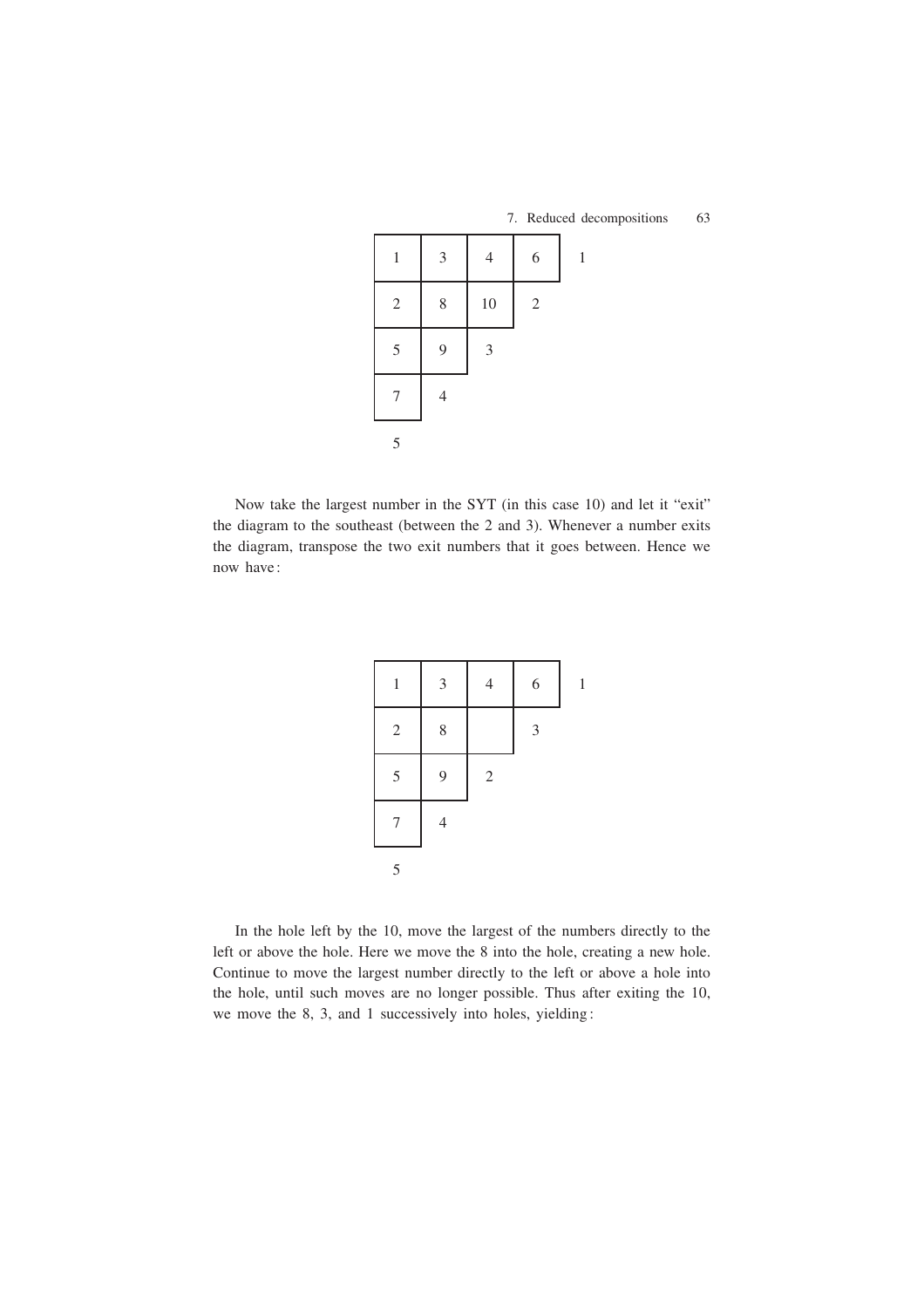64 7. Reduced decompositions

|            | 1              | 4          | 6 | $\mathbf{1}$ |
|------------|----------------|------------|---|--------------|
| $\sqrt{2}$ | 3              | 8          | 3 |              |
| 5          | 9              | $\sqrt{2}$ |   |              |
|            | $\overline{4}$ |            |   |              |
| 5          |                |            |   |              |

Now repeat this procedure, first exiting the largest number in the diagram (ignoring the exit numbers), then transposing the two exit numbers between which this largest number exits, and then filling in the holes by the same method as before. Hence for our example 9 exits, 5 fills in the hole left by 9, and 2 fills in the hole left by 5, yielding :

|            | $\mathbf{1}$ | $\overline{4}$ | 6 | $\,1\,$ |
|------------|--------------|----------------|---|---------|
|            | 3            | 8              | 3 |         |
| $\sqrt{2}$ | 5            | $\overline{4}$ |   |         |
|            | $\sqrt{2}$   |                |   |         |
| 5          |              |                |   |         |

Continue in this manner until all the numbers are removed from the original SYT. The remarkable fact is that the exit numbers, read from top to bottom, will now be  $n, n-1, \ldots, 1$ . We began with the exit numbers in the order  $1, 2, \ldots, n$ , and each exit from the diagram transposed two adjacent exit numbers. The size (number of entries) of the original SYT is equal to  $n(n-1)/2$ , which is the number of inversions of the permutation  $n, n-1, \ldots, 1$ . Hence we have converted  $1, 2, \ldots, n$  to  $n, n-1, \ldots, 1$  by  $n(n-1)/2$  adjacent transpositions, thereby defining a reduced decomposition of  $w_0$ . Edelman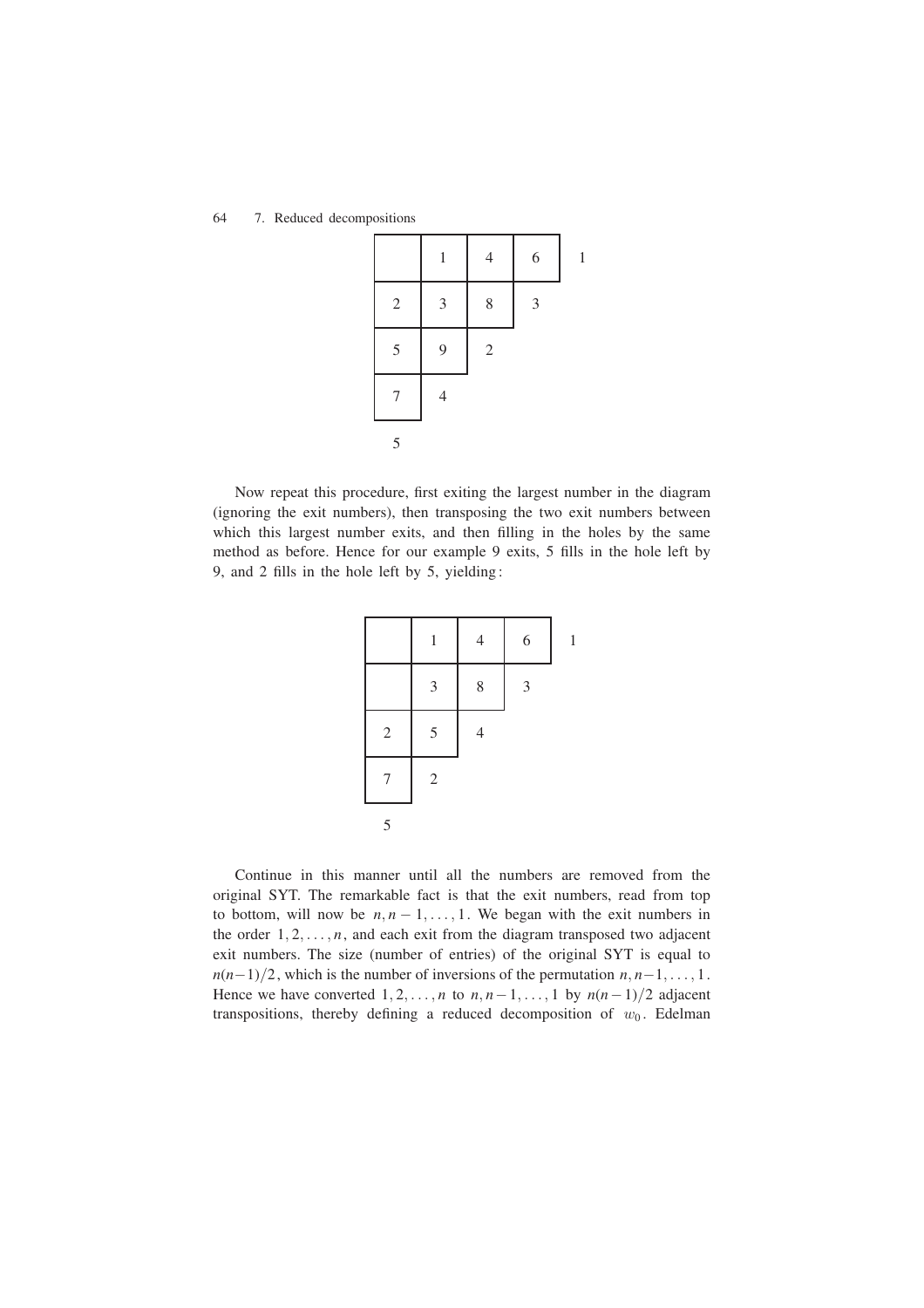and Greene prove that this algorithm yields a bijection between SYT of shape  $(n-1, n-2, \ldots, 1)$  and reduced decompositions of  $w_0$ . For the above example, the reduced decomposition is given by  $12345 \rightarrow 13245 \rightarrow 13425 \rightarrow 14325 \rightarrow$  $14352 \rightarrow 41352 \rightarrow 41532 \rightarrow 45132 \rightarrow 45312 \rightarrow 45321 \rightarrow 54321$ .

The proof of Edelman and Greene that the algorithm just defined is a bijection is quite sophisticated, and we can say only a few words about it here. Suppose that the algorithm produces the reduced decomposition *R* from the SYT *T* of shape  $(n-1, n-2, \ldots, 1)$ . In order to prove the bijectivity of the algorithm, it is necessary to describe how to obtain *T* from *R*. This "inverse bijection" is accomplished with a variation of the RSK algorithm. It is surprising how the RSK algorithm enters into this problem and illustrates the "robustness" of the RSK algorithm, that is, how it can be adapted to other situations. There are now known dozens of variants of the RSK algorithm, perhaps the most mathematically interesting of all combinatorial algorithms.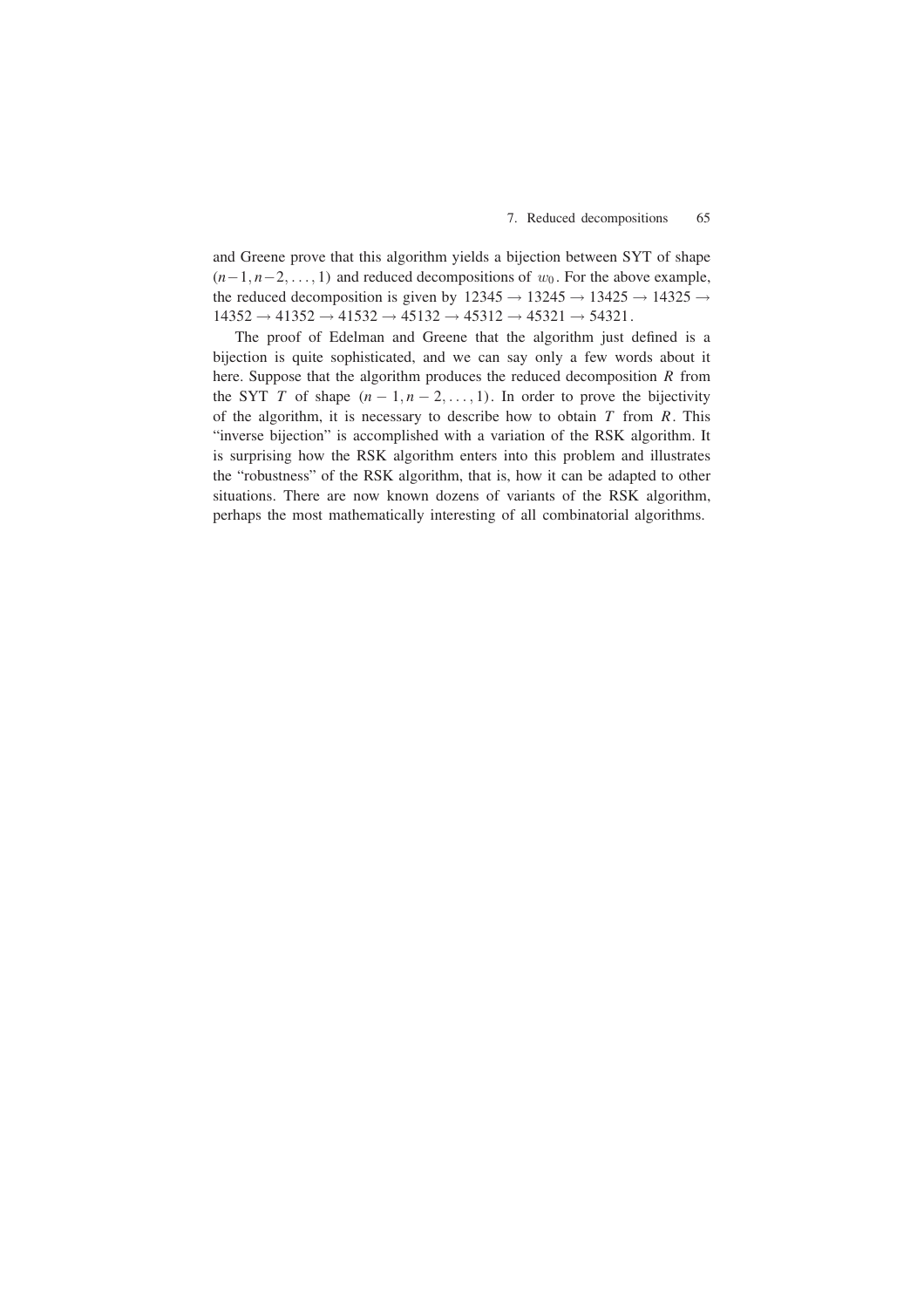This is page 66 Printer: Opaque this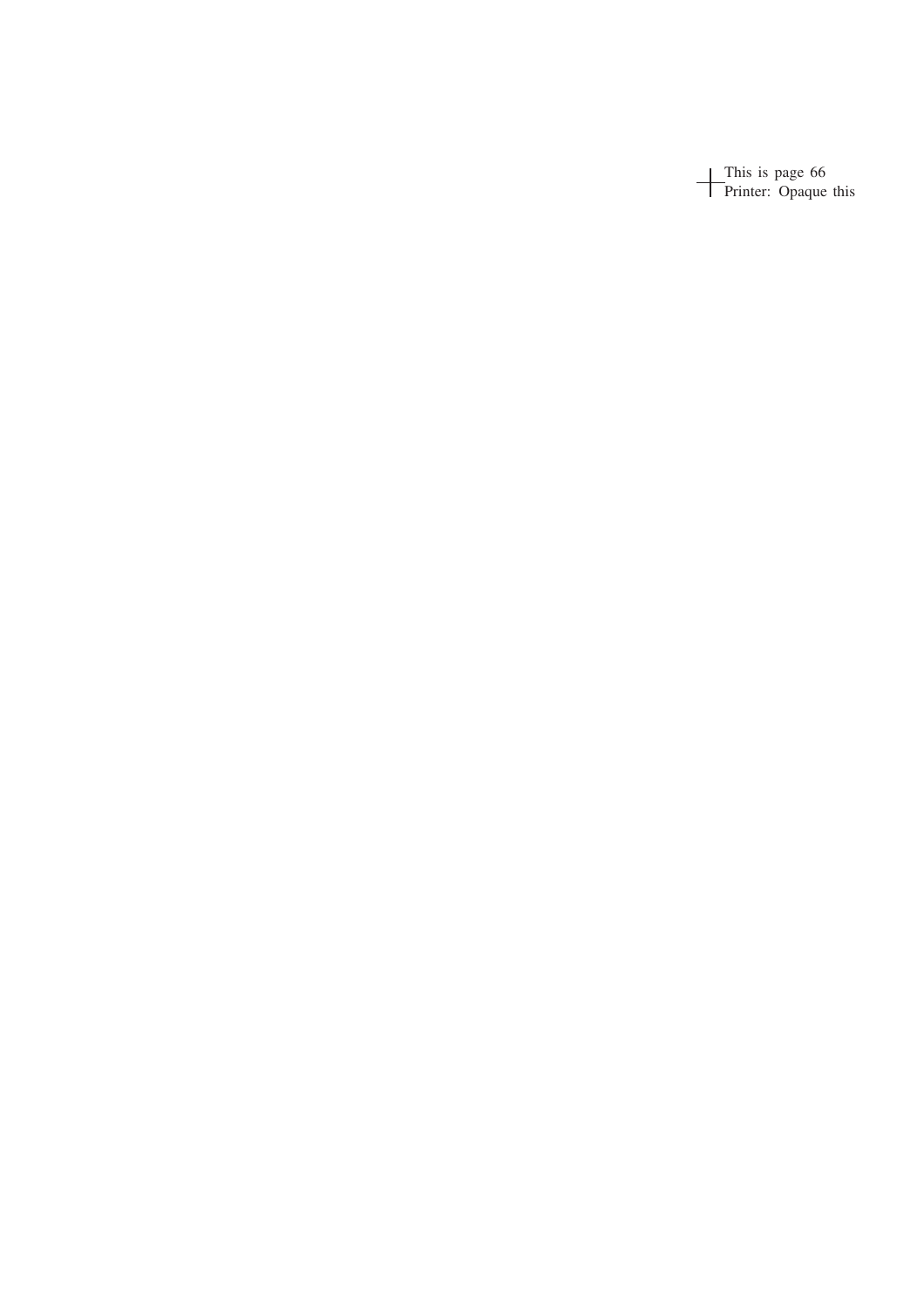This is page 67 Printer: Opaque this

# 8 Tilings

The next enumerative topic we will discuss concerns the partitioning of some planar or solid shape into smaller shapes. Such partitions are called *tilings*. The combinatorial theory of tilings is connected with such subjects as geometry, group theory, and logic, and has applications to statistical mechanics, coding theory, and many other topics. Here we will be concerned with the purely enumerative question of counting the number of tilings.

#### DOMINO TILINGS

The first significant result about the enumeration of tilings was due to the Dutch physicist Pieter Willem Kasteleyn and independently to the British physicist Harold Neville Vazeille Temperley and the British-born physicist Michael Ellis Fisher. Motivated by work related to the adsorption of diatomic molecules on a surface and other physical problems, they were in the early 1960s led to consider the tiling of a chessboard by dominos (or dimers). More precisely, consider an  $m \times n$  chessboard *B*, where at least one of *m* and *n* is even. A *domino* consists of two adjacent squares (where "adjacent" means having an edge in common). The domino can be oriented either horizontally or vertically. Thus a tiling of *B* by dominos will require exactly *mn*/2 dominos, since there are *mn* squares in all, and each domino has two squares. The illustration below shows a domino tiling of a  $4 \times 6$  rectangle.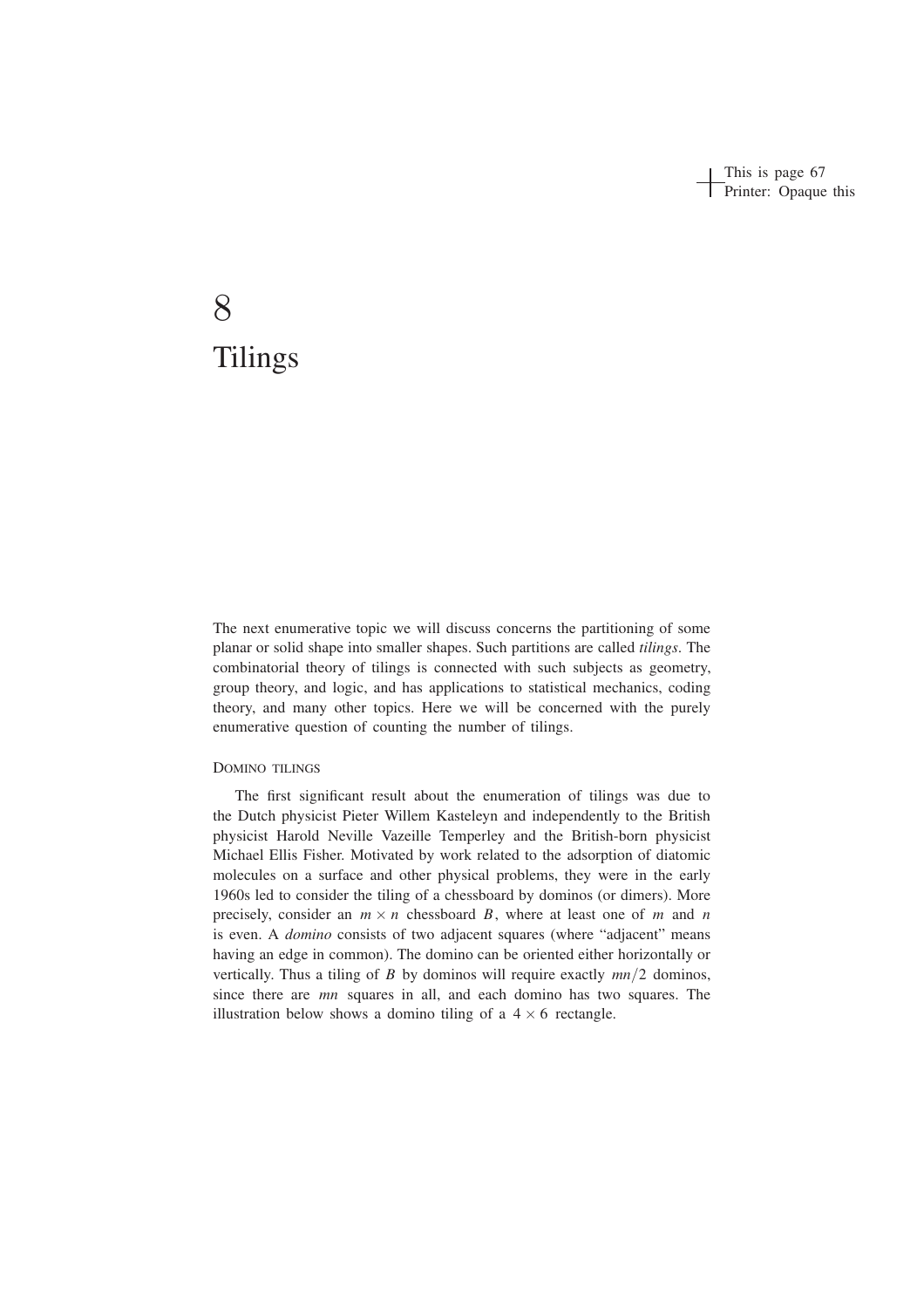68 8. Tilings



Let  $N(m, n)$  denote the number of domino coverings of an  $m \times n$  chessboard. For instance,  $N(2, 3) = 3$ , as shown by:



We have in fact that

$$
(8.1) \t\t N(2, n) = F_{n+1},
$$

where  $F_{n+1}$  denotes a Fibonacci number, defined by the recurrence

 $F_1 = 1$ ,  $F_2 = 1$ ,  $F_{n+1} = F_n + F_{n-1}$  if  $n \ge 2$ .

To prove equation (8.1), we need to show that  $N(2, 1) = 1$ ,  $N(2, 2) = 2$ , and  $N(2, n + 2) = N(2, n + 1) + N(2, n)$ . Of course it is trivial to check that  $N(2, 1) = 1$  and  $N(2, 2) = 2$ . In any domino tiling of a  $2 \times (n + 2)$ rectangle, either the first column consists of a vertical domino, or else the first two columns consist of two horizontal dominos. In the former case we are left with a  $2 \times (n + 1)$  rectangle to tile by dominos, and in the latter case a  $2 \times n$  rectangle. There are  $N(2, n + 1)$  ways to tile the  $2 \times (n + 1)$ rectangle and  $N(2, n)$  ways to tile the  $2 \times n$  rectangle, so the recurrence  $N(2, n+2) = N(2, n+1) + N(2, n)$  follows, and hence also (8.1).

The situation becomes much more complicated when dealing with larger rectangles, and rather sophisticated techniques such as the "transfer-matrix method" or the "Pfaffian method" are needed to produce an answer. The final form of the answer involves trigonometric functions (see the Note below), and it is not even readily apparent (without sufficient mathematical background) that the formula gives an integer. It follows, however, from the subject known as *Galois theory* that *N*(2*n*, 2*n*) is in fact the square or twice the square of an integer, depending on whether *n* is even or odd. For instance,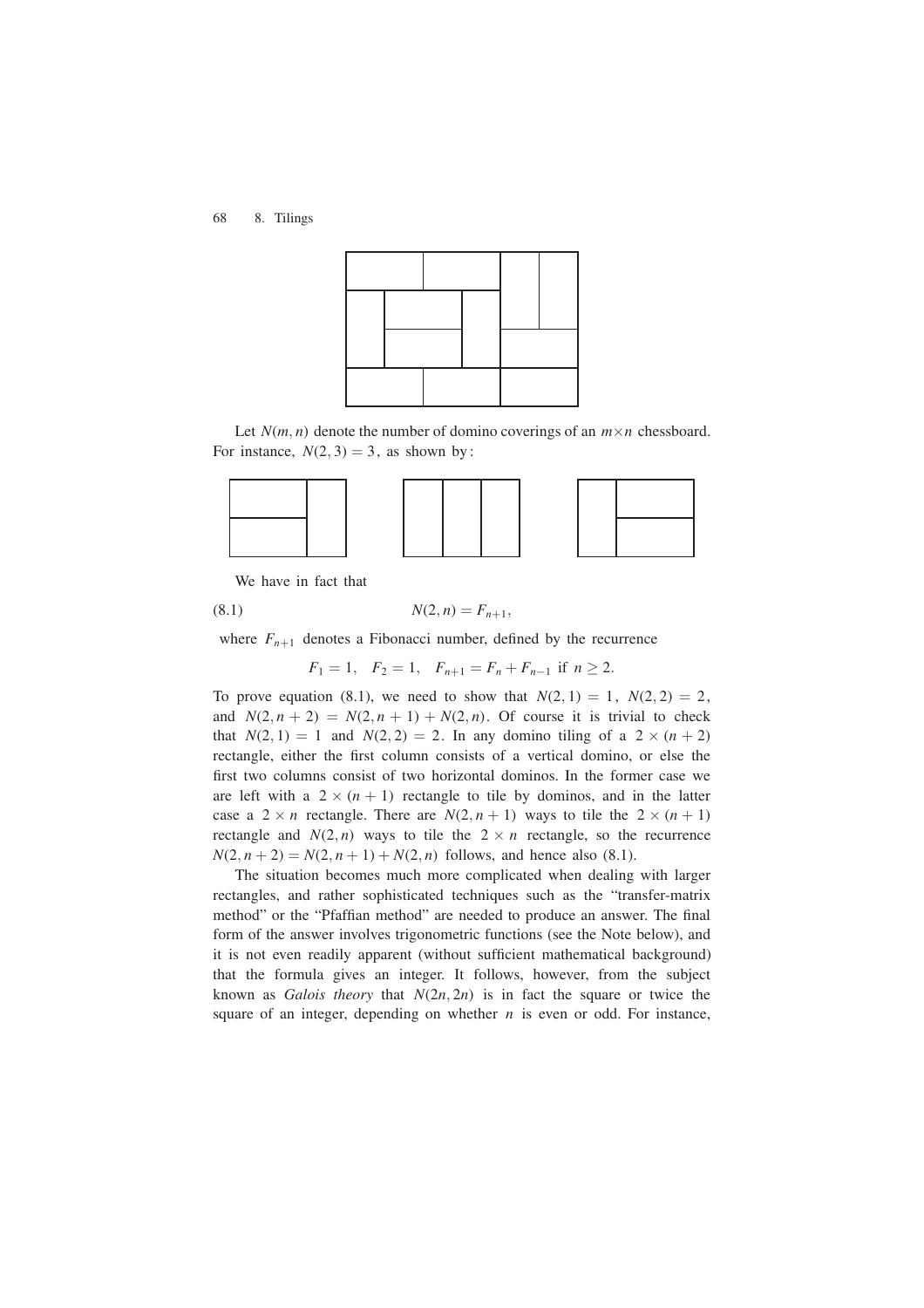8. Tilings 69



The board  $R_4$ .

 $N(8, 8) = 12,988,816 = 3604^2$ , while  $N(6, 6) = 6728 = 2.58^2$ . It is natural to ask for a *combinatorial* reason why these numbers are squares or twice squares. In other words, in the case when  $n$  is even we would like a combinatorial interpretation of the number  $M(2n)$  defined by  $N(2n, 2n) = M(2n)^2$ , and similarly when *n* is odd. While a formula for  $M(2n)$  was known making it obvious that it was an integer (so not involving trigonometric functions), it was only in 1992 that William Carl Jockusch found a direct combinatorial interpretation of *M*(2*n*). In 1996 Mihai Adrian Ciucu found an even simpler interpretation of  $M(2n)$  as the number of domino tilings of a certain region  $R_n$ , up to a power of two. The region  $R_n$  is defined to be the board consisting of  $2n - 2$  squares in the first three rows, then  $2n - 4$  squares in the next two rows, then  $2n - 6$  squares in the next two rows, etc., down to two squares in the last two rows. All the rows are left-justified. The board  $R_4$  is illustrated in Figure 9.

If  $T(n)$  denotes the number of domino tilings of  $R_n$ , then Ciucu's formula states that

$$
N(2n, 2n) = 2n T(n)2.
$$

If *n* is even, say  $n = 2r$ , then  $N(2n, 2n) = (2^rT(n))^2$ , while if *n* is odd, say  $n = 2r + 1$ , then  $N(2n, 2n) = 2(2^rT(n))^2$ , so we recover the result that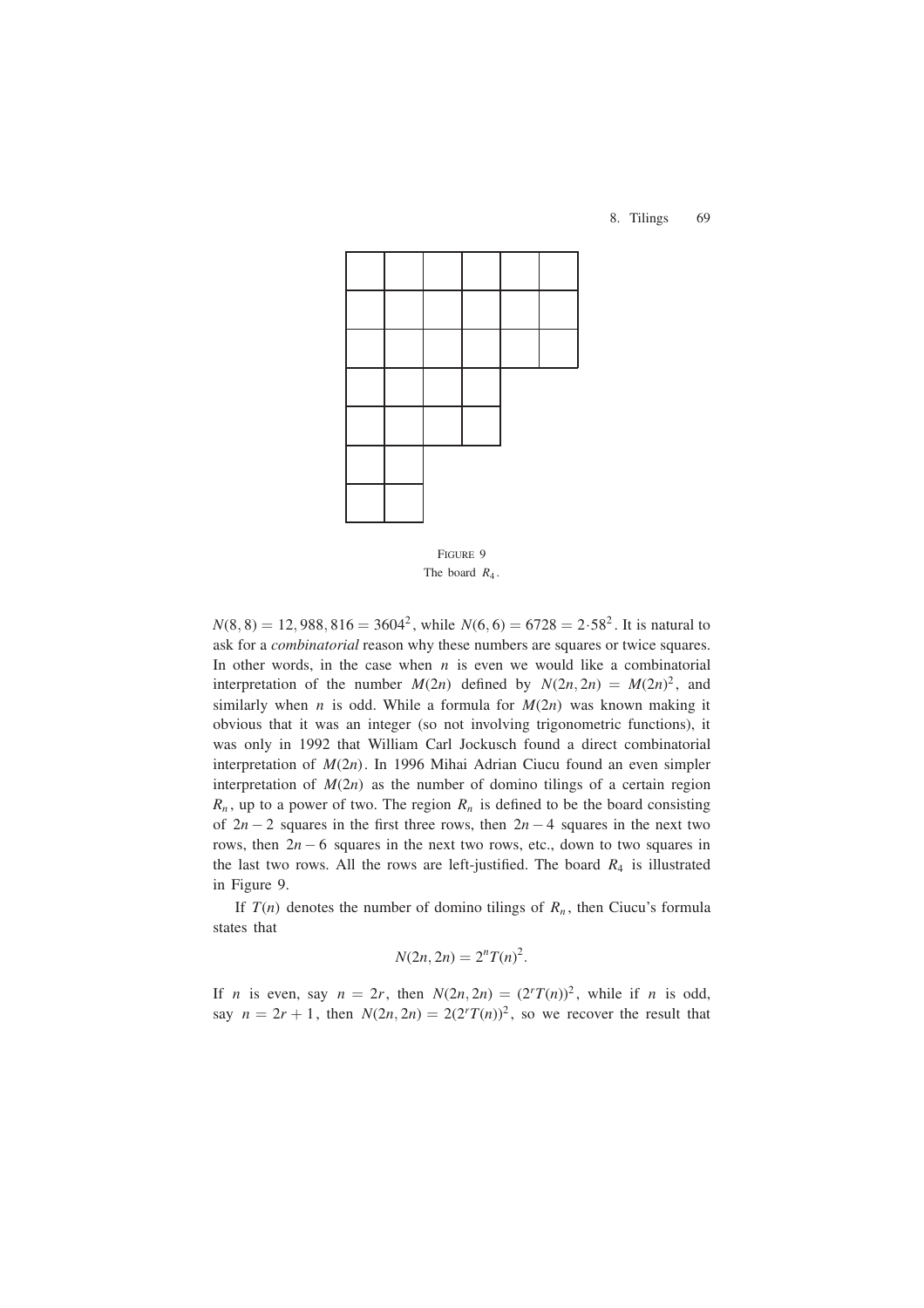# 70 8. Tilings

 $N(2n, 2n)$  is a square or twice a square depending on whether *n* is even or odd.

NOTE. For those readers with sufficient background, the formula for the number  $N(2m, 2n)$  of domino tilings of a  $2m \times 2n$  chessboard is given by

$$
N(2m, 2n) = 4^{mn} \prod_{s=1}^{m} \prod_{t=1}^{n} \left( \cos^2 \frac{s\pi}{2m+1} + \cos^2 \frac{t\pi}{2n+1} \right).
$$

AZTEC DIAMONDS

Although the formula for the number of domino tilings of a chessboard is rather complicated, there is a variant of the chessboard for which a very simple formula for the number of domino tilings exists. This new board is called an *Aztec diamond* and was introduced by Noam David Elkies, Gregory John Kuperberg, Michael Jeffrey Larsen, and James Gary Propp. Their work has stimulated a flurry of activity on exact and approximate enumeration of domino tilings, as well as related questions such as the appearance of a "typical" domino tiling of a given region.

The Aztec diamond  $AZ_n$  of order *n* consists of two squares in the first row, four squares in the second row beginning one square to the left of the first row, six squares in the third row beginning one square to the left of the second row, etc., up to 2*n* squares in the *n*th row. Then reflect the diagram created so far about the bottom edge and adjoin this reflected diagram to the original. For instance, the Aztec diamond  $AZ_3$  looks as follows:



Let  $az(n)$  be the number of domino tilings of the Aztec diamond  $AZ_n$ . For instance,  $AZ_1$  is just a  $2 \times 2$  square, which has two domino tilings (both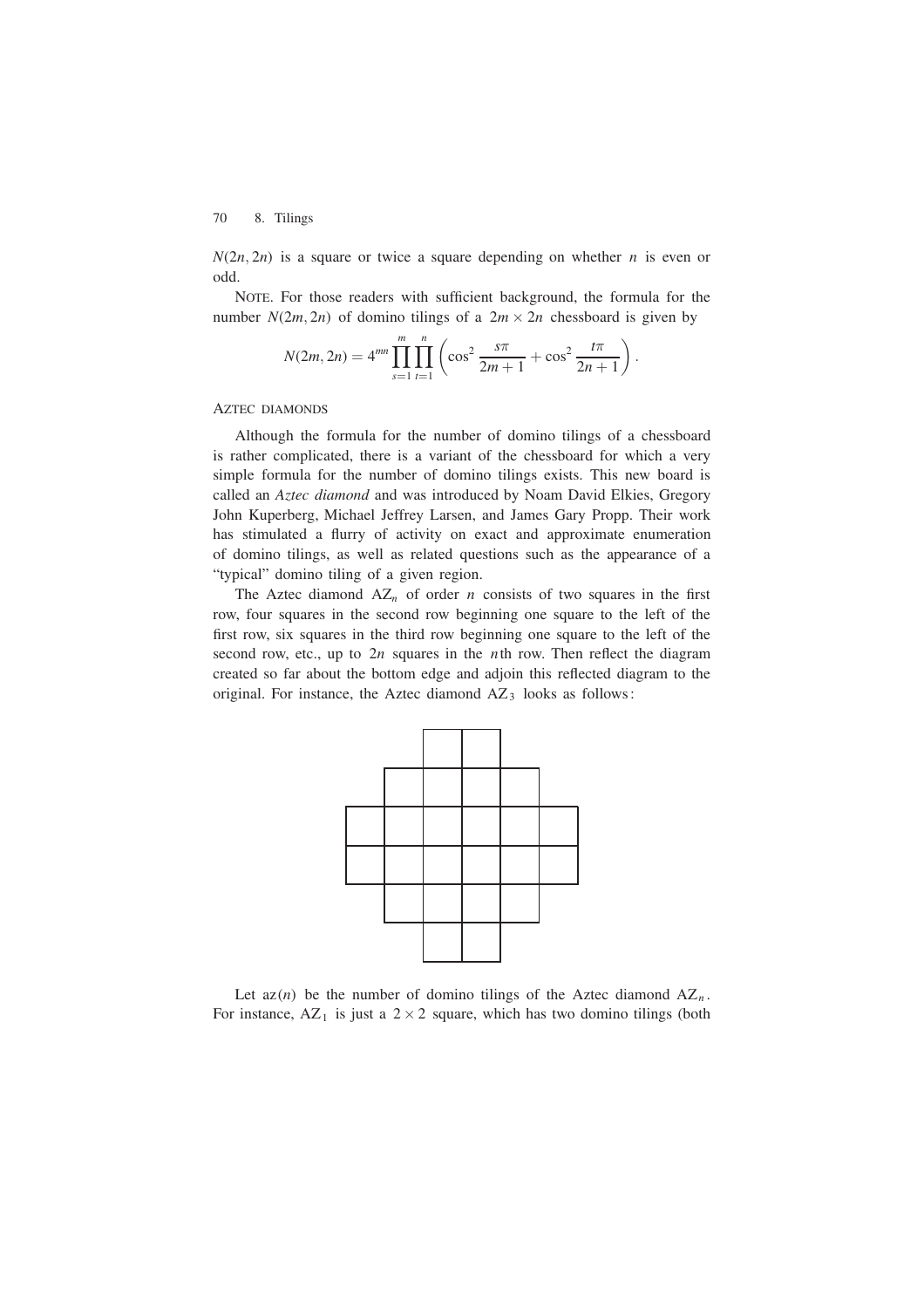8. Tilings 71



FIGURE 10 Chessboard coloring of Aztec diamond

dominos horizontal or both vertical). Hence  $az(1) = 2$ . It's easy to compute by hand that  $az(2) = 8$ , and a computer reveals that  $az(3) = 64 = 2^6$ ,  $az(4) = 1024 = 2^{10}$ ,  $az(5) = 32768 = 2^{15}$ , etc. The evidence quickly becomes overwhelming for the conjecture that

(8.2) 
$$
az(n) = 2^{\frac{1}{2}n(n+1)}.
$$

It is rather mysterious why Aztec diamonds seem to be so much more nicely behaved regarding their number of domino tilings than the more natural  $m \times n$ chessboards.

A proof of the conjecture (8.2) is the main result of Elkies *et al.* mentioned above. They gave four different proofs, showing the surprising connections between Aztec diamonds and various other branches of mathematics. (For instance, it is not a coincidence that  $2^{\frac{1}{2}n(n+1)}$  is the degree of an irreducible representation of the group  $GL(n+1, C)$ .) Of course a combinatorialist would like to see a purely combinatorial proof, and indeed Elkies *et al.* gave such proofs. Other combinatorial proofs have been since given by Ciucu and Propp. We will sketch the fourth proof of Elkies *et al.*, called a proof by *domino shuffling*. The domino shuffling procedure we describe will seem rather miraculous, and there are many details to verify to see that it actually works as claimed. Nevertheless, we hope that our brief description will take some of the mystery out of equation (8.2).

We first color the squares of the Aztec diamond  $AZ_n$  black and white in the usual chessboard fashion, with the first (leftmost) square in the top row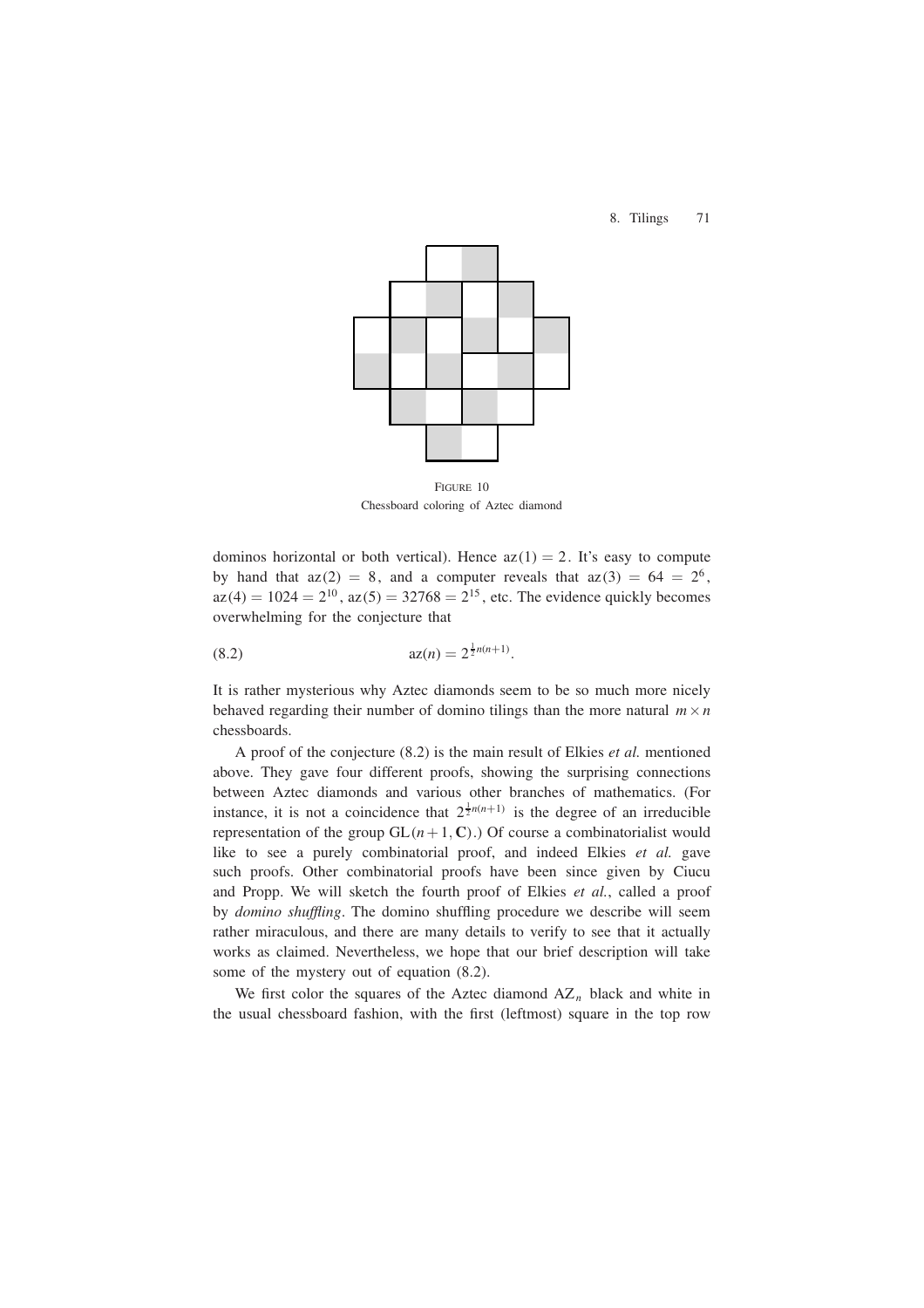# 72 8. Tilings

colored *white*. Figure 10 shows a tiling of  $AZ_3$  with the chessboard coloring shown.

Certain pairs of dominos in the tiling will form a  $2 \times 2$  square with the top left square colored black. Remove all such pairs of dominos (if any exist). For the tiling of  $AZ_3$  shown above there is one such pair, and after removing it we get the tiling shown in Figure 11



Let us call a tiling *T* of  $AZ_n$  with the  $2 \times 2$  squares removed as just described a *reduced tiling* of  $AZ_n$ , and call *T* the *reduction* of the original (complete) tiling. Note that if we remove  $k \geq 2 \times 2$  squares from a complete tiling to get a reduced tiling, then there are  $2^k$  ways to tile the  $2 \times 2$  holes. (Each hole can be tiled either by two horizontal or two vertical dominos.) In other words, given a reduced tiling *T* of  $AZ_n$  with  $k$  2 × 2 holes, there are  $2^k$  corresponding complete tilings of  $AZ_n$  whose reduction is *T*.

Consider a reduced tiling of  $AZ_n$ . Each domino will have one white square and one black square. There are four possible colorings and orientations of a domino, shown in Figure 12. With each of these four possible colored dominos we associate a direction: up, down, right, and left, as indicated in Figure 12 by an arrow.

We can enlarge the Aztec diamond  $AZ_n$  to  $AZ_{n+1}$  by adding squares around the boundary. Add one square at the beginning and one square at the end of each row, and two squares at the top and bottom. The next illustration shows the earlier reduced tiling of  $AZ_3$ , with an arrow placed on each domino according to its coloring and orientation, and the boundary of new squares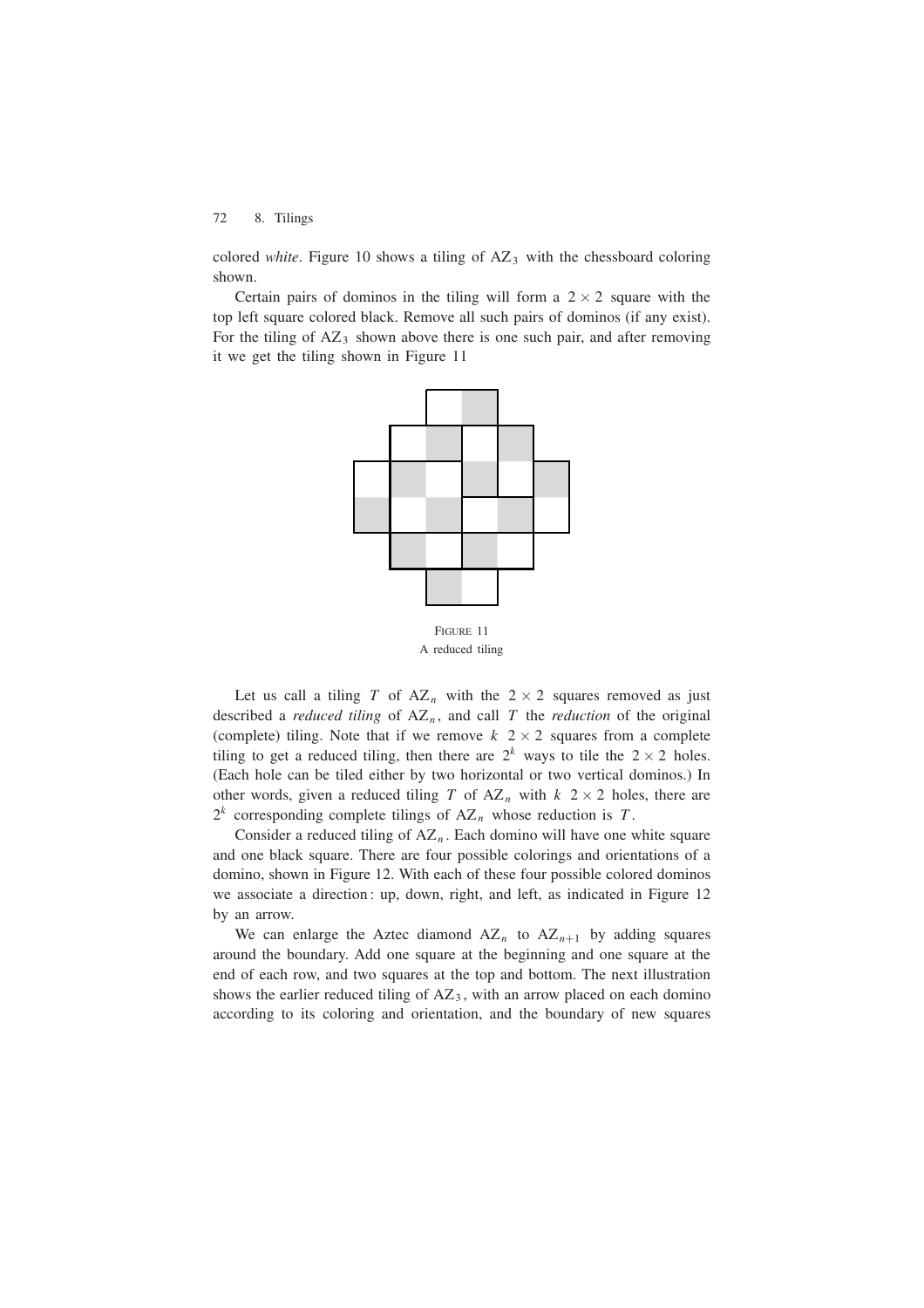8. Tilings 73



FIGURE 12 Directions of colored dominoes

to give AZ<sup>4</sup> . We have also numbered each domino for compatibility with Figure 14.



Domino shuffling

Now move each domino one unit in the direction of its arrow. This is the *shuffling* operation referred to in the name "domino shuffling." Let *k* be the number of  $2 \times 2$  squares removed before shuffling. It can be shown that (a) the dominos do not overlap after shuffling, and (b) the squares of  $AZ_{n+1}$  that are not covered by dominos can be uniquely covered with exactly  $n + k + 1$  $2 \times 2$  squares. Figure 14 shows the dominos after shuffling (with the same numbers as before), together with the leftover five  $2 \times 2$  squares (holes).

We now complete the partial tiling of  $AZ_{n+1}$  to a complete tiling by putting two dominos in each  $2 \times 2$  hole. Since there are two ways to tile a 2 × 2 square, there are  $2^{n+k+1}$  ways to tile all  $n+k+1$  of the 2 × 2 squares. Therefore we have associated  $2^{n+k+1}$  tilings of  $AZ_{n+1}$  with each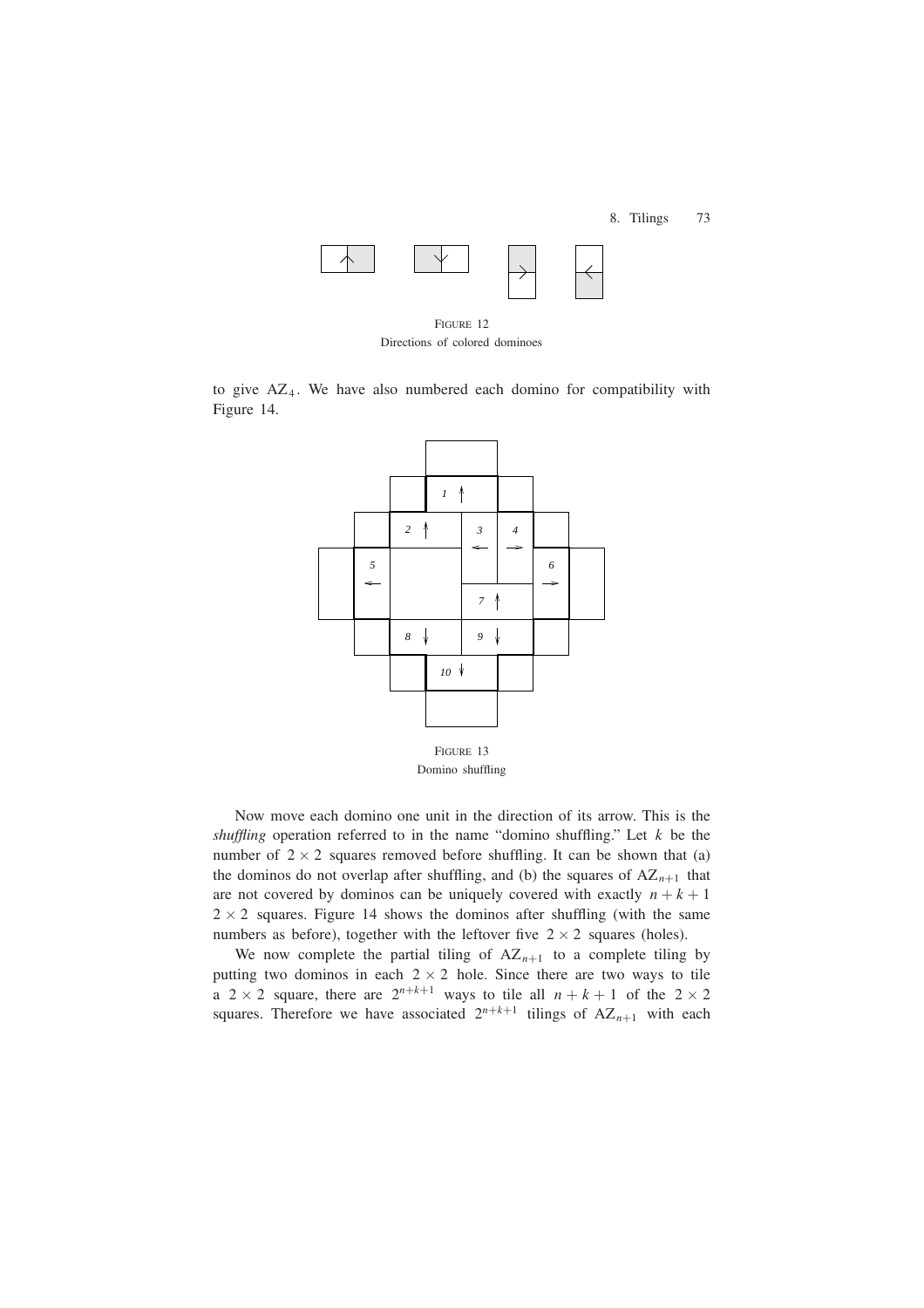74 8. Tilings



*k*-hole reduced tiling of  $AZ_n$ . The amazing fact is that every tiling of  $AZ_{n+1}$ occurs exactly once in this way! In other words, given a tiling of  $AZ_{n+1}$ , we can reconstruct which of the dominos were shuffled from a reduced tiling of  $AZ_n$  and thus also the  $n + k + 1$  2 × 2 holes that were left over. Since every *k*-hole reduced tiling *T* of  $AZ_n$  is the reduction of  $2^k$  complete tilings of  $AZ_n$ , and since *T* corresponds to  $2^{n+k+1}$  tilings of  $AZ_{n+1}$ , we obtain the recurrence

$$
\mathrm{az}(n+1)=2^{n+1}\mathrm{az}(n).
$$

The unique solution to this recurrence satisfying  $az(1) = 2$  is easily seen (for instance by mathematical induction) to be

$$
\mathrm{az}(n)=2^{\frac{1}{2}n(n+1)},
$$

proving equation (8.2).

We have succeeded in counting the number of domino tilings of the Aztec diamond of order *n*. We can go off in a different direction and ask what the tilings themselves look like. In other words, what are the properties of a "typical" tiling of  $AZ_n$ ? This question is in the same spirit as asking for the typical shape of a permutation under the RSK algorithm, as we did in Chapter 6. It is by no means apparent that anything interesting can be said about a typical tiling of  $AZ_n$ . Certainly it has certain statistical properties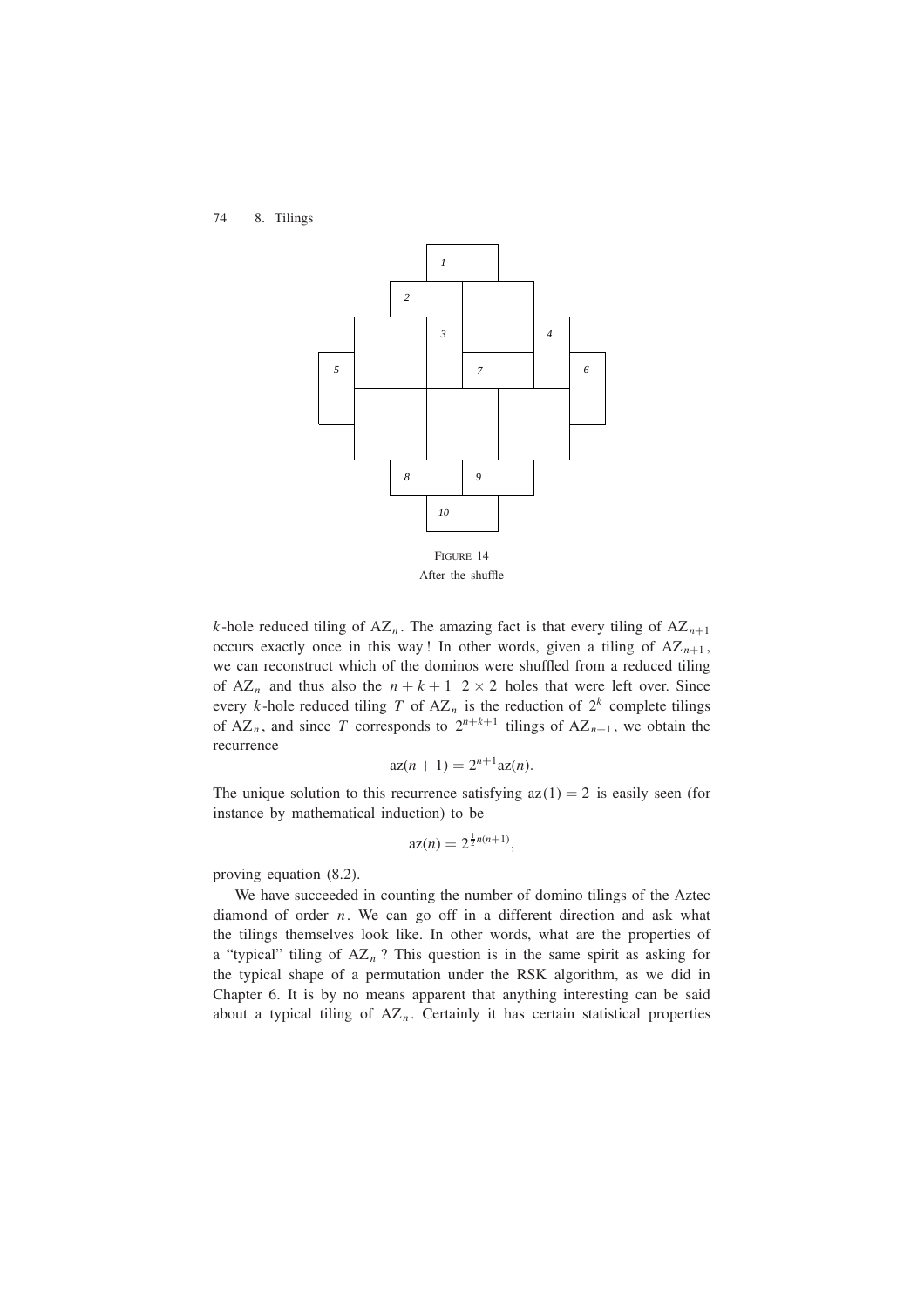# 8. Tilings 75

such as the number of horizontal dominos being approximately equal to the number of vertical dominos, but this is not very surprising and has little to do with the shape of an Aztec diamond. If, however, one looks at a tiling of a large Aztec diamond chosen randomly by a computer, some remarkable behaviour becomes evident. Figure 15 shows such a tiling of  $AZ_{15}$ , with the horizontal dominos shaded.



Note that near the four corners the dominos line up in a single direction (horizontal at the top and bottom, and vertical on the left and right), but in the middle their orientation looks random. The "chaotic region" where the dominos look random is roughly a circle. Moreover, if *n* is very large and the Aztec diamond is regarded as having area 1, then the boundary of the Aztec diamond will look like a square standing on one of its corners. (The actual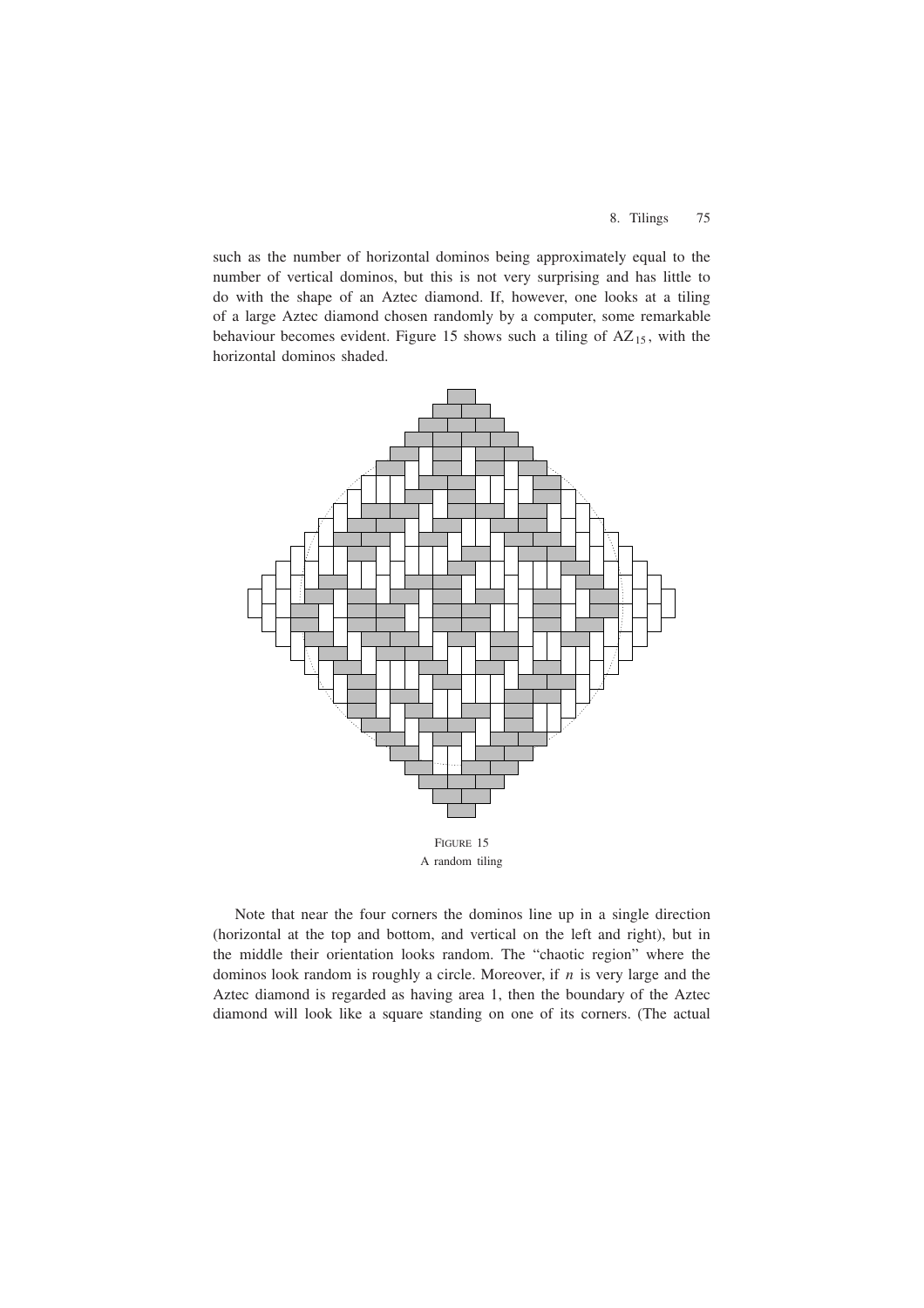### 76 8. Tilings

staircase boundary will have steps so small that they cannot be seen, so the staircases will look like straight lines.) The circle enclosing the chaotic region then appears to be tangent to the four sides of the square boundary. In 1995 it was proved by William Jockusch, James Propp, and Peter Shor that this circle indeed exists. More precisely, for very large *n*, almost every (in a sense that can be made precise) domino tiling of  $AZ_n$  will have dominos lined up near the four corners (horizontal at the top and bottom, and vertical on the left and right) and a chaotic region where at a particular point a domino is just as likely (to a very close approximation) to be horizontal as vertical. Moreover, this chaotic region is very close to being the interior of the circle tangent to the four (smoothed out) sides of the Aztec diamond. The circle surrounding the chaotic region is called the *Arctic circle* because the orientations of the dominos outside the circle are "frozen." This result of Jockusch et al. is a beautiful example of "typical behavior" and has inspired a lot of subsequent research.

We cannot go into the details of the proof here, but we can give a little intuition about the existence of a frozen region. Why, for instance, do dominos "want" to line up horizontally at the top? Suppose that the dominos were vertical in the top row. This forces the orientation of many other dominos, as illustrated in Figure 16.



On the other hand, if the top row contains a horizontal domino then there are no such restrictions on the orientations of other dominos. Thus with the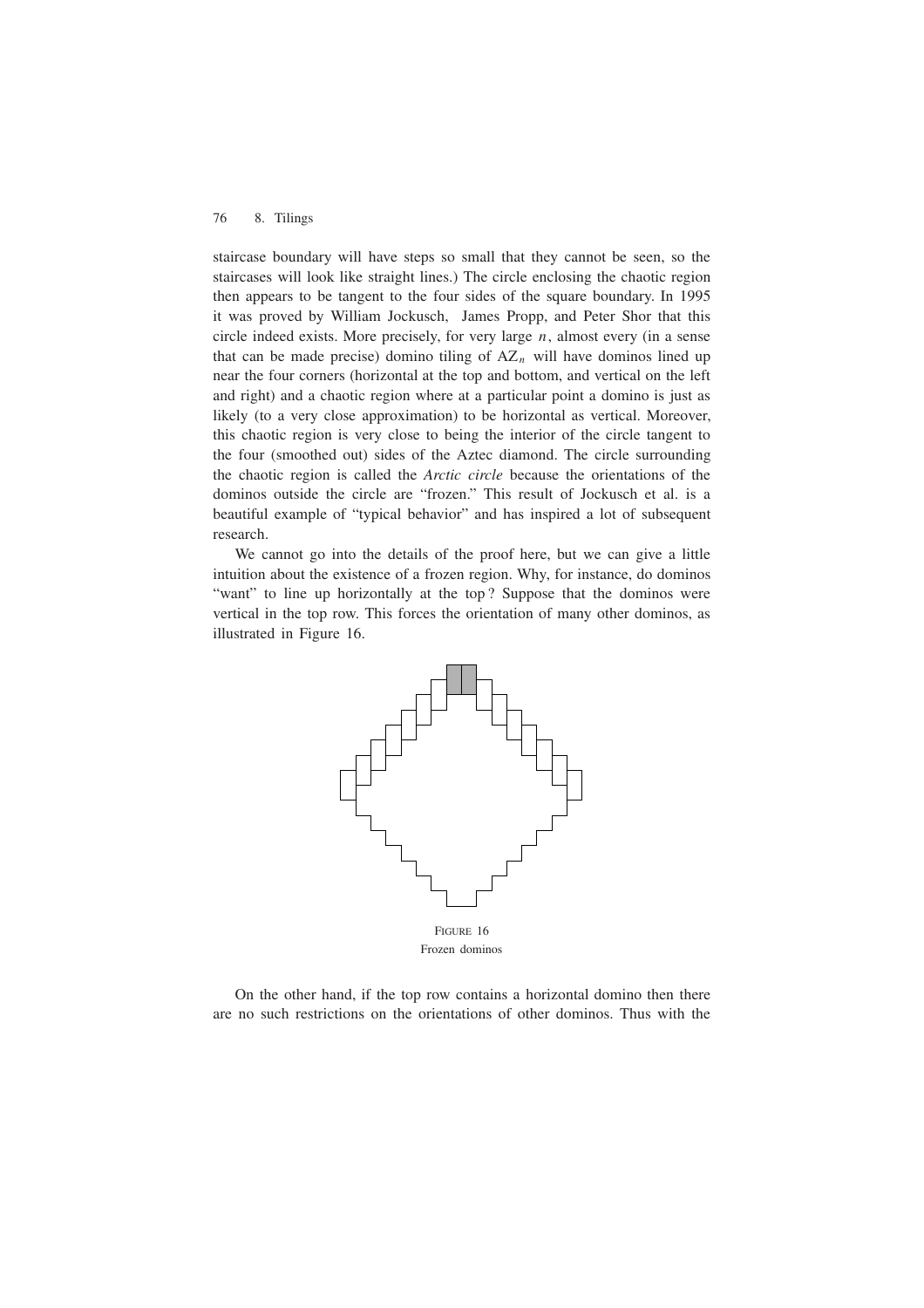# 8. Tilings 77

horizontal orientation there is a considerably larger board remaining in which to place the other dominos, so we would expect many more tilings with the top row occupied by a horizontal domino. Hence a random tiling should "almost always" have a horizontal domino in the top row. Similar reasoning then applies to the next row from the top, etc., though it is by no means apparent from this heuristic reasoning where will lie the exact cutoff between "frozen" and random behavior.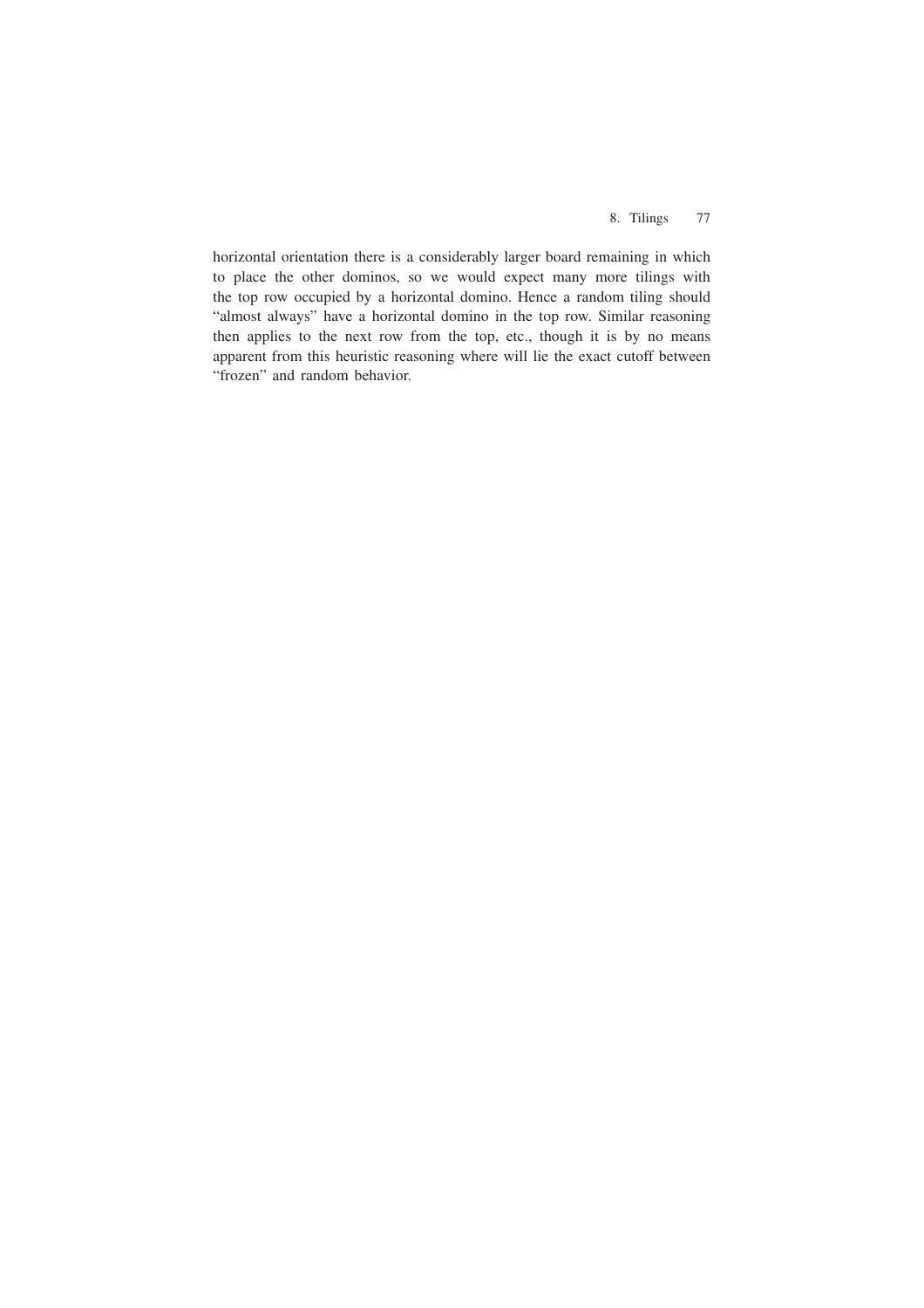This is page 78 Printer: Opaque this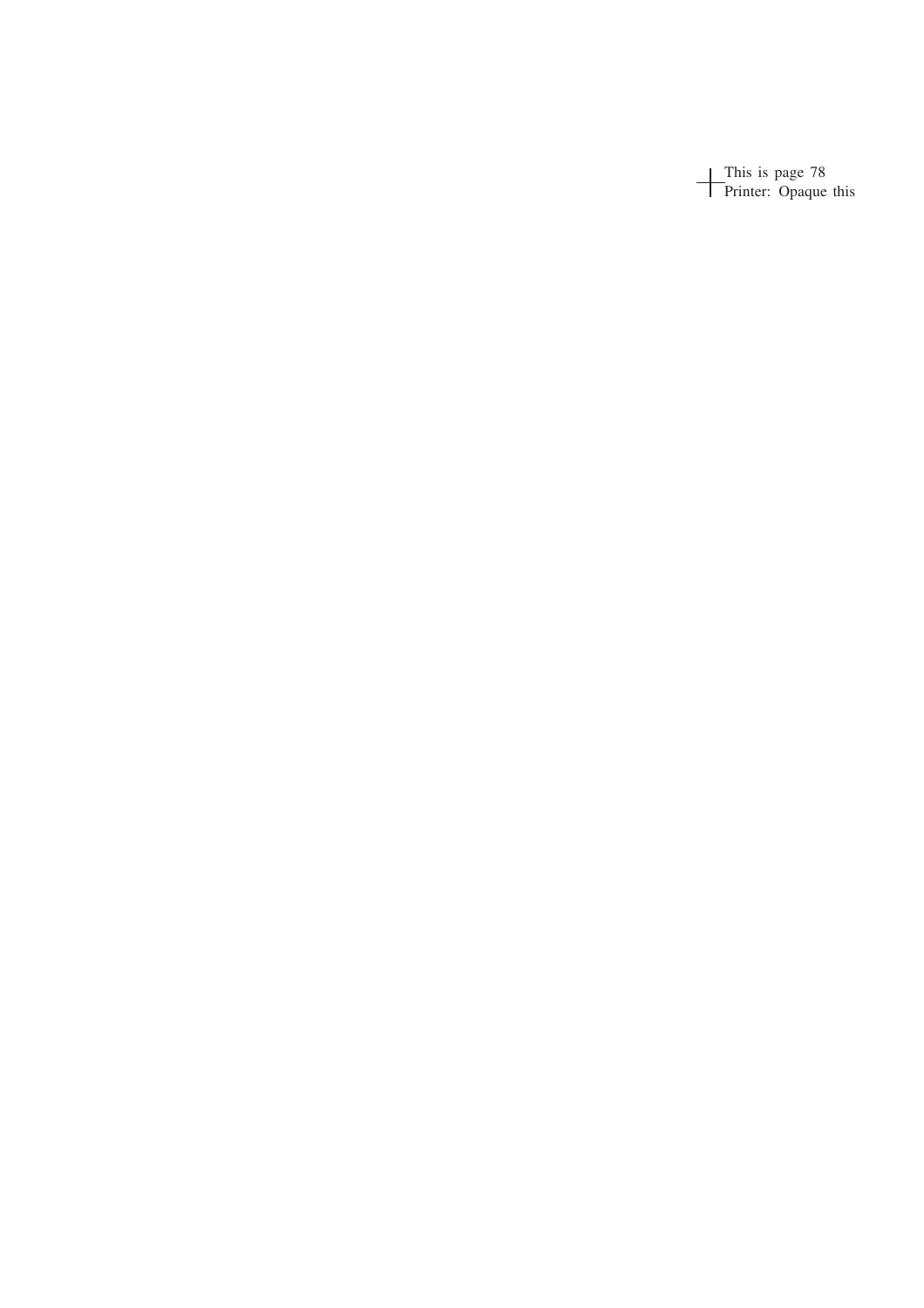This is page 79 Printer: Opaque this

# 9 Tilings and plane partitions

We have encountered several examples of unexpected connections between seemingly unrelated mathematical problems. This is one of the features of mathematics that makes it so appealing to its practitioners. In this chapter we discuss another such connection, this time between tilings and plane partitions. Other surprising connections will be treated in later chapters.

The tiling problem we will be considering is very similar to the problem of tiling an  $m \times n$  chessboard with dominos. Instead of a chessboard (whose shape is a rectangle), we will be tiling a hexagon. Replacing the squares of the chessboard will be equilateral triangles of unit length which fill up the hexagon, yielding a "hexagonal board." Let *H*(*r*,*s*, *t*) denote the hexagonal board whose opposite sides are parallel and whose side lengths (in clockwise order) are *r*,*s*, *t*,*r*,*s*, *t*. Thus opposite sides of the hexagon have equal length just like opposite sides of a rectangle have equal length. Figure 17 shows the hexagonal board  $H(2, 3, 3)$  with its 42 equilateral triangles. In general, the hexagonal board  $H(r, s, t)$  has  $2(rs + rt + st)$  equilateral triangles.

Instead of tiling with dominos (which consist of two adjacent squares), we will be tiling with pieces which consist of two adjacent equilateral triangles. We will call these pieces simply *rhombi*, although they are really only special kinds of rhombi. Thus the number of rhombi in a tiling of  $H(r, s, t)$  is  $rs + rt + st$ . The rhombi can have three possible orientations (compared with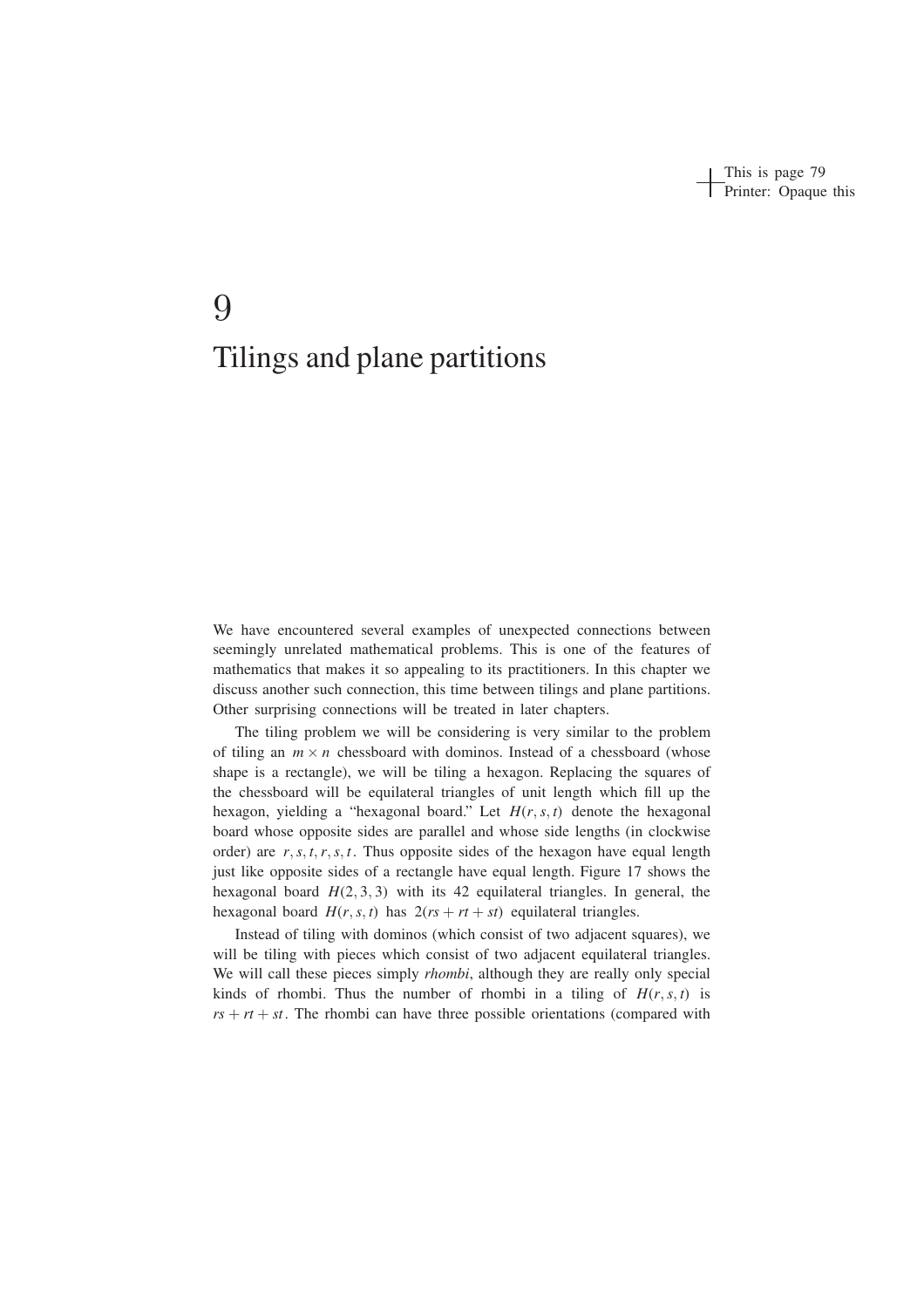



The hexagonal board *H*(2, 3, 3)

the two orientations of a rectangle) :



Here is a typical tiling of  $H(2, 3, 3)$ :

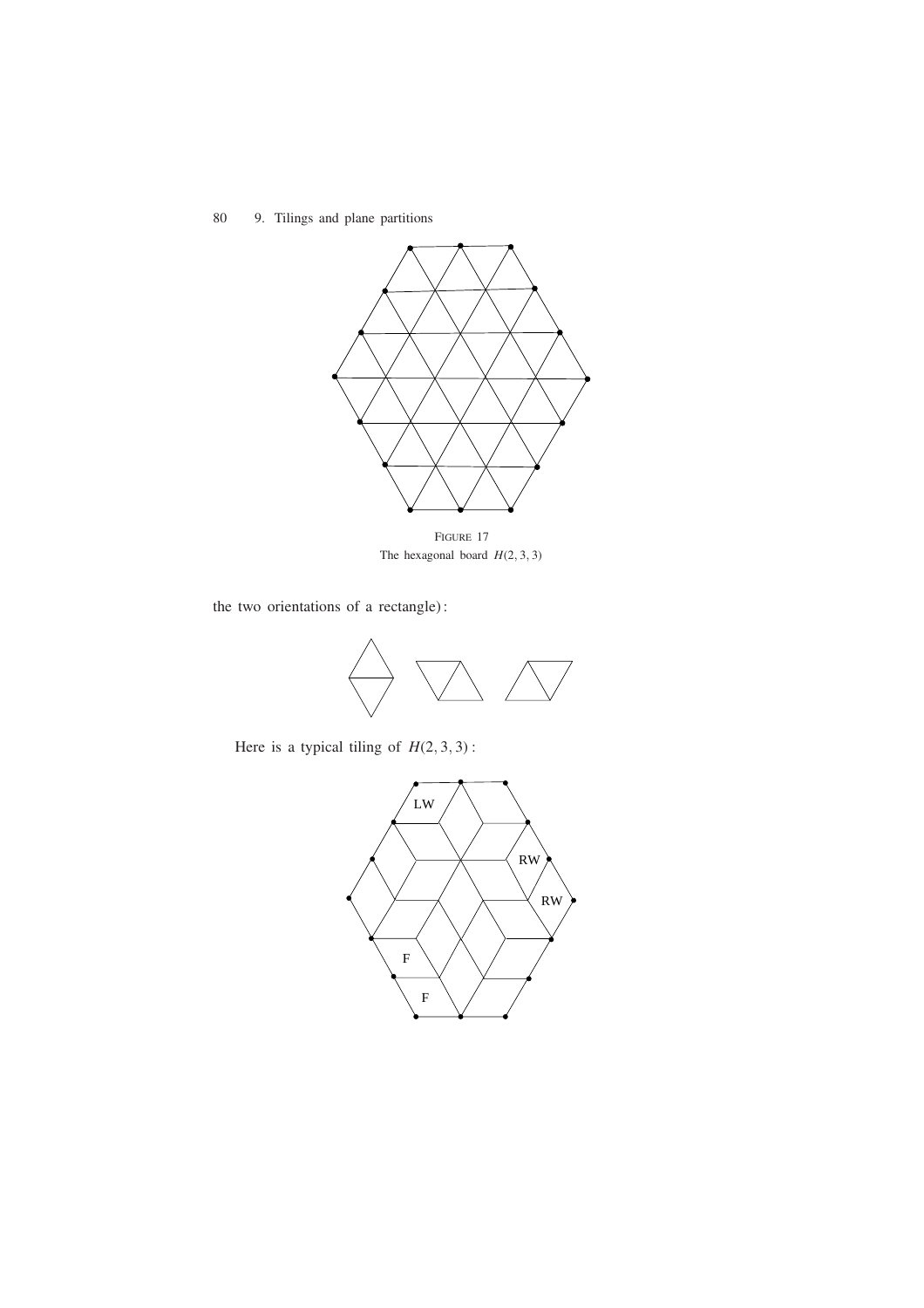This picture gives the impression of looking into the corner of an  $r \times s \times t$ box in which cubes are stacked. The brain will alternate between different interpretations of this cube stacking. To be definite, we have labelled by F the floor, by LW the left wall, and by RW the right wall. Shading the rhombi according to their orientation heightens the impression of a cube stacking, particularly if the page is rotated slightly counterclockwise :



Regarding the floor as a  $3 \times 2$  parallelogram filled with six rhombi, we can encode the cube stacking by a  $3 \times 2$  array of numbers which tell the number of cubes stacked above each floor rhombus :



Rotate this diagram 45° counterclockwise, erase the rhombi, and "straighten out," giving the following array of numbers :

$$
\begin{array}{c} 322 \\ 200 \end{array}
$$

This array is nothing more than a plane partition whose number of rows is at most *r*, whose number of columns is at most *s*, and whose largest part is at most *t* (where we began with the hexagonal board  $H(r, s, t)$ )! This correspondence between rhombic tilings of  $H(r, s, t)$  and plane partitions with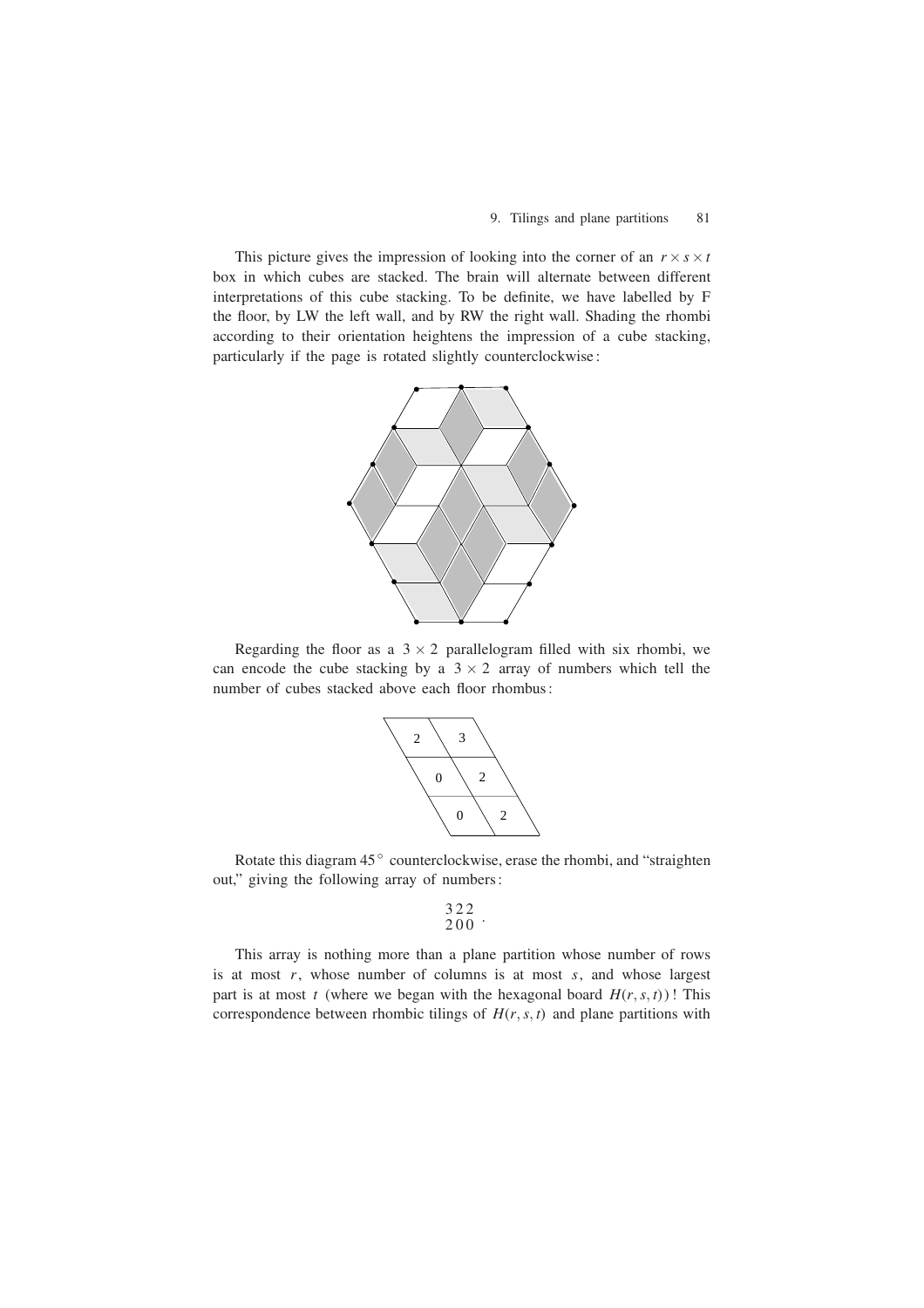# 82 9. Tilings and plane partitions

at most *r* rows, at most *s* columns, and with largest part at most *t* is a bijection. In other words, given the rhombic tiling, there is a unique way to interpret it as a stacking of cubes (once we agree on what is the floor, left wall, and right wall), which we can encode as a plane partition of the desired type. Conversely, given such a plane partition, we can draw it as a stacking of cubes which in turn can be interpreted as a rhombic tiling.

An immediate corollary of the amazing correspondence between rhombic tilings and plane partitions is an explicit formula for the number  $N(r, s, t)$ of rhombic tilings of  $H(r, s, t)$ . For this number is just the number of plane partitions with at most *r* rows, at most *s* columns, and with largest part at most *t*. If we set  $x = 1$  in the left-hand side of MacMahon's formula (3.7) then it follows that we just get  $N(r, s, t)$ . If we set  $x = 1$  in the right-hand side then we get the meaningless expression  $0/0$ . However, if we write

$$
[i] = 1 - xi = (1 - x)(1 + x + \dots + xi-1),
$$

then the factors of  $1 - x$  cancel out from the numerator and denominator of the right-hand side of (3.7). Therefore substituting  $x = 1$  is equivalent to replacing  $[i]$  by the integer  $i$ , so we get the astonishing formula

$$
N(r, s, t) =
$$
  
\n
$$
\frac{(1+t)(2+t)^2 \cdots (r+t)^r (r+1+t)^r \cdots (s+t)^r (s+1+t)^{r-1}}{1 \cdot 2^2 \cdot 3^3 \cdots r^r (r+1)^r \cdots s^r (s+1)^{r-1}}
$$
  
\n
$$
\frac{(s+2+t)^{r-2} \cdots (r+s-1+t)}{(s+2)^{r-2} \cdots (r+s-1)}.
$$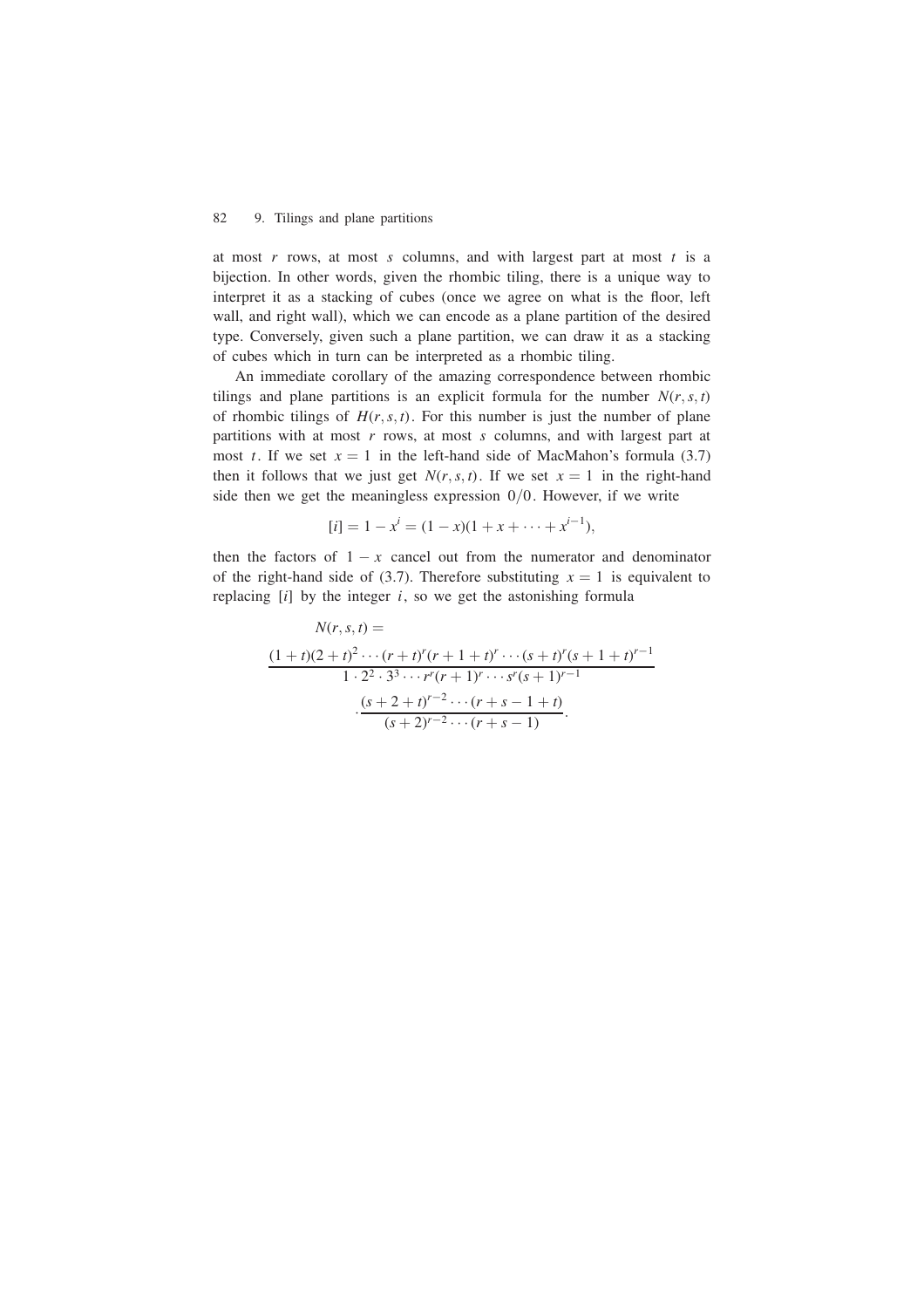This is page 83 Printer: Opaque this

# 10 The Möbius function and set partitions

This chapter introduces the Möbius function, a fundamental tool for enumerative combinatorics. It is very useful in situations demanding counting with "inclusion-exclusion," meaning that some objects get counted more than once and then the number of extra counts is subtracted to correct the error. There may possibly be several stages of corrections, and the pattern of adding and subtracting in such situations can be very complex. In some such cases, however, the Möbius function takes care of this bookkeeping for us, producing clean and computable answers.

Much can be said about the Möbius function, whose theory is very rich. Our aim here is however modest. We want to introduce this function and exemplify its use for an interesting and nontrivial enumeration problem, namely that of counting regions in space. This application is given in the next chapter.

# THE MÖBIUS FUNCTION

The *Möbius function* assigns a very significant integer to every finite *poset*. This word is an abbreviation for "partially ordered set." The precise definition of a poset is that it is a set *P* together with a relation  $\leq$  satisfying the axioms :

•  $x \leq x$  for all  $x \in P$ .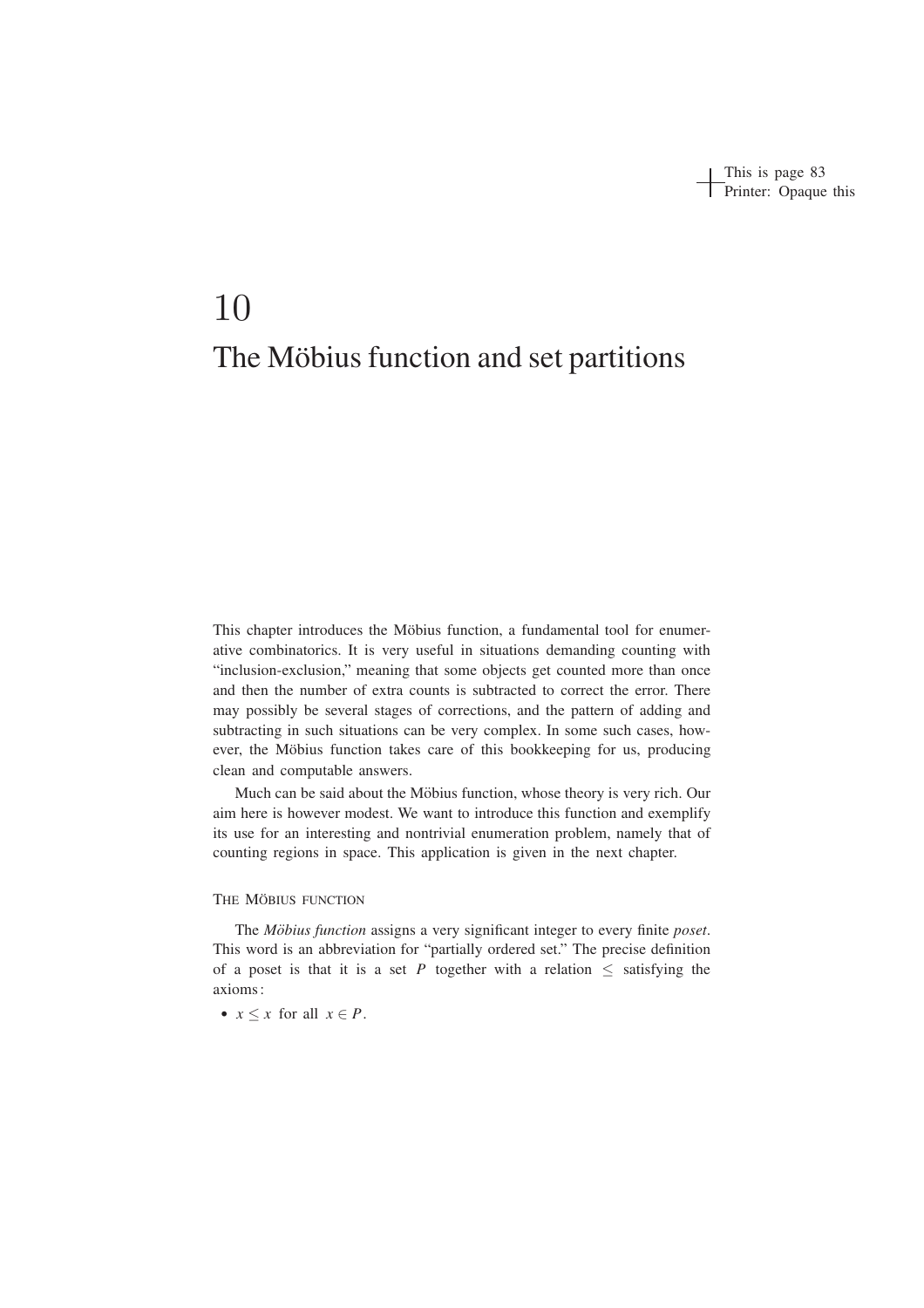84 10. The Möbius function and set partitions

- If  $x \leq y$  and  $y \leq x$ , then  $x = y$ .
- If  $x \leq y$  and  $y \leq z$ , then  $x \leq z$ .

(Let us point out that it is possible for two elements  $x, y$  to satisfy neither  $x \leq y$  nor  $y \leq x$ .) In the main examples that we will consider, the definition of  $x \leq y$  has a simple, intuitive meaning such as "x is a subset of y" or "y is divisible by *x*." Thus it is not necessary to think in terms of the axiomatic definition above to understand our presentation.

For simplicity we assume that all posets considered have a bottom element less than all other elements and a top element greater than all other elements. Small posets can be represented as a diagram (graph) in which  $x < y$  if there is a path from *x* to *y* moving up in the diagram. For instance, in Figure 18 we have  $a < h$  since we can move up from  $a$  to  $h$  via  $d$  and  $g$ , for instance. Note that in this poset, *a* is the bottom element and *h* the top element.



The Möbius function  $\mu(y)$  is recursively defined for any finite poset as follows: Put  $\mu(a) = 1$  for the bottom element *a* of the poset, then require that

$$
\mu(y) = -\sum_{x < y} \mu(x)
$$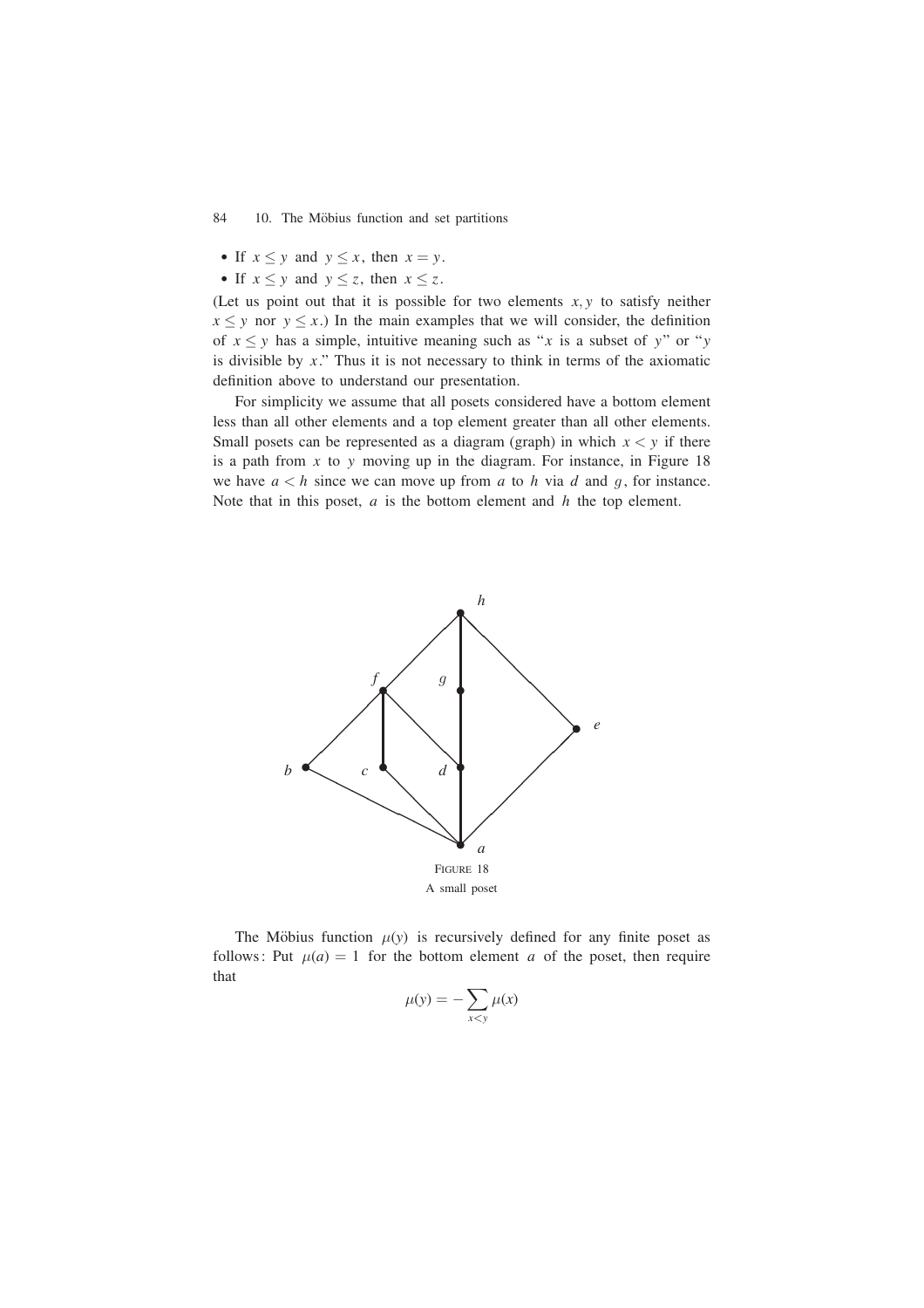for all other elements *y*. This formula means that we are to define  $\mu(y)$  so that when we sum  $\mu(x)$  for all x less than or equal to y the resulting sum equals zero. This can clearly be done as long as one knows the values  $\mu(x)$ for all elements *x* less than *y*.

To illustrate how this recursive definition works we compute the Möbius function of the poset in Figure 18, starting from the bottom. We get recursively :

 $\mu(a) = 1$ , by definition,  $\mu(b) = -\mu(a) = -1,$  $\mu(c) = -\mu(a) = -1,$  $\mu(d) = -\mu(a) = -1,$  $\mu(e) = -\mu(a) = -1,$  $\mu(f) = -\mu(a) - \mu(b) - \mu(c) - \mu(d) = -1 + 1 + 1 + 1 = 2,$  $\mu(g) = -\mu(a) - \mu(d) = -1 + 1 = 0,$  $\mu(h) = -\mu(a) - \mu(b) - \mu(c) - \mu(d) - \mu(e) - \mu(f) - \mu(g)$  $=-1+1+1+1+1-2-0=1.$ 

Figure 19 shows the same poset with computed Möbius function values.



One important property of the Möbius function is that it can be used to "invert" summations over a partially ordered index set. Here is a statement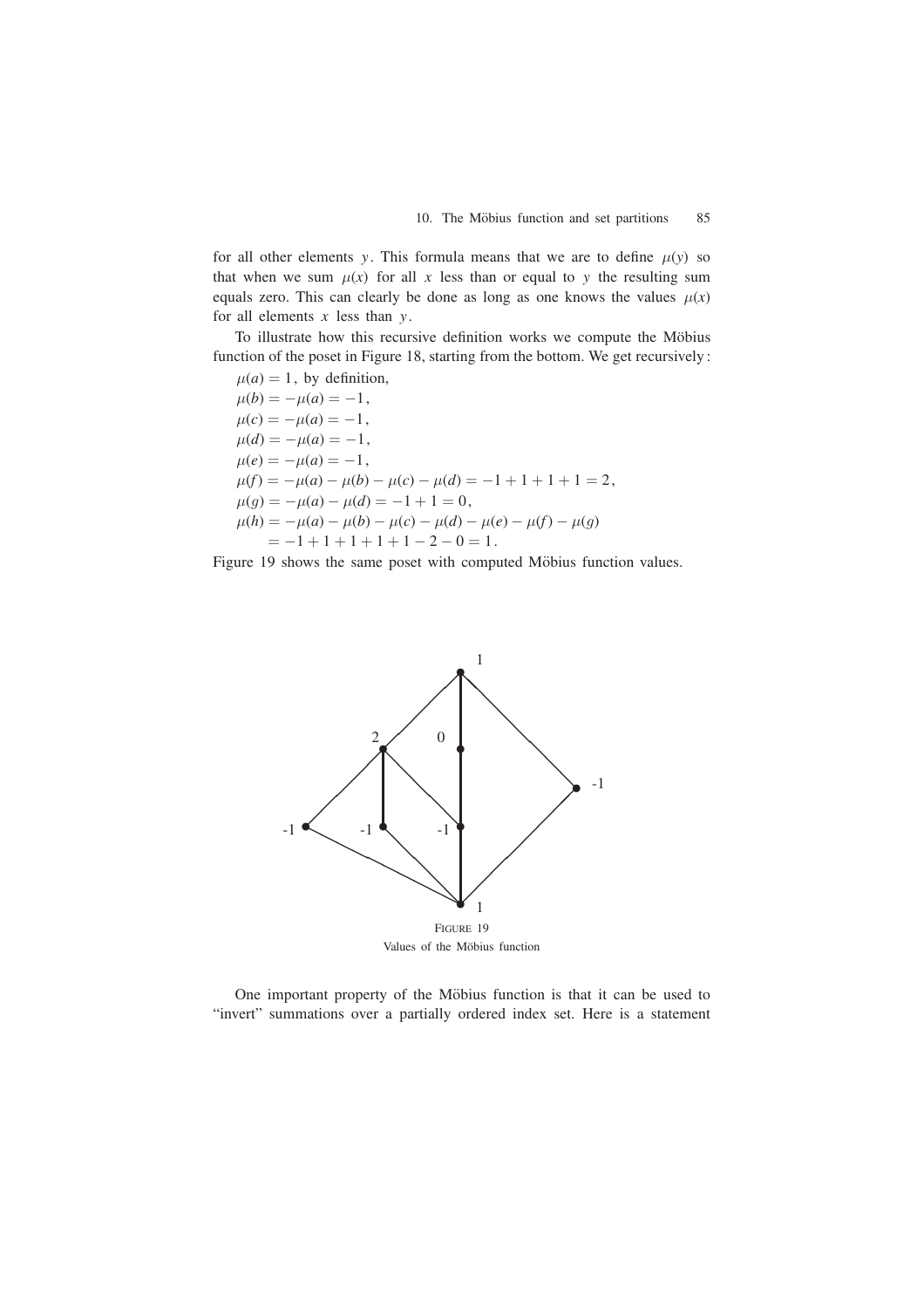### 86 10. The Möbius function and set partitions

of the "Möbius inversion formula" in a special case. If a function  $f : P \to \mathbb{Z}$ from a poset *P* to the integers is related to another function  $g : P \to \mathbb{Z}$  by the partial summation formula

$$
f(x) = \sum_{y \ge x} g(y),
$$

then the value  $q(a)$  at the bottom element *a* of *P* can be expressed in terms of *f* via the formula

$$
g(a) = \sum_{y \in P} \mu(y) f(y).
$$

The Möbius function has its origin in number theory, where it was introduced by August Ferdinand Möbius. (Möbius is best known to nonmathematicians for his eponymous connection with the "Möbius strip." The Möbius strip itself was well-known long before Möbius, but Möbius was one of the first persons to systematically investigate its mathematical properties.) The posets relevant to number theory are subsets of the positive integers ordered by divisibility. For these posets, the Möbius function  $\mu(n)$  as defined above coincides with the classical Möbius function arising in number theory.

For instance, see the divisor diagram of the number 60 in Figure 20. The elements of this poset are the positive integers *n* that are divisors of 60, and we define  $m \le n$  in the poset if n is divisible by m. A calculation based on this diagram, analogous to the one we just carried out over Figure 18, shows that  $\mu(60) = 0$ . In the case of the classical Möbius function of number theory there is however a faster way to compute. Namely, for  $n > 1$  one has that  $\mu(n) = 0$  if the square of some prime number divides *n*, and that otherwise  $\mu(n) = (-1)^k$  where *k* is the number of prime factors in *n*. Hence, for example:  $\mu(60) = 0$  since  $2^2 = 4$  divides 60; and  $\mu(30) = -1$  since we have the prime factorization  $30 = 2 \cdot 3 \cdot 5$  with an odd number of distinct prime factors.

The Möbius function is of great importance in number theory. Let it suffice to mention — for those who have the background to know what we are referring to — that both the Prime Number Theorem and the Riemann Hypothesis (considered by many to be the most important unsolved problem in all of mathematics) are equivalent to statements about the Möbius function. Namely, letting  $M(n) = \sum_{k=1}^{n} \mu(k)$ , it is known that

Prime Number Theorem  $\iff \lim_{n\to\infty}$ *M*(*n*)  $\frac{\Delta(n)}{n} = 0,$ Riemann Hypothesis ⇐⇒ |*M*(*n*)| < *n*  $1/2+\epsilon$ , for all  $\epsilon > 0$ and all sufficiently large *n*.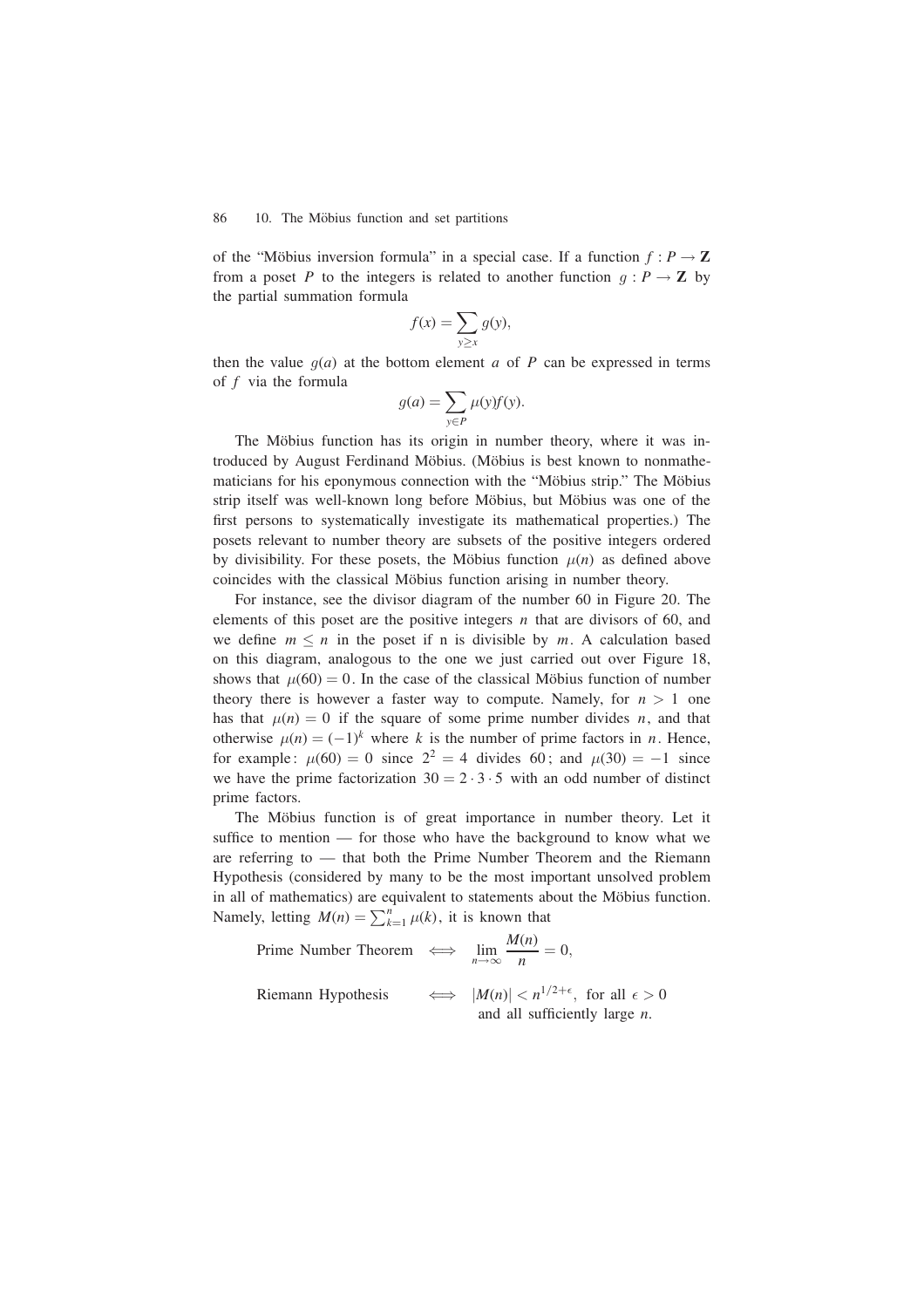

The divisors of 60

# THE POSET OF SET PARTITIONS

Explicit expressions for the Möbius function have been determined for many posets of importance in combinatorics. In this section we present a basic example, namely a partial order on the partitions of a finite set.

A *partition of a set A* is a way of breaking it into smaller pieces, called *blocks*, namely a collection of pairwise disjoint nonempty subsets whose union is *A*. For instance, here are the 15 partitions of the set  $\{1, 2, 3, 4\}$ :

> 1234, 12-34, 13-24, 14-23, 1-234, 2-134, 3-124, 4-123, 12-3-4, 13-2-4, 14-2-3, 23-1-4, 24-1-3, 34-1-2, 1-2-3-4

In the following we use  $\{1, 2, \ldots, n\}$  as the ground set and consider the collection of all partitions of this set. Denote this collection by  $\Pi_n$ .

There is a natural way to compare set partitions, saying that partition  $\pi$ is less than partition  $\sigma$  (written  $\pi < \sigma$ ) if  $\pi$  is obtained from  $\sigma$  by further partitioning its blocks. This way we get a poset structure on the set  $\Pi_n$ , which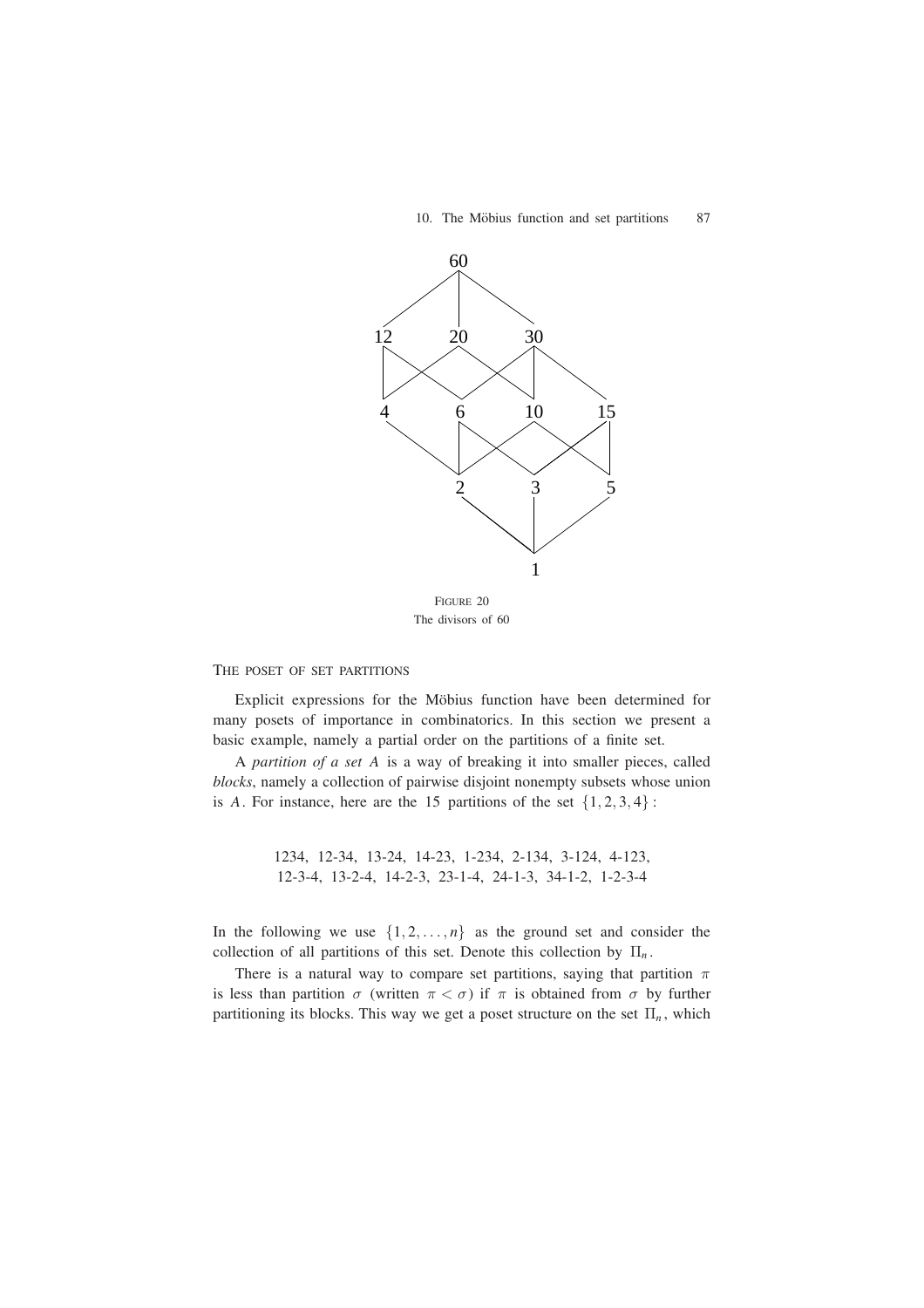### 88 10. The Möbius function and set partitions

is illustrated in Figure 21 for  $\Pi_4$ . In accordance with the general definition of the diagram of a poset given earlier, this diagram is to be understood so that a partition  $\pi$  is less than a partition  $\sigma$  if and only if there is a downward path from  $\sigma$  to  $\pi$  in the order diagram, corresponding to further breaking up of  $\sigma$ 's parts in order to obtain the partition  $\pi$ .



FIGURE 21 The poset  $\Pi_4$  of set partitions.

Now we ask, what is the value  $\mu_n$  of the Möbius function computed over the partition poset  $\Pi_n$ ? In other words, we want to determine  $\mu_n = \mu_{\Pi_n}(\pi_{\max})$ , where  $\pi_{\text{max}}$  denotes the top element of  $\Pi_n$ , the partition with only one block. For example, direct computation over the poset  $\Pi_4$  in Figure 21 shows that  $\mu_4 = -6.$ 

Here is the general answer :

(10.1) 
$$
\mu_n = (-1)^{n-1}(n-1)!.
$$

To understand this formula it pays off to ask a more ambitious question. Let  $b(\sigma)$  denote the number of blocks in a partition  $\sigma$ , and consider the polynomial

(10.2) 
$$
Q_n(x) \stackrel{\text{def}}{=} \sum_{\sigma \in \Pi_n} \mu(\sigma) x^{b(\sigma)} = \mu_n x + \text{higher-degree terms},
$$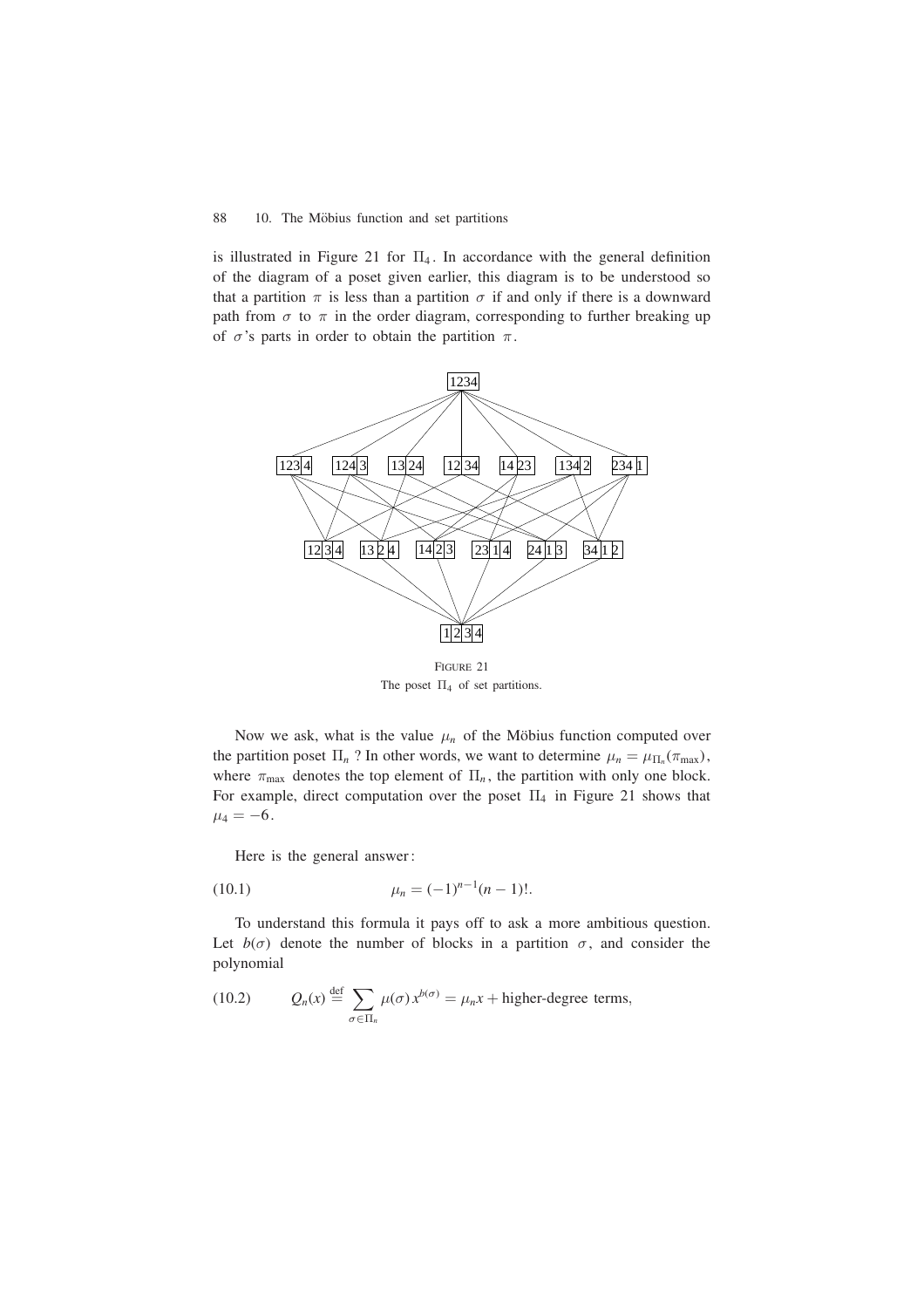which is a kind of generating function for the Möbius function of  $\Pi_n$ . What can be said about  $Q_n(x)$ ?

Again, let us have a look at an example. Direct computation over the poset Π<sup>4</sup> in Figure 21 shows that

$$
Q_4(x) = x^4 - 6x^3 + 11x^2 - 6x.
$$

Observe that this polynomial  $Q_4(x)$  is a product of some very simple polynomials of degree one :

$$
Q_4(x) = x^4 - 6x^3 + 11x^2 - 6x = x(x - 1)(x - 2)(x - 3).
$$

This pretty factorization is not accidental. It is a special case of the general formula

(10.3) 
$$
Q_n(x) = x(x-1)(x-2)\cdots(x-(n-1)).
$$

A proof for this will be outlined in the context of certain geometric arguments in the next chapter; see equations (11.4) and (11.5). In particular, as claimed by equation (10.1), we have that

(10.4) 
$$
\mu_n = (-1)(-2) \cdots (-(n-1)) = (-1)^{n-1}(n-1)!,
$$

since  $\mu_n x$  is the lowest-degree term of the polynomial  $Q_n(x)$ .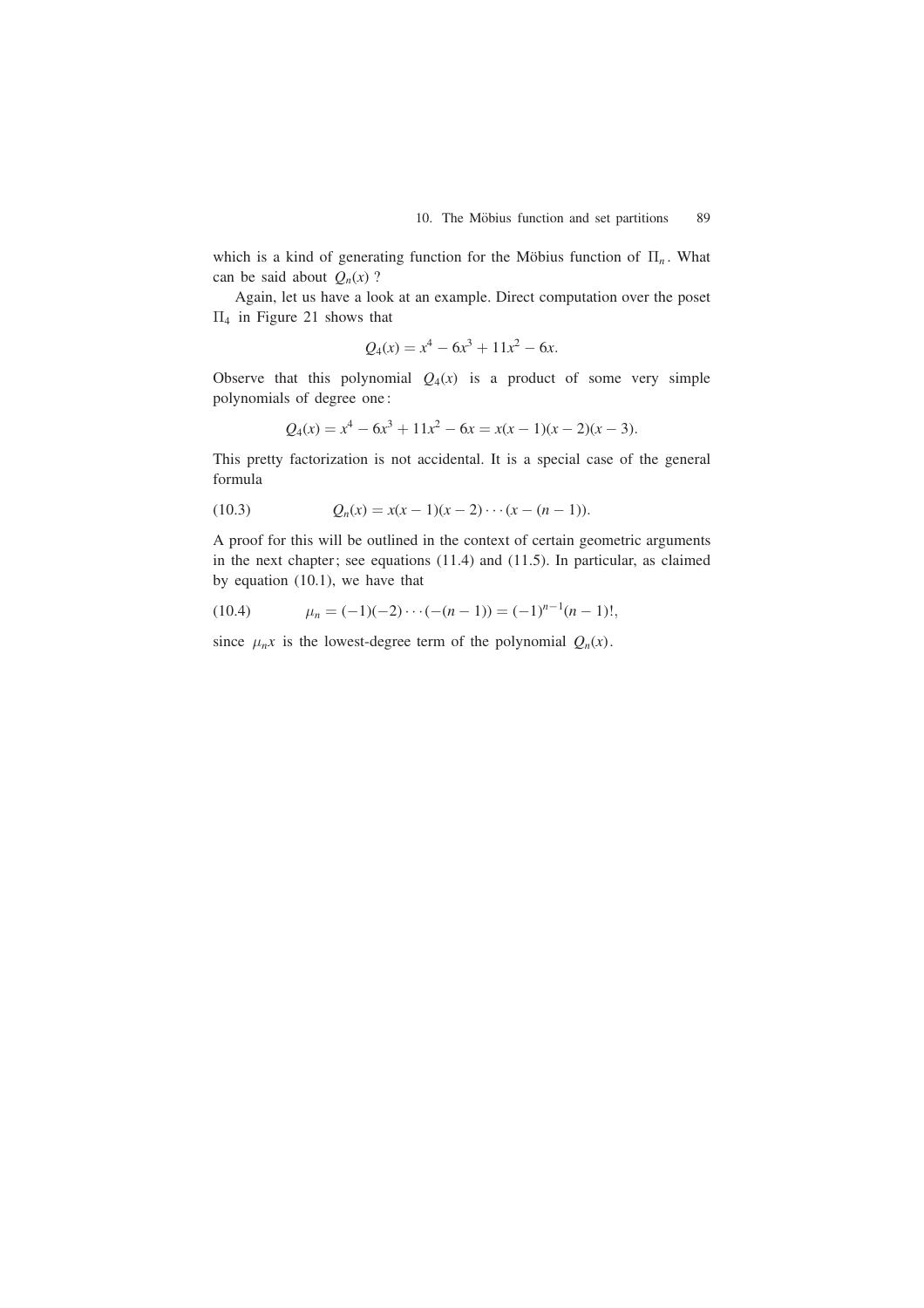This is page 90 Printer: Opaque this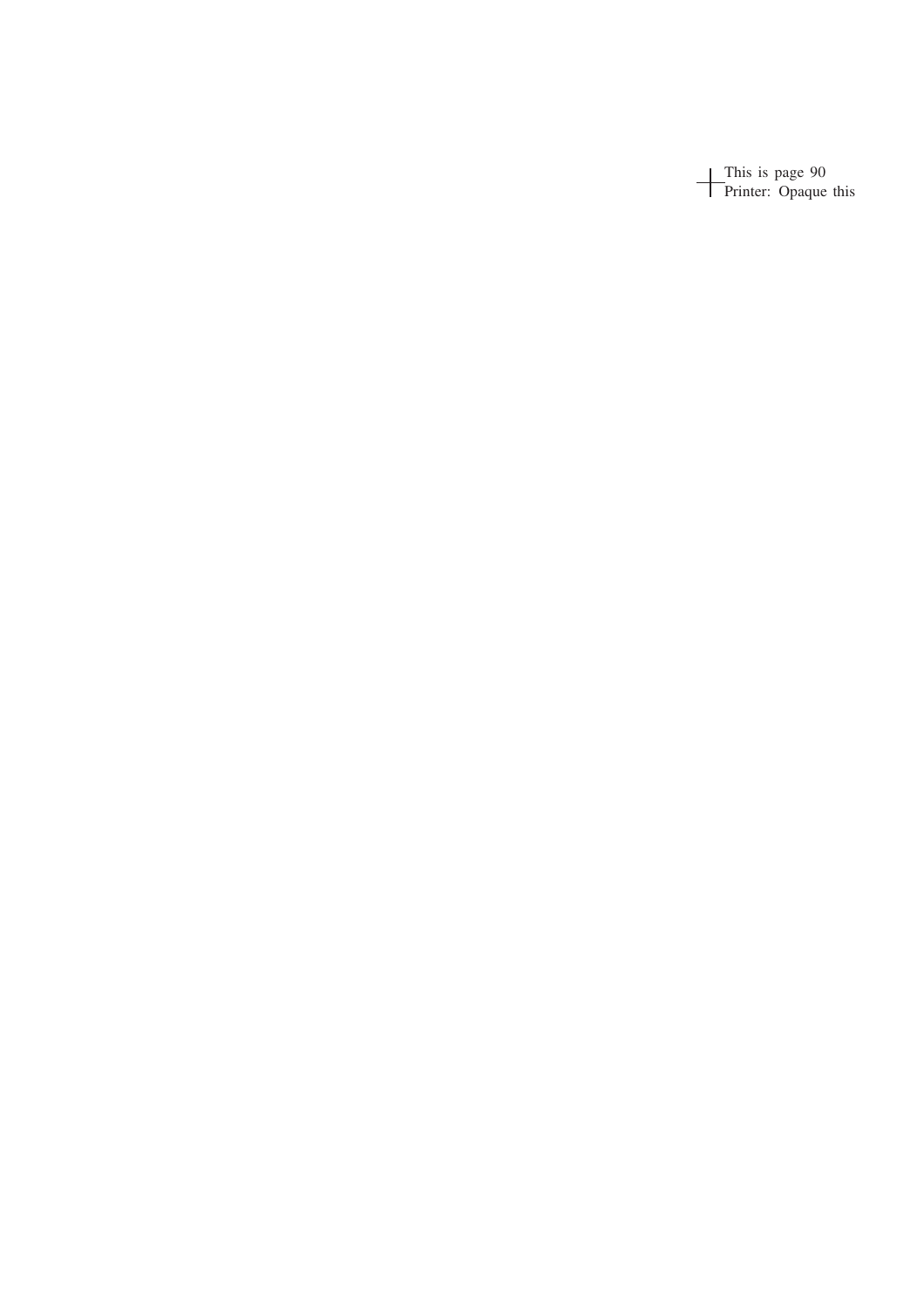This is page 91 Printer: Opaque this

# 11 Arrangements and regions

Drawing a straight line in a plane splits the plane into two parts. Drawing several lines cuts it into several parts. How many ? This kind of geometric partitioning problem is discussed here. A moments thought makes it clear that the answer depends not only on the number of lines, but also on how they intersect. How, if at all, can the dependence be described ?



FIGURE 22 An arrangement of 5 lines.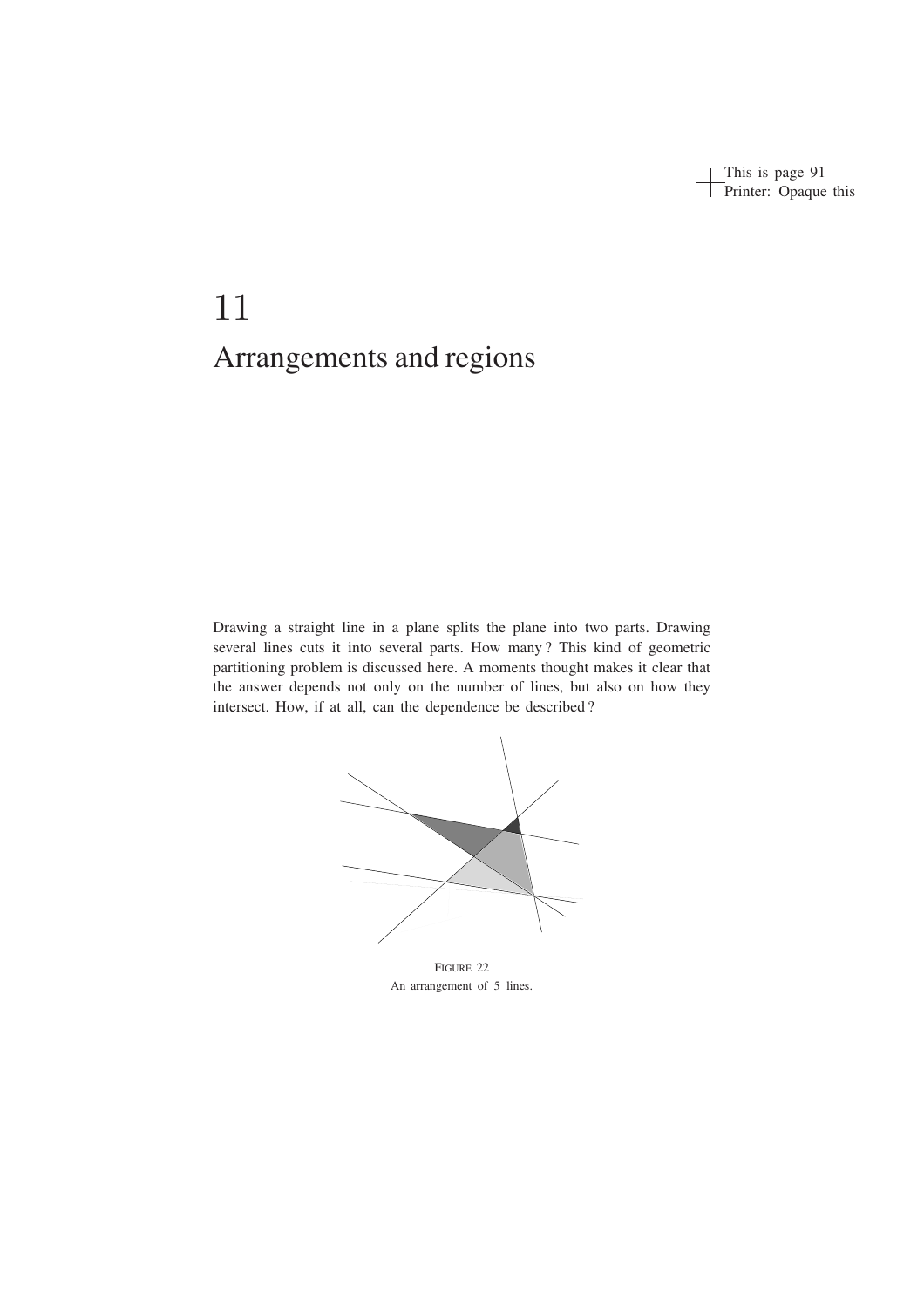# 92 11. Arrangements and regions

The analogous question can be asked also for higher dimensions, and it turns out that there is an elegant general answer involving the Möbius function.

### ARRANGEMENTS OF LINES

A collection A of straight lines in the plane is called a *line arrangement*, and the connected pieces into which the lines partition the plane are called *regions*. There are two kinds of regions, the *bounded* ones (which are contained inside some circle) and the *unbounded* ones (running off to infinity). How many regions are there ? Of these, how many are bounded ? For instance, the arrangement in Figure 22 has 14 regions, of which 4 are bounded (the shaded ones).

Suppose that the arrangement A consists of *t* lines, and let  $r(A)$  and  $b(A)$ denote the number of regions and the number of bounded regions, respectively, into which the plane is divided by A.

If all the lines are parallel we see immediately that  $r(A) = t + 1$  and  $b(A) = 0$ . So, let us assume that there is at least one intersection point where two lines meet. Let *C* denote the set of intersection points, and for each point  $p$  in *C* let  $m_p$  denote the number of lines passing through  $p$ .

Theorem. *We have that*

(i)

$$
r(\mathcal{A}) = 1 + t + \sum_{p \in C} (m_p - 1),
$$

(ii)

$$
b(\mathcal{A}) = 1 - t + \sum_{p \in C} (m_p - 1).
$$

For instance, the arrangement in Figure 22 has  $t = 5$  lines, six intersection points with  $m_p = 2$  and one intersection point with  $m_p = 3$ ; see Figure 23. (Remark : Disregard for now the labels on points and lines in Figure 23 — they will be of use later on.) Hence the equations in the theorem produce the correct answers  $r(A) = 1 + 5 + 6 \cdot 1 + 1 \cdot 2 = 14$ , and  $b(A) = 1 - 5 + 6 \cdot 1 + 1 \cdot 2 = 4$ .

Two more examples of line arrangements are given in Figures 28 and 29. The reader is invited to compute their numbers of regions using equations (i) and (ii).

We sketch a proof of the theorem by so-called "mathematical induction." A proof by induction works like this : one verifies the statement for some particular value, in our case  $t = 2$ , and then one proves that the truth of the statement for some value  $t - 1$  implies its truth for the value  $t$ . Then the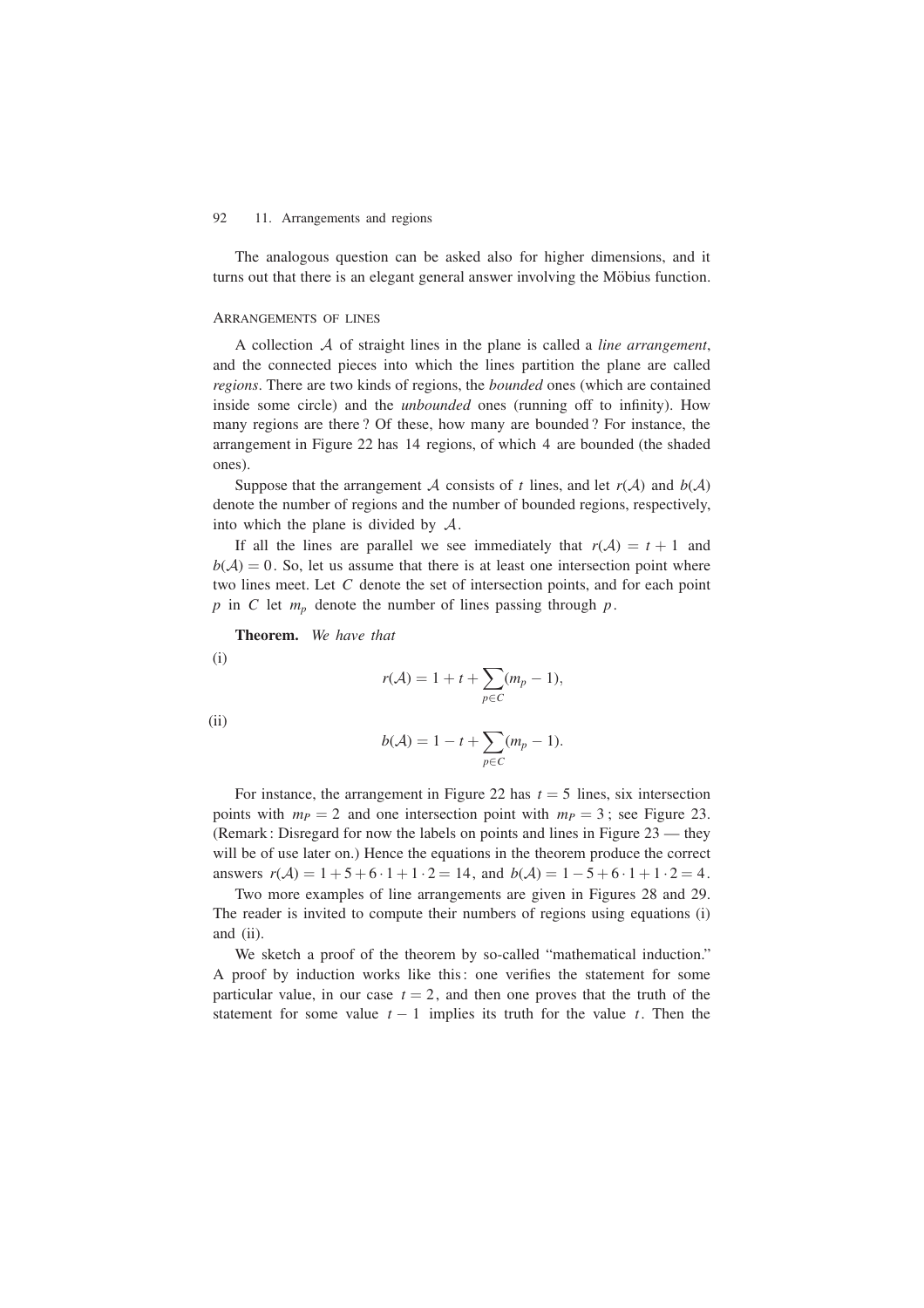

The seven intersection points.

truth for  $t = 2$  implies the truth for  $t = 3$ , which in turn implies the truth for  $t = 4$ , and so on, so that the truth for all  $t > 2$  will follow.

Plugging  $t = 2$  into equations (i) and (ii) we get  $r(A) = 4$  and  $b(A) = 0$ , which is certainly correct for any arrangement consisting of two crossing lines.

Now, assume that the theorem is correct for all arrangements having  $t - 1$ lines. We want to prove it for an arrangement A having *t* lines. Then argue as follows. Remove one of the lines, call it *L*, from A. This leaves a smaller arrangement  $A'$  with only  $t - 1$  lines. How many new regions are created when we reintroduce the line *L* ?

This can be seen in the following way. Imagine that we travel along the line  $L$ , coming in from infinity and after crossing some of the lines of  $A'$ heading out to infinity again in the opposite direction; see Figure 24 where *L* is dashed.

Traversing *L* we encounter some points where *L* intersects other lines. Let *C<sup>L</sup>* denote the set of such intersection points and suppose that there are *k* of them. Then each time we reach a crossing point we complete the splitting of the region of  $A'$  that we have just traversed. Finally, after the last crossing point is reached we end by splitting the one remaining region. Thus, we have created  $k + 1$  new regions in all.

Since the arrangement  $A'$  has only  $t-1$  lines, we get by the induction assumption that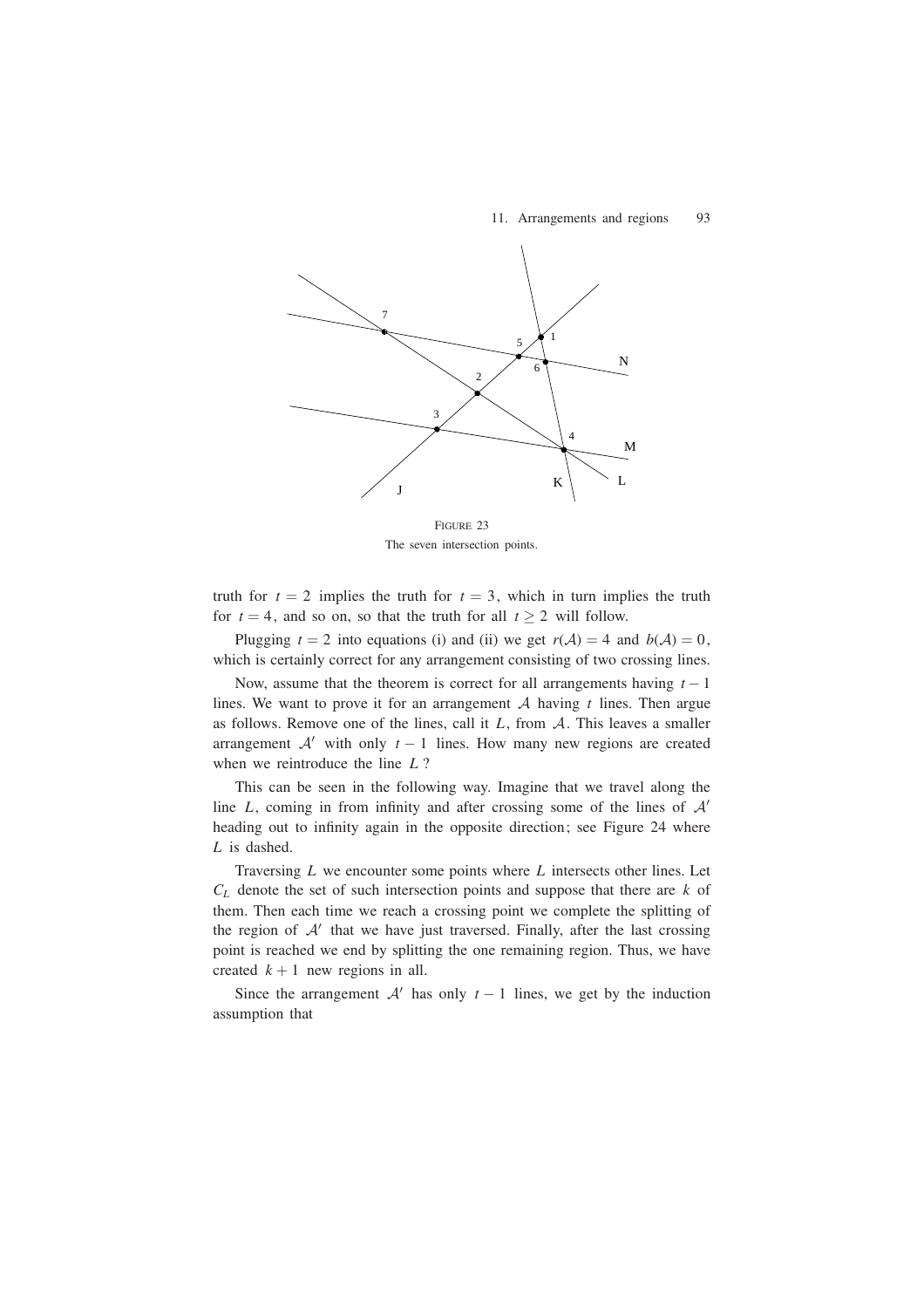

FIGURE 24 Traversing the line  $L$  through the subarrangement  $A'$ .

$$
r(\mathcal{A}') = 1 + (t - 1) + \sum_{p \in C \setminus C_L} (m_p - 1) + \sum_{p \in C_L} (m_p - 2),
$$

where  $C \setminus C_L = \{p \in C : p \notin C_L\}$ . Hence, since there are  $k+1$  new regions and  $C_L \subseteq C$ , we obtain

$$
r(\mathcal{A}) = r(\mathcal{A}') + k + 1
$$
  
= 1 + (t - 1) +  $\sum_{p \in C \setminus C_L} (m_p - 1) + \sum_{p \in C_L} (m_p - 2) + k + 1$   
= 1 + (t - 1) +  $\sum_{p \in C \setminus C_L} (m_p - 1) + \sum_{p \in C_L} (m_p - 1) - k + k + 1$   
= 1 + t +  $\sum_{p \in C} (m_p - 1)$ .

Thus we have verified equation (i). Equation (ii) can be proved by similar reasoning, observing that exactly  $k - 1$  of the newly created regions are bounded (all but the first and the last along *L*). Another way to reason is that equation (ii) follows from equation (i) since there must be exactly  $2t$ unbounded regions. To see this, imagine a circle drawn in the plane and large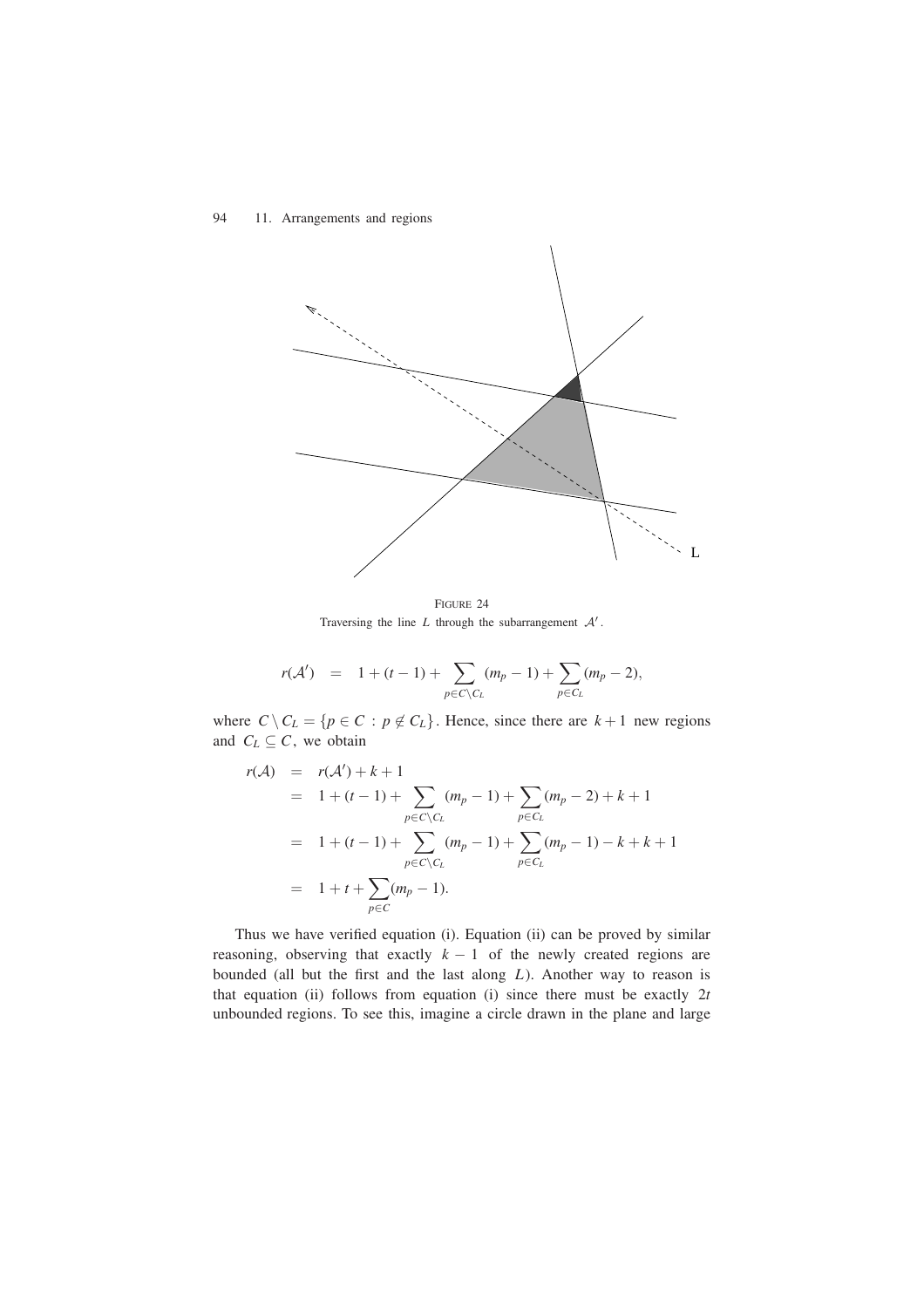enough that all intersection points of  $A$  are in its interior. Then the unbounded regions are precisely the regions that reach outside the circle, and since the lines don't intersect outside the circle it is easy to see by going once around the circle that they cut out precisely 2*t* regions there.

### ARRANGEMENTS OF HYPERPLANES

Can this kind of reasoning be generalized from 2 -dimensional space (the plane) to 3 -dimensional space, or even to higher *n*-dimensional space ? Let us consider for a moment the case of 3 dimensions. The analogue of a line is here a plane. Mathematically planes can be described by equations of the form  $ax + by + cz = d$  in three space coordinates *x*, *y* and *z*. Familiarity with linear algebra is of course helpful, but it should suffice for the following to have an idea of the intuitive notion of a plane in ordinary 3 -space.

A plane cuts space into two regions, several planes cut space into several regions. As before we ask : how many ? And, how many of these regions are bounded ? The reader is invited to try to carry out an argument similar to the one we have given for line arrangements. However, this kind of barehanded approach is tricky in the 3 -dimensional case. Fortunately, to our rescue comes the Möbius function.

Let us consider a finite collection  $A = \{H_1, \ldots, H_t\}$  of hyperplanes  $H_i$  in *n*-dimensional space  $\mathbb{R}^n$ . By "hyperplane" is here meant the solution set to a linear equation  $a_1x_1+\cdots+a_nx_n=b$ . A reader who is not comfortable with the notion of higher-dimensional space can think about our usual 3 -dimensional space, where "hyperplanes" are just ordinary planes.

The arrangement  $A$  cuts space into a number of connected components, called *regions*, some of which are bounded. Let  $r(A)$  and  $b(A)$  denote the number of regions and the number of bounded regions, respectively.

The theorem on page 92 shows that for lines in the plane the numbers  $r(\mathcal{A})$ and  $b(A)$  can be computed from information about how the lines intersect. It turns out that something similar is true in higher dimensions To describe the intersection pattern we introduce the *intersection poset L*<sup>A</sup> . This is a poset consisting of all nonempty intersections  $\cap_{H \in \mathcal{B}} H$  of subfamilies  $\mathcal{B} \subseteq \mathcal{A}$ , and also the whole space  $\mathbb{R}^n$  itself. The partial order is the opposite of set inclusion:  $\sigma \leq \pi$  in  $L_A$  if and only if  $\pi \subseteq \sigma$ . In particular,  $\mathbb{R}^n$  is the bottom element. Figure 25 shows the intersection poset of the line arrangement of Figure 23.

It is a remarkable fact that the numbers of regions of  $A$  can be computed from the values of the Möbius function of  $L_A$ , as shown by the following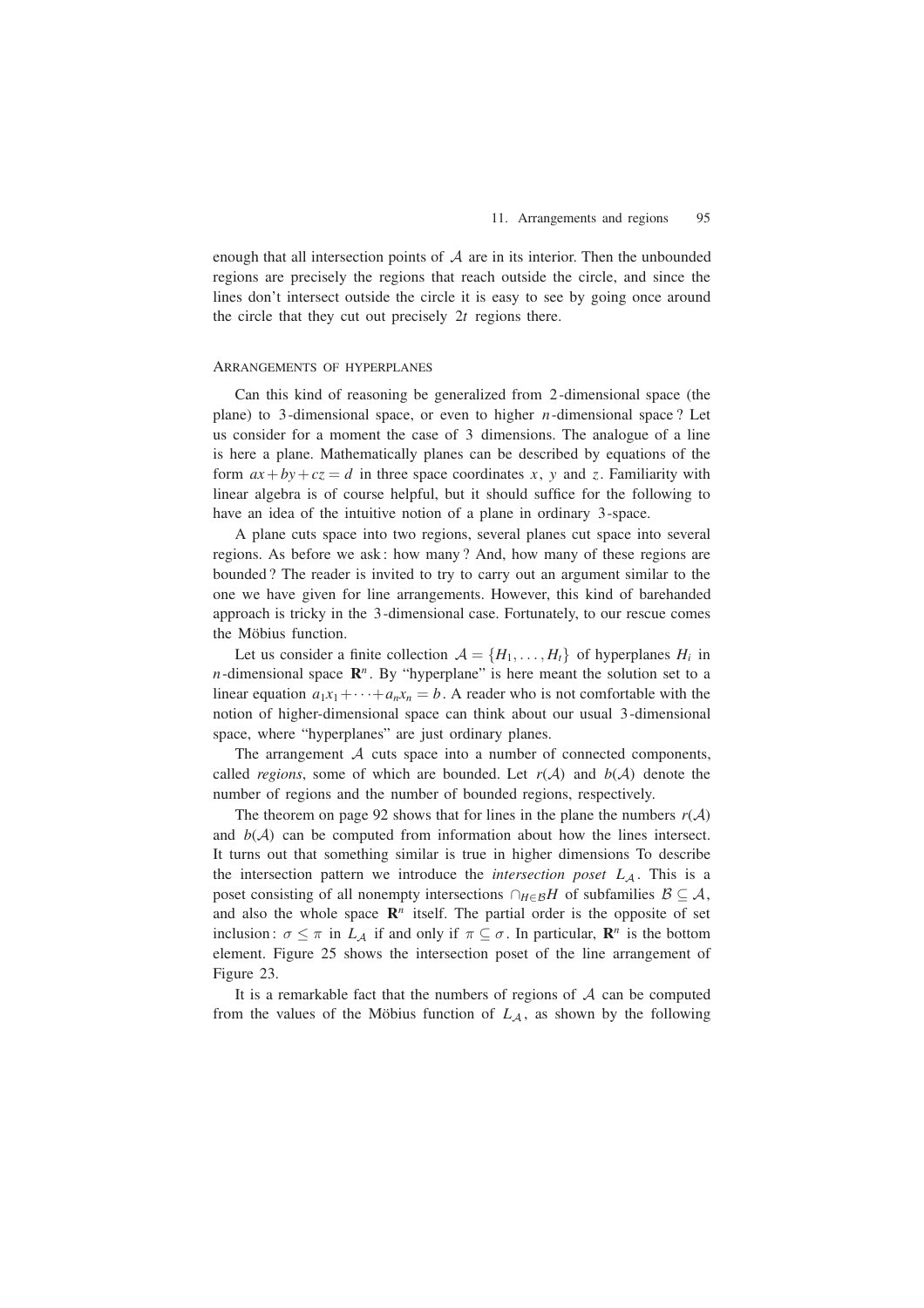96 11. Arrangements and regions



Intersection poset.

theorem proved by Thomas Zaslavsky in 1975.

Zaslavsky's Theorem. *We have that*

$$
r(\mathcal{A}) = \sum_{\sigma \in L_{\mathcal{A}}} |\mu(\sigma)| \quad \text{and} \quad b(\mathcal{A}) = \sum_{\sigma \in L_{\mathcal{A}}} \mu(\sigma) |
$$

(*Remark*: The formula for  $b(A)$  requires that the arrangement A is *essential*, meaning that the normals of the hyperplanes span  $\mathbb{R}^n$ .)

We have already proved Zaslavsky's theorem for dimension two, because for line arrangements in the plane the theorem specializes to the theorem on page 92. For an example, take the line arrangement in Figure 22. Its intersection poset is shown in Figure 25 and the Möbius function values are shown in Figure 26.



FIGURE 26 Möbius function values of intersection poset.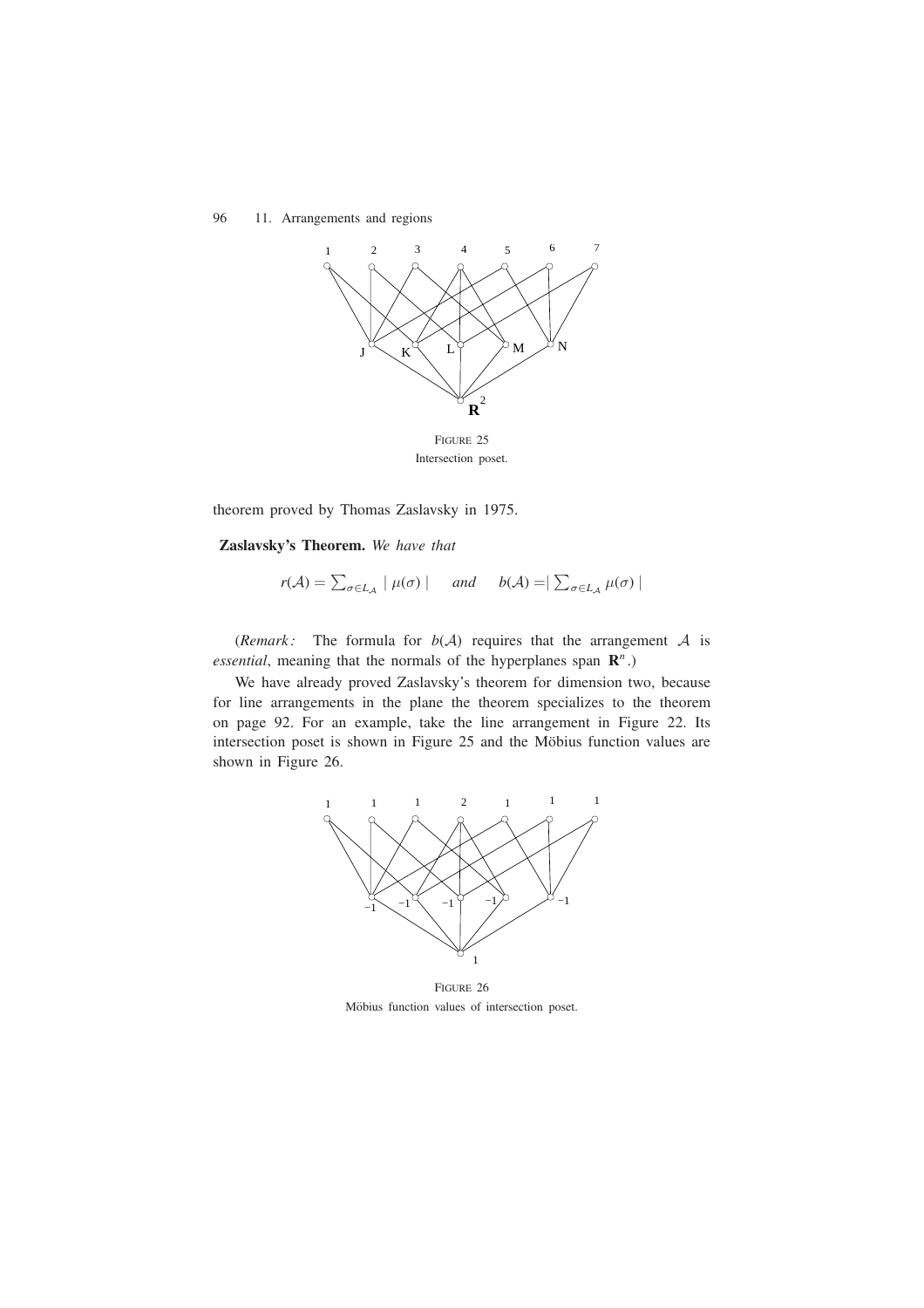A convenient way of collecting the relevant information about the Möbius function of the intersection poset of an arrangement A is via its *characteristic polynomial*, defined as follows :

(11.1) 
$$
P_{\mathcal{A}}(x) \stackrel{\text{def}}{=} \sum_{\sigma \in L_{\mathcal{A}}} \mu(\sigma) x^{\dim(\sigma)} = x^n + \text{lower-degree terms}.
$$

For instance, for the arrangement  $A$  in Figures 22 and 26 we have that

$$
P_{\mathcal{A}}\left(x\right) = x^2 - 5x + 8.
$$

It can be shown that  $(-1)^{n-\dim(\sigma)}\mu(\sigma) > 0$  for all  $\sigma \in L_A$ . Zaslavsky's theorem can therefore be reformulated in the following compact way :

$$
r(\mathcal{A}) = |P_{\mathcal{A}}(-1)|
$$

$$
(11.3) \t b(\mathcal{A}) = |P_{\mathcal{A}}(1)|
$$

Thus the characteristic polynomial carries the enumerative information about regions, bounded and general, in which we are interested. But, how can one compute this polynomial ? Doesn't its determination require that we somehow compute all Möbius function values, in which case no simplification is achieved, only a reformulation. Or are there shortcuts to computing characteristic polynomials ?

Yes, there are, but only for *some* arrangements, namely for those whose hyperplanes are given by linear equations  $a_1x_1 + \cdots + a_nx_n = b$  with *integer* coefficients  $a_i$  and  $b$ . Then an interesting method is available that in some cases allows elegant and easy computations.

Theorem. *Let* A *be a hyperplane arrangement in* R *n , determined by equations*  $a_1x_1 + \cdots + a_nx_n = b$  *with integer coefficients*  $a_i$  *and*  $b$ *. Then, for all sufficiently large* <sup>1</sup> ) *prime numbers p, the value P*A(*p*) *of the characteristic polynomial (i.e.,*  $P_A(x)$  *evaluated at*  $x = p$ ) *equals the number of n-tuples of integers*  $(q_1, q_2, \ldots, q_n)$  *such that* 

- *(1)* 0 ≤  $q_i$  ≤  $p 1$ *, for all i*
- *(2) the integer*  $a_1q_1 + \cdots + a_nq_n b$  *is not divisible by p, for all the equations*  $a_1x_1 + \cdots + a_nx_n = b$  that determine A.

It is a consequence of the theorem that in order to count regions of such an arrangement in real *n*-dimensional space we can instead count certain *n*-tuples of integers relative to large prime numbers *p*. This is so because of

<sup>&</sup>lt;sup>1</sup>) The meaning of saying that  $p$  has to be "sufficiently large" can be made precise. In particular, there are finitely many "bad" primes that must be avoided.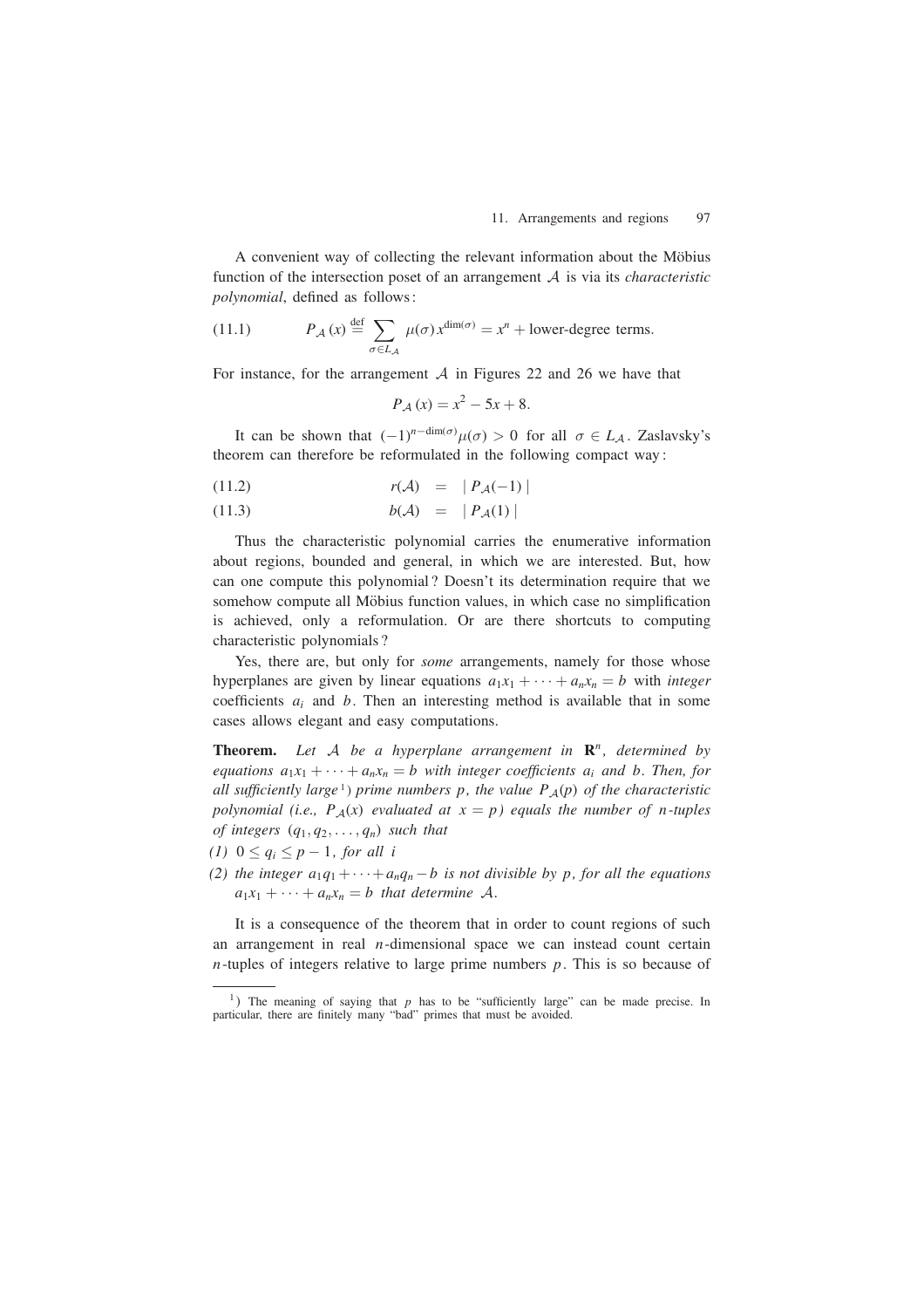### 98 11. Arrangements and regions

the fact that a polynomial is determined by its evaluation at sufficiently many points, in this case at the infinitely many (sufficiently large) prime numbers *p*.

The theorem gives rise to a method for enumerating regions of an arrangement  $A$  via its characteristic poynomial. The first step of the method is to express  $P_A(p)$  as a function of *p* by counting *n*-tuples of numbers as described in the theorem. Then we forget that *p* is a prime number and think of *p* as a variable, and finally we make the substitutions  $p = -1$  and  $p = 1$ . Then by formulas (11.2) and (11.3) we will have computed the number of regions and the number of bounded regions.

This method will be illustrated in the next three sections.

### THE BRAID ARRANGEMENT AND SET PARTITIONS

Consider the hyperplane arrangement  $B_n$  in  $\mathbb{R}^n$ , called the *braid arrangement*, given by the equations

$$
x_i - x_j = 0, \text{ for } 1 \leq i < j \leq n.
$$

In spite of its simple appearance, this arrangement plays an important role at the intersection of several areas of mathematics : algebra, topology, combinatorics, and more. How many regions are there in its complement ? This is easy to answer. The following direct argument shows that there are *n*! regions.

In order to specify which region *R* a point  $a = (a_1, \ldots, a_n)$  in  $\mathbb{R}^n$  belongs to, we must describe on which side of each hyperplane  $x_i - x_j = 0$  does *a* lie. In other words, for all  $1 \leq i < j \leq n$ , we must specify whether  $a_i < a_j$  or  $a_i > a_j$ . This is the same as specifying a *linear ordering* of  $a_1, \ldots, a_n$ , i.e., a permutation  $\pi$  of  $1, 2, ..., n$  such that  $a_{\pi(1)} < a_{\pi(2)} < \cdots < a_{\pi(n)}$ . Since there are *n*! permutations  $\pi$ , it follows that there are *n*! regions  $R_{\pi}$ , defined by

$$
R_{\pi} = \{(a_1, a_2, \ldots, a_n) \in \mathbf{R}^n : a_{\pi(1)} < a_{\pi(2)} < \cdots < a_{\pi(n)}\}.
$$

Let us test the machinery presented in this chapter by computing the number of regions of  $\mathcal{B}_n$  via its characteristic polynomial. The question then is: How many *n*-tuples  $(q_1, \ldots, q_n)$  of numbers  $q_i$  are there such that  $0 \le q_i \le p - 1$ for all *i* and  $q_i \neq q_j$  for all  $1 \leq i \leq j \leq n$ ? This counting problem is easy. There are *p* ways to choose  $q_1$ . After that there are  $p - 1$  ways to choose  $q_2$  (all choices are valid except the value already chosen for  $q_1$ ). Then there are  $p - 2$  ways to choose  $q_3$ , and so on. We find that there are

$$
p(p-1)(p-2)\cdots(p-n+1)
$$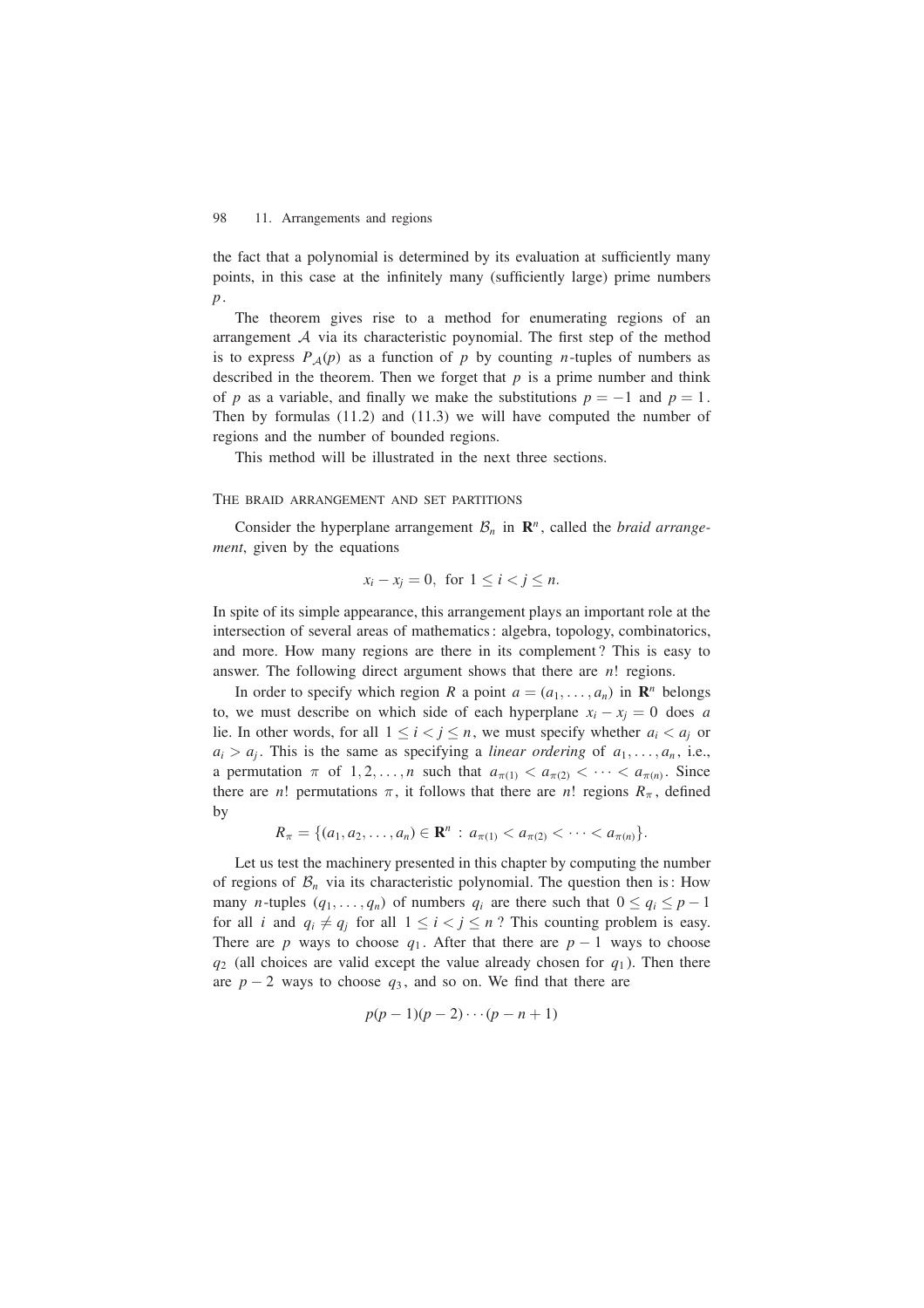choices in all. (Remember that we need only consider large prime numbers *p*, in particular we may assume that  $p > n + 1$ . By the theorem on page 97 we then obtain the characteristic polynomial

(11.4) 
$$
P_{\mathcal{B}_n}(x) = x(x-1)(x-2)\cdots(x-n+1).
$$

Plugging in  $x = -1$  we get the correct number of regions

$$
r(B_n) = | (-1)(-2)(-3) \cdots (-n) | = n!
$$

The intersection poset of the braid arrangement has a very concrete combinatorial description. Consider, for example, what it means for a point  $(a_1, \ldots, a_7)$  ∈ **R**<sup>7</sup> to lie in the intersection of the three hyperplanes  $x_2 - x_4 = 0$ ,  $x_3 - x_5 = 0$  and  $x_4 - x_7 = 0$  This happens if  $a_2 = a_4$ ,  $a_3 = a_5$  and  $a_4 = a_7$ . In other words, we require precisely that  $a_2 = a_4 = a_7$  and  $a_3 = a_5$ , and otherwise the real numbers  $a_i$  can be arbitrary. All the information is therefore encoded in the family of sets  $\{1\}$ ,  $\{2, 4, 7\}$ ,  $\{3, 5\}$ ,  $\{6\}$ , indicating which groups of variables should be set equal. This family of sets is, of course, nothing other than a partition of the set  $\{1, 2, \ldots, 7\}$ .

The general description can be gleaned from this special case. The elements of  $\Pi_n$ , i.e. set partitions, encode the intersections of subfamililes of hyperplanes from  $\mathcal{B}_n$ . Furthermore, such an intersection  $X_\pi$  properly contains another intersection  $X_{\sigma}$  if and only if the corresponding partition  $\pi$  is less than  $\sigma$  in the poset  $\Pi_n$ . In other words,

# $\Pi_n$  *is the intersection poset of the braid arrangement*  $\mathcal{B}_n$ *.*

Recall the notation  $b(\sigma)$  for the number of blocks in a partition  $\sigma$ . The dimension of the subspace  $X_\pi$  equals the number of blocks in the partition  $\pi$ : dim( $X_{\pi}$ ) =  $b(\pi)$ . Hence, recalling the definitions (10.2) and (11.1), we conclude that the characteristic polynomial of  $\mathcal{B}_n$  equals the polynomial  $Q_n(x)$ :

$$
(11.5) \t\t P_{\mathcal{B}_n}(x) = Q_n(x).
$$

Equation (10.3) follows from this and equation (11.4).

#### FATTENED BRAID ARRANGEMENTS

Here we consider what happens to the number of regions if the braid arrangement is "fattened up" by adding parallel hyperplanes. Consider the arrangement  $\mathcal{B}_n^k$  in  $\mathbb{R}^n$  defined by the equations

$$
x_i - x_j \in \{0, \pm 1, \pm 2, \ldots, \pm k\}
$$
, for all  $1 \le i < j \le n$ .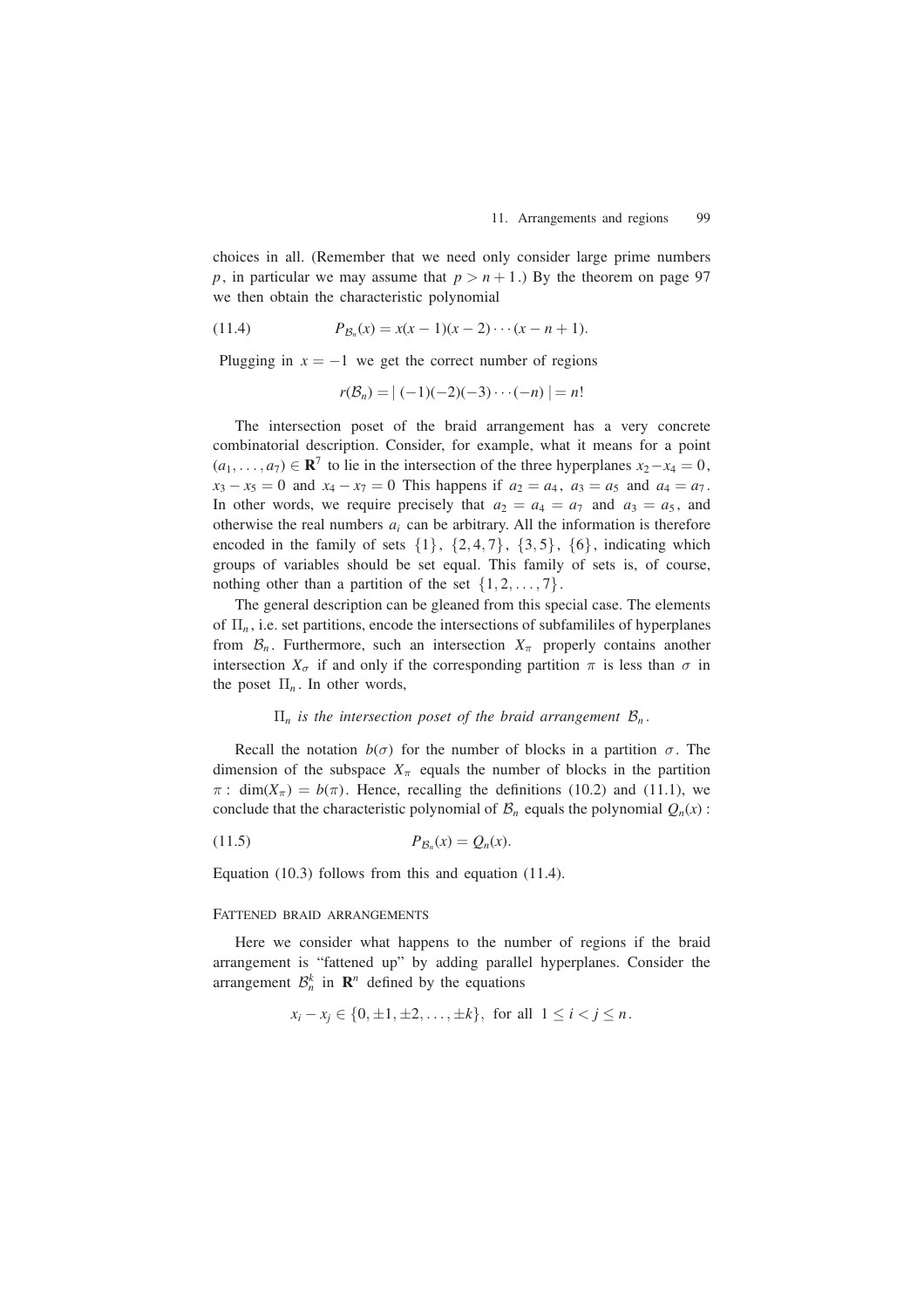# 100 11. Arrangements and regions

Thus, there are  $(2k+1)\binom{n}{2}$  defining equations. For  $k=0$  we have the braid arrangement, and in general  $\mathcal{B}_n^k$  is obtained from  $\mathcal{B}_n^0 = \mathcal{B}_n$  by adding *k* parallel hyperplanes on each side of the  $\binom{n}{2}$  original hyperplanes. Figures 27 and 28 show the arrangements  $\mathcal{B}_3^0$  and  $\mathcal{B}_3^2$ . The figures actually depict the intersection of these arranagements with the plane  $x_1 + x_2 + x_3 = 0$ , and hence show 2 -dimensional line arrangements — the motivation for this is discussed at the end of this section. The actual arrangements  $\mathcal{B}_3^0$  and  $\mathcal{B}_3^2$  are obtained by replacing each line *L* with a plane through *L* perpendicular to the diagram. This procedure does not affect the intersection poset or the number of regions, as explained in more detail in the remark at the end of this chapter.



FIGURE 27 The braid arrangement  $B_3 = B_3^0$  intersected with  $x_1 + x_2 + x_3 = 0$ .

How many regions does  $B_n^k$  have? We count *n*-tuples  $(q_1, q_2, \ldots, q_n)$ with  $0 \le q_i \le p-1$  such that

 $q_i - q_j \notin \{0, \pm 1, \ldots, \pm k\},$  for all  $1 \leq i < j \leq n$ .

In other words, we want to count *n*-tuples  $(q_1, q_2, \ldots, q_n)$  such that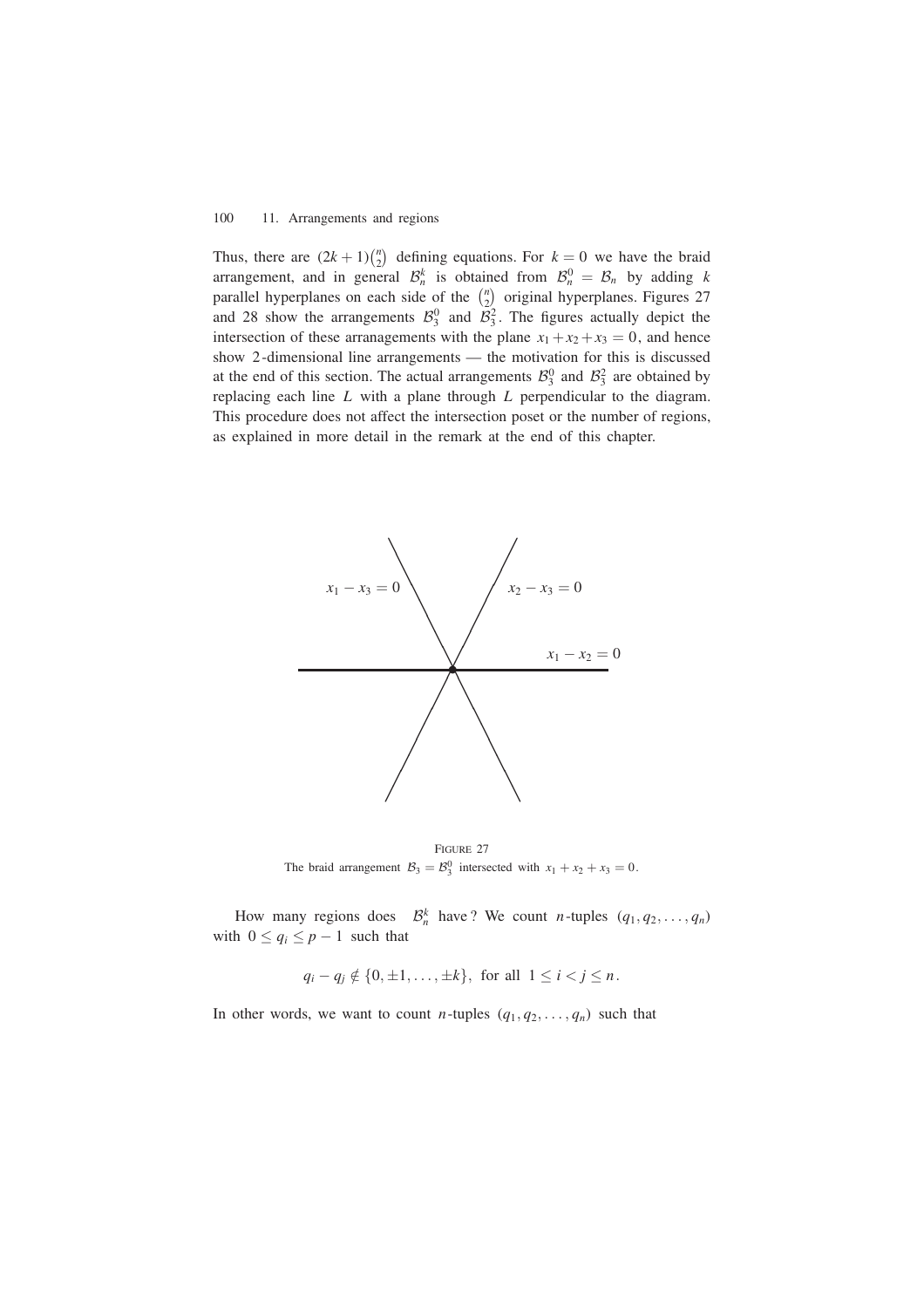

FIGURE 28 The arrangement  $\mathcal{B}_3^2$  intersected with  $x_1 + x_2 + x_3 = 0$ 

$$
(11.6) \tq_i \in \{0, 1, 2, \dots, p-1\}, \text{ for all } i = 1, 2, \dots, n,
$$

$$
(11.7)
$$
 the  $q_i$  are distinct,

$$
(11.8) \quad q_i - q_j \neq s, \text{ for all } 1 \leq i < j \leq n \text{ and all } s \in \{\pm 1, \ldots, \pm k\}.
$$

This counting problem has the following reformulation.

Say that we have a round table surrounded by  $p$  chairs numbered consecutively  $0, 1, 2, \ldots, p - 1$ . Suppose that a group of *n* people (with  $n < p$ ) is to be seated around the table in these chairs. We can call these people  $X_1, X_2, \ldots X_n$ .

Let us say that  $q_i = r$  means that person  $X_i$  sits in chair number  $r$ . Then conditions (11.6) and (11.7) mean that they all sit in separate chairs. Condition (11.8) has the following meaning. Since  $q_i \neq q_j + s$  for  $s = 1, 2, ..., k$ ,  $X_i$  is not allowed to sit in any of the  $k$  chairs immediately to the right of  $X_j$ , and since  $q_i \neq q_j - s$  for  $s = 1, 2, ..., k$ ,  $X_i$  is not allowed to sit in any of the *k* chairs immediately to the left of  $X_j$ . In other words, there must be  $k$  empty chairs between any two people sitting at the table.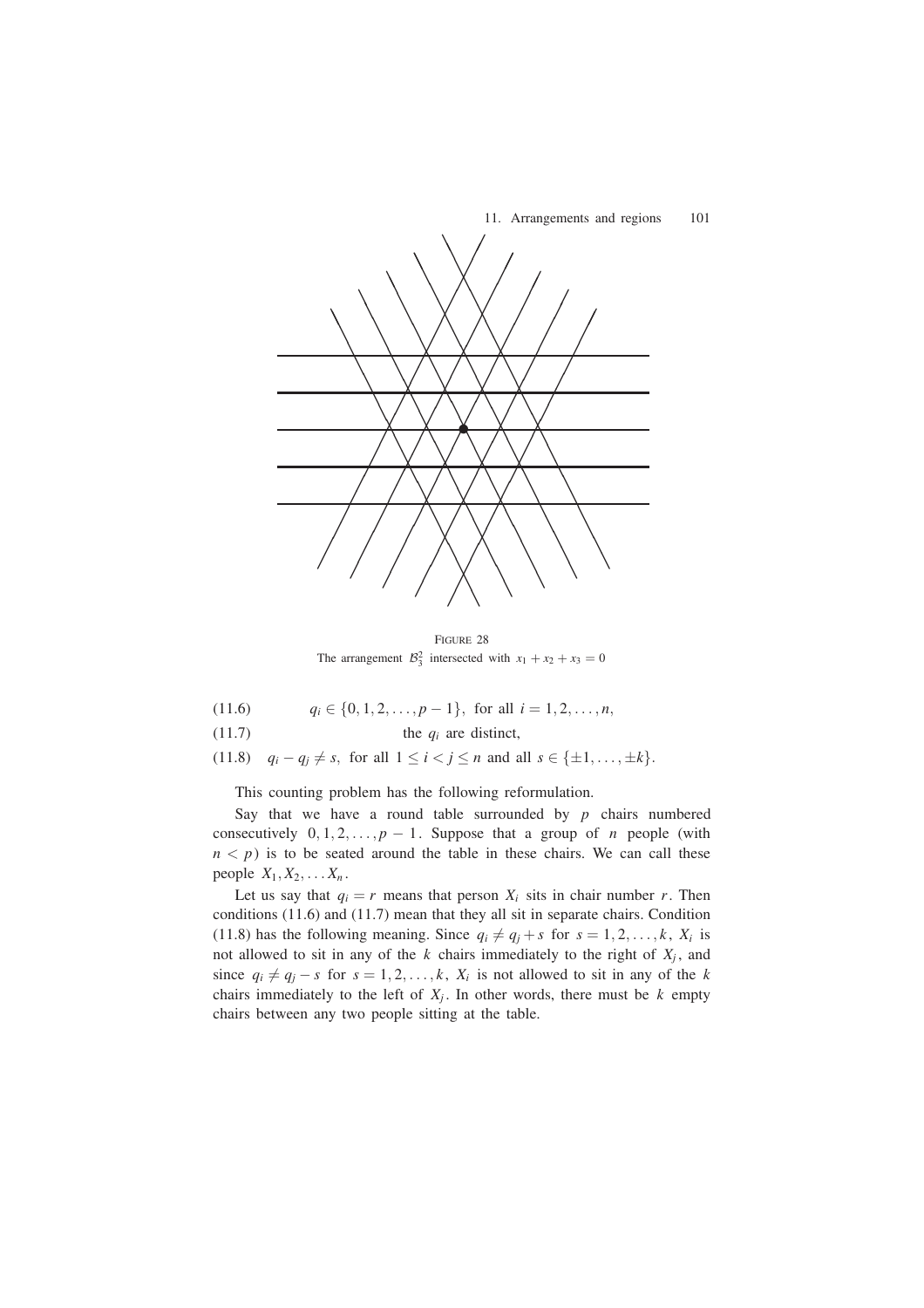# 102 11. Arrangements and regions

Thus, the enumerative problem we want to solve is the following :

*In how many ways can n people be seated in p chairs around a table so that there are at least k empty chairs between any two of them ?*

A small argument, given in the appendix to this chapter, gives the following. *Answer: in*  $p(p - kn - 1)(p - kn - 2) \cdots (p - kn - n + 1)$  ways.

From this we deduce the characteristic polynomial

$$
P_{\mathcal{B}_{n}^{k}}(x) = x(x - kn - 1)(x - kn - 2) \cdots (x - kn - n + 1),
$$

and by setting  $x = -1$  we obtain the number of regions.

$$
r(B_n^k) = (nk + 2)(nk + 3) \cdots (nk + n) = \frac{(nk + n)!}{(nk + 1)!}
$$

For instance, the arrangement  $\mathcal{B}_3^3$  of 21 planes in  $\mathbb{R}^3$  has 132 regions.

The following remark is intended for readers with a sufficient knowledge of geometry. All hyperplanes of the arrangement  $\mathcal{B}_n^k$  are orthogonal to the hyperplane  $H_0$  given by the equation  $x_1 + x_2 + \cdots + x_n = 0$ . We obtain another arrangement, call it  $\hat{\mathcal{B}}_n^k$ , by intersecting the hyperplanes of  $\mathcal{B}_n^k$  with  $H_0$ . This gives an essentially equivalent arrangement in the  $(n - 1)$ -dimensional space  $H_0$ , in which all dimensions are reduced by one.

One can easily prove that the intersection poset of  $\hat{\mathcal{B}}_n^k$  is isomorphic to that of  $\mathcal{B}_n^k$ . The dimension of an intersection is, however, one less in  $\widehat{\mathcal{B}}_n^k$ . Therefore the characteristic polynomial of  $\widehat{\mathcal{B}}_n^k$  can be obtained simply by dividing that of  $\mathcal{B}_n^k$  by *x*. Thus,

$$
P_{\widehat{B}_n^k}(x) = (x - kn - 1)(x - kn - 2) \cdots (x - kn - n + 1).
$$

From this we obtain the number of regions and the number of bounded regions by substituting  $-x = 1$  and  $x = 1$ , respectively :

$$
r(\widehat{\mathcal{B}}_n^k) = (nk + 2)(nk + 3) \cdots (nk + n) = \frac{(nk + n)!}{(nk + 1)!}
$$

and

$$
b(\widehat{\mathcal{B}}_n^k) = (nk)(nk+1)\cdots(nk+n-2) = \frac{(nk+n-2)!}{(nk-1)!}.
$$

For instance, the line arrangement  $\hat{B}_3^2$  of 15 lines in  $\mathbb{R}^2$  has 72 regions, of which 42 are bounded. This can also be seen from Figure 28.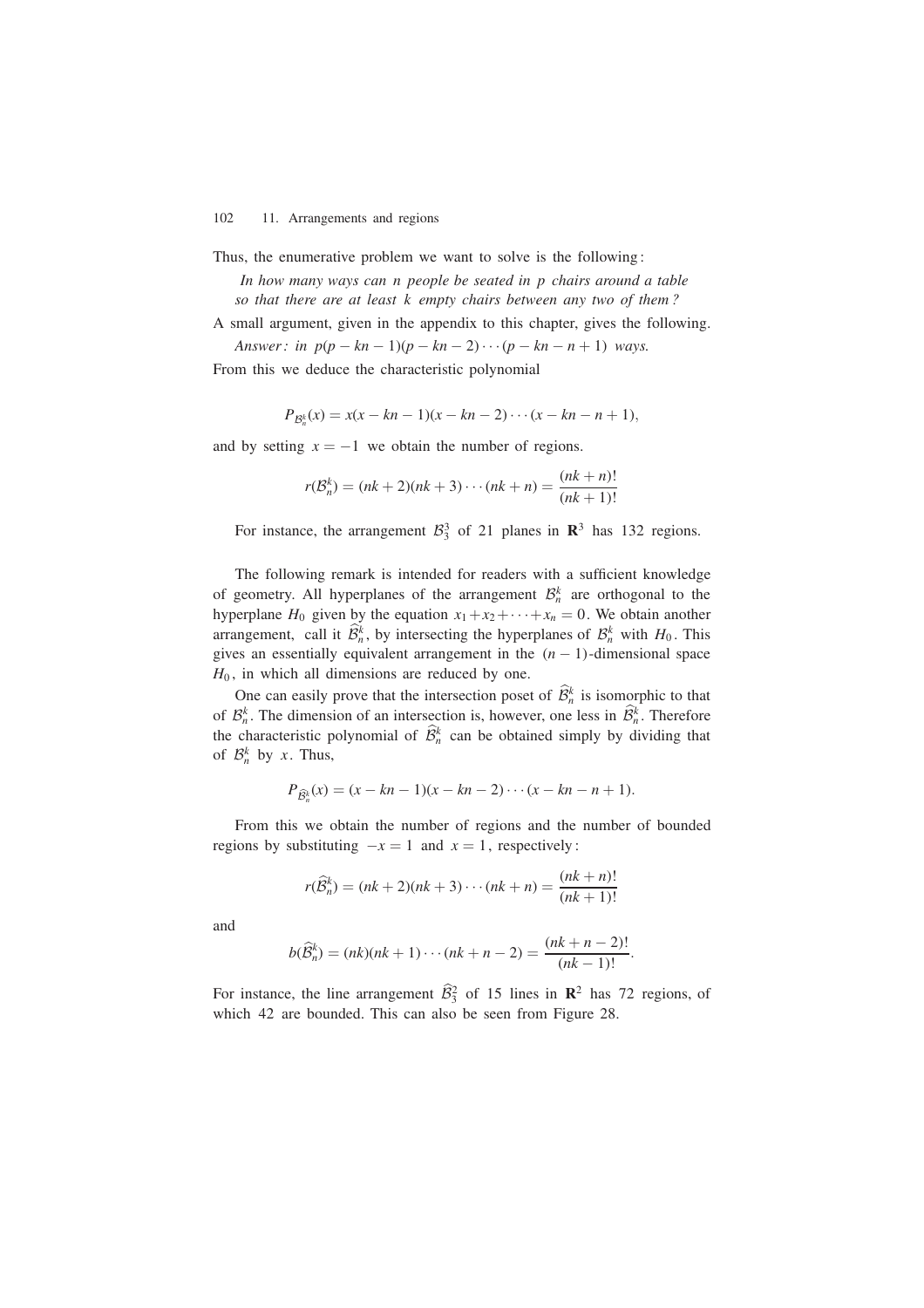SHI ARRANGEMENTS AND LABELED TREES

Define the arrangement  $C_n$  in  $\mathbb{R}^n$  by the equations

$$
x_i = 0
$$
 and  $x_i = 1$ , for all  $i = 1, 2, ..., n$ ,

and

$$
x_i - x_j = 0 \text{ and } x_i - x_j = 1, \text{ for all } 1 \leq i < j \leq n.
$$

Figure 29 shows the arrangement  $C_2$ . These arrangements are equivalent to the so called *Shi arrangements* arising in the study of affine Weyl groups. Notice that  $C_n$  contains the braid arrangement  $B_n$  as a subarrangement.



The arrangement  $C_2$ .

How many regions does  $C_n$  have ? According to the theorem on page 97 we should count *n*-tuples  $(q_1, q_2, \ldots, q_n)$  with  $0 \le q_i \le p-1$  such that

$$
q_i \neq 0, 1
$$
, for all  $i = 1, 2, ..., n$ ,

and

$$
q_i - q_j \neq 0, 1, \text{ for all } 1 \leq i < j \leq n.
$$

In other words, we want to count *n*-tuples  $(q_1, q_2, \ldots, q_n)$  such that

(11.9)  $q_i \in \{2, 3, \ldots, p-1\}$ , for all  $i = 1, 2, \ldots, n$ ,

$$
(11.10) \t\t the  $q_i$  are distinct,
$$

(11.11)  $q_i - q_j \neq 1$ , for all  $1 \leq i < j \leq n$ .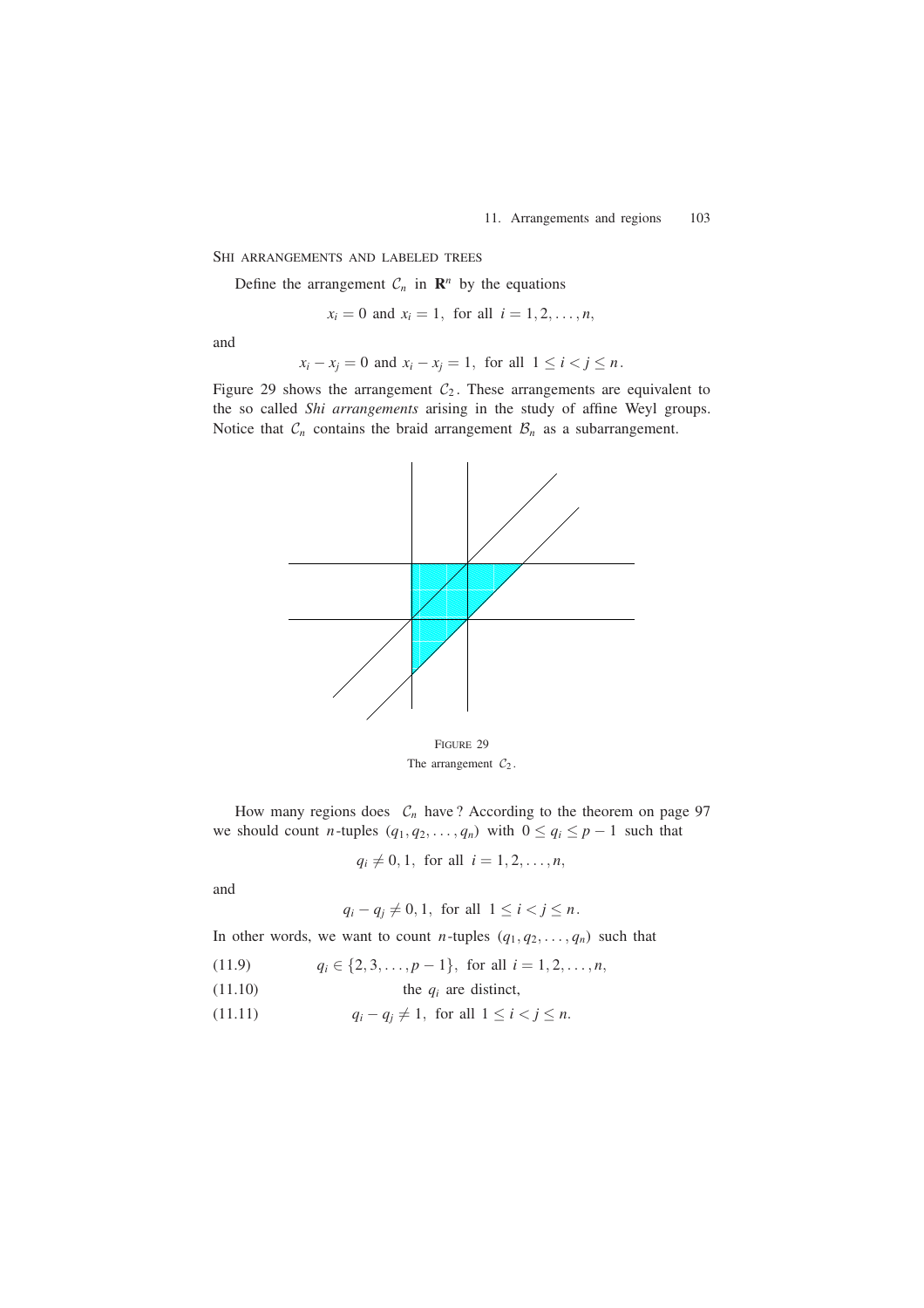# 104 11. Arrangements and regions

This counting problem can be dealt with using the following model. Say that we have a long table with chairs along one side numbered consecutively  $2, 3, \ldots, p-1$ . A group of *n* people of different ages is to be seated in these chairs. We call these people  $X_1, X_2, \ldots, X_n$ , and assume that they are listed in order of increasing age:  $X_1$  is the youngest, then comes  $X_2$ , etc, so that  $X_n$ is the oldest.

Let us say that  $q_i = r$  means that person  $X_i$  sits in chair number  $r$ . Then conditions (11.9) and (11.10) mean simply that there is at most one person in each of the  $p - 2$  chairs (no one is sitting in someone else's lap). Condition (11.11),  $q_i \neq q_j + 1$ , is more interesting. It means that if  $X_i$  is younger than  $X_j$ , then  $X_i$  is not allowed to sit in the chair immediately to the right of  $X_j$ .

Thus, the enumerative problem we want to solve is the following.

*In how many ways can n people of different ages be seated in p* − 2 *linearly arranged chairs so that no one has a younger person immediately to his/her right ?*

A small argument, given in the appendix to this chapter, gives the following.

*Answer: In*  $(p - n - 1)^n$  *ways.* 

We have this way, via the theorem on page 97, computed the characteristic polynomial  $P_{\mathcal{C}_n}(x) = (x - n - 1)^n$ , and by setting  $x = -1$  and  $x = 1$  we can deduce the number of regions and the number of bounded regions, respectively :

$$
(11.12) \t\t r(Cn) = (n+2)n \t and \t b(Cn) = nn.
$$

For instance, the line arrangement  $C_2$  has sixteen regions, four of which are bounded; see Figure 29.

Does the number  $(n + 2)^n$  ring a bell ? In Chapter 1 we enumerated the labeled trees on  $n + 2$  vertices and came up with exactly this number (see Cayley's theorem, p. 13). Is there any connection ?

It would take us too far afield to continue this discussion here, but the answer is yes : explicit and natural bijections between the set of regions of  $\mathcal{C}_n$  and the set of labeled trees on  $n+2$  vertices have been described. Via such bijections one can obtain an alternative, bijective proof of the formula  $(11.12)$  for  $r(\mathcal{C}_n)$ .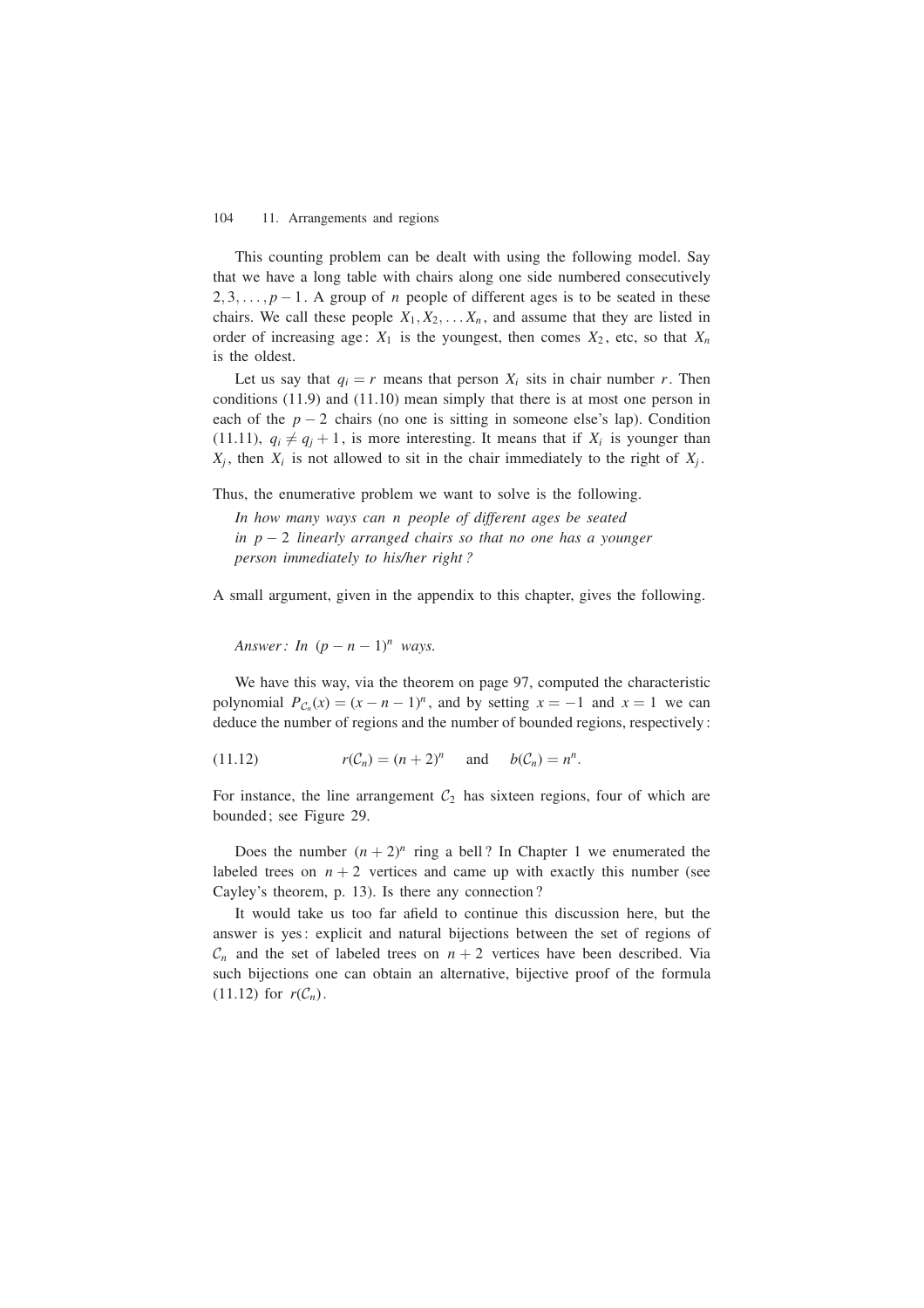APPENDIX : COUNTING TABLE SEATING PLACEMENTS

1. Let  $U(n, p, k)$  denote the number of ways in which *n* people can be seated in  $p$  chairs around a table so that there are at least  $k$  empty chairs between any two of them. To determine  $U(n, p, k)$  we need the following.

Observation. *There are*

$$
\binom{p-k(m-1)}{m}
$$

*ways to choose an m-set*  $a_1 < a_2 < \cdots < a_m$  *from*  $\{1, 2, \ldots, p\}$  *so that*  $a_{i+1} - a_i > k$  *for all i.* 

*Proof.* For any such sequence  $a_1 < a_2 < \cdots < a_m$ , let  $b_i = a_i - k(i-1)$ . Then

$$
b_{i+1} - b_i = a_{i+1} - a_i - k.
$$

Hence,  $a_{i+1} - a_i > k$  if and only if  $b_{i+1} - b_i > 0$ . We may therefore instead count sequences  $b_1 < b_2 < \cdots < b_m$  from  $\{1, 2, \ldots, p - k(m-1)\}$  such that  $b_{i+1} - b_i > 0$  for all *i*. This is the same as counting *m*-element subsets of {1, 2, . . . , *p*−*k*(*m*−1)}, a number given by the binomial coefficient, completing the proof of the observation.



FIGURE 30 The seating arrangement: choosing among the grey chairs

Now we return to the determination of  $U(n, p, k)$ . The first person chooses a chair  $C_0$  and sits down. This can be done in  $p$  ways, since there are  $p$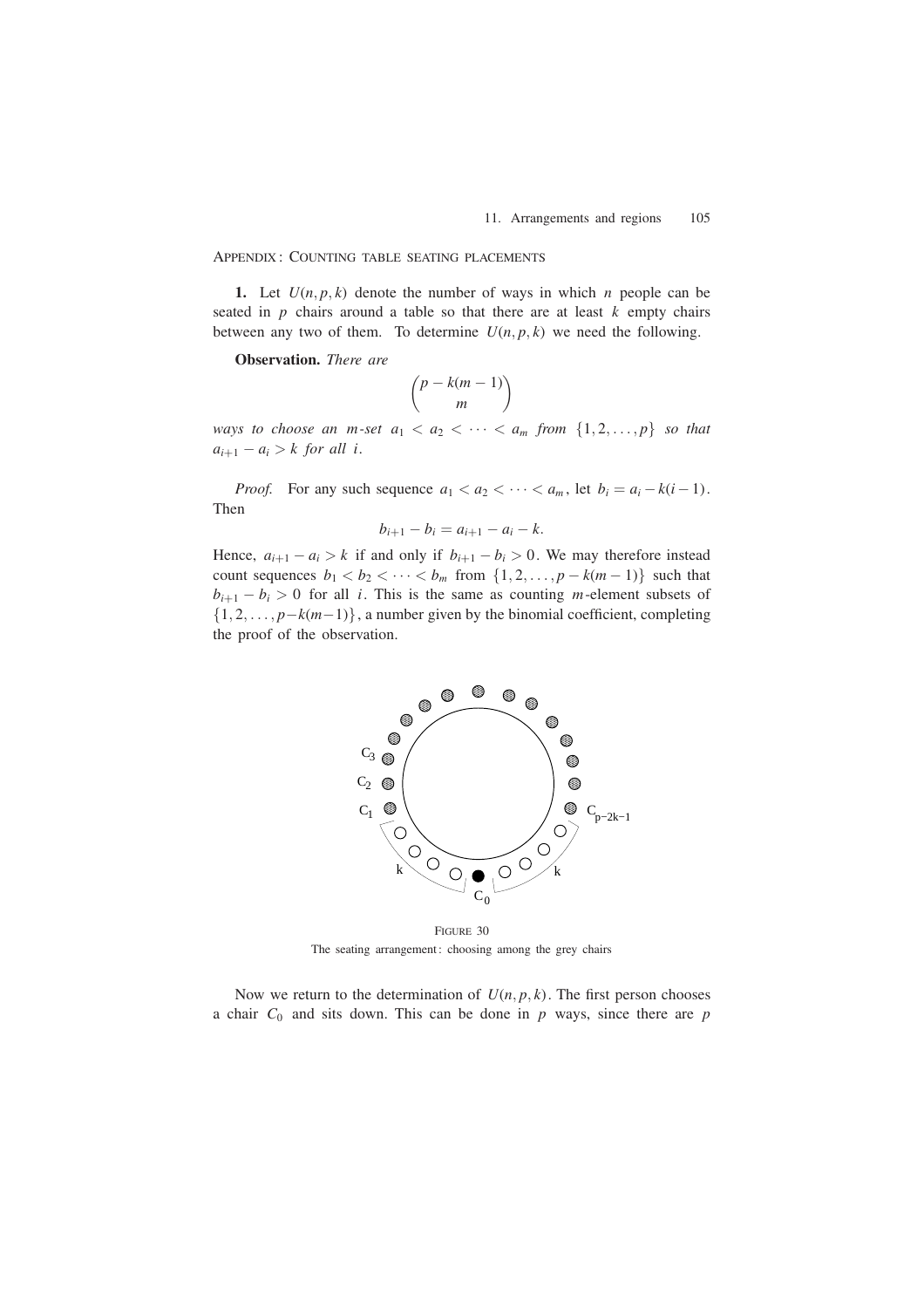## 106 11. Arrangements and regions

chairs around the table. Now the chair  $C_0$  and the  $k$  chairs to its immediate right as well as the *k* chairs to its immediate left are "forbidden," so there are  $p - (1 + 2k)$  chairs left for the others to choose. Call these chairs  $C_1, \ldots, C_{p-2k-1}$ , listed in their clockwise order. They are shaded grey in Figure 30.

A moment's thought shows that a sequence of chairs  $C_{a_i}$  is allowed to be chosen if and only if the sequence of indices  $a_1 < a_2 < \cdots < a_{n-1}$  satisfies the requirement that  $a_{i+1} - a_i > k$  for all *i*. Therefore, the observation above gives the number of ways that the  $n - 1$  remaining chairs can be chosen. Finally, there are  $(n - 1)!$  ways that the  $n - 1$  people can be distributed to the chosen chairs, so in all we get

$$
U(n, p, k) = p (n - 1)! \binom{(p - 2k - 1) - k (n - 2)}{n - 1}
$$
  
=  $p (n - 1)! \frac{(p - kn - 1)!}{(n - 1)! (p - kn - n)!}$   
=  $p(p - kn - 1)(p - kn - 2) \cdots (p - kn - n + 1).$ 

2. Let  $W(n, p)$  denote the number of ways in which *n* people of different ages can be seated in *p*−2 chairs, linearly arranged along one side of a table, so that no one has a younger person immediately to his/her right.

Suppose we have such a seating arrangement. Then *n* of the  $p - 2$  chairs are taken, so  $p - n - 2$  empty ones remain. The empty chairs partition the set *N* of people into  $p - n - 1$  groups, namely the group  $N_1$  of people sitting to the left of the first empty chair, the group  $N_2$  sitting between the first and second empty chairs, and so on until the last group  $N_{p-n-1}$  sitting to the right of the last empty chair. Notice that some of these groups may be empty, which happens when there are two empty chairs next to each other.

The sequence  $N_1, N_2, \ldots, N_{p-n-1}$  of groups, is a *weak ordered partition* of the set *N* of *n* people, by which we mean an ordered sequence of pairwise disjoint subsets *N<sup>i</sup>* (empty set allowed, hence the term "weak") whose union is *N*.

The crucial observation is that the seating arrangement is completely determined by the weak ordered partition, since each group  $N_i$  of people must sit in order of increasing age and the positions of the empty chairs are determined. Hence, we want to know : how many weak ordered partitions of *N* with  $p - n - 1$  blocks are there?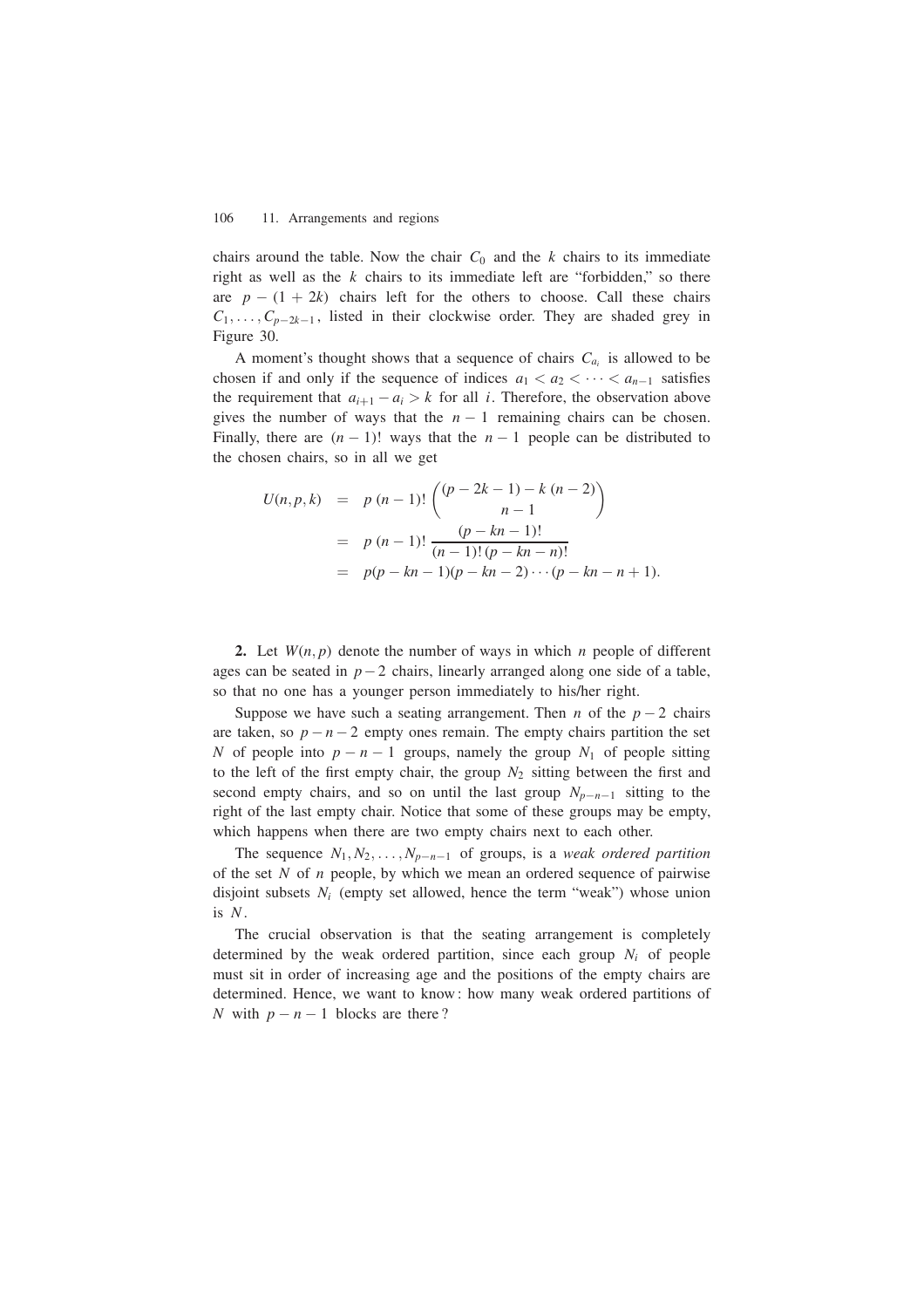# 11. Arrangements and regions 107

Think of it this way. To create a weak ordered partition with  $p - n - 1$ blocks, each of the *n* people must be placed in one of  $p - n - 1$  groups, with no further restrictions. For each person there are  $p - n - 1$  choices, each choice independent of the other ones. Hence, for the total number of choices

$$
W(n,p) = (p - n - 1)^n
$$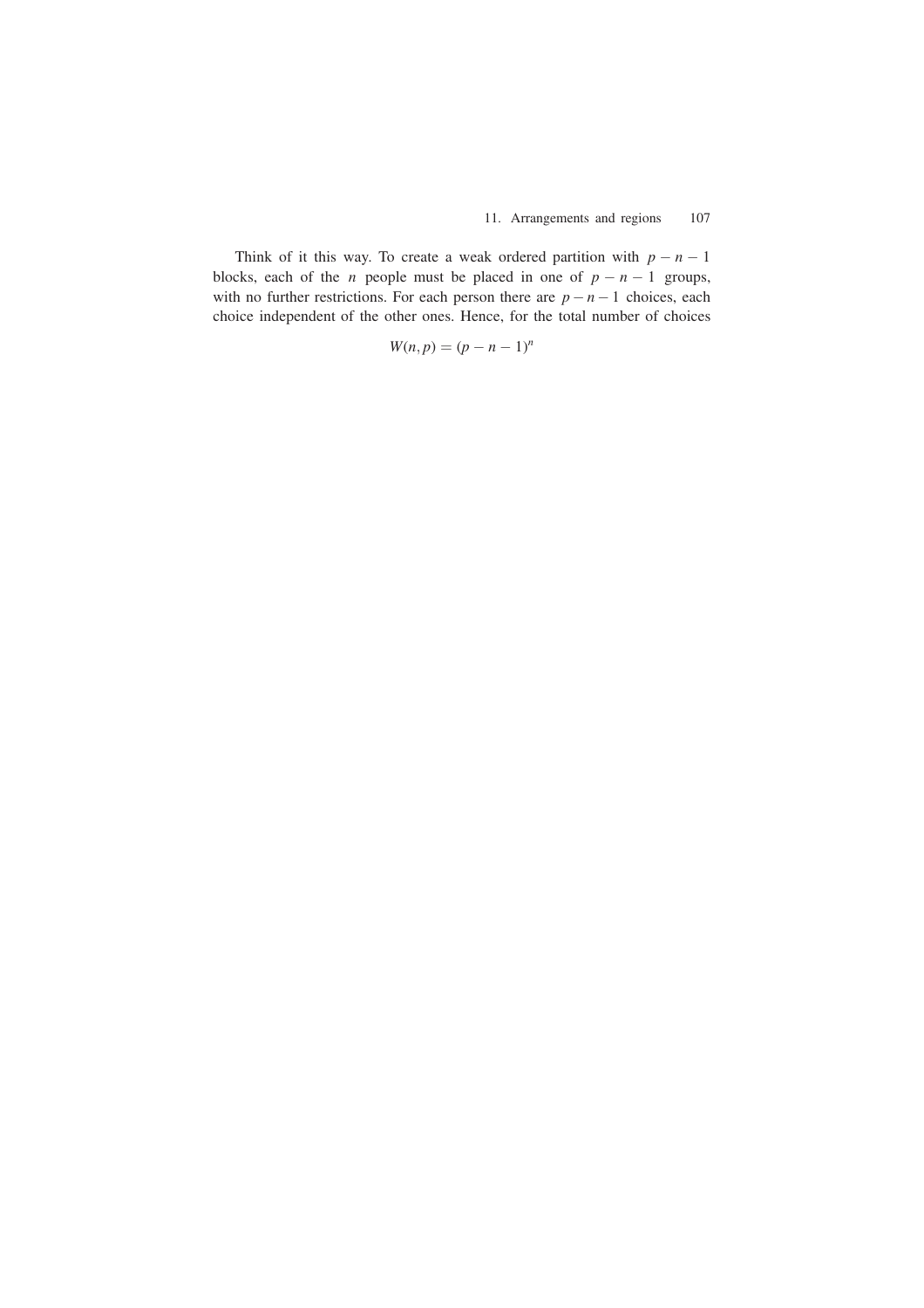This is page 108 Printer: Opaque this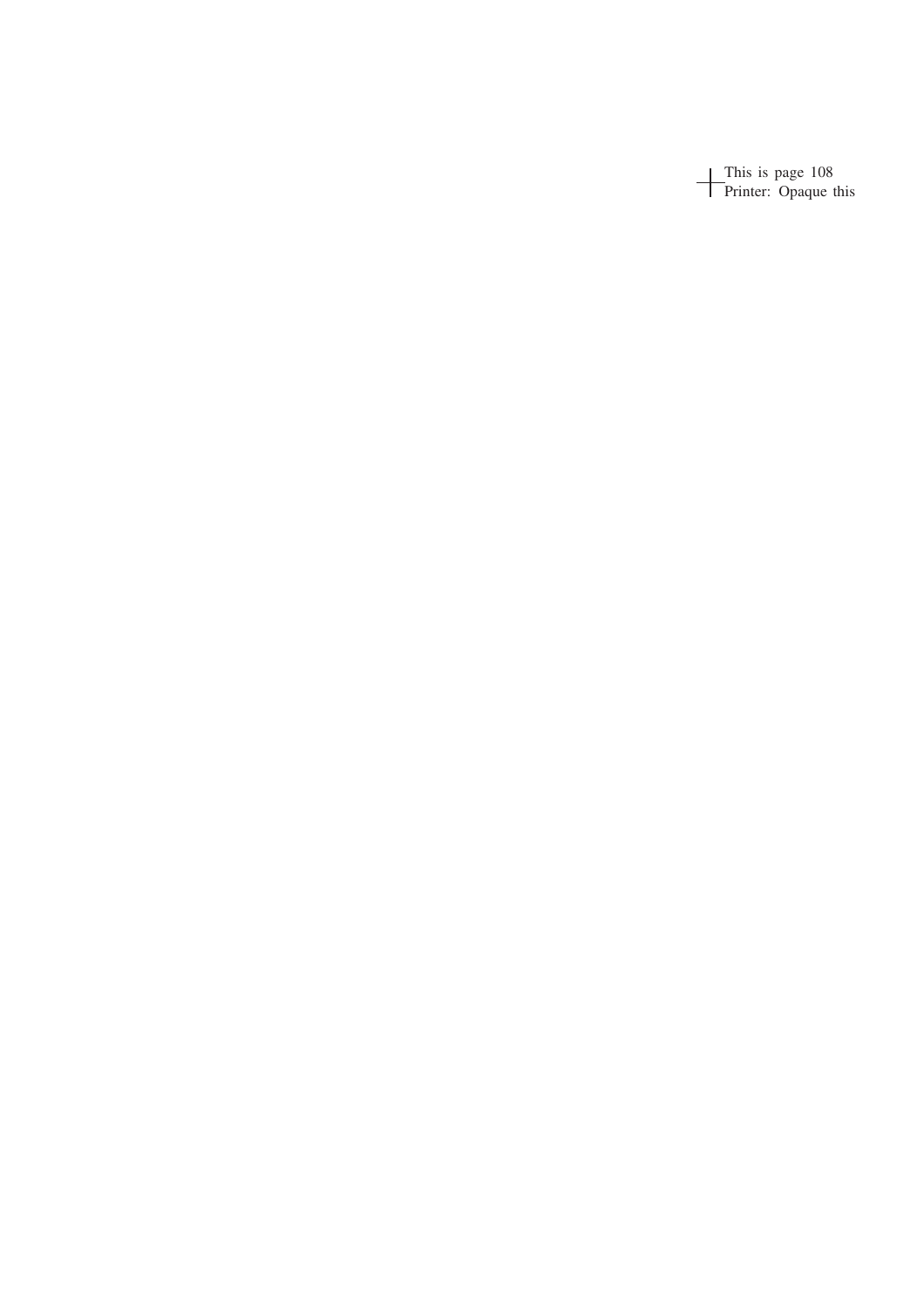This is page 109 Printer: Opaque this

# 12 Face numbers of polytopes

Among the many results of Euler that have initiated fruitful lines of development in combinatorics, the one that is perhaps most widely known is his famous counting formula for boundaries of 3 -dimensional polytopes from 1752. Here we trace parts of a story that spans a couple of centuries and involves several branches of mathematics.



FIGURE 31 A 3 -dimensional convex polytope.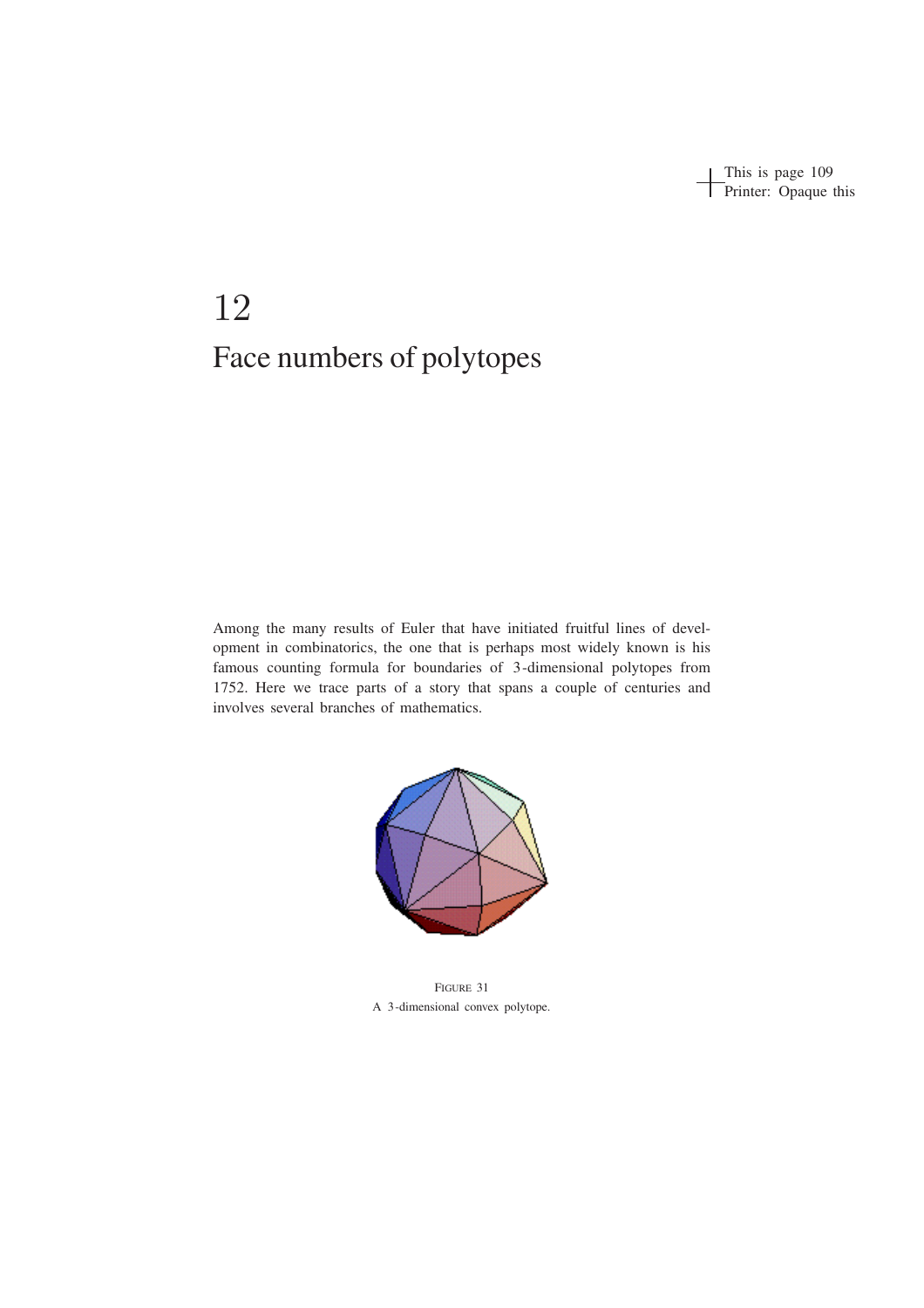## 110 12. Face numbers of polytopes

#### EULER'S FORMULA

A 3*-polytope P* (or 3 -dimensional convex polytope, to be more precise) is a bounded region of space obtained as the intersection of finitely many halfspaces (and not contained in any plane). It is precisely the kind of geometric object that can arise as a "bounded region" of an arrangement of planes in 3 -dimensional space, in the sense explained in Chapter 11. For the layman it can be described as the kind of solid body you can create from a block of cheese with a finite number of plane cuts with a knife.



The cube.

For instance, take the ordinary cube shown in Figure 32 — it can be cut out with six plane cuts. The cube is one of the five *Platonic solids : tetrahedron, cube, octahedron, dodecahedron and icosahedron*, known and revered by the Greek mathematicians in antiquity. A more general example of a 3 -polytope is shown in Figure 31.

A polytope that is dear to all combinatorialists is the "permutohedron," shown in Figure 33. Its 24 corners correspond to the  $24 = 4.3.2.1$  permutations of the set  $\{1, 2, 3, 4\}$ . The precise rule for constructing the permutohedron and for labelling its vertices with permutations is best explained in 4 -dimensional space and will be left aside. Note that the pairs of permutations that correspond to edges of the permutohedron are precisely pairs that differ by a switch of two adjacent entries, such as  $2143 - 2134$  or  $3124 - 3214$ . Thus, edge-paths on the boundary of the permutohedron are precisely paths consisting of such "adjacent transpositions," giving geometric content to the topic of reduced decompositions that was discussed in Chapter 7.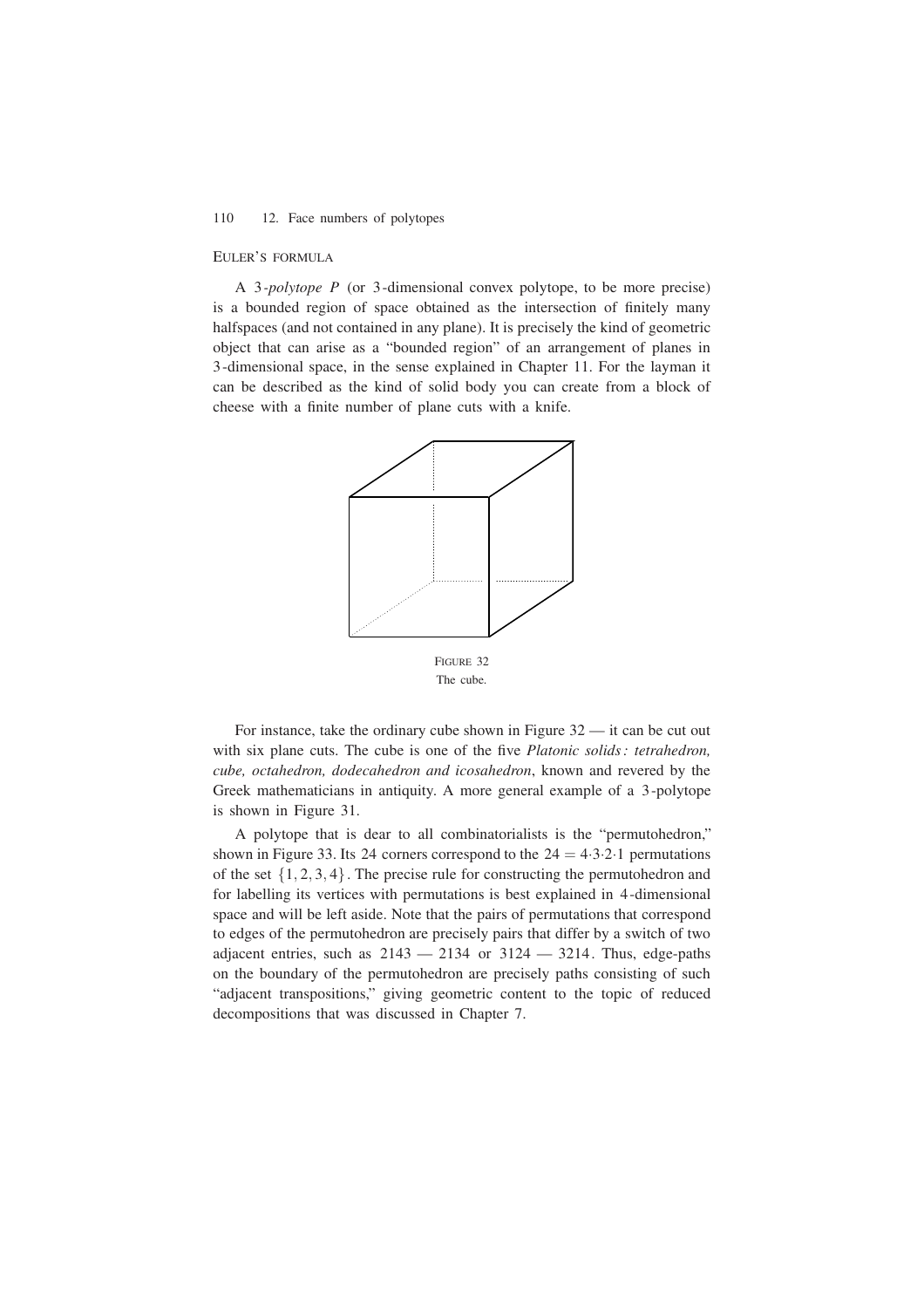

The boundary of a 3 -polytope is made up of pieces of dimension 0, 1 and 2 called its *faces*. These are the possible areas of contact if the polytope is made to touch a plane surface, such as the top of a table. The 0 -faces are the corners, or vertices, of the polytope. The 1 -faces are the edges, and the 2 -faces are the flat surfaces, such as the six squares bounding the cube. The permutohedron has fourteen 2 -faces, six of which are 4 -sided and eight are 6 -sided.

Euler's formula has to do with counting the number of faces of dimensions 0, 1 and 2. Namely, let  $f_i$  be the number of *i*-dimensional faces.

Euler's Formula. *For any* 3*-polytope :*

$$
f_0 - f_1 + f_2 = 2.
$$

Let us verify this relation for the cube and the permutohedron :

|                         |  | $t_0 - t_1 + t_2$  |
|-------------------------|--|--------------------|
| Cube                    |  | $-12+6=2$          |
| Permutohedron   24   36 |  | $24 - 36 + 14 = 2$ |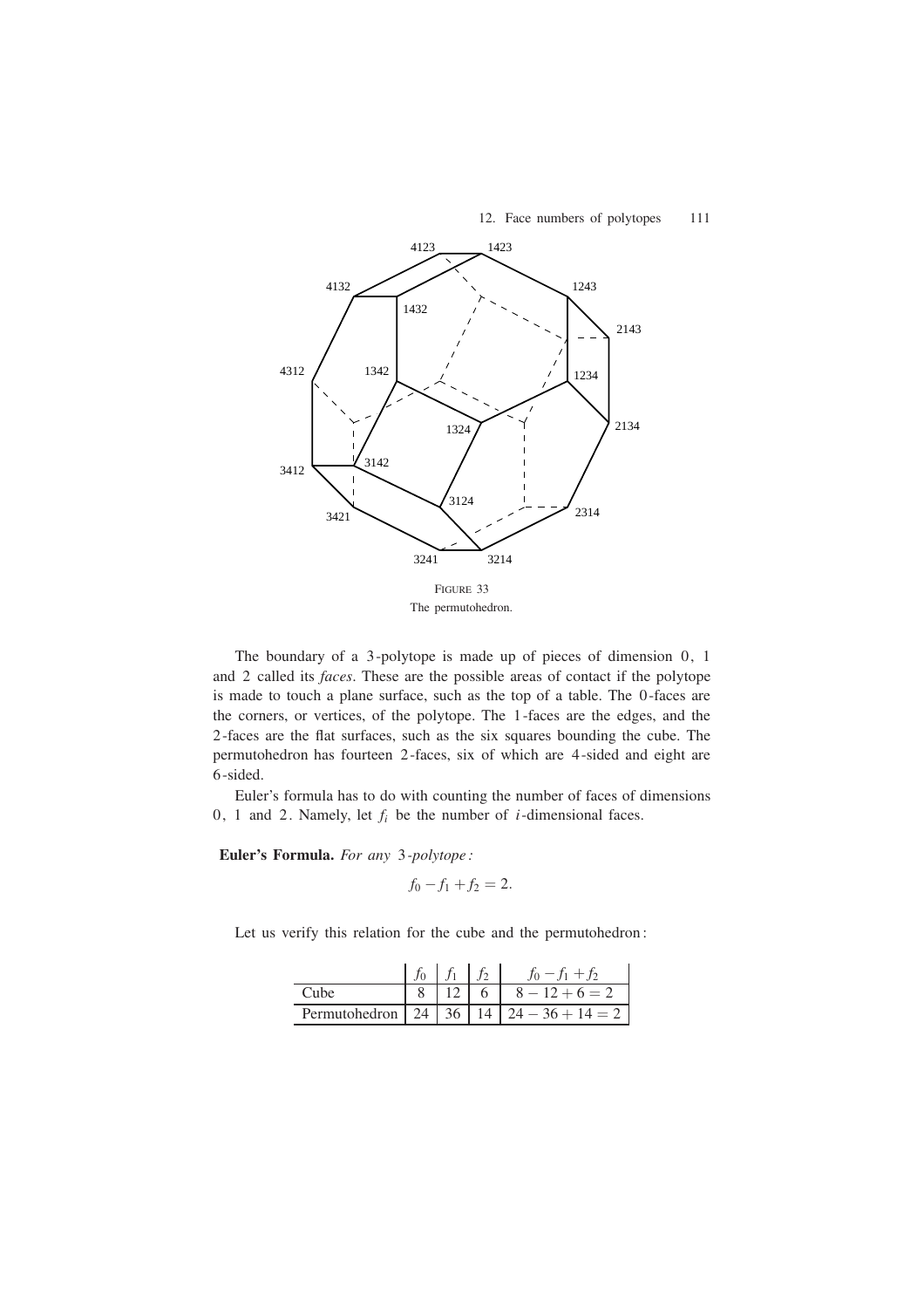## 112 12. Face numbers of polytopes

From a modern mathematical point of view there is no difficulty in defining higher-dimensional polytopes. Thus, a *d -polytope* is a full-dimensional bounded intersection of closed halfspaces in R *d* . Such higher-dimensional polytopes have taken on great practical significance in the last fifty years due to their importance for linear programming. The term "linear programming" refers to techniques for optimizing a linear function subject to a collection of linear constraints. The linear constraints cut out a feasible region of space, which is a *d*-polytope (possibly unbounded in this case). The combinatorial study of the structure of polytopes has interacted very fruitfully with this applied area.

It can be shown that the same definition of the *faces* of a polytope works also in higher dimensions (namely, "the possible areas of contact if the polytope is made to touch a  $(d-1)$ -dimensional hyperplane in  $\mathbb{R}^d$ <sup>2</sup>, and that there are only finitely many faces of each dimension  $0, 1, \ldots, d - 1$ . Thus we may define the number  $f_i$  of *i*-dimensional faces for  $i = 0, 1, \ldots, d - 1$ . These numbers for a given polytope *P* are collected into a string

$$
f(P)=(f_0,f_1,\ldots,f_{d-1}),
$$

called the *f* -*vector* of *P*. For instance, we have seen that  $f$ (cube) = (8, 12, 6) and  $f$ (permutohedron) =  $(24, 36, 14)$ .

Is there an Euler formula for *f* -vectors in higher dimensions ? This question was asked early on, and by the mid-1800's some mathematicians had discovered the following beautiful fact.

Generalized Euler Formula. *For any d -polytope :*

$$
f_0 - f_1 + f_2 - \dots + (-1)^{d-1} f_{d-1} = 1 + (-1)^{d-1}.
$$

The early discoverers experienced serious difficulty with proving this formula. It is generally considered that the first complete proof was given around the year 1900 by Jules Henri Poincaré.

#### MORE RELATIONS AMONG FACE NUMBERS ?

Having seen this formula it is natural to ask : *What other relations, if any, do the face numbers f<sup>i</sup> satisfy* ? This question opens the doors to a huge and very active research area, pursued by combinatorialists and geometers. Many equalities and inequalities are known for various classes of polytopes, such as upper bounds and lower bounds for the numbers  $f_i$  in terms of the dimension *d* and the number  $f_0$  of vertices.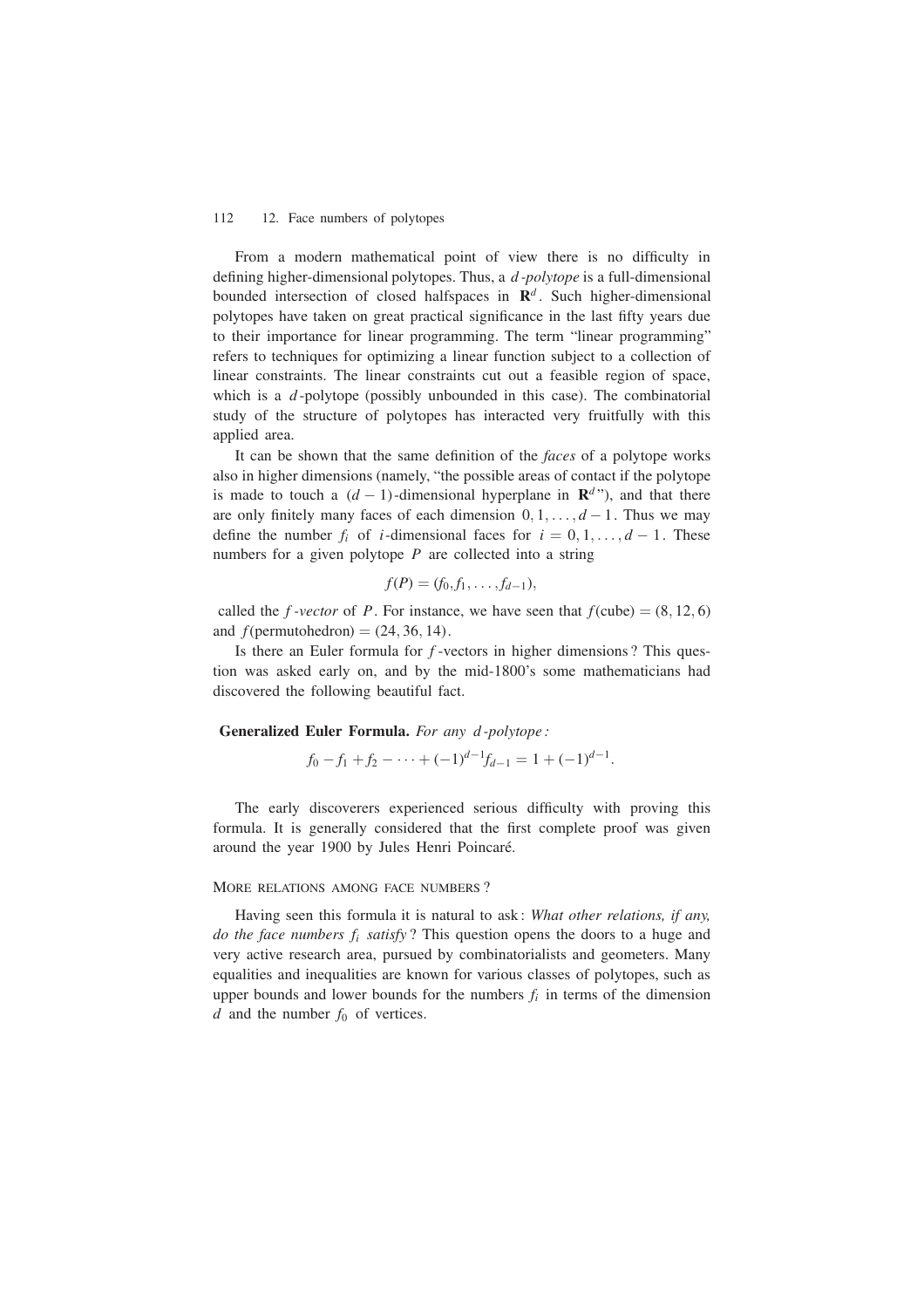The boldest hope one can have for the study of *f* -vectors of polytopes is to obtain a complete characterization. By this is meant a reasonably simple set of conditions by which one can recognize if a given string of numbers is the *f* -vector of a *d* -polytope or not. For instance, one may ask whether

$$
(12.1) \qquad (14, 89, 338, 850, 1484, 1834, 1604, 971, 380, 76)
$$

is the *f* -vector of a 10 -dimensional polytope ? We find that

 $14 - 89 + 338 - 850 + 1484 - 1834 + 1604 - 971 + 380 - 76 = 0$ 

in accordance with the generalized Euler formula. Had this failed we would know for sure that we are not dealing with a true *f* -vector, but agreeing with the Euler formula is certainly not enough to draw any conclusion. What other "tests" are there, strong enough to tell for sure whether this is the *f* -vector of a 10 -polytope ?

An answer is known for dimension 3; namely,  $(f_0, f_1, f_2)$  is the *f*-vector of a 3 -polytope if and only if

(i) 
$$
f_0 - f_1 + f_2 = 2
$$
,  
\n(ii)  $f_0 \le 2f_2 - 4$ ,  
\n(iii)  $f_2 \le 2f_0 - 4$ .

However, already the next case of 4 dimensions presents obstacles that with present methods are unsurmountable. Thus, no characterization of *f* -vectors of general polytopes is known. But if one narrows the class of polytopes to the so called "simplicial" ones there is a very substantial result that we now describe.

A *d*-simplex is a *d*-polytope which is cut out by exactly  $d+1$  plane cuts. In other words, it has  $d + 1$  maximal faces, which is actually the minimum possible for a *d* -polytope. A 1 -simplex is a line segment, a 2 -simplex is a triangle, a 3 -simplex is a tetrahedron, and so on; see Figure 34. In general, a *d* -simplex is the natural *d* -dimensional analogue of the tetrahedron.

A *d* -polytope is said to be *simplicial* if all its faces are simplices. It comes to the same to demand that all maximal faces are  $(d-1)$ -simplices. For instance, a 3 -polytope is simplicial if all 2 -faces are triangular, as in Figure 31; so the octahedron and icosahedron are examples of simplicial polytopes but the cube and permutohedron are not.

The class of simplicial polytopes is special from some points of view, but nevertheless very important in polytope theory. For instance, if one seeks to maximize the number of *i*-faces of a *d* -polytope with *n* vertices, the maximum is obtained simultaneously for all *i* by certain simplicial polytopes.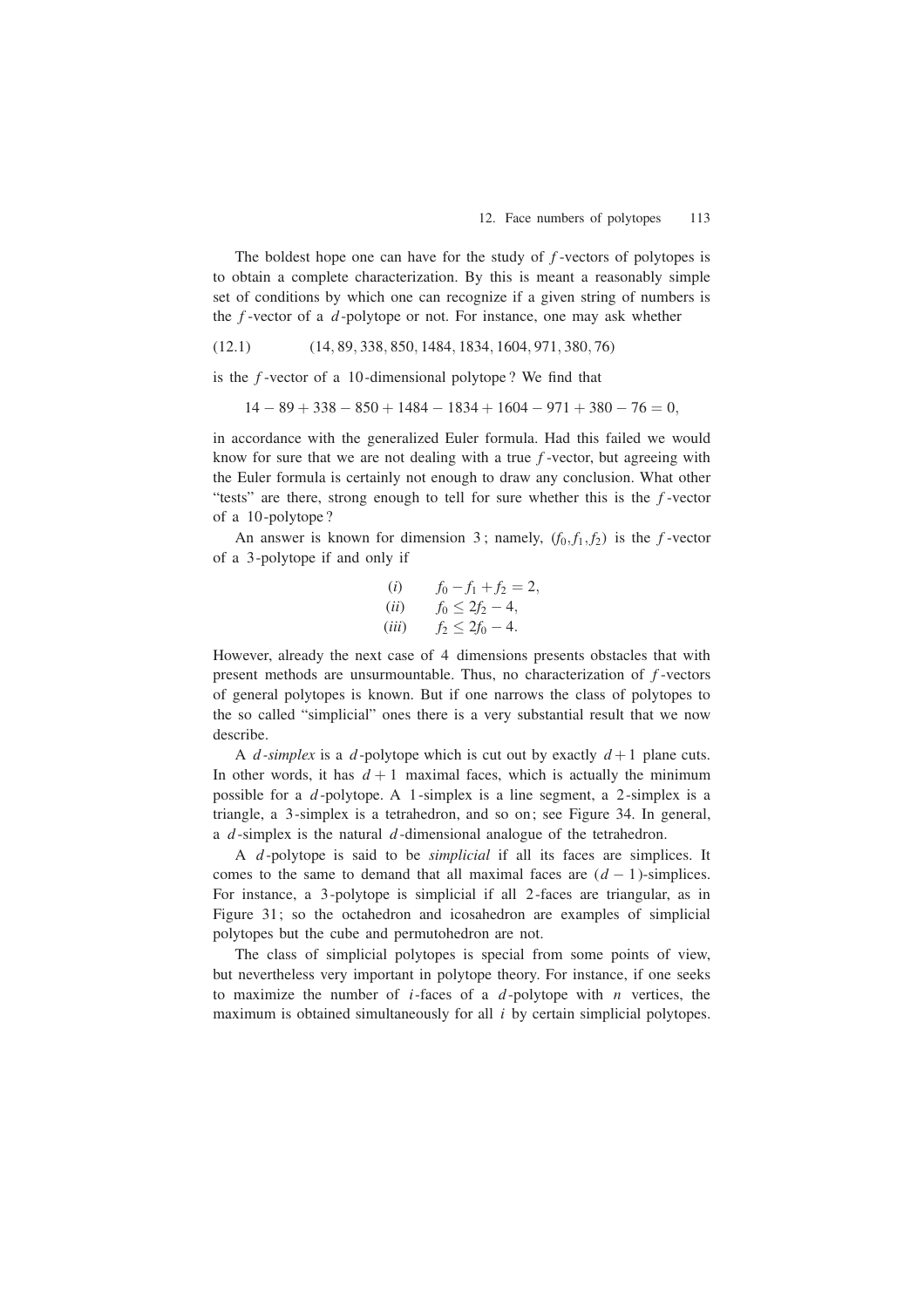

In 1971 Peter McMullen made a bold conjecture for a characterization of the *f* -vectors of simplicial polytopes. A key role in his proposed conditions was played by certain " $g$ -numbers," so his conjecture became known as the "g -conjecture." In 1980 two papers, one by Louis Joseph Billera and Carl William Lee and one by Richard Peter Stanley, provided the two major implications that were needed for a proof of the conjecture. Their combined efforts thus produced what is now known as the " $g$ -theorem." To state the theorem we need to introduce an auxiliary concept.

By a *multicomplex* we mean a nonempty collection M of monomials in indeterminates  $x_1, x_2, \ldots, x_n$  such that if  $m \in \mathcal{M}$  and  $m'$  divides  $m$  then  $m' \in$ M. Figure 35 shows the multicomplex  $M = \{1, x, y, z, x^2, xy, yz, z^2, x^2y, z^3\}$ ordered by divisibility.

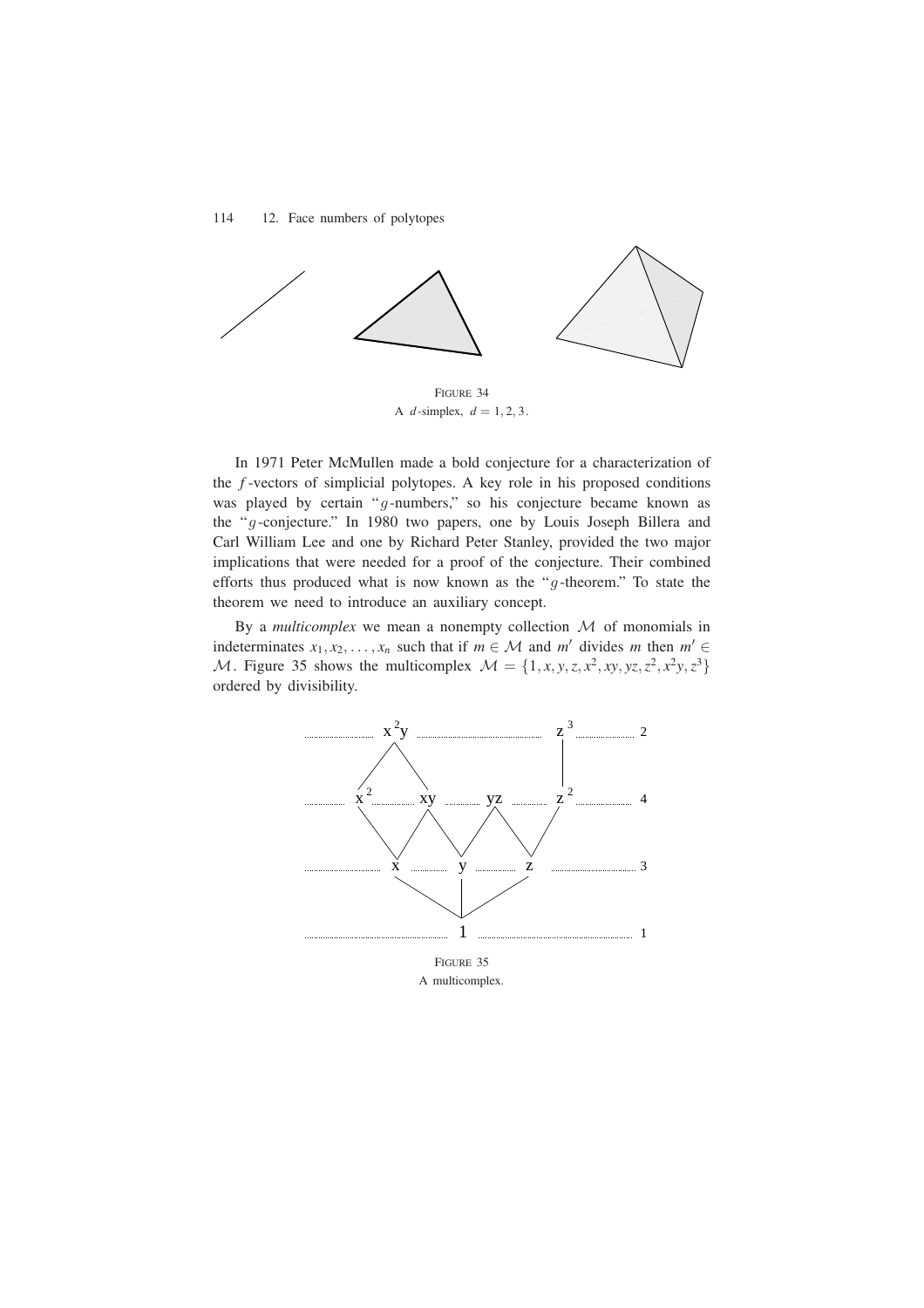An *M*-sequence is a sequence  $(1, a_1, a_2, a_3, \ldots)$  such that each  $a_i$  is the number of monomials of degree *i* in some fixed multicomplex. For instance, the *M*-sequence coming from the multicomplex  $M$  in Figure 35 is  $(1, 3, 4, 2)$ . A multicomplex and an *M* -sequence can very well be infinite, but only finite ones will concern us here. If some zeros are added or removed at the end of a finite *M* -sequence it remains an *M* -sequence.

The "*M*" in *M*-sequence is mnemonic both for "multicomplex" and for "Macaulay," in honor of Francis Sowerby Macaulay, who studied the concept in a paper from 1927. Macaulay's purpose was entirely algebraic (to characterize so called Hilbert functions of certain graded algebras), but the underlying combinatorics of his investigations has turned out to have far-reaching ramifications.

#### THE  $g$ -THEOREM

We are now ready to formulate the theorem characterizing the *f* -vectors of simplicial *d*-polytopes. Let  $\delta$  be the greatest integer less than or equal to  $d/2$ , and let  $M_d = (m_{i,j})$  be the matrix with  $(\delta + 1)$  rows and *d* columns and with entries

$$
m_{i,j} = \binom{d+1-i}{d-j} - \binom{i}{d-j}, \quad \text{for } 0 \le i \le \delta, \ 0 \le j \le d-1.
$$

Here we are once more using the binomial coefficients introduced in Chapter 1. Recall that they are given by

$$
\binom{n}{k} = \frac{n!}{k! \cdot (n-k)!}
$$

,

where  $n! = n \cdot (n-1) \cdot (n-2) \cdot \cdot \cdot 2 \cdot 1$ , and  $0! = 1$ .

For example, with  $d = 10$  we get

$$
m_{2,8} = {10+1-2 \choose 10-8} - {2 \choose 10-8} = \frac{9!}{2! \cdot 7!} - \frac{2!}{2! \cdot 0!} = 36-1 = 35,
$$

and the whole matrix is

$$
M_{10} = \left(\begin{array}{cccccccc} 11 & 55 & 165 & 330 & 462 & 462 & 330 & 165 & 55 & 11 \\ 1 & 10 & 45 & 120 & 210 & 252 & 210 & 120 & 45 & 9 \\ 0 & 1 & 9 & 36 & 84 & 126 & 126 & 84 & 35 & 7 \\ 0 & 0 & 1 & 8 & 28 & 56 & 70 & 55 & 25 & 5 \\ 0 & 0 & 0 & 1 & 7 & 21 & 34 & 31 & 15 & 3 \\ 0 & 0 & 0 & 0 & 1 & 5 & 10 & 10 & 5 & 1 \end{array}\right)
$$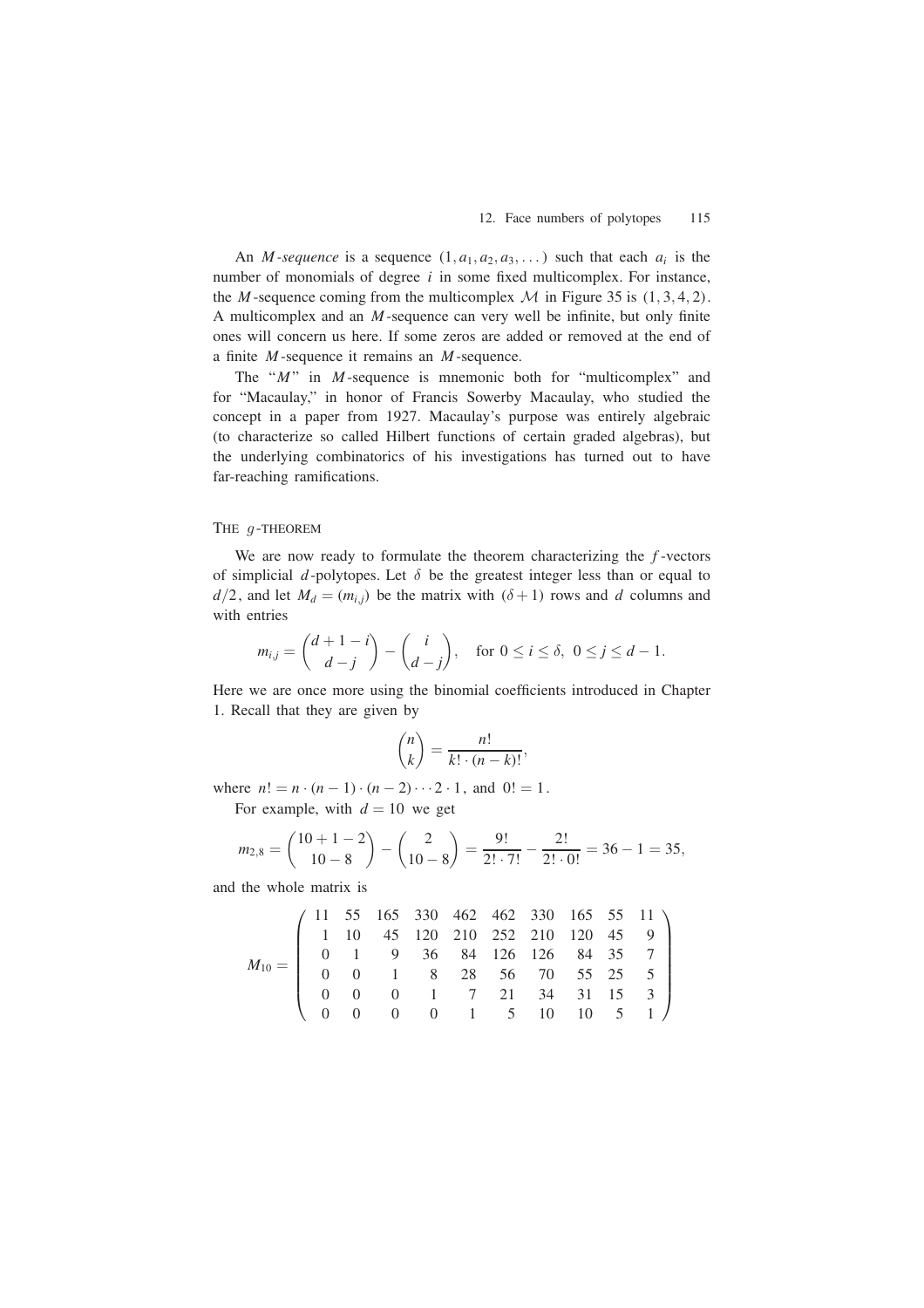## 116 12. Face numbers of polytopes

These matrices  $M_d$  determine a very surprising link between  $M$ -sequences and *f* -vectors.

The g -theorem. *The matrix equation*

$$
f = \boldsymbol{g} \cdot \boldsymbol{M}_d
$$

*gives a one-to-one correspondence between f -vectors f of simplicial d polytopes and M-sequences*  $q = (q_0, q_1, \ldots, q_\delta)$ .

The equation  $f = g \cdot M_d$  is to be understood as follows. Multiply each entry in the first row of  $M_d$  by  $g_0$ , then multiply each entry in the second row by  $q_1$ , and so on. Finally, after all these multiplications add the numbers in each column. Then the first column sum will equal  $f_0$ , the second column sum will equal  $f_1$ , and so on.

To exemplify the power of this theorem let us return to a question posed earlier; namely, is the vector  $f$  displayed in equation (12.1) the  $f$ -vector of a 10 -polytope ? This question can now be answered if sharpened from "10 -polytope" to "simplicial 10 -polytope". Easy computation shows that

(12.2) 
$$
f = (1, 3, 4, 2, 0, 0) \cdot M_{10},
$$

and we know from Figure 35 that (1, 3, 4, 2, 0, 0) is an *M* -sequence. Hence, *f* is indeed the *f* -vector of some simplicial 10 -polytope.

Having seen this, one can wonder if we were just lucky with this relatively small example. Perhaps for large *d* it is as hard to determine if a sequence is an *M* -sequence as to determine if a sequence is an *f* -vector coming from a simplicial polytope. This is not the case. There exists a very easy criterion in terms of binomial coefficients that quickly tests an integer sequence for being an *M* -sequence; see the appendix.

The proof of the  $q$ -theorem is very involved and calls on a lot of mathematical machinery. The part proved by Billera and Lee — that for every *M* -sequence g there exists a simplicial polytope with the corresponding *f* vector — requires some very delicate geometrical arguments. The part proved by Stanley — that conversely to every simplicial polytope there corresponds an  $M$ -sequence in the stated way — uses tools from algebraic geometry in an essential way. Here is a brief statement for readers with sufficient background. There are certain complex projective varieties, called *toric varieties*, associated to *d* -polytopes with rational coordinates, and the fact that the sequence g corresponding to the  $f$ -vector of a polytope is an  $M$ -sequence ultimately derives from a multicomplex that can be constructed in the cohomology algebra of such a variety.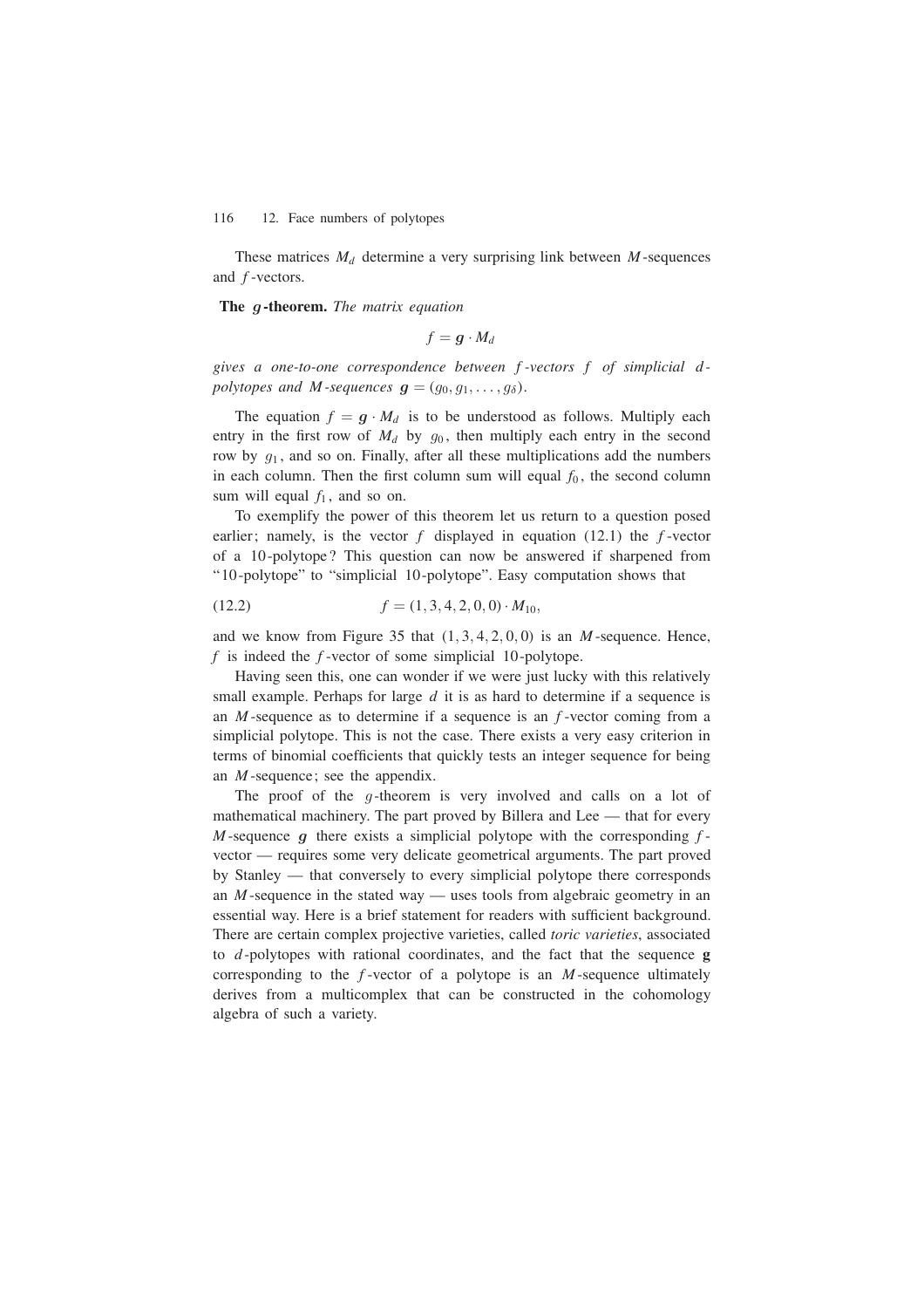The *q*-vector associated to a simplicial polytope via the *q*-theorem is rich in geometric, algebraic and combinatorial meaning, yet it is still poorly understood and the subject of much current study.

In this book we have several times commented on the many surprising, remarkable and mysterious connections that exist between different mathematical objects, different mathematical problems and different mathematical areas. The  $g$ -theorem is one more example of this kind, establishing a totally unsuspected link between the combinatorial structure of multicomplexes of monomials and the facial structure of simplicial polytopes — two seemingly totally unrelated classes of objects.

In closing, let us once more mention that no characterization is known for *f* -vectors of general polytopes of dimension greater than 3. The success in the case of simplicial polytopes depends on some very special structure, available in that case but lacking or much more complex in general. The study of *f* -vectors, initiated by Euler's discovery some 250 years ago, is likely to remain an important challenge for many years to come.

#### **APPENDIX**

The characterization of *M*-sequences, referred to above, stems from an extremal question concerning the combinatorics of the divisibility relation for monomials.

Let  $M$  be a finite set of monomials of degree  $k$  in indeterminates  $x_1, x_2, \ldots$ . Define the *shadow* of M, denoted  $\partial(M)$ , to be the set of monomials of degree  $k-1$  that divide some element of M. For instance, if

$$
\mathcal{M} = \{x^3y, x^2y^2, x^2yz, xy^2z, z^3u, yzu^2\},\
$$

then

$$
\partial(\mathcal{M}) = \{x^3, x^2y, xy^2, x^2z, xyz, y^2z, z^3, yzu, z^2u, yu^2, zu^2\}.
$$

The question now is : *How small can the shadow be, given the size of* M *?* For example, the monomial family just shown has  $\#\mathcal{M} = 6$  and  $\#\partial(\mathcal{M}) = 11$ , where #*S* denotes the number of elements of the set *S*. But choosing

$$
\mathcal{M}' = \{x^4, x^3y, x^2y^2, xy^3, y^4, x^3z\},\
$$

we find that

$$
\partial(\mathcal{M}') = \{x^3, x^2y, xy^2, y^3, x^2z\},\
$$

with  $\#\mathcal{M}' = 6$  and  $\#\partial(\mathcal{M}') = 5$ . This is, in fact, best possible: it can be shown that  $\#\partial(\mathcal{M}) \geq 5$  for all families M of 6 monomials of degree 4.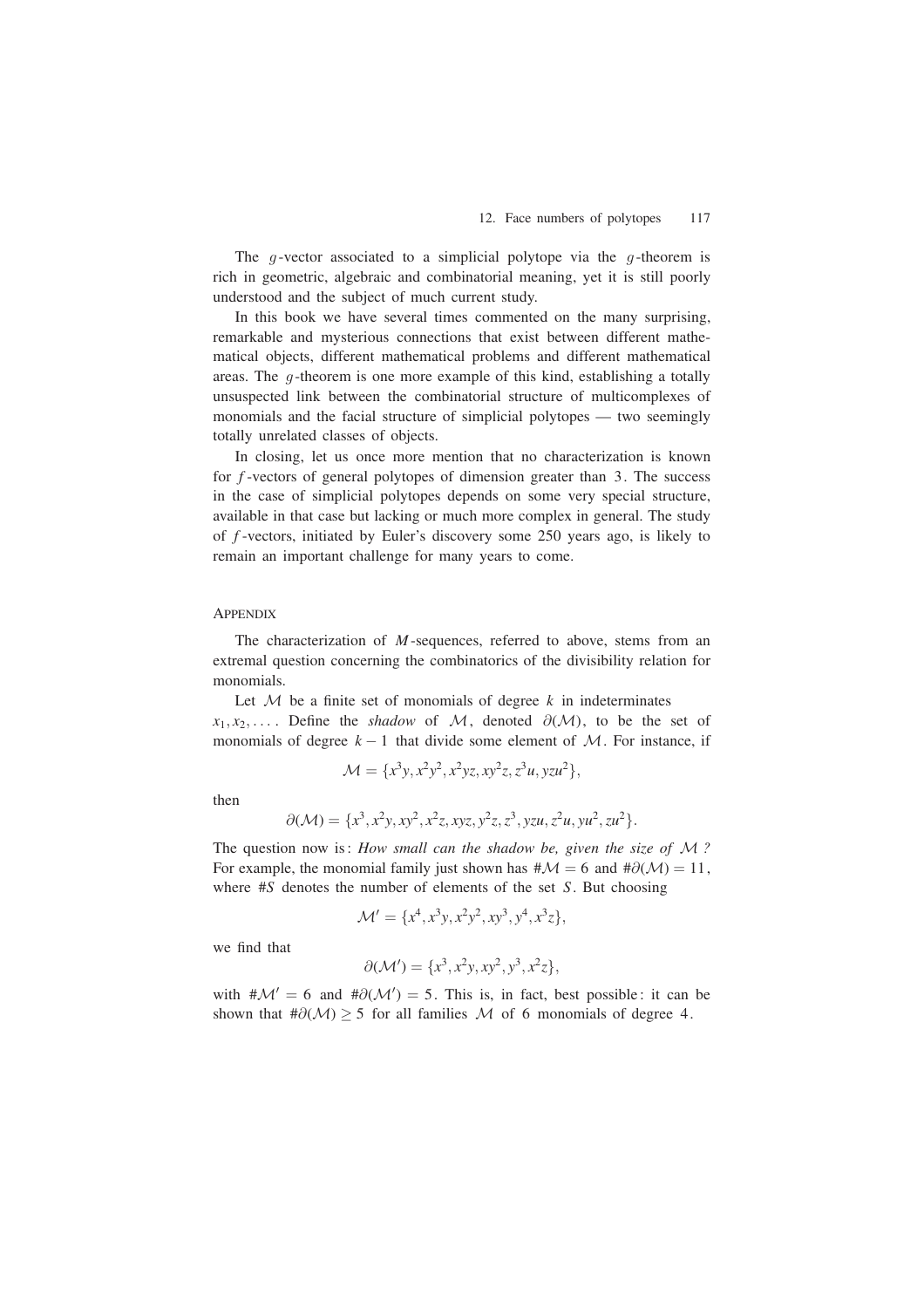## 118 12. Face numbers of polytopes

The general fact is that given the number of monomials  $n = #M$  of a set *M* of monomials of degree *k*, there is an easily computable number  $\partial^k(n)$ giving the minimal possible size of the shadow #∂(M). Here is its definition.

For any integers  $k, n \ge 1$  there is a unique way of writing

$$
n = \binom{a_k}{k} + \binom{a_{k-1}}{k-1} + \cdots + \binom{a_i}{i},
$$

so that  $a_k > a_{k-1} > \cdots > a_i \ge i \ge 1$ . To see this, first choose  $a_k$  as large as possible so that  $n \geq {a_k \choose k}$ . Next, choose  $a_{k-1}$  as large as possible so that  $n - \binom{a_k}{k} \geq \binom{a_{k-1}}{k-1}$ , and continue like this to obtain the rest of the numbers *a<sub>j</sub>*.

This given, define

$$
\partial^k(n) = \binom{a_k-1}{k-1} + \binom{a_{k-1}-1}{k-2} + \cdots + \binom{a_i-1}{i-1}.
$$

Also let  $\partial^k(0) = 0$ .

The characterization we have referred to is this: A nonnegative integer sequence  $(n_0, n_1, n_2, \ldots)$  is an *M*-*sequence* if and only if  $n_0 = 1$  and

$$
\partial^k(n_k) \le n_{k-1} \qquad \text{for all } k > 1.
$$

For example, we know from Figure 35 that  $(1, 3, 4, 2, 0, 0)$  is an *M*sequence. This fact can now be verified also by the the following small calculation :

$$
\partial^2(4) = 3 \le 3
$$
  
\n $\partial^3(2) = 2 \le 4$   
\n $\partial^4(0) = 0 \le 2$   
\n $\partial^5(0) = 0 \le 0$ .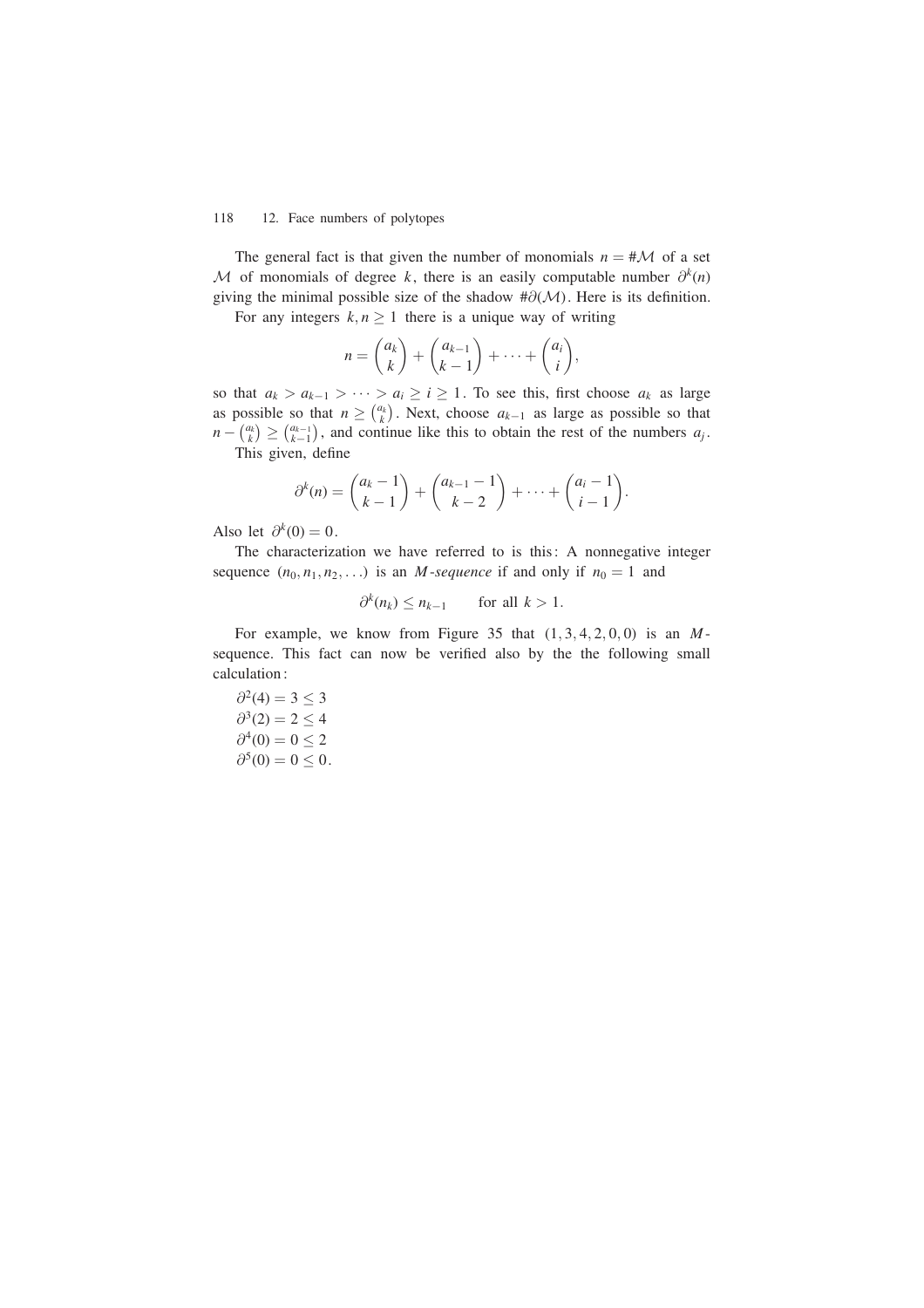This is page 119 Printer: Opaque this

# 13 Connections with topology

On first acquaintance combinatorics may seem to have a somewhat different "flavor" than the mainstream areas of mathematics, due mainly to what mathematicians call "discreteness." Nevertheless, combinatorics is fortunate to have many beautiful and fruitful links with older and more established areas, such as algebra, geometry, probability and topology. We will now move on to discuss one such connection, perhaps the most surprising one, namely that with topology. First, however, let us say a few words about what mathematicians mean by discreteness.

In mathematics the words "continuous" and "discrete" have technical meanings that are quite opposite. Typical examples of continuous objects are curves and surfaces in ordinary 3 -dimensional space (or suitable generalizations in higher dimensions). A characteristic property is that each point on such an object is surrounded by some "neighborhood" of other points, containing points that are in a suitable sense "near" to it. The area within mathematics that deals with the study of continuity is called *topology*. The characteristic property of discrete objects, on the other hand, is that each point is "isolated" — there is no concept of points being "near." Combinatorics is the area that deals with discreteness in its purest form, particularly in the study of finite structures of various kinds.

Several fascinating connections between the continuous and the discrete are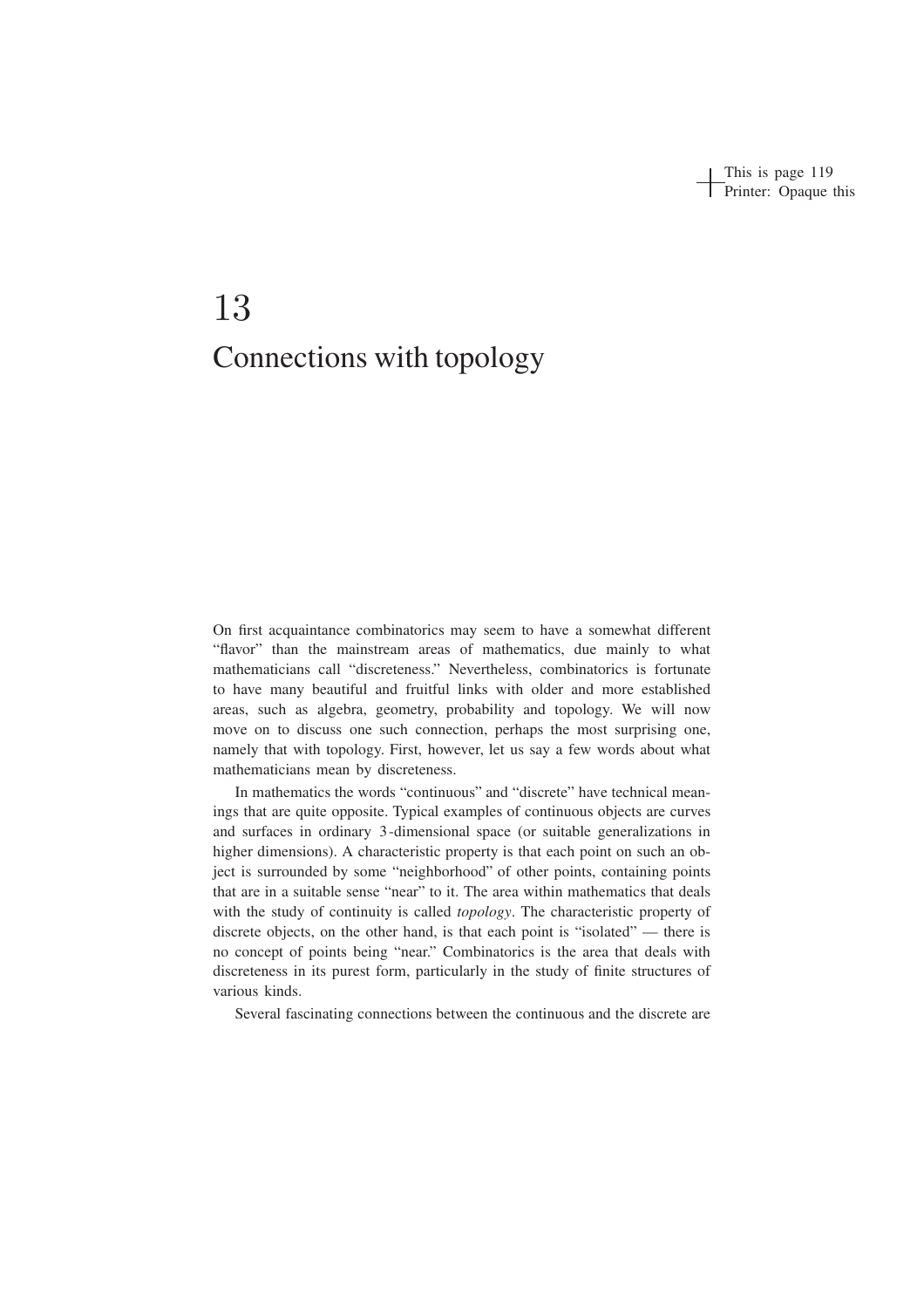## 120 13. Connections with topology

known in mathematics — in algebra, geometry and analysis. A quite recent development of this kind, the one we want to talk about here, is that ideas and results from topology can be put to use to solve certain combinatorial problems. In the following chapters we exemplify this with some problems coming from extremal combinatorics and computer science.

A nodding acquaintance with the most basic notions of metric topology, such as the meaning of "open set" , "continuous function" and "distance" between points in Euclidean space  $\mathbb{R}^d$  will be assumed. The *d*-dimensional *sphere*  $S^d$  is the subspace of  $\mathbb{R}^{d+1}$  consisting of points at distance one from the origin. In symbols:  $S^d = \{(x_1, x_2, ..., x_{d+1}) \in \mathbf{R}^{d+1} : x_1^2 + x_2^2 + \cdots + x_{d+1}^2 = 1\}.$ 

The Polish mathematician Karol Borsuk made some fundamental contributions to the early development of topology. In 1933 he published a paper entitled (in translation) "Three theorems about the *n*-dimensional Euclidean sphere". That paper contains, among other wonderful things, a famous theorem and a famous open problem. We need two definitions. Two points *x*, *y* on the sphere  $S^d$  are said to be *antipodal* if  $x = -y$ . For instance, the north pole and the south pole are antipodal on the surface of the earth, illustrating the  $d = 2$  case. The *diameter* of a bounded set is the maximal distance between any pair of its points.

**Borsuk's Theorem.** <sup>2</sup>) If the d-dimensional sphere  $S^d$  is covered by  $d+1$ *open sets, then one of these sets must contain a pair of antipodal points.*

Borsuk's Problem. *Is it true that every set of bounded diameter in d dimensional real space* R *d can be partitioned into d* + 1 *sets of smaller diameter ?*

This work of Borsuk has interacted with combinatorics in a remarkable way. In 1978 László Lovász solved a difficult combinatorial problem  $-$  the "Kneser Conjecture" from 1955 — using Borsuk's theorem. Then, in 1992 the debt to topology was repaid when Jeffry Ned Kahn and Gil Kalai solved Borsuk's problem using some results from pure combinatorics. Both of these achievements are discussed in chapter 14.

### SIMPLICIAL COMPLEXES

We now outline in some detail another fruitful connection between topology and combinatorics, a connection that will be used in Chapters 15 and 16. Let

<sup>&</sup>lt;sup>2</sup>) Also called the Borsuk-Lyusternik-Schnirelman theorem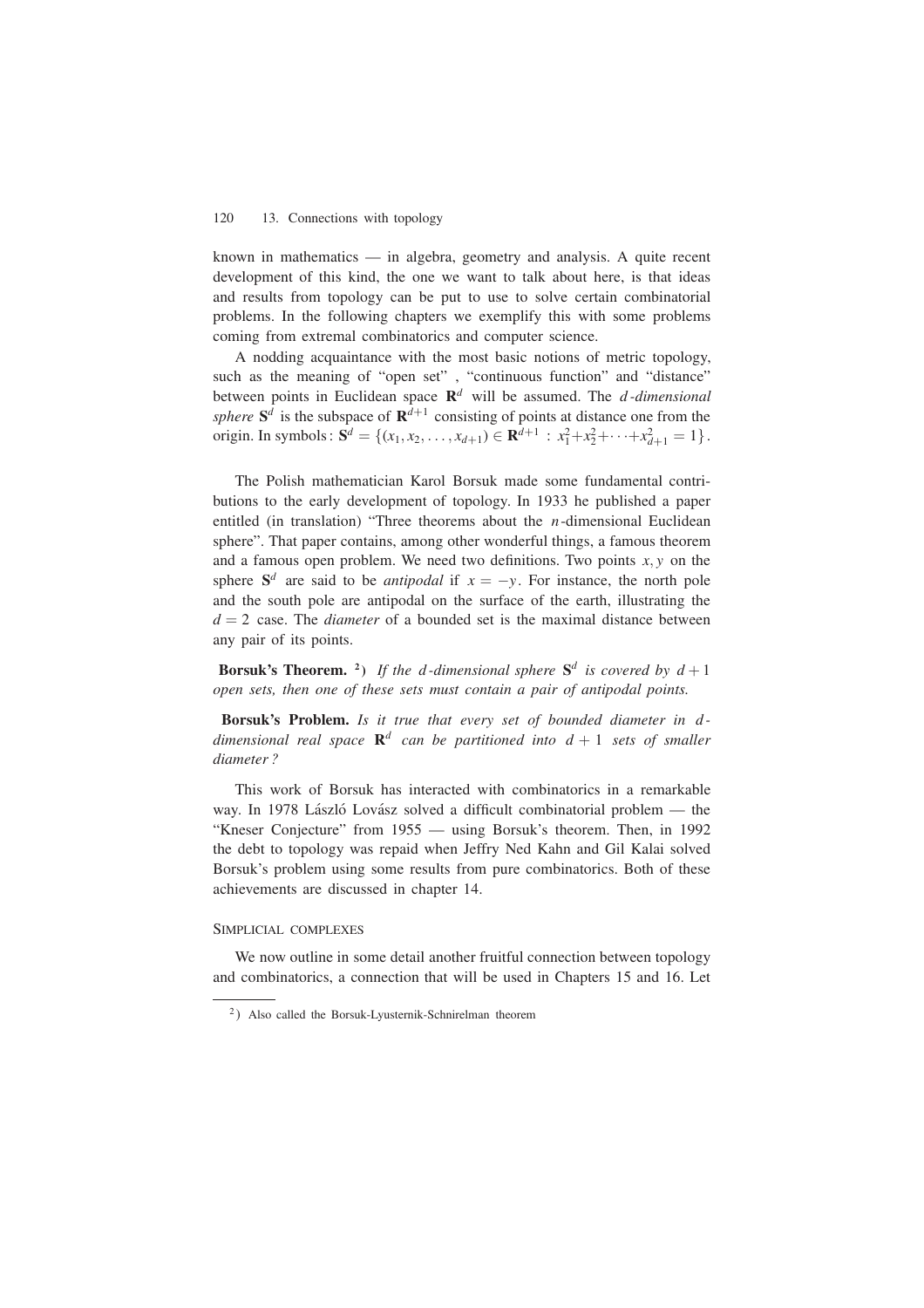us take as our example of a topological space the *torus*, a 2 -dimensional surface that is well known in ordinary life in the form of an inner tube, or as the surface of a doughnut (see Figure 36).



There is a way to "encode" a space such as the torus into a finite set system, called a *triangulation*. It works as follows. Draw (curvilinear) triangles on the torus so that each edge of a triangle is also the edge of some other triangle, and the 2 endpoints of each edge are not the pair of endpoints of any other edge. The triangles should cover the torus so that each point on the torus is in exactly one of the triangles, or possibly in an edge where two triangles meet or at a corner where several triangles meet. We can think of this as cutting the rubber surface of an inner tube into small triangular pieces. Figure 37 shows one way of doing this using 14 triangles. In this figure the torus is cut up and flattened out — to get back the original torus one has to roll this flattened version up and glue together the two sides marked 1-2-3-1, and then wrap around the cylinder obtained and glue together the two end-circles marked 1-4-5-1. Note that the two circles 1-2-3-1 and 1-4-5-1 in Figure 37 correspond to the circles marked a and b that are drawn with dashed lines on the torus in Figure 36.

Having thus cut the torus apart we now have a collection of 14 triangles. The corners in Figure 37 where triangles come together are called *vertices*, and we can represent each triangle by its 3 vertices. Thus each one of our 14 triangles is replaced by a 3-element subset of  $\{1,2,3,4,5,6,7\}$ . For instance,  $\{1,2,4\}$  and  $\{3,4,6\}$  denote two of the triangles. The full list of all 14 triangles is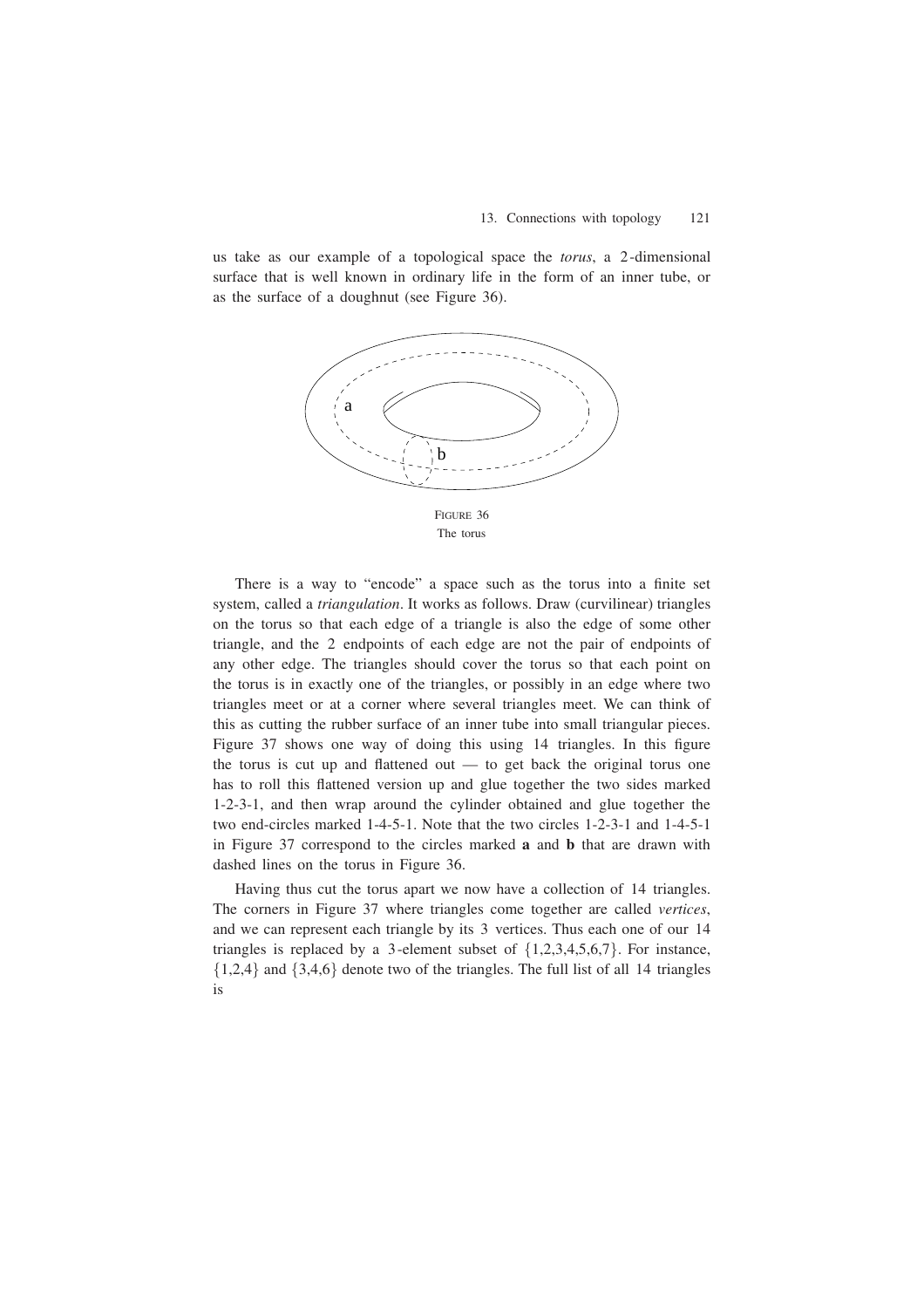#### 122 13. Connections with topology



$$
(13.1) \t124 \t126 \t135 \t137 \t147 \t156 \t234 235 \t257 \t267 \t346 \t367 \t456 \t457.
$$

A family of subsets of a finite set which is closed under taking subsets (i.e., if *A* is a set in the family and *B* is obtained by removing some elements from *A* then also *B* is in the family) is called a *simplicial complex*. Thus our fourteen 3 -element sets and all their subsets form a simplicial complex. We encountered other examples in Chapter 12 : if a polytope is simplicial then its faces form a simplicial complex.

An important fact is that just knowing the simplicial complex  $-$  a finite set system — we can fully reconstruct the torus ! Namely, knowing the 14 triples we can manufacture 14 triangles with vertices marked in corresponding fashion and then glue these triangles together according to the blueprint of Figure 37 (using the vertex labels) to obtain the torus. To imagine this you should think of the triangles as being flexible (e.g., made of rubber sheet) so that there are no physical obstructions to their being bent and glued together. Also, the torus obtained may be different in size or shape from the original one (smaller, larger, deformed), but these differences are irrelevant from the point of view of topology.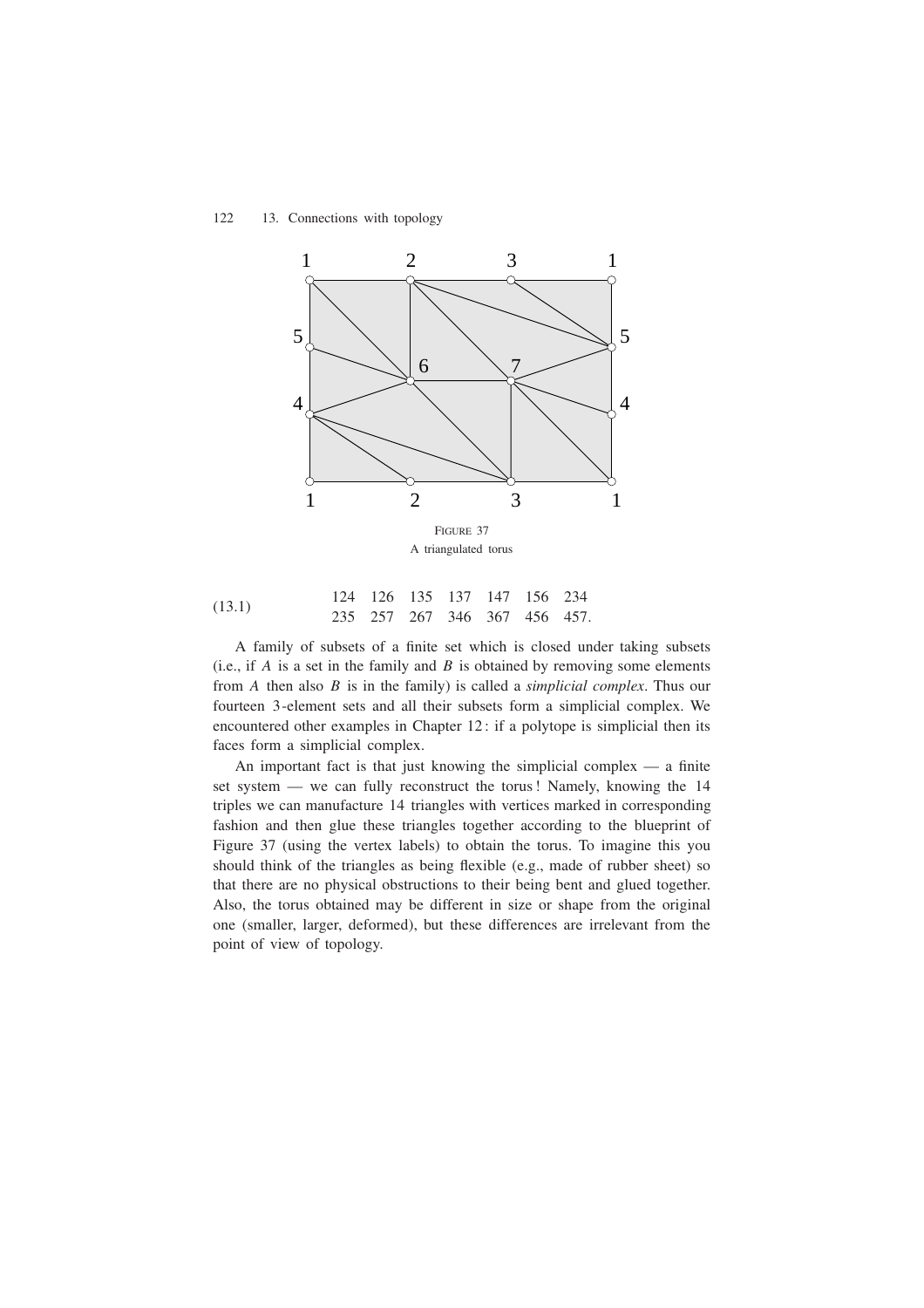To sum up the discussion: The simplicial complex coming from a triangulation is *a complete encoding* of the torus as a topological object. Every property of the torus that topology can have anything to say about is also a property of this finite set system !

#### BETTI NUMBERS

Why would topologists want to use such an encoding ? The main reason is that they are interested in computing certain so-called *invariants* of topological spaces, such as the "Betti numbers" which we will soon comment on. The spaces they consider (such as the torus) are geometric objects with infinitely many points, on which it is usually hard to perform concrete computations. An associated simplicial complex, on the other hand, is a finite object which is easily adapted to computation (except possibly for size reasons). Topological invariants depend only on the space in question, but their computation may depend on choosing a triangulation or other "combinatorial decomposition". The part of topology that develops this connection is known as *combinatorial topology*. It was initiated by the great French mathematician Jules Henri Poincaré in the last years of the 1800's and greatly developed in the first half of the 20th century. Eventually the subject took on a more and more algebraic flavor, and in the 1940's the area changed name to *algebraic topology*.

The *Betti numbers* of a space are topological invariants that can be said to count the number of "independent holes" of various dimensions; the Betti number  $\beta_i(T)$  is the number of  $(j+1)$ -dimensional such holes of the space *T*. It is impossible to give the full technical definition within the framework of this book. Let it suffice to say that the definition depends on certain algebraic constructions and to give some examples.

If *T* is a *d*-dimensional topological space then there are  $d + 1$  Betti numbers

# $\beta_0(T), \beta_1(T), \ldots, \beta_d(T),$

which are nonnegative integers. Once we have a triangulation of a topological space the computation of Betti numbers is a matter of some (in principle) very simple linear algebra. (Note to specialists : Our β*j*(*T*) 's are the *reduced* Betti numbers of *T* , differing from the "ordinary" Betti numbers only in that  $\beta_0(T) + 1$ , rather than  $\beta_0(T)$ , is the number of connected components of *T*.)

For instance, the *d*-dimensional sphere has Betti numbers  $(0, ..., 0, 1)$ , reflecting the fact that it has exactly one  $(d + 1)$ -dimensional "hole" (its interior) and no holes of other dimensions. The torus has Betti numbers  $(0, 2, 1)$ because there are two essentially different 2 -dimensional holes (spanned by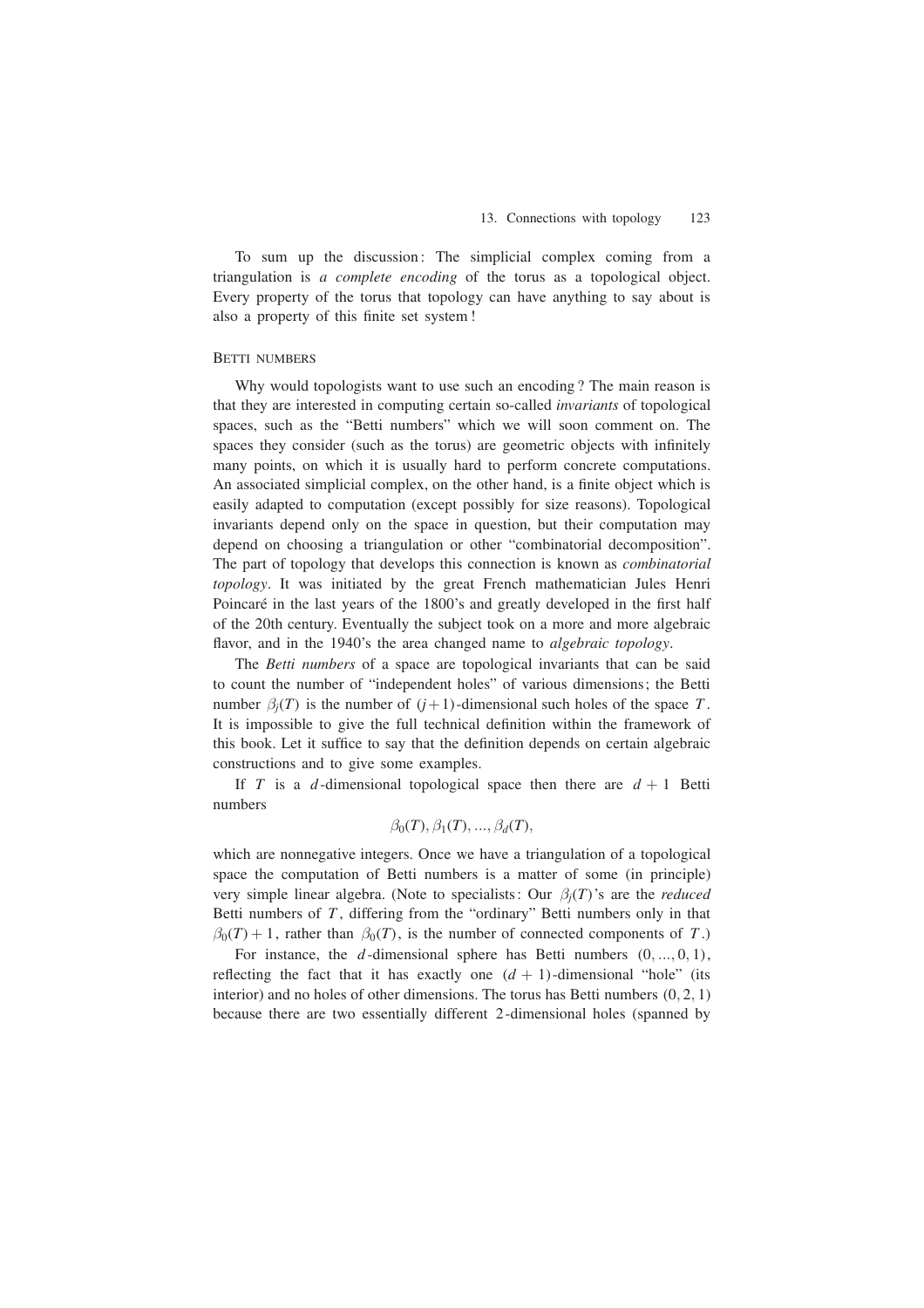## 124 13. Connections with topology

the circles a and b in Figure 36) and one 3 -dimensional hole (the interior). Note that the two circles a and b delimit genuine "holes" in the sense that they cannot be continuously deformed to single points within the torus, and that they are "different" holes since one cannot be continuously deformed into the other.

We have seen that finite set systems are of use in topology as encodings of topological spaces. But the connection between topological spaces and simplicial complexes opens up a two-way street. What if the mathematics we are doing deals primarily with finite set systems, as is often the case in combinatorics ? For instance, say that a combinatorial problem we are dealing with involves the fourteen 3-element sets listed in (13.1). Could the properties of the associated topological space — the torus — be of any relevance ? For instance, could its Betti numbers (measuring the number of "holes" in the space) have something useful to say about the set system as such ? We will exemplify that this may indeed be the case, and this is in fact one of the cornerstones for the "topological method" in combinatorics.

An example of a combinatorial concept which has topological meaning is the Möbius function of a partially ordered set, defined in Chapter 10. The connection is as follows. Let *P* be a poset with bottom element *a* and top element *t*, and let  $\overline{P} = P \setminus \{a, t\}$ , meaning *P* with *a* and *t* removed. Define the set family  $\Delta(P)$  to consist of all *chains* (meaning: totally ordered subsets)  $x_1 < x_2 < \cdots < x_k$  in  $\overline{P}$ . Then  $\Delta(P)$  is a simplicial complex (since a subset of a chain is also a chain), so as discussed above there is an associated topological space.

For instance, let P be the divisor poset of the number 60 shown in Figure 20. Then  $\overline{P} = P \setminus \{1, 60\}$  has the following twelve maximal chains

| $2 - 4 - 12$   |
|----------------|
| $2 - 4 - 20$   |
| $2 - 6 - 12$   |
| $2 - 6 - 30$   |
| $2 - 10 - 20$  |
| $2 - 10 - 30$  |
| $3 - 6 - 12$   |
| $3 - 6 - 30$   |
| $3 - 15 - 30$  |
| $5 - 10 - 20$  |
| $5 - 10 - 30$  |
| $5 - 15 - 30.$ |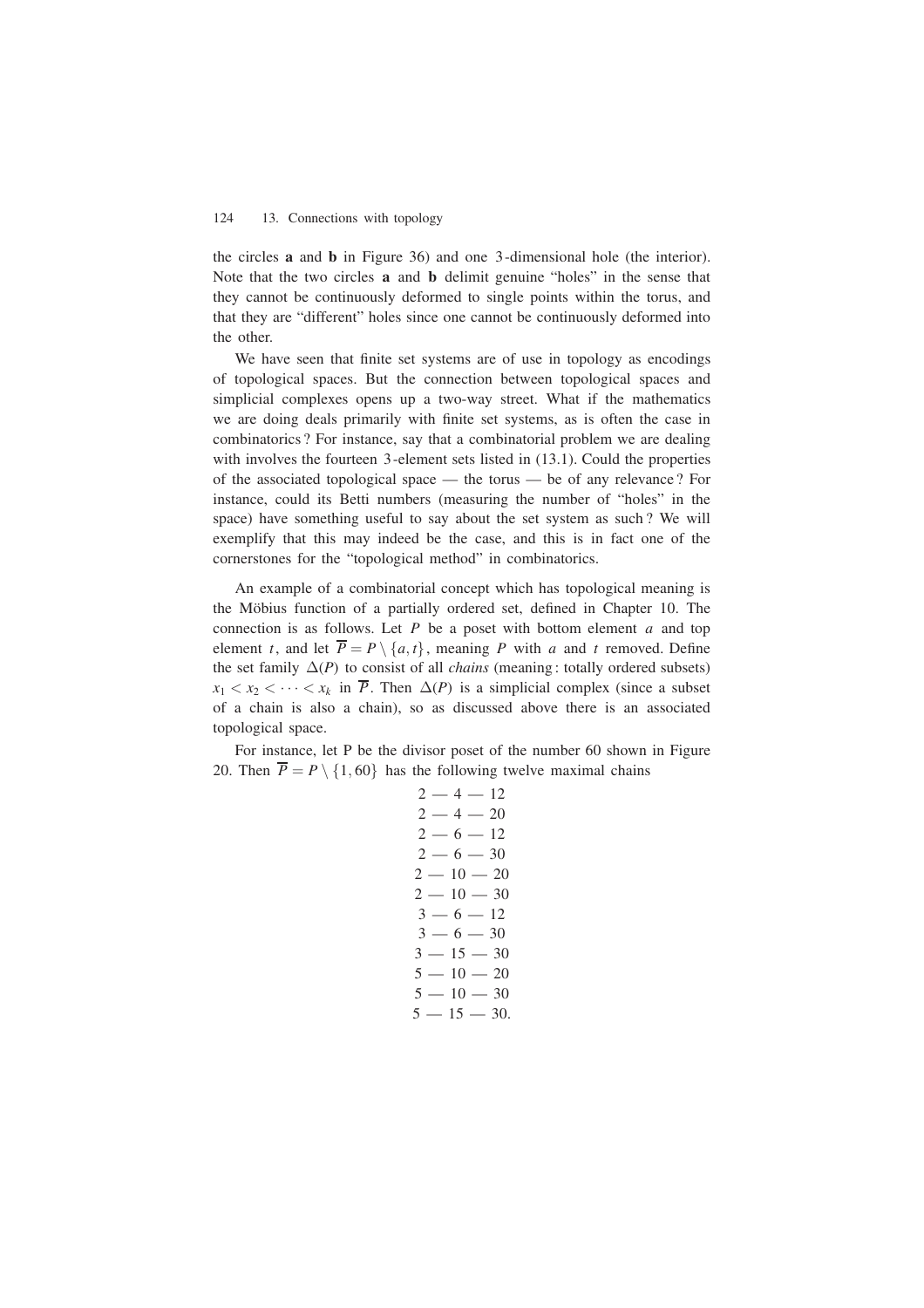These twelve triples of the simplicial complex should be thought of as describing twelve triangles that are to be glued together along common edges. This gives the topological space shown in Figure  $38 - a$  2-dimensional disc.



The simplicial complex of proper divisors of 60.

So, what does all this have to do with the Möbius function? The relation is this. Let  $\beta_i(P)$  be the *i*th Betti number of the simplicial complex  $\Delta(P)$ , and let  $\mu(P)$  denote the value that the Möbius function attains at the top element of *P*. Then,

(13.2) 
$$
\mu(P) = \beta_0(P) - \beta_1(P) + \beta_2(P) - \beta_3(P) + \cdots
$$

For instance, the space depicted in Figure 38 is a disc. The important thing here is that this space has no holes of any kind. Hence, all Betti numbers  $\beta_i(P)$  are zero, implying via formula (13.2) that  $\mu(P) = 0$ . This "explains" topologically why  $\mu(60) = 0$ , a fact we already know from simpler considerations; see page 86. On the other hand, if *P* is the divisor diagram of the number 30 (which can be seen as a substructure in Figure 20), then  $\Delta(P)$  is the circle 2 — 6 — 3 — 15 — 5 — 10 — 2 (a substructure in Figure 38). This circle has a one-dimensional hole, so  $\beta_1(P) = 1$ . All other Betti numbers are zero, hence formula (13.2) gives that  $\mu(30) = -1$ , another fact we already encountered on page 86.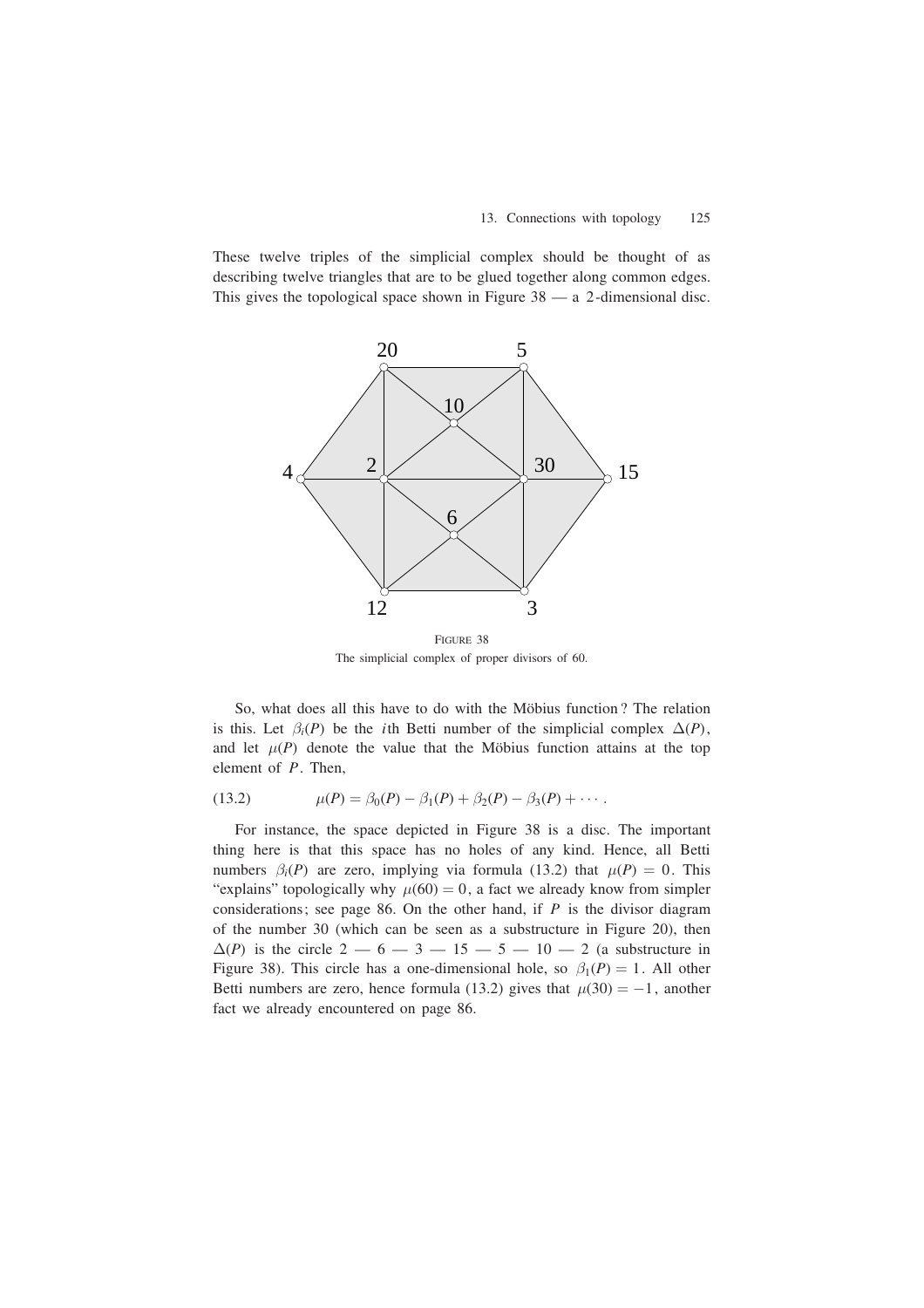This is page 126 Printer: Opaque this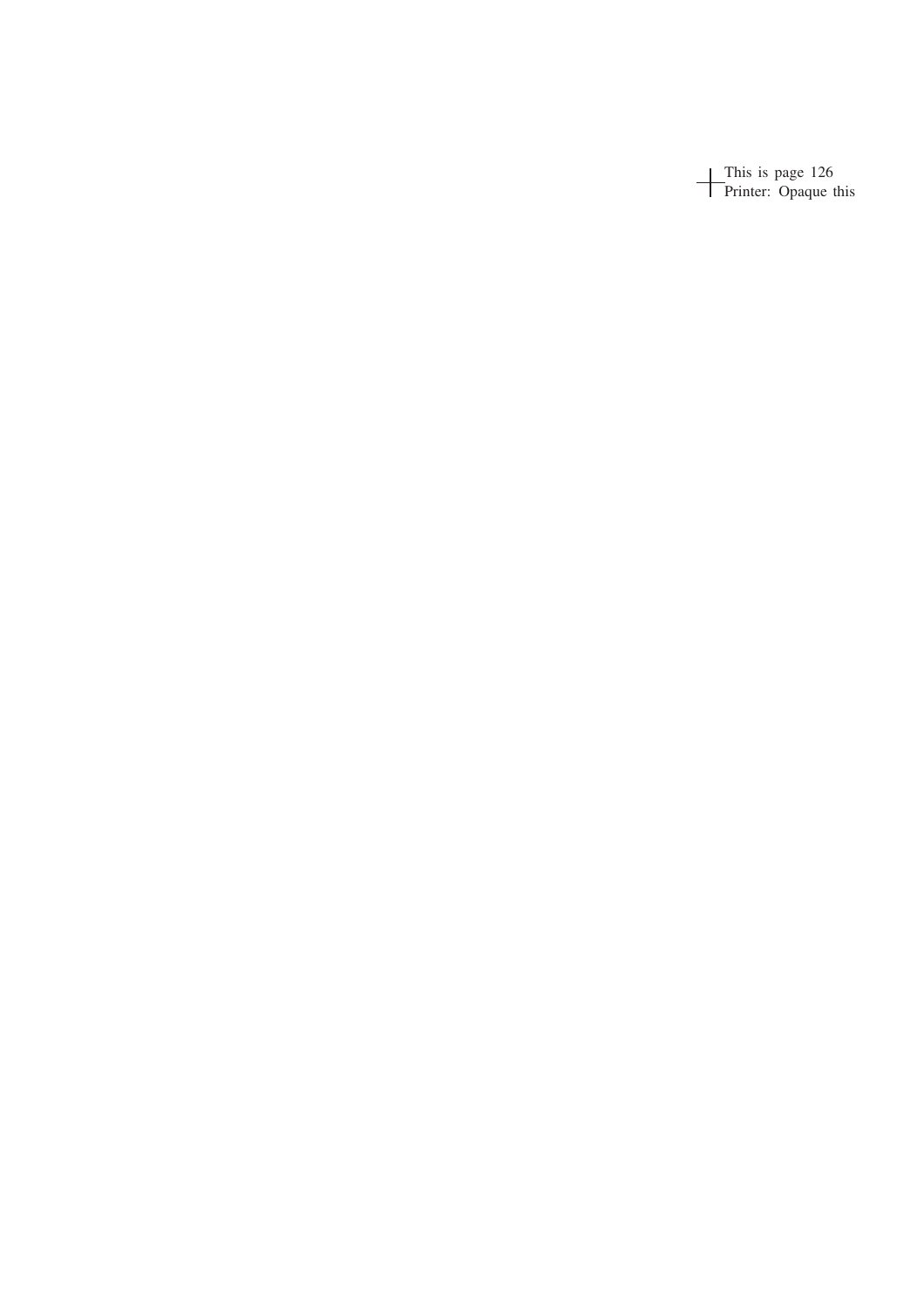This is page 127 Printer: Opaque this

# 14 Extremal combinatorics

Extremal problems arise in all areas of mathematics. The nature of an extremal problem, in its simplest and purest form, is that some quantity is kept fixed while another one is left free to vary, subject to certain given constraints. How large, or how small, can this second quantity be ? For instance, take the following well-known extremal problem from continuous mathematics, the so-called *isoperimetric problem* for curves in the plane. This asks : what is the largest area enclosed by a simple closed curve of given fixed length  $\ell$ ? The answer is that the largest area is  $\ell^2/4\pi$ , and that this area is obtained if and only if the curve is a circle.

Extremal problems of various kinds permeate combinatorics and its applications. We already encountered an example in Chapter 12. The characterization of *M* -sequences, stated in the appendix to that chapter, stems from an extremal question concerning the combinatorics of the divisibility relation for monomials. Namely :

*Given the size n* <sup>=</sup> #<sup>M</sup> *of a set* <sup>M</sup> *of monomials of degree k, how small can its shadow* ∂(M) *be ?*

The exact answer to this question is known, as explained on page 118.

Here is another example, this time concerning the combinatorics of the containment relation of finite sets. Recall from Chapter 13 that a family  ${\mathcal F}$  of subsets of the set  $[n] \stackrel{\text{def}}{=} \{1, 2, ..., n\}$  is called a *simplicial complex* if it is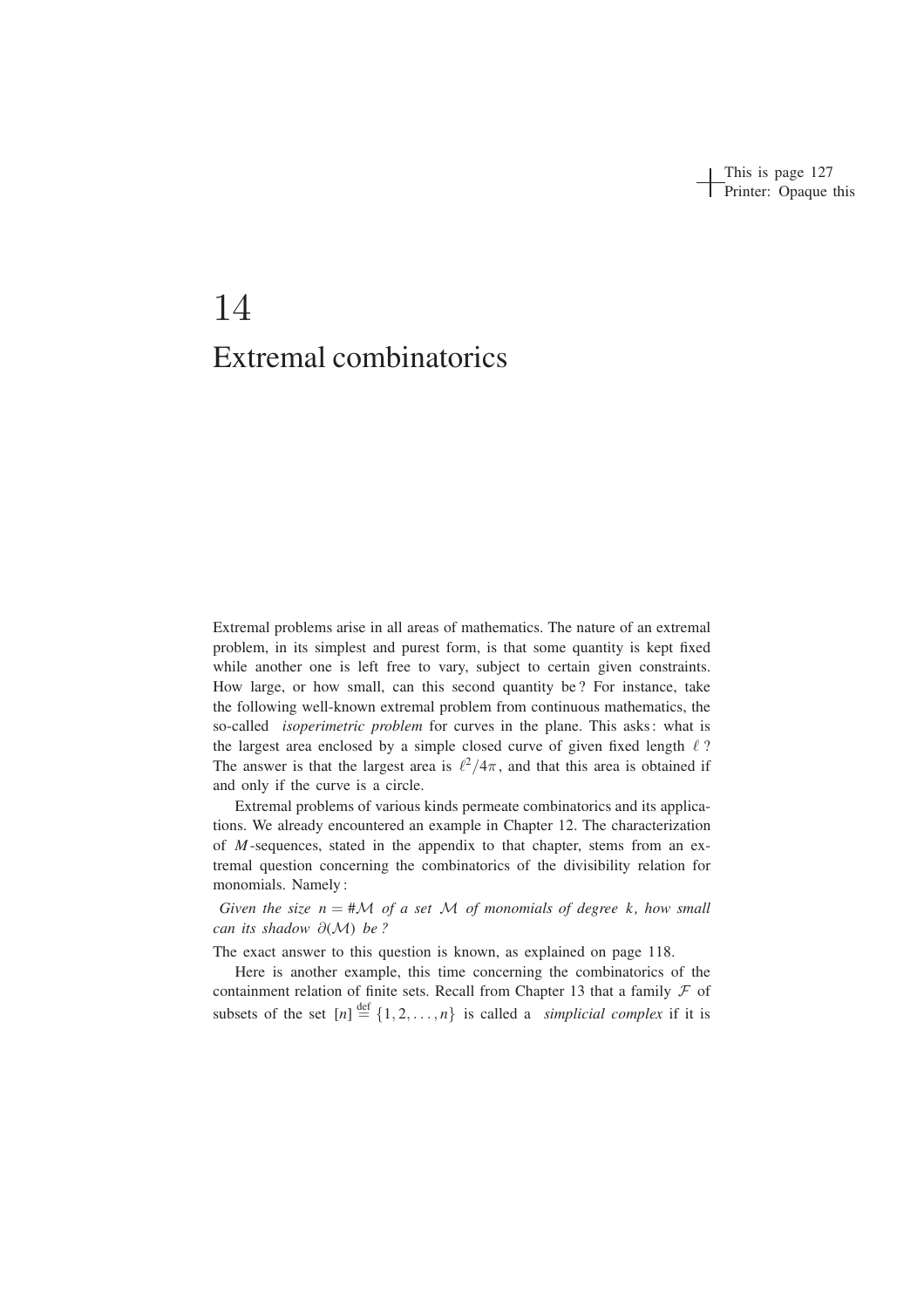## 128 14. Extremal combinatorics

closed under taking subsets, that is, if  $A \in \mathcal{F}$  and  $B \subseteq A$  implies that  $B \in \mathcal{F}$ . Such set families were discussed there for their topological significance. The intersection of two simplicial complexes  $\mathcal F$  and  $\mathcal G$  is again a simplicial complex. This prompts the purely combinatorial extremal question :

*Given the sizes*  $f = #\mathcal{F}$  *and*  $g = #\mathcal{G}$  *of two simplicial complexes*  $\mathcal F$  *and*  $\mathcal G$ *consisting of subsets of* [*n*]*, how small can their intersection*  $\mathcal{F} \cap \mathcal{G}$  *be* ?

The following answer<sup>3</sup>) was given in 1966 by Daniel J. Kleitman:

$$
\#(\mathcal{F}\cap\mathcal{G})\geq \frac{gf}{2^n}.
$$

The area of extremal combinatorics abounds with open problems, often easy to state but difficult to answer. For an example of an extremal-type question whose answer is not known, consider this deceptively simple-sounding conjecture proposed by Péter Frankl in 1979:

*If a finite family* F *of nonempty sets is closed under taking unions, then some element belongs to at least half of the sets in* F *.*

Frankl's conjecture has been verified for small set families, more precisely if the size of the largest set in the family is at most 11 or if there are at most 36 sets in the family. It remains open in general.

#### INTERSECTING SET FAMILIES

Among many interesting topics in extremal combinatorics, we choose to focus on a few results concerning a very general class of set systems. We consider subsets of a given finite set, which for definiteness can be taken to be the set  $[n] = \{1, 2, ..., n\}$ . The family of *all* subsets of  $[n]$  is denoted by  $2^{[n]}$ . A family *F* of subsets of [*n*] is said to be *intersecting* if  $A \cap B \neq \emptyset$ for all sets  $A \in \mathcal{F}$  and  $B \in \mathcal{F}$ . The basic extremal question is:

*How large can an intersecting family be ?*

The path to answering this question begins with the observation that the family  $\mathcal{F}(i)$  of all subsets containing a fixed element  $i \in [n]$  is intersecting, since  $i \in A \cap B$  for all  $A, B \in \mathcal{F}(i)$ . The number of sets in  $\mathcal{F}(i)$  is  $2^{n-1}$ . Can a larger intersecting family be found ? An application of the pigeonhole

$$
\frac{\#(\mathcal{F}\cap\mathcal{G})}{2^n}\geq \frac{\#\mathcal{F}}{2^n}\frac{\#\mathcal{G}}{2^n}
$$

<sup>&</sup>lt;sup>3</sup>) Readers familiar with probability theory may observe that if written

this inequality has a probabilistic interpretation, namely it shows that the two events that a random subset of  $[n]$  belongs to  $\mathcal F$  or to  $\mathcal G$  are positively correlated.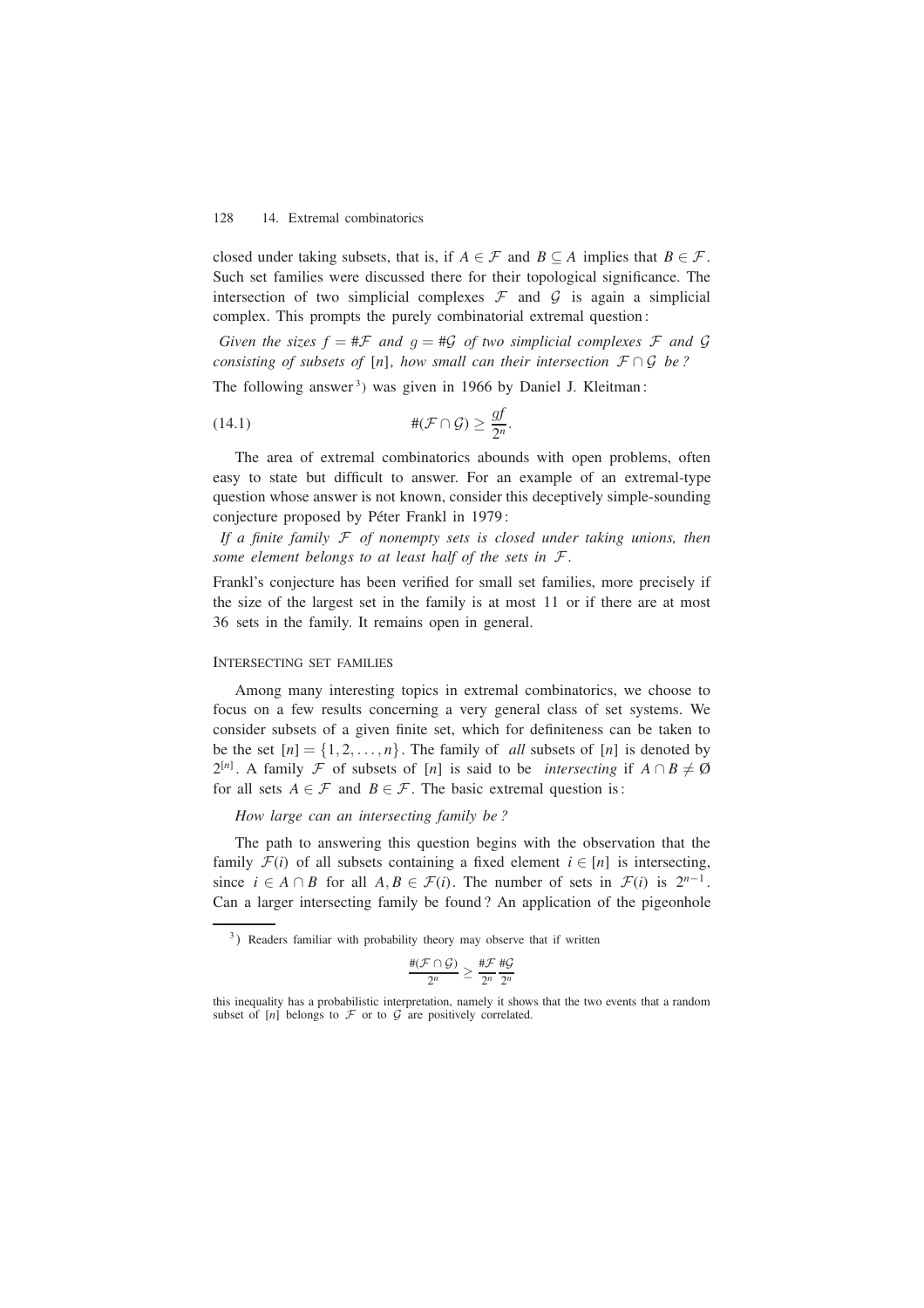principle (stated on page 46) shows that the answer is no. Here is how : the set of all subsets of  $[n]$  is naturally partitioned into disjoint pairs  $\{A, A^c\}$ , consisting of a subset *A* and its complement  $A^c = [n] \setminus A$ . Since there are 2<sup>*n*</sup> subsets of [*n*] there are  $2^{n-1}$  such pairs. Thus, a set family  $\mathcal F$  with more than  $2^{n-1}$  members must contain both elements *A* and  $A^c$  of some pair. But, since  $A \cap A^c = \emptyset$  this means that  $\mathcal F$  is not intersecting.

We have proved the following simple result: Let F be an intersecting *family of subsets of* [*n*]. *Then*  $#F \leq 2^{n-1}$ , *and this upper bound is best possible.*

Let us now be a bit more ambitious and ask :

*How large can the union of j intersecting set families be ?*

A moments thought suggests that the set family  $\mathcal{F}(1) \cup \cdots \cup \mathcal{F}(j)$  is a possible candidate for being an extremal configuration. What is its size ? For a set not to belong to  $\mathcal{F}(1) \cup \cdots \cup \mathcal{F}(j)$  is the same as to be a subset of  $\{j+1, j+2, \ldots, n\}$ , and there are  $2^{n-j}$  such subsets. Hence,

$$
\#(\mathcal{F}(1)\cup\cdots\cup\mathcal{F}(j))=2^n-2^{n-j}.
$$

The following result shows that these set families are indeed extremal.

Kleitman's Theorem. *Let* F *be the union of j intersecting families of subsets of* [*n*]*. Then*

$$
\#\mathcal{F}\leq 2^n-2^{n-j},
$$

*and this upper bound is best possible.*

The  $j = 1$  case, that is, the upper bound  $#F \leq 2^{n-1}$  for intersecting families, was easy to prove using nothing but the pigeonhole principle. We now sketch a proof for the  $j = 2$  case. This proof contains all the new ideas needed to deal with the general case.

Assume that F is the union of two intersecting set families  $\mathcal{F}_1$  and  $\mathcal{F}_2$ . Enlarge  $\mathcal{F}_1$  to a set family  $\mathcal{G}_1$  by adding all subsets of  $[n]$  that contain some set from  $\mathcal{F}_1$  :

$$
\mathcal{G}_1 \stackrel{\text{def}}{=} \{ A \in 2^{[n]} \mid A \supseteq B \text{ for some } B \in \mathcal{F}_1 \}.
$$

The enlarged set family  $\mathcal{G}_1$  is also intersecting, so we know that  $\#\mathcal{G}_1 \leq 2^{n-1}$ . Hence, the complementary set family  $\overline{G_1} \stackrel{\text{def}}{=} 2^{[n]} \setminus G_1$  satisfies

$$
\#\overline{G_1} \ge 2^n - 2^{n-1} = 2^{n-1}.
$$

Construct  $G_2$  from  $\mathcal{F}_2$  in the same way. We have from elementary set theory that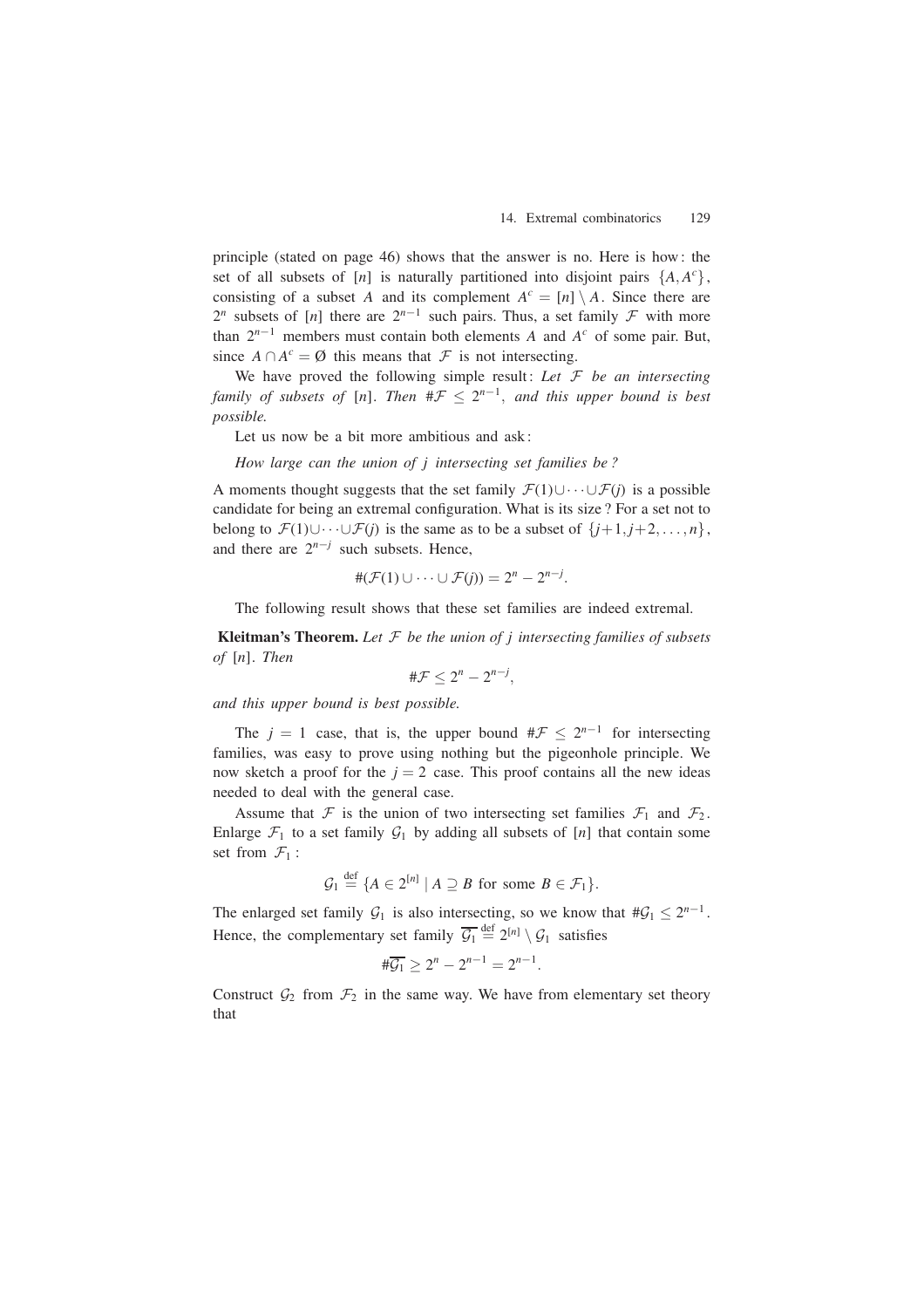130 14. Extremal combinatorics

$$
\#(\mathcal{F}_1 \cup \mathcal{F}_2) \leq \#(\mathcal{G}_1 \cup \mathcal{G}_2) = 2^n - \#(\overline{\mathcal{G}_1} \cap \overline{\mathcal{G}_2}).
$$

The crucial observation now is that  $\overline{G_1}$  and  $\overline{G_2}$  are closed under taking subsets, since clearly their complements  $G_1$  and  $G_2$  are closed under taking supersets. Hence, using equation (14.1) we get

$$
\#(\overline{\mathcal{G}_1} \cap \overline{\mathcal{G}_2}) \,\geq\, \frac{\#\overline{\mathcal{G}_1} \cdot \#\overline{\mathcal{G}_2}}{2^n} \,\geq\, \frac{2^{n-1} \cdot 2^{n-1}}{2^n} = 2^{n-2},
$$

and so,

$$
\#\mathcal{F}=\#(\mathcal{F}_1\cup\mathcal{F}_2)\,\leq\,2^n-\#(\overline{\mathcal{G}_1}\cap\overline{\mathcal{G}_2})\,\leq\,2^n-2^{n-2},
$$

completing the proof of the  $j = 2$  case.

In the study of intersecting set families it is natural and fruitful to restrict the "universe" of subsets considered for our extremal questions to families of sets of some fixed size *k* (rather than of all sizes). The most basic question then is the following.

# *How large can an intersecting family of k -element subsets be ?*

Let  $\binom{[n]}{k}$  denote the family of all *k*-element subsets of the set  $[n] =$  $\{1, 2, \ldots, n\}$ . If  $k > n/2$  then  $\binom{[n]}{k}$  is itself an intersecting family, so to get nontrivial questions we must demand that  $k \leq n/2$ . Guided by our previous reasoning it is natural to guess that  $\mathcal{F}_k(i) \stackrel{\text{def}}{=} \mathcal{F}(i) \cap {[n] \choose k}$  —that is, the family of  $k$ -element subsets containing some fixed element  $i$  — is extremal. This turns out indeed to be the case, as was shown by Pál Erdős, Chao Ko, and Richard Rado in 1961. Note that

$$
\#\mathcal{F}_k(i) = \binom{n-1}{k-1},
$$

since a *k*-element subset of  $[n]$  containing *i* is obtained by choosing  $k - 1$ elements among the  $n - 1$  elements other than *i*.

Erdős-Ko-Rado Theorem. Let F be an intersecting family of k-element *subsets of* [*n*]*, with*  $k \leq n/2$ *. Then* 

$$
\#\mathcal{F} \le \binom{n-1}{k-1},
$$

*and this upper bound is best possible.*

We leave aside a discussion of how to prove this basic result. Instead, with the case of a single family settled, we can in the same spirit that led to Kleitman's theorem move on to the more ambitious question :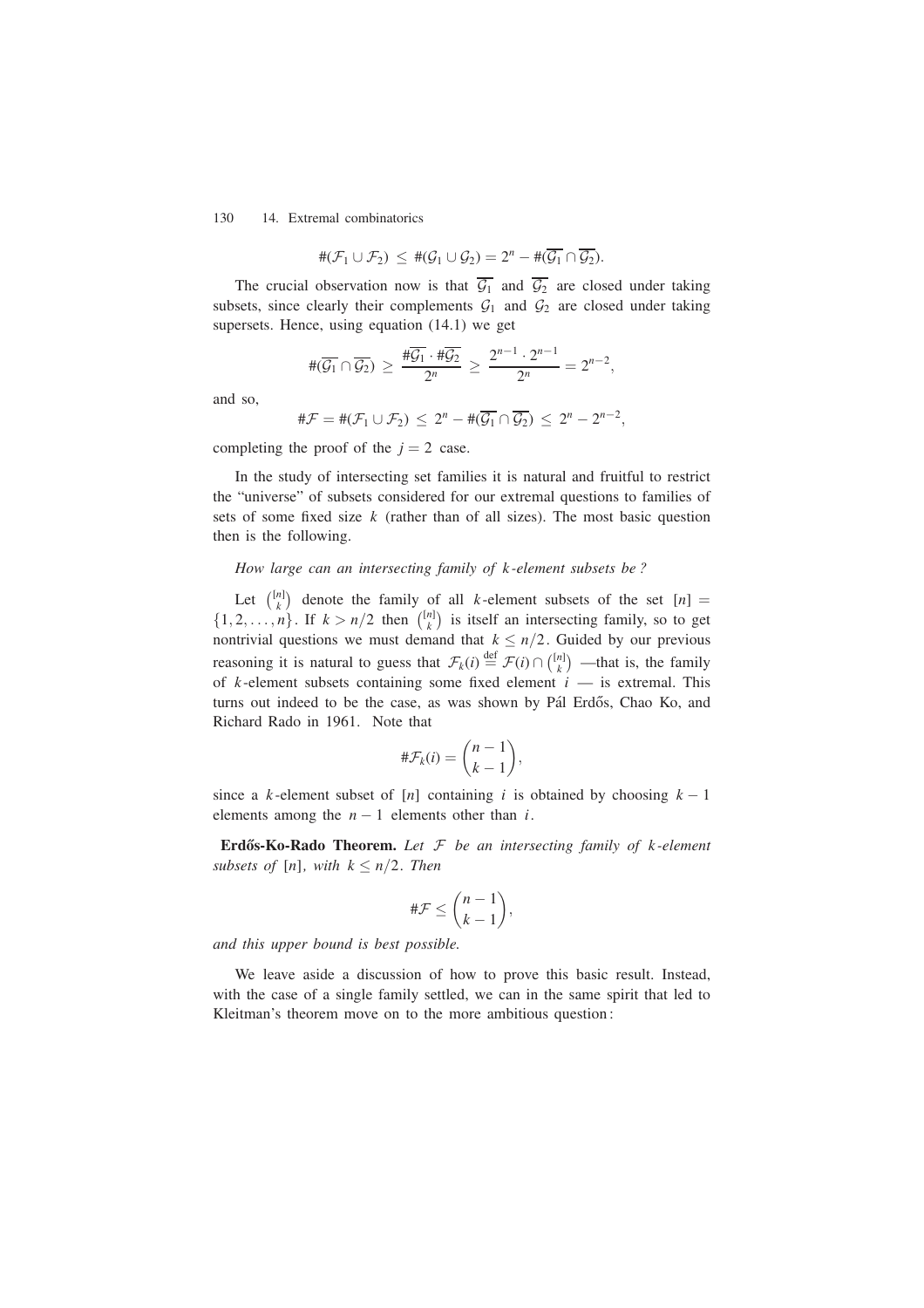*How large can the union of j intersecting families of k -element subsets be ?*

Reasoning along familiar lines we are led to guess that  $\mathcal{F}_k(1) \cup \cdots \cup \mathcal{F}_k(j)$ might be an extremal set family. Since

$$
\#(\mathcal{F}_k(1) \cup \cdots \cup \mathcal{F}_k(j)) = \binom{n}{k} - \binom{n-j}{k},
$$

a plausible conjecture would therefore be that the union  $\mathcal F$  of *j* intersecting families of *k* -element subsets must satisfy

$$
\#\mathcal{F} \leq {n \choose k} - {n-j \choose k}.
$$

This was shown to be true by Pál Erdős in 1965, but only for large enough *n*. It is unfortunately false in general, and with questions of this type we enter largely unknown territory. As an example of something that *is* known, we have that the union of  $n - 2k + 1$  or fewer intersecting families of  $k$ element subsets has size strictly smaller than  $\binom{n}{k}$ . This special case is the Lovász-Kneser theorem, to be discussed in the next section.

There are many variations possible on the theme of asking extremal questions for set families with constrained intersection properties. For instance, instead of forbidding intersections of size zero (as is done for intersecting families), one can forbid intersections of some other size. As a final glimpse of this branch of extremal combinatorics, we quote a 1981 theorem of Peter ´ Frankl and Richard Michael Wilson, which has this flavor.

Frankl-Wilson Theorem. *Let q be a power of a prime number, and let* F *be a family of* 2*q -element subsets of a* 4*q -element set such that no two members of* F *have intersection of size q. Then,*

$$
\#\mathcal{F} \le 2 \cdot {4q-1 \choose q-1}.
$$

KNESER'S PROBLEM

In 1955 Martin Kneser published a tantalizing extremal problem concerning intersecting families. It is based on the observation that the family of all *k* element subsets of an *<sup>n</sup>*-element set can be obtained as the union of *<sup>n</sup>*−2*k*+<sup>2</sup> intersecting subfamilies. Namely, consider the following union :

(14.2) 
$$
{\binom{[n]}{k}} = {\binom{[2k-1]}{k}} \cup \mathcal{F}_k(2k) \cup \cdots \cup \mathcal{F}_k(n).
$$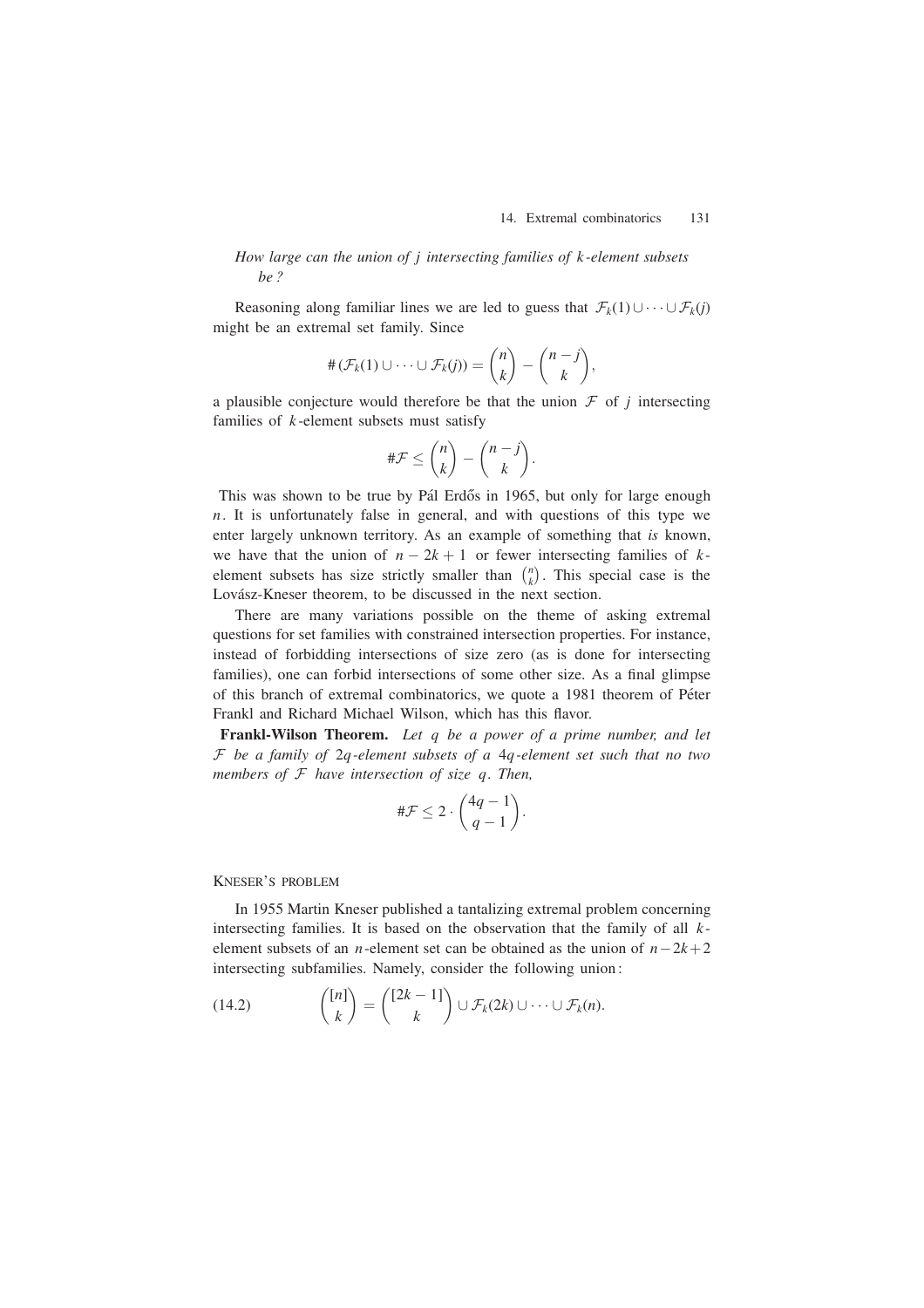### 132 14. Extremal combinatorics

The greatest element *m* of a *k* -element subset of the set [*n*] satisfies either  $m < 2k$ , in which case the set belongs to the first subfamily of the union, or  $m \geq 2k$ , in which case the set belongs to one of the other subfamilies. Kneser's conjecture (as it came to be known) is that fewer subfamilies are not possible for such a union. This was proved by László Lovász in 1978.

Lovász-Kneser Theorem. If the family of all k-element subsets of an n*element set, with*  $k \leq n/2$ , is obtained as the union of intersecting subfamilies, *then at least*  $n - 2k + 2$  *such subfamilies are needed.* 

Why can we not do better? An interesting feature of Lovász' proof, and of other subsequent proofs of Kneser's conjecture, is that they rely on methods from topology. By sketching the relevant arguments and ideas we want to give a small glimpse of these interactions, which are quite unexpected.

An elegant and instructive way to view the problem is in terms of graph coloring. Define the *Kneser graph*  $KG(n, k)$  to be the graph whose vertices are the *k* -element subsets of [*n*] and whose edges are the pairs of disjoint such subsets. The graph  $KG(5, 2)$  is shown in Figure 39.

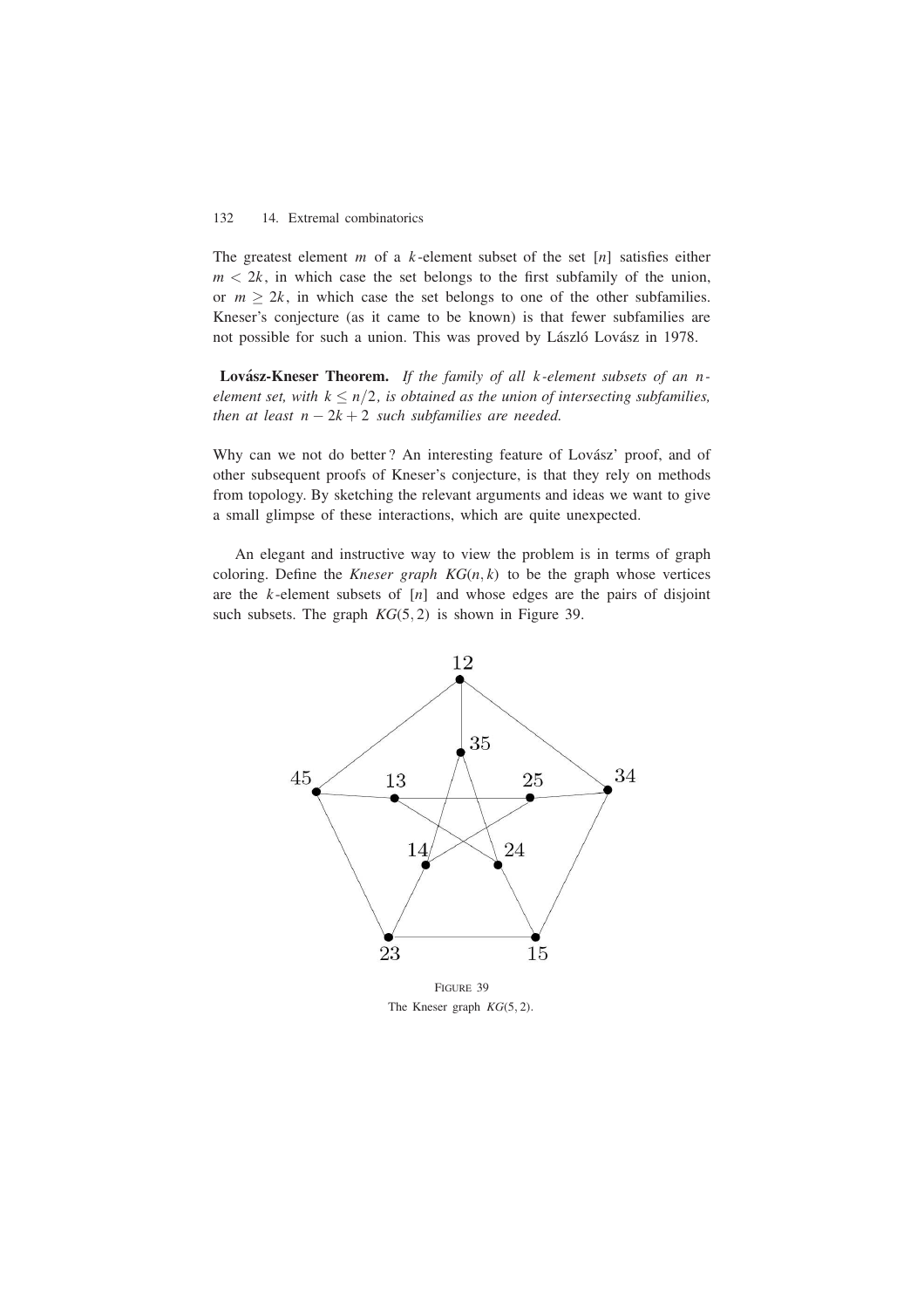The union (14.2) shows that the graph  $KG(n, k)$  can be properly colored with  $n-2k+2$  colors, meaning that one of  $n-2k+2$  colors can be assigned to each vertex in such a manner that vertices joined by an edge receive distinct colors. For instance, the graph *KG*(5, 2) can be properly colored with 3 colors, as induced by the union (14.2) :

(14.3) 
$$
\begin{pmatrix} [5] \\ 2 \end{pmatrix} = \begin{pmatrix} [3] \\ 2 \end{pmatrix} \cup \mathcal{F}_2(4) \cup \mathcal{F}_2(5).
$$

A moment's reflection shows that the requirement for being a proper coloring is precisely that each color class forms an intersecting family. Thus we get the following reformulation of the theorem.

Lovász-Kneser Theorem (second version). *The Kneser graph*  $KG(n, k)$ *cannot be properly colored with*  $n - 2k + 1$  *colors.* 

Here is how this conclusion is derived from Borsuk's theorem (stated on page 120). This version of the proof is due to Imre Bárány.

Assume first that  $n = 2k + 1$ , and as the points in our ground set, take *n* points evenly spaced on a circle (see Fig. 40). Call this set *X*.



Assume that to each *k* -element subset of *X* we have assigned either the color red or the color blue. Let  $R$  be the set of points  $r$  on the circle such that the open half-circle centered at *r* contains a red *k* -subset of *X*, and let *B* be similarly defined for the color blue.

Because of the even distribution of the points in  $X$ , it is clear that every point on the circle belongs either to *R* or to *B* (or to both). In other words,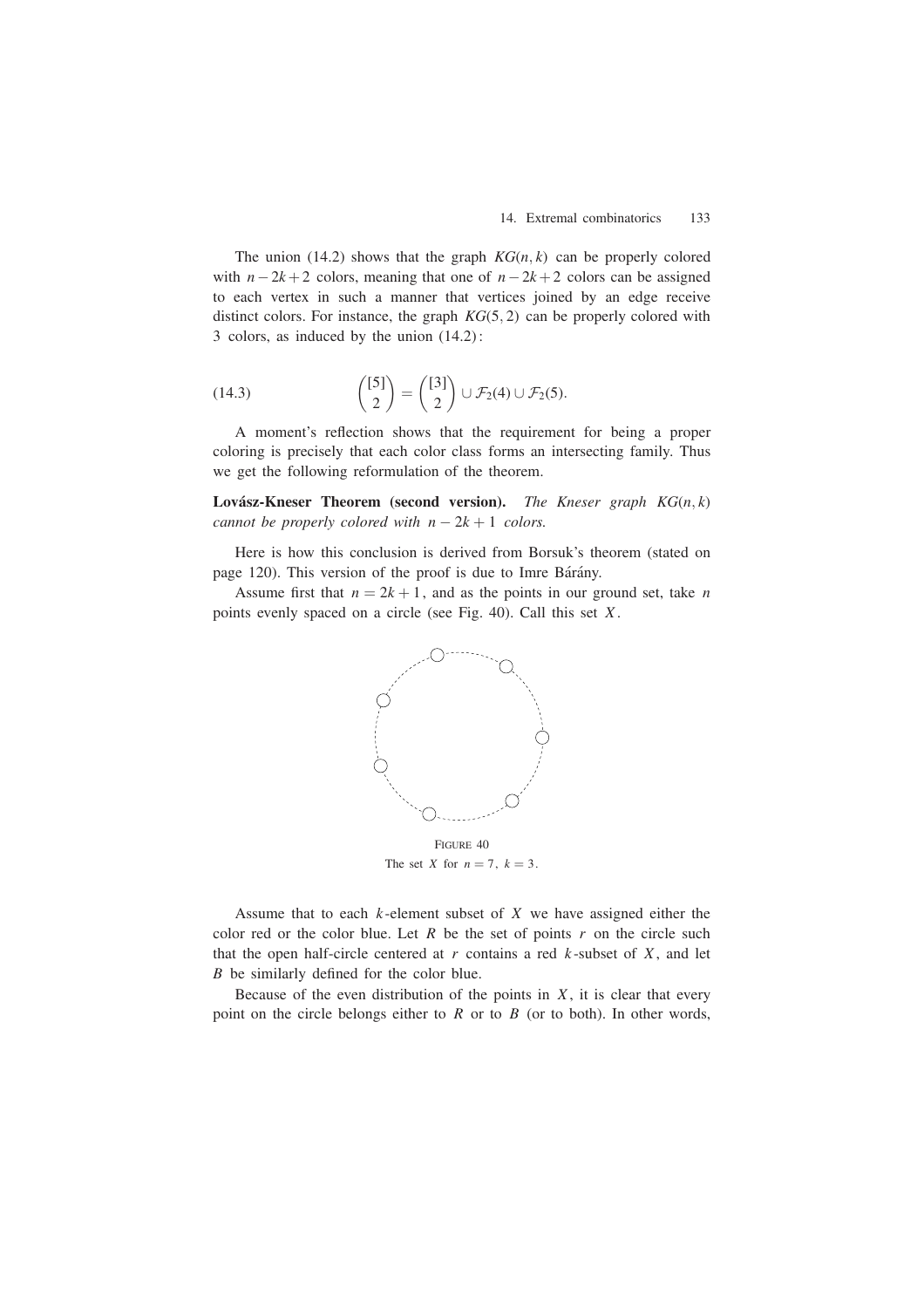134 14. Extremal combinatorics



FIGURE 41 Open half-circle centered at the arrow point.

the sets *R* and *B* cover the circle. Also, one easily sees that the sets *R* and *B* are open.

Thus, since the circle is the same thing as the one-dimensional sphere  $S<sup>1</sup>$ , Borsuk's theorem tells us that there must exist a pair of antipodal points of the same color. If, say both *x* and  $-x$  belong to *R*, this means that the two half-circles centered at these points each contains a "red" *k* -set. But these half-circles are disjoint. Therefore the two red *k* -sets are also disjoint. The existence of a pair of disjoint *k* -subsets of the same color is precisely what we wanted to prove, so this settles the  $n = 2k + 1$  case.

The general proof for  $n > 2k + 1$  is entirely similar, the only difference being that the argument takes place in higher dimensions. Namely, one chooses a subset *X* of the  $(n - 2k)$ -dimensional sphere and assigns one of  $n - 2k + 1$ colors to each *k* -element subset of *X*. Some care has to be taken in order to secure that the points of *X* are, in a suitable sense, evenly spaced. Then the argument goes through along the same lines, now using Borsuk's theorem for  $S^{n-2k}$ .

#### BORSUK'S PROBLEM

The Frankl-Wilson theorem (page 131) has an unsuspected application. Recall Borsuk's problem (page 120) :

*Is it true that every set of bounded diameter in k -dimensional Euclidean space*  $\mathbb{R}^k$  *can be partitioned into*  $k+1$  *sets of smaller diameter?* 

The answer is definitely "yes" when  $k = 1$ ; the statement then comes down to dividing a line segment of length 1 into two shorter segments. It was also long known that the statement is true for  $k = 2$  and  $k = 3$ , and it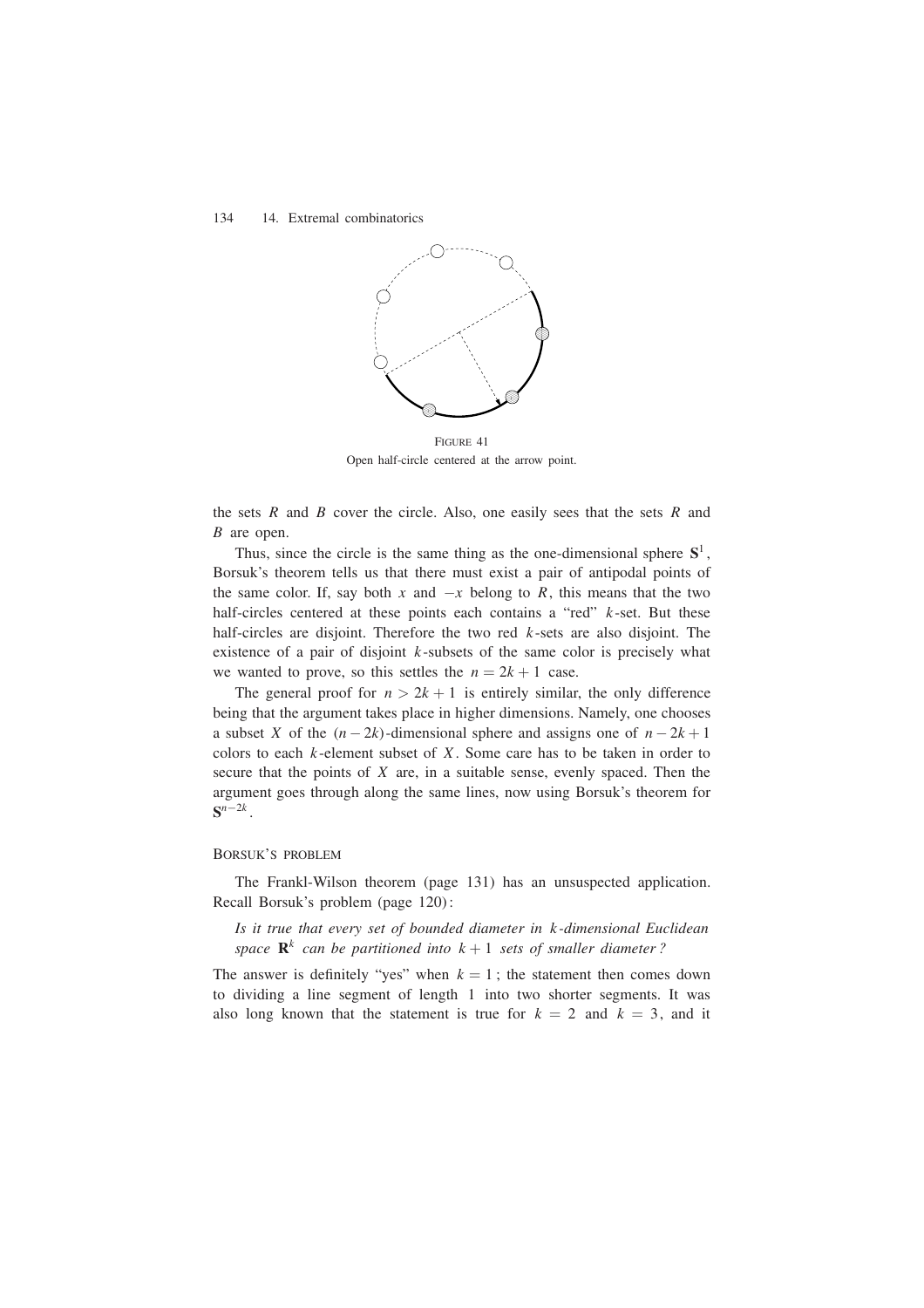was generally believed that the statement is true for all dimensions  $k$  — this became known as *Borsuk's conjecture*.

It therefore came as a great surprise when in 1992 Jeffry Ned Kahn and Gil Kalai showed that the answer to Borsuk's problem is actually "no," contrary to what "everyone" had believed for nearly 60 years. The key to solving Borsuk's geometric problem comes from combinatorics, more precisely, it is provided by the Frankl-Wilson theorem. Here is the argument of Kahn and Kalai.

The ground set for the construction is the set *E* of all edges in the complete graph on vertex set  $[4q]$ , where q is a power of a prime number. Thus,

$$
\#E = \binom{4q}{2} = 2q(4q - 1).
$$

Let *P* be the set of all partitions of  $[4q]$  into two disjoint subsets *A* and *B* of equal size 2*q*. We denote by  $\langle A, B \rangle$  such an element of *P*. Note that  $\langle A, B \rangle = \langle B, A \rangle$  and that

$$
\#P = \frac{1}{2} \binom{4q}{2q}.
$$

For each such partition  $\langle A, B \rangle$ , let  $E \langle A, B \rangle$  be the subset of *E* consisting of the edges with one endpoint in *A* and the other in *B*. Then  $#(E \langle A, B \rangle) = 4q^2$ , since each endpoint of such an edge can be independently chosen in 2*q* different ways.

For  $\langle A, B \rangle \in P$  let  $x^{\langle A, B \rangle} \in \mathbb{R}^E$  be the point defined coordinate-wise by

$$
x_i^{\langle A,B\rangle} = \begin{cases} 1, & \text{if } i \in E \langle A,B \rangle \\ 0, & \text{if } i \notin E \langle A,B \rangle \end{cases}
$$

and let  $X = \{x^{(A,B)} : \langle A,B \rangle \in P\}$ . A small computation, which we defer to the appendix, shows that the diameter of the set  $X$  is  $2q$ , and that the distance between two points  $x^{\langle A,B \rangle}$  and  $x^{\langle C,D \rangle}$  in *X* equals 2*q* if and only if # $(A ∩ C) = q$ .

The idea of the proof is now the following. Suppose that the set *X* is divided into *r* pieces, where

$$
r < \frac{\#X}{2\binom{4q-1}{q-1}}
$$

Then one piece will contain more than  $2\binom{4q-1}{q-1}$  points  $x^{(A,B)}$ , so by the Frankl-Wilson theorem there must among them be two points  $x^{\langle A,B \rangle}$  and  $x^{\langle C,D \rangle}$  such that  $#(A \cap C) = q$ . In other words, one piece of the partition of the set *X* into  $r$  pieces must have the same diameter  $2q$  as  $X$  itself.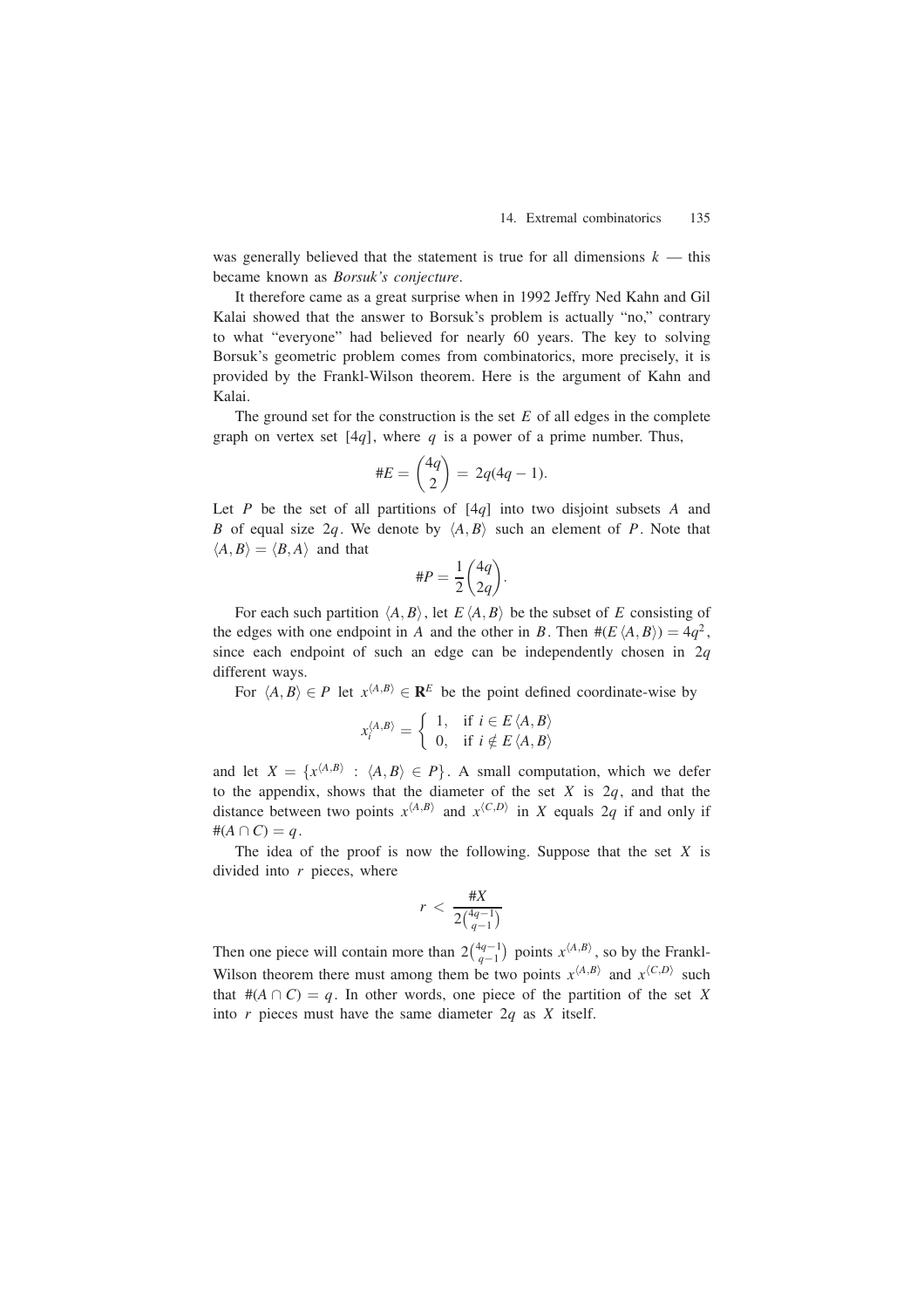# 136 14. Extremal combinatorics

Thus, the construction yields a set  $X \in \mathbb{R}^E$  violating Borsuk's conjecture if

$$
\dim \mathbf{R}^E + 1 \, < \, \frac{\#X}{2\binom{4q-1}{q-1}},
$$

that is,

$$
2q(4q-1)+1 < \frac{\frac{1}{2} {4q \choose 2q}}{2{4q-1 \choose q-1}}.
$$

This inequality can be shown to be satisfied for  $q$  large enough, yielding counterexamples to Borsuk's conjecture in 2, 014 -dimensional space.

Later research has reduced the dimension of counterexamples from 2, 014 to 298. Borsuk's conjecture is, however, still undecided in dimension 4.

#### APPENDIX

The distance between points in the set *X* is combinatorially determined in the following way. Since the distance  $dist(x, y)$  between two points x and y in  $\mathbf{R}^n$  is

$$
dist(x, y) = \sqrt{(x_1 - y_1)^2 + \dots + (x_n - y_n)^2},
$$

we have that

$$
dist(x^{\langle A,B \rangle}, x^{\langle C,D \rangle})^2 = #(E \langle A,B \rangle \cup E \langle C,D \rangle) - #(E \langle A,B \rangle \cap E \langle C,D \rangle)
$$
  
= #E \langle A,B \rangle + #E \langle C,D \rangle - 2 \cdot #(E \langle A,B \rangle \cap E \langle C,D \rangle)  
= 2 \cdot 4q^2 - 2(#(A \cap C) \cdot #(B \cap D) + #(A \cap D) \cdot #(B \cap C)).

Writing  $z = \#(A \cap C)$  (for ease of notation) and observing that

$$
\begin{aligned}\n\#(A \cap C) &= \#(B \cap D) &= z \\
\#(A \cap D) &= \#(B \cap C) &= 2q - z,\n\end{aligned}
$$

we get

$$
dist(x^{\langle A,B \rangle}, x^{\langle C,D \rangle})^2 = 8q^2 - 2(z^2 + (2q - z)^2) = 4z(2q - z) \le 4q^2.
$$

Thus dist( $x^{(A,B)}, x^{(C,D)} \le 2q$  with equality if and only if  $#(A \cap C) = q$ .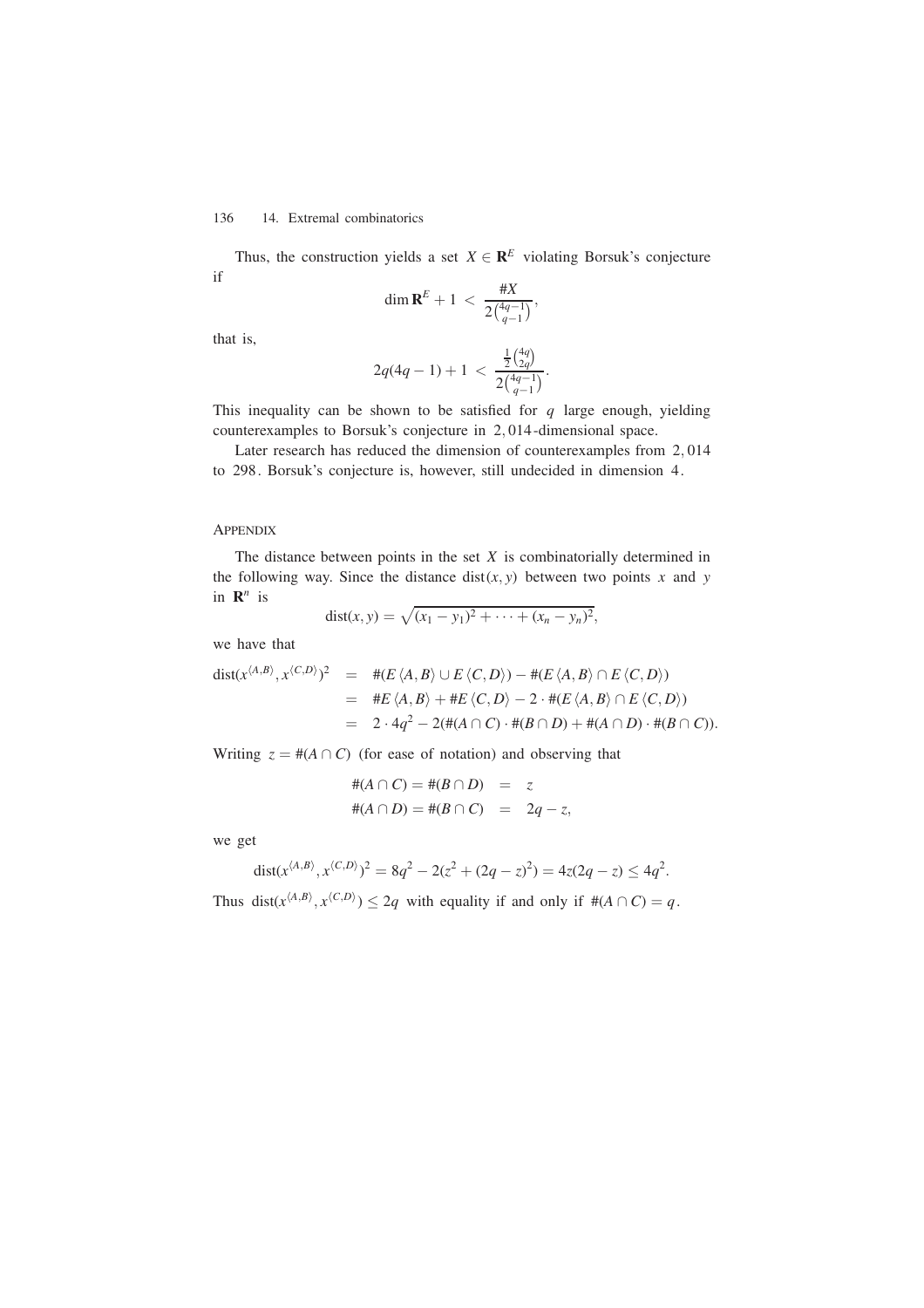This is page 137 Printer: Opaque this

# 15 Complexity of sorting and distinctness

A major theme in theoretical computer science is to estimate the complexity of computational tasks. By "complexity" is here meant the amount of time and of computational resources needed. To show that a task can be done in a certain number of steps one must construct an algorithm achieving the task and prove that it performs as claimed. It is often the more difficult part of the problem to show that there is no "faster" way, i.e., requiring fewer steps. Examples of this are given in this chapter and the next.

#### HOW MANY COMPARISONS NEEDED ?

The following is a very basic situation studied in complexity theory. A sequence of real numbers  $x_1, x_2, \ldots, x_n$  is given. A computer is asked to decide some property of the sequence or to restructure it using only pairwise comparisons. This means that the computer is allowed to learn about the input sequence only by inspecting pairs  $x_i$  and  $x_j$  and deciding whether  $x_i > x_j$ ,  $x_i < x_j$  or  $x_i = x_j$ . The question then is: How many such comparisons must the computer perform in the worst case when using the best algorithm ? This number, as a function of *n*, is called the *complexity* of the problem.

The following notation is used to state such results. To say that the complexity is  $\Theta(f(n))$ , where  $f(n)$  is some function, means that there exist constants  $c_1$  and  $c_2$  such that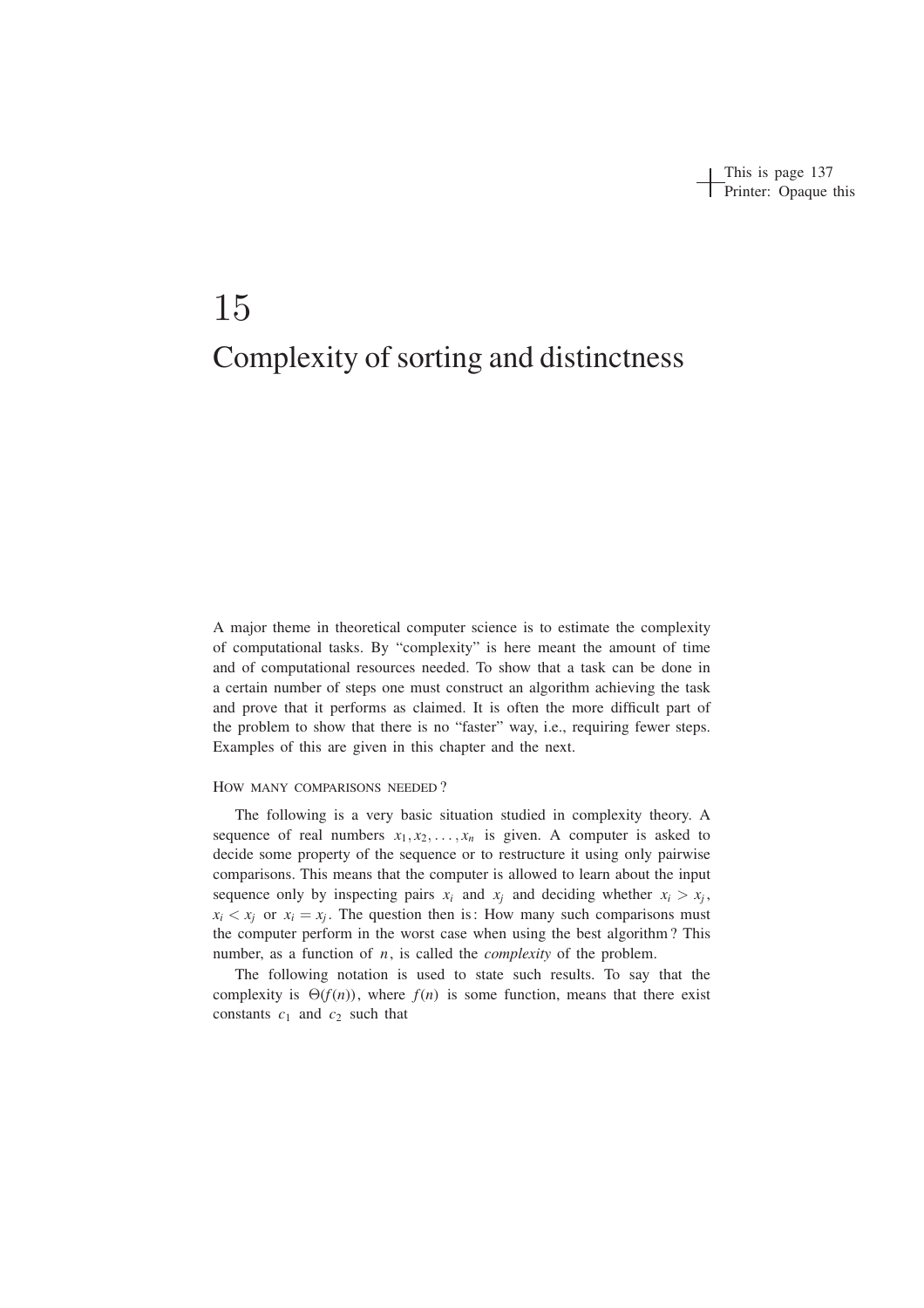138 15. Complexity of sorting and distinctness

 $c_1 \cdot f(n) <$  complexity  $\langle c_2 \cdot f(n) \rangle$ .

While this notation doesn't give the exact numerical value of the complexity (which is often hard, if not impossible, to determine) it reveals its order of growth, which is what is usually taken as the main indication if a problem is computationally easy or hard. In the following formulas the function "log *n*" will frequently appear. Readers not familiar with the logarithm function can take this to mean roughly the number of digits needed to write the number *n* in base 10, so that for instance log 1997  $\approx$  4.

Here are some basic and well-known examples.

- 1. Sorting. *To rearrange the n numbers increasingly*  $x_{i_1} \leq x_{i_2} \leq \cdots \leq x_{i_n}$ *requires* Θ(*n* log *n*) *comparisons.*
- 2. Median. *To find j such that x<sup>j</sup> is "in the middle," meaning that half of the xi's are less than or equal to x<sup>j</sup> and half of the xi's are greater than or equal to x<sup>j</sup> , requires* Θ(*n*) *comparisons. In fact, it has been shown that at least* 2*n comparisons are needed and that at most* 3*n comparisons suffice.*
- 3. Distinctness. *To decide whether all entries x<sup>i</sup> are distinct, that is whether*  $x_i \neq x_j$  *when*  $i \neq j$ *, requires*  $\Theta(n \log n)$  *comparisons.*

The problem we wish to discuss is a generalization of the distinctness problem. Namely,

*k*-equal problem: *for*  $k \geq 2$ *, decide whether some k entries are equal, that is, can we find*  $i_1 < i_2 < \cdots < i_k$  *such that*  $x_{i_1} = x_{i_2} = \cdots = x_{i_k}$ *?* 

For example, are there nine equal entries in the following list of one-digit numbers ?

2479137468584871395519674234615946331486772955924362854117836972581932

Answer: Yes, there are nine copies of the number "4". Are there ten equal entries ? Answer : No. If pairwise comparisons are the only type of operation allowed, how should one go about settling these questions in an efficient manner, and how many comparisons would be needed ?

Here are a few immediate observations. If  $k = 2$  the problem reduces to the distinctness problem, so the complexity is  $\Theta(n \log n)$ . At the other end of the scale, if  $k > \frac{n}{2}$  the complexity is  $\Theta(n)$ , because we can argue as follows. The median  $x_j$  can be found using  $3n$  comparisons. If there are  $k > \frac{n}{2}$  equal entries then the median must be one of them. Thus after comparing  $x_i$  with the other  $n - 1$  entries  $x_i$  we gain enough information to conclude whether there are some *k* entries that are equal. This procedure requires in all  $4n - 1$ comparisons. On the other hand it is easy to see that at least *n*−1 comparisons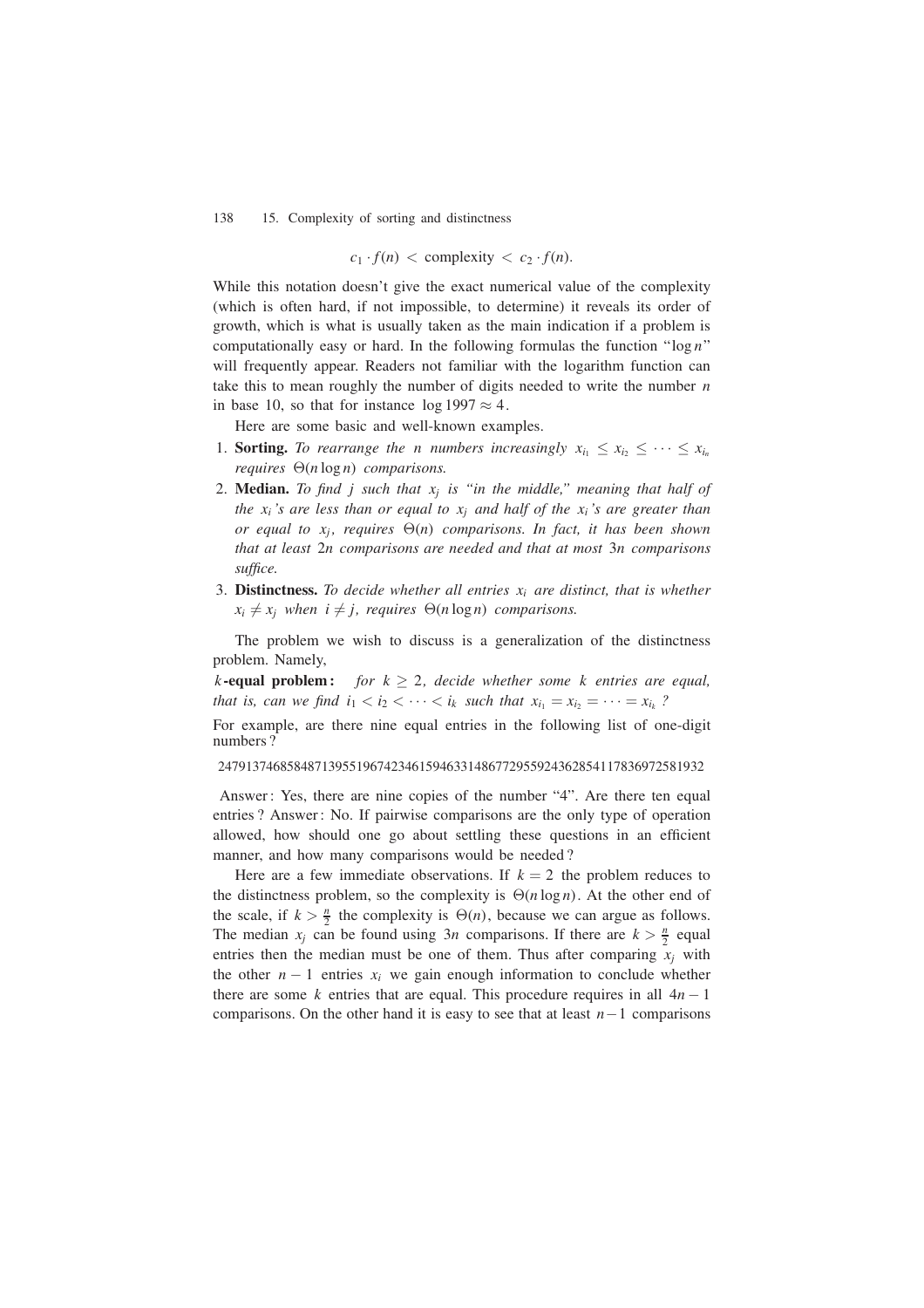are needed in the worst case, so there are both upper and lower bounds of the form "constant times *n*" to the complexity.

We have seen that the complexity of the *k* -equal problem decreases from  $Θ(n \log n)$  to  $Θ(n)$  when the parameter *k* grows from 2 to above  $\frac{n}{2}$ , so the *k* -equal problem seems to get easier the larger *k* gets. The exact form of this relationship is given in the following result from 1992 of Anders Björner, László Lovász, and Andrew Chi-Chih Yao.

# **Theorem.** *The complexity of the k-equal problem is*  $\Theta(n \log \frac{2n}{k})$ *.*

The upper bound is obtained via a partial sorting algorithm based on repeated median-finding. It generalizes what was described for the case  $k > \frac{n}{2}$  above. We shall leave it aside.

#### PROOF OF THE LOWER BOUND

The lower bound — proving that at least  $n \log \frac{2n}{k}$  comparisons are needed (up to some constant) by *every* algorithm in the worst case — is the difficult and mathematically more interesting part. The proof uses a combination of topology and combinatorics. A detailed description would take us too far afield, but we will attempt to get some of the main ideas across.

Let us look at the situation from a geometric point of view. Each equation  $x_{i_1} = x_{i_2} = \cdots = x_{i_k}$  determines an  $(n - k + 1)$ -dimensional linear subspace of  $\mathbb{R}^n$ , the *n*-dimensional space consisting of all *n*-tuples  $(x_1, x_2, \ldots, x_n)$ of real numbers  $x_i$ . The  $k$ -equal problem is from this point of view to determine whether a given point  $x = (x_1, x_2, \dots, x_n)$  lies in at least one such subspace, or — which is the same — lies in the union of all the subspaces  $x_{i_1} = x_{i_2} = \cdots = x_{i_k}$ .

Removal of linear subspaces disconnects  $\mathbb{R}^n$ . For instance, removal of a plane (a 2-dimensional subspace) cuts  $\mathbb{R}^3$  into two pieces, whereas removal of a line (a 1 -dimensional subspace) leaves another kind of "hole". These are precisely the kinds of holes that are measured by the topological Betti numbers (as was discussed in Chapter 13). Going back to the general situation, it seems clear that if *all* the subspaces  $x_{i_1} = x_{i_2} = \cdots = x_{i_k}$  are removed from  $\mathbb{R}^n$  then lots of holes of different dimensions will be created. This must mean that the sum of Betti numbers of  $M_{n,k}$ , the part of space  $\mathbb{R}^n$  that remains after all these subspaces have been removed, is a large number :

$$
\beta(M_{n,k})=\beta_0(M_{n,k})+\beta_1(M_{n,k})+\cdots+\beta_n(M_{n,k}).
$$

The idea now is that if the space  $M_{n,k}$  is complicated topologically, as measured by this sum of Betti numbers, then this ought to imply that it is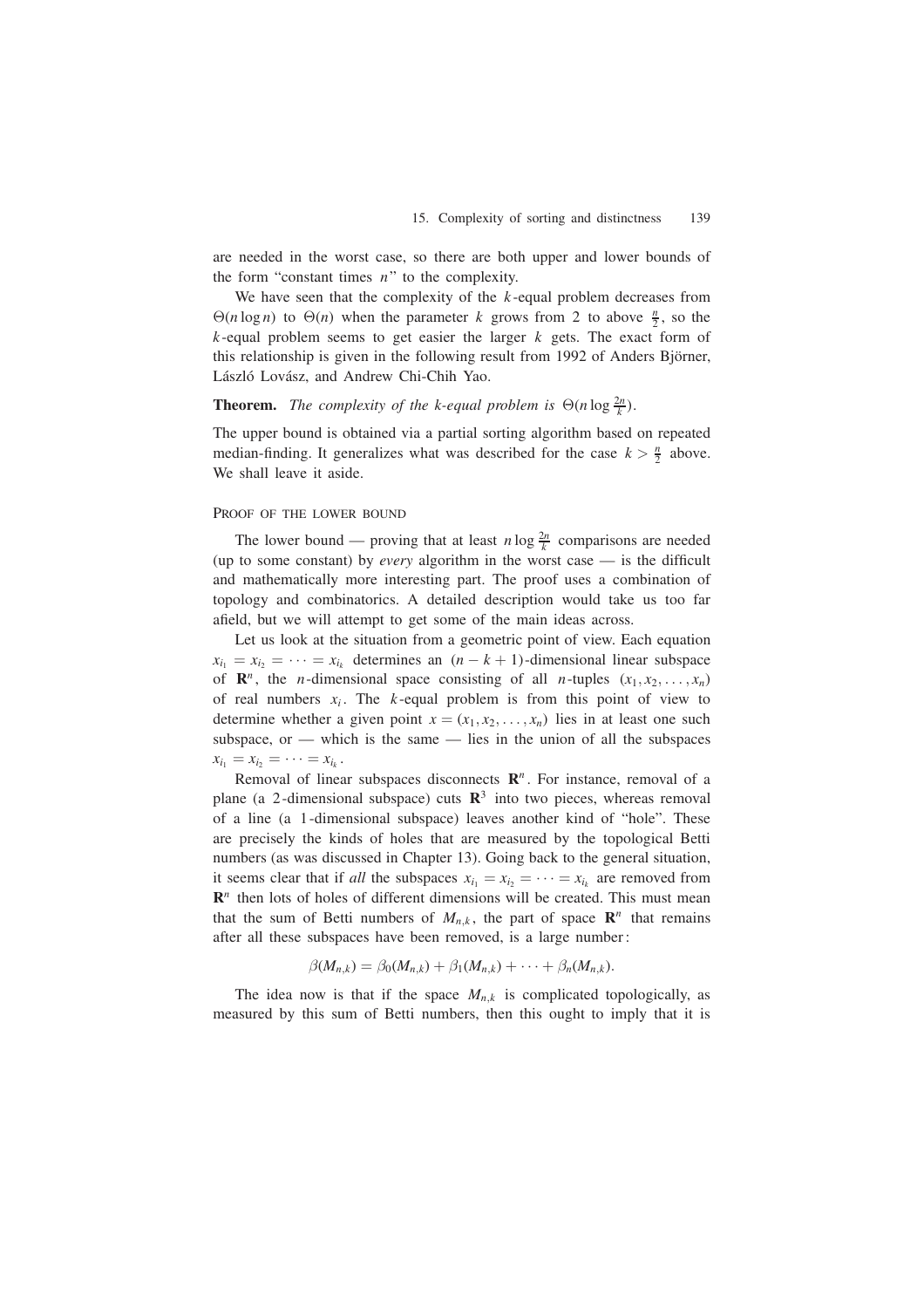## 140 15. Complexity of sorting and distinctness

computationally difficult to determine whether a point *x* belongs to it. This turns out to be true in the following quantitative form.

#### **Fact 1.** *The complexity of the k-equal problem is at least*  $\log_3 \beta(M_{n,k})$ *.*

Here  $log<sub>3</sub>$  denotes logarithm to the base 3, which differs by a constant factor from the logarithm to the base 10 that was mentioned earlier.

So, now the problem has been converted into a topological one — to compute or estimate the sum of Betti numbers  $\beta(M_{n,k})$ . This can be done via a formula of Robert Mark Goresky and Robert Duncan MacPherson, which expresses these Betti numbers in terms of some finite simplicial complexes associated to partitions. To get further we need to introduce a few more concepts from combinatorics.

In Chapter 10 we discussed partitions of sets, and we shall return once more to the ubiquitous concept of partitions.

In the following we use  $[n] = \{1, 2, \ldots, n\}$  as the ground set and for fixed *k* (an integer between 2 and *n*) consider the collection of all partitions of [*n*] that have no parts of sizes  $2, 3, \ldots, k-1$ . Denote this collection by  $\Pi_{n,k}$ . For instance,  $\Pi_{4,2}$  is the collection of *all* partitions of  $\{1, 2, 3, 4\}$  (there are no forbidden parts), while  $\Pi_{4,3}$  is the following subcollection (now parts of size 2 are forbidden) :

1234, 1-234, 2-134, 3-124, 4-123, 1-2-3-4

Recall from Chapter 10 that there is a natural way to compare set partitions (a partition  $\pi$  is less than partition  $\sigma$  if  $\pi$  is obtained from  $\sigma$  by further partitioning its parts). This way we get an order structure on the set  $\Pi_{n,k}$ , which can be illustrated in a diagram. Figure 21 shows the order diagram of  $\Pi$ <sub>4,2</sub> and Figure 42 shows that of  $\Pi$ <sub>4,3</sub>.

Now, consider the Möbius function (defined in Chapter 10) computed over the poset  $\Pi_{n,k}$ . Let  $\mu_{n,k}$  denote the value attained by the Möbius function at the partition with only one part, which is at the top of the order diagram. For example, direct computation (as demonstrated in Chapter 10) over the posets in Figures 21 and 42 shows that  $\mu_{4,3} = 3$  and  $\mu_{4,2} = -6$ .

We can now return to the discussion of the *k* -equal problem. We left off with the question of how to estimate the sum of Betti numbers  $\beta(M_{n,k})$ . The formula of Goresky and MacPherson mentioned earlier implies, by an argument involving among other things the topological significance of the Möbius function (discussed in Chapter 13), the following relation:

Fact 2.  $\beta(M_{n,k}) \geq |\mu_{n,k}|$ .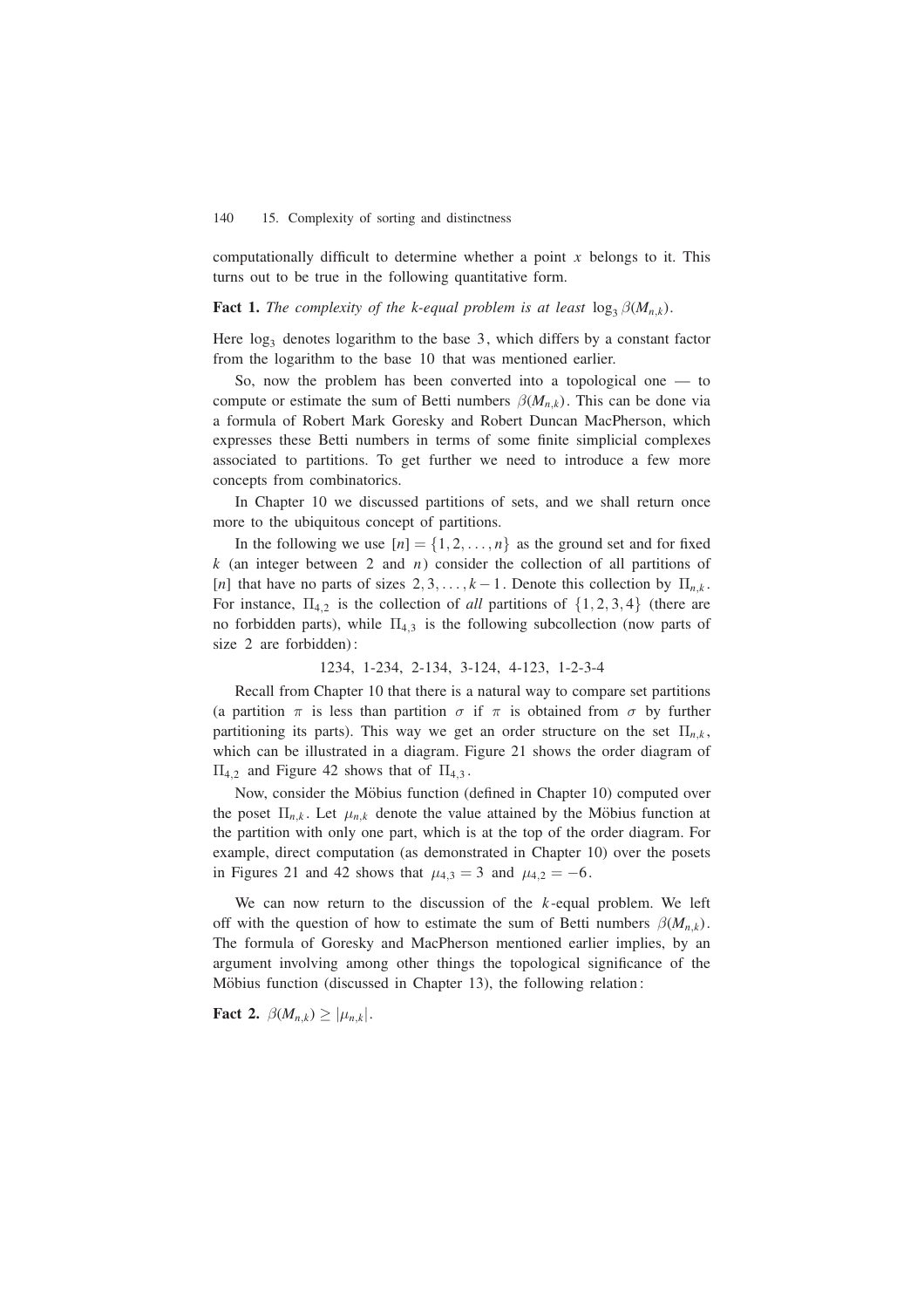

Order diagram of  $\Pi_{4,3}$ 

Putting Facts 1 and 2 together, the complexity question for the *k* -equal problem has been reduced to the problem of showing that the combinatorially defined Möbius numbers  $|\mu_{n,k}|$  grow sufficiently fast. For this we turn to the method of generating functions, already introduced in the early chapters on counting number partitions. Certain recurrences for the numbers  $\mu_{n,k}$  lead, when interpreted at the level of generating functions, to the following formula :

(15.1) 
$$
\exp\left(\sum_{n\geq 1}\mu_{n,k}\frac{x^n}{n!}\right)=1+x+\frac{x^2}{2!}+\cdots+\frac{x^{k-1}}{(k-1)!}.
$$

To make sense of this you have to imagine inserting the series  $y = \sum_{n \geq 1} \mu_{n,k} \frac{x^n}{n!}$ *n*! into the exponential series  $exp(y) = \sum_{n\geq 0} \frac{y^n}{n!}$  $\frac{y}{n!}$ , and then expanding in powers of *x*. Also, since  $\mu_{n,k}$  has so far been defined only for  $k \leq n$  we should mention that we put  $\mu_{n,k} = 0$  for  $1 < n < k$  and  $\mu_{1,k} = 1$ .

From this relation between the numbers  $\mu_{n,k}$  and the polynomial on the right-hand-side (which is a truncation of the exponential series) we can extract the following explicit information.

**Fact 3.** *Let*  $\alpha_1, \alpha_2, \ldots, \alpha_{k-1}$  *be the complex roots of the polynomial*  $1 + x + \frac{x^2}{2!} + \cdots + \frac{x^{k-1}}{(k-1)!}$ . Then

$$
\mu_{n,k} = -(n-1)!\left(\alpha_1^{-n} + \alpha_2^{-n} + \cdots + \alpha_{k-1}^{-n}\right).
$$

For instance, if  $k = 2$  there is only one root  $\alpha_1 = -1$ , and we get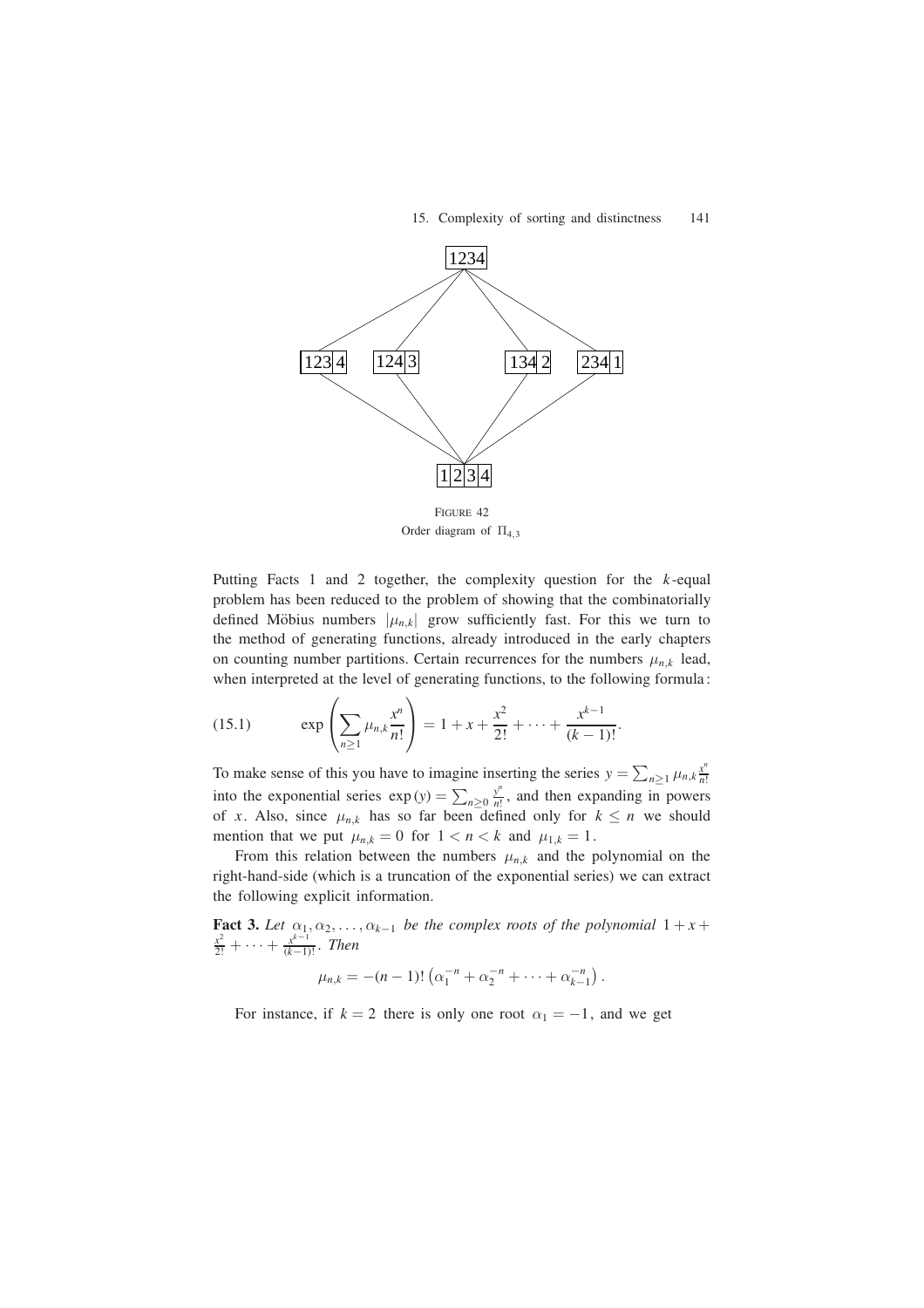142 15. Complexity of sorting and distinctness

$$
\mu_{n,2}=(-1)^{n-1}(n-1)!
$$

— a fact we already encountered in equation (10.1). Also, in this case formula (15.1) specializes to

$$
\exp\left(\sum_{n\geq 1}(-1)^{n-1}\frac{x^n}{n}\right)=1+x,
$$

which is well-known to all students of the calculus in the equivalent form

$$
\log(1+x) = \sum_{n\geq 1} (-1)^{n-1} \frac{x^n}{n}
$$

.

If  $k = 3$  there are 2 roots  $\alpha_1 = -1 + i$  and  $\alpha_2 = -1 - i$ , where  $i = \sqrt{-1}$ , and using some formulas from elementary complex algebra we get

(15.2) 
$$
\mu_{n,3} = -(n-1)! \left( (-1+i)^{-n} + (-1-i)^{-n} \right) \n= -(n-1)! \ 2^{1-\frac{n}{2}} \cos \frac{3\pi n}{4}.
$$

We have come to a point where we know on the one hand from Facts 1 and 2 that

*the complexity of the k-equal problem*  $\geq \log_3 |\mu_{n,k}|$ ,

and on the other that the Möbius numbers  $\mu_{n,k}$  are given in terms of the roots  $\alpha_1, \alpha_2, \ldots, \alpha_{k-1}$  as stated in Fact 3. It still remains to show that the numbers  $|\mu_{n,k}|$  are large enough so that  $\log_3 |\mu_{n,k}|$  produces the desired complexity lower bound. For this reason it comes as a chilling surprise to discover that these numbers are not always very large. In fact, formula (15.2) shows that

$$
\mu_{n,3} = 0
$$
, for  $n = 6, 10, 14, 18, 22, \ldots$ 

It can also be shown that  $\mu_{2k,k} = 0$  for all odd numbers *k*.

So, we are not quite done — but almost ! With a little more work it can be shown from the facts presented so far that  $|\mu_{n,k}|$  is, so to say, "sufficiently large for sufficiently many *n*" (for fixed *k* ). With this, and a "monotonicity argument" to handle the cases where  $|\mu_{n,k}|$  itself is not large but nearby values are, it is possible to wrap up the whole story and obtain the initially stated lower bound of the form "constant times  $n \log \frac{2n}{k}$ ".

Let us mention in closing that it is possible to work with Betti numbers the whole way, never passing to the Möbius function as described here. This route is a bit more complicated but results in a better constant for the lower bound.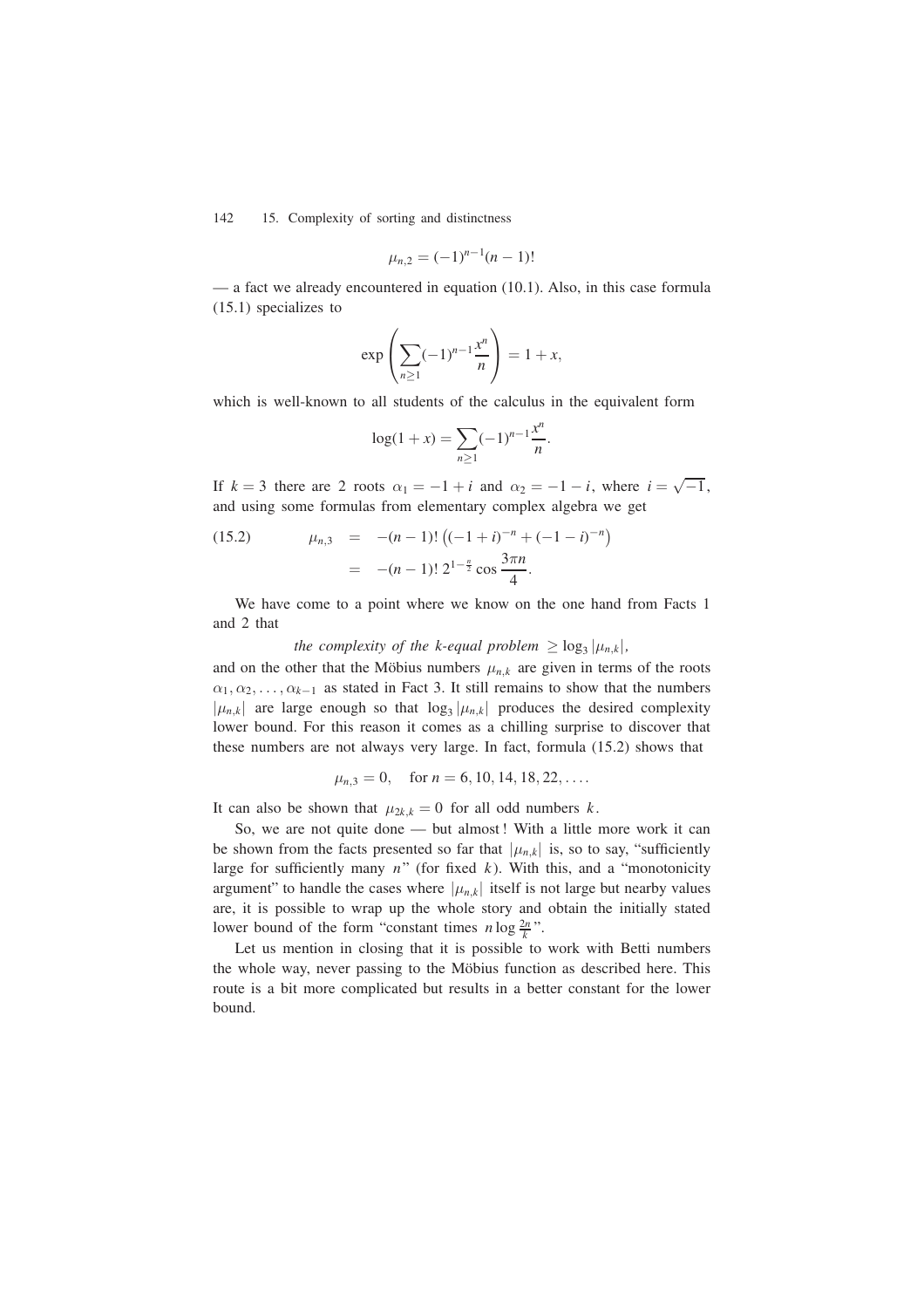This is page 143 Printer: Opaque this

# 16 Complexity of graph properties

In this final chapter we consider algorithms that test whether graphs have a certain given property *P*. For example, *P* could be the property of being *connected*, meaning that you can get from any node to any other node by walking along a path of edges. The left graph in Figure 43 is connected whereas the right one is disconnected, since there is no way to get from nodes 1, 2 or 3 to nodes 4 or 5.



Connectedness is a very basic property of graphs which can be decided at a glance on small examples represented as a drawing. But say you have a graph with 1 million nodes, coming perhaps from a communications network or a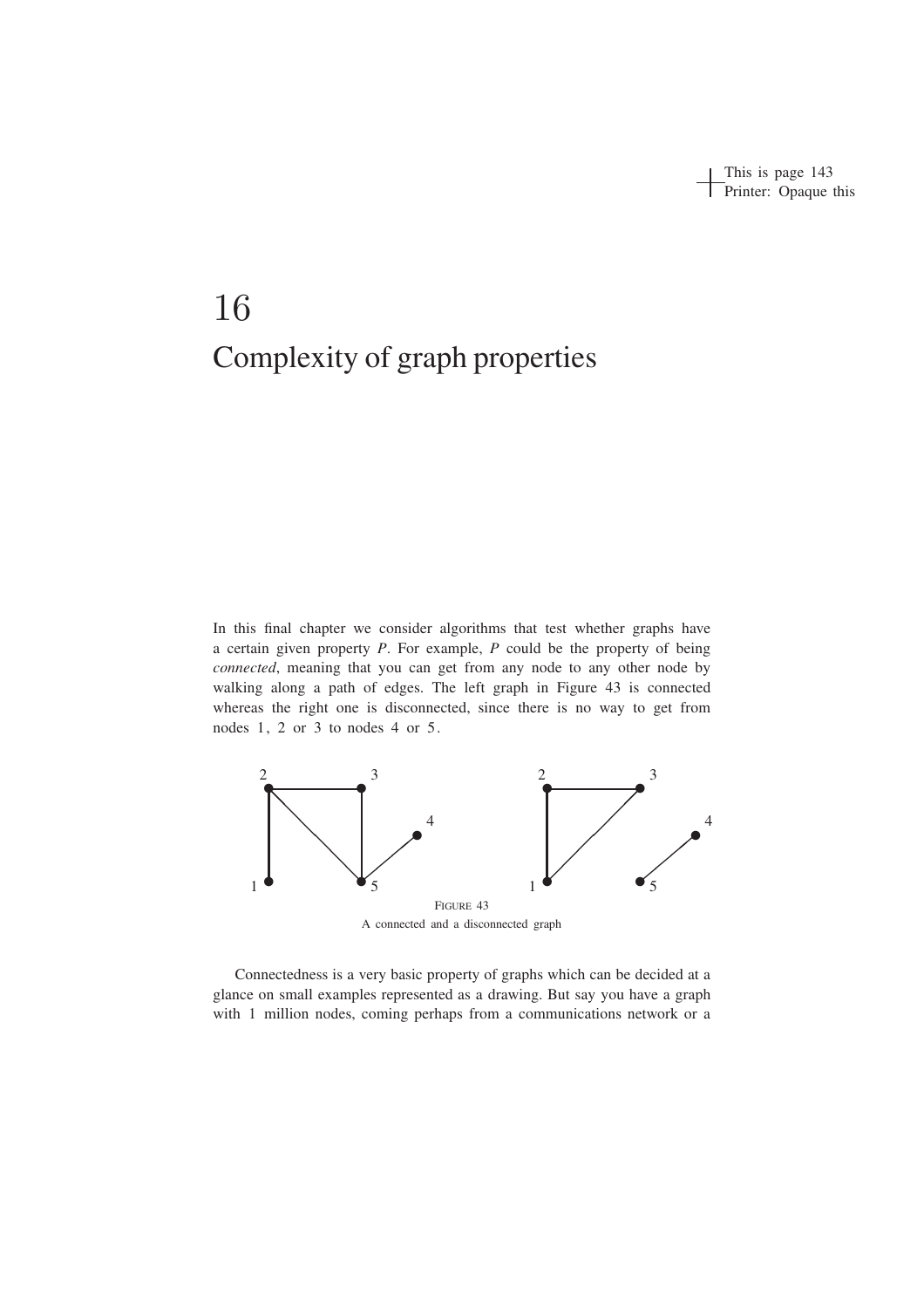#### 144 16. Complexity of graph properties

chip design, which is presented only as a list of edges (adjacent pairs of nodes) — then it is not quite so clear what to do if one wants to decide whether the graph is connected, making efficient use of computational resources. Among the interesting questions one can ask is whether it is possible to decide connectedness of the graph without checking for all possible pairs of nodes (there are nearly 500 billion of them) whether they are edges of the graph or not ? If this were so it could conceivably lead to valuable saving of time and resources.

A basic general question to ask then is the following. Fix a positive integer *n*. For a given property *P* of graphs on *n* vertices, is there some algorithm that decides for every graph *G* on *n* vertices whether it has property *P* without knowing for every pair of nodes whether they span an edge of *G* or not ? Think of it this way: a computer proceeds by checking whether a certain edge is in *G*, then it checks another edge, etc. The choice of which edge to check may depend on the outcome of the previous queries according to some definite rule (the algorithm). Is there some *n*-vertex graph *G* for which all edges must be checked before the computer can deduce whether the graph has property *P* or not?

If every *P*-testing algorithm must for at least some graph have complete knowledge about all its edges, then *P* is said to be an *evasive* property for *n*-vertex graphs. We say that a property *P* is *evasive* (without specifying *n*) if it is evasive for all  $n > 1$ .

For instance, connectedness is an evasive property. An argument showing this is given in the Appendix. A simpler property that is clearly evasive is that of having at least one edge. If a graph has no edges, then a computer cannot be sure of this until it has checked all edges, whatever algorithm it uses to generate the sequence of checked edges.

For completeness we mention without further details that nontrivial graph properties that are *not* evasive are known, a reference is given among the Notes.

#### THE EVASIVENESS CONJECTURE

It has been decided for many graph properties whether they are evasive. It turns out that among the evasive ones many are *monotone*, meaning that if the property holds for some graph then it will also hold if more edges are added. For instance, connectedness is an example of a monotone property. Mounting evidence from work in the late 1960's by several researchers led to the following conjecture.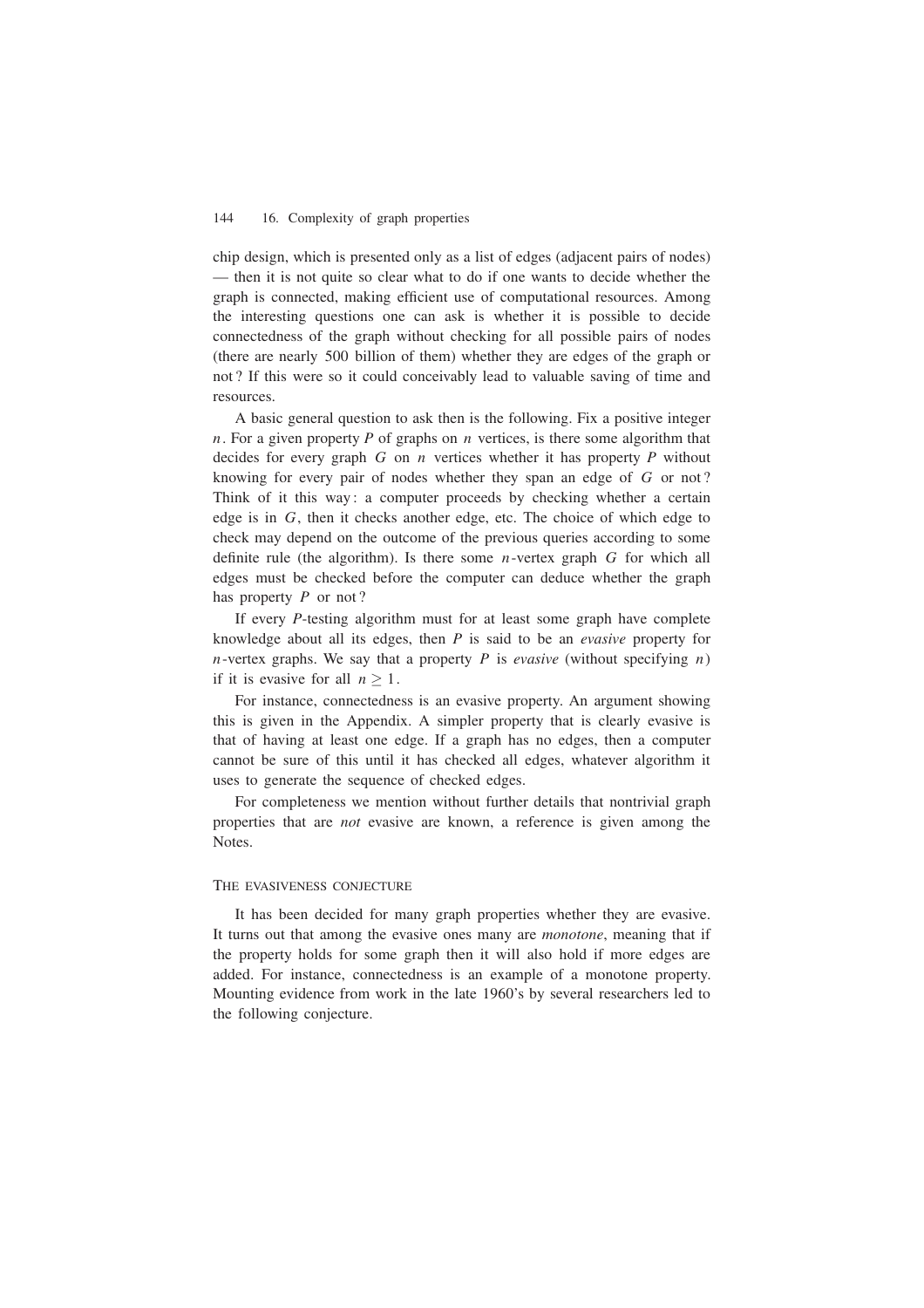#### Evasiveness Conjecture. *Every monotone nontrivial graph property is evasive.*

By "nontrivial" is here meant that there is at least one graph that has the property and one that doesn't. Since monotonicity is usually easy to verify whereas evasiveness is not, this conjecture  $\frac{d}{dt}$  if true  $\frac{d}{dt}$  would simplify deciding evasiveness for many graph properties. Tedious case-by-case arguments, such as the one carried out for the property of connectedness in the Appendix, would not be needed.

The best general result known to date on this topic is the following theorem of Jeffry Ned Kahn, Michael Ezra Saks, and Dean Grant Sturtevant from 1984 :

Kahn-Saks-Sturtevant Theorem. *The evasiveness conjecture is true for graphs on*  $p^k$  *nodes, for any prime number p and integer*  $k \geq 1$ *.* 

This verifies the conjecture for infinitely many values of  $n$ , the number of nodes, but leaves it open when *n* is the product of at least two distinct primes. Thus, the smallest values of *n* left open are  $6, 10, 12, 14, 15, \ldots$ ; however the case of  $n = 6$  was also verified by Kahn *et al*. The general conjecture remains open, beginning with the case  $n = 10$ .

The proof of Kahn *et al.* makes surprising use of topology. The key idea is to view a monotone graph property for graphs on *n* vertices as a simplicial complex with a high degree of symmetry, to whose associated space a topological fixed point theorem can be applied. Here is how.



We will keep in mind some particular monotone graph property *P* and consider graphs on the nodes  $1, 2, ..., n$ . Such a graph is specified by the pairs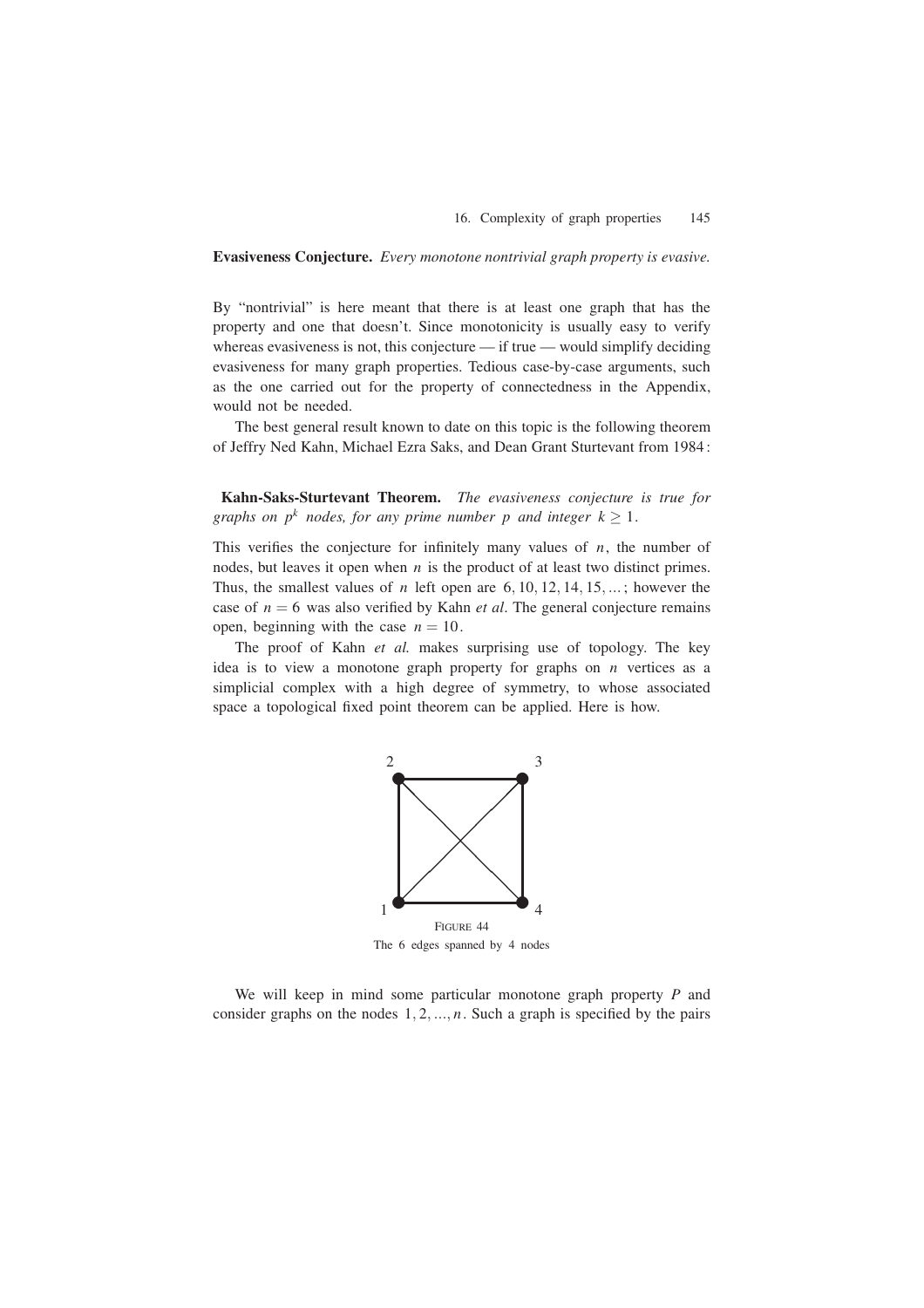#### 146 16. Complexity of graph properties

 $(i, j)$  of nodes that are connected by an edge. Let us take the set of these pairs as the ground set for a set family  $\Delta_n^P$ , whose members are the edge-sets of graphs *not* having property *P*. The set family  $\Delta_n^P$  is closed under taking subsets, since monotonicity implies that removal of edges from a graph that doesn't have property *P* cannot produce a graph having that property.

Let us illustrate the idea for the case  $n = 4$ , taking as our monotone property connectedness. There are 6 possible edges in a graph on the nodes 1, 2, 3, 4 ; see Figure 44. The simplicial complex  $\Delta_4^{\text{conn}}$  of disconnected graphs on four vertices is shown in Figure 45.



FIGURE 45 The complex of disconnected graphs on 4 nodes

In the rubber-sheet model depicted it consists of 4 triangles and 3 edges (curved line segments) glued together. To understand this picture the reader should think how to translate the vertices, edges and triangles of  $\Delta_4^{\text{conn}}$  into disconnected graphs. For instance, the edge between 14 and 23 in Figure 45 corresponds to the disconnected graph

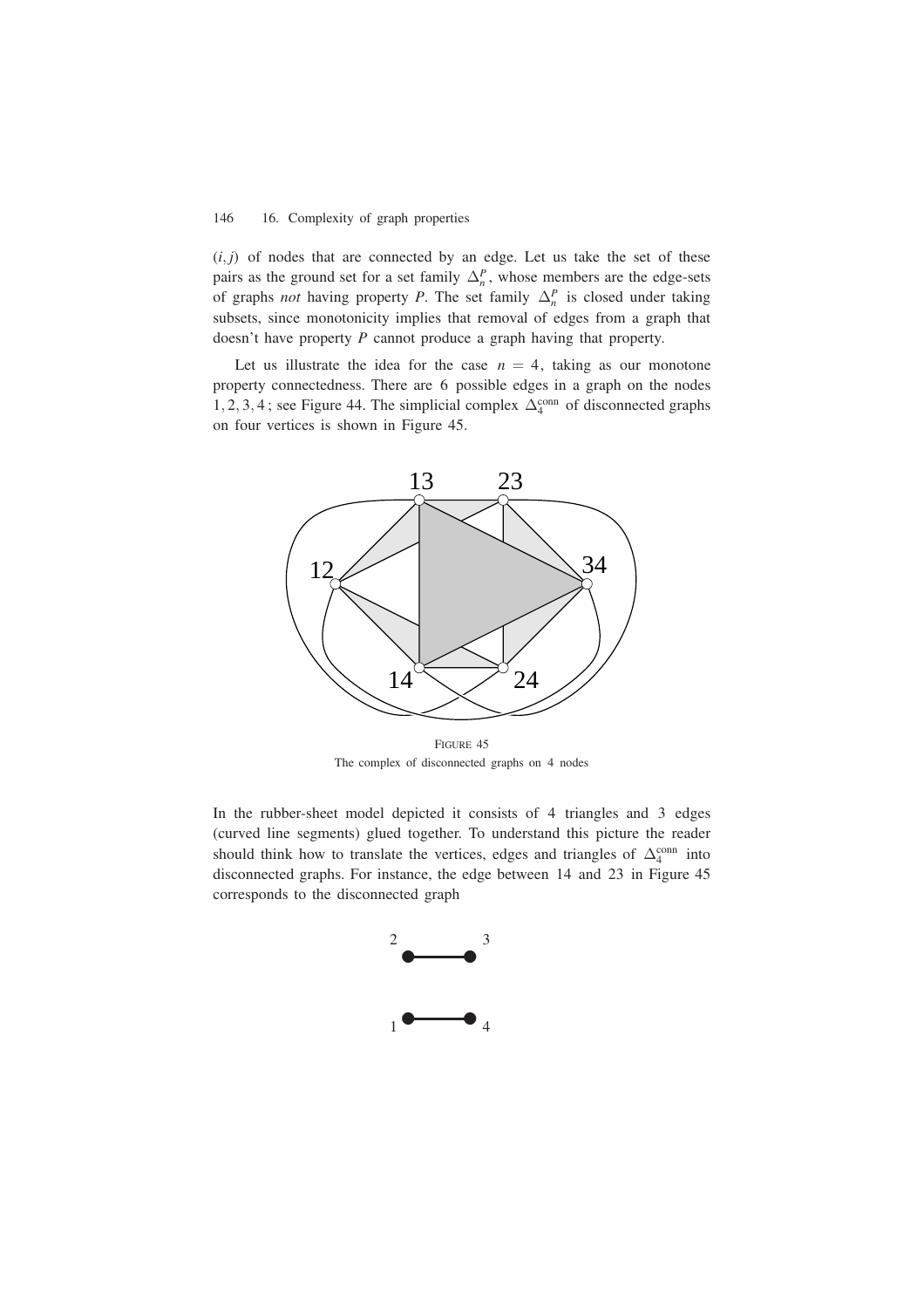and the triangle with vertices 13, 14 and 34 corresponds to the disconnected graph



Observe in Figure 45 that the space represented by the complex  $\Delta_4^{\text{conn}}$  has many "holes" — in the terminology used before this means that  $\Delta_4^{\text{conn}}$  has some nonzero Betti numbers. It turns out to be a general fact, not hard to prove, that if the property *P* is *not* evasive then  $\Delta_n^P$  is *acyclic*, meaning that all Betti numbers of  $\Delta_n^P$  are equal to zero.

There are several theorems in topology to the effect that certain mappings *f* of an acyclic space to itself must have *fixed points*, i.e. points *x* such that  $f(x) = x$ . The best known one — one of the classics of topology — is Luitzen Egbertus Jan Brouwer's theorem from 1904, which says that every continuous mapping of an *n*-dimensional ball to itself has a fixed point. The one needed for the present application is a fixed point theorem of Robert Oliver from 1975, which (stripped of some technical details) says that for certain groups *G* of symmetry mappings of an acyclic simplicial complex  $\Delta$  to itself there is a point *x* in the associated space such that  $f(x) = x$  for *all* mappings *f* in *G*.

The complex  $\Delta_n^P$  of a monotone graph property has a natural group of symmetries, namely the symmetric group  $S_n$  of all permutations of the set of nodes 1, 2, ..., *n*. Permuting the nodes amounts to a relabeling (node *i* gets relabeled *f*(*i*), etc.), and it is clear that such a relabeling will not affect whether the graph in question has property *P*. Therefore every permutation of 1, 2, ..., *n* induces a self-symmetry of the complex  $\Delta_n^P$  of graphs not having property *P*.

The pieces needed for the proof of Kahn *et al.* are now at hand. Here is how they argued.

Suppose *P* is a monotone property for graphs on *n* nodes that is *not* evasive. Then, as was already mentioned, the associated complex  $\Delta_n^P$  is acyclic. If furthermore  $n = p^k$  then due to some special properties of prime-power numbers (the existence of finite fields) one can construct a subgroup  $G$  of  $S_n$ having the special properties needed for Oliver's fixed point theorem. Hence there is a point *x* in the space associated to  $\Delta_n^P$  such that  $f(x) = x$  for all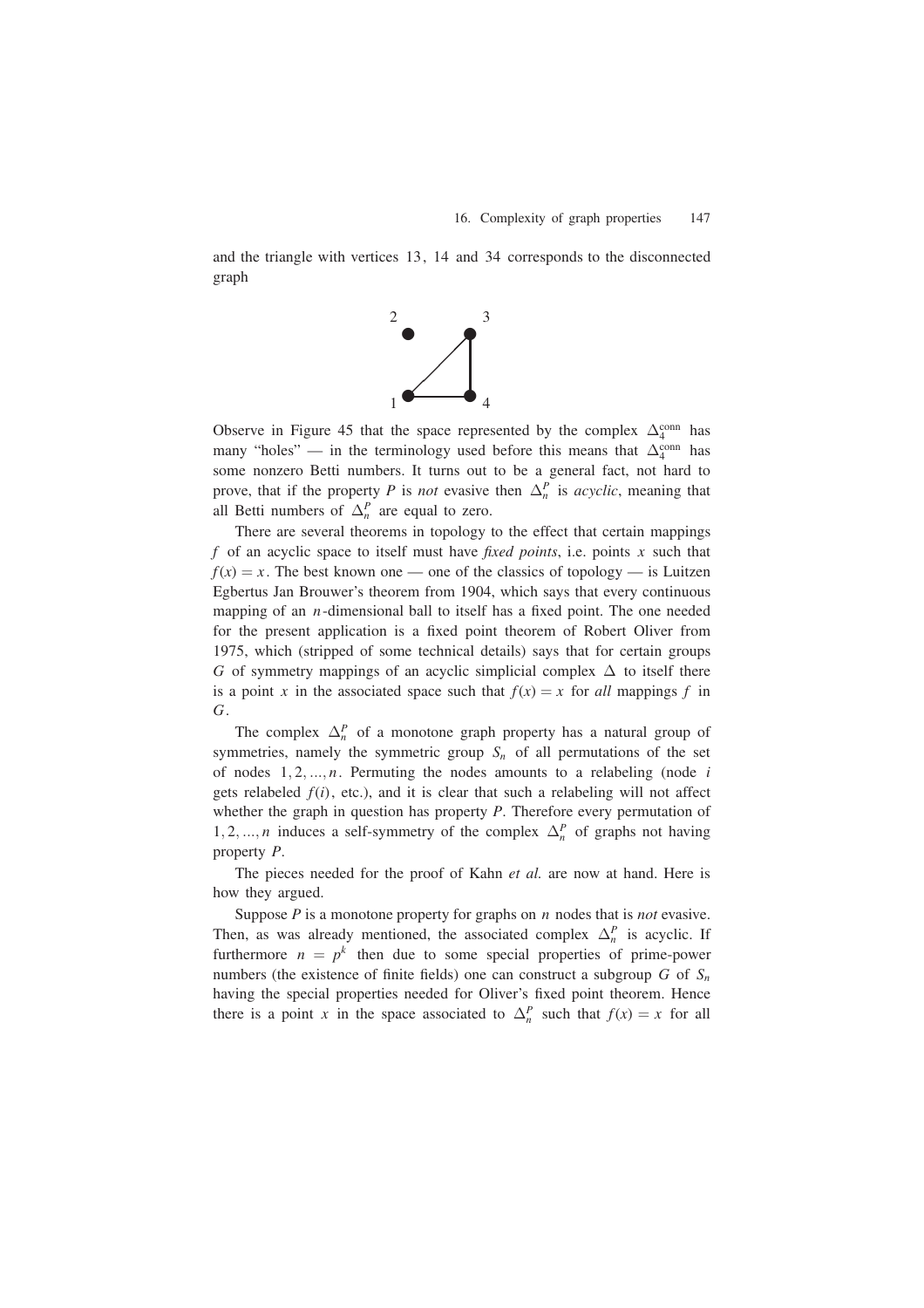#### 148 16. Complexity of graph properties

permutations *f* in *G*. However, this means that there is a nonempty set *A* in the complex  $\Delta_n^P$  (that is, a graph with edge-set *A* not having property *P*) such that  $f(A) = A$  for all *f* in *G*. Since *G* is *transitive* (meaning that if *u* and v are two vertices of  $\Delta_n^P$  then  $u = f(v)$  for some mapping *f* in *G*), *A* must consist of *all* vertices of  $\Delta_n^P$ ; that is, *A* is the complete graph. We have obtained that the complete graph on nodes  $1, 2, \ldots, n$  does not have property *P*, and since *P* is monotone that means that *no* graph on 1, 2, ..., *n* can have property *P*, so *P* is trivial.

The argument shows that for monotone graph properties *P* on a primepower number of nodes *nonevasive* implies *trivial*, or which is logically the same : *nontrivial* implies *evasive*.

Viewing a graph property (such as connectedness) as a simplicial complex and submitting it to topological study may seem strange. One can wonder if this point of view is of any value other than — by remarkable coincidence for the evasiveness conjecture. It has recently become clear that this is indeed the case. Namely, the complexes  $\Delta_n^{\text{conn}}$  of disconnected graphs on *n* vertices have arisen and play a role in the work of Victor Anatol'evich Vassiliev on knot invariants. Also some other monotone graph properties have naturally presented themselves as simplicial complexes in other mathematical contexts.

#### **APPENDIX**

To see that connectedness is an evasive property we can argue as follows. Imagine that we have a computer running a program that tests graphs for connectedness. The graphs to be tested, whose nodes we may assume are labeled  $1, 2, ..., n$ , are presented to the computer in the form of an  $n \times n$ upper-triangular matrix of zeros and ones, with a 1 entry in row *i* and column *j*, for  $i < j$ , if  $(i, j)$  is an edge of the graph and a 0 entry otherwise. For instance, here are the matrices representing the graphs in Figure 43 :

|  | $*$ 1000  |            |        |  |  | $* 1 1 0 0$ |     |
|--|-----------|------------|--------|--|--|-------------|-----|
|  | $*$ 1 0 1 |            |        |  |  | $*$ 1 0 0   |     |
|  |           | $\ast$ 0 1 |        |  |  | $* 0 0$     |     |
|  |           | $*$ 1      |        |  |  | $\ast$ 1    |     |
|  |           |            | $\ast$ |  |  |             | $*$ |
|  |           |            |        |  |  |             |     |

The computer is allowed to inspect only one entry of this matrix at a time, and what we want to show is that for some graph it must in fact inspect all of them. To find such a worst-case graph we can imagine playing the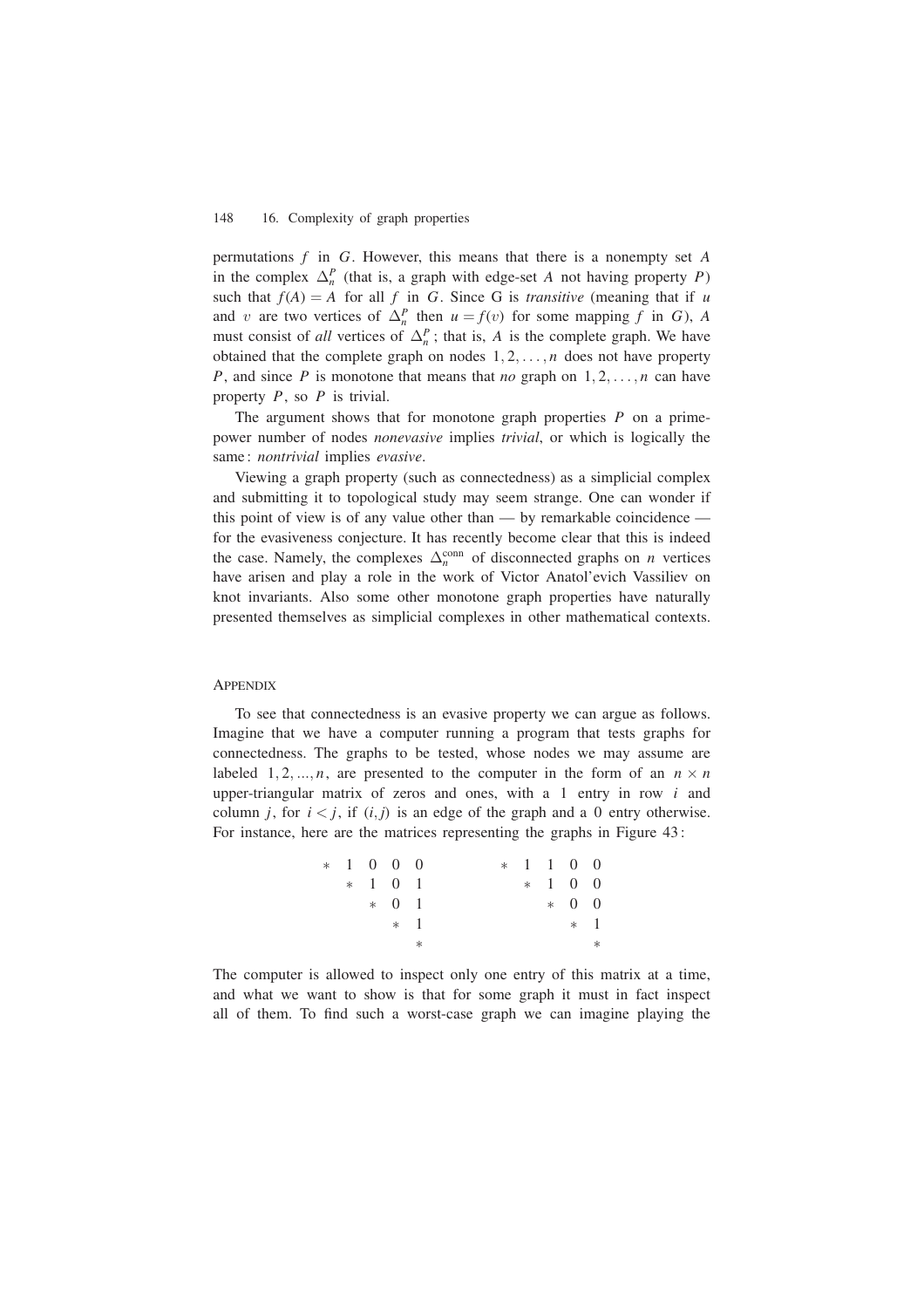following game with the computer. Say that instead of deciding on the graph in advance, we write the zeros and ones (specifying its nonedges and edges) into the matrix only at the last moment, as the computer demands to inspect them. Say furthermore that we do this according to the following strategy (designed to keep the computer making as many queries as possible) : When the computer goes to inspect the  $(i, j)$  entry of the matrix (according to whatever algorithm it is using), then

- write 0 into position  $(i, j)$  if it is not possible to conclude from the partial information known to the computer at that time — including this last 0 — that the graph is disconnected,
- otherwise, write 1 into position  $(i, j)$ .

It is an elementary but somewhat tricky argument to show that this strategy will force the computer to inspect all entries of the matrix before it can decide whether the corresponding graph is connected or not. We will outline a proof by finite induction.

The crucial step is to prove the following claim :

*Suppose that at some stage* 1 *is written into position* (*i*, *j*)*. Let A be the set of nodes that are at that stage connected to i by* 1*-marked edges (including i itself), and let B be the set of nodes connected to j by* 1*-marked edges*  $(including i)$ *. Then after* 1 *has been written into position*  $(i, j)$ *, all possible edges between nodes in A* ∪ *B have been inspected.*

(Clarification : "at that stage" refers to the configuration existing at the time just before 1 is assigned to the position/edge  $(i, j)$ . At that time some other edges have already been inspected and are marked with 0 or 1, while the remaining have not yet been inspected.)

Note that  $A \cap B = \emptyset$ , and that  $|A \cup B| > 2$  since  $i \in A$  and  $j \in B$ . The statement is clearly true if  $|A \cup B| = 2$ , and we proceed by induction on the number of elements of  $A \cup B$ .

Suppose that  $|A \cup B| > 2$ . Since what is written into position  $(i, j)$  is *not* 0, that means that there is some partition  $C \cup D = \{1, 2, ..., n\}$  into nonempty disjoint subsets *C* and *D* such that  $i \in C$ ,  $j \in D$  and all possible edges  ${c, d} \neq {i, j}$  with  $c \in C$  and  $d \in D$  are already marked with 0. Clearly, we must have  $A \subseteq C$  and  $B \subseteq D$ , so in particular all edges between a node in *A* and a node in *B* have already been inspected. Also, all edges between two nodes both in *A* have by the induction assumption been inspected, and similarly for *B*. This covers all possible edges between nodes in  $A \cup B$  and the claim follows.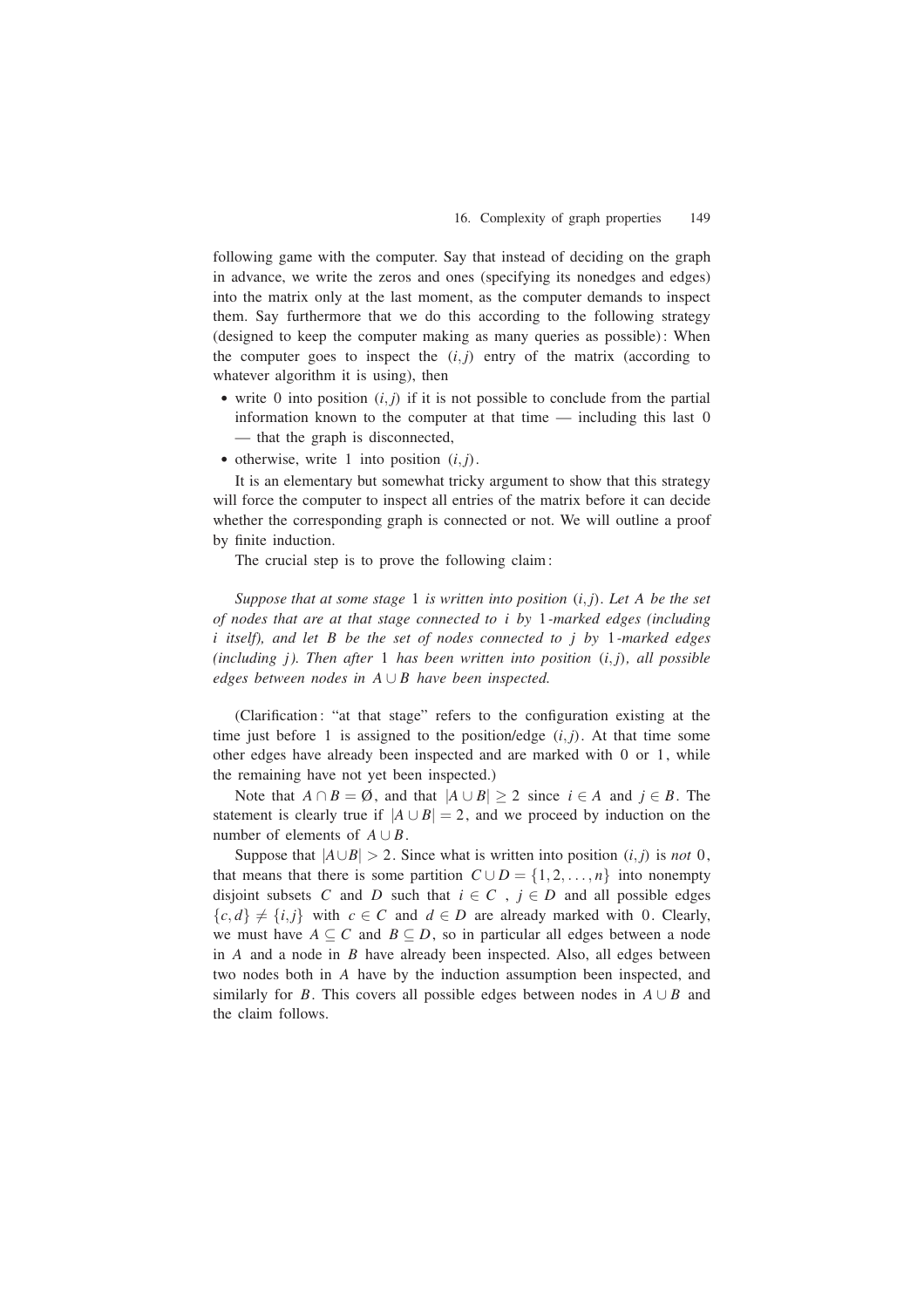#### 150 16. Complexity of graph properties

Suppose now that connectedness/disconnectedness can be decided after inspection of *k* matrix entries, and that *k* is the minimum such number. According to our strategy for writing 0 or 1, the outcome can never be that the graph is disconnected. Also, if the *k* th entry is 0 and the graph is connected we have a contradiction, since then the information needed to conclude connectedness would have been available already before the *k* th entry was inspected. So, the *k* th entry is 1, and since the conclusion is that the graph is connected the claim above implies that all other entries have already been inspected before the *k* th one. This proves that connectedness is an evasive graph property.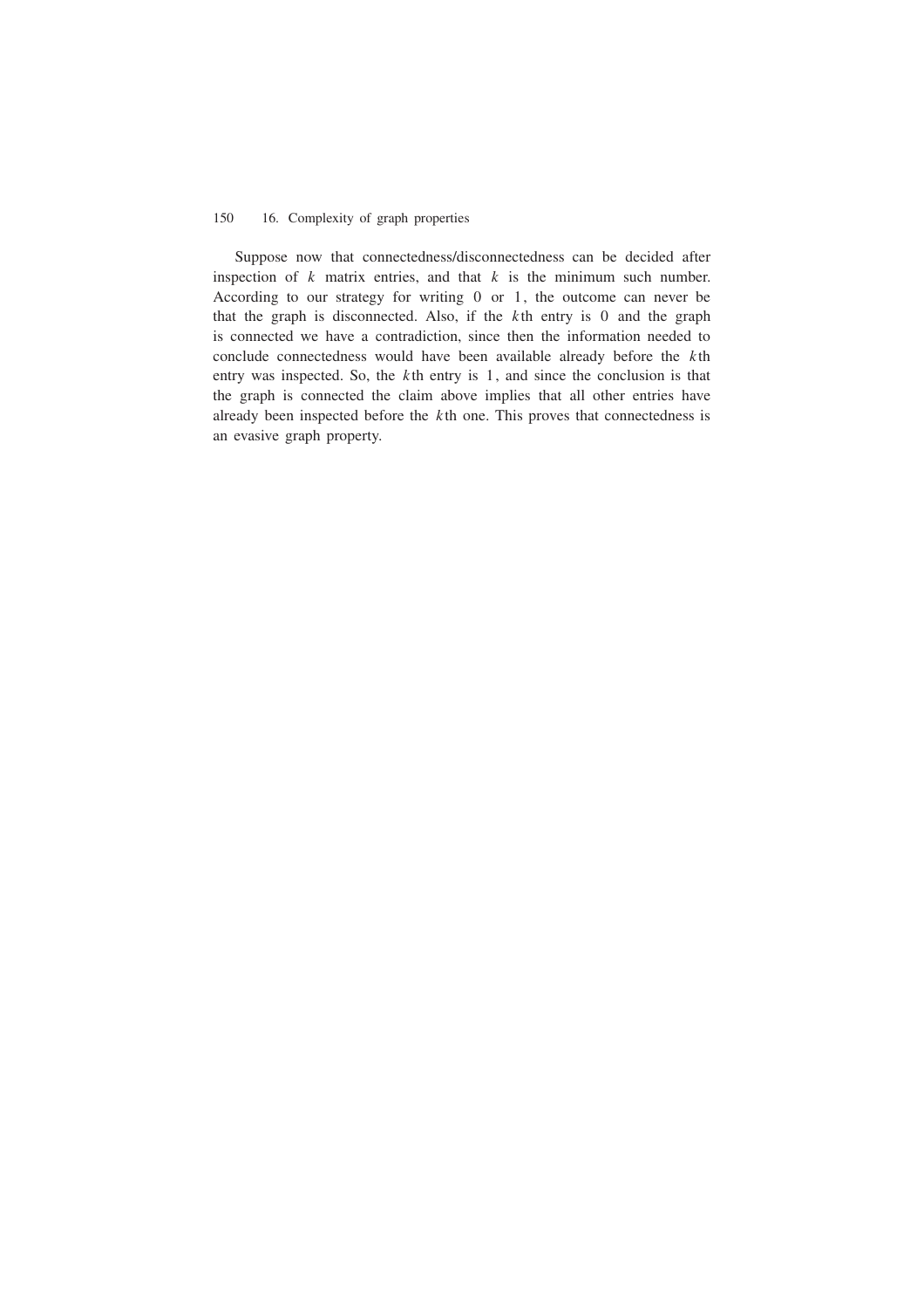This is page 151 Printer: Opaque this

# 17 Notes

Here we give some hints for further reading. We refer mainly to general accounts that should be at least partially accessible to the non-expert and that give lots of further references. Original sources are only rarely mentioned.

For a broad view of current combinatorics, with a wealth of information and references (but partly written at a high level), see the *Handbook of Combinatorics* [1].

#### CHAPTERS 1–4

The basic theory of enumeration is developed in the books [38, 39]. The combinatorics of number and set partitions, standard Young tableaux, and generating functions, together with algebraic ramifications, is discussed there. A briefer account of this material is given in [25]. More elementary references on enumeration are [15, 16]. A nice introduction to generating functions is given in [44]. The web site [37] is a valuable companion to the study of enumeration.

#### CHAPTER 2

Two good references for number partitions are the books [3, 4], of which the second is more elementary.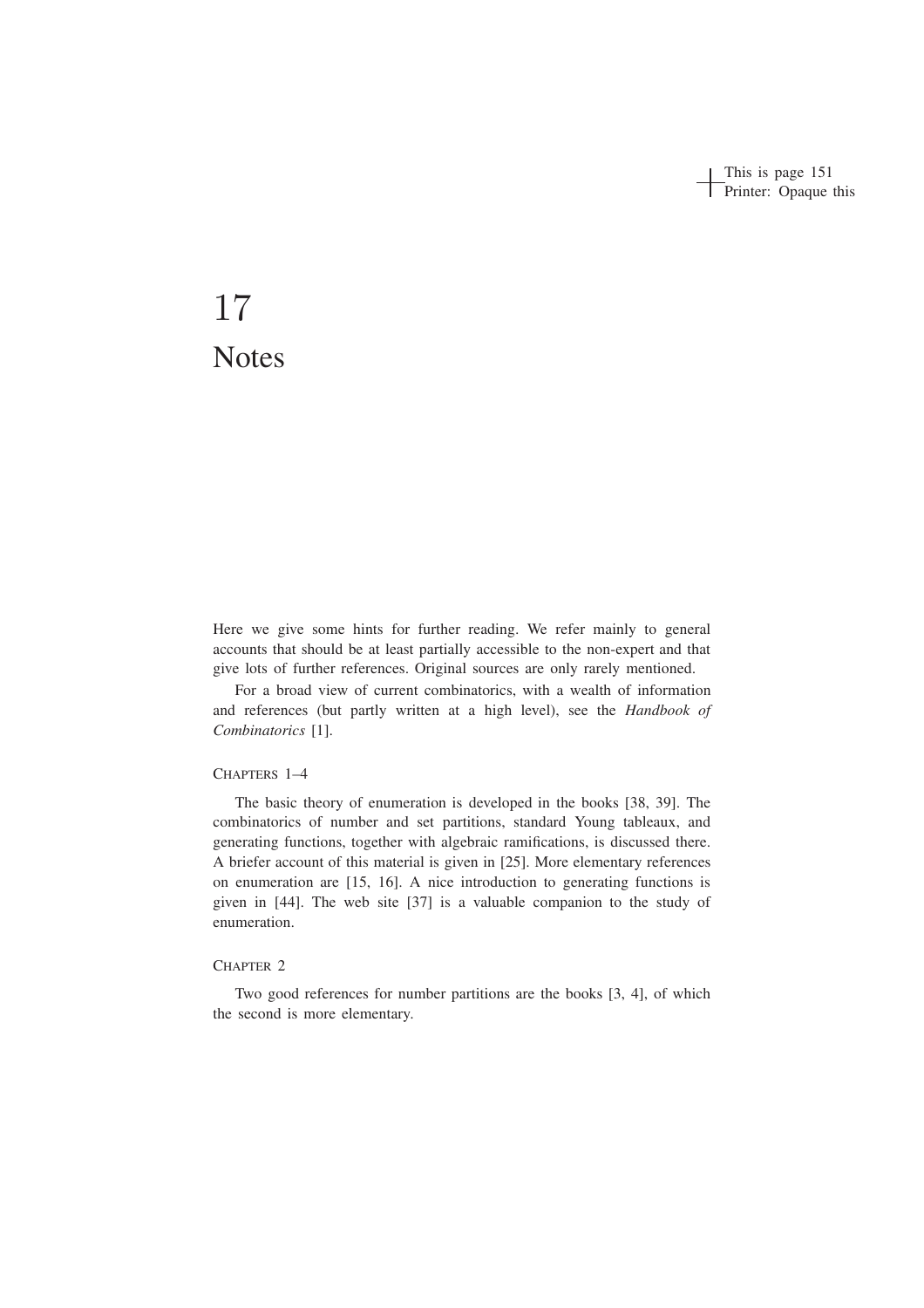#### 152 17. Notes

#### CHAPTERS 3–5

An introduction to the combinatorics of permutations and Young tableaux can be found in [39, Ch. 7], as well as in [31, Ch. 5.1] and in [36]. The latter book also gives an accessible introduction to the connections with representation theory. For the connections with representation theory and algebraic geometry, see [23].

#### CHAPTER 6

A survey of the theory of increasing and decreasing subsequences is given in [41]. More about the application to airplane boarding can be found in [8], [9], [10].

#### CHAPTER 7

Reduced decompositions of permutations are part of a more general scenario provided by the theory of Coxeter groups. See Chapters 3 and 7 of [13]. The results we have discussed first appeared in [40]. Another approach to this subject is given in [24].

#### CHAPTERS 8–9

There is a huge literature on tilings, but most of this is not concerned with enumerative problems. For a wealth of information concerning the nonenumerative aspects see the book [27]. At present there is no good introduction to the enumerative aspects of tilings. The results that we have mentioned can be found in the references [18, 19, 20, 28, 29]. A general survey of planar tilings for a nonmathematical audience is given by [5].

#### CHAPTER 10

For more about the Möbius function see [38, Ch. 3].

#### CHAPTER 11

The combinatorial theory of hyperplane arrangements is exposited in [42], and is placed in a broader mathematical context in [33]. See also [11].

Several bijections have been given between the regions of the Shi arrangement and trees (or combinatorial objects with well-known bijections with trees). A nice such bijection with additional references is given in [7].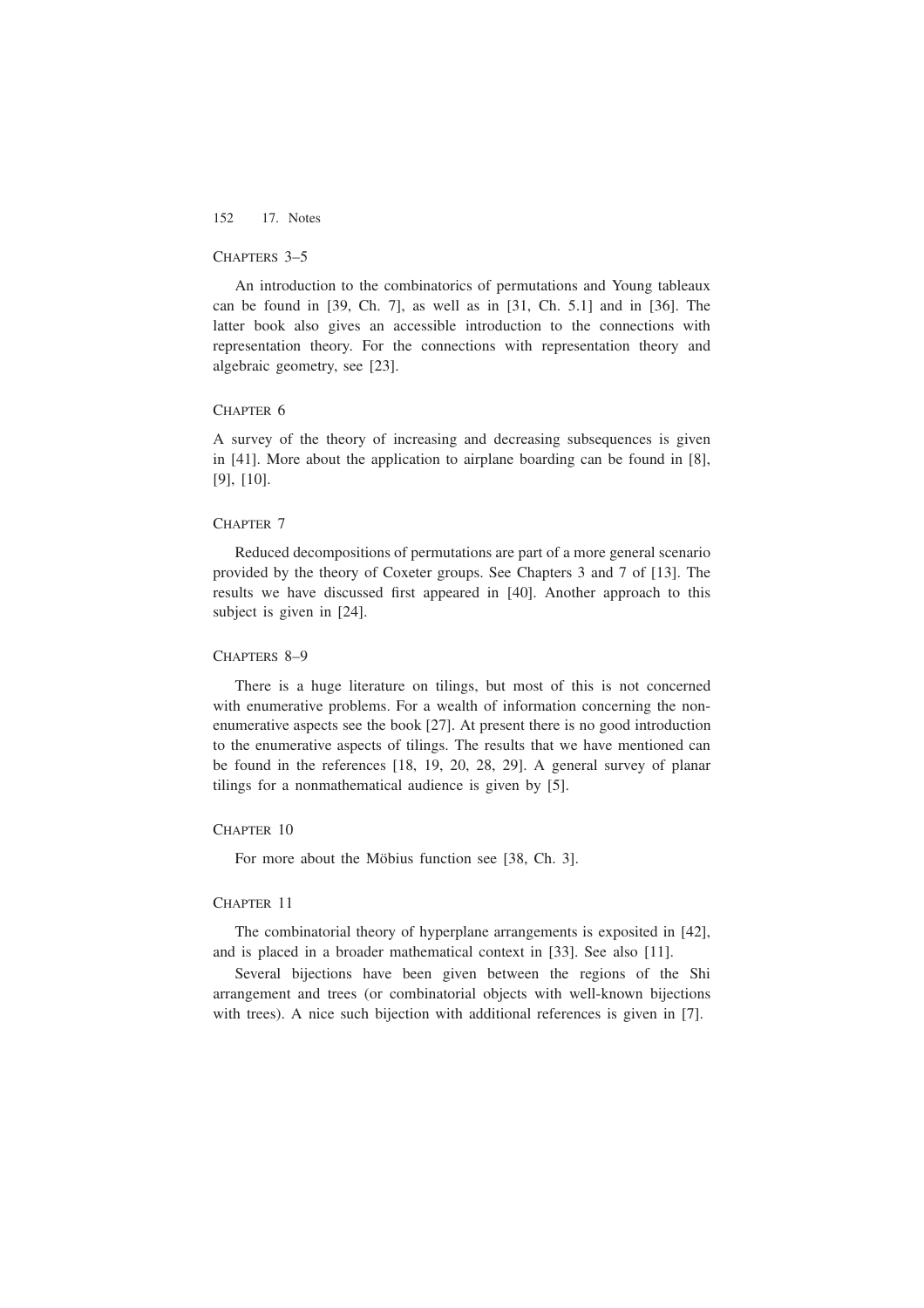#### CHAPTER 12

For a general introduction to convex polytopes and an accessible discussion of the g-theorem we refer to [45]. A classic in the field is [26]. Figure 31 is due to K. Fukuda.

#### CHAPTER 13

Connections between combinatorics and topology are discussed in the book [34] and in the survey [12]. There are several books giving a gentle introduction to topology, see e.g. [6].

#### CHAPTER 14

Information about extremal set-theoretic combinatorics can be gotten from [14], [21] and parts of [2] and [43]. For more about Frankl's conjecture see [17], for extensions of the Erdős-Ko-Rado Theorem see [22] and for Kneser's conjecture see [34]. Borsuk's problem is discussed in [2] and [35].

#### CHAPTERS 15–16

Connections between combinatorics and computer science is a huge subject that we have barely touched. For some glimpses see [32], and for sorting algorithms also [31]. More about the *k* -equal problem and its solution can be found in [11], while more details about the evasiveness conjecture can be found in [12, 14]. For an example of a nonevasive nontrivial graph property, see [14, p. 1284]. Various monotone graph properties seen from a topological point of view are discussed in [30].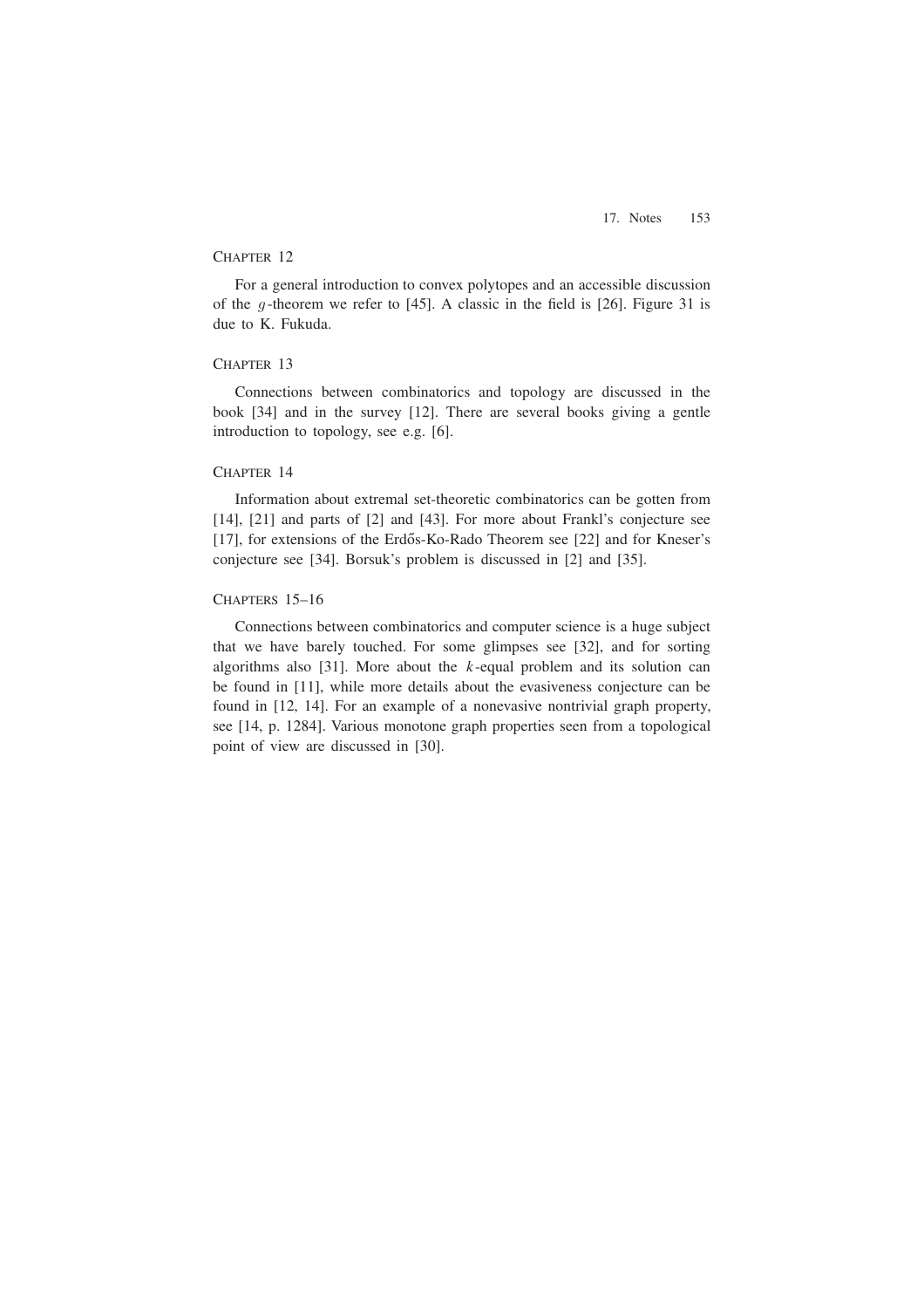This is page 154 Printer: Opaque this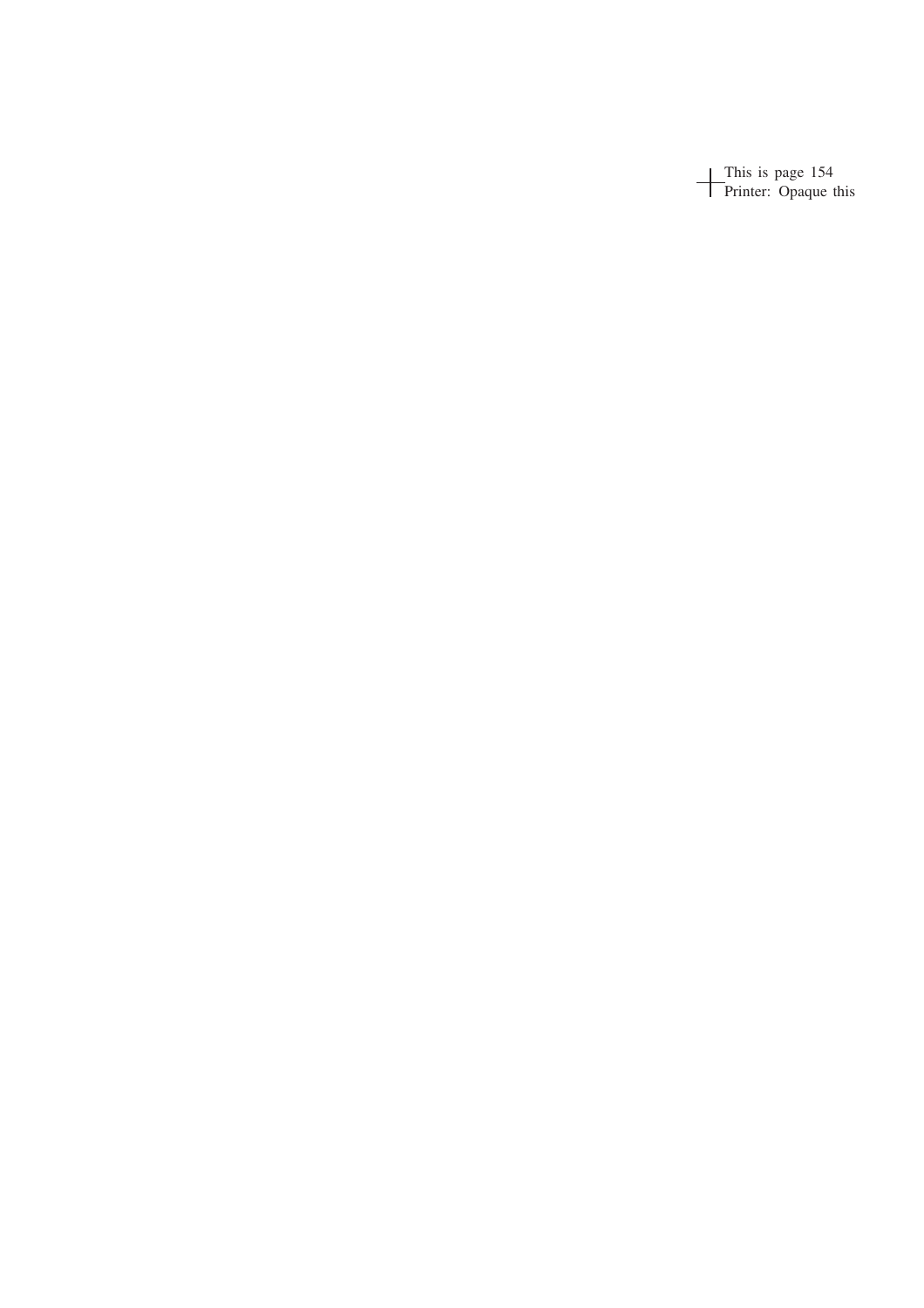This is page 155 Printer: Opaque this

### Bibliography

- [1] *Handbook of Combinatorics* (R. Graham, M. Grötschel and L. Lovász, eds.), North-Holland, Amsterdam/New York, and MIT Press, Cambridge, Massachusetts, 1995.
- [2] M. Aigner and G. M. Ziegler, *Proofs from The Book, Third ed.*, Springer-Verlag, Berlin/Heidelberg, 2004.
- [3] G. E. Andrews, *The Theory of Partitions*, Encyclopedia of Mathematics and Its Applications, Vol. 2, Addison-Wesley, Reading, Massachusetts, 1976.
- [4] G. E. Andrews and K. Eriksson, *Integer Partitions*, second revised ed., Cambridge University Press, Cambridge/New York, 2004.
- [5] F. Ardila and R. Stanley, Tilings, to appear in *Math. Intelligencer*. Available electronically at

www.claymath.org/fas/senior scholars/Stanley/tilings.pdf

- [6] M. A. Armstrong, *Basic Topology*, Springer, 1983.
- [7] C. A. Athanasiadis and S. Linusson, A simple bijection for the regions of the Shi arrangement of hyperplanes, *Discrete Math.* 204 (1999), 27–39.
- [8] E. Bachmat, E., D. Berend, L. Sapir, S. Skiena, and N. Stolyarov, Analysis of airline boarding via space-time geometry and random matrix theory, *J. Physics A : Mathematical and General* 39 (2006), L453–L459.
- [9] E. Bachmat, E., D. Berend, L. Sapir, and S. Skiena, Optimal boarding policies for thin passengers, *Adv. in Appl. Probab.* 39 (2007), 1098–1114.
- [10] E. Bachmat, E., D. Berend, L. Sapir, S. Skiena, and N. Stolyarov, Analysis of airplane boarding times, *Operations Research* 57 (2009), 499–513.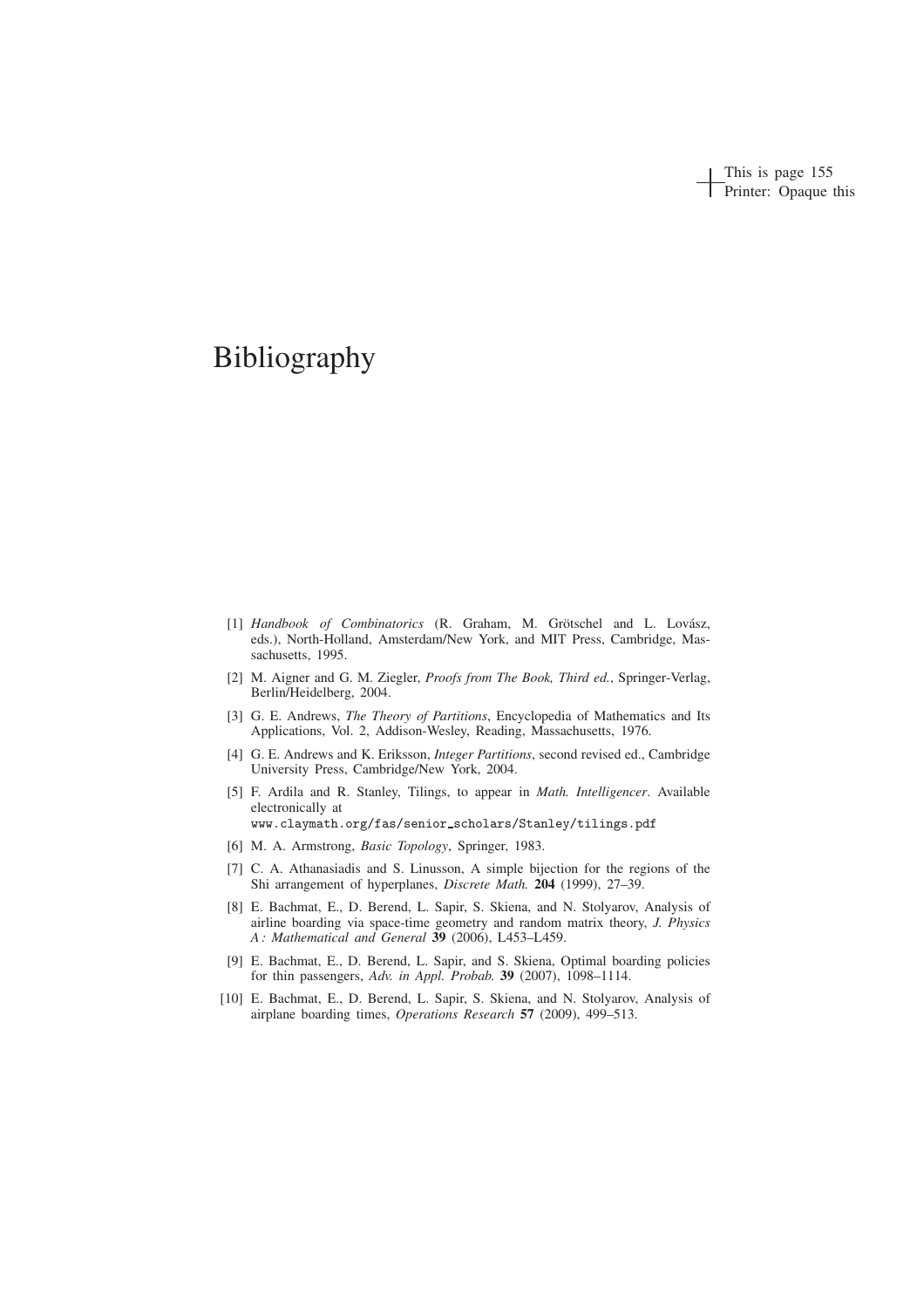- 156 Bibliography
- [11] A. Björner, Subspace arrangements, in *First European Congress of Mathematics*, *Paris 1992* (A. Joseph *et al.*, eds.), Progress in Mathematics Series, Vol. 119, Birkhäuser, Boston, 1994, pp. 321–370.
- [12] A. Björner, Topological methods, pp. 1819–1872 in *Handbook of Combinatorics*.
- [13] A. Björner and F. Brenti, *Combinatorics of Coxeter Groups*, GTM series Vol. 231, Springer-Verlag, NewYork/Berlin/Heidelberg, 2005.
- [14] B. Bollobás, Extremal graph theory, pp. 1231-1292 in *Handbook of Combinatorics*.
- [15] M. Bóna, *Combinatorics of Permutations*, Chapman & Hall/CRC, Boca Raton, Florida, 2004.
- [16] M. Bóna, *Introduction to Enumerative Combinatorics*, McGraw-Hill, New York, 2005.
- [17] I. Bosnjak and P. Marković, The 11-element case of Frankl's conjecture, *Electronic J. Combinatorics* 15 (2008), # R88.
- [18] H. Cohn, N. Elkies, and J. Propp, Local statistics for random domino tilings of the Aztec diamond, *Duke Math. J.* 85 (1996), 117–166.
- [19] M. Ciucu, Enumeration of perfect matchings in graphs with reflective symmetry, *Journal of Combinatorial Theory, Series A* 77 (1997), 67–97.
- [20] N. Elkies, G. Kuperberg, M. Larsen, and J. Propp, Alternating-sign matrices and domino tilings, Parts I and II, *Journal of Algebraic Combinatorics* 1 (1992), 111–132, 219–234.
- [21] P. Frankl, Extremal set systems, pp. 1293–1329 in *Handbook of Combinatorics*.
- [22] P. Frankl and Z. Füredi, Extremal problems concering Kneser graphs, *Journal of Combinatorial Theory, Series B* 40 (1986), 270–284.
- [23] W. Fulton, *Young Tableaux : With Applications to Representation Theory and Geometry*, Cambridge University Press, Cambridge, 1997.
- [24] A. M. Garsia, The Saga of Reduced Decompositions of Elements of the Symmetric Group, Laboratoire de combinatoire et d'informatique mathématique (LACIM), no. 29, Université du Québec à Montréal, Montréal, 2002.
- [25] I. Gessel and R. P. Stanley, Algebraic Enumeration, pp. 1021–1061 in *Handbook of Combinatorics*.
- [26] B. Grünbaum, Convex Polytopes, Second ed., GTM series Vol. 221, Springer-Verlag, Berlin, 2003.
- [27] B. Grünbaum and G. C. Shephard, *Tilings and Patterns*, Freeman, New York, 1987.
- [28] W. Jockusch, Perfect matchings and perfect squares, *Journal of Combinatorial Theory, Series A* 67 (1994), 100–115.
- [29] W. Jockusch, J. Propp, and P. Shor, Random domino tilings and the Arctic circle theorem, preprint; math.CO/9801068.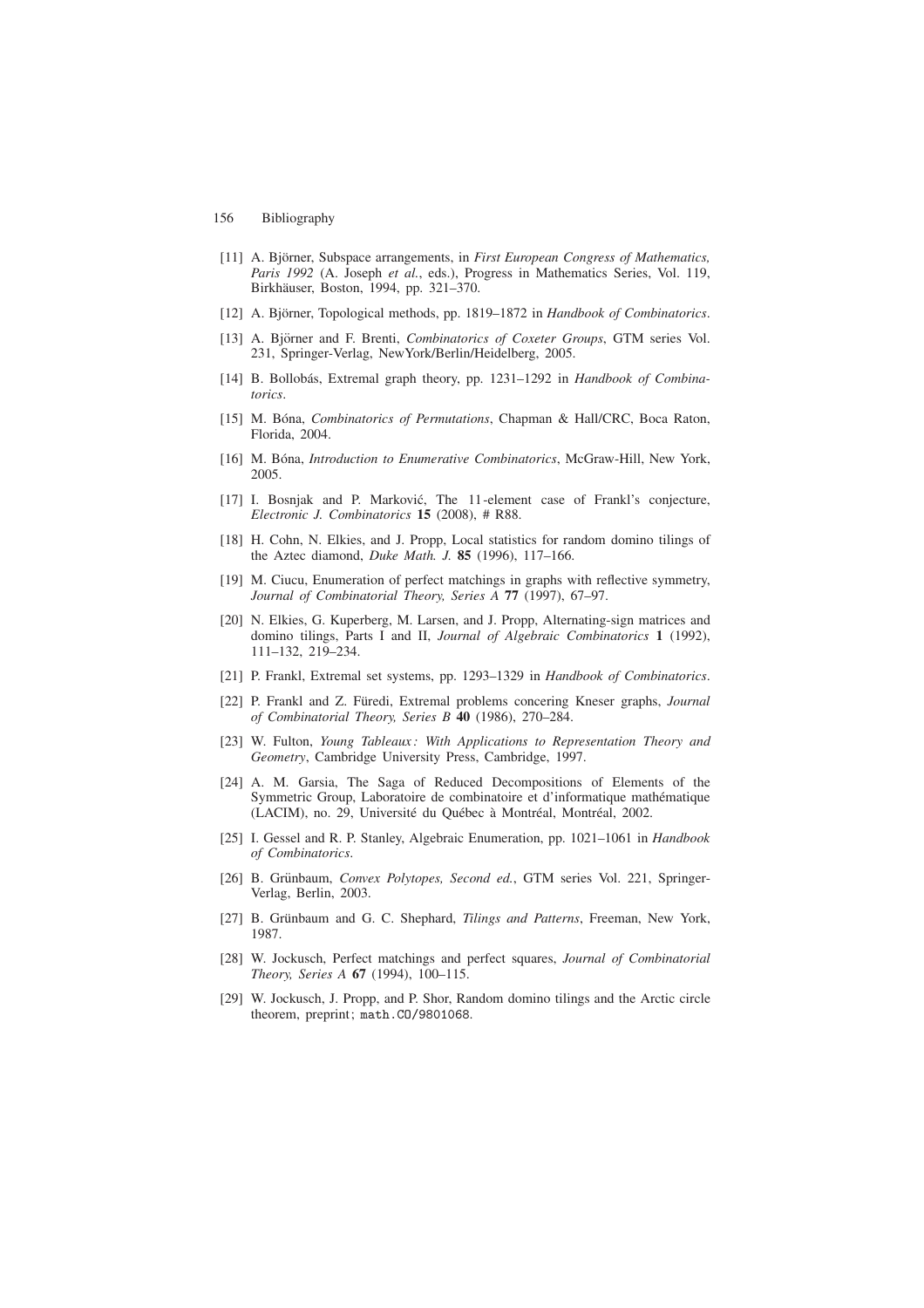- [30] J. Jonsson, *Simplicial complexes of graphs*, Lecture Notes in Math., Vol. 1928, Springer, 2008.
- [31] D. E. Knuth, *The Art of Computer Programming, Vol. 3*, Addison-Wesley, Reading, Massachusetts, 1973 (updated and reprinted 1997).
- [32] L. Lovász, D. B. Shmoys, and É. Tardos, Combinatorics in Computer Science, pp. 2003–2038 in *Handbook of Combinatorics*,
- [33] P. Orlik and H. Terao, *Arrangements of Hyperplanes*, Springer-Verlag, Berlin/Heidelberg, 1992.
- [34] J. Matousek, *Using the Borsuk-Ulam theorem*, Springer-Verlag, Berlin/Heidelberg, 2003.
- [35] A. M. Raigorodskii, The Borsuk partition problem: The seventieth anniversary, *Math. Intelligencer* 26 (2004), 4–12.
- [36] B. E. Sagan, *The Symmetric Group. Representations, Combinatorial Algorithms, and Symmetric Functions*, second ed., Springer-Verlag, New York/Berlin/Heidelberg, 2001.
- [37] N. J. A. Sloane and S. Plouffe, *The Encyclopedia of Integer Sequences*, www.research.att.com/∼njas/sequences.
- [38] R. P. Stanley, *Enumerative Combinatorics*, Volume 1, Wadsworth & Brooks/Cole, Monterey, CA, 1986 (second printing, Cambridge University Press, Cambridge/New York, 1997).
- [39] R. P. Stanley, *Enumerative Combinatorics*, Volume 2, Cambridge University Press, Cambridge/New York, 1999.
- [40] R. P. Stanley, On the number of reduced decompositions of elements of Coxeter groups, *European J. Combinatorics* 5 (1984), 359–372.
- [41] R. P. Stanley, Increasing and decreasing subsequences and their variants, *Proc. Internat. Cong. Math. (Madrid, 2006)*, vol. 1, American Mathematical Society, Providence, RI, 2007, pp. 545–579.
- [42] R. P. Stanley, An introduction to hyperplane arrangements, in *Geometric Combinatorics* (E. Miller, V. Reiner, and B. Sturmfels, eds.), IAS/Park City Mathematics Series Vol.13, American Mathematical Society, Providence, RI, 2007, pp. 389–496.
- [43] J. H. van Lint and R. M. Wilson, *A Course in Combinatorics, Second ed.*, Cambridge Univ. Press, Cambridge, UK, 2001.
- [44] H. S. Wilf, *generatingfunctionology*, Academic Press, San Diego, 1990.
- [45] G. M. Ziegler, *Lectures on Polytopes*, GTM Series Vol. 152, Springer-Verlag, NewYork/Berlin/Heidelberg, 1995.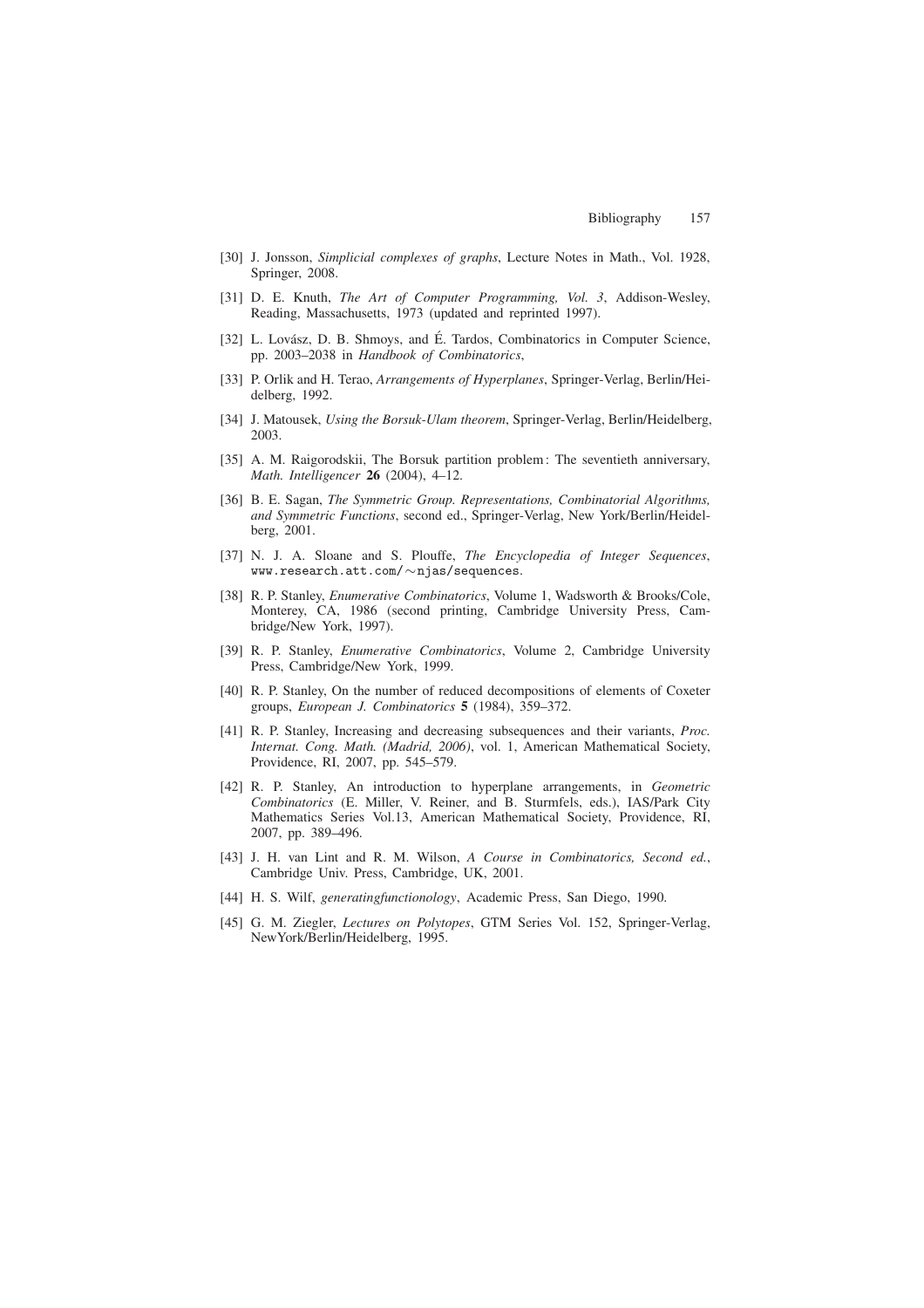This is page 158 Printer: Opaque this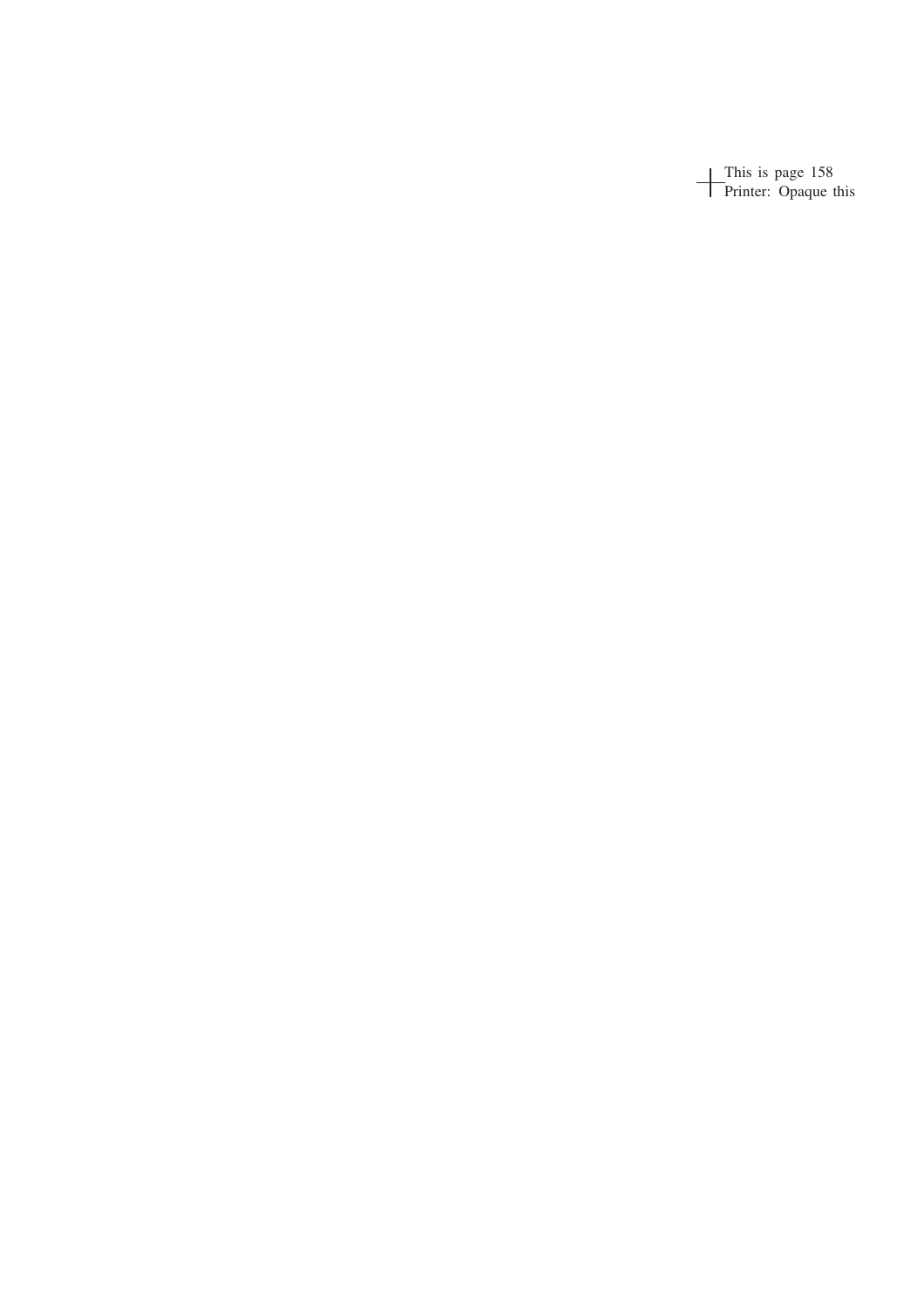## Cited mathematicians

#### Page

| 51       |
|----------|
| 56       |
| 133      |
| 22       |
| 27       |
| 114      |
| 139      |
| 13       |
| 120      |
| 22       |
| 147      |
| 13       |
| 69       |
| 56       |
| 62       |
| 70       |
| 46, 131  |
| 22       |
| 1, 109   |
| 67       |
| 36       |
| 128, 131 |
| 22       |
| 62       |
| 20       |
| 140      |
|          |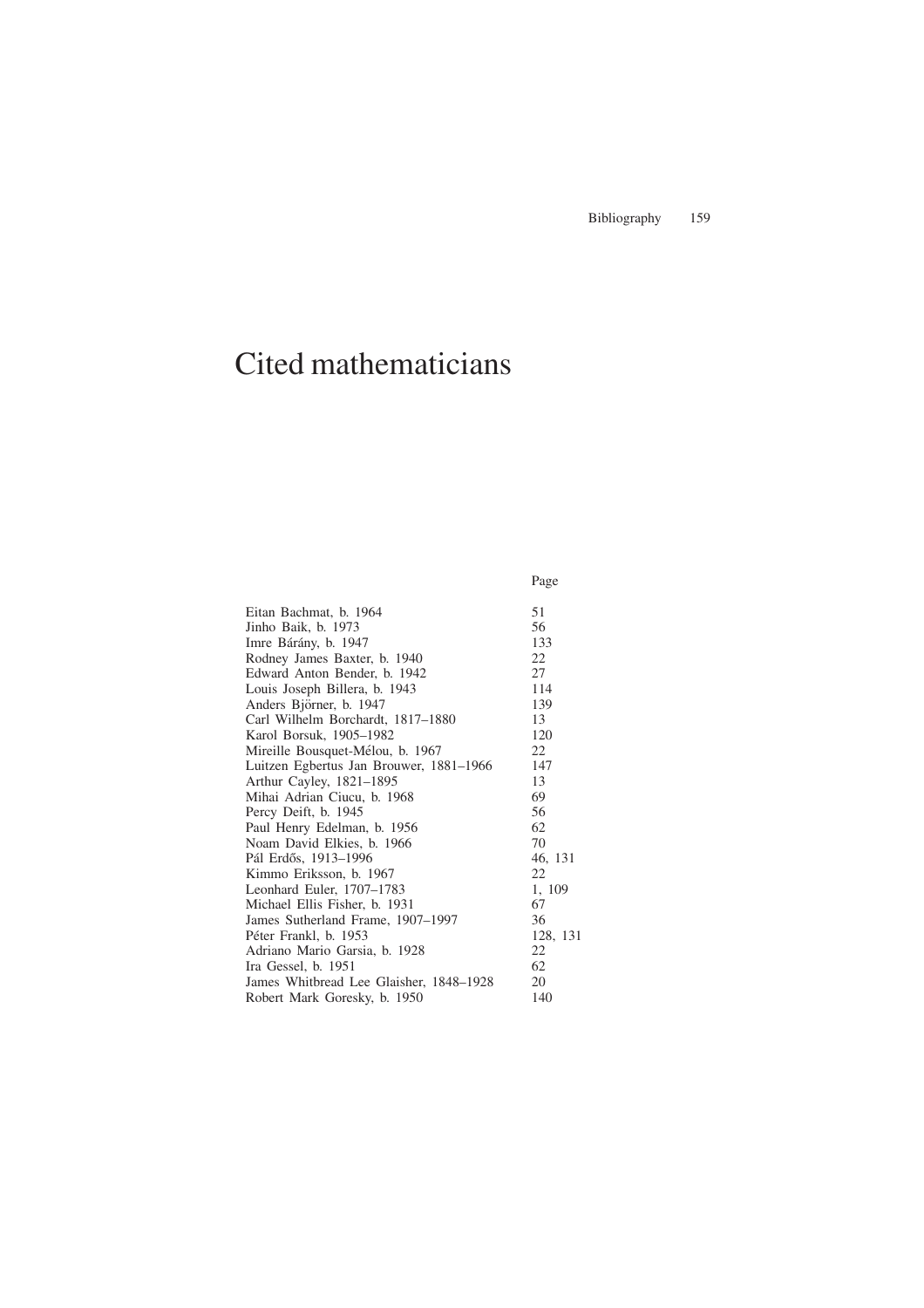### 160 Bibliography

| Curtis Greene, b. 1944                    | 62       |
|-------------------------------------------|----------|
| John Michael Hammersley, 1920–2004        | 53       |
| Godfrey Harold Hardy, 1877-1947           | 16       |
| William Carl Jockusch, b. 1967            | 69, 76   |
| Kurt Johansson, b. 1960                   | 56       |
| Pieter Willem Kasteleyn, 1924-1996        | 67       |
| Jeffry Ned Kahn, b. 1950                  | 135, 145 |
| Gil Kalai, b. 1955                        | 135      |
| Sergey Kerov, 1946–2000                   | 53       |
| Daniel J. Kleitman, b. 1934               | 128      |
| Martin Kneser, 1928-2004                  | 131      |
| Donald Ervin Knuth, b. 1938               | 27       |
| Chao Ko (Ke Zhao), 1910–2002              | 130      |
| Gregory John Kuperberg, b. 1967           | 70       |
| Michael Jeffrey Larsen, b. 1962           | 70       |
| Carl William Lee, b. 1954                 | 114      |
| Derrick Henry Lehmer, 1905-1991           | 16       |
| Gottfried Wilhelm von Leibniz, 1646-1716  | 15       |
| Dudley Ernest Littlewood, 1903–1979       | 27       |
| Ben Logan, b. 1927                        | 53       |
| László Lovász, b. 1948                    | 132, 139 |
| Percy Alexander MacMahon, 1854-1929       | 21, 26   |
| Robert Duncan MacPherson, b. 1944         | 140      |
| Peter McMullen, b. 1942                   | 114      |
| Francis Sowerby Macaulay, 1862-1937       | 115      |
| Stephen Carl Milne, b. 1949               | 22       |
| August Ferdinand Möbius, 1790-1868        | 86       |
| Jean-Christophe Novelli, b. 1973          | 37       |
| Robert Oliver, b. 1949                    | 147      |
| Igor Pak, b. 1971                         | 22, 37   |
| Jules Henri Poincaré, 1854-1912           | 112, 123 |
| James Gary Propp, b. 1960                 | 70, 76   |
| Ernst Paul Heinz Prüfer, 1896-1934        | 13       |
| Richard Rado, 1906-1989                   | 130      |
| Srinivasa Aiyangar Ramanujan, 1887-1920   | 16, 21   |
| Amitai Regev, b. 1940                     | 62       |
| Gilbert de Beauregard Robinson, 1906-1992 | 27, 36   |
| Leonard James Rogers, 1862-1933           | 21       |
| Michael Ezra Saks, b. 1956                | 145      |
| Craige Eugene Schensted, b. 1927 or 1928  | 27       |
| Issai Schur, 1875-1941                    | 22, 43   |
| Abraham Seidenberg, 1916-1988             | 46       |
| Lawrence Shepp, b. 1936                   | 53       |
| Peter Shor, b. 1959                       | 76       |
| Richard Peter Stanley, b. 1944            | 114      |
| Alexander V. Stoyanovskii, b. 1973        | 37       |
| Dean Grant Sturtevant, b. 1955            | 145      |
| James Joseph Sylvester, 1814-1897         | 13       |
| George Szekeres, 1911-2005                | 46       |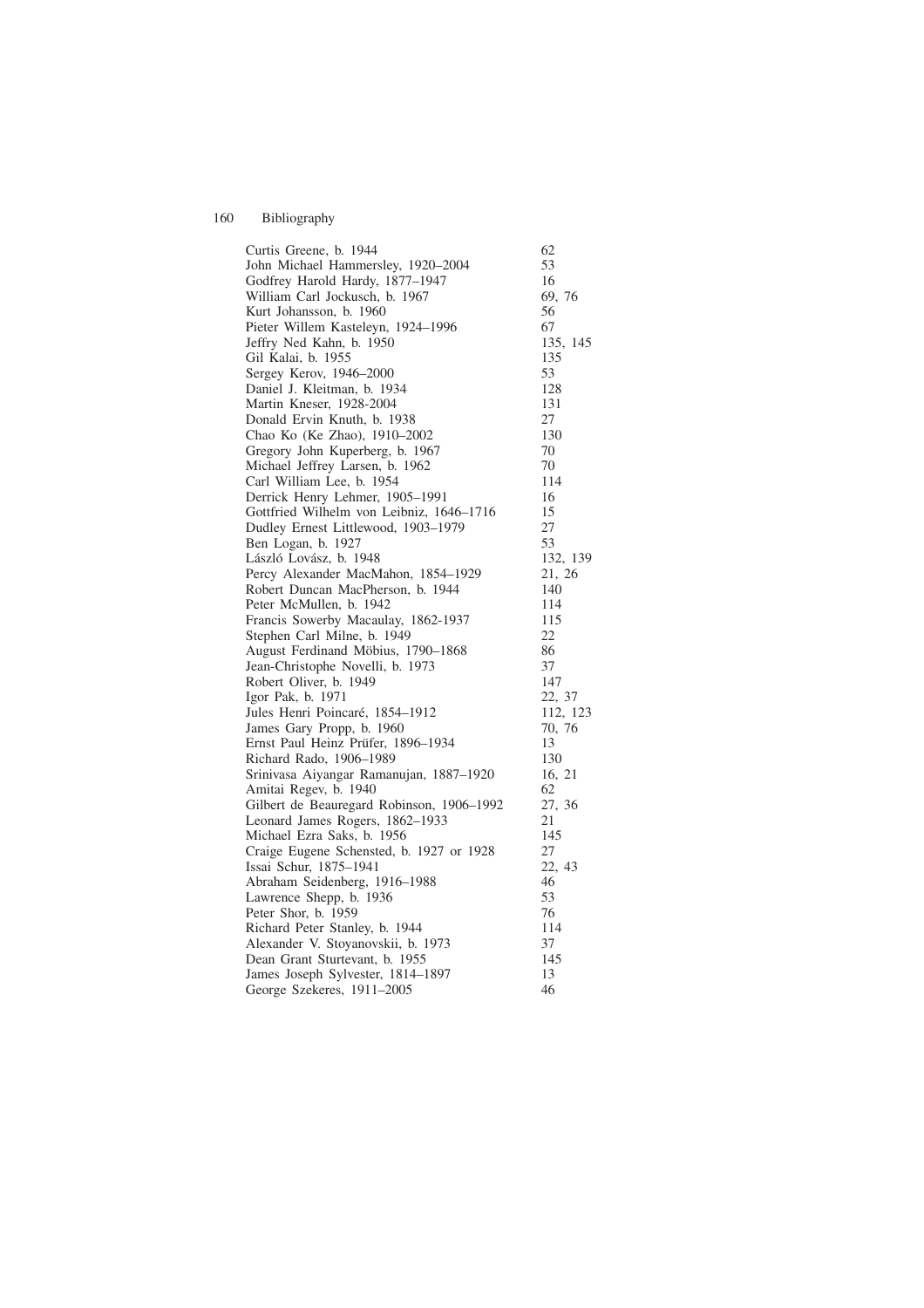### Bibliography 161

| Harold Neville Vazeille Temperley, b. 1915<br>Robert McDowell Thrall, 1914-2006<br>Victor Anatol'evich Vassiliev, b. 1956<br>Anatoly Moiseevich Vershik, b. 1933<br>Julian West, b. 1964<br>Richard Michael Wilson, b. 1945<br>Andrew Chi-Chih Yao, b. 1946<br>Alfred Young, 1873-1940 | 67<br>36<br>148<br>53<br>62.<br>131<br>139<br>38 |
|----------------------------------------------------------------------------------------------------------------------------------------------------------------------------------------------------------------------------------------------------------------------------------------|--------------------------------------------------|
| Thomas Zaslavsky, b. 1945                                                                                                                                                                                                                                                              | 96                                               |
|                                                                                                                                                                                                                                                                                        |                                                  |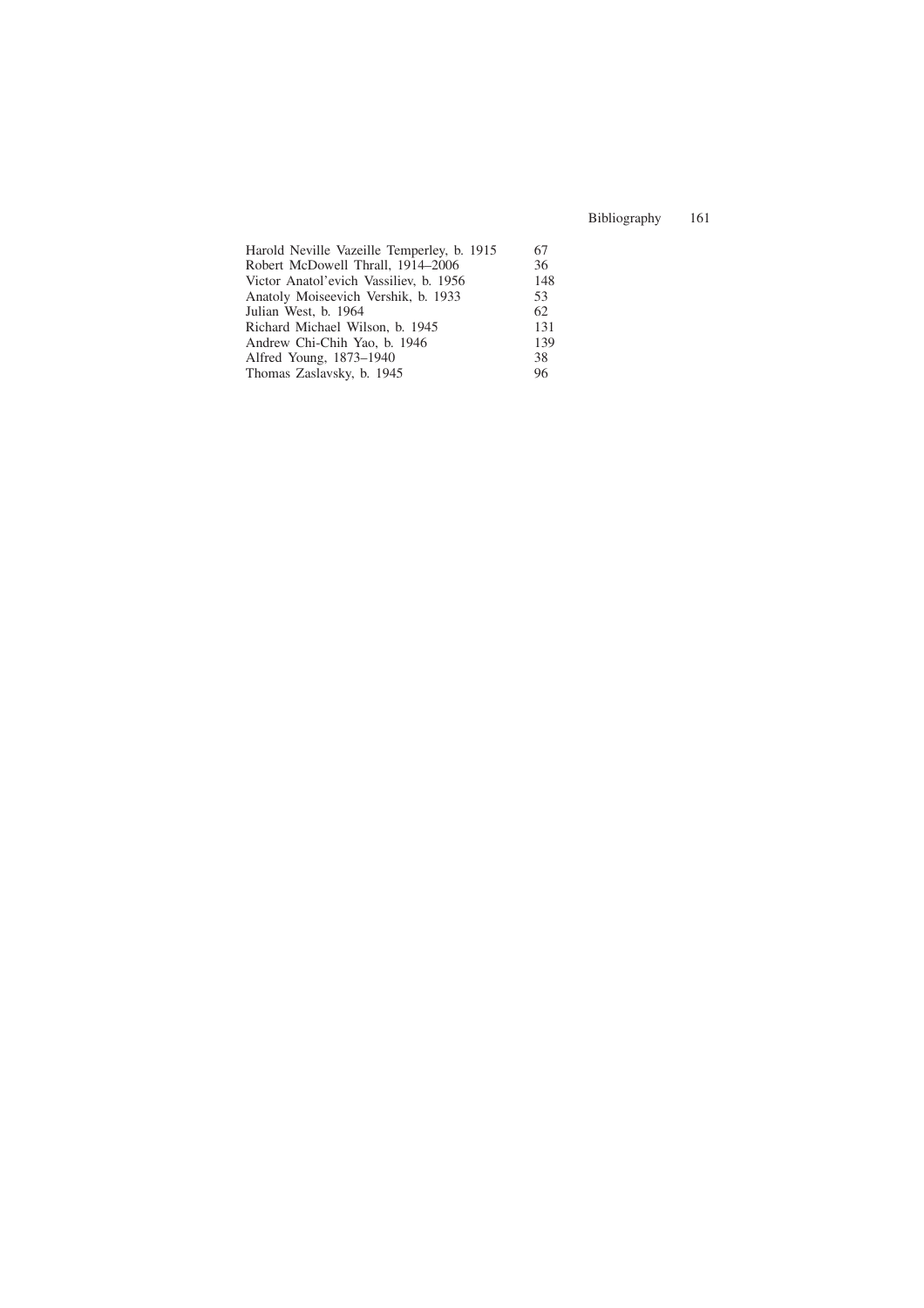#### INDEX

*M* -sequence, 114 *f* -vector, 112  $q$ -vector, 116 acyclic, 147 adjacent transposition, 59 antipodal, 120 arrangement braid, 98 hyperplanes, 95 lines, 92 Shi, 103 Aztec diamond, 70 ballot problem, 35 Betti numbers, 123, 139 bijective proof, 6 binomial coefficient, 9 chain, in poset, 124 character, 42 characteristic polynomial, 97 complexity, 137 composition, 7 connected graphs, 143 continuous, 119 discrete, 120 distinctness, 138 domino, 67 domino shuffling, 71 Euler's formula, 111, 112

evasive graph property, 144 extremal problem, 127

face, 112

factorial, 10 Fibonacci number, 22, 68 fixed point, 147 generating function, 5, 16 hook length formula, 37 hyperplane, 95 intersecting set family, 128 intersection poset, 95 inversion, 60 Kneser graph, 132 labeled tree, 12, 104 Lucas number, 22 Möbius function, 84, 124 Möbius inversion, 86 mathematical induction, 92 median, 138 multicomplex, 114 partition, 15 conjugate, 48 number partition, 15 partition identities, 22 plane partition, 25, 79 set partition, 87, 140 solid partition, 32 permutation, 38 shape of, 53 vexillary, 61 permutohedron, 110 pigeonhole principle, 46 Platonic solids, 110

162